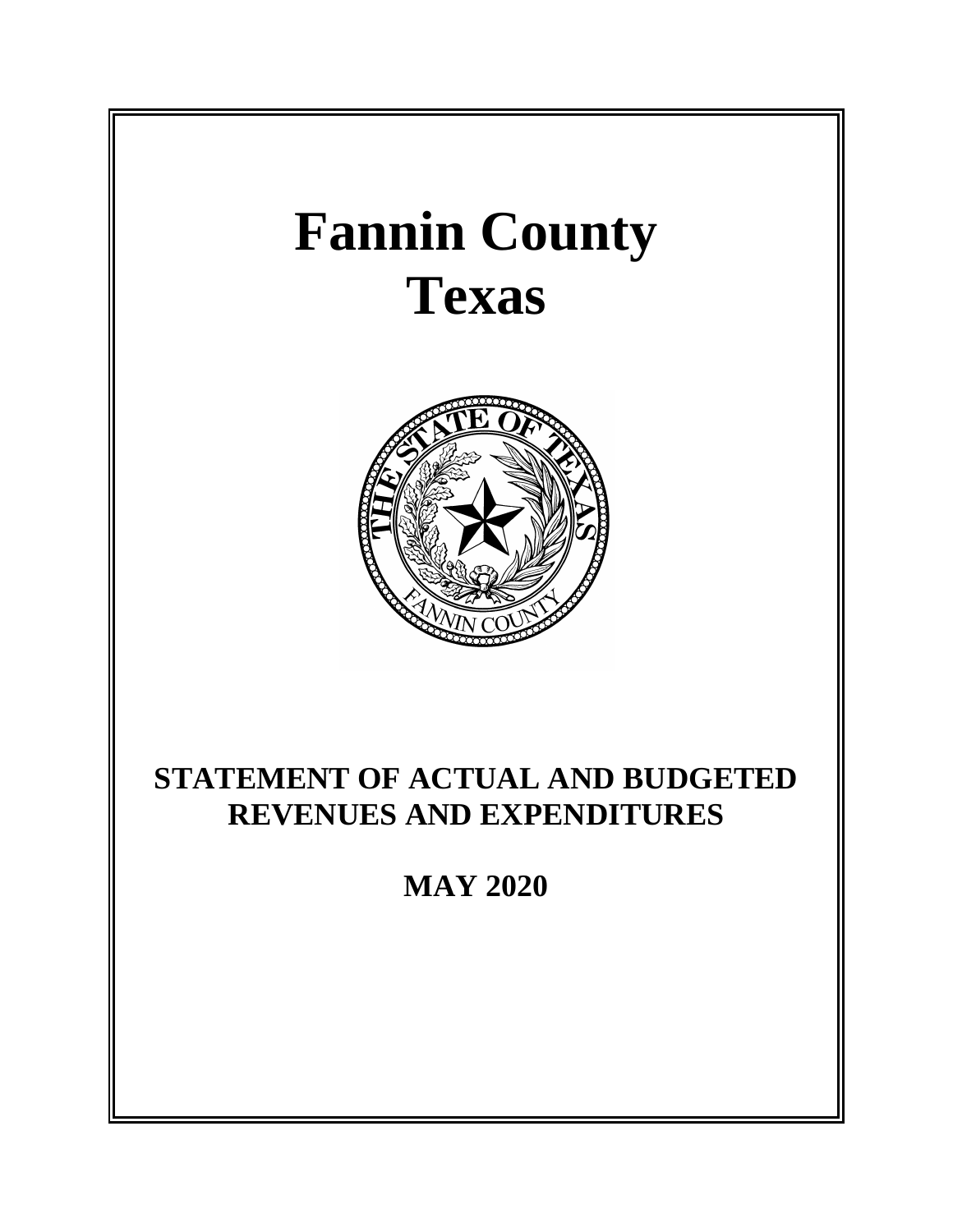|     | 06-01-2020**BUDGET ANALYSIS USAGE REPORT ** ASSET LIABILITY INCOME & EXPENSE<br>TIME: 03:03 PM - EFFECTIVE MONTH: 05 - FOR MONTH ENDING 5-31-2020 |                                                                                 |         |            |                             |                    | PAGE<br>PREPARER: 0004                     | 1 |
|-----|---------------------------------------------------------------------------------------------------------------------------------------------------|---------------------------------------------------------------------------------|---------|------------|-----------------------------|--------------------|--------------------------------------------|---|
| ACT | NUM ACCOUNT-TITLE                                                                                                                                 | ORIGINAL<br>BUDGET-AMOUNT BUDGET-AMOUNT YEAR-TO-DATE YEAR-TO-DATE MONTH-TO-DATE | AMENDED | ENCUMBERED | ACTIVITY                    | ACTIVITY           | CURRENT USED<br>BALANCE PCT                |   |
|     | REPORTING FUND: 0010 GENERAL FUND                                                                                                                 |                                                                                 |         |            |                             |                    | EFFECTIVE MONTH - 05                       |   |
|     | 0100 PAYROLL                                                                                                                                      |                                                                                 |         |            |                             |                    |                                            |   |
|     | 0100 PAYROLL                                                                                                                                      |                                                                                 |         |            |                             |                    | 470.14- 1.80 342.88                        |   |
|     | ----- ----<br>PAYROLL                                                                                                                             |                                                                                 |         |            | $470.14-$                   | 1.80               | 342.88                                     |   |
|     | 0103 CASH                                                                                                                                         |                                                                                 |         |            |                             |                    |                                            |   |
|     |                                                                                                                                                   |                                                                                 |         |            |                             |                    |                                            |   |
|     | 0100 GENERAL-COMBINED FUNDS CHECKING                                                                                                              |                                                                                 |         |            |                             |                    | 690, 416.88 246, 121.02- 1, 083, 149.04    |   |
|     | 0110 BUSINESS MONEY FUND ACCOUNT<br>0175 TEXPOOL                                                                                                  |                                                                                 |         |            | 2,003,890.74<br>874,969.33- |                    | 621.55 3,025,499.22<br>941.34 2,517,071.07 |   |
|     | CASH                                                                                                                                              |                                                                                 |         |            | 1,819,338.29                |                    | 244, 558. 13 - 6, 625, 719. 33             |   |
|     | 0104 PETTY CASH                                                                                                                                   |                                                                                 |         |            |                             |                    |                                            |   |
|     | 0560 SHERIFF PETTY CASH                                                                                                                           |                                                                                 |         |            | 0.00                        | 0.00               | 200.00                                     |   |
|     | PETTY CASH                                                                                                                                        |                                                                                 |         |            | 0.00                        | 0.00               | 200.00                                     |   |
|     | 0105 CHANGE FUND                                                                                                                                  |                                                                                 |         |            |                             |                    |                                            |   |
|     |                                                                                                                                                   |                                                                                 |         |            |                             |                    |                                            |   |
|     | 0003 COUNTY CLERK CHANGE FUND                                                                                                                     |                                                                                 |         |            | 0.00                        | 0.00               | 100.00                                     |   |
|     | 0075 CO. ATTORNEY CHANGE FUND                                                                                                                     |                                                                                 |         |            | 0.00                        | 0.00               | 0.00                                       |   |
|     | 0115 JURY CASH ON HAND                                                                                                                            |                                                                                 |         |            | 0.00                        | 0.00               | 1,000.00                                   |   |
|     | 0450 DISTRICT CLK. CHANGE FUND                                                                                                                    |                                                                                 |         |            | 0.00                        | 0.00               | 50.00                                      |   |
|     | 0455 JP#1 CASH ON HAND<br>0457 JP#3 CASH ON HAND                                                                                                  |                                                                                 |         |            | 0.00<br>0.00                | 0.00<br>0.00       | 100.00<br>100.00                           |   |
|     | 0499 TAX ASSESSOR CHANGE FUND                                                                                                                     |                                                                                 |         |            | 0.00                        | 0.00               | 1,400.00                                   |   |
|     |                                                                                                                                                   |                                                                                 |         |            |                             |                    |                                            |   |
|     | CHANGE FUND                                                                                                                                       |                                                                                 |         |            | 0.00                        | 0.00               | 2,750.00                                   |   |
|     | 0120 RECEIVABLES                                                                                                                                  |                                                                                 |         |            |                             |                    |                                            |   |
|     | 0305 FINES RECEIVABLE                                                                                                                             |                                                                                 |         |            |                             |                    |                                            |   |
|     | 0306 ALLOWANCE FOR UNCOLLECTIBLES                                                                                                                 |                                                                                 |         |            | 0.00<br>0.00                | 0.00<br>0.00       | 6,459,373.14<br>1,861,839.03-              |   |
|     | 0307 ALOWANCE FOR UNCOLLECTIBLES HOSPIT                                                                                                           |                                                                                 |         |            | 0.00                        | 0.00               | $100,000.00 -$                             |   |
|     | 0311 TAXES RECEIVABLE                                                                                                                             |                                                                                 |         |            | 0.00                        | 0.00               | 650, 315.52                                |   |
|     | 0312 DUE FROM OTHER GOVERNMENTS                                                                                                                   |                                                                                 |         |            | 0.00                        | 0.00               | 161,132.87                                 |   |
|     | 0313 DUE FROM OTHER FUNDS                                                                                                                         |                                                                                 |         |            | 0.00                        | 0.00               | 65,602.51                                  |   |
|     | 0314 ACCOUNTS RECEIVABLE<br>---- --------------------                                                                                             | -------------- -------------                                                    |         |            | 0.00                        | 0.00<br>---------- | 108,835.30<br>-------------                |   |
|     | RECEIVABLES                                                                                                                                       |                                                                                 |         |            | 0.00                        | 0.00               | 5,483,420.31                               |   |
|     | 0133 ADVANCE TO FUND                                                                                                                              |                                                                                 |         |            |                             |                    |                                            |   |
|     | 0089 DUE FROM T.J.P.C.                                                                                                                            |                                                                                 |         |            | 0.00                        | 0.00               | 0.00                                       |   |
|     | ADVANCE TO FUND                                                                                                                                   |                                                                                 |         |            | 0.00                        | 0.00               | 0.00                                       |   |
|     | 0200 LIABILITY ACCOUNT                                                                                                                            |                                                                                 |         |            |                             |                    |                                            |   |
|     |                                                                                                                                                   |                                                                                 |         |            |                             |                    |                                            |   |
|     | 0097 DUE TO OTHER GOVERNMENTS-FINES                                                                                                               |                                                                                 |         |            | 0.00                        | 0.00               | 731,991.23                                 |   |
|     | 0099 DUE TO OTHERS-FINES                                                                                                                          |                                                                                 |         |            | 0.00                        | 0.00               | 2,495,464.32                               |   |
|     | 0150 ACCRUED SALARY PAYABLE                                                                                                                       |                                                                                 |         |            | 0.00                        | 0.00               | 163,017.73                                 |   |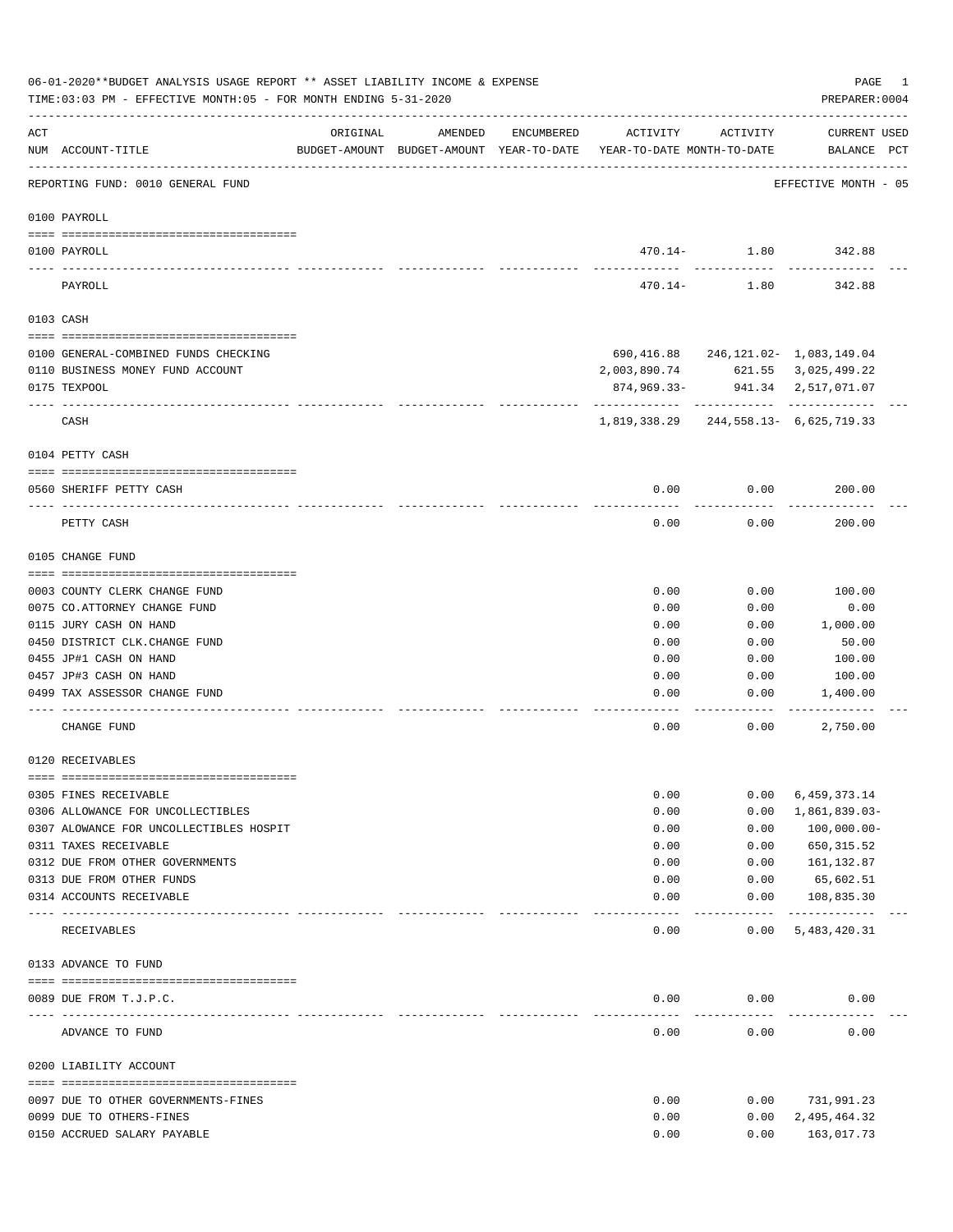|     | 06-01-2020**BUDGET ANALYSIS USAGE REPORT ** ASSET LIABILITY INCOME & EXPENSE<br>TIME: 03:03 PM - EFFECTIVE MONTH: 05 - FOR MONTH ENDING 5-31-2020 |                                 |                                                                         |            |                                        |                           | PAGE<br>PREPARER: 0004             | 2           |
|-----|---------------------------------------------------------------------------------------------------------------------------------------------------|---------------------------------|-------------------------------------------------------------------------|------------|----------------------------------------|---------------------------|------------------------------------|-------------|
| ACT | NUM ACCOUNT-TITLE                                                                                                                                 | ORIGINAL                        | AMENDED<br>BUDGET-AMOUNT BUDGET-AMOUNT YEAR-TO-DATE                     | ENCUMBERED | ACTIVITY<br>YEAR-TO-DATE MONTH-TO-DATE | ACTIVITY                  | CURRENT USED<br>BALANCE PCT        |             |
|     | REPORTING FUND: 0010 GENERAL FUND                                                                                                                 |                                 |                                                                         |            |                                        |                           | EFFECTIVE MONTH - 05               |             |
|     | 0155 ACCRUED FRINGE BENEFITS                                                                                                                      |                                 |                                                                         |            | 0.00                                   | 0.00                      | 74,745.32                          |             |
|     | 0200 DEFERRED TAX REVENUE                                                                                                                         |                                 |                                                                         |            | 0.00                                   | 0.00                      | 620,022.87                         |             |
|     | 0205 DEFERRED FINE REVENUE                                                                                                                        |                                 |                                                                         |            | 0.00                                   |                           | $0.00 \quad 1,370,078.58$          |             |
|     | 0900 SYSTEM ADDED LIABILITY LINE-ITEM                                                                                                             |                                 |                                                                         |            | 0.00                                   | 0.00                      | 0.00                               |             |
|     | 0910 SYSTEM ADDED LIABILITY LINE-ITEM                                                                                                             |                                 |                                                                         |            | 475,625.52-                            | . <u>.</u> .              | $0.00$ $475,625.52$ -              |             |
|     | LIABILITY ACCOUNT                                                                                                                                 |                                 |                                                                         |            | 475,625.52-                            |                           | $0.00 \quad 4,979,694.53$          |             |
|     | 0207 DUE TO FUND                                                                                                                                  |                                 |                                                                         |            |                                        |                           |                                    |             |
|     | 0070 DUE TO R.O.W.                                                                                                                                |                                 |                                                                         |            | 0.00                                   | 0.00                      | 0.00                               |             |
|     | 0089 DUE TO T.J.P.C.                                                                                                                              |                                 |                                                                         |            | 0.00                                   | 0.00                      | 0.00                               |             |
|     | 0090 DUE TO CJD                                                                                                                                   |                                 |                                                                         |            | 0.00                                   | 0.00                      | 1,794.00                           |             |
|     | 0970 DUE TO OTHER GOVERNMENTS                                                                                                                     |                                 |                                                                         |            | 0.00                                   | 0.00                      | 0.00                               |             |
|     | 0990 DUE TO OTHERS                                                                                                                                |                                 |                                                                         |            | 0.00                                   | 0.00                      | 344.79                             |             |
|     | DUE TO FUND                                                                                                                                       |                                 |                                                                         |            | 0.00                                   | 0.00                      | 2,138.79                           |             |
|     | 0225 LONG TERM LIABILITIES                                                                                                                        |                                 |                                                                         |            |                                        |                           |                                    |             |
|     | 0510 TIME PYMT. WARRANTS ON COMPUTERS                                                                                                             |                                 |                                                                         |            | 0.00                                   | 0.00                      | 0.00                               |             |
|     | LONG TERM LIABILITIES                                                                                                                             |                                 |                                                                         |            | 0.00                                   | 0.00                      | 0.00                               |             |
|     | 0271 EQUITY ACCOUNT                                                                                                                               |                                 |                                                                         |            |                                        |                           |                                    |             |
|     | 0200 EQUITY ACCOUNT                                                                                                                               |                                 |                                                                         |            | 0.00                                   |                           | $0.00 \quad 4,836,105.53$          |             |
|     | EQUITY ACCOUNT                                                                                                                                    |                                 |                                                                         |            | 0.00                                   |                           | $0.00 \quad 4,836,105.53$          |             |
|     | 0300 CASH                                                                                                                                         |                                 |                                                                         |            |                                        |                           |                                    |             |
|     |                                                                                                                                                   |                                 |                                                                         |            |                                        |                           |                                    |             |
|     | 0110 UNENCUMBERED FUND BALANCE                                                                                                                    | 1, 262, 560. 22 1, 262, 560. 22 |                                                                         |            | 0.00                                   |                           | $0.00 \quad 1,262,560.22 \quad 00$ |             |
|     | CASH                                                                                                                                              |                                 | 1, 262, 560. 22 1, 262, 560. 22                                         | 0.00       | 0.00                                   | 0.00                      | 1,262,560.22                       | 00          |
|     | 0310 PROPERTY TAXES                                                                                                                               |                                 |                                                                         |            |                                        |                           |                                    |             |
|     | 0110 CURRENT TAXES                                                                                                                                |                                 | 8,860,179.82 8,860,179.82                                               |            |                                        | 8,491,835.56 138,180.01   | 368,344.26                         | - 96        |
|     | 0120 DELINQUENT TAXES                                                                                                                             |                                 | 200,000.00 200,000.00                                                   |            |                                        | 157,478.79 27,578.36      | 42,521.21                          | 79          |
|     | PROPERTY TAXES                                                                                                                                    | --------------                  | -------------<br>9,060,179.82 9,060,179.82 0.00 8,649,314.35 165,758.37 |            |                                        |                           | 410,865.47                         | $---$<br>95 |
|     | 0318 OTHER TAXES                                                                                                                                  |                                 |                                                                         |            |                                        |                           |                                    |             |
|     | 0120 PAY N LIEU TAX/GRASSLAND                                                                                                                     | 16,000.00                       | 16,000.00                                                               |            | 1,143.00                               | 0.00                      | 14,857.00                          | 07          |
|     | 0121 PAY N LIEU TAX/UPPER TRINITY                                                                                                                 | 14,402.00                       | 14,402.00                                                               |            | 11,286.17                              | 0.00                      | 3, 115.83                          | 78          |
|     | 0122 TAX ABATEMENT/APPLICATION                                                                                                                    | 18,300.00                       | 18,300.00                                                               |            | 17,300.00                              | 0.00                      | 1,000.00                           | 95          |
|     | 0128 LOCAL FINES AND REIMBURSEMENTS                                                                                                               | 0.00                            | 0.00                                                                    |            | 214.68                                 | 0.00                      | 214.68+                            |             |
|     | 0129 STATE FINES AND REIMBURSEMENTS                                                                                                               | 0.00                            | 0.00                                                                    |            | 5,401.95                               | 648.83                    | $5,401.95+$                        |             |
|     | 0130 COURT COSTS/ARREST FEES                                                                                                                      | 260,000.00                      | 260,000.00                                                              |            | 100,384.09                             | 11,259.11                 | 159,615.91                         | 39          |
|     | 0132 ATTORNEYS & DOCTORS                                                                                                                          | 14,000.00                       | 14,000.00                                                               |            | 1,337.65                               | 52.22                     | 12,662.35                          | 10          |
|     | 0140 TAX ON MIXED DRINKS                                                                                                                          | 19,900.00                       | 19,900.00                                                               |            | 4,520.29                               | 0.00                      | 15,379.71                          | 23          |
|     | 0160 SALES TAX REVENUES                                                                                                                           | 900,000.00                      | 900,000.00<br>-------------                                             |            | 700,008.88<br>--------------           | 86,130.52<br>____________ | 199,991.12<br>-------------        | 78<br>$---$ |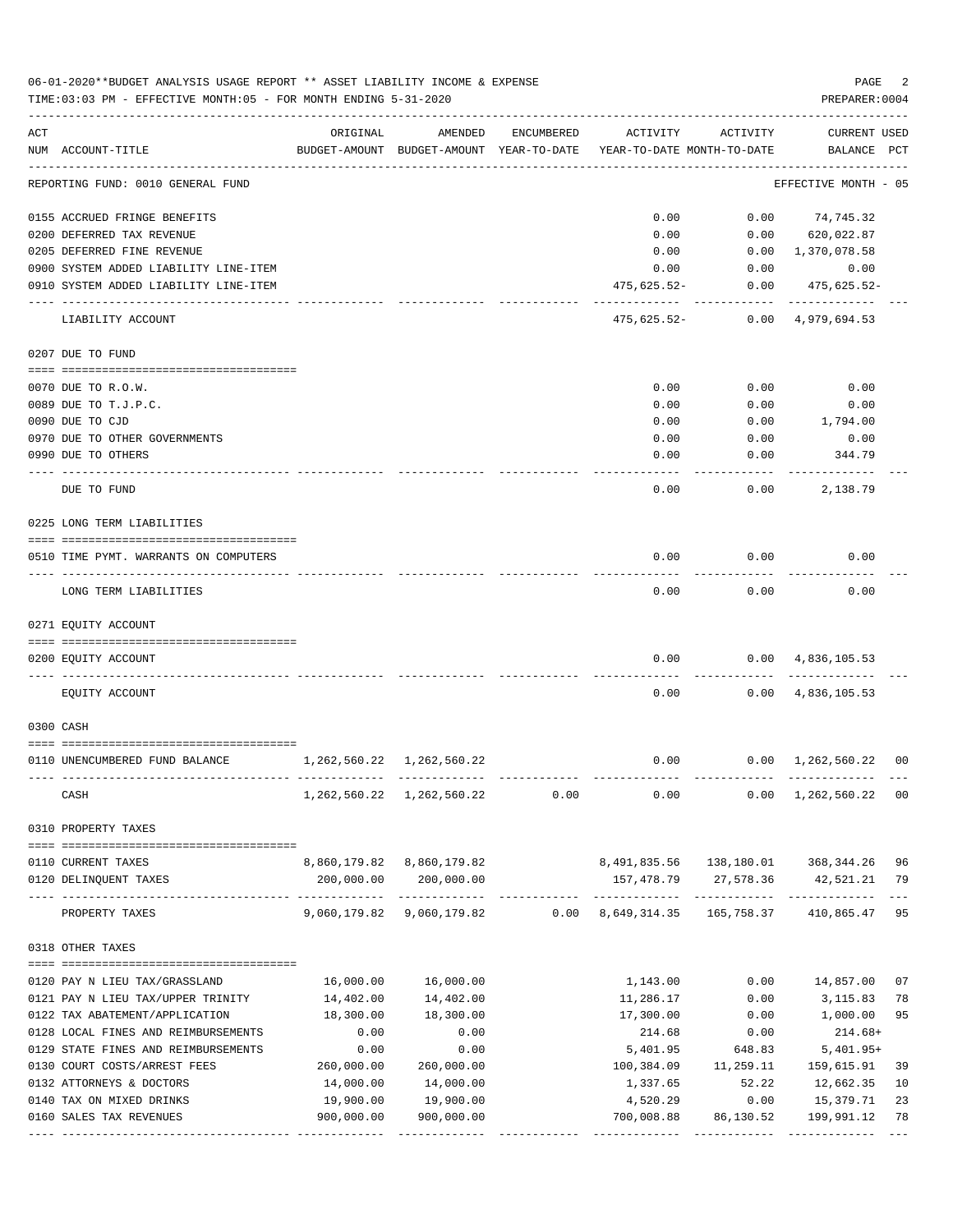| 06-01-2020**BUDGET ANALYSIS USAGE REPORT ** ASSET LIABILITY INCOME & EXPENSE |  |  | PAGE |  |
|------------------------------------------------------------------------------|--|--|------|--|
|                                                                              |  |  |      |  |

|     | TIME:03:03 PM - EFFECTIVE MONTH:05 - FOR MONTH ENDING 5-31-2020             |                            |                   |            |              |                                                                             | PREPARER: 0004                                                              |
|-----|-----------------------------------------------------------------------------|----------------------------|-------------------|------------|--------------|-----------------------------------------------------------------------------|-----------------------------------------------------------------------------|
| ACT |                                                                             | ORIGINAL                   | AMENDED           | ENCUMBERED | ACTIVITY     | ACTIVITY                                                                    | CURRENT USED                                                                |
|     | NUM ACCOUNT-TITLE                                                           |                            |                   |            |              | BUDGET-AMOUNT BUDGET-AMOUNT YEAR-TO-DATE YEAR-TO-DATE MONTH-TO-DATE BALANCE | PCT                                                                         |
|     | REPORTING FUND: 0010 GENERAL FUND                                           |                            |                   |            |              |                                                                             | EFFECTIVE MONTH - 05                                                        |
|     | OTHER TAXES                                                                 |                            |                   |            |              |                                                                             | $0.00$ $841,596.71$ $98,090.68$ $401,005.29$ 68                             |
|     | 0319 F.C. DETENTION CENTER                                                  |                            |                   |            |              |                                                                             |                                                                             |
|     |                                                                             |                            |                   |            |              |                                                                             |                                                                             |
|     | 0420 JAIL PAY PHONE COMMISSION<br>0429 SCHOLARSHIP FUNDS                    | 0.00                       | 0.00              |            | 0.00         | 162,075.77 29,333.42<br>0.00                                                | 2,075.77+ 101<br>0.00                                                       |
|     | 0551 ANNUAL PAYMENT                                                         | 0.00                       | 0.00              |            | 0.00         | 0.00                                                                        | 0.00                                                                        |
|     | 0552 MONTHLY MONITORING PAYMEN                                              | 0.00                       | 0.00              |            | 0.00         | 0.00                                                                        | 0.00                                                                        |
|     | 0553 ADMINISTRATIVE FEE                                                     | 0.00                       | 0.00              |            |              | $0.00$ 0.00                                                                 | 0.00                                                                        |
|     | 0554 REIMB.FOR CONFINEMENT EXP.                                             | 0.00                       | 0.00              |            | 0.00         | 0.00                                                                        | 0.00                                                                        |
|     | .<br>F.C. DETENTION CENTER                                                  |                            |                   |            |              |                                                                             | 160,000.00  160,000.00     0.00  162,075.77  29,333.42   2,075.77+ 101      |
|     | 0320 LICENSES & PERMITS                                                     |                            |                   |            |              |                                                                             |                                                                             |
|     | 0200 ALCOHLIC BEVERAGE LICENSE                                              |                            | 2,500.00 2,500.00 |            |              | 12,282.89 0.00                                                              | 9,782.89+ 491                                                               |
|     | 0300 SEWAGE PERMITS/INSPECTIONS                                             | 100,000.00                 | 100,000.00        |            |              |                                                                             | 67,845.56 11,275.00 32,154.44 68                                            |
|     | 0545 FOOD SERV. PERMITS/CLASSES                                             | 0.00                       | 0.00              |            | 0.00         | 0.00                                                                        | 0.00                                                                        |
|     | 0.00 0546 \$5 COUNTY FEE/FOOD HANDLERS CLASS                                |                            | 0.00              |            | 0.00         | $0.00$ 0.00                                                                 |                                                                             |
|     |                                                                             |                            |                   |            |              |                                                                             |                                                                             |
|     | LICENSES & PERMITS                                                          |                            |                   |            |              |                                                                             | $102,500.00$ $102,500.00$ 0.00 $80,128.45$ 11,275.00 22,371.55 78           |
|     | 0321 FEES OF TAX COLLECTOR                                                  |                            |                   |            |              |                                                                             |                                                                             |
|     | 0200 COMMISSIONS ON CAR REGIST                                              | 108,000.00                 | 108,000.00        |            |              | 57,694.10 3,917.80 50,305.90                                                | 53                                                                          |
|     | 0250 COMMISSION ON CAR TITLES                                               | 45,000.00                  | 45,000.00         |            |              | 24,470.00 2,705.00 20,530.00                                                | 54                                                                          |
|     | 0251 COMM.ON SALES TAX COLLECTIONS                                          | 340,000.00                 | 340,000.00        |            | 219,824.20   |                                                                             | 219,824.20 120,175.80<br>65                                                 |
|     | 0252 TOLL COLLECTIONS                                                       | 0.00                       | 0.00              |            | 1,209.00     | 26.20                                                                       | 1,209.00+                                                                   |
|     | 0901 TAX CERTIFICATES                                                       |                            | 8,500.00 8,500.00 |            |              |                                                                             | 5,703.52 641.55 2,796.48 67                                                 |
|     | FEES OF TAX COLLECTOR                                                       |                            |                   |            |              | -----------  ------------  -----------  -                                   | 501,500.00   501,500.00      0.00   308,900.82  227,114.75   192,599.18  62 |
|     | 0330 GRANTS                                                                 |                            |                   |            |              |                                                                             |                                                                             |
|     |                                                                             |                            |                   |            |              |                                                                             |                                                                             |
|     | 0201 FEMA 2018 DR-4416                                                      | 0.00                       | 0.00              |            | 3,119.14     | 0.00                                                                        | $3, 119.14+$                                                                |
|     | 0396 RIFLE RESISTANT BODY ARMOR 3439801<br>0403 TEAM REDEVELOPMENT TRAINING | 0.00<br>0.00               | 0.00<br>0.00      |            | 0.00<br>0.00 | 0.00<br>0.00                                                                | 0.00                                                                        |
|     | 0437 INDIGENT DEFENSE GRANT                                                 | 34,000.00                  | 34,000.00         |            | 28,955.50    | 0.00                                                                        | 0.00<br>5,044.50<br>85                                                      |
|     | 0559 TEXAS VINE PROGRAM                                                     | 0.00                       | 0.00              |            | 4,654.72     | 0.00                                                                        | $4,654.72+$                                                                 |
|     | 0565 TCOG 911 DISPATCH FURNISHINGS                                          | 0.00                       | 0.00              |            | 45,362.25    | 0.00                                                                        | $45,362.25+$                                                                |
|     | --------------------------------<br>GRANTS                                  | -------------<br>34,000.00 | 34,000.00         | 0.00       | 82,091.61    | ----------------------------<br>0.00                                        | 48,091.61+241                                                               |
|     | 0340 FEES OF OFFICE                                                         |                            |                   |            |              |                                                                             |                                                                             |
|     | 0135 FAMILY PROTECTION FEE                                                  | 0.00                       | 0.00              |            | 1,517.16     | 345.36                                                                      | $1,517.16+$                                                                 |
|     | 0400 COUNTY JUDGE FEES                                                      | 0.00                       | 0.00              |            | 64.00        | 0.00                                                                        | $64.00+$                                                                    |
|     | 0403 COUNTY CLERK FEES                                                      | 230,000.00                 | 230,000.00        |            | 24, 334.87   | 0.00                                                                        | 205,665.13<br>11                                                            |
|     | 0450 DISTRICT CLERK FEES                                                    | 75,000.00                  | 75,000.00         |            | 41,884.80    | 12,488.14                                                                   | 33, 115. 20<br>56                                                           |
|     | 0455 J. P. #1 FEES                                                          | 6,000.00                   | 6,000.00          |            | 11,315.89    | 0.00                                                                        | $5,315.89+189$                                                              |
|     | 0456 J. P. #2 FEES                                                          | 5,800.00                   | 5,800.00          |            | 2,349.40     | 0.00                                                                        | 3,450.60<br>41                                                              |
|     | 0457 J. P. #3 FEES                                                          | 11,500.00                  | 11,500.00         |            | 4,606.14     | 0.00                                                                        | 6,893.86<br>40                                                              |
|     | 0475 DISTRICT ATTORNEY FEES                                                 | 5,000.00                   | 5,000.00          |            | 524.69       | 0.00                                                                        | 4,475.31<br>10                                                              |
|     | 0480 BOND APPLICATION FEE                                                   | 0.00                       | 0.00              |            | 0.00         | 0.00                                                                        | 0.00                                                                        |
|     | 0484 ELECTION REIMBURSEMENTS                                                | 0.00                       | 0.00              |            | 386.92       | 0.00                                                                        | $386.92+$                                                                   |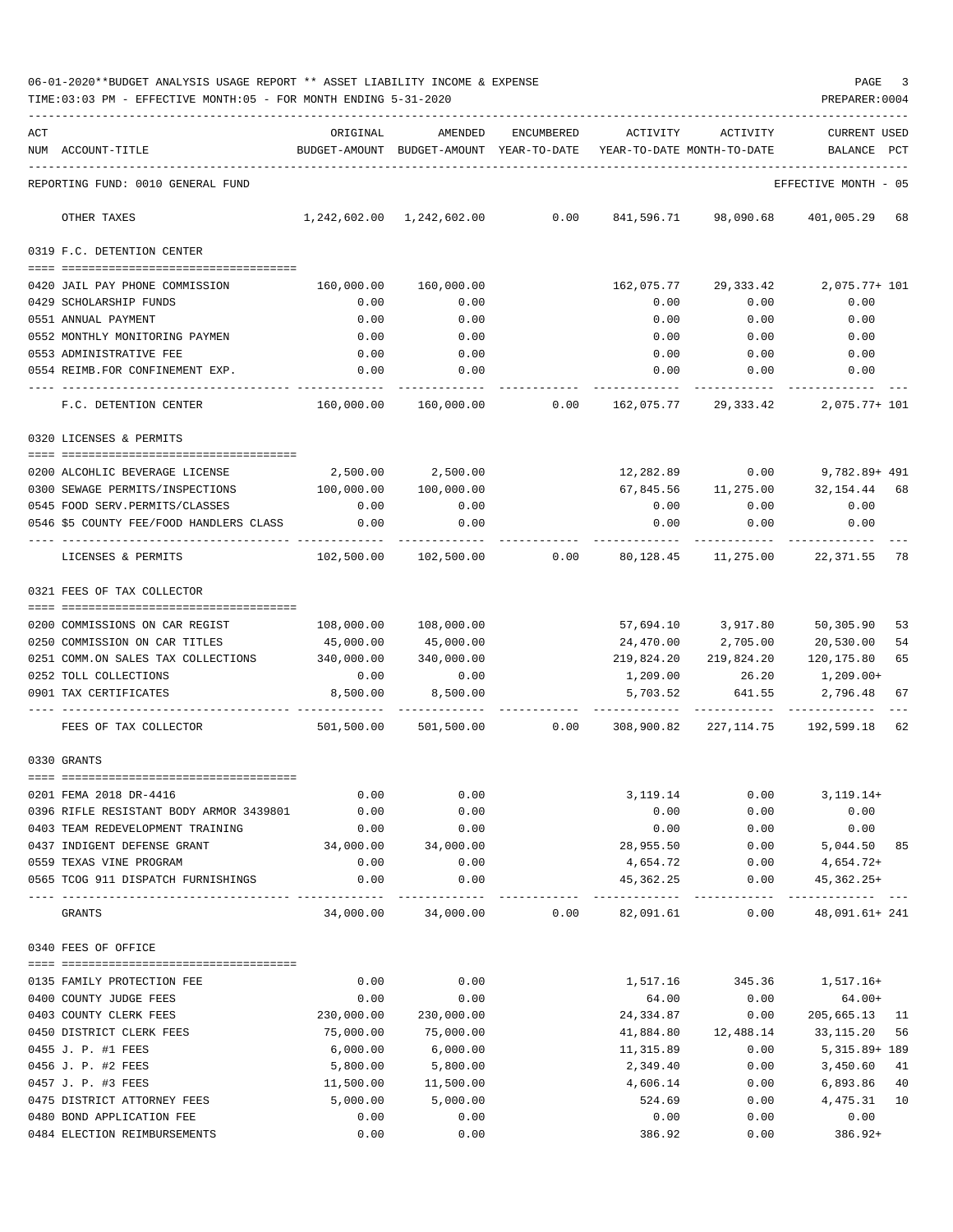| ACT | NUM ACCOUNT-TITLE                                                                           | ORIGINAL<br>BUDGET-AMOUNT | AMENDED<br>BUDGET-AMOUNT YEAR-TO-DATE | ENCUMBERED | ACTIVITY   | ACTIVITY<br>YEAR-TO-DATE MONTH-TO-DATE | CURRENT USED<br>BALANCE | PCT  |
|-----|---------------------------------------------------------------------------------------------|---------------------------|---------------------------------------|------------|------------|----------------------------------------|-------------------------|------|
|     | REPORTING FUND: 0010 GENERAL FUND                                                           |                           |                                       |            |            |                                        | EFFECTIVE MONTH         | - 05 |
|     | 0551 CONSTABLE PCT. 1 FEES                                                                  | 10,000.00                 | 10,000.00                             |            | 5,045.00   | 0.00                                   | 4,955.00                | 50   |
|     | 0552 CONSTABLE PCT. 2 FEES                                                                  | 2,500.00                  | 2,500.00                              |            | 1,850.00   | 350.00                                 | 650.00                  | 74   |
|     | 0553 CONSTABLE PCT. 3 FEES                                                                  | 2,500.00                  | 2,500.00                              |            | 1,482.08   | 0.00                                   | 1,017.92                | 59   |
|     | 0560 SHERIFF FEES                                                                           | 45,000.00                 | 45,000.00                             |            | 23,306.81  | 1,412.61                               | 21,693.19               | 52   |
|     | 0573 BOND SUPERVISION FEES                                                                  | 70,000.00                 | 70,000.00                             |            | 61,778.00  | 13,185.00                              | 8,222.00                | 88   |
|     | 0600 D.C.6TH COURT OF APPEALS FEE                                                           | 1,500.00                  | 1,500.00                              |            | 1,143.11   | 240.12                                 | 356.89                  | 76   |
|     | 0601 C.C.6TH COURT OF APPEALS FEE                                                           | 800.00                    | 800.00                                |            | 90.00      | 0.00                                   | 710.00                  | 11   |
|     | 0652 SUBDIVISION FEES                                                                       | 8,500.00                  | 8,500.00                              |            | 2,594.39   | 502.50                                 | 5,905.61                | 31   |
|     | 0653 ZONING APPLICATION FEES                                                                | 600.00                    | 600.00                                |            | 150.00     | 0.00                                   | 450.00                  | 25   |
|     | 0654 FLOOD PLAIN FEES                                                                       | 0.00                      | 0.00                                  |            | 60.00      | 0.00                                   | $60.00+$                |      |
|     | 0655 BUILDING PERMITS                                                                       | 0.00                      | 0.00                                  |            | 750.00     | 0.00                                   | 750.00+                 |      |
|     | 0900 OTHER FEES                                                                             | 0.00                      | 0.00                                  |            | 0.00       | 0.00                                   | 0.00                    |      |
|     | FEES OF OFFICE                                                                              | 474,700.00                | 474,700.00                            | 0.00       | 185,233.26 | 28,523.73                              | 289, 466. 74 39         |      |
|     | 0350 FINES                                                                                  |                           |                                       |            |            |                                        |                         |      |
|     |                                                                                             |                           |                                       |            |            |                                        |                         |      |
|     | 0455 J. P. #1 FINES                                                                         | 5,000.00                  | 5,000.00                              |            | 2,375.49   | 0.00                                   | 2,624.51                | 48   |
|     | 0456 J. P. #2 FINES                                                                         | 500.00                    | 500.00                                |            | 336.00     | 0.00                                   | 164.00                  | 67   |
|     | 0457 J. P. #3 FINES                                                                         | 2,500.00                  | 2,500.00                              |            | 756.40     | 0.00                                   | 1,743.60                | 30   |
|     | FINES                                                                                       | 8,000.00                  | 8,000.00                              | 0.00       | 3,467.89   | 0.00                                   | 4,532.11                | 43   |
|     | 0352 FINES & FORFEITURES                                                                    |                           |                                       |            |            |                                        |                         |      |
|     |                                                                                             |                           |                                       |            |            |                                        |                         |      |
|     | 0100 10% COMM.ON SURETY BAIL BOND FEE                                                       | 700.00                    | 700.00                                |            | 618.00     | 195.00                                 | 82.00                   | 88   |
|     | 0201 BOND FORFEITURES                                                                       | 5,000.00                  | 5,000.00                              |            | 3,125.00   | 0.00                                   | 1,875.00                | 63   |
|     | FINES & FORFEITURES                                                                         | 5,700.00                  | 5,700.00                              | 0.00       | 3,743.00   | 195.00                                 | 1,957.00                | 66   |
|     | 0360 INTEREST EARNINGS                                                                      |                           |                                       |            |            |                                        |                         |      |
|     |                                                                                             |                           |                                       |            |            |                                        |                         |      |
|     | 0100 INTEREST EARNINGS                                                                      | 40,000.00                 | 40,000.00                             |            |            | 35,539.83 1,272.89                     | 4,460.17                | 89   |
|     | 0110 INTEREST EARNINGS BUSINESS MONEY F                                                     | 10,000.00                 | 10,000.00                             |            | 3,890.74   | 621.55                                 | 6,109.26                | 39   |
|     | INTEREST EARNINGS                                                                           | 50,000.00                 | 50,000.00                             | 0.00       | 39,430.57  | 1,894.44                               | 10,569.43               |      |
|     | 0364 SALE OF ASSETS LAND/BUILDING                                                           |                           |                                       |            |            |                                        |                         |      |
|     |                                                                                             |                           |                                       |            |            |                                        |                         |      |
|     | 0162 SALE OF ASSETS LAND/BUILDING<br>0163 SALE OF EOUIPMENT                                 | 1,000.00 1,000.00<br>0.00 | 0.00                                  |            | 20,605.79  | $0.00$ $0.00$ $1,000.00$ $00$          | $0.00$ $20,605.79+$     |      |
|     |                                                                                             |                           | ------------                          |            |            |                                        |                         |      |
|     | SALE OF ASSETS LAND/BUILDING $1,000.00$ $1,000.00$ $0.00$ $20,605.79$ 0.00 $19,605.79$ + 61 |                           |                                       |            |            |                                        |                         |      |
|     | 0370 MISCELLANEOUS                                                                          |                           |                                       |            |            |                                        |                         |      |
|     | 0100 KFYN-RADIO TOWER RENT                                                                  | 2,400.00                  | 2,400.00                              |            | 1,600.00   | 0.00                                   | 800.00 67               |      |
|     | 0112 TOBACCO SETTLEMENT                                                                     | 19,000.00                 | 19,000.00                             |            | 19,703.58  | 0.00                                   | 703.58+ 104             |      |
|     | 0115 RENT- VERIZON TOWER                                                                    | 11,109.00                 | 11,109.00                             |            |            | 8,516.88 1,064.61                      | 2,592.12 77             |      |
|     | 0120 CONTRIBUTION IHC TRUST                                                                 | 4,000.00                  | 4,000.00                              |            | 13,352.00  | 0.00                                   | $9,352.00+334$          |      |
|     | 0125 IHC STATE REIMBURSEMENT                                                                | 0.00                      | 0.00                                  |            | 0.00       | 0.00                                   | 0.00                    |      |
|     | 0130 REFUNDS & MISCELLANEOUS                                                                | 10,000.00                 | 10,000.00                             |            | 3,623.66   | 0.00                                   | 6,376.34 36             |      |
|     | 0131 AUTOMOBILE INSURANCE LOSS PAYMENTS                                                     | 0.00                      | 43,000.00                             |            | 43,000.00  | 0.00                                   | 0.00 100                |      |
|     | 0132 PROPERTY INSURANCE LOSS PAYMENTS                                                       | 0.00                      | 0.00                                  |            | 0.00       | 0.00                                   | 0.00                    |      |
|     | 0135 HEALTH INS. SURPLUS DISTRIBUTION 4,000.00                                              |                           | 4,000.00                              |            | 0.00       | 0.00                                   | 4,000.00 00             |      |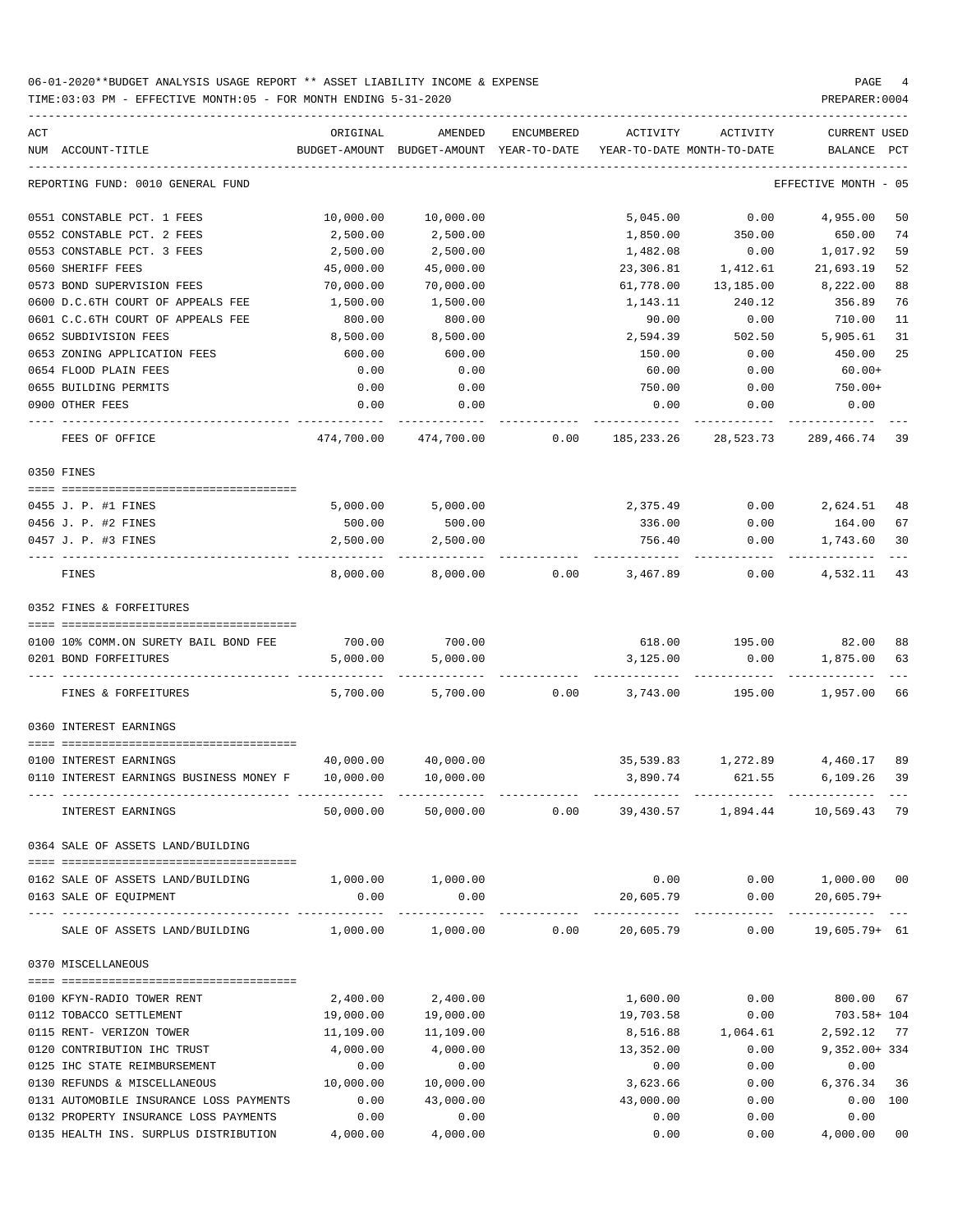TIME:03:03 PM - EFFECTIVE MONTH:05 - FOR MONTH ENDING 5-31-2020

| ACT        | NUM ACCOUNT-TITLE                                                         | ORIGINAL          | AMENDED<br>BUDGET-AMOUNT BUDGET-AMOUNT YEAR-TO-DATE | ENCUMBERED    | ACTIVITY<br>YEAR-TO-DATE MONTH-TO-DATE | ACTIVITY         | CURRENT USED<br>BALANCE | PCT    |
|------------|---------------------------------------------------------------------------|-------------------|-----------------------------------------------------|---------------|----------------------------------------|------------------|-------------------------|--------|
|            | REPORTING FUND: 0010 GENERAL FUND                                         |                   |                                                     |               |                                        |                  | EFFECTIVE MONTH - 05    |        |
|            | 0139 STATE JUROR REIMB.FEE                                                | 20,000.00         | 20,000.00                                           |               | 7,616.00                               | 748.00           | 12,384.00               | 38     |
|            | 0143 D.A.SALARY REIMB.                                                    | 27,500.00         | 27,500.00                                           |               | 9,166.67                               | 0.00             | 18,333.33               | 33     |
|            | 0144 CO. JUDGE COURT FEES SALARY REIMB.                                   | 0.00              | 0.00                                                |               | 0.00                                   | 0.00             | 0.00                    |        |
|            | 0147 UTILITIES REIMBURSEMENT                                              | 14,000.00         | 14,000.00                                           |               | 10,881.91                              | 1,102.85         | 3,118.09                | 78     |
|            | 0151 ASST. DA LONGEVITY PAY                                               | 4,400.00          | 4,400.00                                            |               | 3,840.00                               | 1,320.00         | 560.00                  | 87     |
|            | 0152 HB 9 D.A. SUPPLEMENTAL FUNDS                                         | 0.00              | 0.00                                                |               | 0.00                                   | 0.00             | 0.00                    |        |
|            | 0162 COURT REPORTER SERVICE FEE                                           | 6,000.00          | 6,000.00                                            |               | 3,699.27                               | 720.36           | 2,300.73                | 62     |
|            | 0163 ADM.OF COURT JUSTICE 10% SB 1417                                     | 800.00            | 800.00                                              |               | 249.69                                 | 64.72            | 550.31                  | 31     |
|            | 0164 TIME PAYMENT FEE 40% SB 1417                                         | 4,000.00          | 4,000.00                                            |               | 998.84                                 | 258.87           | 3,001.16                | 25     |
|            | 0166 JUDICIAL SUPP.FEE(60 CENTS)                                          | 700.00            | 700.00                                              |               | 333.94                                 | 13.36            | 366.06                  | 48     |
|            | 0167 JUROR REIMB.FEE                                                      | 5,000.00          | 5,000.00                                            |               | 1,981.41                               | 85.31            | 3,018.59                | 40     |
|            | 0408 COUNTY WELLNESS PROGRAM                                              | 1,100.00          | 1,100.00                                            |               | 1,260.00                               | 0.00             | 160.00+ 115             |        |
|            | 0410 CO CT AT LAW SUPPLEMENT                                              | 84,000.00         | 84,000.00                                           |               | 42,000.00                              | 0.00             | 42,000.00               | 50     |
|            | 0432 PROCEEDS OF SALE OF LIVESTOCK                                        | 0.00              | 0.00                                                |               | 0.00                                   | 0.00             | 0.00                    |        |
|            | 0450 DIST. CLK. PASSPORT PHOTO                                            | 1,500.00          | 1,500.00                                            |               | 510.00                                 | 60.00            | 990.00                  | 34     |
|            | 0453 REIMB.CEC ODYSSEY SAAS                                               | 21,593.00         | 21,593.00                                           |               | 10,796.50                              | 0.00             | 10,796.50               | 50     |
|            | 0509 CANDY MACHINE COMMISSION                                             | 0.00              | 0.00                                                |               | 0.00                                   | 0.00             | 0.00                    |        |
|            | 0510 DR. PEPPER COMMISSION                                                | 0.00              | 0.00                                                |               | 0.00                                   | 0.00             | 0.00                    |        |
|            | 0553 DONATION CONST.3 RADIO EQUIP.<br>0562 STATE REIMB.OFFENDER TRANSPORT | 0.00<br>8,000.00  | 0.00<br>8,000.00                                    |               | 0.00<br>4,632.30                       | 0.00             | 0.00<br>3,367.70        | 58     |
|            | 0565 COCA-COLA COMMISSIONS                                                | 0.00              | 0.00                                                |               | 0.00                                   | 0.00<br>0.00     | 0.00                    |        |
|            | ---- -------------------------                                            | _____________     |                                                     |               |                                        |                  |                         |        |
|            | MISCELLANEOUS                                                             |                   | 249,102.00 292,102.00                               | 0.00          | 187,762.65                             | 5,438.08         | 104,339.35              | 64     |
|            | 0400 COUNTY JUDGE                                                         |                   |                                                     |               |                                        |                  |                         |        |
|            |                                                                           |                   |                                                     |               |                                        |                  |                         |        |
|            | 0101 SALARY ELECTED OFFICIAL                                              | 66,658.37         | 66,658.37                                           | 0.00<br>0.00  | 46,148.04                              | 5,127.56         | 20,510.33               | 69     |
|            | 0104 STATE PROBATE SALARY SUPPLEMENT<br>0105 SALARY SECRETARY             | 0.00<br>30,300.92 | 0.00<br>30,300.92                                   | 0.00          | 0.00<br>20,977.56                      | 0.00<br>2,330.84 | 0.00<br>9,323.36        | 69     |
|            | 0201 SOCIAL SECURITY TAXES                                                | 6,650.02          | 6,650.02                                            | 0.00          | 4,428.38                               | 479.47           | 2,221.64                | 67     |
|            | 0202 GROUP HEALTH & DENTAL INSURANCE                                      | 12,219.84         | 12,219.84                                           | 0.00          | 8,141.44                               | 508.84           | 4,078.40                | 67     |
|            | 0203 RETIREMENT                                                           | 12,047.52         | 12,047.52                                           | 0.00          | 8,001.23                               | 891.13           | 4,046.29                | 66     |
|            | 0204 WORKERS' COMPENSATION                                                | 309.18            | 309.18                                              | 0.00          | 154.59                                 | 0.00             | 154.59                  | 50     |
|            | 0205 MEDICARE TAX                                                         | 1,555.25          | 1,555.25                                            | 0.00          | 1,035.66                               | 112.13           | 519.59                  | 67     |
|            | 0225 TRAVEL ALLOWANCE                                                     | 4,200.00          | 4,200.00                                            | 0.00          | 2,800.00                               | 175.00           | 1,400.00                | 67     |
|            | 0310 OFFICE SUPPLIES                                                      | 800.00            | 800.00                                              | 0.00          | 453.51                                 | 0.00             | 346.49 57               |        |
|            | 0311 POSTAL EXPENSES                                                      | 200.00            | 200.00                                              | 0.00          | 1.45                                   | 0.00             | 198.55                  | 01     |
|            | 0427 OUT OF COUNTY TRAVEL/TRAINING                                        | 5,500.00          | 5,500.00                                            | 0.00          | 1,060.31                               | 225.00           | 4,439.69                | 19     |
|            | 0431 LOCAL TRAVEL                                                         | 0.00              | 0.00                                                | 0.00          | 0.00                                   | 0.00             | 0.00                    |        |
|            | 0435 PRINTING                                                             | 200.00            | 200.00                                              | 0.00          | 0.00                                   | 0.00             | 200.00                  | $00\,$ |
|            | 0437 COURT REPORTER EXPENSE                                               | 0.00              | 0.00                                                | 0.00          | 0.00                                   | 0.00             | 0.00                    |        |
|            | 0468 JUVENILE BOARD SALARY                                                | 2,400.00          | 2,400.00                                            | 0.00          | 1,600.00                               | 100.00           | 800.00                  | 67     |
| 0480 BOND  |                                                                           | 0.00              | 0.00                                                | 0.00          | 0.00                                   | 0.00             | 0.00                    |        |
| 0481 DUES  |                                                                           | 335.00            | 335.00                                              | 0.00          | 335.00                                 | 0.00             | 0.00 100                |        |
|            | 0572 OFFICE EQUIPMENT                                                     | 800.00            | 800.00                                              | 0.00          | 0.00                                   | 0.00             | 800.00                  | 00     |
|            | 0574 TECHNOLOGY                                                           | 0.00              | 0.00                                                | 0.00          | 0.00                                   | 0.00             | 0.00                    |        |
| 0590 BOOKS |                                                                           | 0.00              | 0.00                                                | 0.00<br>$---$ | 42.50                                  | 0.00             | $42.50 -$               |        |
|            | COUNTY JUDGE                                                              | 144,176.10        | 144,176.10                                          | 0.00          | 95,179.67                              |                  | 9,949.97 48,996.43 66   |        |
|            | 0401 911 COORDINATOR                                                      |                   |                                                     |               |                                        |                  |                         |        |
|            | 0403 TCOG RURAL ADDRESSING                                                | 23,000.00         | 23,000.00                                           | 0.00          | 23,000.00                              | 0.00             | 0.00 100                |        |
|            | 911 COORDINATOR                                                           | 23,000.00         | 23,000.00                                           | 0.00          | 23,000.00                              | 0.00             | 0.00 100                |        |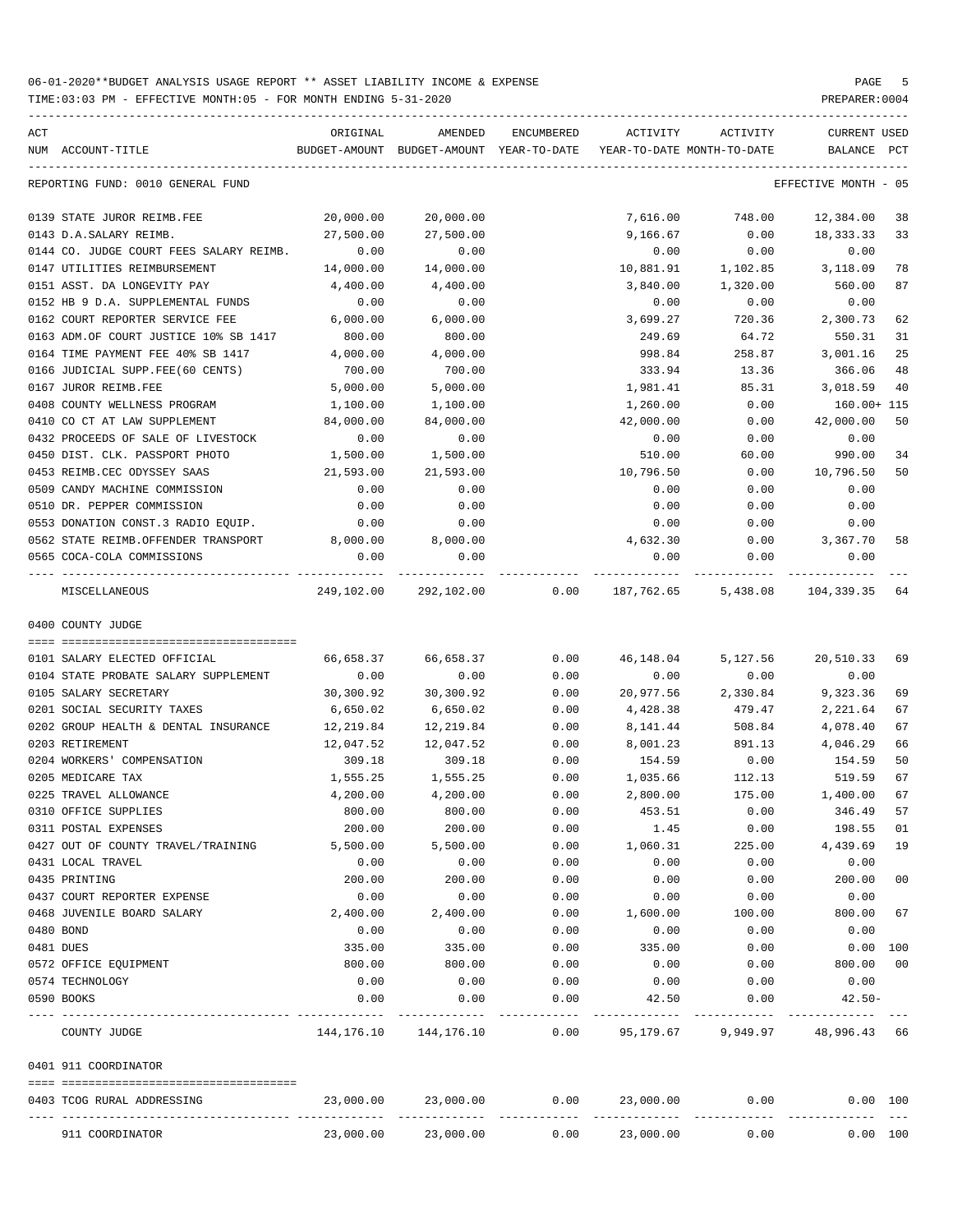|     | TIME:03:03 PM - EFFECTIVE MONTH:05 - FOR MONTH ENDING 5-31-2020 |            |                                          |            |                            |                                      | PREPARER: 0004       |                |
|-----|-----------------------------------------------------------------|------------|------------------------------------------|------------|----------------------------|--------------------------------------|----------------------|----------------|
| ACT |                                                                 | ORIGINAL   | AMENDED                                  | ENCUMBERED | ACTIVITY                   | ACTIVITY                             | CURRENT USED         |                |
|     | NUM ACCOUNT-TITLE                                               |            | BUDGET-AMOUNT BUDGET-AMOUNT YEAR-TO-DATE |            | YEAR-TO-DATE MONTH-TO-DATE |                                      | BALANCE PCT          |                |
|     | REPORTING FUND: 0010 GENERAL FUND                               |            |                                          |            |                            |                                      | EFFECTIVE MONTH - 05 |                |
|     | 0403 COUNTY CLERK                                               |            |                                          |            |                            |                                      |                      |                |
|     | 0101 SALARY ELECTED OFFICIAL                                    | 58,237.97  | 58,237.97                                | 0.00       | 40,318.56                  | 4,479.84                             | 17,919.41            | 69             |
|     | 0103 SALARY CHIEF DEPUTY                                        | 0.00       | 0.00                                     | 0.00       | 0.00                       | 0.00                                 | 0.00                 |                |
|     | 0104 SALARY DEPUTIES                                            | 176,860.96 | 176,860.96                               | 0.00       | 113,624.28                 | 12,827.04                            | 63,236.68            | 64             |
|     | 0107 REGULAR-TEMP. PART-TIME                                    | 18,096.00  | 18,096.00                                | 0.00       | 12,585.00                  | 1,392.00                             | 5,511.00             | 70             |
|     | 0201 SOCIAL SECURITY TAXES                                      | 15,718.58  | 15,718.58                                | 0.00       | 10,005.25                  | 1,136.29                             | 5,713.33             | 64             |
|     | 0202 GROUP HEALTH & DENTAL INSURANCE                            | 83,096.16  | 83,096.16                                | 0.00       | 49,956.34                  | 3,461.22                             | 33,139.82            | 60             |
|     | 0203 RETIREMENT                                                 | 29,609.06  | 29,609.06                                | 0.00       | 19,392.06                  | 2,204.62                             | 10,217.00            | 65             |
|     | 0204 WORKERS COMPENSATION                                       | 760.58     | 760.58                                   | 0.00       | 387.32                     | 0.00                                 | 373.26               | 51             |
|     | 0205 MEDICARE TAX                                               | 3,676.12   | 3,676.12                                 | 0.00       | 2,340.05                   | 265.74                               | 1,336.07             | 64             |
|     | 0310 OFFICE SUPPLIES                                            | 3,760.00   | 6, 260.00                                | 0.00       | 4,613.93                   | 0.00                                 | 1,646.07             | 74             |
|     | 0311 POSTAL EXPENSES                                            | 1,500.00   | 1,500.00                                 | 0.00       | 836.75                     | 78.70                                | 663.25               | 56             |
|     | 0420 UTILITIES TELEPHONE                                        | 0.00       | 0.00                                     | 0.00       | 0.00                       | 0.00                                 | 0.00                 |                |
|     | 0427 OUT OF COUNTY TRAVEL/TRAINING                              | 4,000.00   | 4,000.00                                 | 0.00       | 3,093.84                   | 77.57                                | 906.16               | 77             |
|     | 0431 LOCAL TRAVEL                                               | 0.00       | 0.00                                     | 0.00       | 0.00                       | 0.00                                 | 0.00                 |                |
|     | 0435 PRINTING                                                   | 1,400.00   | 1,400.00                                 | 0.00       | 942.54                     | 0.00                                 | 457.46               | 67             |
|     | 0437 IMAGING/INDEXING                                           | 14,000.00  | 11,500.00                                | 0.00       | 0.00                       | 0.00                                 | 11,500.00            | 0 <sub>0</sub> |
|     | 0480 BOND                                                       | 350.00     | 350.00                                   | 0.00       | 257.50                     | 157.50                               | 92.50                | 74             |
|     | 0481 DUES                                                       | 225.00     | 225.00                                   | 0.00       | 0.00                       | 0.00                                 | 225.00               | 0 <sub>0</sub> |
|     | 0572 OFFICE EQUIPMENT                                           | 2,000.00   | 2,000.00                                 | 0.00       | 733.98                     | 0.00                                 | 1,266.02             | 37             |
|     | COUNTY CLERK                                                    | 413,290.43 | 413,290.43                               | 0.00       | 259,087.40                 | 26,080.52                            | 154,203.03           | 63             |
|     | 0404 ELECTION                                                   |            |                                          |            |                            |                                      |                      |                |
|     | 0109 SALARY                                                     | 15,900.00  | 15,900.00                                | 0.00       | 11,973.00                  | 0.00                                 | 3,927.00             | 75             |
|     | 0201 SOCIAL SECURITY TAXES                                      | 625.00     | 625.00                                   | 0.00       | 29.32                      | 2.71                                 | 595.68               | 05             |
|     | 0203 RETIREMENT                                                 | 0.00       | 0.00                                     | 0.00       | 0.00                       | 0.00                                 | 0.00                 |                |
|     | 0205 MEDICARE TAX                                               | 175.00     | 175.00                                   | 0.00       | 6.86                       | 0.63                                 | 168.14               | 0 <sub>4</sub> |
|     | 0310 ELECTION SUPPLIES                                          | 5,500.00   | 5,500.00                                 | 523.52     | 2,079.48                   | 0.00                                 | 2,897.00             | 47             |
|     | 0311 POSTAGE                                                    | 8,500.00   | 8,500.00                                 | 0.00       | 7,886.50                   | 509.28                               | 613.50               | 93             |
|     | 0421 ELECTION INTERNET                                          | 925.00     | 925.00                                   | 0.00       | 607.84                     | 75.98                                | 317.16               | 66             |
|     | 0423 CELL PHONE                                                 | 240.00     | 240.00                                   | 0.00       | 160.00                     | 10.00                                | 80.00 67             |                |
|     | 0427 ELECTION TRAVEL/TRAINING                                   | 2,500.00   | 2,475.00                                 | 0.00       | 400.17                     | 0.00                                 | 2,074.83 16          |                |
|     | 0428 EMPLOYEE TRAINING                                          | 0.00       | 0.00                                     | 0.00       | 0.00                       | 0.00                                 | 0.00                 |                |
|     | 0429 DPS BACKGROUND CHECK                                       | 50.00      | 50.00                                    | 0.00       | 0.00                       | 0.00                                 | 50.00                | 0 <sub>0</sub> |
|     | 0430 BIDS AND NOTICES                                           | 600.00     | 600.00                                   | 0.00       | 211.13                     | 0.00                                 | 388.87               | 35             |
|     | 0442 PROFESSIONAL SERVICE/TRANSLATOR                            | 200.00     | 225.00                                   | 0.00       | 225.00                     | 43.75                                | 0.00 100             |                |
|     | 0481 DUES                                                       | 300.00     | 300.00                                   | 0.00       | 300.00                     | 0.00                                 | $0.00$ 100           |                |
|     | 0483 VOTER REGISTRATION                                         | 2,000.00   | 2,000.00                                 | 0.00       | 1,515.27                   | 0.00                                 | 484.73 76            |                |
|     | 0485 ELECTION MAINT. AGREEMENT                                  | 16,221.00  | 16,221.00                                | 0.00       | 16,221.00                  | 0.00                                 | $0.00$ 100           |                |
|     | 0573 ELECTION EQUIPMENT                                         | 0.00       | 0.00                                     | 0.00       | 0.00<br>-----------        | 0.00                                 | 0.00                 |                |
|     | ELECTION                                                        |            | 53,736.00 53,736.00                      |            |                            | 523.52 41,615.57 642.35 11,596.91 78 |                      |                |
|     | 0405 VETERANS'SERVICE                                           |            |                                          |            |                            |                                      |                      |                |
|     | 0102 SALARY APPOINTED OFFICIAL                                  | 39,856.00  | 39,856.00                                | 0.00       |                            | 27,592.56 3,065.84 12,263.44         |                      | 69             |
|     | 0201 SOCIAL SECURITY TAXES                                      | 2,471.07   | 2,471.07                                 | 0.00       | 1,686.40                   | 188.56                               | 784.67               | 68             |
|     | 0202 GROUP HEALTH & DENTAL INSURANCE                            | 11,870.88  | 11,870.88                                | 0.00       | 7,911.36                   | 494.46                               | 3,959.52             | 67             |
|     | 0203 RETIREMENT                                                 | 4,659.17   | 4,659.17                                 | 0.00       | 3,212.40                   | 361.46                               | 1,446.77             | 69             |
|     | 0204 WORKERS' COMPENSATION                                      | 119.57     | 119.57                                   | 0.00       | 60.97                      | 0.00                                 | 58.60                | 51             |
|     | 0205 MEDICARE TAX                                               | 577.91     | 577.91                                   | 0.00       | 394.38                     | 44.10                                | 183.53               | 68             |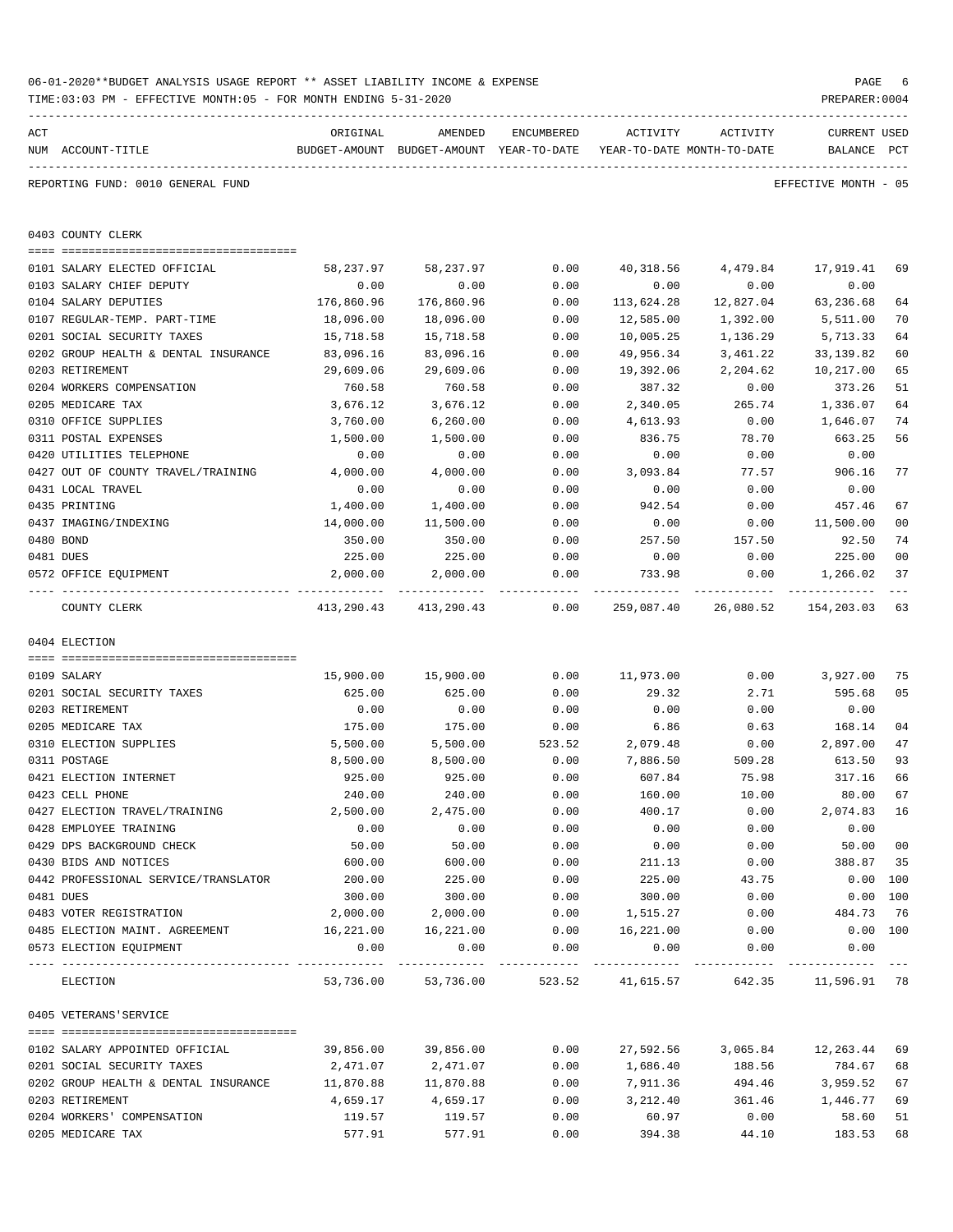| ACT<br>NUM ACCOUNT-TITLE           | ORIGINAL   | AMENDED<br>BUDGET-AMOUNT BUDGET-AMOUNT YEAR-TO-DATE | ENCUMBERED | ACTIVITY   | ACTIVITY<br>YEAR-TO-DATE MONTH-TO-DATE | <b>CURRENT USED</b><br>BALANCE | PCT            |
|------------------------------------|------------|-----------------------------------------------------|------------|------------|----------------------------------------|--------------------------------|----------------|
| REPORTING FUND: 0010 GENERAL FUND  |            |                                                     |            |            |                                        | EFFECTIVE MONTH - 05           |                |
|                                    |            |                                                     |            |            |                                        |                                |                |
| 0310 OFFICE SUPPLIES               | 250.00     | 250.00                                              | 0.00       | 0.00       | 0.00                                   | 250.00                         | 00             |
| 0311 POSTAL EXPENSES               | 200.00     | 200.00                                              | 0.00       | 0.00       | 0.00                                   | 200.00                         | 00             |
| 0427 OUT OF COUNTY TRAVEL/TRAINING | 1,250.00   | 1,250.00                                            | 0.00       | 675.60     | 0.00                                   | 574.40                         | 54             |
| 0428 TRAINING/TUITION              | 0.00       | 0.00                                                | 0.00       | 0.00       | 0.00                                   | 0.00                           |                |
| 0435 PRINTING                      | 200.00     | 200.00                                              | 0.00       | 0.00       | 0.00                                   | 200.00                         | 00             |
| 0453 COMPUTER SOFTWARE             | 0.00       | 0.00                                                | 0.00       | 0.00       | 0.00                                   | 0.00                           |                |
| 0572 OFFICE EQUIPMENT              | 750.00     | 750.00                                              | 0.00       | 0.00       | 0.00                                   | 750.00                         | 0 <sub>0</sub> |
| VETERANS ' SERVICE                 | 62,204.60  | 62,204.60                                           | 0.00       |            | 41,533.67 4,154.42                     | 20,670.93                      | 67             |
| 0406 EMERGENCY MANAGEMENT          |            |                                                     |            |            |                                        |                                |                |
|                                    |            |                                                     |            |            |                                        |                                |                |
| 0103 SALARY                        | 33,228.00  | 33,228.00                                           | 0.00       | 23,004.00  | 2,556.00                               | 10,224.00                      | 69             |
| 0107 SALARY TEMP./EXTRA            | 0.00       | 0.00                                                | 0.00       | 0.00       | 0.00                                   | 0.00                           |                |
| 0201 SOCIAL SECURITY TAXES         | 2,089.90   | 2,089.90                                            | 0.00       | 1,439.45   | 158.50                                 | 650.45                         | 69             |
| 0202 GROUP HEALTH & DENTAL INS     | 0.00       | 0.00                                                | 0.00       | 20.32      | 1.27                                   | 20.32-                         |                |
| 0203 RETIREMENT                    | 3,884.35   | 3,884.35                                            | 0.00       | 2,678.22   | 301.36                                 | 1,206.13                       | 69             |
| 0204 WORKERS' COMPENSATION         | 99.68      | 99.68                                               | 0.00       | 50.83      | 0.00                                   | 48.85                          | 51             |
| 0205 MEDICARE TAX                  | 488.77     | 488.77                                              | 0.00       | 336.64     | 37.07                                  | 152.13                         | 69             |
| 0225 TRAVEL ALLOWANCE              | 0.00       | 0.00                                                | 0.00       | 0.00       | 0.00                                   | 0.00                           |                |
| 0310 OFFICE SUPPLIES               | 200.00     | 200.00                                              | 0.00       | 96.81      | 0.00                                   | 103.19                         | 48             |
| 0311 POSTAL EXPENSE                | 50.00      | 50.00                                               | 0.00       | 0.00       | 0.00                                   | 50.00                          | 00             |
| 0330 AUTO EXPENSE-GAS & OIL        | 1,000.00   | 1,000.00                                            | 0.00       | 542.51     | 234.45                                 | 457.49                         | 54             |
| 0420 SATELLITE TELEPHONE           | 0.00       | 0.00                                                | 0.00       | 0.00       | 0.00                                   | 0.00                           |                |
| 0421 EMERGENCY INTERNET            | 455.00     | 455.00                                              | 0.00       | 303.92     | 37.99                                  | 151.08                         | 67             |
| 0422 R&M RADIO                     | 0.00       | 0.00                                                | 0.00       | 0.00       | 0.00                                   | 0.00                           |                |
| 0423 CELL PHONE ALLOWANCE          | 480.00     | 480.00                                              | 0.00       | 320.00     | 20.00                                  | 160.00                         | 67             |
| 0427 OUT OF COUNTY TRAVEL/TRAINING | 1,000.00   | 1,000.00                                            | 0.00       | 0.00       | 0.00                                   | 1,000.00                       | 0 <sub>0</sub> |
| 0428 TRAINING & TUITION            | 0.00       | 0.00                                                | 0.00       | 0.00       | 0.00                                   | 0.00                           |                |
| 0453 R&M EQUIPMENT                 | 220.00     | 220.00                                              | 0.00       | 0.00       | 0.00                                   | 220.00                         | 0 <sub>0</sub> |
| 0454 R&M AUTO                      | 1,000.00   | 1,000.00                                            | 0.00       | 621.37     | 0.00                                   | 378.63                         | 62             |
| 0487 TRAILER/AUTO INSURANCE        | 700.00     | 700.00                                              | 0.00       | 592.00     | 0.00                                   | 108.00                         | 85             |
| 0489 CODE RED EARLY WARNING SYSTEM | 12,768.00  | 12,768.00                                           | 0.00       | 12,768.00  | 0.00                                   | 0.00                           | 100            |
| 0490 911 RADIO TOWER BUILDING      | 500.00     | 500.00                                              | 0.00       | 0.00       | 0.00                                   | 500.00                         | 0 <sub>0</sub> |
| 0573 RADIO EQUIPMENT               | 0.00       | 0.00                                                | 0.00       | 0.00       | 0.00                                   | 0.00                           |                |
|                                    |            |                                                     |            |            |                                        |                                |                |
| EMERGENCY MANAGEMENT               | 58,163.70  | 58,163.70                                           | 0.00       | 42,774.07  | 3,346.64                               | 15,389.63                      | 74             |
| 0409 NON-DEPARTMENTAL              |            |                                                     |            |            |                                        |                                |                |
| 0100 COMPENSATION PAY              | 0.00       | 0.00                                                | 0.00       | 0.00       | 0.00                                   | 0.00                           |                |
| 0201 SOCIAL SECURITY TAXES         | 0.00       | 0.00                                                | 0.00       | 0.00       | 0.00                                   | 0.00                           |                |
| 0203 RETIREMENT                    | 0.00       | 0.00                                                | 0.00       | 0.00       | 0.00                                   | 0.00                           |                |
| 0204 WORKERS' COMPENSATION         | 1,000.00   | 1,000.00                                            | 0.00       | 389.54     | 0.00                                   | 610.46                         | 39             |
| 0205 MEDICARE TAX                  | 0.00       | 0.00                                                | 0.00       | 0.00       | 0.00                                   | 0.00                           |                |
| 0206 UNEMPLOYMENT EXPENSE          |            |                                                     |            |            |                                        |                                |                |
|                                    | 0.00       | 0.00                                                | 0.00       | 436.00     | 0.00                                   | $436.00 -$                     |                |
| 0395 ERRORS AND OMISSIONS          | 0.00       | 0.00                                                | 0.00       | 0.00       | 0.00                                   | 0.00                           |                |
| 0399 CLAIMS SETTLEMENTS            | 5,000.00   | 5,000.00                                            | 0.00       | 271.40     | 0.00                                   | 4,728.60                       | 05             |
| 0400 LEGAL FEES                    | 15,000.00  | 15,000.00                                           | 0.00       | 357.40     | 157.65                                 | 14,642.60                      | 02             |
| 0401 AUDIT EXPENSE                 | 45,000.00  | 45,000.00                                           | 0.00       | 36,500.00  | 0.00                                   | 8,500.00                       | 81             |
| 0404 911 EMERGENCY SERVICE         | 8,917.00   | 8,917.00                                            | 0.00       | 4,458.50   | 0.00                                   | 4,458.50                       | 50             |
| 0406 TAX APPRAISAL DISTRICT        | 530,970.32 | 530,970.32                                          | 0.00       | 378,144.78 | 0.00                                   | 152,825.54                     | 71             |
| 0408 COUNTY WELLNESS PROGRAM       | 1,100.00   | 1,100.00                                            | 0.00       | 622.88     | 0.00                                   | 477.12                         | 57             |
| 0426 PROFESSIONAL FEES             | 30,000.00  | 30,000.00                                           | 0.00       | 0.00       | 0.00                                   | 30,000.00                      | 0 <sub>0</sub> |
| 0430 BIDS & NOTICES                | 3,000.00   | 3,000.00                                            | 0.00       | 773.86     | 311.55                                 | 2,226.14                       | 26             |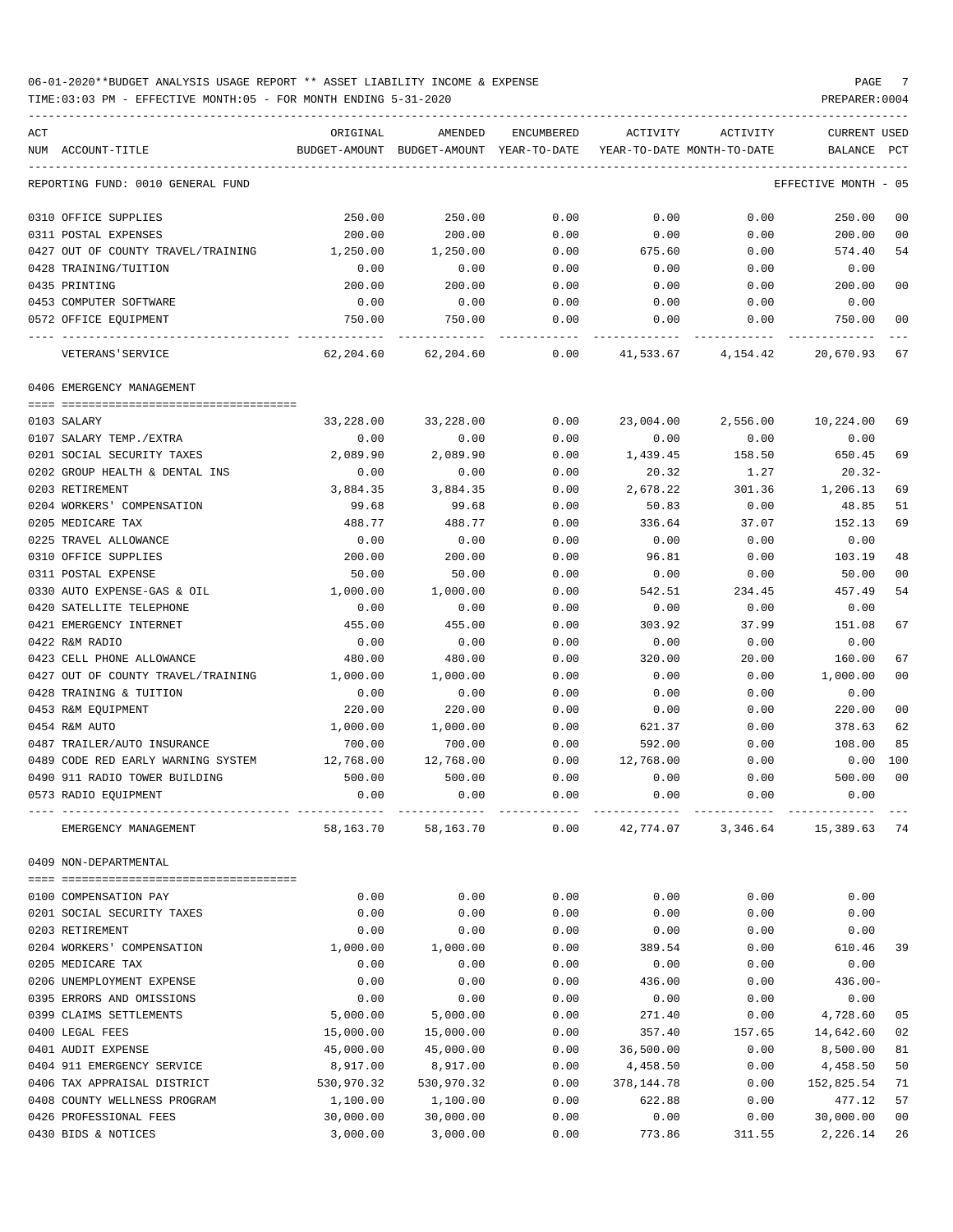TIME:03:03 PM - EFFECTIVE MONTH:05 - FOR MONTH ENDING 5-31-2020 PREPARER:0004

| ACT |                                         | ORIGINAL   | AMENDED                                  | ENCUMBERED | ACTIVITY                   | ACTIVITY                         | CURRENT USED         |              |
|-----|-----------------------------------------|------------|------------------------------------------|------------|----------------------------|----------------------------------|----------------------|--------------|
|     | NUM ACCOUNT-TITLE                       |            | BUDGET-AMOUNT BUDGET-AMOUNT YEAR-TO-DATE |            | YEAR-TO-DATE MONTH-TO-DATE |                                  | BALANCE              | $_{\rm PCT}$ |
|     | REPORTING FUND: 0010 GENERAL FUND       |            |                                          |            |                            |                                  | EFFECTIVE MONTH - 05 |              |
|     | 0444 LAWN MAINTENANCE                   | 0.00       | 0.00                                     | 0.00       | 0.00                       | 0.00                             | 0.00                 |              |
|     | 0481 DUES                               | 8,000.00   | 8,000.00                                 | 0.00       | 7,459.54                   | 0.00                             | 540.46               | 93           |
|     | 0483 PUBLIC OFFICIALS INS.              | 17,000.00  | 17,000.00                                | 0.00       | 14,834.48                  | 0.00                             | 2,165.52             | 87           |
|     | 0484 GENERAL LIABILITY INSURANCE        | 8,000.00   | 7,900.00                                 | 0.00       | 7,073.00                   | 0.00                             | 827.00               | 90           |
|     | 0485 WATER SUPPLY AGENCY                | 1,000.00   | 1,000.00                                 | 0.00       | 0.00                       | 0.00                             | 1,000.00             | 00           |
|     | 0487 TCOG-REG. INTERLOCAL AGREEMENT     | 0.00       | 0.00                                     | 0.00       | 0.00                       | 0.00                             | 0.00                 |              |
|     | 0488 FANNIN RURAL RAIL DIST             | 0.00       | 0.00                                     | 0.00       | 0.00                       | 0.00                             | 0.00                 |              |
|     | 0489 COURT COSTS/ARREST FEES            | 240,000.00 | 240,000.00                               | 0.00       | 97,588.63                  | 1,749.51-                        | 142,411.37           | 41           |
|     | 0490 MISCELLANEOUS                      | 0.00       | 0.00                                     | 0.00       | 0.00                       | 0.00                             | 0.00                 |              |
|     | 0491 SULPHUR RIVER REGIONAL MOBILITY AU | 0.00       | 0.00                                     | 0.00       | 0.00                       | 0.00                             | 0.00                 |              |
|     | 0495 '98 JAIL BOND PAYMENT              | 0.00       | 0.00                                     | 0.00       | 0.00                       | 0.00                             | 0.00                 |              |
|     | 0499 BANK SERVICE FEES                  | 8,675.00   | 8,775.00                                 | 0.00       | 5,800.00                   | 700.00                           | 2,975.00             | 66           |
|     | 0500 6TH COURT OF APPEALS FEE           | 2,500.00   | 2,500.00                                 | 0.00       | 1,643.01                   | 0.00                             | 856.99               | 66           |
|     | 0560 TCOG SO 911 FURNITURE              | 0.00       | 45,362.25                                | 0.00       | 45,362.25                  | 0.00                             | $0.00$ 100           |              |
|     | 0574 TECHNOLOGY                         | 0.00       | 0.00                                     | 0.00       | 138.68                     | 69.34                            | 138.68-              |              |
|     | 0590 TCEQ PERMITS ENVIRONMENTAL DEV     | 0.00       | 0.00                                     | 0.00       |                            | 0.00                             | 1,210.00-            |              |
|     |                                         |            |                                          |            | 1,210.00                   |                                  |                      |              |
|     | NON-DEPARTMENTAL                        |            | 925,162.32 970,524.57 0.00               |            |                            | 603,063.95 510.97- 367,460.62 62 |                      |              |
|     | 0410 COUNTY COURT AT LAW                |            |                                          |            |                            |                                  |                      |              |
|     |                                         |            |                                          |            |                            |                                  |                      |              |
|     | 0101 SALARY ELECTED OFFICIAL            | 167,000.00 | 167,000.00                               | 0.00       | 115,615.44                 |                                  | 12,846.16 51,384.56  | 69           |
|     | 0103 SALARY COURT COORDINATOR           | 32,239.08  | 32,239.08                                | 0.00       | 22,319.28                  | 2,479.92                         | 9,919.80             | 69           |
|     | 0110 SALARY COURT REPORTER              | 67,046.10  | 67,046.10                                | 0.00       | 46,241.59                  | 5,157.40                         | 20,804.51            | 69           |
|     | 0130 BAILIFF                            | 40,348.41  | 40,348.41                                | 0.00       | 27,933.30                  | 3,103.70                         | 12,415.11            | 69           |
|     | 0201 SOCIAL SECURITY TAXES              | 18,440.88  | 18,440.88                                | 0.00       | 12,269.24                  | 1,461.26                         | 6,171.64             | 67           |
|     | 0202 GROUP HEALTH & DENTAL INS          | 41,548.08  | 41,548.08                                | 0.00       | 28,077.37                  | 1,754.79                         | 13,470.71            | 68           |
|     | 0203 RETIREMENT                         | 36,126.03  | 36,126.03                                | 0.00       | 24,880.83                  | 2,792.69                         | 11,245.20            | 69           |
|     | 0204 WORKERS COMPENSATION               | 927.10     | 927.10                                   | 0.00       | 472.73                     | 0.00                             | 454.37               | 51           |
|     | 0205 MEDICARE TAX                       | 4,480.99   | 4,480.99                                 | 0.00       | 3,112.54                   | 341.74                           | 1,368.45             | 69           |
|     | 0310 OFFICE SUPPLIES                    | 0.00       | 0.00                                     | 0.00       | 0.00                       | 0.00                             | 0.00                 |              |
|     | 0311 POSTAGE                            | 0.00       | 0.00                                     | 0.00       | 0.00                       | 0.00                             | 0.00                 |              |
|     | 0315 COPIER RENTAL                      | 1,300.00   | 1,300.00                                 | 97.72      | 722.55                     |                                  | 98.19 479.73         | 63           |
|     | 0395 BAILIFF UNIFORMS                   | 0.00       | 0.00                                     | 0.00       | 0.00                       | 0.00                             | 0.00                 |              |
|     | 0420 TELEPHONE                          | 0.00       | 0.00                                     | 0.00       | 0.00                       | 0.00                             | 0.00                 |              |
|     | 0421 DSL INTERNET                       | 0.00       | 0.00                                     | 0.00       | 0.00                       | 0.00                             | 0.00                 |              |
|     | 0424 INDIGENT ATTORNEY FEES             | 55,000.00  | 55,000.00                                | 0.00       | 18,979.00                  | 1,800.00                         | 36,021.00            | 35           |
|     | 0425 PROFESSIONAL SERVICES              | 1,200.00   | 1,200.00                                 | 0.00       | 1,295.00                   | 0.00                             | $95.00 - 108$        |              |
|     | 0427 OUT OF COUNTY TRAVEL/TRAINING      | 2,000.00   | 2,000.00                                 | 0.00       | 12.00                      | 0.00                             | 1,988.00             | 01           |
|     | 0435 PRINTING                           | 150.00     | 150.00                                   | 0.00       | 0.00                       | 0.00                             | 150.00               | $00\,$       |
|     | 0437 COURT REPORTER EXPENSE             | 5,000.00   | 5,000.00                                 | 0.00       | 1,425.00                   | 0.00                             | 3,575.00             | 29           |
|     | 0439 WITNESS EXPENSE                    | 500.00     | 500.00                                   | 0.00       | 0.00                       | 0.00                             | 500.00               | 00           |
|     | 0453 R&M EQUIPMENT                      | 200.00     | 200.00                                   | 343.26     | 0.00                       | 0.00                             | 143.26- 172          |              |
|     | 0467 VISITING JUDGE                     | 1,200.00   | 1,200.00                                 | 0.00       | 0.00                       | 0.00                             | 1,200.00             | 00           |
|     | 0468 JUVENILE BOARD SALARY              | 2,400.00   | 2,400.00                                 | 0.00       | 1,600.00                   | 100.00                           | 800.00               | 67           |
|     | 0480 BONDS                              | 0.00       | 0.00                                     | 0.00       | 0.00                       | 0.00                             | 0.00                 |              |
|     | 0481 DUES                               | 0.00       | 0.00                                     | 0.00       | 0.00                       | 0.00                             | 0.00                 |              |
|     | 0572 OFFICE EQUIPMENT                   | 200.00     | 200.00                                   | 0.00       | 0.00                       | 0.00                             | 200.00               | 00           |
|     | 0574 TECHNOLOGY                         | 5,100.00   | 5,100.00                                 | 0.00       | 340.73                     | 0.00                             | 4,759.27             | 07           |
|     | 0590 BOOKS & PUBLICATIONS               | 0.00       | 0.00                                     | 0.00       | 0.00                       | 0.00                             | 0.00                 |              |
|     | 0591 LEXIS NEXIS ONLINE LEGAL           | 0.00       | 0.00                                     | 0.00       | 0.00                       | 0.00                             | 0.00                 |              |
|     | COUNTY COURT AT LAW                     | 482,406.67 | 482,406.67                               | 440.98     | 305,296.60                 | 31,935.85                        | 176,669.09 63        |              |
|     |                                         |            |                                          |            |                            |                                  |                      |              |

0425 COURT ADMINISTRATION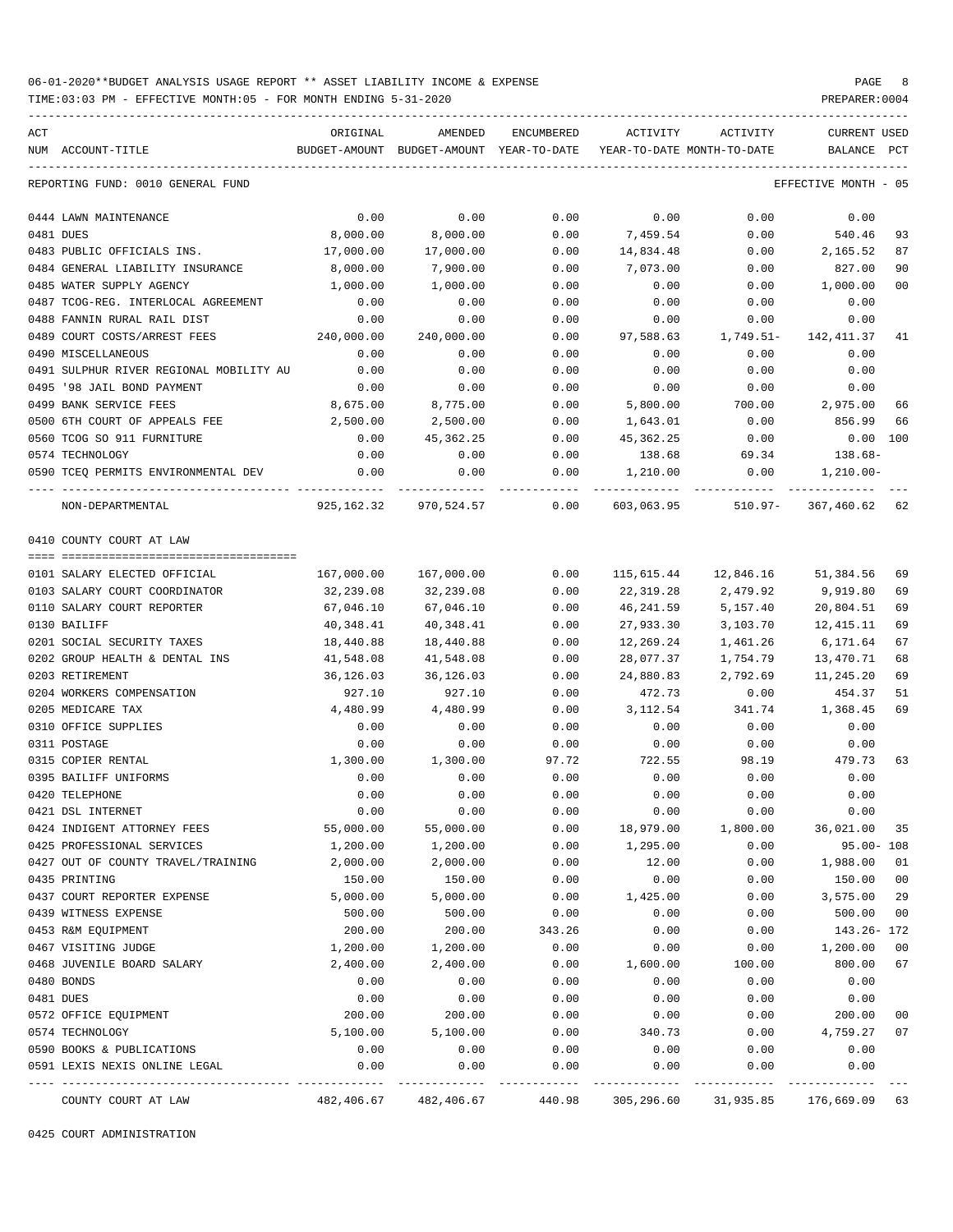| ACT | NUM ACCOUNT-TITLE                       | ORIGINAL   | AMENDED<br>BUDGET-AMOUNT BUDGET-AMOUNT YEAR-TO-DATE            | ENCUMBERED        | ACTIVITY<br>YEAR-TO-DATE MONTH-TO-DATE | ACTIVITY  | CURRENT USED<br>BALANCE PCT |                |
|-----|-----------------------------------------|------------|----------------------------------------------------------------|-------------------|----------------------------------------|-----------|-----------------------------|----------------|
|     | REPORTING FUND: 0010 GENERAL FUND       |            |                                                                |                   |                                        |           | EFFECTIVE MONTH - 05        |                |
|     |                                         |            |                                                                |                   |                                        |           |                             |                |
|     | 0201 SOCIAL SECURITY                    | 0.00       | 0.00                                                           | 0.00              | 0.00                                   | 0.00      | 0.00                        |                |
|     | 0205 MEDICARE TAX                       | 0.00       | 0.00                                                           | 0.00              | 0.00                                   | 0.00      | 0.00                        |                |
|     | 0311 JURY POSTAGE                       | 4,000.00   | 4,000.00                                                       | 0.00              | 1,999.65                               | 207.50    | 2,000.35                    | 50             |
|     | 0312 DISTRICT JURY SUPPLIES             | 1,000.00   | 1,000.00                                                       | 31.07             | 104.62                                 | 0.00      | 864.31                      | 14             |
|     | 0313 GRAND JURY EXPENSE                 | 5,500.00   | 5,500.00                                                       | 0.00              | 3,768.81                               | 880.00    | 1,731.19                    | 69             |
|     | 0314 PETIT JURY EXPENSE                 | 30,000.00  | 30,000.00                                                      | 0.00              | 5,190.22                               | 0.00      | 24,809.78                   | 17             |
|     | 0316 COUNTY COURT JURY EXP.             | 0.00       | 0.00                                                           | 0.00              | 0.00                                   | 0.00      | 0.00                        |                |
|     | 0317 COURT REPORTER SUPPLIES            | 0.00       | 0.00                                                           | 0.00              | 0.00                                   | 0.00      | 0.00                        |                |
|     | 0318 J.P. JURY EXPENSE                  | 800.00     | 800.00                                                         | 0.00              | 0.00                                   | 0.00      | 800.00                      | 00             |
|     | 0319 CO.CT.@LAW JURY EXPENSE            | 2,000.00   | 2,000.00                                                       | 0.00              | 640.00                                 | 0.00      | 1,360.00                    | 32             |
|     | 0422 REGIONAL INDIGENT DEFENSE PROGRAM  | 14,461.00  | 14,461.00                                                      | 0.00              | 14,461.00                              | 0.00      | $0.00$ 100                  |                |
|     | 0424 CO.CT. ATTORNEY FEES               | 6,000.00   |                                                                | 6,000.00 2,664.00 | 1,732.50                               | 1,462.50  | 1,603.50                    | 73             |
|     | 0425 CO.CT. PROFESSIONAL SERVICES       | 0.00       | 0.00                                                           | 0.00              | 0.00                                   | 0.00      | 0.00                        |                |
|     | 0426 COUNTY COURT SUPPLIES              | 0.00       | 0.00                                                           | 0.00              | 0.00                                   | 0.00      | 0.00                        |                |
|     | 0435 PRINTING                           | 1,500.00   | 1,500.00                                                       | 0.00              | 972.05                                 | 0.00      | 527.95                      | 65             |
|     | 0465 PHYSICAL EVID. ANALYSES            | 1,500.00   | 1,500.00                                                       | 0.00              | 0.00                                   | 0.00      | 1,500.00                    | 0 <sub>0</sub> |
|     | 0466 AUTOPSIES                          | 50,000.00  | 50,000.00                                                      |                   | $0.00$ 17,009.25                       | 0.00      | 32,990.75                   | 34             |
|     | 0467 VISITING JUDGE EXPENSE             | 2,000.00   | 2,000.00                                                       | 0.00              | 36.80                                  | 0.00      | 1,963.20                    | 02             |
|     | COURT ADMINISTRATION                    |            | 118,761.00 118,761.00 2,695.07 45,914.90 2,550.00 70,151.03 41 |                   |                                        |           |                             |                |
|     | 0435 336TH DISTRICT COURT ADMINISTRATIO |            |                                                                |                   |                                        |           |                             |                |
|     |                                         |            |                                                                |                   |                                        |           |                             |                |
|     | 0103 SALARY COURT COORDINATOR           | 37,453.37  | 37,453.37                                                      | 0.00              | 24,511.14                              | 2,881.02  | 12,942.23                   | 65             |
|     | 0110 SALARY COURT REPORTER              | 84,383.26  | 84,383.26                                                      | 0.00              | 58,338.04                              | 6,491.02  | 26,045.22                   | 69             |
|     | 0130 BAILIFF                            | 41,276.95  | 41,276.95                                                      | 0.00              | 28,576.44                              | 3,175.16  | 12,700.51                   | 69             |
|     | 0201 SOCIAL SECURITY                    | 10,336.24  | 10,336.24                                                      | 0.00              | 6,661.65                               | 760.62    | 3,674.59                    | 64             |
|     | 0202 GROUP HEALTH INSURANCE             | 35,612.64  | 35,612.64                                                      | 0.00              | 22,039.37                              | 1,483.38  | 13,573.27                   | 62             |
|     | 0203 RETIREMENT                         | 19,488.82  | 19,488.82                                                      | 0.00              | 13,255.30                              | 1,497.03  | 6,233.52                    | 68             |
|     | 0204 WORKERS COMPENSATION               | 489.34     | 489.34                                                         | 0.00              | 249.52                                 | 0.00      | 239.82                      | 51             |
|     | 0205 MEDICARE                           | 2,417.35   | 2,417.35                                                       | 0.00              | 1,558.10                               | 177.90    | 859.25                      | 64             |
|     | 0310 OFFICE SUPPLIES                    | 1,800.00   | 1,800.00                                                       | 0.00              | 762.24                                 |           | 243.69 1,037.76             | 42             |
|     | 0311 DISTRICT JUDGE POSTAGE             | 300.00     | 300.00                                                         | 0.00              | 31.15                                  | 2.00      | 268.85                      | 10             |
|     | 0352 GPS/SCRAM MONITORS                 | 0.00       | 1,155.00                                                       | 0.00              | 1,155.00                               | 1,155.00  | $0.00$ 100                  |                |
|     | 0395 BAILIFF UNIFORMS                   | 400.00     | 400.00                                                         | 0.00              | 0.00                                   | 0.00      | 400.00 00                   |                |
|     | 0421 LEXIS NEXIS ONLINE LEGAL           | 0.00       | 0.00                                                           | 0.00              | 0.00                                   | 0.00      | 0.00                        |                |
|     | 0427 OUT OF CO TRAVEL/TRAINING          | 6,000.00   | 6,000.00                                                       | 0.00              | 105.00                                 | 0.00      | 5,895.00                    | 02             |
|     | 0428 TRAINING/TUITION                   | 0.00       | 0.00                                                           | 0.00              | 0.00                                   | 0.00      | 0.00                        |                |
|     | 0432 ATTORNEY FEES JUVENILE             | 20,000.00  | 20,000.00                                                      | 0.00              | 11,678.50                              | 0.00      | 8,321.50                    | 58             |
|     | 0433 ATTORNEY FEES DRUG CT              | 0.00       | 0.00                                                           | 0.00              | 0.00                                   | 0.00      | 0.00                        |                |
|     | 0434 APPEAL COURT TRANSCRIPTS           | 40,000.00  | 40,000.00                                                      | 0.00              | 7,315.00                               | 3,360.50  | 32,685.00                   | 18             |
|     | 0435 ATTORNEYS FEES APPEALS CT          | 15,000.00  | 15,000.00                                                      | 0.00              | 4,387.25                               | 3,087.25  | 10,612.75                   | 29             |
|     | 0436 ATTORNEY FEES- CPS CASES           | 375,000.00 | 375,000.00                                                     | 9,667.33          | 183,544.96                             | 16,876.75 | 181,787.71                  | 52             |
|     | 0437 ATTORNEY FEES                      | 200,000.00 | 200,000.00                                                     | 1,734.50          | 143,405.71                             | 11,137.25 | 54,859.79                   | 73             |
|     | 0438 COURT REPORTER EXPENSE             | 10,000.00  | 10,000.00                                                      | 60.50             | 3,799.50                               | 374.00    | 6,140.00                    | 39             |
|     | 0439 INVESTIGATOR EXPENSE               | 8,500.00   | 8,500.00                                                       | 0.00              | 1,443.50                               | 750.00    | 7,056.50                    | 17             |
|     | 0440 PHYSICIANS EXPENSE                 | 0.00       | 0.00                                                           | 0.00              | 0.00                                   | 0.00      | 0.00                        |                |
|     | 0442 OTHER PROFESSIONAL SERV.           | 30,000.00  | 28,642.00                                                      | 0.00              | 10,439.00                              | 1,748.50  | 18,203.00                   | 36             |
|     | 0468 JUVENILE BOARD SALARY              | 3,600.00   | 3,600.00                                                       | 0.00              | 2,400.00                               | 150.00    | 1,200.00                    | 67             |
|     | 0481 DUES                               | 525.00     | 525.00                                                         | 0.00              | 70.00                                  | 0.00      | 455.00                      | 13             |
|     | 0572 OFFICE EQUIPMENT                   | 2,000.00   | 2,000.00                                                       | 885.68            | 0.00                                   | 0.00      | 1,114.32                    | 44             |
|     | 0574 TECHNOLOGY                         | 45,800.00  | 45,800.00                                                      | 29,632.00         | 6,208.86                               | 1,466.79  | 9,959.14                    | 78             |
|     | 0590 DISTRICT JUDGE BOOKS               | 300.00     | 503.00                                                         | 0.00              | 503.00                                 | 0.00      | 0.00 100                    |                |
|     |                                         |            |                                                                |                   |                                        |           |                             |                |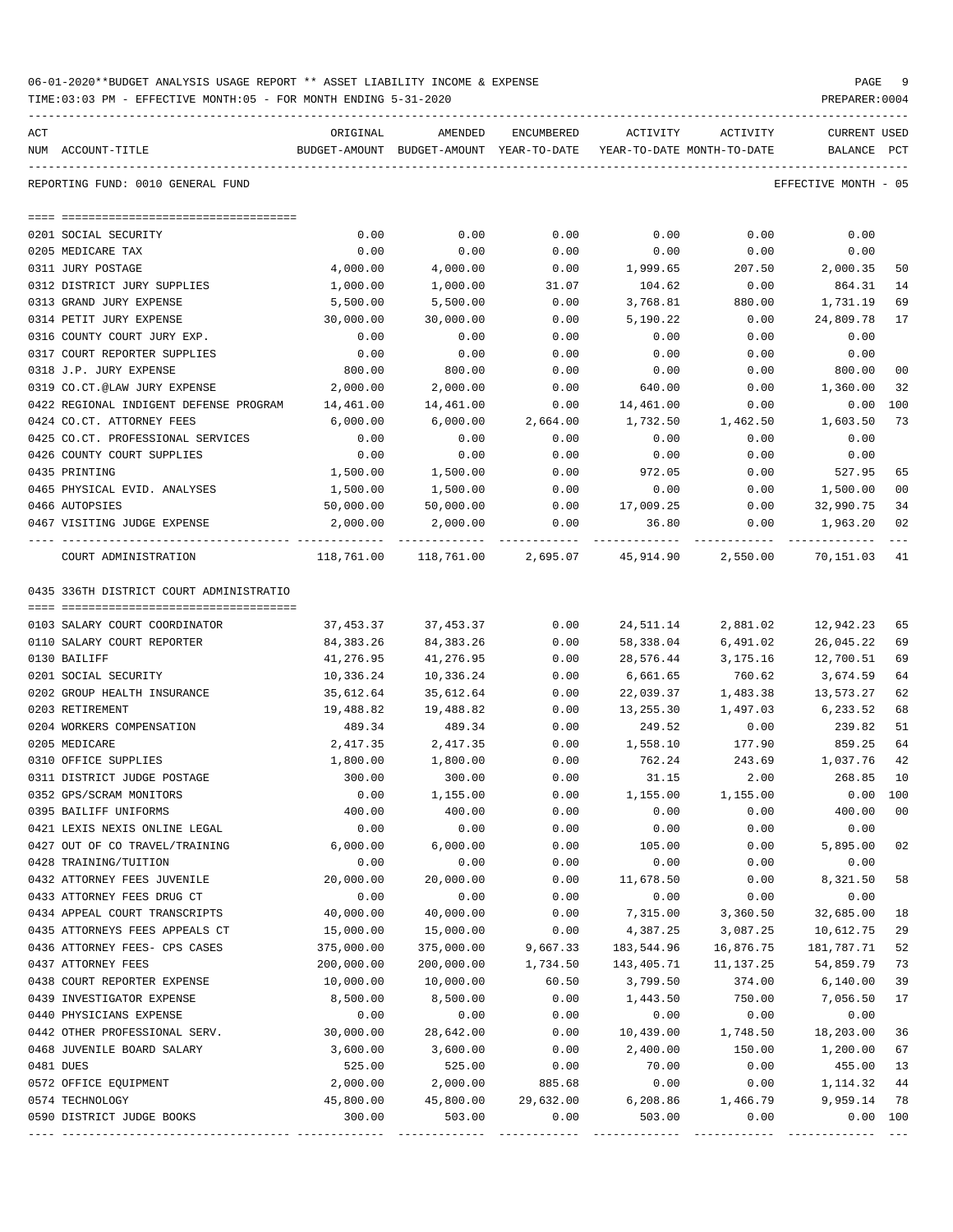TIME:03:03 PM - EFFECTIVE MONTH:05 - FOR MONTH ENDING 5-31-2020

| ACT | NUM ACCOUNT-TITLE                    | ORIGINAL   | AMENDED<br>BUDGET-AMOUNT BUDGET-AMOUNT YEAR-TO-DATE | ENCUMBERED | ACTIVITY<br>YEAR-TO-DATE MONTH-TO-DATE | ACTIVITY  | <b>CURRENT USED</b><br>BALANCE | PCT |
|-----|--------------------------------------|------------|-----------------------------------------------------|------------|----------------------------------------|-----------|--------------------------------|-----|
|     | REPORTING FUND: 0010 GENERAL FUND    |            |                                                     |            |                                        |           | EFFECTIVE MONTH - 05           |     |
|     | 336TH DISTRICT COURT ADMINISTRATIO   | 990,682.97 | 990,682.97                                          | 41,980.01  | 532,438.23                             | 56,817.86 | 416,264.73                     | 58  |
|     | 0450 DISTRICT CLERK                  |            |                                                     |            |                                        |           |                                |     |
|     |                                      |            |                                                     |            |                                        |           |                                |     |
|     | 0101 SALARY ELECTED OFFICIAL         | 58,237.97  | 58,237.97                                           | 0.00       | 40,318.56                              | 4,479.84  | 17,919.41                      | 69  |
|     | 0103 SALARY ASST. DIST. CLERK        | 40,566.53  | 40,566.53                                           | 0.00       | 28,084.50                              | 3,120.50  | 12,482.03                      | 69  |
|     | 0104 SALARIES DEPUTIES               | 170,710.86 | 170,710.86                                          | 0.00       | 118,086.83                             | 13,131.98 | 52,624.03                      | 69  |
|     | 0107 SALARY PART-TIME                | 29,952.00  | 29,952.00                                           | 0.00       | 20,835.78                              | 2,304.00  | 9,116.22                       | 70  |
|     | 0201 SOCIAL SECURITY TAXES           | 18,566.98  | 18,566.98                                           | 0.00       | 12,157.23                              | 1,381.82  | 6,409.75                       | 65  |
|     | 0202 GROUP HEALTH & DENTAL INSURANCE | 94,967.04  | 94,967.04                                           | 0.00       | 63,305.96                              | 3,866.97  | 31,661.08                      | 67  |
|     | 0203 RETIREMENT                      | 35,007.73  | 35,007.73                                           | 0.00       | 24, 136.74                             | 2,716.00  | 10,870.99                      | 69  |
|     | 0204 WORKERS COMPENSATION            | 898.40     | 898.40                                              | 0.00       | 458.10                                 | 0.00      | 440.30                         | 51  |
|     | 0205 MEDICARE TAX                    | 4,342.28   | 4,342.28                                            | 0.00       | 2,843.21                               | 323.16    | 1,499.07                       | 65  |
|     | 0310 OFFICE SUPPLIES                 | 4,000.00   | 4,000.00                                            | 200.24     | 2,366.77                               | 59.98     | 1,432.99                       | 64  |
|     | 0311 POSTAL EXPENSES                 | 4,000.00   | 4,000.00                                            | 0.00       | 1,336.80                               | 407.90    | 2,663.20                       | 33  |
|     | 0313 PASSPORT PHOTO SUPPLIES         | 1,200.00   | 1,200.00                                            | 0.00       | 162.95                                 | 0.00      | 1,037.05                       | 14  |
|     | 0315 COPIER RENTAL                   | 0.00       | 0.00                                                | 0.00       | 0.00                                   | 0.00      | 0.00                           |     |
|     | 0353 COMPUTER EXPENSE                | 1,000.00   | 1,000.00                                            | 2,647.51   | 202.52                                 | 0.00      | 1,850.03-285                   |     |
|     | 0423 CELL PHONE                      | 0.00       | 0.00                                                | 0.00       | 0.00                                   | 0.00      | 0.00                           |     |
|     | 0427 OUT OF COUNTY TRAVEL/TRAINING   | 5,500.00   | 5,500.00                                            | 0.00       | 1,929.72                               | 0.00      | 3,570.28                       | 35  |
|     | 0428 EMPLOYEE TRAINING               | 0.00       | 0.00                                                | 0.00       | 0.00                                   | 0.00      | 0.00                           |     |
|     | 0431 LOCAL TRAVEL                    | 0.00       | 0.00                                                | 0.00       | 0.00                                   | 0.00      | 0.00                           |     |
|     | 0435 PRINTING                        | 2,000.00   | 2,000.00                                            | 1,412.00   | 200.00                                 | 0.00      | 388.00                         | 81  |
|     | 0480 BONDS                           | 450.00     | 450.00                                              | 0.00       | 457.50                                 | 157.50    | $7.50 - 102$                   |     |
|     | 0481 DUES                            | 225.00     | 225.00                                              | 0.00       | 50.00                                  | 0.00      | 175.00                         | 22  |
|     | 0572 OFFICE EQUIPMENT                | 800.00     | 800.00                                              | 0.00       | 54.79                                  | 54.79     | 745.21                         | 07  |
|     | DISTRICT CLERK                       | 472,424.79 | 472,424.79                                          | 4,259.75   | 316,987.96                             | 32,004.44 | 151,177.08                     | 68  |
|     | 0455 JUSTICE OF PEACE PCT # 1        |            |                                                     |            |                                        |           |                                |     |
|     |                                      |            |                                                     |            |                                        |           |                                |     |
|     | 0101 SALARY ELECTED OFFICIAL         | 44,483.43  | 44,483.43                                           | 0.00       | 30,796.20                              | 3,421.80  | 13,687.23                      | 69  |
|     | 0103 SALARY ASSISTANTS               | 65,373.80  | 65,373.80                                           | 0.00       | 44,338.79                              | 5,158.10  | 21,035.01                      | 68  |
|     | 0104 SALARY DEPUTY                   | 0.00       | 0.00                                                | 0.00       | 0.00                                   | 0.00      | 0.00                           |     |
|     | 0201 SOCIAL SECURITY TAXES           | 6,974.83   | 6,974.83                                            | 0.00       | 4,718.75                               | 535.73    | 2,256.08                       | 68  |
|     | 0202 GROUP HEALTH & DENTAL INSURANCE | 35,612.64  | 35,612.64                                           | 0.00       | 21,496.49                              | 990.19    | 14, 116. 15                    | 60  |
|     | 0203 RETIREMENT                      | 12,842.31  | 12,842.31                                           | 0.00       | 8,746.07                               | 1,011.58  | 4,096.24                       | 68  |
|     | 0204 WORKERS' COMPENSATION           | 472.49     | 472.49                                              | 0.00       | 168.05                                 | 0.00      | 304.44                         | 36  |
|     | 0205 MEDICARE TAX                    | 1,631.21   | 1,631.21                                            | 0.00       | 1,103.77                               | 125.31    | 527.44                         | 68  |
|     | 0225 TRAVEL ALLOWANCE                | 2,400.00   | 2,400.00                                            | 0.00       | 1,600.00                               | 100.00    | 800.00                         | 67  |
|     | 0310 OFFICE SUPPLIES                 | 600.00     | 884.98                                              | 40.99      | 582.71                                 | 0.00      | 261.28                         | 70  |
|     | 0311 POSTAL EXPENSES                 | 500.00     | 500.00                                              | 0.00       | 182.05                                 | 66.35     | 317.95                         | 36  |
|     | 0420 UTILITIES TELEPHONE             | 0.00       | 0.00                                                | 0.00       | 0.00                                   | 0.00      | 0.00                           |     |
|     | 0422 R & M RADIO                     | 0.00       | 0.00                                                | 0.00       | 0.00                                   | 0.00      | 0.00                           |     |
|     | 0423 CELL PHONE ALLOWANCE            | 240.00     | 240.00                                              | 0.00       | 160.00                                 | 10.00     | 80.00                          | 67  |
|     | 0427 OUT OF COUNTY TRAVEL/TRAINING   | 3,000.00   | 3,000.00                                            | 0.00       | 893.05                                 | 0.00      | 2,106.95                       | 30  |
|     | 0435 PRINTING                        | 300.00     | 300.00                                              | 0.00       | 114.24                                 | 0.00      | 185.76                         | 38  |
|     | 0480 BOND                            | 165.00     | 165.00                                              | 0.00       | 91.00                                  | 91.00     | 74.00                          | 55  |
|     | 0481 DUES                            | 135.00     | 135.00                                              | 0.00       | 60.00                                  | 0.00      | 75.00                          | 44  |
|     | 0572 OFFICE EQUIPMENT                | 1,800.00   | 1,515.02                                            | 125.98     | 514.98                                 | 0.00      | 874.06                         | 42  |
|     | 0573 RADIO EQUIPMENT                 | 0.00       | 0.00                                                | 0.00       | 0.00                                   | 0.00      | 0.00                           |     |
|     | 0574 TECHNOLOGY                      | 0.00       | 0.00                                                | 0.00       | 0.00                                   | 0.00      | 0.00                           |     |
|     | JUSTICE OF PEACE PCT # 1             | 176,530.71 | 176,530.71                                          | 166.97     | 115,566.15                             | 11,510.06 | 60,797.59 66                   |     |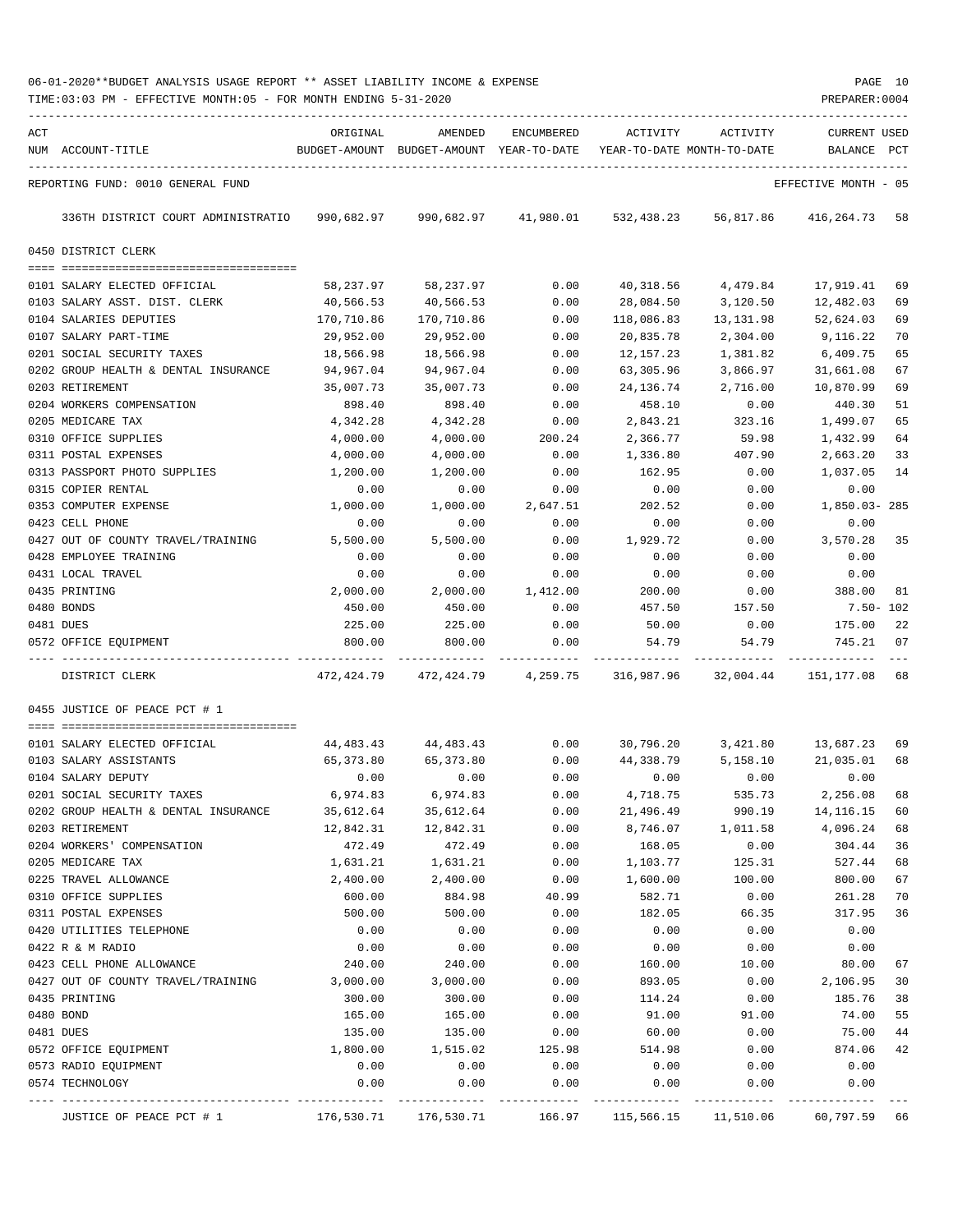|     | TIME:03:03 PM - EFFECTIVE MONTH:05 - FOR MONTH ENDING 5-31-2020 |                    |                                                     |              |                    |                                        | PREPARER: 0004          |                |
|-----|-----------------------------------------------------------------|--------------------|-----------------------------------------------------|--------------|--------------------|----------------------------------------|-------------------------|----------------|
| ACT | NUM ACCOUNT-TITLE                                               | ORIGINAL           | AMENDED<br>BUDGET-AMOUNT BUDGET-AMOUNT YEAR-TO-DATE | ENCUMBERED   | ACTIVITY           | ACTIVITY<br>YEAR-TO-DATE MONTH-TO-DATE | CURRENT USED<br>BALANCE | PCT            |
|     | REPORTING FUND: 0010 GENERAL FUND                               |                    |                                                     |              |                    |                                        | EFFECTIVE MONTH - 05    |                |
|     | 0456 JUSTICE OF PEACE PCT # 2                                   |                    |                                                     |              |                    |                                        |                         |                |
|     | 0101 SALARY ELECTED OFFICIAL                                    | 44,483.43          | 44,483.43                                           | 0.00         | 30,796.20          | 3,421.80                               | 13,687.23               | 69             |
|     | 0104 SALARY DEPUTY                                              | 40,565.13          | 40,565.13                                           | 0.00         | 28,083.60          | 3,120.40                               | 12,481.53               | 69             |
|     | 0201 SOCIAL SECURITY TAXES                                      | 5,436.69           | 5,436.69                                            | 0.00         | 3,759.70           | 412.44                                 | 1,676.99                | 69             |
|     | 0202 GROUP HEALTH & DENTAL INSURANCE                            | 23,741.76          | 23,741.76                                           | 0.00         | 15,807.52          | 987.97                                 | 7,934.24                | 67             |
|     | 0203 RETIREMENT                                                 | 9,942.18           | 9,942.18                                            | 0.00         | 6,854.98           | 771.34                                 | 3,087.20                | 69             |
|     | 0204 WORKERS' COMPENSATION                                      | 255.15             | 255.15                                              | 0.00         | 130.10             | 0.00                                   | 125.05                  | 51             |
|     | 0205 MEDICARE TAX                                               | 1,271.48           | 1,271.48                                            | 0.00         | 879.18             | 96.45                                  | 392.30                  | 69             |
|     | 0225 TRAVEL ALLOWANCE                                           | 2,400.00           | 2,400.00                                            | 0.00         | 1,600.00           | 100.00                                 | 800.00                  | 67             |
|     | 0310 OFFICE SUPPLIES                                            | 600.00             | 600.00                                              | 31.00        | 469.92             | 0.00                                   | 99.08                   | 83             |
|     | 0311 POSTAL EXPENSES                                            | 350.00             | 350.00                                              | 0.00         | 194.00             | 0.00                                   | 156.00                  | 55             |
|     | 0420 UTILITIES TELEPHONE                                        | 0.00               | 0.00                                                | 0.00         | 0.00               | 0.00                                   | 0.00                    |                |
|     | 0421 DSL LINE                                                   | 2,092.00           | 2,092.00                                            | 0.00         | 1,292.60           | 172.95                                 | 799.40                  | 62             |
|     | 0422 R & M RADIO                                                | 100.00             | 100.00                                              | 0.00         | 0.00               | 0.00                                   | 100.00                  | 00             |
|     | 0423 CELL PHONE ALLOWANCE                                       | 240.00             | 240.00                                              | 0.00         | 160.00             | 10.00                                  | 80.00                   | 67             |
|     | 0427 OUT OF COUNTY TRAVEL/TRAINING                              | 3,500.00           | 3,500.00                                            | 0.00         | 575.00             | 0.00                                   | 2,925.00                | 16             |
|     | 0435 PRINTING                                                   | 200.00             | 200.00                                              | 0.00         | 0.00               | 0.00                                   | 200.00                  | 0 <sub>0</sub> |
|     | 0460 OFFICE RENTAL                                              | 4,200.00           | 4,200.00                                            | 0.00         | 2,800.00           | 350.00                                 | 1,400.00                | 67             |
|     | 0480 BOND                                                       | 100.00             | 100.00                                              | 0.00         | 100.00             | 0.00                                   | $0.00$ 100              |                |
|     | 0481 DUES                                                       | 95.00              | 95.00                                               | 0.00         | 95.00              | 0.00                                   | 0.00                    | 100            |
|     | 0572 OFFICE EQUIPMENT                                           | 1,200.00           | 1,200.00                                            | 0.00         | 0.00               | 0.00                                   | 1,200.00                | 0 <sub>0</sub> |
|     | 0573 RADIO EQUIPMENT                                            | 0.00               | 0.00                                                | 0.00         | 0.00               | 0.00                                   | 0.00                    |                |
|     | 0574 TECHNOLOGY                                                 | 0.00               | 0.00                                                | 0.00         | 0.00               | 0.00                                   | 0.00                    |                |
|     | 0591 ONLINE RESEARCH                                            | 0.00               | 0.00                                                | 0.00         | 0.00               | 0.00                                   | 0.00                    |                |
|     | JUSTICE OF PEACE PCT # 2                                        | 140,772.82         | 140,772.82                                          | 31.00        | 93,597.80          | 9,443.35                               | 47,144.02               | 67             |
|     | 0457 JUSTICE OF THE PEACE # 3                                   |                    |                                                     |              |                    |                                        |                         |                |
|     |                                                                 |                    |                                                     |              |                    |                                        |                         |                |
|     | 0101 SALARY ELECTED OFFICIAL                                    | 44,483.43          | 44,483.43                                           | 0.00         | 30,796.20          | 3,421.80                               | 13,687.23               | 69             |
|     | 0103 SALARY ASSISTANT                                           | 28,000.00          | 28,000.00                                           | 0.00         | 19,313.89          | 2,153.84                               | 8,686.11                | 69             |
|     | 0201 SOCIAL SECURITY TAXES                                      | 4,657.00           | 4,657.00                                            | 0.00         | 3,216.03           | 352.52                                 | 1,440.97                | 69             |
|     | 0202 GROUP HEALTH & DENTAL INSURANCE                            | 23,741.76          | 23,741.76<br>8,431.36                               | 0.00         | 15,905.79          | 988.92                                 | 7,835.97                | 67<br>69       |
|     | 0203 RETIREMENT<br>0204 WORKERS' COMPENSATION                   | 8,431.36           |                                                     | 0.00         | 5,834.14           | 657.38                                 | 2,597.22                | 51             |
|     | 0205 MEDICARE TAX                                               | 217.45             | 217.45                                              | 0.00<br>0.00 | 110.88             | 0.00                                   | 106.57                  | 69             |
|     |                                                                 | 1,089.29           | 1,089.29                                            | 0.00         | 752.15             | 82.45<br>100.00                        | 337.14                  | 67             |
|     | 0225 TRAVEL ALLOWANCE<br>0310 OFFICE SUPPLIES                   | 2,400.00<br>500.00 | 2,400.00<br>500.00                                  | 0.00         | 1,600.00<br>175.13 | 122.39                                 | 800.00<br>324.87        | 35             |
|     | 0311 POSTAL EXPENSES                                            | 250.00             | 250.00                                              | 0.00         | 93.00              | 0.00                                   | 157.00                  | 37             |
|     | 0420 UTILITIES TELEPHONE                                        | 0.00               | 0.00                                                | 0.00         | 0.00               | 0.00                                   | 0.00                    |                |
|     | 0421 INTERNET                                                   | 0.00               | 0.00                                                | 0.00         | 0.00               | 0.00                                   | 0.00                    |                |
|     | 0423 CELL PHONE ALLOWANCE                                       | 240.00             | 240.00                                              | 0.00         | 160.00             | 10.00                                  | 80.00                   | 67             |
|     | 0427 OUT OF COUNTY TRAVEL/TRAINING                              | 1,500.00           | 1,500.00                                            | 0.00         | 667.25             | 0.00                                   | 832.75                  | 44             |
|     | 0435 PRINTING                                                   | 250.00             | 250.00                                              | 0.00         | 0.00               |                                        | 250.00                  | 0 <sub>0</sub> |
|     | 0460 OFFICE RENTAL                                              | 500.00             | 500.00                                              | 0.00         | 208.33             | 0.00<br>0.00                           | 291.67                  | 42             |
|     | 0480 BOND                                                       | 50.00              | 50.00                                               | 0.00         | 50.00              | 50.00                                  | 0.00                    | 100            |
|     | 0481 DUES                                                       | 60.00              | 60.00                                               | 0.00         | 60.00              | 0.00                                   | 0.00                    | 100            |
|     | 0572 OFFICE EQUIPMENT                                           | 1,200.00           | 1,200.00                                            | 0.00         | 0.00               | 0.00                                   | 1,200.00                | 0 <sub>0</sub> |
|     | 0574 TECHNOLOGY                                                 | 1,000.00           | 1,000.00                                            | 0.00         | 0.00               | 0.00                                   | 1,000.00                | 0 <sub>0</sub> |
|     |                                                                 |                    | -------------                                       | ------------ | -------------      | ------------                           | -------------           | $---$          |

JUSTICE OF THE PEACE # 3 118,570.29 118,570.29 0.00 78,942.79 7,939.30 39,627.50 67

0475 DISTRICT & CO. ATTORNEY

==== ===================================

06-01-2020\*\*BUDGET ANALYSIS USAGE REPORT \*\* ASSET LIABILITY INCOME & EXPENSE PAGE 11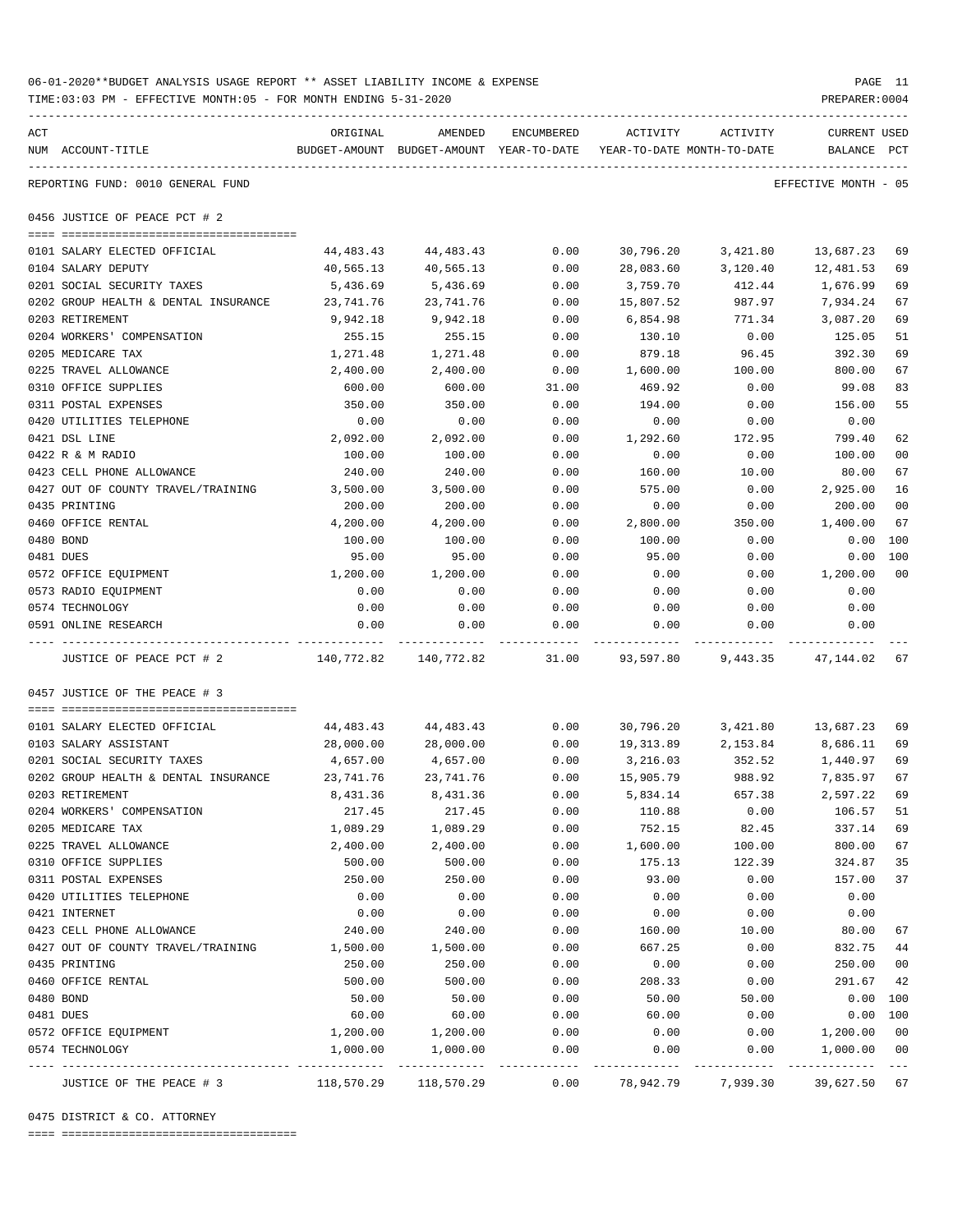TIME:03:03 PM - EFFECTIVE MONTH:05 - FOR MONTH ENDING 5-31-2020 PREPARER:0004

| ACT                                                       | ORIGINAL                | AMENDED                                  | ENCUMBERED     | ACTIVITY                   | ACTIVITY             | <b>CURRENT USED</b>    |                      |
|-----------------------------------------------------------|-------------------------|------------------------------------------|----------------|----------------------------|----------------------|------------------------|----------------------|
| NUM ACCOUNT-TITLE                                         |                         | BUDGET-AMOUNT BUDGET-AMOUNT YEAR-TO-DATE |                | YEAR-TO-DATE MONTH-TO-DATE |                      | BALANCE PCT            |                      |
| REPORTING FUND: 0010 GENERAL FUND                         |                         |                                          |                |                            |                      | EFFECTIVE MONTH - 05   |                      |
| 0101 DA. SALARY SUPPLEMENT                                | 6, 250.00               | 6, 250.00                                | 0.00           | 4,326.84                   | 480.76               | 1,923.16               | 69                   |
| 0102 HB 9 D.A. SUPPLEMENTAL FUNDS                         | 0.00                    | 0.00                                     | 0.00           | 0.00                       | 0.00                 | 0.00                   |                      |
| 0103 SALARY ASSISTANT D.A.                                | 309, 214.36             | 309, 214.36                              | 0.00           | 195,383.37                 | 23,462.92            | 113,830.99             | 63                   |
| 0104 ASST. DA LONGEVITY PAY                               | 5,080.00                | 5,080.00                                 | 0.00           | 3,480.00                   | 220.00               | 1,600.00               | 69                   |
| 0105 SALARIES SECRETARIES                                 | 188,651.04              | 188,651.04                               | 0.00           | 128,267.70                 | 13,989.60            | 60,383.34              | 68                   |
| 0106 DA SALARY REIMB. GC CH 46                            | 27,500.00               | 27,500.00                                | 0.00           | 20,209.32                  | 1,822.66             | 7,290.68               | 73                   |
| 0107 SALARY TEMP./EXTRA                                   | 18,096.00               | 18,096.00                                | 0.00           | 11,559.00                  | 1,308.00             | 6,537.00               | 64                   |
| 0108 INVESTIGATOR CRIMES AGAINST WOMEN                    | 0.00                    | 0.00                                     | 0.00           | 0.00                       | 0.00                 | 0.00                   |                      |
| 0109 INVESTIGATOR                                         | 61, 443.53              | 61, 443.53                               | 0.00           | 42,537.96                  | 4,726.44             | 18,905.57              | 69                   |
| 0110 DISCOVERY CLERK                                      | 37, 211.20              | 37, 211.20                               | 0.00           | 25,761.60                  | 2,862.40             | 11,449.60              | 69                   |
| 0201 SOCIAL SECURITY TAXES<br>0202 GROUP HEALTH INSURANCE | 40,535.98<br>130,579.68 | 40,535.98                                | 0.00<br>0.00   | 25,864.97                  | 2,972.28             | 14,671.01<br>50,219.30 | 64<br>62             |
| 0203 RETIREMENT                                           | 76,387.85               | 130,579.68<br>76,387.85                  | 0.00           | 80,360.38<br>50,223.24     | 5,439.06<br>5,762.11 | 26, 164.61             | 66                   |
| 0204 WORKERS' COMPENSATION                                | 1,340.28                | 1,340.28                                 | 0.00           | 633.26                     | 0.00                 | 707.02                 | 47                   |
| 0205 MEDICARE TAX                                         | 9,840.19                | 9,840.19                                 | 0.00           | 6,048.98                   | 695.13               | 3,791.21               | 61                   |
| 0225 TRAVEL ALLOWANCE                                     | 4,860.00                | 4,860.00                                 | 0.00           | 0.00                       | 0.00                 | 4,860.00               | 0 <sub>0</sub>       |
| 0310 OFFICE SUPPLIES                                      | 9,000.00                | 9,000.00                                 | 120.88         | 4,657.98                   | 268.54               | 4,221.14               | 53                   |
| 0311 POSTAL EXPENSES                                      | 2,400.00                | 2,400.00                                 | 0.00           | 624.70                     | 103.40               | 1,775.30               | 26                   |
| 0315 COPIER EXPENSE                                       | 1,500.00                | 1,500.00                                 | 101.52         | 764.10                     | 107.92               | 634.38                 | 58                   |
| 0421 INTERNET/ONLINE LEGAL RE                             | 8,815.00                | 8,815.00                                 | 0.00           | 5,137.93                   | 738.64               | 3,677.07               | 58                   |
| 0422 INVESTIGATOR CELL PHONE                              | 360.00                  | 360.00                                   | 0.00           | 240.00                     | 15.00                | 120.00                 | 67                   |
| 0427 OUT OF COUNTY TRAVEL/TRAINING                        | 15,000.00               | 15,000.00                                | 0.00           | 6,441.89                   | 7.13                 | 8,558.11               | 43                   |
| 0428 TRAINING/TUITION                                     | 0.00                    | 0.00                                     | 0.00           | 0.00                       | 0.00                 | 0.00                   |                      |
| 0431 LOCAL TRAVEL                                         | 0.00                    | 0.00                                     | 0.00           | 0.00                       | 0.00                 | 0.00                   |                      |
| 0435 PRINTING                                             | 1,000.00                | 1,000.00                                 | 0.00           | 114.50                     | 114.50               | 885.50                 | 11                   |
| 0438 CT.REPORTER-TRANSCRIPTS                              | 8,500.00                | 8,500.00                                 | 0.00           | 592.50                     | 0.00                 | 7,907.50               | 07                   |
| 0439 WITNESS EXPENSE                                      | 5,000.00                | 5,000.00                                 | 0.00           | 0.00                       | 0.00                 | 5,000.00               | 0 <sub>0</sub>       |
| 0465 PHYS. EVIDENCE ANALYSIS                              | 4,000.00                | 4,000.00                                 | 0.00           | 2,876.00                   | 0.00                 | 1,124.00               | 72                   |
| 0469 DPS TESTING                                          | 0.00                    | 0.00                                     | 0.00           | 0.00                       | 0.00                 | 0.00                   |                      |
| 0480 BOND<br>0481 DUES                                    | 165.00<br>3,500.00      | 165.00<br>3,500.00                       | 0.00<br>103.00 | 0.00<br>1,285.00           | 0.00<br>460.00       | 165.00<br>2,112.00     | 0 <sub>0</sub><br>40 |
| 0572 OFFICE EQUIPMENT                                     | 4,000.00                | 4,000.00                                 | 199.99         | 761.97                     | 138.26               | 3,038.04               | 24                   |
| 0574 TECHNOLOGY                                           | 2,000.00                | 2,000.00                                 | 0.00           | 0.00                       | 0.00                 | 2,000.00               | 0 <sub>0</sub>       |
| 0590 BOOKS                                                | 750.00                  | 750.00                                   | 0.00           | 111.66                     | 0.00                 | 638.34                 | 15                   |
|                                                           |                         |                                          |                |                            |                      |                        |                      |
| DISTRICT & CO. ATTORNEY                                   | 982,980.11              | 982,980.11                               | 525.39         | 618,264.85                 | 65,694.75            | 364,189.87             | 63                   |
| 0495 COUNTY AUDITOR                                       |                         |                                          |                |                            |                      |                        |                      |
| 0102 SALARY APPOINTED OFFICIAL                            | 73,258.37               | 73,258.37                                | 0.00           | 50,717.34                  | 5,635.26             | 22,541.03              | 69                   |
| 0103 SALARIES ASSISTANTS                                  | 129,985.11              | 128,851.14                               | 0.00           | 77,536.63                  | 7,305.24             | 51, 314.51             | 60                   |
| 0201 SOCIAL SECURITY TAXES                                | 12,601.10               | 12,601.10                                | 0.00           | 7,790.14                   | 797.44               | 4,810.96               | 62                   |
| 0202 GROUP HEALTH & DENTAL INSURANCE                      | 47,483.52               | 47,483.52                                | 0.00           | 26,700.84                  | 1,483.38             | 20,782.68              | 56                   |
| 0203 RETIREMENT                                           | 23,759.16               | 23,759.16                                | 0.00           | 14,914.50                  | 1,525.70             | 8,844.66               | 63                   |
| 0204 WORKERS COMPENSATION                                 | 609.73                  | 609.73                                   | 0.00           | 310.90                     | 0.00                 | 298.83                 | 51                   |
| 0205 MEDICARE TAX                                         | 2,947.03                | 2,947.03                                 | 0.00           | 1,821.90                   | 186.50               | 1,125.13               | 62                   |
| 0310 OFFICE SUPPLIES                                      | 800.00                  | 800.00                                   | 0.00           | 535.91                     | 0.00                 | 264.09                 | 67                   |
| 0353 COMPUTER SOFTWARE MAINTENANCE                        | 5,225.00                | 5,225.00                                 | 0.00           | 5,225.00                   | 0.00                 | 0.00                   | 100                  |
| 0427 OUT OF COUNTY TRAVEL/TRAINING                        | 4,000.00                | 4,000.00                                 | 0.00           | 2,472.86                   | $540.00 -$           | 1,527.14               | 62                   |
| 0431 LOCAL TRAVEL                                         | 0.00                    | 0.00                                     | 0.00           | 0.00                       | 0.00                 | 0.00                   |                      |
| 0435 PRINTING                                             | 50.00                   | 50.00                                    | 0.00           | 0.00                       | 0.00                 | 50.00                  | 0 <sub>0</sub>       |
| 0452 R & M EQUIPMENT                                      | 100.00                  | 100.00                                   | 0.00           | 0.00                       | 0.00                 | 100.00                 | 0 <sub>0</sub>       |
| 0480 BOND                                                 | 100.00                  | 149.00                                   | 0.00           | 149.00                     | 99.00                | 0.00                   | 100                  |
| 0481 DUES                                                 | 590.00                  | 590.00                                   | 0.00           | 295.00                     | 0.00                 | 295.00                 | 50                   |

0572 OFFICE EQUIPMENT 500.00 1,584.97 0.00 1,584.97 194.99 0.00 100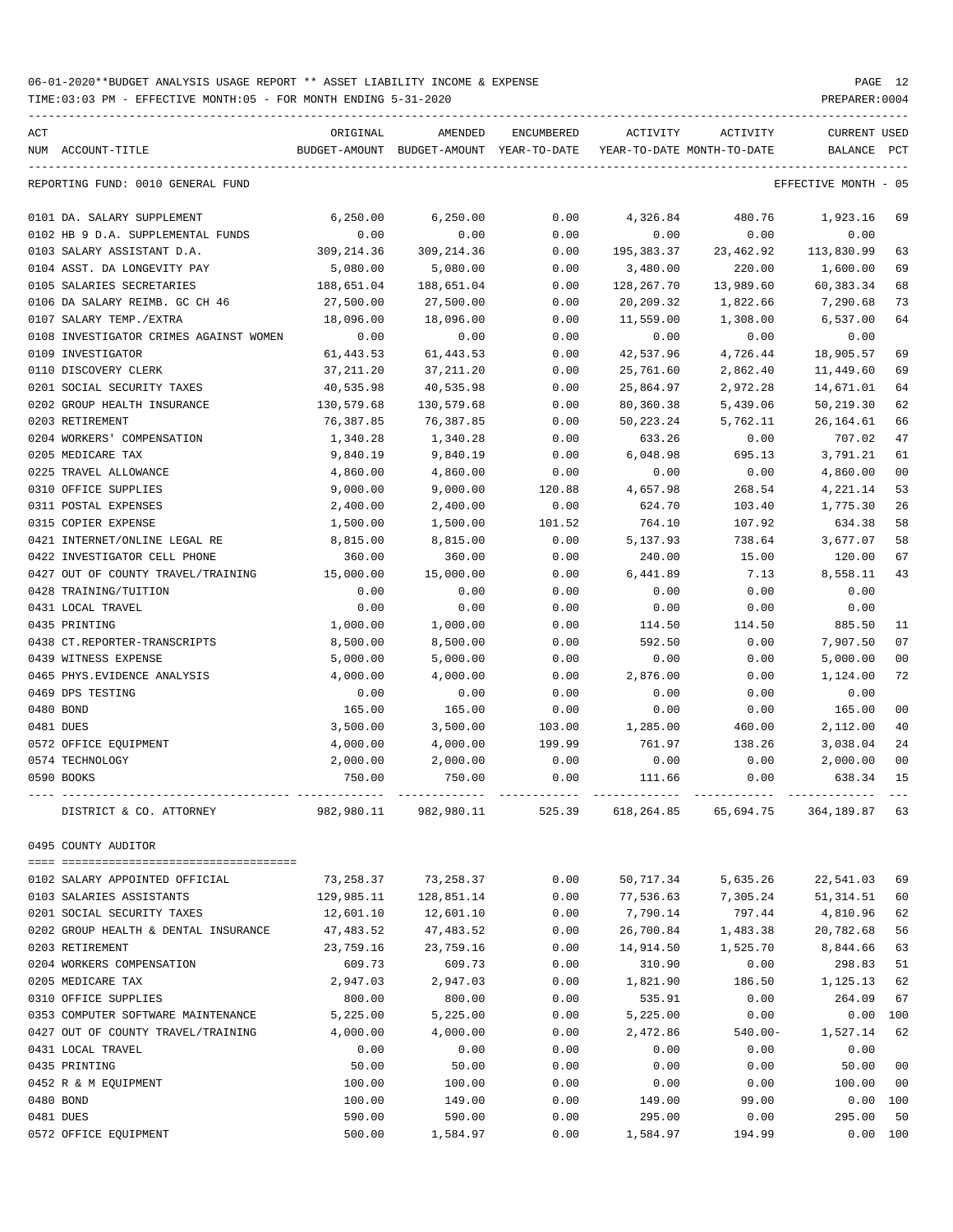| 06-01-2020**BUDGET ANALYSIS USAGE REPORT ** ASSET LIABILITY INCOME & EXPENSE |  |  |  |  | PAGE | <u>ے بر</u> |
|------------------------------------------------------------------------------|--|--|--|--|------|-------------|
|                                                                              |  |  |  |  |      |             |

| ACT | NUM ACCOUNT-TITLE                                                  | ORIGINAL               | AMENDED<br>BUDGET-AMOUNT BUDGET-AMOUNT YEAR-TO-DATE | ENCUMBERED     | ACTIVITY              | ACTIVITY<br>YEAR-TO-DATE MONTH-TO-DATE    | <b>CURRENT USED</b><br>BALANCE | PCT      |
|-----|--------------------------------------------------------------------|------------------------|-----------------------------------------------------|----------------|-----------------------|-------------------------------------------|--------------------------------|----------|
|     | REPORTING FUND: 0010 GENERAL FUND                                  |                        |                                                     |                |                       |                                           | EFFECTIVE MONTH - 05           |          |
|     | COUNTY AUDITOR                                                     |                        | 302,009.02 302,009.02                               |                |                       | $0.00$ 190,054.99 16,687.51 111,954.03 63 |                                |          |
|     | 0496 COUNTY PURCHASING                                             |                        |                                                     |                |                       |                                           |                                |          |
|     |                                                                    |                        |                                                     |                |                       |                                           |                                |          |
|     | 0103 SALARY PURCHASING AGENT                                       | 52,735.70              | 52,735.70                                           | 0.00           |                       | 36,508.68 4,056.52                        | 16,227.02                      | 69       |
|     | 0201 SOCIAL SECURITY TAXES                                         | 3,291.93               | 3,291.93                                            | 0.00           | 2,240.94              | 248.27                                    | 1,050.99                       | 68<br>67 |
|     | 0202 GROUP HEALTH INSURANCE<br>0203 RETIREMENT                     | 11,870.88<br>6,164.80  | 11,870.88<br>6,164.80                               | 0.00<br>0.00   | 7,911.36<br>4,250.37  | 494.46<br>478.26                          | 3,959.52<br>1,914.43           | 69       |
|     | 0204 WORKERS' COMPENSATION                                         | 158.21                 | 158.21                                              | 0.00           | 80.67                 | 0.00                                      | 77.54                          | 51       |
|     | 0205 MEDICARE TAX                                                  | 769.89                 | 769.89                                              | 0.00           | 524.08                | 58.06                                     | 245.81                         | 68       |
|     | 0310 OFFICE SUPPLIES                                               | 400.00                 | 400.00                                              | 0.00           | 48.88                 | 19.98                                     | 351.12                         | 12       |
|     | 0353 COMPUTER SOFTWARE MAINTENANCE                                 | 655.00                 | 655.00                                              | 0.00           | 655.00                | 0.00                                      | 0.00                           | 100      |
|     | 0421 CELL PHONE                                                    | 360.00                 | 360.00                                              | 0.00           | 240.00                | 15.00                                     | 120.00                         | 67       |
|     | 0427 OUT OF COUNTY TRAVEL                                          | 3,000.00               | 3,000.00                                            | 129.00         | 111.36                | 0.00                                      | 2,759.64                       | 08       |
|     | 0431 LOCAL TRAVEL                                                  | 0.00                   | 0.00                                                | 0.00           | 0.00                  | 0.00                                      | 0.00                           |          |
|     | 0435 PRINTING                                                      | 70.00                  | 70.00                                               | 0.00           | 0.00                  | 0.00                                      | 70.00                          | 00       |
|     | 0452 R & M EQUIPMENT                                               | 0.00                   | 0.00                                                | 0.00           | 0.00                  | 0.00                                      | 0.00                           |          |
|     | 0480 BOND                                                          | 0.00                   | 0.00                                                | 0.00           | 0.00                  | 0.00                                      | 0.00                           |          |
|     | 0481 DUES                                                          | 450.00                 | 450.00                                              | 100.00         | 265.00                | 0.00                                      | 85.00                          | 81       |
|     | 0572 OFFICE EQUIPMENT                                              | 300.00                 | 300.00                                              | 0.00           | 185.00                | 0.00                                      | 115.00                         | 62       |
|     | COUNTY PURCHASING                                                  | 80,226.41              | 80,226.41                                           | 229.00         | 53,021.34             | 5,370.55                                  | 26,976.07                      | 66       |
|     | 0497 COUNTY TREASURER                                              |                        |                                                     |                |                       |                                           |                                |          |
|     |                                                                    |                        |                                                     |                |                       |                                           |                                |          |
|     | 0101 SALARY ELECTED OFFICIAL                                       | 58,237.97              | 58,237.97                                           | 0.00           | 40,318.56             | 4,479.84                                  | 17,919.41                      | 69       |
|     | 0103 SALARY ASSISTANT                                              | 48,040.00              | 48,040.00                                           | 0.00           | 33,258.42             | 3,695.38                                  | 14,781.58                      | 69       |
|     | 0201 SOCIAL SECURITY TAXES                                         | 6,589.23               | 6,589.23                                            | 0.00           | 3,606.76              | 448.56                                    | 2,982.47                       | 55       |
|     | 0202 GROUP HEALTH & DENTAL INSURANCE                               | 23,741.76              | 23,741.76                                           | 0.00           | 15,815.68             | 988.48                                    | 7,926.08                       | 67       |
|     | 0203 RETIREMENT                                                    | 12,423.89              | 12,423.89                                           | 0.00           | 8,565.96              | 963.86                                    | 3,857.93                       | 69       |
|     | 0204 WORKERS' COMPENSATION                                         | 318.83                 | 318.83                                              | 0.00           | 162.58                | 0.00                                      | 156.25                         | 51       |
|     | 0205 MEDICARE TAX                                                  | 1,541.03               | 1,541.03                                            | 0.00<br>153.69 | 843.54                | 104.91                                    | 697.49<br>105.80-135           | 55       |
|     | 0310 OFFICE SUPPLIES<br>0427 OUT OF COUNTY TRAVEL/TRAINING         | 300.00<br>1,500.00     | 300.00<br>1,500.00                                  | 0.00           | 252.11<br>150.00      | 0.00<br>0.00                              | 1,350.00                       | 10       |
|     | 0431 LOCAL TRAVEL                                                  | 0.00                   | 0.00                                                | 0.00           | 0.00                  | 0.00                                      | 0.00                           |          |
|     | 0435 PRINTING                                                      | 100.00                 | 100.00                                              | 0.00           | 60.00                 | 0.00                                      | 40.00                          | 60       |
|     | 0452 R&M EQUIPMENT                                                 | 100.00                 | 100.00                                              | 0.00           | 0.00                  | 0.00                                      | 100.00                         | 00       |
|     | 0453 COMPUTER SOFTWARE MAINTEN                                     | 2,410.00               | 2,410.00                                            | 0.00           | 2,410.00              | 0.00                                      | 0.00 100                       |          |
|     | 0480 BOND                                                          | 0.00                   | 0.00                                                | 0.00           | 0.00                  | 0.00                                      | 0.00                           |          |
|     | 0481 DUES                                                          | 175.00                 | 175.00                                              | 0.00           | 200.00                | 0.00                                      | $25.00 - 114$                  |          |
|     | 0572 OFFICE EQUIPMENT                                              | 0.00                   | 0.00                                                | 0.00           | 0.00                  | 0.00                                      | 0.00                           |          |
|     | 0574 TECHNOLOGY                                                    | 0.00                   | 0.00                                                | 0.00           | 0.00                  | 0.00                                      | 0.00                           |          |
|     | COUNTY TREASURER                                                   | 155,477.71             | 155,477.71                                          | 153.69         |                       | 105,643.61  10,681.03  49,680.41  68      |                                |          |
|     | 0499 TAX ASSESSOR-COLLECTOR                                        |                        |                                                     |                |                       |                                           |                                |          |
|     |                                                                    |                        |                                                     |                |                       |                                           |                                |          |
|     | 0101 SALARIES ELECTED OFFICIAL                                     | 58,237.97              | 58,237.97                                           | 0.00           | 40,318.56             | 4,479.84                                  | 17,919.41                      | 69       |
|     | 0103 SALARIES ASSISTANTS                                           | 41,752.36              | 41,752.36                                           | 0.00           | 28,905.48             | 3,211.72                                  | 12,846.88                      | 69       |
|     | 0104 SALARIES DEPUTIES                                             | 100,866.15             | 100,866.15                                          | 0.00           | 69,830.46             | 7,758.94                                  | 31,035.69                      | 69       |
|     | 0107 SALARY TEMP./EXTRA                                            | 18,096.00              | 18,096.00                                           | 0.00           | 12,528.00             | 1,392.00                                  | 5,568.00                       | 69       |
|     | 0201 SOCIAL SECURITY TAXES<br>0202 GROUP HEALTH & DENTAL INSURANCE | 13,575.05<br>59,354.40 | 13,575.05<br>59,354.40                              | 0.00<br>0.00   | 9,045.28<br>39,556.80 | 1,016.60<br>2,472.30                      | 4,529.77<br>19,797.60          | 67<br>67 |
|     | 0203 RETIREMENT                                                    | 25,595.54              | 25,595.54                                           | 0.00           | 17,697.30             | 1,985.74                                  | 7,898.24                       | 69       |
|     |                                                                    |                        |                                                     |                |                       |                                           |                                |          |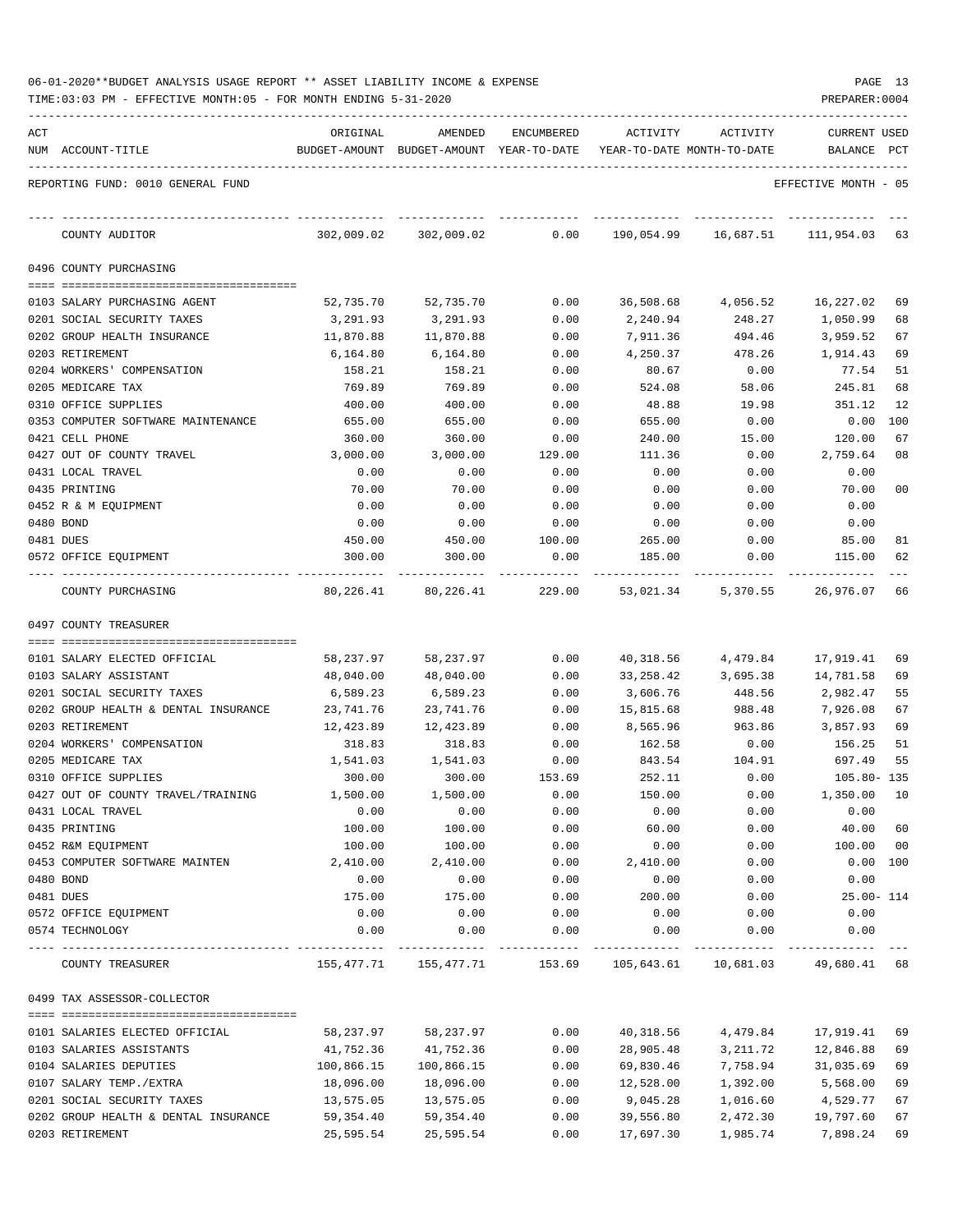| ACT | NUM ACCOUNT-TITLE                                              | ORIGINAL                          | AMENDED<br>BUDGET-AMOUNT BUDGET-AMOUNT YEAR-TO-DATE | ENCUMBERED | ACTIVITY     | ACTIVITY<br>YEAR-TO-DATE MONTH-TO-DATE                         | CURRENT USED<br>BALANCE PCT |                |
|-----|----------------------------------------------------------------|-----------------------------------|-----------------------------------------------------|------------|--------------|----------------------------------------------------------------|-----------------------------|----------------|
|     | REPORTING FUND: 0010 GENERAL FUND                              |                                   |                                                     |            |              |                                                                | EFFECTIVE MONTH - 05        |                |
|     | 0204 WORKERS COMPENSATION                                      | 656.86                            | 656.86                                              | 0.00       | 334.93       | 0.00                                                           | 321.93                      | 51             |
|     | 0205 MEDICARE TAX                                              | 3,174.81                          | 3,174.81                                            | 0.00       | 2,115.28     | 237.75                                                         | 1,059.53                    | 67             |
|     | 0225 LEONARD OFFICE TRAVEL                                     | 900.00                            | 900.00                                              | 0.00       | 370.54       | 0.00                                                           | 529.46                      | 41             |
|     | 0310 OFFICE SUPPLIES                                           | 1,200.00                          | 1,200.00                                            | 0.00       | 895.14       | 234.70                                                         | 304.86                      | 75             |
|     | 0311 POSTAL EXPENSES                                           | 2,400.00                          | 2,400.00                                            | 0.00       | 1,750.42     | 826.47                                                         | 649.58                      | 73             |
|     | 0315 COPIER EXPENSE                                            | 1,200.00                          | 1,200.00                                            | 89.75      | 663.57       | 93.78                                                          | 446.68                      | 63             |
|     | 0420 TELEPHONE LEONARD OFFICE                                  | 0.00                              | 0.00                                                | 0.00       | 0.00         | 0.00                                                           | 0.00                        |                |
|     | 0423 CELL PHONE                                                | 0.00                              | 0.00                                                | 0.00       | 0.00         | 0.00                                                           | 0.00                        |                |
|     | 0427 OUT OF COUNTY TRAVEL/TRAINING                             | 4,000.00                          | 4,000.00                                            | 0.00       | 1,928.03     | 1,089.92-                                                      | 2,071.97                    | 48             |
|     | 0435 PRINTING                                                  | 200.00                            | 200.00                                              | 0.00       | 72.00        | 72.00                                                          | 128.00                      | 36             |
|     | 0460 LEONARD OFFICE RENT                                       | 1,200.00                          | 1,200.00                                            | 0.00       | 800.00       | 100.00                                                         | 400.00                      | 67             |
|     | 0480 BOND                                                      | 368.00                            | 368.00                                              | 0.00       | 0.00         | 0.00                                                           | 368.00                      | 0 <sub>0</sub> |
|     | 0481 DUES                                                      | 175.00                            | 175.00                                              | 0.00       | 175.00       | 0.00                                                           | 0.00                        | 100            |
|     | 0572 OFFICE EQUIPMENT                                          | 700.00                            | 700.00                                              | 0.00       | 0.00         | 0.00                                                           | 700.00                      | 0 <sub>0</sub> |
|     | 0574 TECHNOLOGY                                                | 0.00                              | 0.00                                                | 0.00       | 0.00         | 0.00                                                           | 0.00                        |                |
|     |                                                                |                                   |                                                     |            |              |                                                                |                             |                |
|     | TAX ASSESSOR-COLLECTOR                                         | $333,652.14$ $333,652.14$ $89.75$ |                                                     |            |              | 226,986.79 22,791.92                                           | 106,575.60                  | 68             |
|     | 0503 COMPUTER/IT DEPT.                                         |                                   |                                                     |            |              |                                                                |                             |                |
|     | 0103 SALARY-TECHNICIAN                                         | 42,297.02                         | 42,297.02                                           | 0.00       | 29,282.58    | 3,253.62                                                       | 13,014.44                   | 69             |
|     | 0107 PART TIME TECHNICIAN                                      | 20,101.64                         | 20,101.64                                           | 0.00       | 2,805.90     | 0.00                                                           | 17,295.74                   | 14             |
|     | 0201 SOCIAL SECURITY                                           | 3,868.72                          | 3,868.72                                            | 0.00       | 1,821.46     | 190.85                                                         | 2,047.26                    | 47             |
|     | 0202 GROUP HEALTH INSURANCE                                    | 11,870.88                         | 11,870.88                                           | 0.00       | 7,911.36     | 494.46                                                         | 3,959.52                    | 67             |
|     | 0203 RETIREMENT                                                | 7,294.40                          | 7,294.40                                            | 0.00       | 3,729.30     | 383.60                                                         | 3,565.10                    | 51             |
|     | 0204 WORKERS COMPENSATION                                      | 224.64                            | 224.64                                              | 0.00       | 98.26        | 0.00                                                           | 126.38                      | 44             |
|     | 0205 MEDICARE TAX                                              | 904.78                            | 904.78                                              | 0.00       | 426.06       | 44.64                                                          | 478.72                      | 47             |
|     | 0225 TRAVEL ALLOWANCE                                          | 828.00                            | 828.00                                              | 0.00       | 369.30       | 20.00                                                          | 458.70                      | 45             |
|     | 0310 OFFICE SUPPLIES                                           | 100.00                            | 100.00                                              | 0.00       | 0.00         | 0.00                                                           | 100.00                      | 0 <sub>0</sub> |
|     | 0421 CELL PHONE ALLOWANCE                                      | 414.00                            | 414.00                                              | 0.00       | 184.67       | 10.00                                                          | 229.33                      | 45             |
|     | 0423 EMERGENCY INTERNET                                        | 455.88                            | 455.88                                              | 0.00       | 303.92       | 37.99                                                          | 151.96                      | 67             |
|     | 0427 OUT OF COUNTY TRAVEL/TRAINING                             | 750.00                            | 750.00                                              | 0.00       | 0.00         | 0.00                                                           | 750.00                      | 0 <sub>0</sub> |
|     | 0435 PRINTING                                                  | 0.00                              | 0.00                                                | 0.00       | 0.00         | 0.00                                                           | 0.00                        |                |
|     | 0453 R&M COMPUTER/TRAINING                                     | 0.00                              | 0.00                                                | 0.00       |              | 0.00                                                           | 0.00                        |                |
|     | 0572 OFFICE EQUIPMENT                                          | 1,700.00                          | 1,700.00                                            | 119.98     | 0.00<br>0.00 | 0.00                                                           | 1,580.02                    | 07             |
|     |                                                                | 3,000.00                          |                                                     |            |              |                                                                | 800.51 73                   |                |
|     | 0574 COMPUTER/WEB SOFTWARE<br>0576 COUNTY COMPUTER REPLACEMENT | 5,000.00                          | 3,000.00<br>5,000.00                                | 0.00       | 2,199.49     | 0.00<br>263.59 1,054.36 1,054.36 3,682.05 26                   |                             |                |
|     |                                                                |                                   |                                                     |            |              |                                                                |                             |                |
|     | COMPUTER/IT DEPT.                                              | 98,809.96                         | 98,809.96                                           |            |              | 383.57 50,186.66 5,489.52 48,239.73 51                         |                             |                |
|     | 0509 CONTINGENCY                                               |                                   |                                                     |            |              |                                                                |                             |                |
|     | 0475 CONTINGENCY                                               |                                   |                                                     |            |              | $250,000.00$ $203,117.82$ $0.00$ $0.00$ $0.00$ $203,117.82$ 00 |                             |                |
|     | CONTINGENCY                                                    |                                   | 250,000.00 203,117.82 0.00                          |            |              | 0.00<br>0.00                                                   | 203, 117.82 00              |                |
|     | 0510 COURTHOUSE                                                |                                   |                                                     |            |              |                                                                |                             |                |
|     |                                                                |                                   |                                                     |            |              |                                                                |                             |                |
|     | 0107 REGULAR TEMP.- PART TIME                                  | 9,750.00                          | 9,195.73                                            | 0.00       | 0.00         |                                                                | $0.00$ 9,195.73             | 0 <sub>0</sub> |
|     | 0115 SALARY JANITOR                                            | 40,567.92                         | 40,567.92                                           | 0.00       | 28,085.40    | 3,120.60                                                       | 12,482.52                   | 69             |
|     | 0201 SOCIAL SECURITY TAXES                                     | 2,515.21                          | 2,515.21                                            | 0.00       | 1,717.00     | 191.96                                                         | 798.21                      | 68             |
|     | 0202 GROUP HEALTH & DENTAL INSURANCE                           | 11,870.88                         | 11,870.88                                           | 0.00       | 7,911.36     | 494.46                                                         | 3,959.52                    | 67             |
|     | 0203 RETIREMENT                                                | 4,782.96                          | 4,782.96                                            | 0.00       | 3,269.77     | 367.92                                                         | 1,513.19                    | 68             |
|     | 0204 WORKERS' COMPENSATION                                     | 1,671.40                          | 1,671.40                                            | 0.00       | 717.31       | 0.00                                                           | 954.09                      | 43             |
|     | 0205 MEDICARE TAX                                              | 2,515.21                          | 2,515.21                                            | 0.00       | 401.56       | 44.89                                                          | 2, 113.65 16                |                |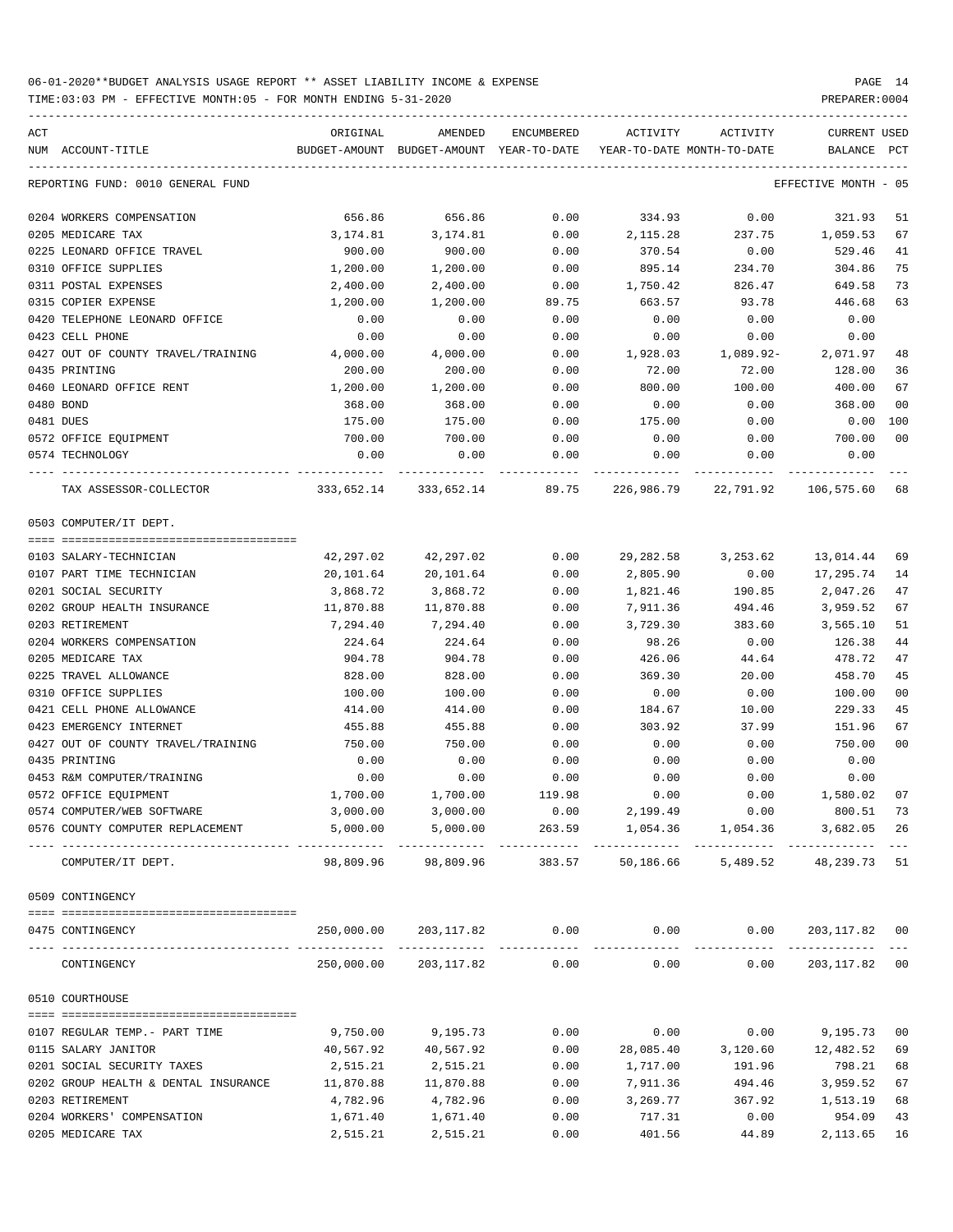TIME:03:03 PM - EFFECTIVE MONTH:05 - FOR MONTH ENDING 5-31-2020

| ACT<br>NUM ACCOUNT-TITLE                  | ORIGINAL  | AMENDED<br>BUDGET-AMOUNT BUDGET-AMOUNT YEAR-TO-DATE YEAR-TO-DATE MONTH-TO-DATE | ENCUMBERED          | ACTIVITY    | ACTIVITY                    | <b>CURRENT USED</b><br>BALANCE PCT |                |
|-------------------------------------------|-----------|--------------------------------------------------------------------------------|---------------------|-------------|-----------------------------|------------------------------------|----------------|
| REPORTING FUND: 0010 GENERAL FUND         |           |                                                                                |                     |             |                             | EFFECTIVE MONTH - 05               |                |
| 0310 OFFICE SUPPLIES                      | 3,500.00  | 3,500.00                                                                       | 181.96              |             | 2,196.52 829.07             | 1,121.52                           | 68             |
| 0311 POSTAL EXPENSE                       | 9,000.00  | 9,000.00                                                                       | 0.00                |             | 2,092.62 1,493.45- 6,907.38 |                                    | 23             |
| 0315 COPIER RENTAL                        | 4,900.00  | 4,900.00                                                                       | 314.27              | 4,984.33    | 773.83                      | 398.60- 108                        |                |
| 0316 EMPLOYEE AWARDS BANQUET              | 3,600.00  | 3,600.00                                                                       | 0.00                | 3,588.57    | 0.00                        | 11.43 100                          |                |
| 0330 AUTO EXPENSE-GAS AND OIL             | 100.00    | 100.00                                                                         | 0.00                | 189.78      | 0.00                        | 89.78- 190                         |                |
| 0332 JANITOR SUPPLIES                     | 0.00      | 554.27                                                                         | 436.05              | 118.22      | 118.22                      | 0.00 100                           |                |
| 0353 R&M COMPUTER                         | 0.00      | 0.00                                                                           | 0.00                | 0.00        | 0.00                        | 0.00                               |                |
| 0420 TELEPHONE                            | 43,291.12 | 43,291.12                                                                      | 0.00                | 28,924.00   | 3,584.25                    | 14,367.12                          | 67             |
| 0421 INTERNET LINES                       | 0.00      | 0.00                                                                           | 0.00                | 0.00        | 0.00                        | 0.00                               |                |
| 0423 CELL PHONE                           | 340.00    | 340.00                                                                         | 0.00                | 211.39      | 26.27                       | 128.61                             | 62             |
| 0440 UTILITIES ELECTRICITY                | 7,000.00  | 7,000.00                                                                       | 0.00                | 877.86      | 130.80                      | 6,122.14                           | 13             |
| 0441 UTILITIES GAS                        | 0.00      | 0.00                                                                           | 0.00                | 0.00        | 0.00                        | 0.00                               |                |
| 0442 UTILITIES WATER                      | 3,600.00  | 3,600.00                                                                       | 0.00                | 0.00        | 0.00                        | 3,600.00                           | 0 <sub>0</sub> |
| 0443 TRASH PICK-UP                        | 1,020.00  | 1,020.00                                                                       | 0.00                | 589.82      | 84.26                       | 430.18                             | 58             |
| 0445 AIR CONDITIONER MAINTENANCE          | 0.00      | 0.00                                                                           | 0.00                | 0.00        | 0.00                        | 0.00                               |                |
| 0446 ELEVATOR MAINTENANCE CONTR           | 0.00      | 0.00                                                                           | 0.00                | 0.00        | 0.00                        | 0.00                               |                |
| 0450 R & M BUILDINGS                      | 0.00      | 0.00                                                                           | 0.00                | 0.00        | 0.00                        | 0.00                               |                |
| 0453 COMPUTER SOFTWARE MAINTEN 269,874.50 |           |                                                                                | 269,874.50 3,510.00 | 110,371.50  | 520.00                      | 155,993.00                         | 42             |
| 0463 RENTAL PERSONNEL PAGER               | 0.00      | 0.00                                                                           | 0.00                | 0.00        | 0.00                        | 0.00                               |                |
| 0482 FIRE INSURANCE                       | 28,500.00 | 28,500.00                                                                      | 0.00                | 23,239.00   | 23,239.00                   | 5,261.00                           | 82             |
| 0500 LAND                                 | 0.00      | 0.00                                                                           | 0.00                | 0.00        | 0.00                        | 0.00                               |                |
| 0501 PEST CONTROL                         | 0.00      | 0.00                                                                           | 0.00                | 0.00        | 0.00                        | 0.00                               |                |
| 0530 PERMANENT IMPROVEMENTS               | 0.00      | 0.00                                                                           | 0.00                | 0.00        | 0.00                        | 0.00                               |                |
| 0572 OFFICE EQUIPMENT                     | 0.00      | 0.00                                                                           | 0.00                | 0.00        | 0.00                        | 0.00                               |                |
| 0573 ODYSSEY SOFTWARE/EQUIPMENT           | 0.00      | 0.00                                                                           | 0.00                | 0.00        | 0.00                        | 0.00                               |                |
| 0574 TECHNOLOGY                           | 0.00      | 0.00                                                                           | 0.00                | 0.00        | 0.00                        | 0.00                               |                |
| 0575 LAND/BUILDING                        | 0.00      | 0.00                                                                           | 0.00                | 0.00        | 0.00                        | 0.00                               |                |
| 0577 JANITOR EQUIPMENT                    | 500.00    | 500.00                                                                         | 0.00                | 219.99      | 0.00                        | 280.01                             | 44             |
| COURTHOUSE                                |           | 448,899.20  448,899.20  4,442.28  219,706.00  32,032.08  224,750.92            |                     |             |                             |                                    | 50             |
| 0511 COUNTY OFFICE BUILDING               |           |                                                                                |                     |             |                             |                                    |                |
| 0115 SALARY JANITOR                       |           | $6,240.00$ $6,240.00$ $0.00$ $4,452.03$ $516.00$ $1,787.97$                    |                     |             |                             |                                    | 71             |
| 0201 SOCIAL SECURITY TAXES                | 286.88    | 286.88                                                                         | 0.00                | 276.03      | 32.00                       | 10.85                              | 96             |
| 0203 RETIREMENT                           | 729.46    | 729.46                                                                         | 0.00                | 0.00        | 0.00                        | 729.46                             | 00             |
| 0204 WORKER' COMPENSATION                 | 237.12    | 237.12                                                                         | 0.00                | 110.33      | 0.00                        | 126.79                             | 47             |
| 0205 MEDICARE TAX                         | 90.48     | 90.48                                                                          | 0.00                | 64.55       | 7.48                        | 25.93                              | 71             |
| 0225 JANITOR TRAVEL                       | 175.00    | 175.00                                                                         | 0.00                | 92.82       | 23.46                       | 82.18                              | 53             |
| 0332 JANITOR SUPPLIES                     | 1,000.00  | 1,000.00                                                                       | 0.00                | 761.30      | 150.32                      | 238.70                             | 76             |
| 0440 UTILITIES ELECTRICITY                | 5,000.00  | 5,000.00                                                                       | 0.00                | 2,465.06    | 283.68                      | 2,534.94                           | 49             |
| 0441 UTILITIES GAS                        | 1,000.00  | 1,000.00                                                                       | 44.41               | 602.83      | 61.75                       | 352.76                             | 65             |
| 0442 UTILITIES WATER                      | 1,100.00  | 1,100.00                                                                       | 0.00                | 685.52      | 57.08                       | 414.48                             | 62             |
| 0443 TRASH PICK-UP SERVICE                | 525.00    | 525.00                                                                         | 0.00                | 294.91      | 42.13                       | 230.09                             | 56             |
| 0444 LAWN MAINTENANCE                     | 0.00      | 0.00                                                                           | 0.00                | 0.00        | 0.00                        | 0.00                               |                |
| 0450 R & M BUILDING                       | 18,000.00 | 18,000.00                                                                      | 0.00                | 312.74      | 0.00                        | 17,687.26                          | 02             |
| 0482 FIRE INSURANCE                       | 1,050.00  | 1,050.00                                                                       | 0.00                | 803.00      | 803.00                      | 247.00                             | 76             |
| 0501 PEST CONTROL                         | 0.00      | 0.00                                                                           | 0.00                | 0.00        | 0.00                        | 0.00                               |                |
| 0535 BUILDINGS                            | 0.00      | 0.00                                                                           | 0.00                | 0.00        | 0.00                        | 0.00                               |                |
| COUNTY OFFICE BUILDING                    |           | -------------<br>35,433.94 35,433.94                                           |                     | ----------- | 44.41 10,921.12 1,976.90    | 24,468.41                          | 31             |
|                                           |           |                                                                                |                     |             |                             |                                    |                |
| 0512 CO-OP OFFICE BUILDING                |           |                                                                                |                     |             |                             |                                    |                |

0332 JANITOR SUPPLIES 400.00 400.00 0.00 149.63 0.00 250.37 37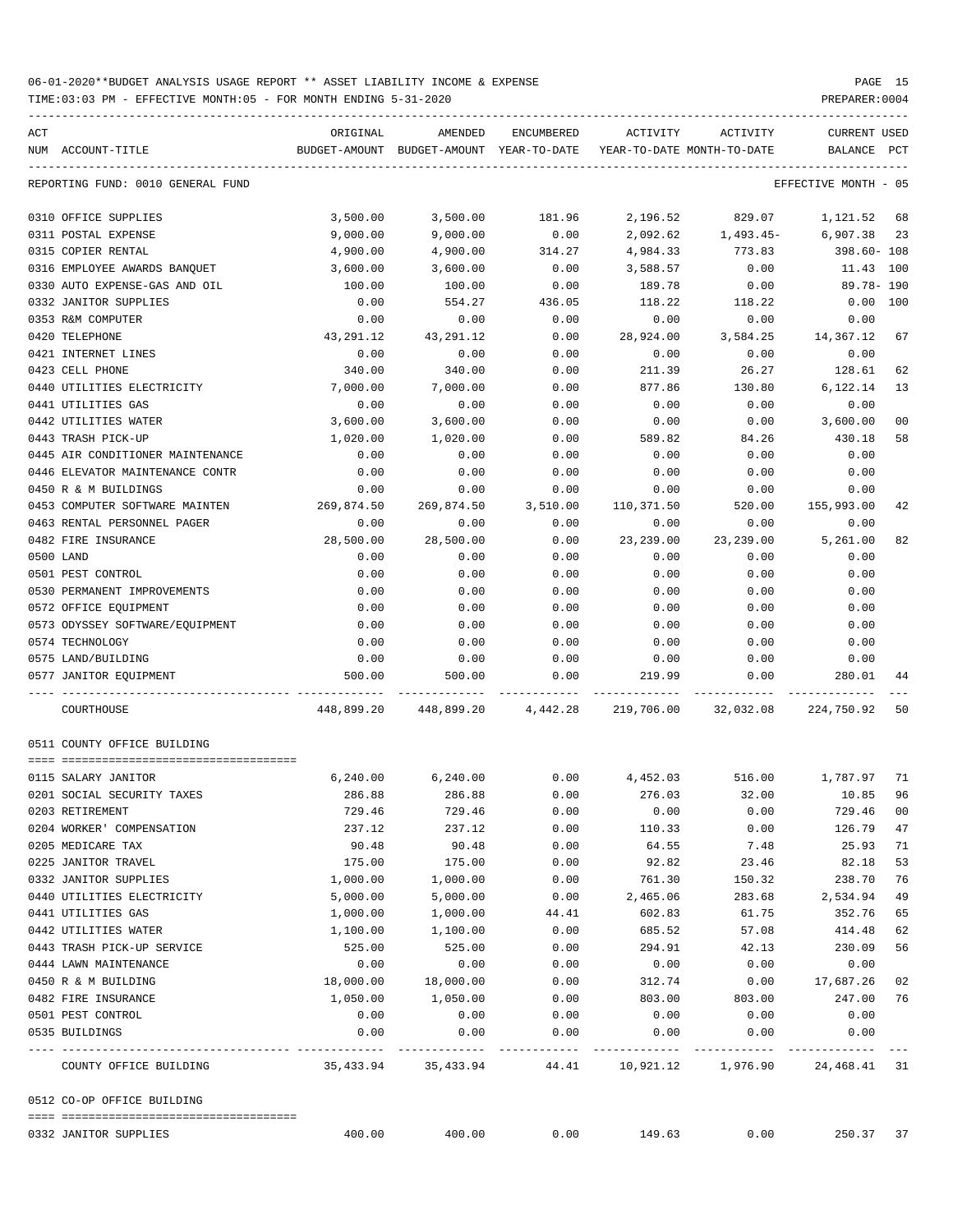### 06-01-2020\*\*BUDGET ANALYSIS USAGE REPORT \*\* ASSET LIABILITY INCOME & EXPENSE PAGE 16 TIME:03:03 PM - EFFECTIVE MONTH:05 - FOR MONTH ENDING 5-31-2020 PREPARER:0004

| ACT                               | ORIGINAL                                                           | AMENDED           |                     |                       | ENCUMBERED ACTIVITY ACTIVITY                                        | CURRENT USED             |                |
|-----------------------------------|--------------------------------------------------------------------|-------------------|---------------------|-----------------------|---------------------------------------------------------------------|--------------------------|----------------|
| NUM ACCOUNT-TITLE                 |                                                                    |                   |                     |                       | BUDGET-AMOUNT BUDGET-AMOUNT YEAR-TO-DATE YEAR-TO-DATE MONTH-TO-DATE | BALANCE PCT              |                |
| REPORTING FUND: 0010 GENERAL FUND |                                                                    |                   |                     |                       |                                                                     | EFFECTIVE MONTH - 05     |                |
| 0440 UTILITIES ELECTRICITY        | 6,000.00                                                           | 6,000.00          | 0.00                |                       | 3,621.29 250.43 2,378.71                                            |                          | 60             |
| 0442 UTILITIES WATER              | 700.00                                                             | 700.00            | 0.00                | 449.43                | 57.08                                                               | 250.57                   | 64             |
| 0450 R&M BUILDING                 | 1,000.00                                                           | 1,000.00          | 0.00                | 140.00                | 0.00                                                                | 860.00                   | 14             |
| 0482 FIRE INSURANCE               | 1,450.00                                                           | 1,450.00          | 0.00                | 1,115.00              | 1,115.00                                                            | 335.00                   | 77             |
| 0501 PEST CONTROL                 | 0.00                                                               | 0.00              | 0.00                | 0.00                  | 0.00                                                                | 0.00                     |                |
| 0535 BUILDINGS                    | 0.00                                                               | 0.00              | 0.00                | 0.00                  | 0.00                                                                | 0.00                     |                |
| CO-OP OFFICE BUILDING             |                                                                    | 9,550.00 9,550.00 |                     |                       | $0.00$ 5,475.35 1,422.51 4,074.65                                   |                          | 57             |
| 0513 COURTHOUSE SOUTH ANNEX       |                                                                    |                   |                     |                       |                                                                     |                          |                |
| 0115 SALARY JANITOR               | 6,619.86                                                           | 6,619.86          | 0.00                |                       | 5,137.75 576.00 1,482.11                                            |                          | 78             |
| 0201 SOCIAL SECURITY TAXES        | 432.19                                                             | 432.19            | 0.00                | 318.49                | 35.70                                                               | 113.70                   | 74             |
| 0203 RETIREMENT                   | 814.89                                                             | 814.89            | 0.00                | 0.00                  | 0.00                                                                | 814.89                   | 0 <sub>0</sub> |
| 0204 WORKERS' COMPENSATION        | 264.89                                                             | 264.89            | 0.00                | 117.05                | 0.00                                                                | 147.84                   | 44             |
| 0205 MEDICARE TAX                 | 101.08                                                             | 101.08            | 0.00                | 74.50                 | 8.36                                                                | 26.58                    | 74             |
| 0311 SOUTH ANNEX POSTAGE          | 4,100.00                                                           | 4,100.00          | 0.00                | 1,744.47-             | 870.52-                                                             | 5,844.47                 | 43             |
| 0315 COPIER RENTAL                | 1,500.00                                                           | 1,500.00          | 97.72               | 754.89                | 100.38                                                              | 647.39                   | 57             |
| 0332 JANITOR SUPPLIES             | 1,500.00                                                           | 1,500.00          | 0.00                | 953.25                | 142.30                                                              | 546.75                   | 64             |
| 0420 TELEPHONE                    | 0.00                                                               | 0.00              | 0.00                | 0.00                  | 0.00                                                                | 0.00                     |                |
| 0421 INTERNET                     | 3,300.00                                                           | 3,300.00          | 0.00                | 2,279.88              | 273.94                                                              | 1,020.12                 | 69             |
| 0440 UTILITIES ELECTRICITY        | 5,800.00                                                           | 5,800.00          | 0.00                | 3,092.49              | 385.77                                                              | 2,707.51                 | 53             |
| 0441 UTILITIES GAS                | 1,300.00                                                           | 1,300.00          | 0.00                | 846.27                | 56.21                                                               | 453.73                   | 65             |
| 0442 UTILITIES WATER              | 1,200.00                                                           | 1,200.00          | 0.00                | 642.59                | 97.83                                                               | 557.41                   | 54             |
| 0443 TRASH PICKUP SERVICE         | 1,020.00                                                           | 1,020.00          | 0.00                | 589.82                | 84.26                                                               | 430.18                   | 58             |
| 0444 LAWN MAINTENANCE             | 0.00                                                               | 0.00              | 0.00                | 0.00                  | 0.00                                                                | 0.00                     |                |
| 0450 R&M BUILDING                 | 5,000.00                                                           | 6,519.93          | 0.00                | 5,189.25              | 0.00                                                                | 1,330.68                 | 80             |
| 0455 PARKING LOT                  | 0.00                                                               | 0.00              | 0.00                | 0.00                  | 0.00                                                                | 0.00                     |                |
| 0482 FIRE INSURANCE               | 2,700.00                                                           | 2,700.00          | 0.00                |                       | 2,040.00 2,040.00                                                   | 660.00                   | 76             |
| 0501 PEST CONTROL                 | 0.00                                                               | 0.00              | 0.00                | 0.00                  | 0.00                                                                | 0.00                     |                |
| 0531 ANNEX                        | 0.00                                                               | 0.00              | 0.00                | 0.00                  | 0.00                                                                | 0.00                     |                |
|                                   |                                                                    |                   |                     |                       |                                                                     |                          |                |
| COURTHOUSE SOUTH ANNEX            | $35,652.91$ $37,172.84$ $97.72$ $20,291.76$ $2,930.23$ $16,783.36$ |                   |                     |                       |                                                                     |                          | 55             |
| 0514 CITY HALL ANNEX              |                                                                    |                   |                     |                       |                                                                     |                          |                |
| 0421 TELEPHONE/INTERNET           | 960.00<br>------------------- -------------                        | 960.00            | 0.00                | 618.79                | 78.94<br>------------                                               | 341.21 64                |                |
| CITY HALL ANNEX                   | 960.00                                                             | 960.00            | 0.00                | 618.79                | 78.94                                                               | 341.21                   | 64             |
| 0515 WINDOM CO.BLDG.              |                                                                    |                   |                     |                       |                                                                     |                          |                |
|                                   |                                                                    |                   |                     |                       |                                                                     |                          |                |
| 0332 JANITOR SUPPLIES             | 0.00                                                               | 0.00              | 0.00                | 0.00                  | 0.00                                                                | 0.00                     |                |
| 0421 INTERNET                     | 0.00                                                               | 0.00              | 0.00                | 0.00                  | 0.00                                                                | 0.00                     |                |
| 0440 UTILITIES ELECTRICITY        | 2,000.00                                                           | 2,000.00          | 244.19              | 1,460.61              | 0.00                                                                | 295.20                   | 85             |
| 0441 UTILITIES GAS                | 800.00                                                             | 800.00            | 82.20               | 684.68                | 51.92                                                               | 33.12                    | 96             |
| 0442 UTILITIES WATER              | 0.00                                                               | 0.00              | 0.00                | 323.86                | 41.50                                                               | $323.86-$                |                |
| 0444 LAWN MAINTENANCE             | 800.00                                                             | 800.00            | 0.00                | 340.00                | 120.00                                                              | 460.00                   | 43             |
| 0450 R&M BUILDING                 | 1,000.00                                                           | 1,000.00          | 0.00                | 31.50                 | 0.00                                                                | 968.50                   | 03             |
| 0482 FIRE INSURANCE               | 1,775.00                                                           | 1,775.00          | 0.00                | 1,515.00              | 1,515.00                                                            | 260.00                   | 85             |
| 0501 PEST CONTROL                 | 130.00                                                             | 130.00            | 0.00                | 0.00                  | 0.00                                                                | 130.00                   | 0 <sub>0</sub> |
| WINDOM CO.BLDG.                   | 6,505.00                                                           | 6,505.00          | ---------<br>326.39 | ---------<br>4,355.65 | ---------<br>1,728.42                                               | . <u>.</u> .<br>1,822.96 | $- - -$<br>72  |

0516 AGRILIFE EXTENSION BUILDING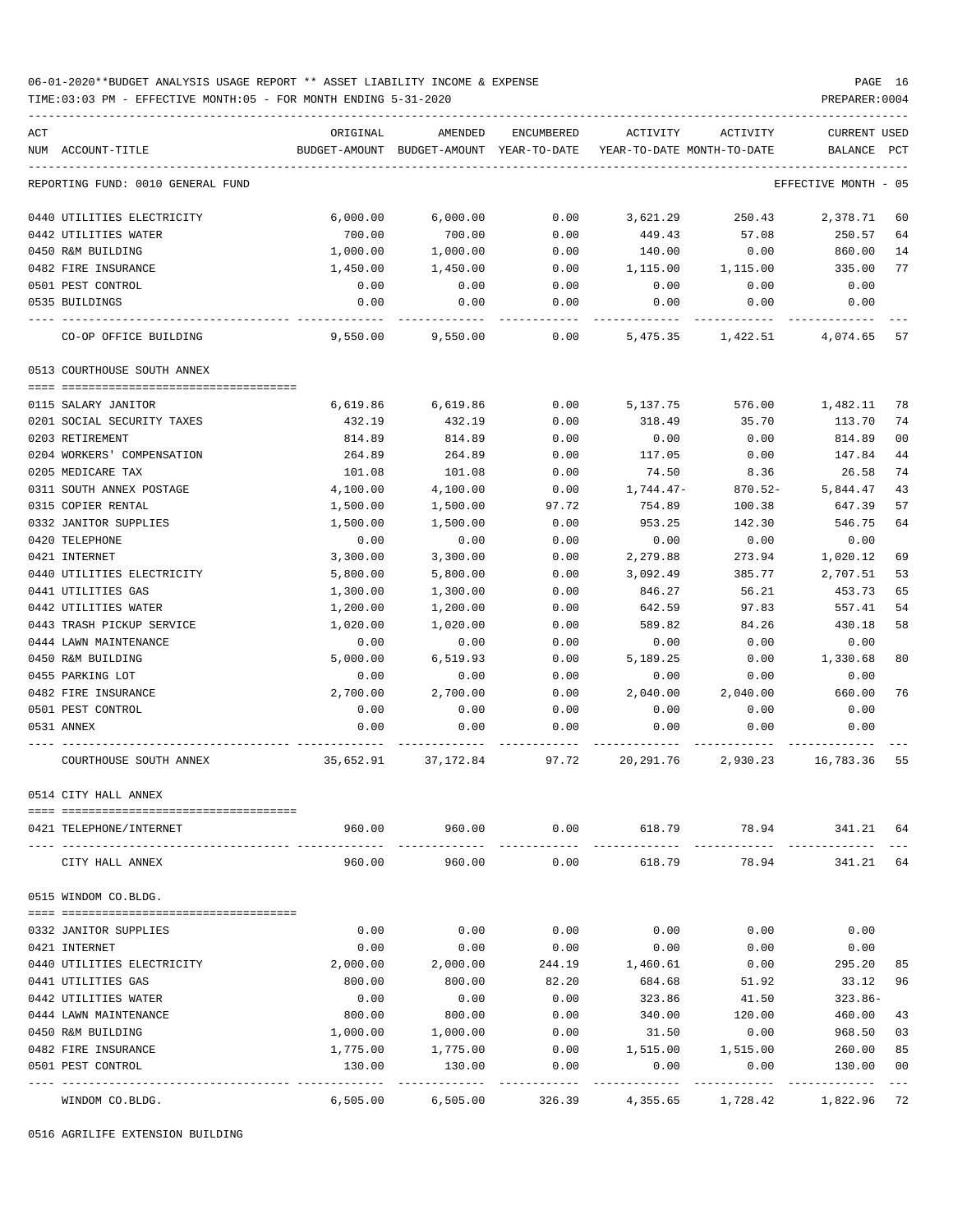| 06-01-2020**BUDGET ANALYSIS USAGE REPORT ** ASSET LIABILITY INCOME & EXPENSE | PAGE 17        |  |
|------------------------------------------------------------------------------|----------------|--|
| TIME:03:03 PM - EFFECTIVE MONTH:05 - FOR MONTH ENDING 5-31-2020              | PREPARER: 0004 |  |

| ACT | NUM ACCOUNT-TITLE                                 | ORIGINAL           | AMENDED<br>BUDGET-AMOUNT BUDGET-AMOUNT YEAR-TO-DATE YEAR-TO-DATE MONTH-TO-DATE | ENCUMBERED | ACTIVITY              | ACTIVITY                    | <b>CURRENT USED</b><br>BALANCE PCT |                |
|-----|---------------------------------------------------|--------------------|--------------------------------------------------------------------------------|------------|-----------------------|-----------------------------|------------------------------------|----------------|
|     |                                                   |                    |                                                                                |            |                       |                             |                                    |                |
|     | REPORTING FUND: 0010 GENERAL FUND                 |                    |                                                                                |            |                       |                             | EFFECTIVE MONTH - 05               |                |
|     |                                                   |                    |                                                                                | 0.00       |                       |                             |                                    | 80             |
|     | 0115 SALARY JANITOR<br>0201 SOCIAL SECURITY TAXES | 3,432.00<br>212.78 | 3,432.00<br>212.78                                                             | 0.00       | 2,736.87<br>169.70    | 300.00<br>18.60             | 695.13<br>43.08                    | 80             |
|     | 0203 RETIREMENT                                   | 401.20             | 401.20                                                                         | 0.00       | 0.00                  | 0.00                        | 401.20                             | 0 <sub>0</sub> |
|     | 0204 WORKERS' COMPENSATION                        | 130.42             | 130.42                                                                         | 0.00       | 60.68                 | 0.00                        | 69.74                              | 47             |
|     | 0205 MEDICARE TAX                                 | 49.76              | 49.76                                                                          | 0.00       | 39.67                 | 4.34                        | 10.09                              | 80             |
|     | 0225 JANITOR TRAVEL                               | 250.00             | 250.00                                                                         | 0.00       | 147.21                | 30.59                       | 102.79                             | 59             |
|     | 0332 JANITOR SUPPLIES                             | 500.00             | 500.00                                                                         | 0.00       | 481.96                | 77.59                       | 18.04                              | 96             |
|     | 0420 TELEPHONE                                    | 0.00               | 0.00                                                                           | 0.00       | 0.00                  | 0.00                        | 0.00                               |                |
|     | 0440 UTILITIES ELECTRICITY                        | 5,100.00           | 5,100.00                                                                       | 0.00       | 3,552.68              | 219.59                      | 1,547.32                           | 70             |
|     | 0441 UTILITIES GAS                                | 0.00               | 0.00                                                                           | 0.00       | 0.00                  | 0.00                        | 0.00                               |                |
|     | 0442 UTILITIES WATER                              | 700.00             | 700.00                                                                         | 0.00       | 399.56                | 57.08                       | 300.44                             | 57             |
|     | 0443 TRASH PICKUP SERVICE                         | 0.00               | 0.00                                                                           | 0.00       | 0.00                  | 0.00                        | 0.00                               |                |
|     | 0444 LAWN MAINTENANCE                             | 0.00               | 0.00                                                                           | 0.00       | 0.00                  | 0.00                        | 0.00                               |                |
|     | 0450 R&M BUILDING                                 | 600.00             | 600.00                                                                         | 0.00       | 1,127.50              | 0.00                        | $527.50 - 188$                     |                |
|     | 0482 FIRE INSURANCE                               | 1,100.00           | 1,100.00                                                                       | 0.00       | 821.00                | 821.00                      | 279.00                             | 75             |
|     | 0501 PEST CONTROL                                 | 0.00               | 0.00                                                                           | 0.00       | 0.00                  | 0.00                        | 0.00                               |                |
|     | 0530 BUILDING REMODEL                             | 0.00               | 0.00                                                                           | 0.00       | 0.00                  | 0.00                        | 0.00                               |                |
|     | 0535 BUILDING CONSTRUCTION                        | 0.00               | 0.00                                                                           | 0.00       | 0.00                  | 0.00                        | 0.00                               |                |
|     | 0572 OFFICE EQUIPMENT                             | 0.00               | 0.00                                                                           | 0.00       | 0.00                  | 0.00                        | 0.00                               |                |
|     | AGRILIFE EXTENSION BUILDING 12,476.16 12,476.16   |                    |                                                                                | 0.00       | 9,536.83              | 1,528.79                    | 2,939.33                           | 76             |
|     | 0517 COURTHOUSE EAST ANNEX                        |                    |                                                                                |            |                       |                             |                                    |                |
|     | 0535 BUILDING                                     | 0.00               | 0.00                                                                           | 0.00       | 0.00                  | 0.00                        | 0.00                               |                |
|     |                                                   |                    |                                                                                |            |                       |                             |                                    |                |
|     | COURTHOUSE EAST ANNEX                             | 0.00               | 0.00                                                                           | 0.00       | 0.00                  | 0.00                        | 0.00                               |                |
|     | 0518 COUNTY OFFICES RELOCATION                    |                    |                                                                                |            |                       |                             |                                    |                |
|     | 0311 POSTAL EXPENSES                              | 350.00             | 350.00                                                                         | 0.00       | 336.00                | 0.00                        | 14.00                              | 96             |
|     | 0332 JANITOR SUPPLIES                             | 3,000.00           | 3,000.00                                                                       | 213.18     | 2,480.71              | 92.18                       | 306.11                             | 90             |
|     | 0420 UTILITIES TELEPHONE                          | 0.00               | 0.00                                                                           | 0.00       | 0.00                  | 0.00                        | 0.00                               |                |
|     | 0421 INTERNET SERVICES                            | 14,000.00          | 14,000.00                                                                      | 0.00       | 9,841.23              | 1,144.20                    | 4,158.77                           | 70             |
|     | 0440 UTILITIES ELECTRICITY                        | 33,400.00          | 33,400.00                                                                      | 0.00       | 7,200.56              | 700.29                      | 26,199.44                          | 22             |
|     | 0441 UTILITIES GAS                                | 4,400.00           | 4,400.00                                                                       | 0.00       | 2,116.00              | 144.37                      | 2,284.00                           | 48             |
|     | 0442 UTILITIES WATER                              | 6,400.00           | 6,400.00                                                                       | 0.00       | 2,524.34              | 304.69                      | 3,875.66                           | 39             |
|     | 0443 TRASH PICKUP SERVICE                         | 2,150.00           | 2,150.00                                                                       | 0.00       | 1,173.34              | 167.62                      | 976.66                             | 55             |
|     | 0450 R & M BUILDING                               | 6,000.00           | 6,000.00                                                                       | 0.00       | 1,495.23              | 0.00                        | 4,504.77                           | 25             |
|     | 0460 MOVING EXPENSES                              | 0.00               | 0.00                                                                           | 0.00       | 0.00                  | 0.00                        | 0.00                               |                |
|     | 0470 OFFICE SPACE LEASE                           | 140,400.00         | 140,400.00                                                                     | 0.00       | 104,125.00            | 11,700.00                   | 36,275.00                          | 74             |
|     | 0483 ALARM MONITORING                             | 900.00             | 900.00                                                                         | 0.00       | 885.60                | 0.00                        | 14.40                              | 98             |
|     | 0484 CLEANING SERVICES                            | 0.00               | 0.00                                                                           | 0.00       | 0.00                  | 0.00                        | 0.00                               |                |
|     | 0501 PEST CONTROL                                 | 1,000.00           | 1,000.00                                                                       | 0.00       | 615.00                | 145.00                      | 385.00                             | 62             |
|     | COUNTY OFFICES RELOCATION                         |                    | 212,000.00 212,000.00                                                          |            |                       | 213.18 132,793.01 14,398.35 | 78,993.81 63                       |                |
|     | 0519 GOVERNMENT BUILDING                          |                    |                                                                                |            |                       |                             |                                    |                |
|     | 0165 CONSTRUCTION                                 | 10,000.00          | 10,000.00                                                                      | 0.00       | 0.00                  | 0.00                        | 10,000.00 00                       |                |
|     | GOVERNMENT BUILDING                               | 10,000.00          | 10,000.00                                                                      | 0.00       | _____________<br>0.00 | -----------<br>0.00         | ------------<br>10,000.00          | 0 <sub>0</sub> |

0520 LAKE FANNIN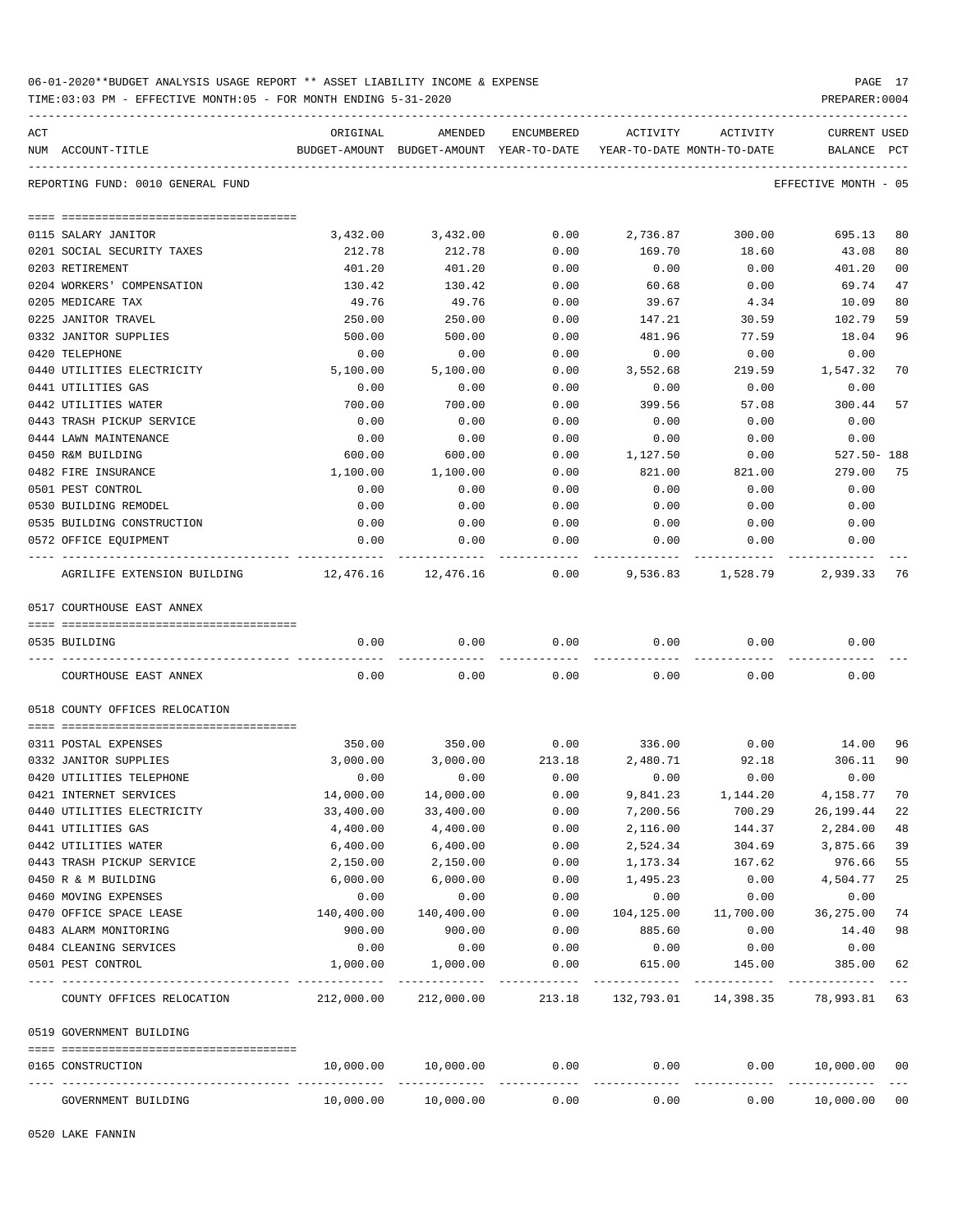| 06-01-2020**BUDGET ANALYSIS USAGE REPORT ** ASSET LIABILITY INCOME & EXPENSE |  |  |  |  | PAGE |  |
|------------------------------------------------------------------------------|--|--|--|--|------|--|
|                                                                              |  |  |  |  |      |  |

|     | TIME:03:03 PM - EFFECTIVE MONTH:05 - FOR MONTH ENDING 5-31-2020 |              |                                                                     |               |              |                                                   | PREPARER: 0004       |                |
|-----|-----------------------------------------------------------------|--------------|---------------------------------------------------------------------|---------------|--------------|---------------------------------------------------|----------------------|----------------|
| ACT |                                                                 | ORIGINAL     | AMENDED                                                             | ENCUMBERED    | ACTIVITY     | ACTIVITY                                          | <b>CURRENT USED</b>  |                |
|     | NUM ACCOUNT-TITLE                                               |              | BUDGET-AMOUNT BUDGET-AMOUNT YEAR-TO-DATE YEAR-TO-DATE MONTH-TO-DATE |               |              |                                                   | BALANCE              | $_{\rm PCT}$   |
|     | REPORTING FUND: 0010 GENERAL FUND                               |              |                                                                     |               |              |                                                   | EFFECTIVE MONTH - 05 |                |
|     | 0484 GENERAL LIABILITY INSURANCE                                | 0.00         | 0.00                                                                | 0.00          | 0.00         | 0.00                                              | 0.00                 |                |
|     |                                                                 |              |                                                                     |               |              |                                                   |                      |                |
|     | LAKE FANNIN                                                     | 0.00         | 0.00                                                                | 0.00          | 0.00         | 0.00                                              | 0.00                 |                |
|     | 0540 AMBULANCE SERVICE                                          |              |                                                                     |               |              |                                                   |                      |                |
|     | 0417 AMBULANCE SERVICE                                          |              | 540,000.00 540,000.00                                               |               |              | $0.00$ $360,000.00$ $45,000.00$ $180,000.00$ $67$ |                      |                |
|     | AMBULANCE SERVICE                                               | 540,000.00   | 540,000.00                                                          | 0.00          | 360,000.00   | 45,000.00                                         | 180,000.00           | 67             |
|     | 0543 FIRE PROTECTION                                            |              |                                                                     |               |              |                                                   |                      |                |
|     |                                                                 |              |                                                                     |               |              |                                                   |                      |                |
|     | 0416 FIRE PROTECTION SERVICE                                    | 84,000.00    | 84,000.00                                                           | 0.00          | 63,000.00    | 21,000.00                                         | 21,000.00            | 75             |
|     | 0422 R&M RADIO/TOWER                                            | 700.00       | 700.00                                                              | 0.00          | 0.00         | 0.00                                              | 700.00               | 00             |
|     | 0440 UTILITIES ELECTRICITY                                      | 0.00         | 0.00                                                                | 0.00          | 0.00         | 0.00                                              | 0.00                 |                |
|     | 0447 REPEATER SERVICE CONTRACT                                  | 8,762.83     | 8,762.83                                                            | 0.00          | 2,920.96     | 0.00                                              | 5,841.87             | 33             |
|     | 0490 FCC RADIO LICENSE                                          | 0.00         | 0.00                                                                | 0.00          | 0.00         | 0.00                                              | 0.00                 |                |
|     | FIRE PROTECTION                                                 | 93,462.83    | 93,462.83                                                           | 0.00          | 65,920.96    | 21,000.00                                         | 27,541.87            | -71            |
|     | 0551 CONSTABLE PRECINCT # 1                                     |              |                                                                     |               |              |                                                   |                      |                |
|     | 0101 SALARY ELECTED OFFICIAL                                    | 33,154.57    | 33,154.57                                                           | 0.00          | 22,953.24    | 2,550.36                                          | 10,201.33            | 69             |
|     | 0201 SOCIAL SECURITY TAXES                                      |              |                                                                     | 0.00          |              |                                                   |                      |                |
|     |                                                                 | 2,204.38     | 2,204.38                                                            |               | 1,413.47     | 157.53                                            | 790.91               | 64             |
|     | 0202 GROUP HEALTH & DENTAL INSURANCE                            | 6,272.76     | 6,272.76                                                            | 0.00          | 3,568.07     | 223.05                                            | 2,704.69             | 57             |
|     | 0203 RETIREMENT                                                 | 3,875.77     | 3,875.77                                                            | 0.00          | 2,672.47     | 300.72                                            | 1,203.30             | 69             |
|     | 0204 WORKERS' COMPENSATION                                      | 596.78       | 596.78                                                              | 0.00          | 295.39       | 0.00                                              | 301.39               | 49             |
|     | 0205 MEDICARE TAX                                               | 515.54       | 515.54                                                              | 0.00          | 330.58       | 36.84                                             | 184.96               | 64             |
|     | 0310 OFFICE SUPPLIES                                            | 50.00        | 50.00                                                               | 0.00          | 0.00         | 0.00                                              | 50.00                | 00             |
|     | 0311 POSTAL EXPENSES                                            | 150.00       | 150.00                                                              | 0.00          | 9.50         | 2.15                                              | 140.50               | 06             |
|     | 0330 AUTO EXPENSE-GAS AND OIL                                   | 1,500.00     | 1,500.00                                                            | 0.00          | 743.03       | 276.77                                            | 756.97               | 50             |
|     | 0421 ONLINE RESEARCH/ACCURINT                                   | 600.00       | 600.00                                                              | 0.00          | 350.00       | 50.00                                             | 250.00               | 58             |
|     | 0422 R & M RADIO                                                | 100.00       | 100.00                                                              | 0.00          | 0.00         | 0.00                                              | 100.00               | 0 <sub>0</sub> |
|     | 0427 TRAVEL EXPENSE                                             | 2,400.00     | 2,400.00                                                            | 0.00          | 1,600.00     | 100.00                                            | 800.00               | 67             |
|     | 0435 PRINTING                                                   | 50.00        | 50.00                                                               | 0.00          | 0.00         | 0.00                                              | 50.00                | 00             |
|     | 0480 BOND                                                       | 0.00         | 0.00                                                                | 0.00          | 0.00         | 0.00                                              | 0.00                 |                |
|     | 0488 LAW ENFORCEMENT PROF. INS                                  | 525.00       | 525.00                                                              | 0.00          | 463.00       | 0.00                                              | 62.00                | 88             |
|     | 0572 EQUIPMENT<br>0574 TECHNOLOGY                               | 0.00<br>0.00 | 0.00<br>0.00                                                        | 0.00<br>0.00  | 0.00<br>0.00 | 0.00<br>0.00                                      | 0.00<br>0.00         |                |
|     | CONSTABLE PRECINCT # 1                                          | 51,994.80    | 51,994.80                                                           | $---$<br>0.00 | 34,398.75    | 3,697.42                                          | 17,596.05 66         |                |
|     | 0552 CONSTABLE PRECINCT #2                                      |              |                                                                     |               |              |                                                   |                      |                |
|     |                                                                 |              |                                                                     |               |              |                                                   |                      |                |
|     | 0101 SALARY ELECTED OFFICIAL                                    | 16,099.05    | 16,099.05                                                           | 0.00          | 11,145.42    | 1,238.38                                          | 4,953.63             | 69             |
|     | 0201 SOCIAL SECURITY TAXES                                      | 1,146.94     | 1,146.94                                                            | 0.00          | 691.02       | 76.78                                             | 455.92               | 60             |
|     | 0202 GROUP HEALTH & DENTAL INSURANCE                            | 11,870.88    | 11,870.88                                                           | 0.00          | 7,911.36     | 494.46                                            | 3,959.52             | 67             |
|     | 0203 RETIREMENT                                                 | 1,881.98     | 1,881.98                                                            | 0.00          | 1,297.55     | 146.00                                            | 584.43               | 69             |
|     | 0204 WORKERS' COMPENSATION                                      | 289.78       | 289.78                                                              | 0.00          | 139.07       | 0.00                                              | 150.71               | 48             |
|     | 0205 MEDICARE TAX                                               | 268.24       | 268.24                                                              | 0.00          | 161.64       | 17.96                                             | 106.60               | 60             |
|     | 0310 OFFICE SUPPLIES                                            | 100.00       | 100.00                                                              | 0.00          | 0.00         | 0.00                                              | 100.00               | 00             |
|     | 0311 POSTAL EXPENSES                                            | 250.00       | 250.00                                                              | 0.00          | 55.00        | 0.00                                              | 195.00               | 22             |
|     | 0330 AUTO EXPENSE-GAS AND OIL                                   | 1,000.00     | 1,000.00                                                            | 0.00          | 76.25        | 0.00                                              | 923.75               | 08             |
|     | 0422 R & M RADIO                                                | 100.00       | 100.00                                                              | 0.00          | 0.00         | 0.00                                              | 100.00               | 00             |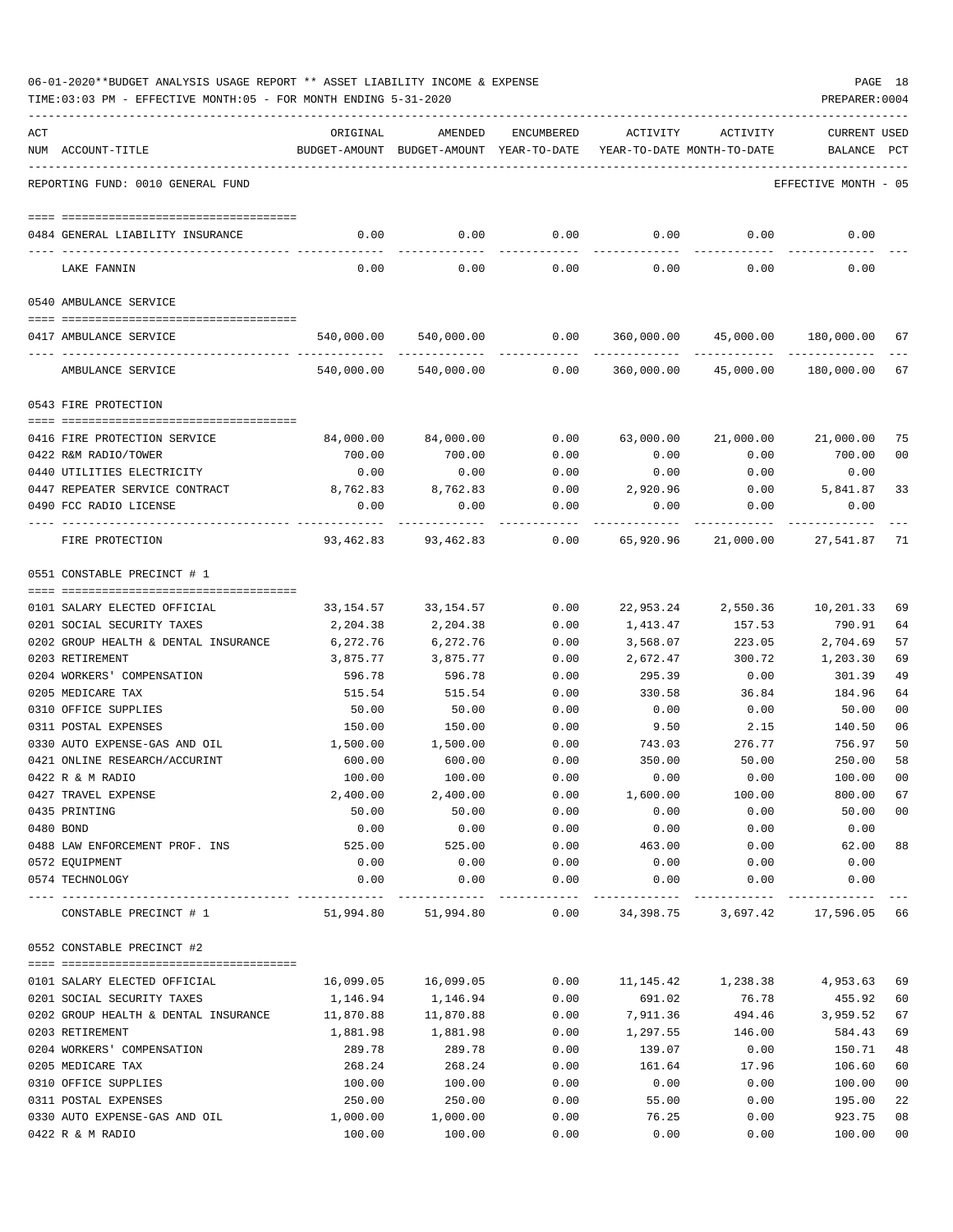| ACT |                                                            | ORIGINAL                | AMENDED                | ENCUMBERED   | ACTIVITY                | ACTIVITY                         | CURRENT USED            |          |
|-----|------------------------------------------------------------|-------------------------|------------------------|--------------|-------------------------|----------------------------------|-------------------------|----------|
| NUM | ACCOUNT-TITLE                                              | BUDGET-AMOUNT           | BUDGET-AMOUNT          | YEAR-TO-DATE |                         | YEAR-TO-DATE MONTH-TO-DATE       | BALANCE                 | PCT      |
|     | REPORTING FUND: 0010 GENERAL FUND                          |                         |                        |              |                         |                                  | EFFECTIVE MONTH         | - 05     |
|     | 0427 TRAVEL EXPENSE                                        | 0.00                    | 0.00                   | 0.00         | 0.00                    | 0.00                             | 0.00                    |          |
|     | 0428 TRAINING/TUITION/TRAVEL                               | 228.00                  | 228.00                 | 0.00         | 0.00                    | 0.00                             | 228.00                  | 00       |
|     | 0435 PRINTING                                              | 100.00                  | 100.00                 | 0.00         | 0.00                    | 0.00                             | 100.00                  | 00       |
|     | 0454 R&M AUTO                                              | 1,000.00                | 1,000.00               | 0.00         | 14.50                   | 0.00                             | 985.50                  | 01       |
|     | 0480 BOND                                                  | 0.00                    | 0.00                   | 0.00         | 0.00                    | 0.00                             | 0.00                    |          |
|     | 0487 AUTO INSURANCE                                        | 425.00                  | 425.00                 | 0.00         | 403.00                  | 0.00                             | 22.00                   | 95       |
|     | 0488 LAW ENFOREMENT PROF. INS.                             | 525.00                  | 525.00                 | 0.00         | 463.00                  | 0.00                             | 62.00                   | 88       |
|     | 0573 RADIO EQUIPMENT                                       | 0.00                    | 0.00                   | 0.00         | 0.00                    | 0.00                             | 0.00                    |          |
|     | 0574 TECHNOLOGY                                            | 0.00                    | 0.00                   | 0.00         | 0.00                    | 0.00                             | 0.00                    |          |
|     | CONSTABLE PRECINCT #2                                      | 35,284.87               | 35,284.87              | 0.00         | 22,357.81               | 1,973.58                         | 12,927.06               | 63       |
|     | 0553 CONSTABLE PRECINCT # 3                                |                         |                        |              |                         |                                  |                         |          |
|     |                                                            |                         |                        |              |                         |                                  |                         |          |
|     | 0101 SALARY ELECTED OFFICIAL<br>0201 SOCIAL SECURITY TAXES | 14,310.57<br>1,036.06   | 14,310.57<br>1,036.06  | 0.00<br>0.00 | 9,907.38<br>713.54      | 1,100.82<br>74.46                | 4,403.19<br>322.52      | 69<br>69 |
|     | 0202 GROUP HEALTH & DENTAL INSURANCE                       | 11,870.88               | 11,870.88              | 0.00         | 7,911.36                | 494.46                           | 3,959.52                | 67       |
|     | 0203 RETIREMENT                                            | 1,672.91                | 1,672.91               | 0.00         | 1,153.39                | 129.78                           | 519.52                  | 69       |
|     | 0204 WORKERS' COMPENSATION                                 | 257.59                  | 257.59                 | 0.00         | 123.62                  | 0.00                             | 133.97                  | 48       |
|     | 0205 MEDICARE TAX                                          | 242.30                  | 242.30                 | 0.00         | 166.84                  | 17.41                            | 75.46                   | 69       |
|     | 0310 OFFICE SUPPLIES                                       | 100.00                  | 40.00                  | 0.00         | 0.00                    | 0.00                             | 40.00                   | 00       |
|     | 0311 POSTAL EXPENSES                                       | 150.00                  | 150.00                 | 0.00         | 0.00                    | 0.00                             | 150.00                  | 00       |
|     | 0330 AUTO EXPENSE-GAS AND OIL                              | 200.00                  | 200.00                 | 0.00         | 0.00                    | 0.00                             | 200.00                  | 00       |
|     | 0427 TRAVEL EXPENSE                                        | 2,400.00                | 2,400.00               | 0.00         | 1,600.00                | 100.00                           | 800.00                  | 67       |
|     | 0435 PRINTING                                              | 50.00                   | 50.00                  | 0.00         | 0.00                    | 0.00                             | 50.00                   | 00       |
|     | 0453 COMPUTER SOFTWARE                                     | 1,152.00                | 1,152.00               | 0.00         | 0.00                    | 0.00                             | 1,152.00                | 00       |
|     | 0480 BOND                                                  | 0.00                    | 0.00                   | 0.00         | 0.00                    | 0.00                             | 0.00                    |          |
|     | 0481 DUES                                                  | 0.00                    | 60.00                  | 0.00         | 60.00                   | 0.00                             | 0.00                    | 100      |
|     | 0488 LAW ENFORCEMENT PROF. INS                             | 525.00                  | 525.00                 | 0.00         | 463.00                  | 0.00                             | 62.00                   | 88       |
|     | 0572 OFFICE EQUIPMENT                                      | 500.00                  | 500.00                 | 0.00         | 0.00                    | 0.00                             | 500.00                  | 00       |
|     | 0573 RADIO EQUIPMENT                                       | 0.00                    | 0.00                   | 0.00         | 0.00                    | 0.00                             | 0.00                    |          |
|     | 0574 TECHNOLOGY                                            | 10,000.00               | 10,000.00              | 9,526.49     | 253.59                  | 253.59                           | 219.92                  | 98       |
|     | CONSTABLE PRECINCT # 3                                     | 44,467.31               | 44,467.31              | 9,526.49     | 22,352.72               | 2,170.52                         | 12,588.10               | 72       |
|     | 0555 ANIMAL CONTROL OFFICER                                |                         |                        |              |                         |                                  |                         |          |
|     |                                                            |                         |                        |              |                         |                                  |                         |          |
|     | 0441 ANIMAL CONTROL OFFICER/SERVICES                       |                         | 3,500.00 3,500.00 0.00 |              |                         | 618.38<br>0.00                   | 2,881.62 18             |          |
|     | ANIMAL CONTROL OFFICER                                     | 3,500.00                | 3,500.00               | 0.00         | 618.38                  | 0.00                             | 2,881.62 18             |          |
|     | 0559 TEXAS VINE PROGRAM                                    |                         |                        |              |                         |                                  |                         |          |
|     | 0495 VINE AUTOMATED VICTIM NOTIF.SERV.                     | 0.00                    | 0.00                   |              |                         | $0.00$ 9,309.44 0.00 9,309.44    |                         |          |
|     | TEXAS VINE PROGRAM                                         | 0.00                    | 0.00                   | 0.00         | 9,309.44                | 0.00                             | $9,309.44-$             |          |
|     | 0560 COUNTY SHERIFF                                        |                         |                        |              |                         |                                  |                         |          |
|     |                                                            |                         |                        |              |                         |                                  |                         |          |
|     | 0101 SALARY ELECTED OFFICIAL                               | 59,993.98               | 59,993.98              | 0.00         |                         | 41,534.28   4,614.92   18,459.70 |                         | 69       |
|     | 0102 ADMINISTRATIVE SECRETARY                              | 42,500.00               | 42,500.00<br>49,000.00 | 0.00         |                         | 29,423.16 3,269.24 13,076.84     |                         | 69       |
|     | 0103 CHIEF DEPUTY<br>0104 SALARIES DEPUTIES                | 49,000.00<br>615,297.97 | 615,297.97             | 0.00<br>0.00 | 33,923.16<br>422,976.54 | 3,769.24<br>49,943.58            | 15,076.84<br>192,321.43 | 69<br>69 |
|     | 0105 EVIDENCE CLERK                                        | 0.00                    | 0.00                   | 0.00         | 0.00                    | 0.00                             | 0.00                    |          |
|     | 0107 PT RECORDS/EVIDENCE CLERKS                            | 24,000.00               | 24,000.00              | 0.00         | 16,992.00               | 1,920.00                         | 7,008.00                | 71       |
|     |                                                            |                         |                        |              |                         |                                  |                         |          |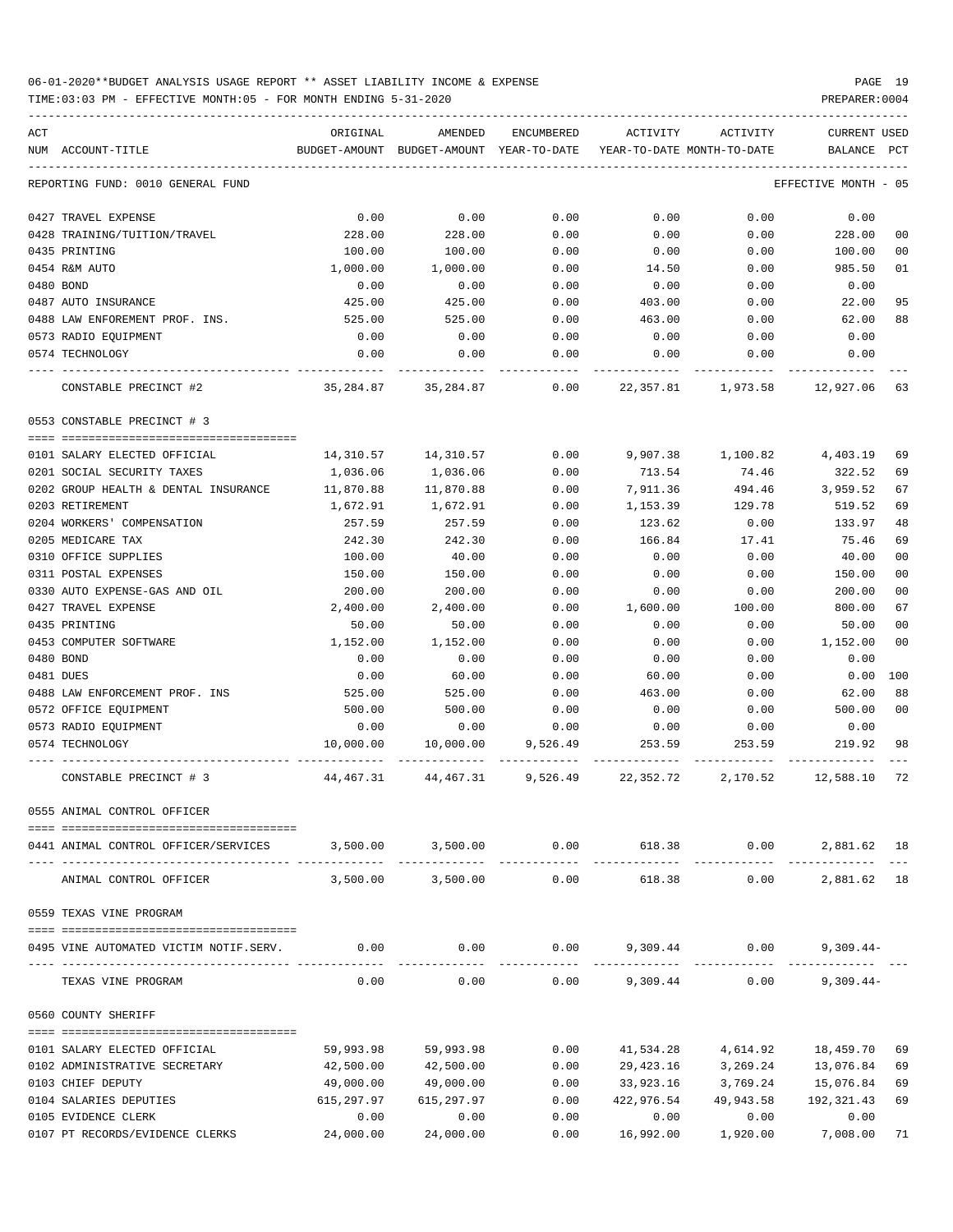| ACT |                                         | ORIGINAL              | AMENDED                                  | ENCUMBERED | ACTIVITY    | ACTIVITY                   | <b>CURRENT USED</b>  |                |
|-----|-----------------------------------------|-----------------------|------------------------------------------|------------|-------------|----------------------------|----------------------|----------------|
|     | NUM ACCOUNT-TITLE                       |                       | BUDGET-AMOUNT BUDGET-AMOUNT YEAR-TO-DATE |            |             | YEAR-TO-DATE MONTH-TO-DATE | BALANCE              | $_{\rm PCT}$   |
|     | REPORTING FUND: 0010 GENERAL FUND       |                       |                                          |            |             |                            | EFFECTIVE MONTH - 05 |                |
|     | 0108 COMPENSATION PAY                   | 138,719.27            | 138,719.27                               | 0.00       | 53,235.71   | 3,111.13                   | 85,483.56            | 38             |
|     | 0109 INVESTIGATOR-CRIMES AGAINST CHILDR | 36,569.21             | 36,569.21                                | 0.00       | 10,064.99   | 0.00                       | 26,504.22            | 28             |
|     | 0110 JAIL ADMINISTRATOR                 | 0.00                  | 0.00                                     | 0.00       | 0.00        | 0.00                       | 0.00                 |                |
|     | 0111 LIEUTENANT                         | 44,800.00             | 44,800.00                                | 0.00       | 31,015.44   | 3,446.16                   | 13,784.56            | 69             |
|     | 0113 TRANSPORT OFFICER                  | 36,569.21             | 36,569.21                                | 0.00       | 13,713.17   | 2,813.02                   | 22,856.04            | 37             |
|     | 0114 PROF. STANDARDS OFFICER            | 36,569.21             | 36,569.21                                | 0.00       | 25, 317. 18 | 2,813.02                   | 11,252.03            | 69             |
|     | 0120 SALARY DISPATCHER                  | 278,094.11            | 278,094.11                               | 0.00       | 148,126.19  | 15,951.82                  | 129,967.92           | 53             |
|     | 0201 SOCIAL SECURITY TAXES              | 81,779.50             | 81,779.50                                | 0.00       | 50,240.77   | 5,549.92                   | 31,538.73            | 61             |
|     | 0202 GROUP HEALTH INSURANCE             | 367,997.28            | 367,997.28                               | 0.00       | 234,673.33  | 14,373.85                  | 133,323.95           | 64             |
|     | 0203 RETIREMENT                         | 151,819.68            | 151,819.68                               | 0.00       | 96,210.65   | 10,805.71                  | 55,609.03            | 63             |
|     | 0204 WORKERS' COMPENSATION              | 29,018.53             | 29,018.53                                | 0.00       | 8,092.36    | 0.00                       | 20,926.17            | 28             |
|     | 0205 MEDICARE TAX                       | 19,125.85             | 19,125.85                                | 0.00       | 11,749.32   | 1,297.88                   | 7,376.53             | 61             |
|     | 0206 UNEMPLOYMENT EXPENSE               | 4,100.00              | 4,100.00                                 | 0.00       | 7,771.18    | 0.00                       | 3,671.18- 190        |                |
|     | 0250 EMPLOYEE PHYSICALS                 | 1,000.00              | 1,000.00                                 | 0.00       | 636.00      | 0.00                       | 364.00               | 64             |
|     | 0310 OFFICE SUPPLIES                    | 8,000.00              | 8,000.00                                 | 0.00       | 5,393.61    | 0.00                       | 2,606.39             | 67             |
|     | 0311 POSTAL EXPENSES                    | 1,700.00              | 1,700.00                                 | 0.00       | 3,016.13    | 452.60                     | 1,316.13- 177        |                |
|     | 0315 SHERIFF COPIER RENTAL              | 0.00                  | 0.00                                     | 0.00       | 0.00        | 0.00                       | 0.00                 |                |
|     | 0320 WEAPONS SUPPLIES                   | 3,000.00              | 3,000.00                                 | 405.03     | 2,375.93    | 0.00                       | 219.04               | 93             |
|     | 0321 PATROL SUPPLIES                    | 3,800.00              | 3,800.00                                 | 0.00       | 4,634.80    | 0.00                       | 834.80- 122          |                |
|     | 0330 AUTO EXPENSE GAS & OIL             |                       | 80,000.00                                | 0.00       | 31,944.09   | 2,146.04                   | 48,055.91            | 40             |
|     |                                         | 80,000.00<br>1,750.00 |                                          |            |             |                            |                      |                |
|     | 0332 SHERIFF JANITOR SUPPLIES           |                       | 1,750.00                                 | 0.00       | 713.13      | 0.00                       | 1,036.87             | 41             |
|     | 0395 UNIFORMS/OTHER                     | 4,900.00              | 4,900.00                                 | 267.75     | 3,704.77    | 471.98                     | 927.48               | 81             |
|     | 0419 SHERIFF CELL PHONE                 | 480.00                | 480.00                                   | 0.00       | 320.00      | 20.00                      | 160.00               | 67             |
|     | 0420 TELEPHONE                          | 0.00                  | 0.00                                     | 0.00       | 0.00        | 0.00                       | 0.00                 |                |
|     | 0421 CELL PHONE                         | 2,400.00              | 2,400.00                                 | 0.00       | 725.00      | 37.50                      | 1,675.00             | 30             |
|     | 0422 R & M RADIO                        | 1,055.00              | 1,055.00                                 | 0.00       | 0.00        | 0.00                       | 1,055.00             | 0 <sub>0</sub> |
|     | 0425 PROFESSIONAL SERVICES/INTERPRETER  | 100.00                | 100.00                                   | 0.00       | 0.00        | 0.00                       | 100.00               | 0 <sub>0</sub> |
|     | 0427 OUT OF COUNTY TRAVEL/TRAINING      | 4,000.00              | 4,000.00                                 | 0.00       | 0.00        | 0.00                       | 4,000.00             | 0 <sub>0</sub> |
|     | 0428 PRISONER TRANSPORT                 | 7,500.00              | 7,500.00                                 | 0.00       | 5,223.83    | 143.71                     | 2,276.17             | 70             |
|     | 0430 BIDS AND NOTICES                   | 500.00                | 500.00                                   | 0.00       | 379.76      | 286.20                     | 120.24               | 76             |
|     | 0432 IMPOUNDMENT OF ESTRAY LIVESTOCK    | 11,500.00             | 11,500.00                                | 0.00       | 3,180.00    | 0.00                       | 8,320.00             | 28             |
|     | 0435 PRINTING                           | 1,000.00              | 1,000.00                                 | 0.00       | 812.74      | 0.00                       | 187.26               | 81             |
|     | 0440 UTILITIES ELECTRICITY              | 0.00                  | 0.00                                     | 0.00       | 0.00        | 0.00                       | 0.00                 |                |
|     | 0442 UTILITIES WATER                    | 3,500.00              | 3,500.00                                 | 0.00       | 1,065.75    | 204.24                     | 2,434.25             | 30             |
|     | 0443 SHERIFF TRASH PICKUP               | 1,400.00              | 1,400.00                                 | 0.00       | 815.78      | 116.54                     | 584.22               | 58             |
|     | 0444 INTERNET SERVICE                   | 8,600.00              | 8,600.00                                 | 149.08     | 6,025.62    | 787.78                     | 2,425.30 72          |                |
|     | 0445 AIR CONDITIONER MAINTENANCE        | 0.00                  | 0.00                                     | 0.00       | 0.00        | 0.00                       | 0.00                 |                |
|     | 0447 REPEATER SERVICE CONTRACT          | 0.00                  | 0.00                                     | 0.00       | 0.00        | 0.00                       | 0.00                 |                |
|     | 0450 SHERIFF OFF. R&M BLDG.             | 5,000.00              | 5,000.00                                 | 0.00       | 4,229.52    | 0.00                       | 770.48               | 85             |
|     | 0452 R & M EQUIPMENT                    | 0.00                  | 0.00                                     | 0.00       | 17.56       | 17.56                      | $17.56-$             |                |
|     | 0453 TYLER/CAD MAINTENANCE              | 14,678.00             | 14,678.00                                | 0.00       | 14,347.62   | 0.00                       | 330.38               | 98             |
|     | 0454 R & M AUTOMOBILES                  | 35,000.00             | 35,000.00                                | 0.00       | 14, 114.90  | 3,717.83                   | 20,885.10            | 40             |
|     | 0480 BOND                               | 80.00                 | 80.00                                    | 0.00       | 179.00      | 0.00                       | $99.00 - 224$        |                |
|     | 0482 FIRE INSURANCE                     | 300.00                | 300.00                                   | 0.00       | 277.00      | 277.00                     | 23.00                | 92             |
|     | 0487 AUTOMOBILE INSURANCE               | 10,000.00             | 10,000.00                                | 0.00       | 9,816.00    | 0.00                       | 184.00               | 98             |
|     | 0488 LAW ENFORCEMENT INSURANCE          | 15,500.00             | 15,200.05                                | 0.00       | 13,605.56   | 0.00                       | 1,594.49             | 90             |
|     | 0501 PEST CONTROL                       | 0.00                  | 0.00                                     | 0.00       | 0.00        | 0.00                       | 0.00                 |                |
|     | 0571 HWY. PATROL RADAR EQUIPMENT        | 0.00                  | 0.00                                     | 0.00       | 0.00        | 0.00                       | 0.00                 |                |
|     | 0572 OFFICE EQUIPMENT                   | 4,000.00              | 4,000.00                                 | 0.00       | 1,459.51    | 694.87                     | 2,540.49             | 36             |
|     | 0573 RADIO EQUIPMENT                    | 0.00                  | 0.00                                     | 0.00       | 0.00        | 0.00                       | 0.00                 |                |
|     | 0574 TECHNOLOGY                         | 6,000.00              | 6,299.95                                 | 0.00       | 6,249.25    | 0.00                       | 50.70                | 99             |
|     | 0575 AUTOMOBILES                        | 85,000.00             | 128,000.00                               | 41,058.45  | 84,681.70   | 0.00                       | 2,259.85             | 98             |
|     | 0579 WEAPONS                            | 2,000.00              | 2,000.00                                 | 0.00       | 0.00        | 0.00                       | 2,000.00             | 0 <sub>0</sub> |
|     | 0630 AUTO NOTE PMT-PRINCIPAL            | 0.00                  | 0.00                                     | 0.00       | 0.00        | 0.00                       | 0.00                 |                |
|     | 0670 AUTO NOTE PMT-INTEREST             | 0.00                  | 0.00                                     | 0.00       | 0.00        | 0.00                       | 0.00                 |                |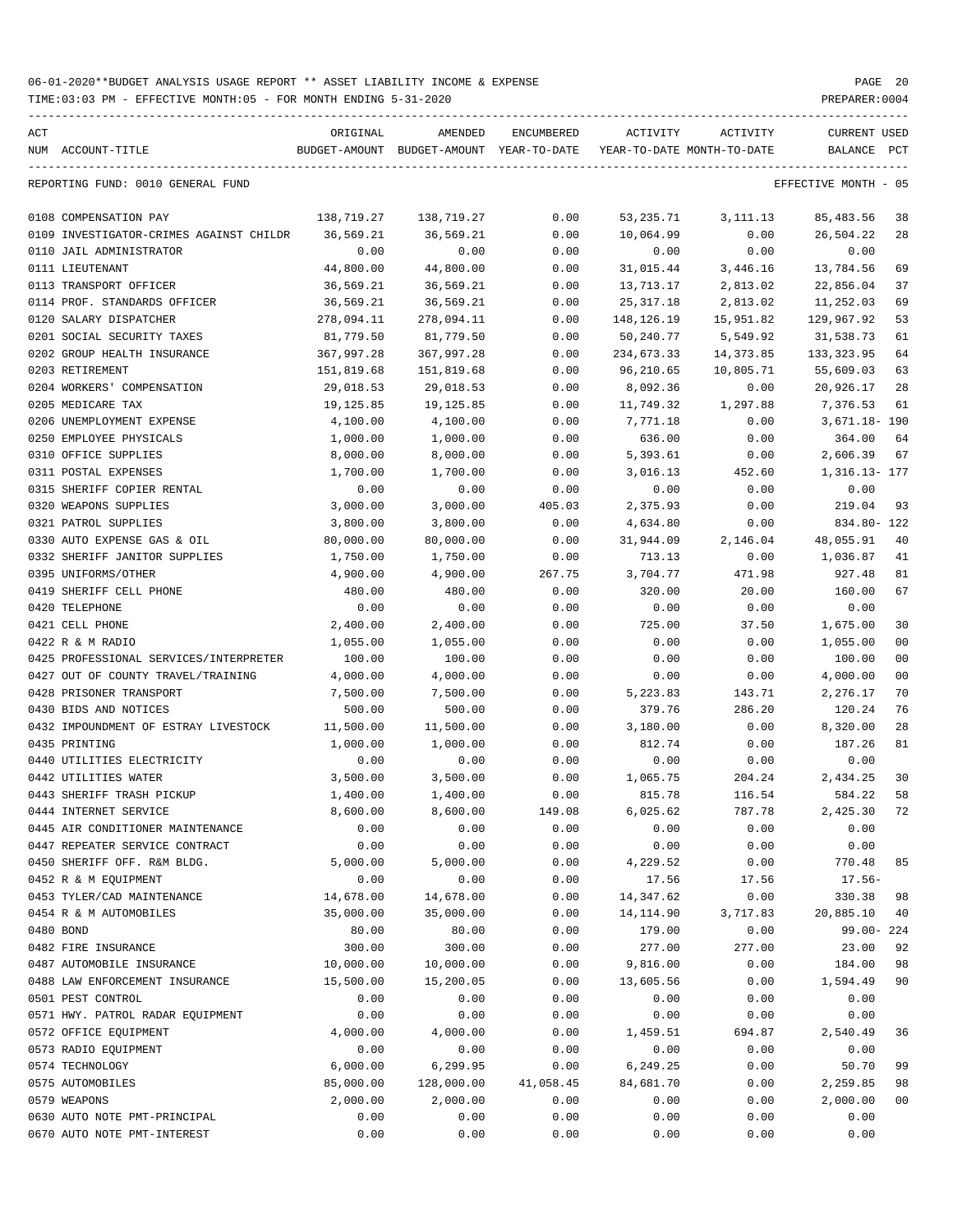|     | 06-01-2020**BUDGET ANALYSIS USAGE REPORT ** ASSET LIABILITY INCOME & EXPENSE<br>TIME: 03:03 PM - EFFECTIVE MONTH: 05 - FOR MONTH ENDING 5-31-2020 |            |                                                             |               |              |                                         | PAGE 21<br>PREPARER: 0004      |                |
|-----|---------------------------------------------------------------------------------------------------------------------------------------------------|------------|-------------------------------------------------------------|---------------|--------------|-----------------------------------------|--------------------------------|----------------|
| ACT | NUM ACCOUNT-TITLE                                                                                                                                 | ORIGINAL   | AMENDED<br>BUDGET-AMOUNT BUDGET-AMOUNT YEAR-TO-DATE         | ENCUMBERED    | ACTIVITY     | ACTIVITY<br>YEAR-TO-DATE MONTH-TO-DATE  | <b>CURRENT USED</b><br>BALANCE | PCT            |
|     | REPORTING FUND: 0010 GENERAL FUND                                                                                                                 |            |                                                             |               |              |                                         | EFFECTIVE MONTH - 05           |                |
|     | COUNTY SHERIFF                                                                                                                                    |            | 2,339,696.80 2,382,696.80 41,880.31 1,455,003.99 133,053.34 |               |              |                                         | 885,812.50                     | 63             |
|     | 0562 RIFLE RESISTANT BODY ARMOR 3439801                                                                                                           |            |                                                             |               |              |                                         |                                |                |
|     | 0396 BODY ARMOR                                                                                                                                   | 0.00       | 0.00                                                        | 0.00          | 0.00         | 0.00                                    | 0.00                           |                |
|     | RIFLE RESISTANT BODY ARMOR 3439801                                                                                                                | 0.00       | 0.00                                                        | 0.00          | 0.00         | 0.00                                    | 0.00                           |                |
|     | 0565 JAIL OPERATIONS                                                                                                                              |            |                                                             |               |              |                                         |                                |                |
|     | 0380 PRISONER HOUSING                                                                                                                             |            | 1,900,000.00 1,900,000.00                                   | 0.00          | 1,340,942.50 | 191,408.75                              | 559,057.50 71                  |                |
|     | 0400 PRISONER TRANSPORT/GUARD                                                                                                                     | 20,000.00  | 20,000.00                                                   | 0.00          | 22,318.93    | 92.85                                   | 2,318.93-112                   |                |
|     | 0405 PRISONER MEDICAL                                                                                                                             | 100,000.00 | 100,000.00                                                  | 12,595.68     | 88,193.20    | 0.00                                    | 788.88-101                     |                |
|     | 0429 SCHOLARSHIP AWARDS                                                                                                                           | 0.00       | 0.00                                                        | 0.00          | 0.00         | 0.00                                    | 0.00                           |                |
|     | 0442 CR4200 UTILITY WATER                                                                                                                         | 0.00       | 0.00                                                        | 0.00          | 0.00         | 0.00                                    | 0.00                           |                |
|     | 0450 R&M BUILDING                                                                                                                                 | 5,000.00   | 5,000.00                                                    | 0.00          | 7,070.00     | 470.00                                  | 2,070.00- 141                  |                |
|     | 0482 FIRE INSURANCE                                                                                                                               | 0.00       | 0.00                                                        | 0.00          | 0.00         | 0.00                                    | 0.00                           |                |
|     | 0491 JUSTICE ASSISTANCE GRANT                                                                                                                     | 0.00       | 0.00                                                        | 0.00          | 0.00         | 0.00                                    | 0.00                           |                |
|     | 0500 LAND                                                                                                                                         | 0.00       | 0.00                                                        | 0.00          | 0.00         | 0.00                                    | 0.00                           |                |
|     | 0501 PEST CONTROL                                                                                                                                 | 0.00       | 0.00                                                        | 0.00          | 0.00         | 0.00                                    | 0.00                           |                |
|     | 0532 JAIL                                                                                                                                         | 0.00       | 0.00                                                        | 0.00          | 0.00         | 0.00                                    | 0.00                           |                |
|     | JAIL OPERATIONS                                                                                                                                   |            | 2,025,000.00 2,025,000.00                                   |               |              | 12,595.68    1,458,524.63    191,971.60 | 553,879.69                     | -73            |
|     | 0570 ADULT PROBATION                                                                                                                              |            |                                                             |               |              |                                         |                                |                |
|     |                                                                                                                                                   |            |                                                             |               |              |                                         |                                |                |
|     | 0420 TELEPHONE                                                                                                                                    | 2,400.00   | 2,400.00                                                    | 0.00          | 0.00         | 0.00                                    | 2,400.00                       | 00             |
|     | 0421 TELEPHONE SYSTEM INSTALLATION                                                                                                                | 0.00       | 0.00                                                        | 0.00          | 0.00         | 0.00                                    | 0.00                           |                |
|     | 0572 OFFICE EQUIPMENT                                                                                                                             | 2,000.00   | 2,000.00                                                    | 0.00          | 1,329.50     | 0.00                                    | 670.50                         | 66             |
|     | ADULT PROBATION                                                                                                                                   | 4,400.00   | 4,400.00                                                    | 0.00          | 1,329.50     | 0.00                                    | 3,070.50                       | 30             |
|     | 0573 BOND SUPERVISION                                                                                                                             |            |                                                             |               |              |                                         |                                |                |
|     | 0103 SALARY-BOND SUPERVISOR                                                                                                                       | 37,724.96  | 37,724.96                                                   | 0.00          | 26, 117. 28  | 2,901.92                                | 11,607.68                      | 69             |
|     | 0201 SOCIAL SECURITY TAXES                                                                                                                        | 2,338.95   | 2,338.95                                                    | 0.00          | 1,602.00     | 178.00                                  | 736.95                         | 68             |
|     | 0202 GROUP HEALTH INSURANCE                                                                                                                       | 11,870.88  | 11,870.88                                                   | 0.00          | 7,911.36     | 494.46                                  | 3,959.52                       | 67             |
|     | 0203 RETIREMENT                                                                                                                                   | 4,410.05   | 4,410.05                                                    | 0.00          | 3,040.62     | 342.14                                  | 1,369.43                       | 69             |
|     | 0204 WORKERS' COMPENSATION                                                                                                                        | 113.17     | 113.17                                                      | 0.00          | 57.71        | 0.00                                    | 55.46                          | 51             |
|     | 0205 MEDICARE TAX                                                                                                                                 | 547.01     | 547.01                                                      | 0.00          | 374.58       | 41.62                                   | 172.43                         | 68             |
|     | 0310 OFFICE SUPPLIES                                                                                                                              | 900.00     | 900.00                                                      | 0.00          | 780.45       | 331.64                                  | 119.55                         | 87             |
|     | 0311 POSTAL EXPENSES                                                                                                                              | 0.00       | 0.00                                                        | 0.00          | 0.00         | 0.00                                    | 0.00                           |                |
|     | 0313 DRUG TESTING SUPPLIES                                                                                                                        | 1,750.00   | 1,750.00                                                    | 0.00          | 1,222.00     | 0.00                                    | 528.00                         | 70             |
|     | 0340 EVALUATIONS                                                                                                                                  | 0.00       | 0.00                                                        | 0.00          | 0.00         | 0.00                                    | 0.00                           |                |
|     | 0353 COMPUTER EXPENSE                                                                                                                             | 0.00       | 0.00                                                        | 0.00          | 0.00         | 0.00                                    | 0.00                           |                |
|     | 0420 TELEPHONE                                                                                                                                    | 0.00       | 0.00                                                        | 0.00          | 0.00         | 0.00                                    | 0.00                           |                |
|     | 0427 OUT OF COUNTY TRAVEL/TRAINING                                                                                                                | 1,900.00   | 1,900.00                                                    | 0.00          | 0.00         | 0.00                                    | 1,900.00                       | 00             |
|     | 0453 COMPUTER SOFTWARE                                                                                                                            | 1,284.00   | 1,284.00                                                    | 0.00          | 963.00       | 107.00                                  | 321.00                         | 75             |
|     | 0480 BOND                                                                                                                                         | 50.00      | 50.00                                                       | 0.00          | 0.00         | 0.00                                    | 50.00                          | 0 <sub>0</sub> |
|     | 0481 DUES                                                                                                                                         | 75.00      | 75.00                                                       | 0.00<br>----- | 0.00         | 0.00                                    | 75.00                          | 00<br>$---$    |
|     | BOND SUPERVISION                                                                                                                                  | 62,964.02  | 62,964.02                                                   | 0.00          | 42,069.00    | 4,396.78                                | 20,895.02                      | 67             |

0575 JUVENILE PROBATION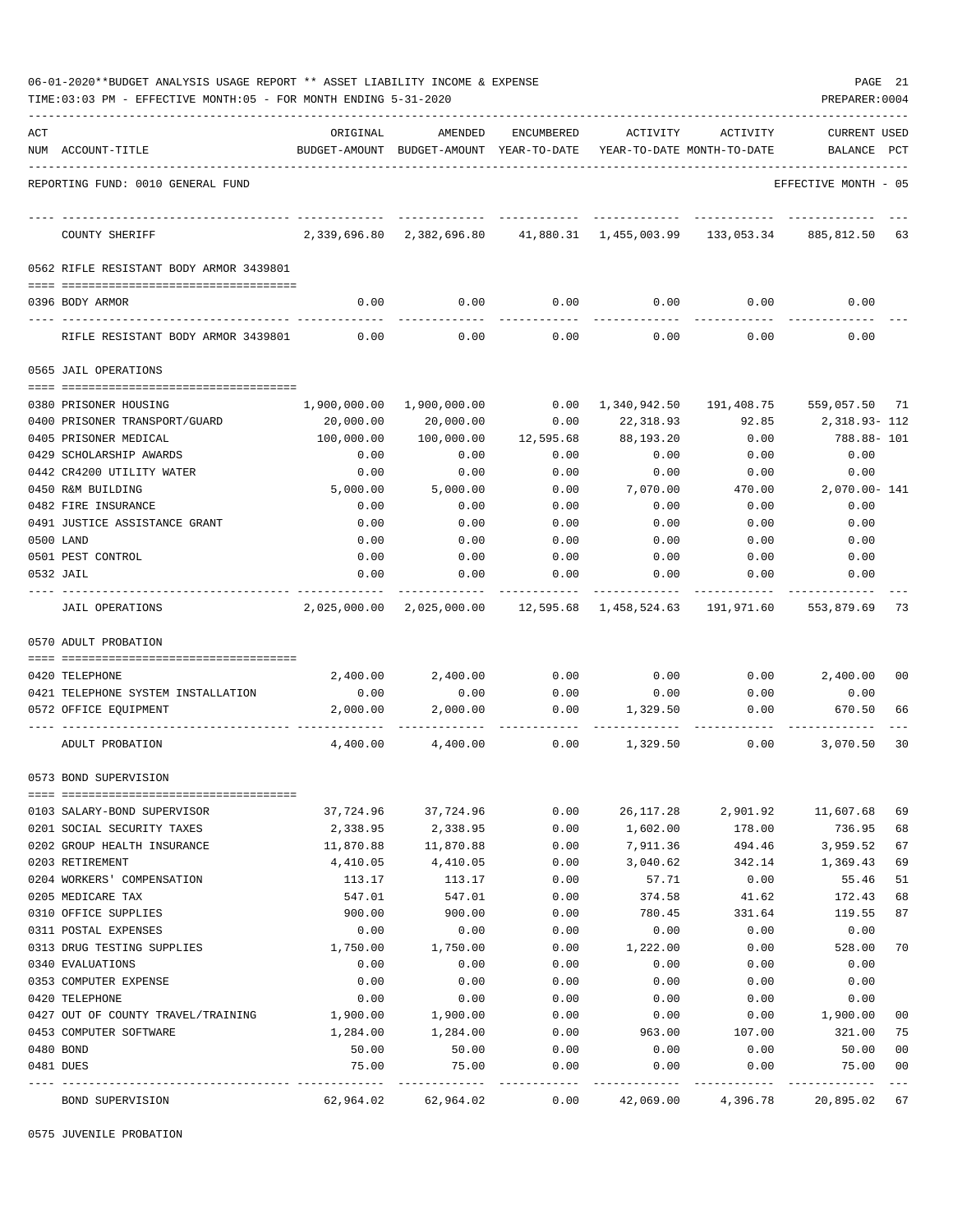| 06-01-2020**BUDGET ANALYSIS USAGE REPORT ** ASSET LIABILITY INCOME & EXPENSE | PAGE 22        |  |
|------------------------------------------------------------------------------|----------------|--|
| TIME:03:03 PM - EFFECTIVE MONTH:05 - FOR MONTH ENDING 5-31-2020              | PREPARER: 0004 |  |

| ACT |                                                                   | ORIGINAL   | AMENDED                                  | ENCUMBERED            | ACTIVITY                 | ACTIVITY                   | CURRENT USED         |                |
|-----|-------------------------------------------------------------------|------------|------------------------------------------|-----------------------|--------------------------|----------------------------|----------------------|----------------|
|     | NUM ACCOUNT-TITLE                                                 |            | BUDGET-AMOUNT BUDGET-AMOUNT YEAR-TO-DATE |                       |                          | YEAR-TO-DATE MONTH-TO-DATE | BALANCE PCT          |                |
|     | REPORTING FUND: 0010 GENERAL FUND                                 |            |                                          |                       |                          |                            | EFFECTIVE MONTH - 05 |                |
|     |                                                                   |            | 0.00                                     | 0.00                  | 31.90                    | 2.00                       | $31.90 -$            |                |
|     | 0311 POSTAGE                                                      | 0.00       |                                          |                       |                          |                            |                      |                |
|     | 0315 COPIER RENTAL                                                | 0.00       | 0.00                                     | 24.43                 | 190.96                   | 26.04                      | $215.39-$            |                |
|     | 0408 DETENTION OPERATING COST                                     | 0.00       | 0.00                                     | 0.00                  | 0.00                     | 0.00                       | 0.00                 |                |
|     | 0415 RESIDENTIAL PLACEMENT<br>0416 COUNSELING SERVICES            | 0.00       | 0.00                                     | 0.00                  | 0.00                     | 0.00                       | 0.00                 |                |
|     |                                                                   | 0.00       | 0.00                                     | 0.00                  | 0.00                     | 0.00                       | 0.00                 |                |
|     | 0420 TELEPHONE                                                    | 0.00       | 0.00                                     | 0.00                  | 0.00                     | 0.00                       | 0.00                 |                |
|     | 0427 TRAVEL & TRAINING                                            | 0.00       | 0.00                                     | 0.00                  | 0.00                     | 0.00                       | 0.00                 |                |
|     | 0995 JUVENILE PROBATION FUNDING<br>------------------------------ | 184,000.00 | 184,000.00                               | 0.00<br>------------- | 184,000.00<br>. <u>.</u> | 0.00                       | $0.00$ 100           |                |
|     | JUVENILE PROBATION                                                | 184,000.00 | 184,000.00                               |                       | 24.43 184,222.86         | 28.04                      | 247.29- 100          |                |
|     | 0590 ENVIRONMENTAL DEVELOPMENT                                    |            |                                          |                       |                          |                            |                      |                |
|     |                                                                   |            |                                          |                       |                          |                            |                      |                |
|     | 0104 SALARIES DEPUTIES                                            | 40,161.56  | 40,161.56                                | 0.00                  | 27,804.24                | 3,089.36                   | 12,357.32            | 69             |
|     | 0107 SALARY TEMP/EXTRA                                            | 18,096.00  | 16,477.45                                | 0.00                  | 4,332.00                 | 696.00                     | 12,145.45            | 26             |
|     | 0151 SALARY DIRECTOR                                              | 40,827.10  | 40,827.10                                | 0.00                  | 24,458.24                | 2,286.84                   | 16,368.86            | 60             |
|     | 0201 SOCIAL SECURITY TAXES                                        | 6,143.25   | 6,143.25                                 | 0.00                  | 3,404.92                 | 368.05                     | 2,738.33             | 55             |
|     | 0202 GROUP HEALTH & DENTAL INSURANCE                              | 23,741.76  | 23,741.76                                | 0.00                  | 15,822.72                | 988.92                     | 7,919.04             | 67             |
|     | 0203 RETIREMENT                                                   | 11,583.00  | 11,583.00                                | 0.00                  | 6,577.78                 | 715.92                     | 5,005.22             | 57             |
|     | 0204 WORKERS' COMPENSATION                                        | 291.43     | 291.43                                   | 0.00                  | 144.23                   | 0.00                       | 147.20               | 49             |
|     | 0205 MEDICARE TAX                                                 | 1,436.73   | 1,436.73                                 | 0.00                  | 796.28                   | 86.07                      | 640.45               | 55             |
|     | 0310 OFFICE SUPPLIES                                              | 700.00     | 700.00                                   | 25.38                 | 476.96                   | 0.00                       | 197.66               | 72             |
|     | 0311 POSTAL EXPENSE                                               | 1,700.00   | 1,700.00                                 | 0.00                  | 759.45                   | 214.05                     | 940.55               | 45             |
|     | 0315 COPIER RENTAL                                                | 1,000.00   | 1,000.00                                 | 73.29                 | 527.64                   | 73.29                      | 399.07               | 60             |
|     | 0330 AUTO EXPENSE GAS & OIL                                       | 1,500.00   | 1,500.00                                 | 0.00                  | 321.34                   | 0.00                       | 1,178.66             | 21             |
|     | 0420 TELEPHONE                                                    | 0.00       | 0.00                                     | 0.00                  | 0.00                     | 0.00                       | 0.00                 |                |
|     | 0427 OUT OF COUNTY TRAVEL/TRAINING                                | 800.00     | 1,280.54                                 | 0.00                  | 1,280.54                 | 0.00                       | 0.00                 | 100            |
|     | 0435 PRINTING                                                     | 100.00     | 302.20                                   | 0.00                  | 302.20                   | 0.00                       | 0.00                 | 100            |
|     | 0453 SOFTWARE MAINTENANCE SAFE                                    | 300.00     | 300.00                                   | 0.00                  | 300.00                   | 0.00                       | 0.00                 | 100            |
|     | 0454 R&M AUTO                                                     | 1,000.00   | 1,000.00                                 | 0.00                  | 14.50                    | 0.00                       | 985.50               | 01             |
|     | 0467 VISITING HEALTH INSPECTOR                                    | 300.00     | 300.00                                   | 0.00                  | 70.74                    | 0.00                       | 229.26               | 24             |
|     | 0480 BOND                                                         | 100.00     | 100.00                                   | 0.00                  | 0.00                     | 0.00                       | 100.00               | 0 <sub>0</sub> |
|     | 0481 DUES                                                         | 111.00     | 111.00                                   | 0.00                  | 111.00                   | 0.00                       | $0.00$ 100           |                |
|     | 0487 AUTOMOBILE INSURANCE                                         | 225.00     | 225.00                                   | 0.00                  | 188.00                   | 0.00                       | 37.00                | 84             |
|     | 0572 OFFICE EQUIPMENT                                             | 500.00     | 1,435.81                                 | 391.94                | 1,043.87                 | 449.89                     | 0.00 100             |                |
|     | 0574 TECHNOLOGY                                                   | 0.00       | 0.00                                     | 0.00                  | 0.00                     | 0.00                       | 0.00                 |                |
|     | 0575 AUTOMOBILE/PICKUP                                            | 0.00       | 0.00                                     | 0.00                  | 0.00<br>----------       | 0.00<br>-------------      | 0.00                 |                |
|     | ENVIRONMENTAL DEVELOPMENT                                         |            | 150,616.83 150,616.83                    | 490.61                | 88,736.65                | 8,968.39                   | 61,389.57            | 59             |
|     | 0591 FANNIN CO DEVELOPMENT SERV.                                  |            |                                          |                       |                          |                            |                      |                |
|     |                                                                   |            |                                          |                       |                          |                            |                      |                |
|     | 0110 SALARY DIRECTOR                                              | 36,314.00  | 36,314.00                                | 0.00                  | 25,140.42                |                            | 2,793.38 11,173.58   | 69             |
|     | 0201 SOCIAL SECURITY TAXES                                        | 2,251.47   | 2,251.47                                 | 0.00                  | 1,437.98                 | 165.64                     | 813.49               | 64             |
|     | 0202 GROUP HEALTH & DENTAL INSURANCE                              | 11,870.88  | 11,870.88                                | 0.00                  | 7,911.36                 | 494.46                     | 3,959.52             | 67             |
|     | 0203 RETIREMENT                                                   | 4,245.11   | 4,245.11                                 | 0.00                  | 2,926.89                 | 329.34                     | 1,318.22             | 69             |
|     | 0204 WORKERS' COMPENSATION                                        | 108.94     | 108.94                                   | 0.00                  | 55.55                    | 0.00                       | 53.39                | 51             |
|     | 0205 MEDICARE TAX                                                 | 526.55     | 526.55                                   | 0.00                  | 336.34                   | 38.74                      | 190.21               | 64             |
|     | 0310 OFFICE SUPPLIES                                              | 500.00     | 500.00                                   | 0.00                  | 469.83                   | 0.00                       | 30.17                | 94             |
|     | 0311 POSTAL EXPENSE                                               | 300.00     | 300.00                                   | 0.00                  | 55.00                    | 0.00                       | 245.00               | 18             |
|     | 0330 AUTO EXPENSE GAS & OIL                                       | 1,000.00   | 1,000.00                                 | 0.00                  | 437.59                   | 154.24                     | 562.41               | 44             |
|     | 0420 TELEPHONE                                                    | 0.00       | 0.00                                     | 0.00                  | 0.00                     | 0.00                       | 0.00                 |                |
|     | 0427 OUT OF COUNTY TRAVEL/TRAINING                                | 1,600.00   | 1,600.00                                 | 0.00                  | 595.00                   | 0.00                       | 1,005.00             | 37             |

0435 PRINTING 100.00 100.00 0.00 0.00 0.00 100.00 00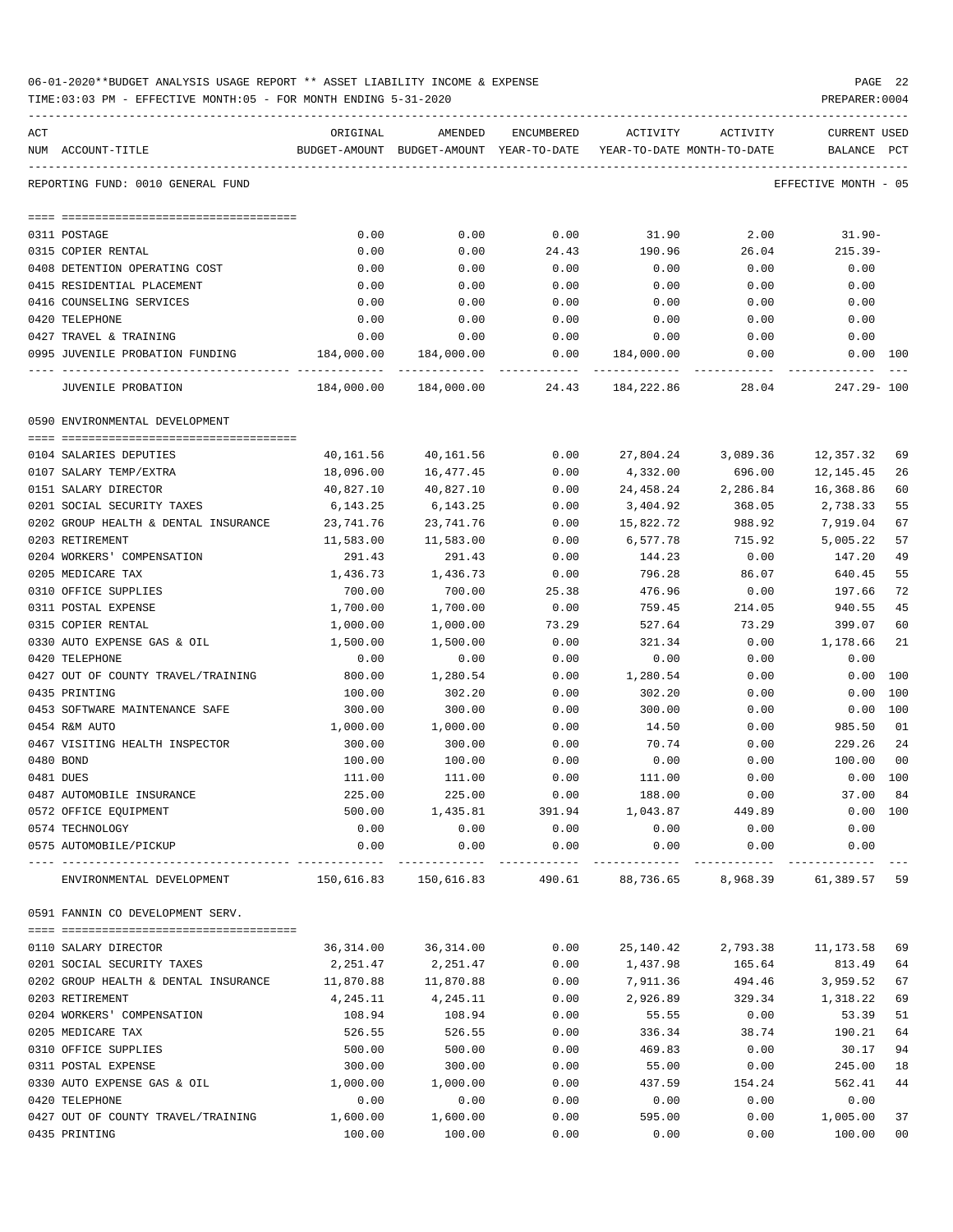| ACT<br>NUM ACCOUNT-TITLE                             | ORIGINAL         | AMENDED<br>BUDGET-AMOUNT BUDGET-AMOUNT YEAR-TO-DATE YEAR-TO-DATE MONTH-TO-DATE | ENCUMBERED   | ACTIVITY         | ACTIVITY                                                  | CURRENT USED<br>BALANCE | $_{\rm PCT}$    |
|------------------------------------------------------|------------------|--------------------------------------------------------------------------------|--------------|------------------|-----------------------------------------------------------|-------------------------|-----------------|
|                                                      |                  |                                                                                |              |                  |                                                           |                         |                 |
| REPORTING FUND: 0010 GENERAL FUND                    |                  |                                                                                |              |                  |                                                           | EFFECTIVE MONTH - 05    |                 |
| 0453 SOFTWARE MAINTENANCE                            | 100.00           | 100.00                                                                         | 0.00         | 100.00           | 0.00                                                      | 0.00 100                |                 |
| 0454 R&M AUTO                                        | 500.00           | 500.00                                                                         | 0.00         | 212.81           | 0.00                                                      | 287.19                  | - 43            |
| 0480 BOND                                            | 50.00            | 50.00                                                                          | 0.00         | 50.00            | 0.00                                                      | 0.00 100                |                 |
| 0481 DUES                                            | 0.00             | 0.00                                                                           | 0.00         | 50.00            | 0.00                                                      | 50.00-                  |                 |
| 0487 AUTOMOBILE INSURANCE                            | 330.00           | 330.00                                                                         | 0.00         | 247.00           | 0.00                                                      | 83.00 75                |                 |
| 0572 OFFICE EQUIPMENT                                | 0.00             | 0.00                                                                           | 0.00         | 0.00             | 0.00                                                      | 0.00                    |                 |
| 0574 TECHNOLOGY                                      | 0.00             | 0.00                                                                           | 0.00         | 0.00             | 0.00                                                      | 0.00                    |                 |
| 0575 AUTOMOBILE                                      | 0.00             | 0.00                                                                           | 0.00         | 0.00             | 0.00                                                      | 0.00                    |                 |
| FANNIN CO DEVELOPMENT SERV. 59,796.95 59,796.95 0.00 |                  |                                                                                |              |                  | 40,025.77 3,975.80 19,771.18                              |                         | 67              |
| 0640 COUNTY SERVICES                                 |                  |                                                                                |              |                  |                                                           |                         |                 |
| 0410 FANNIN CO. CHILDRENS CTR                        | 5,000.00         | 5,000.00                                                                       | 0.00         | 5,000.00         | 0.00                                                      | 0.00 100                |                 |
| 0411 FANNIN CO. WELFARE BOARD                        | 6,000.00         | 6,000.00                                                                       | 0.00         | 6,000.00         | 0.00                                                      | $0.00$ 100              |                 |
| 0412 FANNIN CO. HISTORICAL SOC                       | 4,500.00         | 4,500.00                                                                       | 0.00         | 4,500.00         | 0.00                                                      | 0.00 100                |                 |
| 0413 TEXOMA COMMUNITY CENTER(M.H.M.R.)               | 22,500.00        | 22,500.00                                                                      | 0.00         | 22,500.00        | 0.00                                                      | 0.00 100                |                 |
| 0414 FANNIN COUNTY CRISIS CENTER                     | 5,000.00         | 5,000.00                                                                       | 0.00         | 0.00             | 0.00                                                      | 5,000.00                | 00              |
| 0415 TAPS PUBLIC TRANSIT                             | 5,000.00         | 5,000.00                                                                       | 0.00         | 5,000.00         | 0.00                                                      | 0.00                    | 100             |
| 0416 TRI-COUNTY SNAP                                 | 2,103.00         | 2,103.00                                                                       | 0.00         | 2,103.00         | 2,103.00                                                  | 0.00                    | 100             |
|                                                      | 1,000.00         |                                                                                |              |                  |                                                           |                         |                 |
| 0417 OPEN ARMS SHELTER                               |                  | 1,000.00                                                                       | 0.00         | 1,000.00         | 0.00                                                      | 0.00                    | 100             |
| 0418 FANNIN CO COMMUNITY MINISTRIES, IN              | 1,000.00         | 1,000.00                                                                       | 0.00         | 1,000.00         | 0.00                                                      | 0.00 100                |                 |
| 0440 UTILITIES ELECTRICITY                           | 9,000.00         | 9,000.00                                                                       | 0.00         | 4,379.44         | 494.28                                                    | 4,620.56                | 49              |
| 0441 UTILITIES GAS                                   | 2,000.00         | 2,000.00                                                                       | 99.14        | 1,276.83         | 114.84                                                    | 624.03                  | 69              |
| 0442 UTILITIES WATER                                 | 3,500.00         | 3,500.00                                                                       | 0.00         | 2,324.48         | 414.62                                                    | 1,175.52                | 66              |
| 0443 TRASH PICK-UP                                   | 500.00           | 500.00                                                                         | 0.00         | 294.91           | 42.13                                                     | 205.09                  | 59              |
| 0450 R & M BUILDINGS (TDHS)                          | 0.00             | 0.00                                                                           | 0.00         | 0.00             | 0.00                                                      | 0.00                    |                 |
| 0482 FIRE INSURANCE                                  | 2,600.00         | 2,600.00                                                                       | 0.00         | 1,967.00         | 1,967.00                                                  | 633.00                  | 76              |
| 0493 DHS PARKING LOT                                 | 0.00             | 0.00                                                                           | 0.00         | 0.00             | 0.00                                                      | 0.00                    |                 |
| 0575 LAKE FANNIN                                     | 0.00             | 0.00                                                                           | 0.00         | 0.00             | 0.00                                                      | 0.00                    |                 |
| COUNTY SERVICES                                      |                  |                                                                                |              |                  | 69,703.00 69,703.00 99.14 57,345.66 5,135.87 12,258.20 82 |                         |                 |
| 0641 HEALTH OFFICER                                  |                  |                                                                                |              |                  |                                                           |                         |                 |
| 0102 SALARY APPOINTED OFFICIAL                       | 2,400.00         | 2,400.00                                                                       |              |                  | $0.00$ $1,600.00$ $200.00$ $800.00$ 67                    |                         |                 |
| HEALTH OFFICER                                       |                  | $2,400.00$ $2,400.00$ $0.00$ $1,600.00$                                        |              |                  | 200.00                                                    | 800.00 67               |                 |
| 0645 INDIGENT CARE                                   |                  |                                                                                |              |                  |                                                           |                         |                 |
| 0102 SALARY IHC DIRECTOR                             |                  |                                                                                | 0.00         |                  |                                                           |                         |                 |
| 0107 SALARY ASSISTANT                                |                  | 42,022.76 42,022.76                                                            |              |                  | 29,092.68 3,232.52 12,930.08                              |                         | 69              |
| 0201 SOCIAL SECURITY TAX                             | 0.00<br>2,605.41 | 0.00                                                                           | 0.00<br>0.00 | 0.00<br>1,786.50 | 0.00<br>198.50                                            | 0.00<br>818.91          |                 |
|                                                      |                  | 2,605.41                                                                       |              |                  |                                                           |                         | 69              |
| 0202 GROUP HEALTH INSURANCE                          | 11,870.88        | 11,870.88                                                                      | 0.00         | 6,922.44         | 494.46-                                                   | 4,948.44                | 58              |
| 0203 RETIREMENT                                      | 4,912.46         | 4,912.46                                                                       | 0.00         |                  | 3,387.10 381.12 1,525.36                                  |                         | 69              |
| 0204 WORKER'S COMP                                   | 126.07           | 126.07 0.00                                                                    |              |                  | 64.28 0.00                                                | 61.79                   | 51              |
| 0205 MEDICARE TAX                                    | 609.33           | 609.33                                                                         | 0.00         | 417.78           | 46.42 191.55                                              |                         | 69<br>$- - - -$ |
| 0210 TOTAL SALARY & BENEFITS                         |                  | 62,146.91 62,146.91                                                            | 0.00         |                  | 41,670.78 3,364.10 20,476.13 67                           |                         |                 |
| 0310 OFFICE SUPPLIES                                 | 650.00           | 650.00                                                                         | 0.00         |                  | 61.67 0.00 588.33 09                                      |                         |                 |
| 0311 POSTAL EXPENSE                                  | 75.00            | 75.00                                                                          | 0.00         | 0.00             | 0.00                                                      | 75.00                   | 00              |
| 0330 BIDS & NOTICES                                  | 75.00            | 75.00                                                                          | 0.00         | 0.00             | 0.00                                                      | 75.00                   | 00              |
| 0353 COMPUTER EXPENSE                                |                  | 12,708.00    12,708.00                                                         | 0.00         |                  |                                                           |                         | 75              |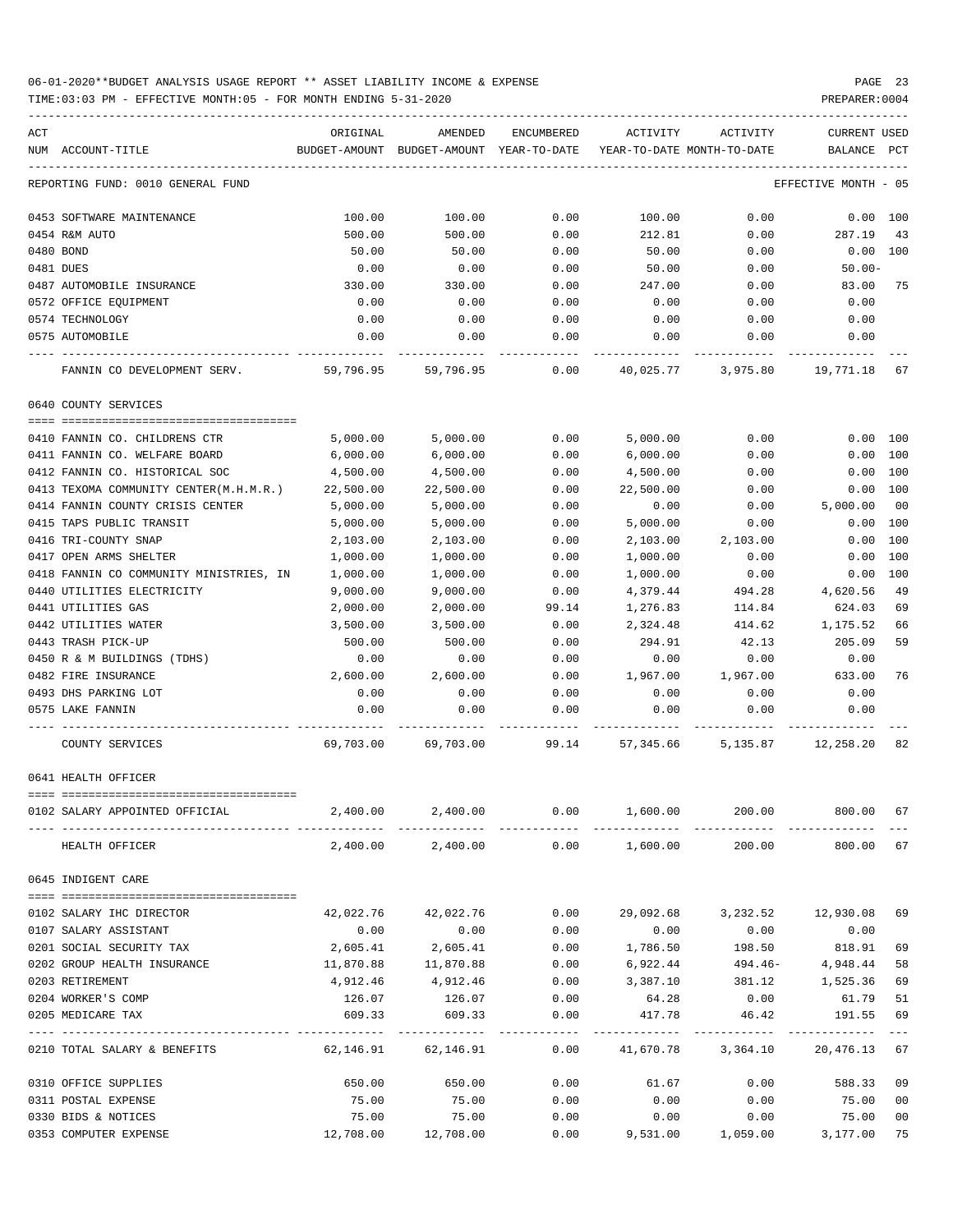TIME:03:03 PM - EFFECTIVE MONTH:05 - FOR MONTH ENDING 5-31-2020 PREPARER:0004

| ACT<br>NUM ACCOUNT-TITLE                              | ORIGINAL         | AMENDED<br>BUDGET-AMOUNT BUDGET-AMOUNT YEAR-TO-DATE | ENCUMBERED   | ACTIVITY         | ACTIVITY<br>YEAR-TO-DATE MONTH-TO-DATE | CURRENT USED<br>BALANCE PCT |                |
|-------------------------------------------------------|------------------|-----------------------------------------------------|--------------|------------------|----------------------------------------|-----------------------------|----------------|
| REPORTING FUND: 0010 GENERAL FUND                     |                  |                                                     |              |                  |                                        | EFFECTIVE MONTH - 05        |                |
|                                                       |                  |                                                     |              |                  |                                        |                             |                |
| 0390 SUBSCRIPTIONS                                    | 0.00             | 0.00                                                | 0.00         | 0.00             | 0.00                                   | 0.00                        |                |
| 0399 SUBTOTAL OFFICE EXPENSE                          | 13,508.00        | 13,508.00                                           | 0.00         | 9,592.67         | 1,059.00                               | 3,915.33                    | 71             |
| 0404 COBRA/INSURANCE                                  | 0.00             | 0.00                                                | 0.00         | 0.00             | 0.00                                   | 0.00                        |                |
| 0407 INELIGIBLE IHC EXPENSE                           | 0.00             | 0.00                                                | 0.00         | 0.00             | 0.00                                   | 0.00                        |                |
| 0409 DIABETIC SUPPLIES                                | 3,500.00         | 3,500.00                                            | 0.00         | 919.12           | 0.00                                   | 2,580.88                    | 26             |
| 0410 CERT. REG. NURSE ANES.                           | 1,000.00         | 1,000.00                                            | 0.00         | 0.00             | 0.00                                   | 1,000.00                    | 0 <sub>0</sub> |
| 0411 PHYSICIAN, NON-EMERGENCY                         | 15,000.00        | 15,000.00                                           | 0.00         | 6,116.94         | 0.00                                   | 8,883.06                    | 41             |
| 0412 PRESCRIPTIONS, DRUGS                             | 0.00             | 0.00                                                | 0.00         | 2,795.72         | 0.00                                   | $2,795.72-$                 |                |
| 0413 HOSPITAL, INPATIENT                              | 45,000.00        | 45,000.00                                           | 0.00         | 21,562.82        | 0.00                                   | 23, 437. 18                 | 48             |
| 0414 HOSPITAL, OUTPATIENT                             | 60,000.00        | 60,000.00                                           | 0.00         | 21,855.54        | 0.00                                   | 38, 144.46                  | 36             |
| 0415 LABORATORY/ X-RAY                                | 0.00             | 0.00                                                | 0.00         | 0.00             | 0.00                                   | 0.00                        |                |
| 0416 SKILLED NURSING FACILITY<br>0417 FAMILY PLANNING | 0.00             | 0.00                                                | 0.00         | 0.00             | 0.00                                   | 0.00                        |                |
| 0418 FED. QUALIFIED HEALTH CENTER                     | 0.00<br>7,000.00 | 0.00<br>7,000.00                                    | 0.00<br>0.00 | 0.00<br>2,249.66 | 0.00<br>0.00                           | 0.00<br>4,750.34            | 32             |
| 0419 COUNSELING SERVICE                               | 0.00             | 0.00                                                | 0.00         | 0.00             | 0.00                                   | 0.00                        |                |
| 0420 RURAL HEALTH CLINIC                              | 0.00             | 0.00                                                | 0.00         | 0.00             | 0.00                                   | 0.00                        |                |
| 0421 STATE HOSPITAL CONTRACTS                         | 0.00             | 0.00                                                | 0.00         | 0.00             | 0.00                                   | 0.00                        |                |
| 0422 AMBULATORY SURGICAL CENTE                        | 500.00           | 500.00                                              | 0.00         | 0.00             | 0.00                                   | 500.00                      | 00             |
| 0423 MEDICAL EQUIP. PURCHASE                          | 500.00           | 500.00                                              | 0.00         | 0.00             | 0.00                                   | 500.00                      | 0 <sub>0</sub> |
| 0425 TOTAL MEDICAL/IHC                                | 132,500.00       | 132,500.00                                          | 0.00         | 55,499.80        | 0.00                                   | 77,000.20                   | 42             |
| 0427 OUT OF COUNTY TRAVEL/TRAINING                    | 100.00           | 100.00                                              | 0.00         | 0.00             | 0.00                                   | 100.00                      | 0 <sub>0</sub> |
| 0435 PRINTING                                         | 0.00             | 0.00                                                | 0.00         | 0.00             | 0.00                                   | 0.00                        |                |
| 0440 TELEPHONE                                        | 0.00             | 0.00                                                | 0.00         | 0.00             | 0.00                                   | 0.00                        |                |
| 0441 DSL LINE                                         | 950.00           | 950.00                                              | 0.00         | 679.91           | 78.94                                  | 270.09                      | 72             |
| 0499 SERVICES & OTHER CHARGES                         | 1,050.00         | 1,050.00                                            | 0.00         | 679.91           | 78.94                                  | 370.09                      | 65             |
| 0574 TECHNOLOGY                                       | 0.00             | 0.00                                                | 0.00         | 0.00             | 0.00                                   | 0.00                        |                |
| 0599 CAPITAL OUTLAY                                   | 0.00             | 0.00                                                | 0.00         | 0.00             | 0.00                                   | 0.00                        |                |
| INDIGENT CARE                                         | 209,204.91       | 209,204.91                                          | 0.00         |                  | 107,443.16 4,502.04 101,761.75 51      |                             |                |
| 0665 COUNTY AGENTS                                    |                  |                                                     |              |                  |                                        |                             |                |
| 0105 SALARY SECRETARY                                 | 27,776.90        | 27,776.90                                           | 0.00         | 19,230.12        | 2,136.68                               | 8,546.78                    | 69             |
| 0107 REGULAR-TEMP. PART-TIME                          | 0.00             | 0.00                                                | 0.00         | 0.00             | 0.00                                   | 0.00                        |                |
| 0150 CO. AGENTS SALARIES                              | 50,251.65        | 50,251.65                                           | 0.00         | 34,789.68        | 3,865.52                               | 15,461.97                   | 69             |
| 0201 SOCIAL SECURITY TAXES                            | 4,949.37         | 4,949.37                                            | 0.00         | 2,963.89         | 348.17                                 | 1,985.48                    | 60             |
| 0202 GROUP HEALTH & DENTAL INSURANCE                  | 11,870.88        | 11,870.88                                           | 0.00         | 7,911.36         | 494.46                                 | 3,959.52                    | 67             |
| 0203 RETIREMENT                                       | 3,247.12         | 3,247.12                                            | 0.00         | 2,238.86         | 251.92                                 | 1,008.26                    | 69             |
| 0204 WORKERS' COMPENSATION                            | 83.33            | 83.33                                               | 0.00         | 42.49            | 0.00                                   | 40.84                       | 51             |
| 0205 MEDICARE TAX                                     | 1,157.51         | 1,157.51                                            | 0.00         | 693.16           | 81.43                                  | 464.35                      | 60             |
| 0310 OFFICE SUPPLIES                                  | 1,100.00         | 1,100.00                                            | 0.00         | 648.46           | 0.00                                   | 451.54                      | 59             |
| 0311 POSTAL EXPENSE                                   | 300.00           | 300.00                                              | 0.00         | 220.00           | 0.00                                   | 80.00                       | 73             |
| 0315 COPIER RENTAL                                    | 2,000.00         | 2,000.00                                            | 89.75        | 873.70           | 112.96                                 | 1,036.55                    | 48             |
| 0335 PROGRAM SUPPLIES                                 | 500.00           | 500.00                                              | 0.00         | 0.00             | 0.00                                   | 500.00                      | 0 <sub>0</sub> |
| 0420 TELEPHONE                                        | 0.00             | 0.00                                                | 0.00         | 0.00             | 0.00                                   | 0.00                        |                |
| 0421 CELL PHONE ALLOWANCE                             | 1,800.00         | 1,800.00                                            | 0.00         | 1,200.00         | 75.00                                  | 600.00                      | 67             |
| 0422 CABLE INTERNET                                   | 800.00           | 800.00                                              | 0.00         | 509.44           | 64.99                                  | 290.56                      | 64             |

0427 IN/OUT CO.TRAVEL/TRAINING-AG. 4,000.00 4,000.00 0.00 205.32 0.00 3,794.68 05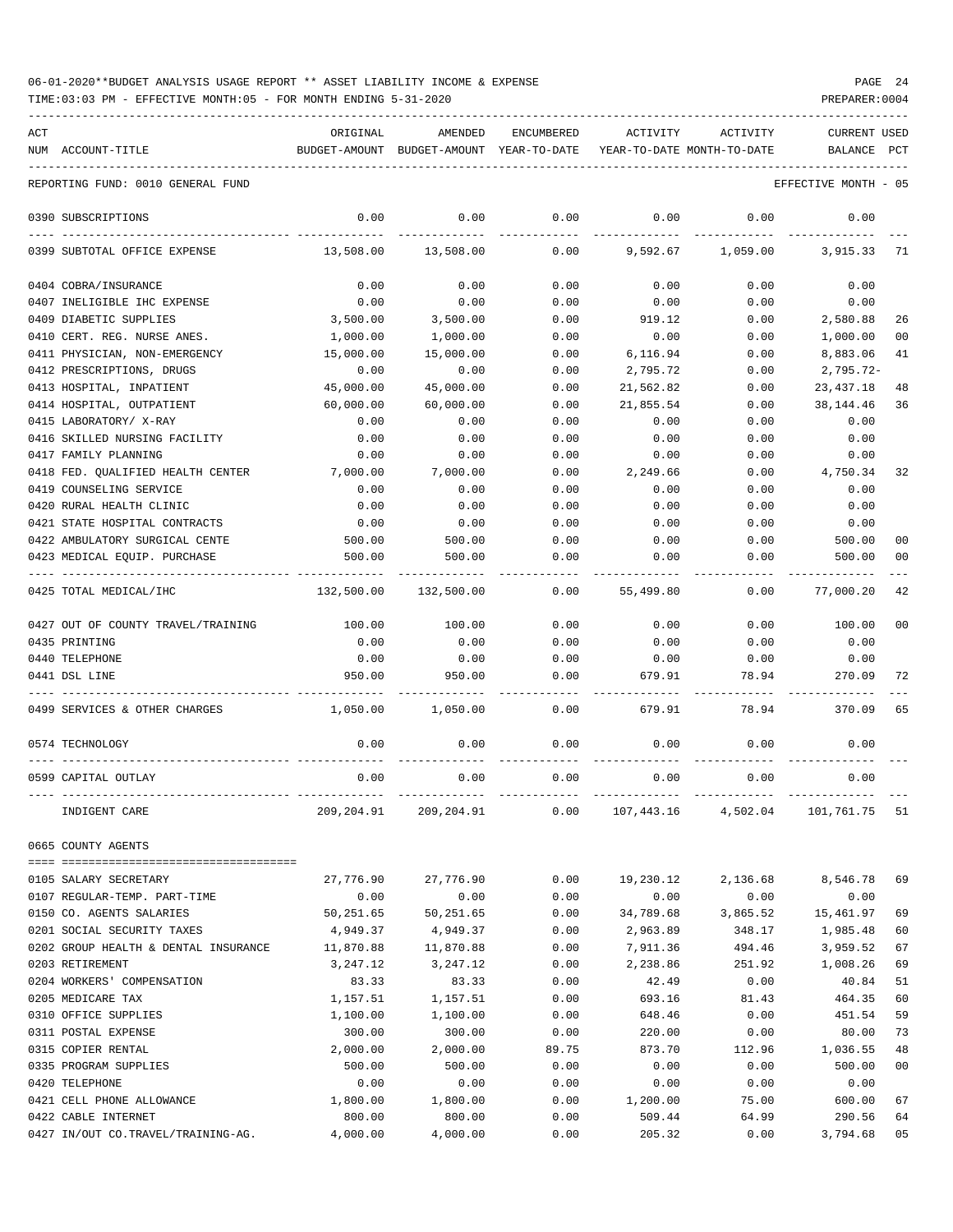TIME:03:03 PM - EFFECTIVE MONTH:05 - FOR MONTH ENDING 5-31-2020

| ACT | NUM ACCOUNT-TITLE                                       | ORIGINAL<br>BUDGET-AMOUNT BUDGET-AMOUNT YEAR-TO-DATE YEAR-TO-DATE MONTH-TO-DATE BALANCE PCT | AMENDED  | ENCUMBERED           | ACTIVITY ACTIVITY                                                    |                       | <b>CURRENT USED</b>          |    |
|-----|---------------------------------------------------------|---------------------------------------------------------------------------------------------|----------|----------------------|----------------------------------------------------------------------|-----------------------|------------------------------|----|
|     | REPORTING FUND: 0010 GENERAL FUND                       |                                                                                             |          |                      |                                                                      |                       | EFFECTIVE MONTH - 05         |    |
|     | 0428 IN/OUT CO.TRAVEL/TRAINING-F.C.S. 4,000.00 4,000.00 |                                                                                             |          |                      | $0.00$ 2,154.59 0.00                                                 |                       | 1,845.41 54                  |    |
|     | $0429$ IN/OUT CO.TRAVEL/TRAINING-4-H $4.000.00$         |                                                                                             | 4,000.00 | 0.00                 | 1,061.34 0.00 2,938.66                                               |                       |                              | 27 |
|     | 0572 OFFICE EQUIPMENT                                   | 0.00                                                                                        | 0.00     | 0.00                 | $0.00$ $0.00$ $0.00$ $0.00$                                          |                       |                              |    |
|     | 0574 TECHNOLOGY                                         | 0.00                                                                                        | 0.00     | 0.00<br>------------ | $0.00$ 0.00<br>.                                                     |                       | 0.00                         |    |
|     | COUNTY AGENTS                                           |                                                                                             |          |                      | 117,836.76 117,836.76 89.75 74,742.41 7,431.13 43,004.60 64          |                       |                              |    |
|     | 0696 DONATIONS & ALLOCATIONS                            |                                                                                             |          |                      |                                                                      |                       |                              |    |
|     |                                                         |                                                                                             |          |                      |                                                                      |                       |                              |    |
|     | 0491 SOIL & WATER CONSERVATION                          | $1,000.00$ $1,000.00$ $0.00$ $0.00$ $0.00$ $0.00$ $1,000.00$ $00$                           |          |                      |                                                                      |                       |                              |    |
|     | 0492 INDIGENT BURIAL                                    | 2,000.00                                                                                    | 2,000.00 |                      | $0.00$ $1,000.00$ $0.00$ $1,000.00$ $50$                             |                       |                              |    |
|     | 0494 FLOOD CONTROL SITE MAINTENANCE                     | 0.00                                                                                        | 0.00     | 0.00                 | 0.00<br>-------------                                                | 0.00<br>------------- | 0.00                         |    |
|     | DONATIONS & ALLOCATIONS                                 |                                                                                             |          |                      | $3,000.00$ $3,000.00$ $0.00$ $1,000.00$ $0.00$                       |                       | 2,000.00 33                  |    |
|     | 0999 ACCOUNTS PAYABLE                                   |                                                                                             |          |                      |                                                                      |                       |                              |    |
|     | 0100 A/P CLEARING ACCOUNT                               |                                                                                             |          |                      |                                                                      | $0.00$ $0.00$         | 0.00                         |    |
|     | ACCOUNTS PAYABLE                                        |                                                                                             |          |                      | 0.00                                                                 |                       | 0.00<br>0.00                 |    |
|     | <b>GENERAL FUND</b>                                     |                                                                                             |          |                      |                                                                      |                       |                              |    |
|     | INCOME TOTALS                                           | $13,151,844.04$ $13,194,844.04$ $10,564,350.87$                                             |          |                      |                                                                      |                       | 567,623.47 2,630,493.17 80   |    |
|     | <b>EXPENSE TOTALS</b>                                   |                                                                                             |          |                      | 13, 151, 844. 04   13, 194, 844. 04   121, 309. 09   8, 269, 857. 20 |                       | 812, 179, 80 4, 803, 677, 75 | 64 |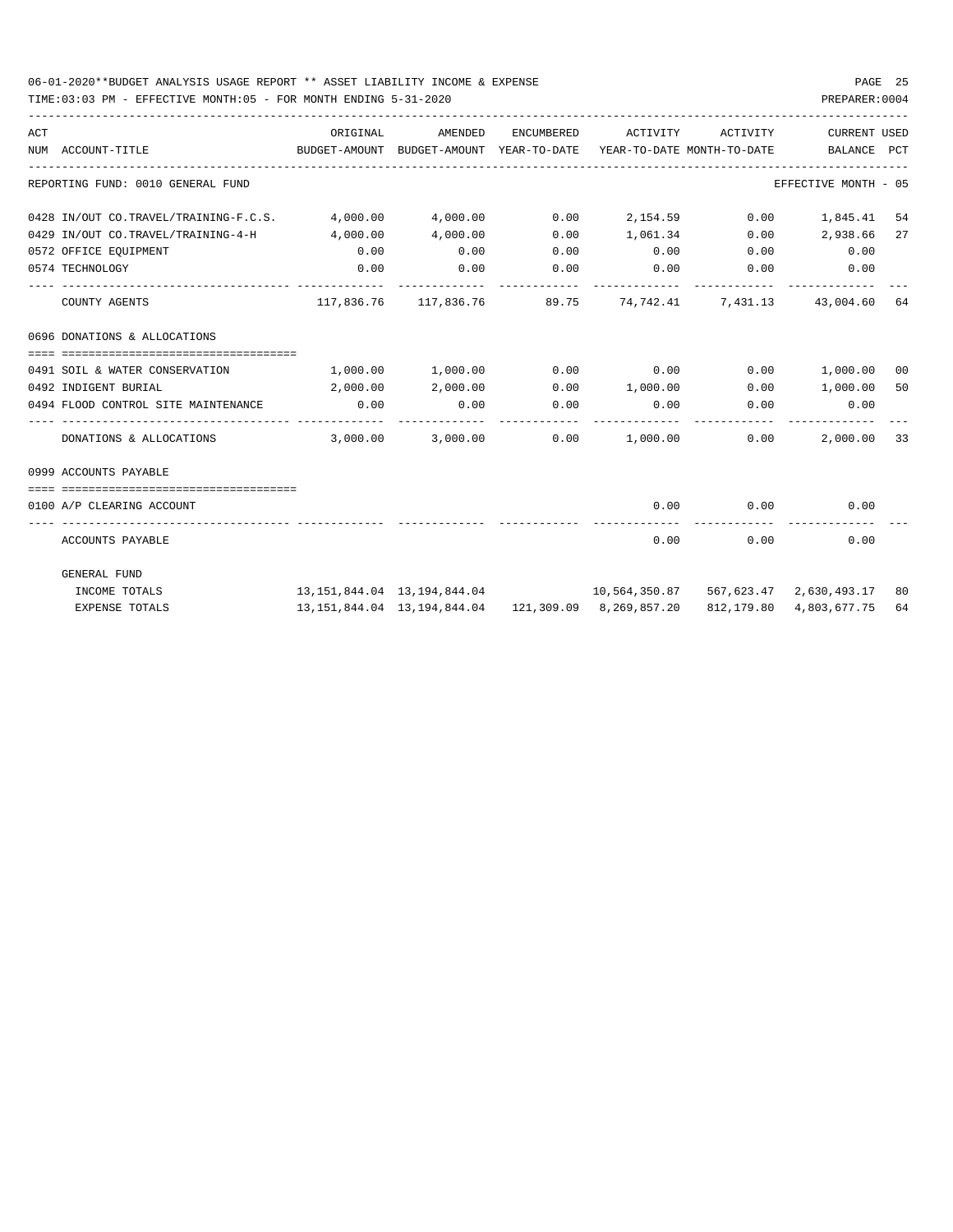|     | 06-01-2020**BUDGET ANALYSIS USAGE REPORT ** ASSET LIABILITY INCOME & EXPENSE<br>TIME: 03:03 PM - EFFECTIVE MONTH: 05 - FOR MONTH ENDING 5-31-2020 |                           |                                                     |            |                                        |                      | PAGE 26<br>PREPARER: 0004          |                |
|-----|---------------------------------------------------------------------------------------------------------------------------------------------------|---------------------------|-----------------------------------------------------|------------|----------------------------------------|----------------------|------------------------------------|----------------|
| ACT | NUM ACCOUNT-TITLE                                                                                                                                 | ORIGINAL                  | AMENDED<br>BUDGET-AMOUNT BUDGET-AMOUNT YEAR-TO-DATE | ENCUMBERED | ACTIVITY<br>YEAR-TO-DATE MONTH-TO-DATE | ACTIVITY             | <b>CURRENT USED</b><br>BALANCE PCT |                |
|     | REPORTING FUND: 0011 COURTHOUSE SECURITY                                                                                                          |                           |                                                     |            |                                        |                      | EFFECTIVE MONTH - 05               |                |
|     | 0100 PAYROLL                                                                                                                                      |                           |                                                     |            |                                        |                      |                                    |                |
|     | 0100 PAYROLL                                                                                                                                      |                           |                                                     |            | 0.00                                   | 0.00                 | 0.00                               |                |
|     | ---- ----<br>PAYROLL                                                                                                                              |                           |                                                     |            | 0.00                                   | 0.00                 | 0.00                               |                |
|     | 0102 A/P CLEARING                                                                                                                                 |                           |                                                     |            |                                        |                      |                                    |                |
|     | 0100 A/P CLEARING                                                                                                                                 |                           |                                                     |            | 0.00                                   | 0.00                 | 0.00                               |                |
|     | A/P CLEARING                                                                                                                                      |                           |                                                     |            | 0.00                                   | 0.00                 | 0.00                               |                |
|     | 0103 CASH                                                                                                                                         |                           |                                                     |            |                                        |                      |                                    |                |
|     | 0100 C.H. SECURITY-COMBINED FUNDS CKING                                                                                                           |                           |                                                     |            |                                        |                      | 3, 272. 72 471. 65 119, 750. 32    |                |
|     | CASH                                                                                                                                              |                           |                                                     |            | 3,272.72                               | ----------<br>471.65 | --------<br>119,750.32             |                |
|     | 0120 RECEIVABLES                                                                                                                                  |                           |                                                     |            |                                        |                      |                                    |                |
|     | 0313 DUE FROM OTHER FUNDS                                                                                                                         |                           |                                                     |            | 0.00                                   |                      | $0.00$ 1,107.67                    |                |
|     | RECEIVABLES                                                                                                                                       |                           |                                                     |            | 0.00                                   | ---------            | $0.00$ 1,107.67                    |                |
|     | 0200 SYSTEM ADDED LIABILITY DEPARTMENT                                                                                                            |                           |                                                     |            |                                        |                      |                                    |                |
|     | 0910 SYSTEM ADDED LIABILITY LINE-ITEM                                                                                                             |                           |                                                     |            | 0.00                                   | 0.00                 | 0.00                               |                |
|     | SYSTEM ADDED LIABILITY DEPARTMENT                                                                                                                 |                           |                                                     |            | 0.00                                   | 0.00                 | 0.00                               |                |
|     | 0271 EQUITY ACCOUNT                                                                                                                               |                           |                                                     |            |                                        |                      |                                    |                |
|     | 0200 EQUITY ACCOUNT                                                                                                                               |                           |                                                     |            |                                        |                      | $0.00$ $0.00$ $117,585.27$         |                |
|     | EQUITY ACCOUNT                                                                                                                                    |                           |                                                     |            | 0.00                                   |                      | $0.00$ 117,585.27                  |                |
|     | 0300 CASH                                                                                                                                         |                           |                                                     |            |                                        |                      |                                    |                |
|     | 0111 BEGINNING CASH BALANCE                                                                                                                       | 27,200.00                 | 27,200.00                                           |            | 0.00                                   |                      | $0.00$ 27,200.00 00                |                |
|     | CASH                                                                                                                                              | 27,200.00                 | 27,200.00                                           | 0.00       | ------------<br>0.00                   | ----------           | ------------<br>0.00<br>27,200.00  | 0 <sub>0</sub> |
|     | 0340 FEES OF OFFICE                                                                                                                               |                           |                                                     |            |                                        |                      |                                    |                |
|     | 0600 COUNTY CLERK FEES                                                                                                                            | 4,000.00                  | 4,000.00                                            |            |                                        | 1,558.45 0.00        | 2,441.55                           | 39             |
|     | 0650 DISTRICT CLERK FEES                                                                                                                          | 2,200.00                  | 2,200.00                                            |            |                                        | 1,775.19 459.98      | 424.81                             | 81             |
|     | 0651 JUSTICE OF PEACE FEES                                                                                                                        | 2,100.00<br>------------- | 2,100.00                                            |            | 1,249.09<br>-----------                | 0.00                 | 850.91                             | 59             |
|     | FEES OF OFFICE                                                                                                                                    | 8,300.00                  | 8,300.00                                            | 0.00       | 4,582.73                               |                      | 459.98 3,717.27                    | 55             |
|     | 0360 INTEREST EARNINGS                                                                                                                            |                           |                                                     |            |                                        |                      |                                    |                |
|     | 0100 INTEREST EARNINGS                                                                                                                            | 0.00                      | 0.00<br>$- - - - -$                                 |            |                                        | . <u>.</u> .         | 189.99 11.67 189.99+               |                |
|     | INTEREST EARNINGS                                                                                                                                 | 0.00                      | 0.00                                                | 0.00       | 189.99                                 | 11.67                | 189.99+                            |                |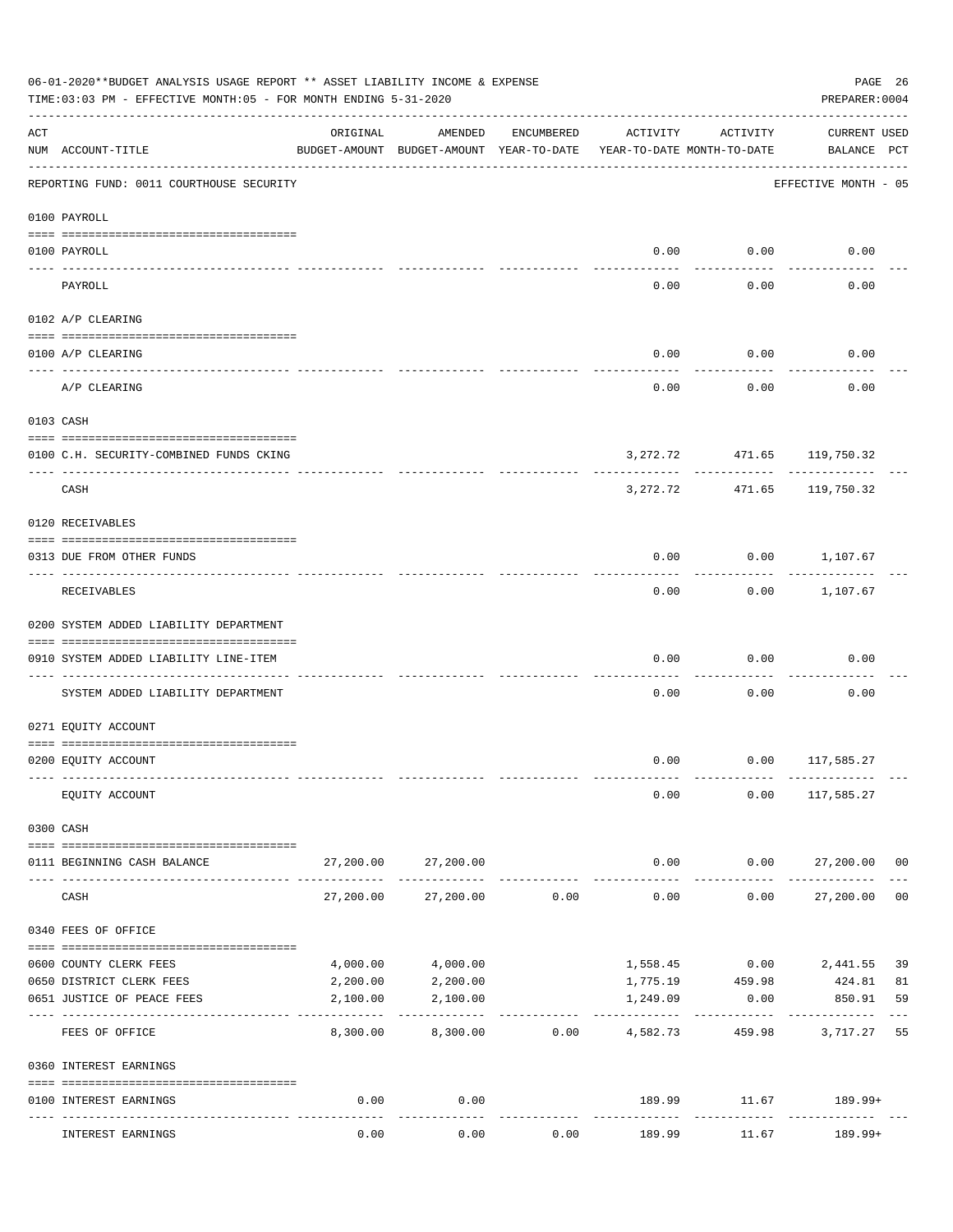|     | 06-01-2020**BUDGET ANALYSIS USAGE REPORT ** ASSET LIABILITY INCOME & EXPENSE<br>TIME: 03:03 PM - EFFECTIVE MONTH: 05 - FOR MONTH ENDING 5-31-2020 |          |                     |            |                                                                     |                 | PAGE 27<br>PREPARER: 0004 |    |
|-----|---------------------------------------------------------------------------------------------------------------------------------------------------|----------|---------------------|------------|---------------------------------------------------------------------|-----------------|---------------------------|----|
| ACT |                                                                                                                                                   | ORIGINAL | AMENDED             | ENCUMBERED | ACTIVITY                                                            | ACTIVITY        | <b>CURRENT USED</b>       |    |
|     | NUM ACCOUNT-TITLE                                                                                                                                 |          |                     |            | BUDGET-AMOUNT BUDGET-AMOUNT YEAR-TO-DATE YEAR-TO-DATE MONTH-TO-DATE |                 | BALANCE PCT               |    |
|     | REPORTING FUND: 0011 COURTHOUSE SECURITY                                                                                                          |          |                     |            |                                                                     |                 | EFFECTIVE MONTH - 05      |    |
|     | 0435 COURTHOUSE SECURITY PART TIME                                                                                                                |          |                     |            |                                                                     |                 |                           |    |
|     | 0107 PART TIME                                                                                                                                    |          |                     |            | $35,500.00$ $35,500.00$ $0.00$ $0.00$                               | 0.00            | 35,500.00 00              |    |
|     | COURTHOUSE SECURITY PART TIME 35,500.00 35,500.00                                                                                                 |          |                     | 0.00       | 0.00                                                                | 0.00            | 35,500.00 00              |    |
|     | 0510 COURTHOUSE SECURITY EQUIP                                                                                                                    |          |                     |            |                                                                     |                 |                           |    |
|     | 0571 EQUIPMENT                                                                                                                                    | 0.00     | 0.00                |            | $0.00$ $1,500.00$ $0.00$ $1,500.00$                                 |                 |                           |    |
|     | COURTHOUSE SECURITY EQUIP                                                                                                                         | 0.00     | 0.00                | 0.00       | 1,500.00                                                            | 0.00            | $1,500.00-$               |    |
|     | 0560 BAILIFF                                                                                                                                      |          |                     |            |                                                                     |                 |                           |    |
|     | 0130 SALARY/BAILIFF                                                                                                                               | 0.00     | 0.00                | 0.00       | 0.00                                                                | 0.00            | 0.00                      |    |
|     | 0201 SOCIAL SECURITY                                                                                                                              | 0.00     | 0.00                | 0.00       | 0.00                                                                | 0.00            | 0.00                      |    |
|     | 0203 RETIREMENT                                                                                                                                   | 0.00     | 0.00                | 0.00       | 0.00                                                                | 0.00            | 0.00                      |    |
|     | 0204 WORKER'S COMPENSATION                                                                                                                        | 0.00     | 0.00                | 0.00       | 0.00                                                                | 0.00            | 0.00                      |    |
|     | 0205 MEDICARE                                                                                                                                     | 0.00     | 0.00                | 0.00       | 0.00                                                                | 0.00            | 0.00                      |    |
|     | 0427 BAILIFF CONT.ED./OUT OF COUNTY                                                                                                               | 0.00     | 0.00                | 0.00       | 0.00                                                                | 0.00            | 0.00                      |    |
|     | BAILIFF                                                                                                                                           | 0.00     | 0.00                | 0.00       | 0.00                                                                | 0.00            | 0.00                      |    |
|     | COURTHOUSE SECURITY                                                                                                                               |          |                     |            |                                                                     |                 |                           |    |
|     | INCOME TOTALS                                                                                                                                     |          | 35,500.00 35,500.00 |            |                                                                     | 4,772.72 471.65 | 30,727.28                 | 13 |
|     | <b>EXPENSE TOTALS</b>                                                                                                                             |          | 35,500.00 35,500.00 | 0.00       | 1,500.00                                                            | 0.00            | 34,000.00                 | 04 |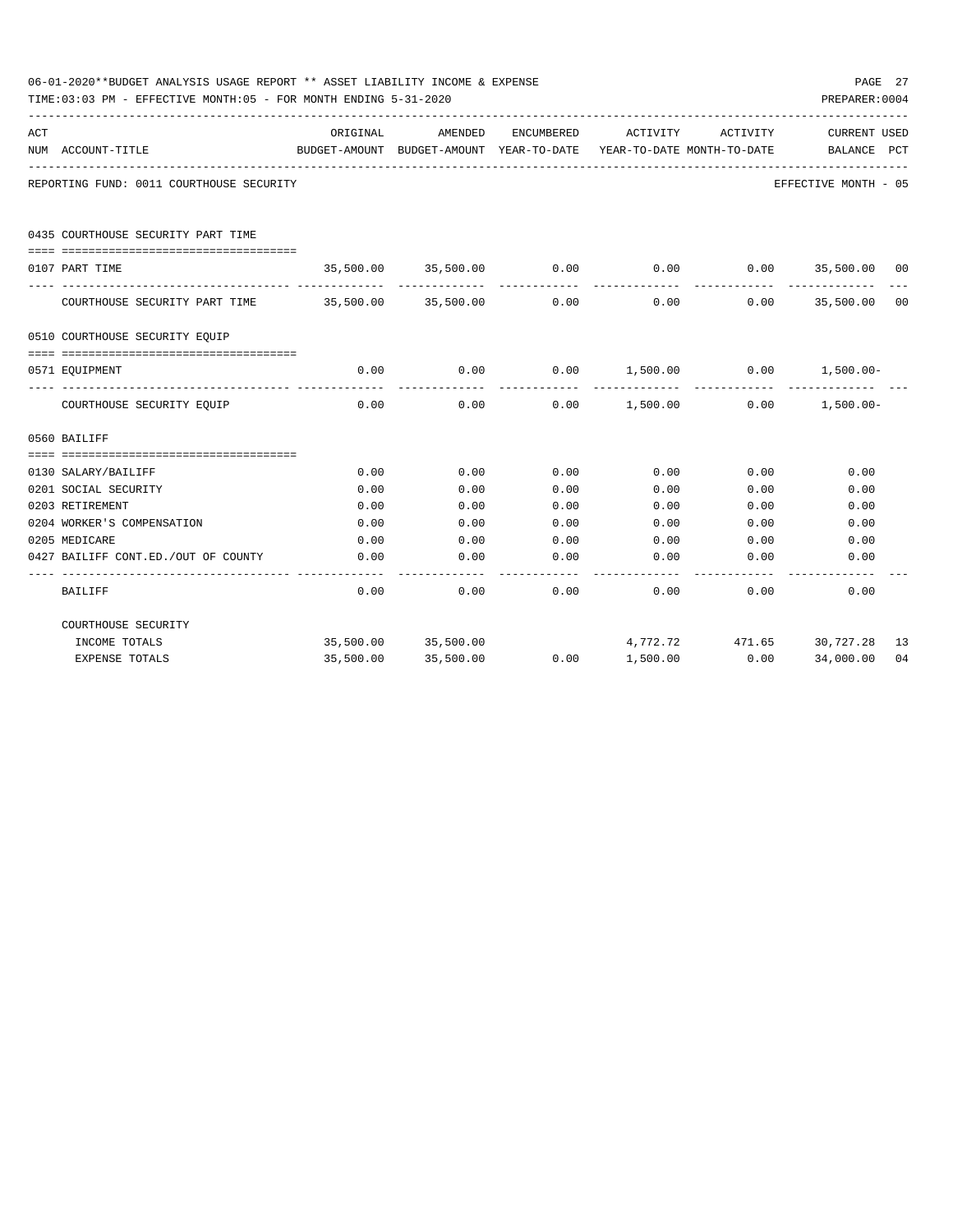|                | 06-01-2020**BUDGET ANALYSIS USAGE REPORT ** ASSET LIABILITY INCOME & EXPENSE<br>TIME: 03:03 PM - EFFECTIVE MONTH: 05 - FOR MONTH ENDING 5-31-2020 |                     |                                                     |            |                                        |                      | PAGE 28<br>PREPARER: 0004          |                |
|----------------|---------------------------------------------------------------------------------------------------------------------------------------------------|---------------------|-----------------------------------------------------|------------|----------------------------------------|----------------------|------------------------------------|----------------|
| $\mathtt{ACT}$ | NUM ACCOUNT-TITLE                                                                                                                                 | ORIGINAL            | AMENDED<br>BUDGET-AMOUNT BUDGET-AMOUNT YEAR-TO-DATE | ENCUMBERED | ACTIVITY<br>YEAR-TO-DATE MONTH-TO-DATE | ACTIVITY             | <b>CURRENT USED</b><br>BALANCE PCT |                |
|                | REPORTING FUND: 0012 CO.CLK.VITAL STAT.FEE                                                                                                        |                     |                                                     |            |                                        |                      | EFFECTIVE MONTH - 05               |                |
|                | 0102 A/P CLEARING                                                                                                                                 |                     |                                                     |            |                                        |                      |                                    |                |
|                | 0100 A/P CLEARING                                                                                                                                 |                     |                                                     |            | 0.00                                   | 0.00                 | 0.00                               |                |
|                | ---- ----------<br>A/P CLEARING                                                                                                                   |                     |                                                     |            | 0.00                                   | 0.00                 | 0.00                               |                |
|                | 0103 CASH                                                                                                                                         |                     |                                                     |            |                                        |                      |                                    |                |
|                | 0100 CO.CLK.VITAL STAT.-COMB.FUNDS CKIN                                                                                                           |                     |                                                     |            |                                        | 50.06- 0.35 3,470.06 |                                    |                |
|                | CASH                                                                                                                                              |                     |                                                     |            | $50.06 -$                              |                      | $0.35$ $3,470.06$                  |                |
|                | 0120 RECEIVABLES                                                                                                                                  |                     |                                                     |            |                                        |                      |                                    |                |
|                | 0313 DUE FROM OTHER FUNDS                                                                                                                         |                     |                                                     |            | 0.00                                   | 0.00                 | 81.00                              |                |
|                | RECEIVABLES                                                                                                                                       |                     |                                                     |            | 0.00                                   | 0.00                 | 81.00                              |                |
|                | 0200 SYSTEM ADDED LIABILITY DEPARTMENT                                                                                                            |                     |                                                     |            |                                        |                      |                                    |                |
|                | 0910 SYSTEM ADDED LIABILITY LINE-ITEM                                                                                                             |                     |                                                     |            | 0.00                                   | 0.00                 | 0.00                               |                |
|                | SYSTEM ADDED LIABILITY DEPARTMENT                                                                                                                 |                     |                                                     |            | 0.00                                   | 0.00                 | 0.00                               |                |
|                | 0271 EQUITY ACCOUNT                                                                                                                               |                     |                                                     |            |                                        |                      |                                    |                |
|                | 0200 EQUITY ACCOUNT                                                                                                                               |                     |                                                     |            | 0.00                                   | 0.00                 | 3,601.12                           |                |
|                | EQUITY ACCOUNT                                                                                                                                    |                     |                                                     |            | 0.00                                   | 0.00                 | 3,601.12                           |                |
|                | 0300 CASH                                                                                                                                         |                     |                                                     |            |                                        |                      |                                    |                |
|                | 0112 BEGINNING CASH BALANCE                                                                                                                       |                     | 3,500.00 3,500.00                                   |            |                                        |                      | $0.00$ $0.00$ $3,500.00$           | 0 <sup>0</sup> |
|                | CASH                                                                                                                                              |                     | 3,500.00 3,500.00                                   | 0.00       | 0.00                                   | 0.00                 | 3,500.00 00                        |                |
|                | 0360 INTEREST EARNINGS                                                                                                                            |                     |                                                     |            |                                        |                      |                                    |                |
|                | 0100 INTEREST EARNINGS                                                                                                                            | 0.00                | 0.00                                                |            | 5.76                                   | 0.35                 | $5.76+$                            |                |
|                | INTEREST EARNINGS                                                                                                                                 | $- - - - -$<br>0.00 | . <u>.</u> .<br>0.00                                | 0.00       | 5.76                                   | .<br>0.35            | $5.76+$                            |                |
|                | 0370 MISCELLANEOUS INCOME                                                                                                                         |                     |                                                     |            |                                        |                      |                                    |                |
|                | 0134 CO.CLK.VITAL STAT.FEE                                                                                                                        | 500.00              | 500.00                                              |            |                                        |                      | 81.00   0.00   419.00   16         |                |
|                | MISCELLANEOUS INCOME                                                                                                                              | 500.00              | 500.00                                              | 0.00       | 81.00                                  | 0.00                 | 419.00                             | 16             |
|                | 0403 CO.CLK. VITAL STATS.                                                                                                                         |                     |                                                     |            |                                        |                      |                                    |                |
|                | 0310 OFFICE SUPPLIES                                                                                                                              |                     |                                                     |            | 3,000.00 3,000.00 1,960.98 136.82      |                      | $0.00$ 902.20                      | 70             |
|                | 0427 OUT OF COUNTY TRAVEL                                                                                                                         | 1,000.00            | 1,000.00                                            | 0.00       | 0.00                                   |                      | $0.00$ 1,000.00                    | 0 <sub>0</sub> |
|                | 0574 COMPUTER EQUIPMENT                                                                                                                           | 0.00                | 0.00                                                | 0.00       | 0.00                                   | 0.00                 | 0.00                               |                |
|                | CO.CLK. VITAL STATS.                                                                                                                              | 4,000.00            | ----------<br>4,000.00                              | 1,960.98   | 136.82                                 | 0.00                 | ----------<br>1,902.20             | 52             |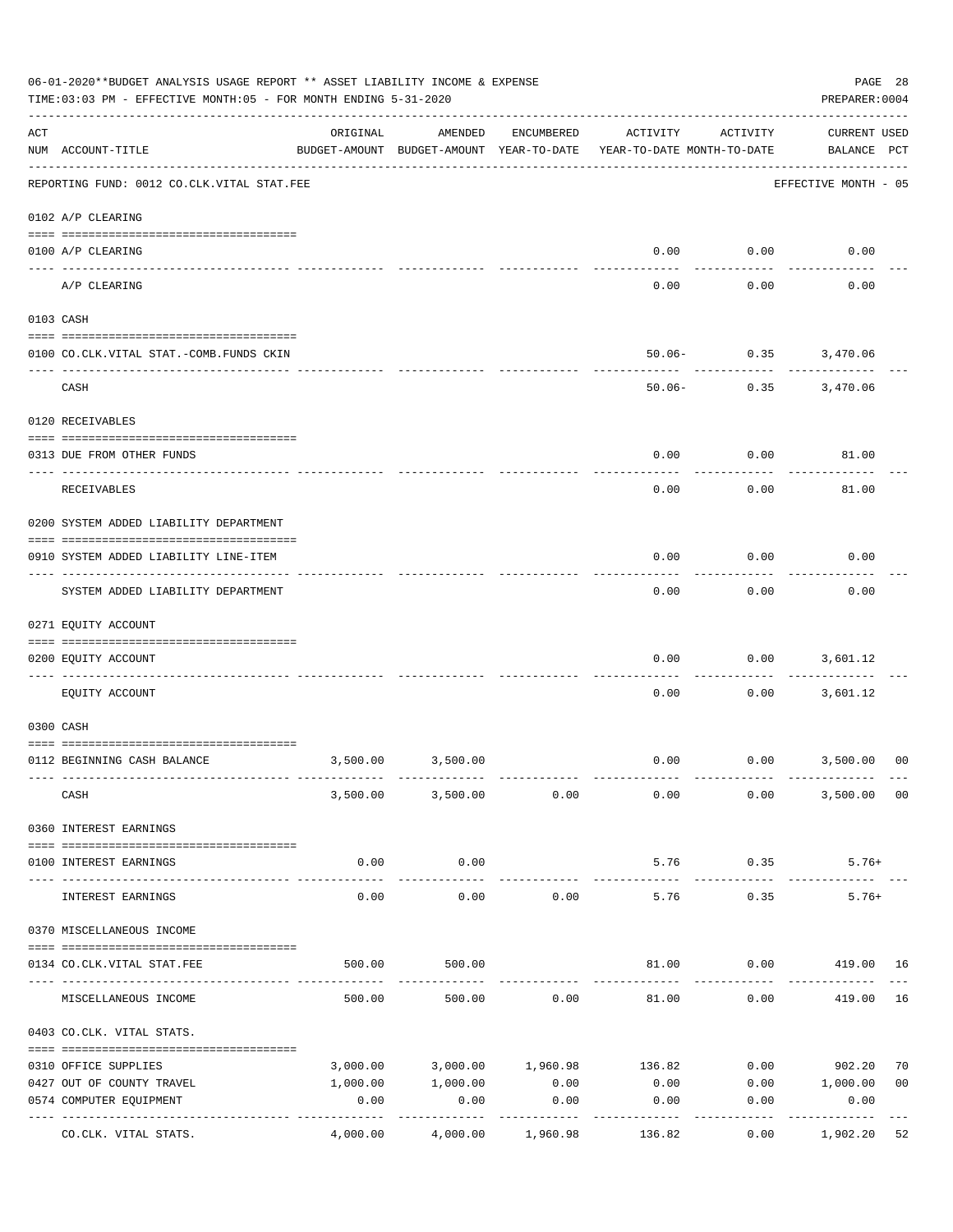|                                                                 | 06-01-2020**BUDGET ANALYSIS USAGE REPORT ** ASSET LIABILITY INCOME & EXPENSE<br>TIME: 03:03 PM - EFFECTIVE MONTH: 05 - FOR MONTH ENDING 5-31-2020<br>PREPARER: 0004 |                          |                            |                 |                                        |                                |          |  |  |
|-----------------------------------------------------------------|---------------------------------------------------------------------------------------------------------------------------------------------------------------------|--------------------------|----------------------------|-----------------|----------------------------------------|--------------------------------|----------|--|--|
| ACT<br>NUM ACCOUNT-TITLE                                        | ORIGINAL<br>BUDGET-AMOUNT                                                                                                                                           | AMENDED<br>BUDGET-AMOUNT | ENCUMBERED<br>YEAR-TO-DATE | ACTIVITY        | ACTIVITY<br>YEAR-TO-DATE MONTH-TO-DATE | <b>CURRENT USED</b><br>BALANCE | PCT      |  |  |
| REPORTING FUND: 0012 CO.CLK.VITAL STAT.FEE                      |                                                                                                                                                                     |                          |                            |                 |                                        | EFFECTIVE MONTH - 05           |          |  |  |
| CO.CLK.VITAL STAT.FEE<br>INCOME TOTALS<br><b>EXPENSE TOTALS</b> | 4,000.00<br>4,000.00                                                                                                                                                | 4,000.00<br>4,000.00     | 1,960.98                   | 86.76<br>136.82 | 0.35<br>0.00                           | 3,913.24<br>1,902.20           | 02<br>52 |  |  |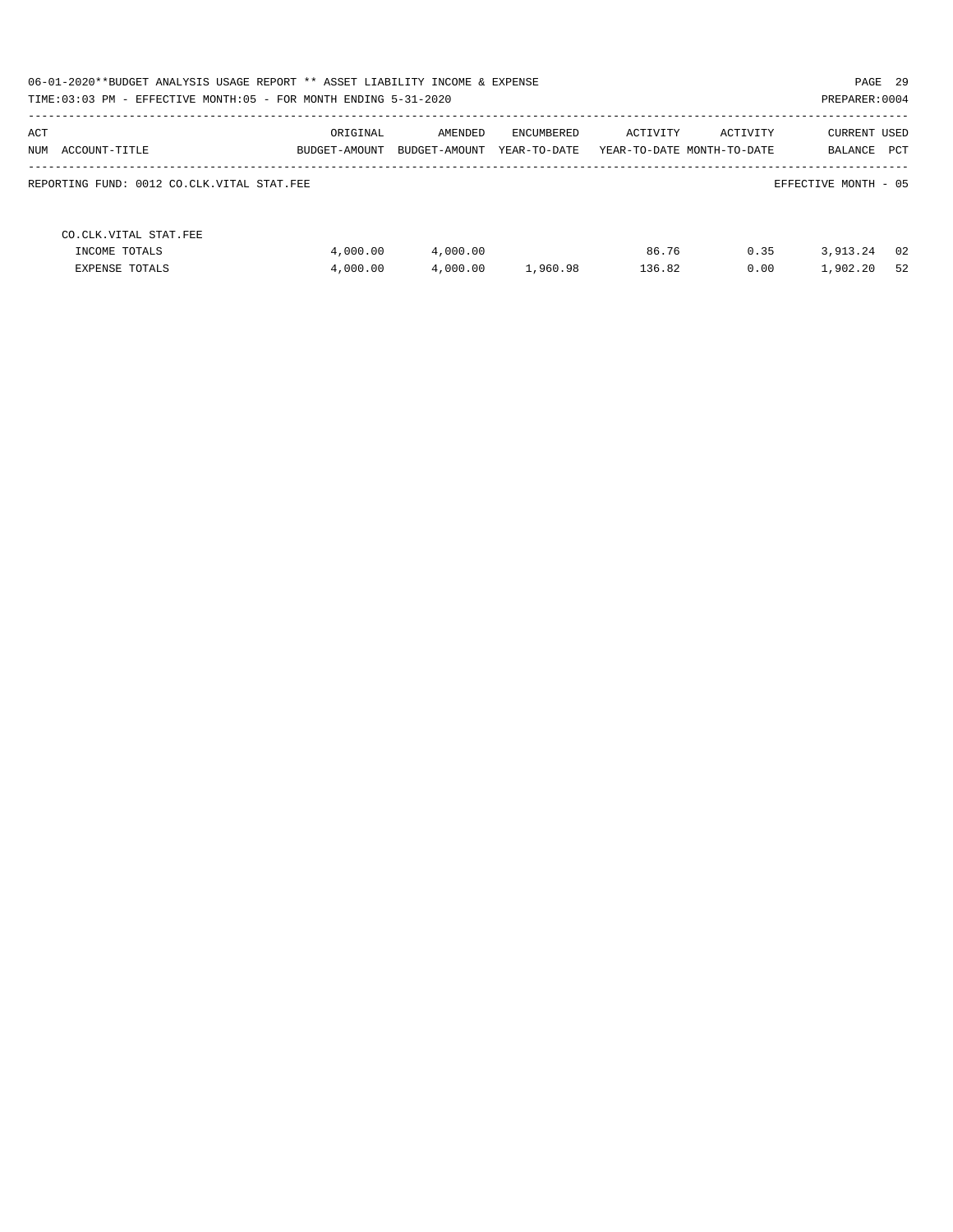|     | 06-01-2020**BUDGET ANALYSIS USAGE REPORT ** ASSET LIABILITY INCOME & EXPENSE<br>TIME: 03:03 PM - EFFECTIVE MONTH: 05 - FOR MONTH ENDING 5-31-2020 |                      |                      |            |                                                                                 |                                | PAGE 30<br>PREPARER: 0004          |  |
|-----|---------------------------------------------------------------------------------------------------------------------------------------------------|----------------------|----------------------|------------|---------------------------------------------------------------------------------|--------------------------------|------------------------------------|--|
| ACT | NUM ACCOUNT-TITLE                                                                                                                                 | ORIGINAL             | AMENDED              | ENCUMBERED | ACTIVITY<br>BUDGET-AMOUNT BUDGET-AMOUNT YEAR-TO-DATE YEAR-TO-DATE MONTH-TO-DATE | ACTIVITY                       | <b>CURRENT USED</b><br>BALANCE PCT |  |
|     | REPORTING FUND: 0013 BAIL BONDS TRUST FUND                                                                                                        |                      |                      |            |                                                                                 |                                | EFFECTIVE MONTH - 05               |  |
|     | 0102 A/P CLEARING                                                                                                                                 |                      |                      |            |                                                                                 |                                |                                    |  |
|     | 0100 A/P CLEARING                                                                                                                                 |                      |                      |            | 0.00                                                                            | 0.00                           | 0.00                               |  |
|     | ---- -------<br>A/P CLEARING                                                                                                                      |                      |                      |            | 0.00                                                                            | 0.00                           | 0.00                               |  |
|     | 0103 CASH                                                                                                                                         |                      |                      |            |                                                                                 |                                |                                    |  |
|     | 0113 SURETY BAIL BOND FEE                                                                                                                         |                      |                      |            |                                                                                 | $885.00 - 1,155.00 - 4,590.00$ |                                    |  |
|     | CASH                                                                                                                                              |                      |                      |            |                                                                                 | $885.00 - 1,155.00 - 4,590.00$ |                                    |  |
|     | 0207 DUE TO FUND                                                                                                                                  |                      |                      |            |                                                                                 |                                |                                    |  |
|     | 0097 DUE TO OTHER GOVERNMENTS                                                                                                                     |                      |                      |            | 0.00                                                                            | 0.00                           | 5,100.00                           |  |
|     | DUE TO FUND                                                                                                                                       |                      |                      |            | 0.00                                                                            | 0.00                           | 5,100.00                           |  |
|     | 0271 EQUITY ACCOUNT                                                                                                                               |                      |                      |            |                                                                                 |                                |                                    |  |
|     | 0200 EQUITY ACCOUNT                                                                                                                               |                      |                      |            | 0.00                                                                            | 0.00                           | 375.00                             |  |
|     | EQUITY ACCOUNT                                                                                                                                    |                      |                      |            | 0.00                                                                            | 0.00                           | 375.00                             |  |
|     | 0300 CASH                                                                                                                                         |                      |                      |            |                                                                                 |                                |                                    |  |
|     | 0113 BEGINNING CASH BALANCE                                                                                                                       | 0.00                 | 0.00                 |            | 0.00                                                                            | 0.00                           | 0.00                               |  |
|     | CASH                                                                                                                                              | 0.00                 | 0.00                 | 0.00       | 0.00                                                                            | 0.00                           | 0.00                               |  |
|     | 0345 BONDS                                                                                                                                        |                      |                      |            |                                                                                 |                                |                                    |  |
|     | 0113 SURETY BAIL BOND FEE                                                                                                                         | 4,000.00             | 4,000.00             |            |                                                                                 | 5,295.00 795.00 1,295.00 132   |                                    |  |
|     | <b>BONDS</b>                                                                                                                                      |                      | 4,000.00 4,000.00    | 0.00       | 5,295.00                                                                        | 795.00                         | 1,295.00+ 132                      |  |
|     | 0370 MISCELLANEOUS                                                                                                                                |                      |                      |            |                                                                                 |                                |                                    |  |
|     | 0130 REFUNDS & MISCELLANEOUS                                                                                                                      | 0.00                 | 0.00                 |            | 0.00                                                                            | 0.00                           | 0.00                               |  |
|     | 0132 TEMPORARY BOND SECURITY                                                                                                                      | 0.00                 | 0.00                 |            | 0.00                                                                            | 0.00                           | 0.00                               |  |
|     | MISCELLANEOUS                                                                                                                                     | 0.00                 | ----------<br>0.00   | 0.00       | 0.00                                                                            | ---------<br>0.00              | 0.00                               |  |
|     | 0498 BAIL BOND FEE EXPENSE                                                                                                                        |                      |                      |            |                                                                                 |                                |                                    |  |
|     | 0489 10% TO STATE COMPTROLLER                                                                                                                     |                      | 4,000.00 4,000.00    |            | $0.00$ 6,180.00 1,950.00 2,180.00-155                                           |                                |                                    |  |
|     | BAIL BOND FEE EXPENSE                                                                                                                             | 4,000.00             | 4,000.00             | 0.00       |                                                                                 | 6,180.00 1,950.00              | 2,180.00- 155                      |  |
|     | BAIL BONDS TRUST FUND                                                                                                                             |                      |                      |            |                                                                                 |                                |                                    |  |
|     | INCOME TOTALS<br>EXPENSE TOTALS                                                                                                                   | 4,000.00<br>4,000.00 | 4,000.00<br>4,000.00 | 0.00       | 6,180.00                                                                        | 5,295.00 795.00<br>1,950.00    | 1,295.00+ 132<br>2,180.00-155      |  |
|     |                                                                                                                                                   |                      |                      |            |                                                                                 |                                |                                    |  |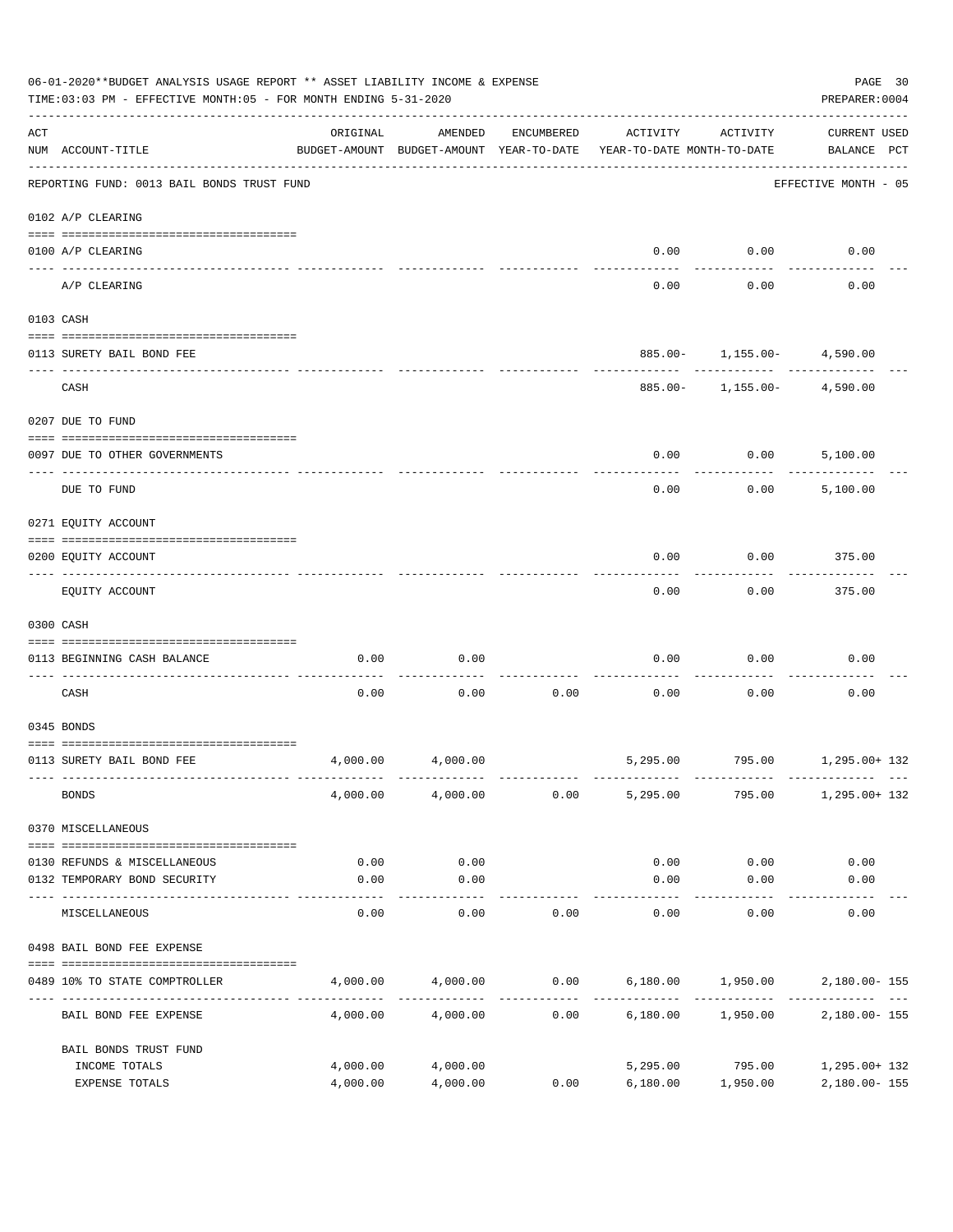|     | 06-01-2020**BUDGET ANALYSIS USAGE REPORT ** ASSET LIABILITY INCOME & EXPENSE<br>TIME:03:03 PM - EFFECTIVE MONTH:05 - FOR MONTH ENDING 5-31-2020 |          |                                                     |                    |                                        |                      | PREPARER: 0004                     | PAGE 31                 |
|-----|-------------------------------------------------------------------------------------------------------------------------------------------------|----------|-----------------------------------------------------|--------------------|----------------------------------------|----------------------|------------------------------------|-------------------------|
| ACT | NUM ACCOUNT-TITLE                                                                                                                               | ORIGINAL | AMENDED<br>BUDGET-AMOUNT BUDGET-AMOUNT YEAR-TO-DATE | ENCUMBERED         | ACTIVITY<br>YEAR-TO-DATE MONTH-TO-DATE | ACTIVITY             | <b>CURRENT USED</b><br>BALANCE PCT |                         |
|     | REPORTING FUND: 0014 JUSTICE CT. BLDG. SECURITY                                                                                                 |          |                                                     |                    |                                        |                      | EFFECTIVE MONTH - 05               |                         |
|     | 0102 A/P CLEARING                                                                                                                               |          |                                                     |                    |                                        |                      |                                    |                         |
|     | 0100 A/P CLEARING                                                                                                                               |          |                                                     |                    | 0.00                                   | 0.00                 | 0.00                               |                         |
|     | ---- ---------<br>A/P CLEARING                                                                                                                  |          |                                                     |                    | 0.00                                   | 0.00                 | 0.00                               |                         |
|     | 0103 CASH                                                                                                                                       |          |                                                     |                    |                                        |                      |                                    |                         |
|     | 0100 JUST.CT.BLDG.SEC.-COMB.FUNDS CKING                                                                                                         |          |                                                     |                    | 521.94                                 |                      | $0.00$ 18,562.21                   |                         |
|     | CASH                                                                                                                                            |          |                                                     |                    |                                        | 521.94<br>0.00       | 18,562.21                          |                         |
|     | 0120 RECEIVABLES                                                                                                                                |          |                                                     |                    |                                        |                      |                                    |                         |
|     | 0313 DUE FROM OTHER FUNDS                                                                                                                       |          |                                                     |                    | 0.00                                   | 0.00                 | 70.03                              |                         |
|     | RECEIVABLES                                                                                                                                     |          |                                                     |                    | 0.00                                   | 0.00                 | 70.03                              |                         |
|     | 0200 SYSTEM ADDED LIABILITY DEPT.                                                                                                               |          |                                                     |                    |                                        |                      |                                    |                         |
|     | 0910 SYSTEM ADDED LIABILITY LINE-ITEM                                                                                                           |          |                                                     |                    | 0.00                                   | 0.00                 | 0.00                               |                         |
|     | SYSTEM ADDED LIABILITY DEPT.                                                                                                                    |          |                                                     |                    | 0.00                                   | 0.00                 | 0.00                               |                         |
|     | 0271 EQUITY ACCOUNT                                                                                                                             |          |                                                     |                    |                                        |                      |                                    |                         |
|     | 0200 EQUITY ACCOUNT                                                                                                                             |          |                                                     |                    | 0.00                                   | 0.00                 | 18,110.30                          |                         |
|     | EQUITY ACCOUNT                                                                                                                                  |          |                                                     |                    | 0.00                                   | 0.00                 | 18,110.30                          |                         |
|     | 0300 CASH                                                                                                                                       |          |                                                     |                    |                                        |                      |                                    |                         |
|     | 0114 BEGINNING CASH                                                                                                                             | 2,850.00 | 2,850.00                                            |                    | 0.00                                   |                      | 0.00<br>2,850.00                   | 0 <sup>0</sup>          |
|     | CASH                                                                                                                                            |          | 2,850.00 2,850.00                                   | 0.00               | 0.00                                   | 0.00                 | 2,850.00 00                        |                         |
|     | 0370 MISCELLANEOUS INCOME                                                                                                                       |          |                                                     |                    |                                        |                      |                                    |                         |
|     | 0455 JP1 SECURITY FEE                                                                                                                           | 300.00   | 300.00                                              |                    | 305.72                                 | 0.00                 | $5.72 + 102$                       |                         |
|     | 0456 JP2 SECURITY FEE                                                                                                                           | 150.00   | 150.00                                              |                    | 64.32                                  | 0.00                 | 85.68                              | 43                      |
|     | 0457 JP3 SECURITY FEE                                                                                                                           | 200.00   | 200.00<br>-----------                               |                    | 151.90<br>--------                     | 0.00<br>------------ | 48.10<br>------------              | 76<br>$---$             |
|     | MISCELLANEOUS INCOME                                                                                                                            | 650.00   | 650.00                                              | 0.00               | 521.94                                 | 0.00                 | 128.06                             | 80                      |
|     | 0435 JUSTICE CT.BLDG.EXP.                                                                                                                       |          |                                                     |                    |                                        |                      |                                    |                         |
|     | 0320 JP1 SECURITY EXPENSE                                                                                                                       |          | 1,000.00 1,000.00                                   |                    | $0.00$ 0.00                            |                      | 0.00 1,000.00                      | 0 <sub>0</sub>          |
|     | 0321 JP2 SECURITY EXPENSE                                                                                                                       | 1,000.00 | 1,000.00                                            | 0.00               | 0.00                                   |                      | 0.00<br>1,000.00                   | 0 <sub>0</sub>          |
|     | 0322 JP3 SECURITY EXPENSE                                                                                                                       | 1,500.00 | 1,500.00<br>-----------                             | 0.00<br>---------- | 0.00                                   | 0.00                 | 1,500.00                           | 0 <sub>0</sub><br>$---$ |
|     | JUSTICE CT.BLDG.EXP.                                                                                                                            | 3,500.00 | 3,500.00                                            | 0.00               | 0.00                                   | 0.00                 | 3,500.00 00                        |                         |
|     | JUSTICE CT. BLDG. SECURITY                                                                                                                      |          |                                                     |                    |                                        |                      |                                    |                         |
|     | INCOME TOTALS                                                                                                                                   |          | 3,500.00 3,500.00                                   |                    | 521.94                                 |                      | 0.00<br>2,978.06                   | 15                      |
|     | EXPENSE TOTALS                                                                                                                                  | 3,500.00 | 3,500.00                                            | 0.00               | 0.00                                   | 0.00                 | 3,500.00                           | 0 <sub>0</sub>          |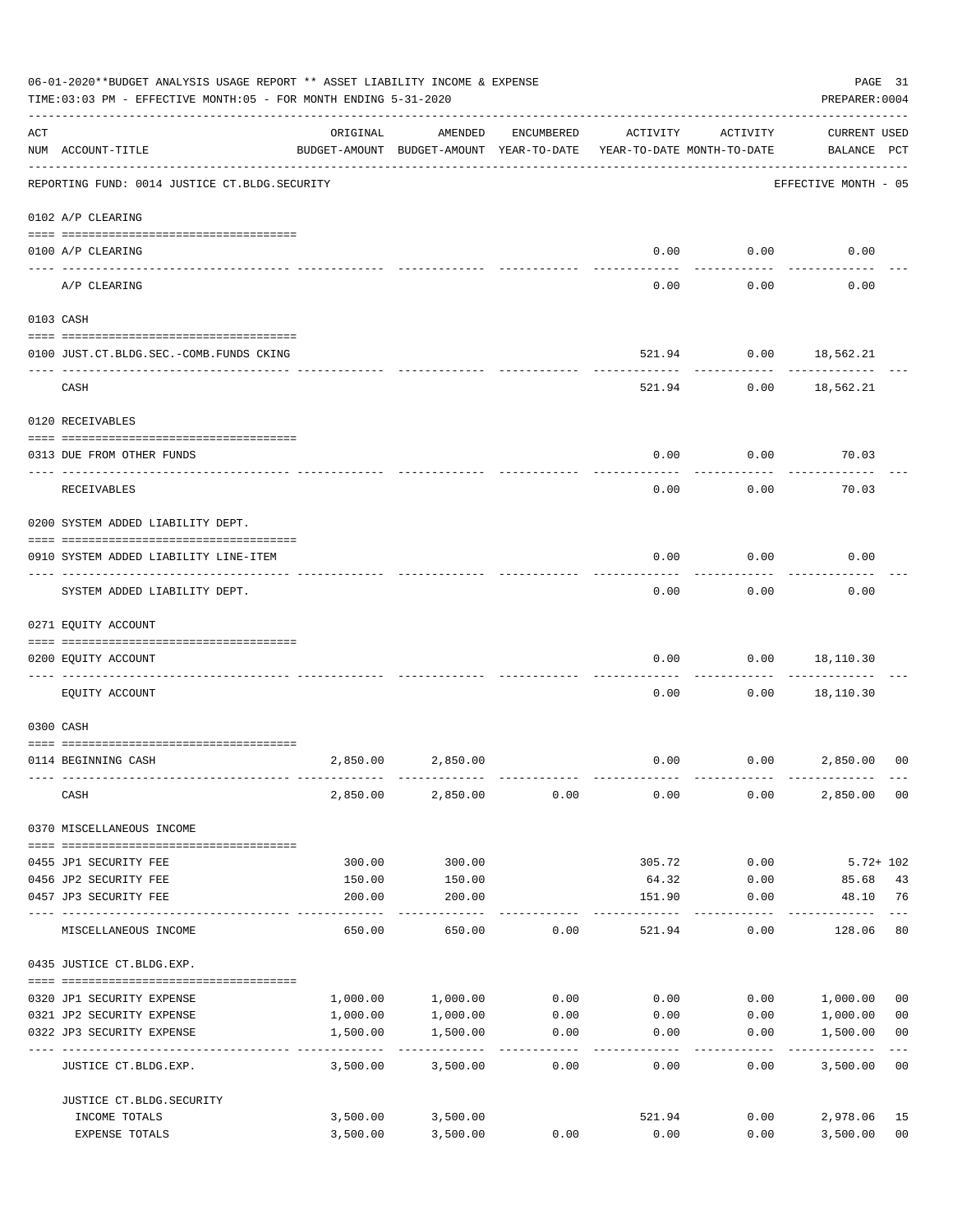|     | 06-01-2020**BUDGET ANALYSIS USAGE REPORT ** ASSET LIABILITY INCOME & EXPENSE<br>PAGE 32<br>PREPARER: 0004<br>TIME:03:03 PM - EFFECTIVE MONTH:05 - FOR MONTH ENDING 5-31-2020 |          |                                                     |               |                                        |                                           |                             |                |
|-----|------------------------------------------------------------------------------------------------------------------------------------------------------------------------------|----------|-----------------------------------------------------|---------------|----------------------------------------|-------------------------------------------|-----------------------------|----------------|
| ACT | NUM ACCOUNT-TITLE<br>--------------------------------------                                                                                                                  | ORIGINAL | AMENDED<br>BUDGET-AMOUNT BUDGET-AMOUNT YEAR-TO-DATE | ENCUMBERED    | ACTIVITY<br>YEAR-TO-DATE MONTH-TO-DATE | ACTIVITY                                  | CURRENT USED<br>BALANCE PCT |                |
|     | REPORTING FUND: 0016 CO.JUDGE EXCESS SUPP.                                                                                                                                   |          |                                                     |               |                                        |                                           | EFFECTIVE MONTH - 05        |                |
|     | 0102 A/P CLEARING                                                                                                                                                            |          |                                                     |               |                                        |                                           |                             |                |
|     | 0100 A/P CLEARING                                                                                                                                                            |          |                                                     |               |                                        | $0.00$ $0.00$                             | 0.00                        |                |
|     | ---- -------                                                                                                                                                                 |          |                                                     |               |                                        |                                           |                             |                |
|     | A/P CLEARING                                                                                                                                                                 |          |                                                     |               | 0.00                                   | 0.00                                      | 0.00                        |                |
|     | 0103 CASH                                                                                                                                                                    |          |                                                     |               |                                        |                                           |                             |                |
|     |                                                                                                                                                                              |          |                                                     |               |                                        |                                           |                             |                |
|     | 0100 CO.JUDGE EXCESS SUPP.-COMB.FUND CK                                                                                                                                      |          |                                                     |               |                                        | 921.26- 51.30- 16,703.41<br>------------- | --------------              |                |
|     | CASH                                                                                                                                                                         |          |                                                     |               |                                        | 921.26- 51.30- 16,703.41                  |                             |                |
|     | 0200 SYSTEM ADDED LIABILITY DEPARTMENT                                                                                                                                       |          |                                                     |               |                                        |                                           |                             |                |
|     |                                                                                                                                                                              |          |                                                     |               |                                        |                                           |                             |                |
|     | 0910 SYSTEM ADDED LIABILITY LINE-ITEM                                                                                                                                        |          |                                                     |               | 0.00                                   | 0.00                                      | 0.00                        |                |
|     | SYSTEM ADDED LIABILITY DEPARTMENT                                                                                                                                            |          |                                                     |               | 0.00                                   | 0.00                                      | 0.00                        |                |
|     | 0271 EQUITY ACCOUNT                                                                                                                                                          |          |                                                     |               |                                        |                                           |                             |                |
|     |                                                                                                                                                                              |          |                                                     |               |                                        |                                           |                             |                |
|     | 0200 EQUITY ACCOUNT                                                                                                                                                          |          |                                                     |               | 0.00                                   | $0.00$ 17,624.67                          | -----------                 |                |
|     | EQUITY ACCOUNT                                                                                                                                                               |          |                                                     |               | 0.00                                   |                                           | $0.00$ 17,624.67            |                |
|     | 0300 CASH                                                                                                                                                                    |          |                                                     |               |                                        |                                           |                             |                |
|     | 0116 BEGINNING CASH BALANCE                                                                                                                                                  |          | 3,000.00 3,000.00                                   |               | ------------- --------------           | -----------                               | $0.00$ $0.00$ $3,000.00$    | 00             |
|     | CASH                                                                                                                                                                         |          | 3,000.00 3,000.00                                   | 0.00          | 0.00                                   |                                           | $0.00$ 3,000.00             | 00             |
|     | 0370 MISCELLANEOUS INCOME                                                                                                                                                    |          |                                                     |               |                                        |                                           |                             |                |
|     |                                                                                                                                                                              |          |                                                     |               |                                        |                                           |                             |                |
|     | 0149 CO. JUDGE EXCESS SUPP.                                                                                                                                                  | 0.00     | 0.00                                                |               |                                        | $0.00$ $0.00$                             | 0.00                        |                |
|     | MISCELLANEOUS INCOME                                                                                                                                                         | 0.00     | 0.00                                                | 0.00          | 0.00                                   | 0.00                                      | 0.00                        |                |
|     | 0400 CO. JUDGE EXCESS SUPP.                                                                                                                                                  |          |                                                     |               |                                        |                                           |                             |                |
|     | 0310 OFFICE SUPPLIES                                                                                                                                                         | 300.00   | 453.84                                              | 0.00          | 384.06                                 | 0.00                                      | 69.78                       | 85             |
|     | 0311 POSTAL EXPENSE                                                                                                                                                          | 1,500.00 | 1,500.00                                            | 0.00          | 537.20                                 | 51.30                                     | 962.80                      | 36             |
|     | 0427 OUT OF COUNTY TRAVEL                                                                                                                                                    | 500.00   | 500.00                                              | 0.00          | 0.00                                   | 0.00                                      | 500.00                      | 0 <sub>0</sub> |
|     | 0572 OFFICE EQUIPMENT                                                                                                                                                        | 400.00   | 400.00                                              | 0.00          | 0.00                                   | 0.00                                      | 400.00                      | 0 <sub>0</sub> |
|     | 0590 COUNTY JUDGE BOOKS                                                                                                                                                      | 300.00   | 146.16                                              | 0.00          | 0.00                                   | 0.00                                      | 146.16                      | 0 <sub>0</sub> |
|     | CO. JUDGE EXCESS SUPP.                                                                                                                                                       | 3,000.00 | 3,000.00                                            | $---$<br>0.00 | 921.26                                 | 51.30                                     | 2,078.74 31                 |                |
|     | CO.JUDGE EXCESS SUPP.                                                                                                                                                        |          |                                                     |               |                                        |                                           |                             |                |
|     | INCOME TOTALS                                                                                                                                                                | 3,000.00 | 3,000.00                                            |               | 0.00                                   | 0.00                                      | 3,000.00                    | 0 <sub>0</sub> |
|     | EXPENSE TOTALS                                                                                                                                                               | 3,000.00 | 3,000.00                                            | 0.00          | 921.26                                 | 51.30                                     | 2,078.74                    | 31             |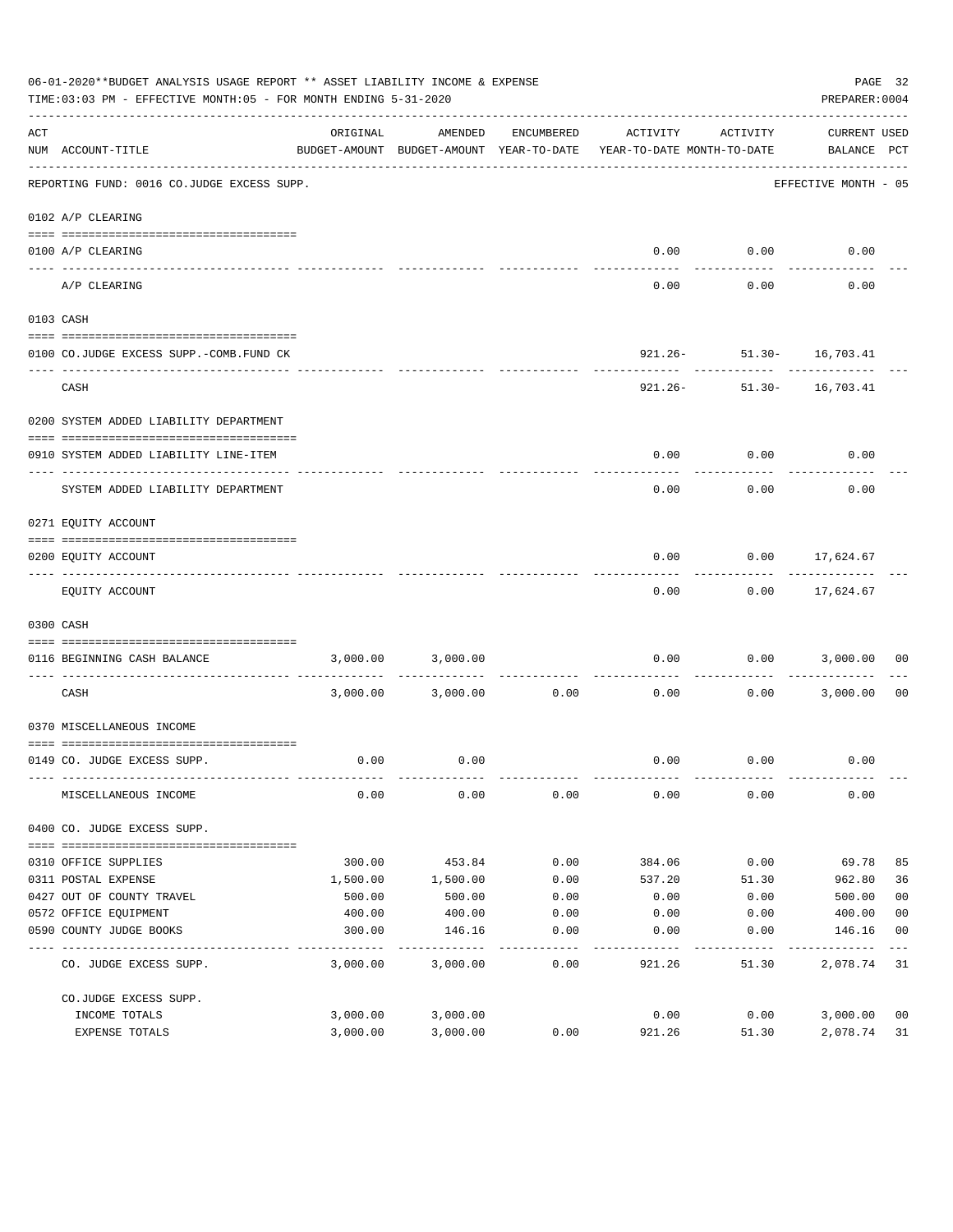|                    | 06-01-2020**BUDGET ANALYSIS USAGE REPORT ** ASSET LIABILITY INCOME & EXPENSE<br>TIME: 03:03 PM - EFFECTIVE MONTH: 05 - FOR MONTH ENDING 5-31-2020 |                                                                                 |                      |                     |                        |                     | PREPARER: 0004                     | PAGE 33              |
|--------------------|---------------------------------------------------------------------------------------------------------------------------------------------------|---------------------------------------------------------------------------------|----------------------|---------------------|------------------------|---------------------|------------------------------------|----------------------|
| $\mathop{\rm ACT}$ | NUM ACCOUNT-TITLE                                                                                                                                 | ORIGINAL<br>BUDGET-AMOUNT BUDGET-AMOUNT YEAR-TO-DATE YEAR-TO-DATE MONTH-TO-DATE | AMENDED              | ENCUMBERED          | ACTIVITY               | ACTIVITY            | <b>CURRENT USED</b><br>BALANCE PCT |                      |
|                    | REPORTING FUND: 0017 PROBATE JUDGES EDUCATION                                                                                                     |                                                                                 |                      |                     |                        |                     | EFFECTIVE MONTH - 05               |                      |
|                    | 0102 A/P CLEARING                                                                                                                                 |                                                                                 |                      |                     |                        |                     |                                    |                      |
|                    | 0100 A/P CLEARING                                                                                                                                 |                                                                                 |                      |                     | 0.00                   | 0.00                | 0.00                               |                      |
|                    | ---- --------<br>A/P CLEARING                                                                                                                     |                                                                                 |                      |                     | 0.00                   | 0.00                | 0.00                               |                      |
|                    | 0103 CASH                                                                                                                                         |                                                                                 |                      |                     |                        |                     |                                    |                      |
|                    | 0100 PROB.JUDGES ED.-COMB. FUNDS CKING                                                                                                            |                                                                                 |                      |                     | 60.00                  |                     | $0.00$ 5,297.50                    |                      |
|                    | CASH                                                                                                                                              |                                                                                 |                      |                     | 60.00                  | 0.00                | 5,297.50                           |                      |
|                    | 0120 RECEIVABLES                                                                                                                                  |                                                                                 |                      |                     |                        |                     |                                    |                      |
|                    | 0313 DUE FROM OTHER FUNDS                                                                                                                         |                                                                                 |                      |                     | 0.00                   |                     | $0.00$ 45.00                       |                      |
|                    | RECEIVABLES                                                                                                                                       |                                                                                 |                      |                     | 0.00                   | 0.00                | 45.00                              |                      |
|                    | 0271 EQUITY ACCOUNT                                                                                                                               |                                                                                 |                      |                     |                        |                     |                                    |                      |
|                    | 0200 EQUITY ACCOUNT                                                                                                                               |                                                                                 |                      |                     | 0.00                   | 0.00                | 5,282.50                           |                      |
|                    | EQUITY ACCOUNT                                                                                                                                    |                                                                                 |                      |                     | 0.00                   |                     | $0.00$ 5,282.50                    |                      |
|                    | 0300 CASH                                                                                                                                         |                                                                                 |                      |                     |                        |                     |                                    |                      |
|                    | 0117 BEGINNING CASH BALANCE                                                                                                                       | 1,450.00                                                                        | 1,450.00             |                     | 0.00                   | 0.00                | 1,450.00                           | 00                   |
|                    | CASH                                                                                                                                              |                                                                                 | 1,450.00 1,450.00    | -----------<br>0.00 | 0.00                   | 0.00                | 1,450.00                           | 00                   |
|                    | 0340 FEES OF OFFICE                                                                                                                               |                                                                                 |                      |                     |                        |                     |                                    |                      |
|                    | 0131 PROBATE JUDGES EDUCATION                                                                                                                     |                                                                                 | 150.00 150.00        |                     |                        |                     |                                    |                      |
|                    | FEES OF OFFICE                                                                                                                                    | 150.00                                                                          | 150.00               | 0.00                | 60.00                  | 0.00                | 90.00                              | 40                   |
|                    | 0370 MISCELLANEOUS                                                                                                                                |                                                                                 |                      |                     |                        |                     |                                    |                      |
|                    | 0130 REFUNDS & MISCELLANEOUS                                                                                                                      | 0.00                                                                            | 0.00                 |                     | 0.00                   | 0.00                | 0.00                               |                      |
|                    | MISCELLANEOUS                                                                                                                                     | 0.00                                                                            | -----------<br>0.00  | 0.00                | --------------<br>0.00 | -----------<br>0.00 | 0.00                               |                      |
|                    | 0400 PROBATE JUDGES EDUCATION                                                                                                                     |                                                                                 |                      |                     |                        |                     |                                    |                      |
|                    | 0427 OUT OF COUNTY TRAVEL                                                                                                                         | 1,600.00                                                                        | 1,600.00             | 0.00                | 0.00                   |                     | $0.00$ 1,600.00                    | 00                   |
|                    | PROBATE JUDGES EDUCATION                                                                                                                          |                                                                                 | 1,600.00 1,600.00    | 0.00                | 0.00                   |                     | 0.00<br>1,600.00                   | 0 <sub>0</sub>       |
|                    | PROBATE JUDGES EDUCATION                                                                                                                          |                                                                                 |                      |                     |                        |                     |                                    |                      |
|                    | INCOME TOTALS<br>EXPENSE TOTALS                                                                                                                   | 1,600.00<br>1,600.00                                                            | 1,600.00<br>1,600.00 | 0.00                | 60.00<br>0.00          | 0.00<br>0.00        | 1,540.00<br>1,600.00               | 04<br>0 <sub>0</sub> |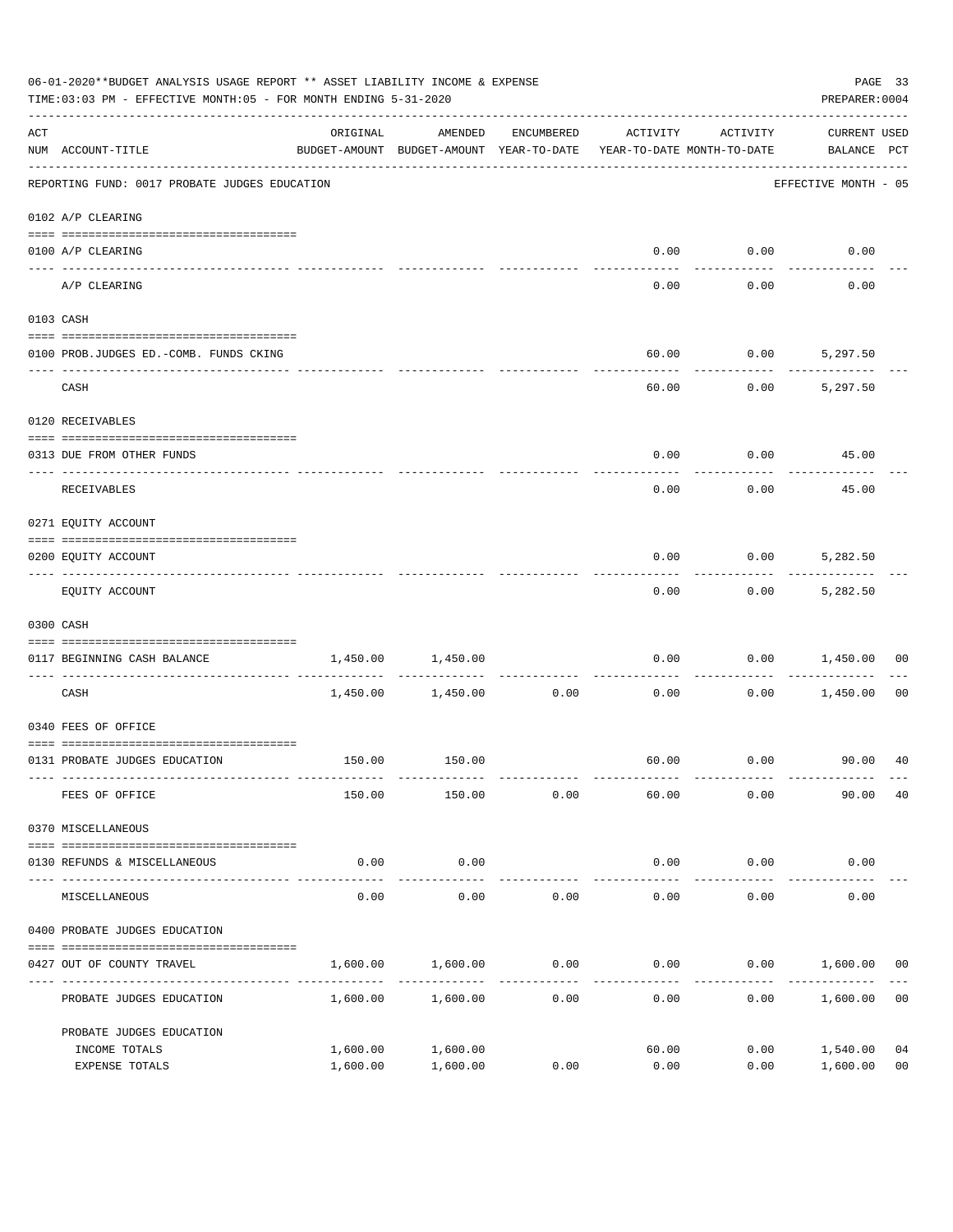|     | 06-01-2020**BUDGET ANALYSIS USAGE REPORT ** ASSET LIABILITY INCOME & EXPENSE<br>PAGE 34<br>TIME:03:03 PM - EFFECTIVE MONTH:05 - FOR MONTH ENDING 5-31-2020<br>PREPARER: 0004 |           |                                                     |               |                                        |                                                 |                                             |    |
|-----|------------------------------------------------------------------------------------------------------------------------------------------------------------------------------|-----------|-----------------------------------------------------|---------------|----------------------------------------|-------------------------------------------------|---------------------------------------------|----|
| ACT | NUM ACCOUNT-TITLE                                                                                                                                                            | ORIGINAL  | AMENDED<br>BUDGET-AMOUNT BUDGET-AMOUNT YEAR-TO-DATE | ENCUMBERED    | ACTIVITY<br>YEAR-TO-DATE MONTH-TO-DATE | ACTIVITY                                        | CURRENT USED<br>BALANCE PCT                 |    |
|     | REPORTING FUND: 0018 CO.CLERK RECORD MNGMT.                                                                                                                                  |           |                                                     |               |                                        |                                                 | EFFECTIVE MONTH - 05                        |    |
|     | 0100 PAYROLL                                                                                                                                                                 |           |                                                     |               |                                        |                                                 |                                             |    |
|     | 0100 PAYROLL                                                                                                                                                                 |           |                                                     |               |                                        | $0.00$ $0.00$                                   | 0.00                                        |    |
|     | PAYROLL                                                                                                                                                                      |           |                                                     |               | 0.00                                   | 0.00                                            | 0.00                                        |    |
|     | 0102 A/P CLEARING                                                                                                                                                            |           |                                                     |               |                                        |                                                 |                                             |    |
|     | 0100 A/P CLEARING                                                                                                                                                            |           |                                                     |               | 0.00                                   | 0.00                                            | 0.00                                        |    |
|     | A/P CLEARING                                                                                                                                                                 |           |                                                     |               | 0.00                                   | 0.00                                            | 0.00                                        |    |
|     | 0103 CASH                                                                                                                                                                    |           |                                                     |               |                                        |                                                 |                                             |    |
|     | 0100 CO.CLK.REC.MNGMT.-COMB.FUNDS CKING                                                                                                                                      |           |                                                     |               |                                        | 50,794.58- 6,399.44- 28,930.03                  |                                             |    |
|     | ---------------------------<br>CASH                                                                                                                                          |           |                                                     |               |                                        | ----------- -<br>50,794.58- 6,399.44- 28,930.03 |                                             |    |
|     | 0120 RECEIVABLES                                                                                                                                                             |           |                                                     |               |                                        |                                                 |                                             |    |
|     | 0313 DUE FROM OTHER FUNDS                                                                                                                                                    |           |                                                     |               | 0.00                                   | $0.00$ 5,997.70                                 |                                             |    |
|     | RECEIVABLES                                                                                                                                                                  |           |                                                     |               | 0.00                                   | 0.00                                            | 5,997.70                                    |    |
|     | 0200 SYSTEM ADDED LIABILITY DEPARTMENT                                                                                                                                       |           |                                                     |               |                                        |                                                 |                                             |    |
|     | 0150 ACCRUED SALARY PAYABLE                                                                                                                                                  |           |                                                     |               | 0.00                                   | 0.00                                            | 1,090.91                                    |    |
|     | 0155 ACCRUED FRINGE BENEFITS                                                                                                                                                 |           |                                                     |               | 0.00                                   | 0.00                                            | 670.02                                      |    |
|     | 0910 SYSTEM ADDED LIABILITY LINE-ITEM                                                                                                                                        |           |                                                     |               | $6,013.00-$                            | 0.00                                            | $6,013.00 -$                                |    |
|     | SYSTEM ADDED LIABILITY DEPARTMENT                                                                                                                                            |           |                                                     |               | $6,013.00-$                            | -------------<br>0.00                           | $4,252.07-$                                 |    |
|     | 0271 EQUITY ACCOUNT                                                                                                                                                          |           |                                                     |               |                                        |                                                 |                                             |    |
|     | 0200 EQUITY ACCOUNT                                                                                                                                                          |           |                                                     |               | 0.00                                   |                                                 | $0.00$ $83,961.38$                          |    |
|     | EQUITY ACCOUNT                                                                                                                                                               |           |                                                     |               | 0.00                                   |                                                 | $0.00$ $83,961.38$                          |    |
|     | 0300 CASH                                                                                                                                                                    |           |                                                     |               |                                        |                                                 |                                             |    |
|     | 0118 BEGINNING CASH BALANCE                                                                                                                                                  |           | 40, 174. 19 40, 174. 19                             |               |                                        |                                                 | $0.00$ 0.00 $40,174.19$ 00<br>------------- |    |
|     | CASH                                                                                                                                                                         |           | 40, 174. 19   40, 174. 19   0.00                    | _____________ | --------------<br>0.00                 | . <u>.</u>                                      | $0.00$ 40,174.19 00                         |    |
|     | 0360 INTEREST EARNINGS                                                                                                                                                       |           |                                                     |               |                                        |                                                 |                                             |    |
|     | 0100 INTEREST EARNINGS                                                                                                                                                       |           | 100.00 100.00                                       |               |                                        | 93.18 3.46                                      | 6.82 93                                     |    |
|     | INTEREST EARNINGS                                                                                                                                                            | 100.00    | 100.00                                              | 0.00          | 93.18                                  | 3.46                                            | 6.82 93                                     |    |
|     | 0370 MISCELLANEOUS INCOME                                                                                                                                                    |           |                                                     |               |                                        |                                                 |                                             |    |
|     | 0130 REFUNDS & MISCELLANEOUS                                                                                                                                                 | 0.00      | 0.00                                                |               | 0.00                                   | 0.00                                            | 0.00                                        |    |
|     | 0131 SUBSCRIPTION/IMAGES FEES                                                                                                                                                | 0.00      | 0.00                                                |               | 6,701.00                               |                                                 | 697.00 6,701.00+                            |    |
|     | 0133 CO.CLERK PRESERVE REC FEE                                                                                                                                               | 55,015.11 | 55,015.11                                           |               | 7,397.84                               | 0.00                                            | 47,617.27                                   | 13 |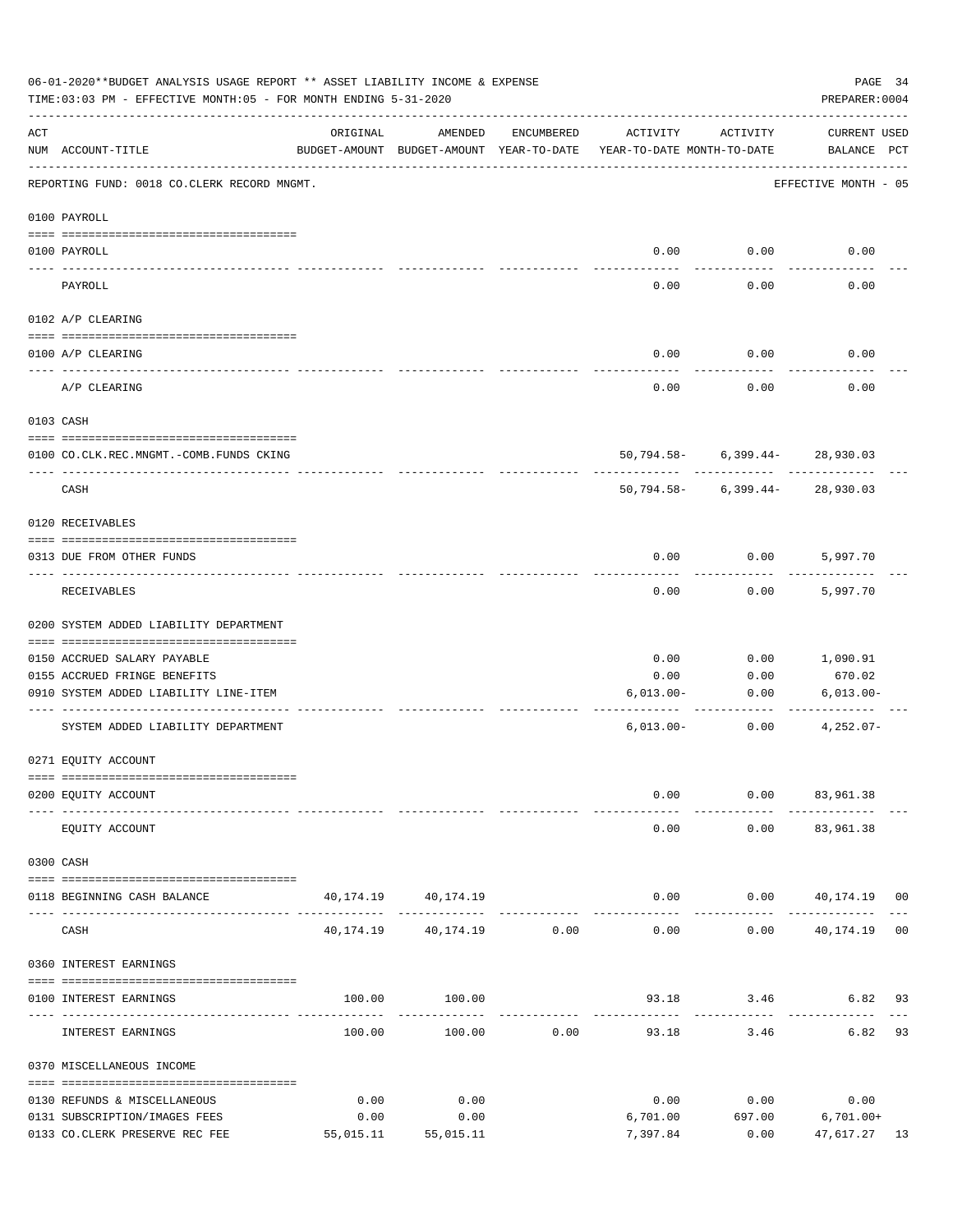| 06-01-2020**BUDGET ANALYSIS USAGE REPORT ** ASSET LIABILITY INCOME & EXPENSE | PAGE |  |
|------------------------------------------------------------------------------|------|--|
|------------------------------------------------------------------------------|------|--|

TIME:03:03 PM - EFFECTIVE MONTH:05 - FOR MONTH ENDING 5-31-2020

| ACT |                                             | ORIGINAL                                                            | AMENDED                  |      | ENCUMBERED ACTIVITY ACTIVITY                           |               | <b>CURRENT USED</b>               |    |
|-----|---------------------------------------------|---------------------------------------------------------------------|--------------------------|------|--------------------------------------------------------|---------------|-----------------------------------|----|
|     | NUM ACCOUNT-TITLE                           | BUDGET-AMOUNT BUDGET-AMOUNT YEAR-TO-DATE YEAR-TO-DATE MONTH-TO-DATE |                          |      |                                                        |               | BALANCE PCT                       |    |
|     | REPORTING FUND: 0018 CO.CLERK RECORD MNGMT. |                                                                     |                          |      |                                                        |               | EFFECTIVE MONTH - 05              |    |
|     | MISCELLANEOUS INCOME                        |                                                                     |                          |      | 55,015.11 55,015.11 0.00 14,098.84 697.00 40,916.27 26 |               |                                   |    |
|     | 0402 CO.CLERK RECORD MNGMT.                 |                                                                     |                          |      |                                                        |               |                                   |    |
|     |                                             |                                                                     |                          |      |                                                        |               |                                   |    |
|     | 0103 SALARY ASSISTANT                       | 25,223.00                                                           | 25,223.00                | 0.00 |                                                        |               | 17,462.16  1,940.24  7,760.84  69 |    |
|     | 0107 SALARY TEMP/EXTRA                      | 0.00                                                                | 0.00                     | 0.00 |                                                        | $0.00$ $0.00$ | 0.00                              |    |
|     | 0201 SOCIAL SECURITY TAXES                  |                                                                     | 1,563.83 1,563.83        | 0.00 | 1,082.70                                               | 120.30        | 481.13                            | 69 |
|     | 0202 GROUP HEALTH INSURANCE                 | 11,870.88                                                           | 11,870.88                | 0.00 | 7,911.36                                               |               | 494.46 3,959.52                   | 67 |
|     | 0203 RETIREMENT                             |                                                                     | 2,948.57 2,948.57        | 0.00 | 2,033.01                                               |               | 228.76 915.56                     | 69 |
|     | 0204 WORKERS COMPENSATION                   | 75.67                                                               | 75.67                    | 0.00 | 38.58                                                  | 0.00          | 37.09                             | 51 |
|     | 0205 MEDICARE TAX                           | 367.75                                                              | 367.75                   | 0.00 | 253.26                                                 | 28.14         | 114.49                            | 69 |
|     | 0310 OFFICE SUPPLIES                        | 600.00                                                              | 600.00                   | 0.00 | $176.53$ 0.00                                          |               | 423.47                            | 29 |
|     | 0312 IMAGING SYSTEM                         |                                                                     | 51,204.00 51,204.00      | 0.00 | 30,016.00  4,288.00  21,188.00                         |               |                                   | 59 |
|     | 0315 COPIER MAINTENANCE                     | 435.60                                                              | 435.60                   | 0.00 | 0.00                                                   | 0.00          | 435.60                            | 00 |
|     | 0420 TELEPHONE                              | 0.00                                                                | 0.00                     | 0.00 | 0.00                                                   | 0.00          | 0.00                              |    |
|     | 0437 DIGITAL IMAGING OF MICROFILM           | 0.00                                                                | 0.00                     | 0.00 | 0.00                                                   | 0.00          | 0.00                              |    |
|     | 0453 COMPUTER SOFTWARE                      | 0.00                                                                | 0.00                     | 0.00 | 0.00                                                   | 0.00          | 0.00                              |    |
|     | 0490 CO. CLERK MISCELLANEOUS                |                                                                     | 500.00 500.00            | 0.00 | $0.00$ 0.00                                            |               | 500.00                            | 00 |
|     | 0574 COMPUTER EQUIPMENT                     | 500.00                                                              | 500.00                   | 0.00 | 0.00                                                   | 0.00          | 500.00                            | 00 |
|     | CO.CLERK RECORD MNGMT.                      |                                                                     | 95,289.30 95,289.30 0.00 |      |                                                        |               | 58,973.60 7,099.90 36,315.70 62   |    |
|     | CO.CLERK RECORD MNGMT.                      |                                                                     |                          |      |                                                        |               |                                   |    |
|     | INCOME TOTALS                               |                                                                     | 95,289.30 95,289.30      |      |                                                        |               | 14, 192.02 700.46 81, 097.28 15   |    |
|     | <b>EXPENSE TOTALS</b>                       | 95,289.30                                                           | 95,289.30                | 0.00 | 58,973.60                                              | 7,099.90      | 36,315.70 62                      |    |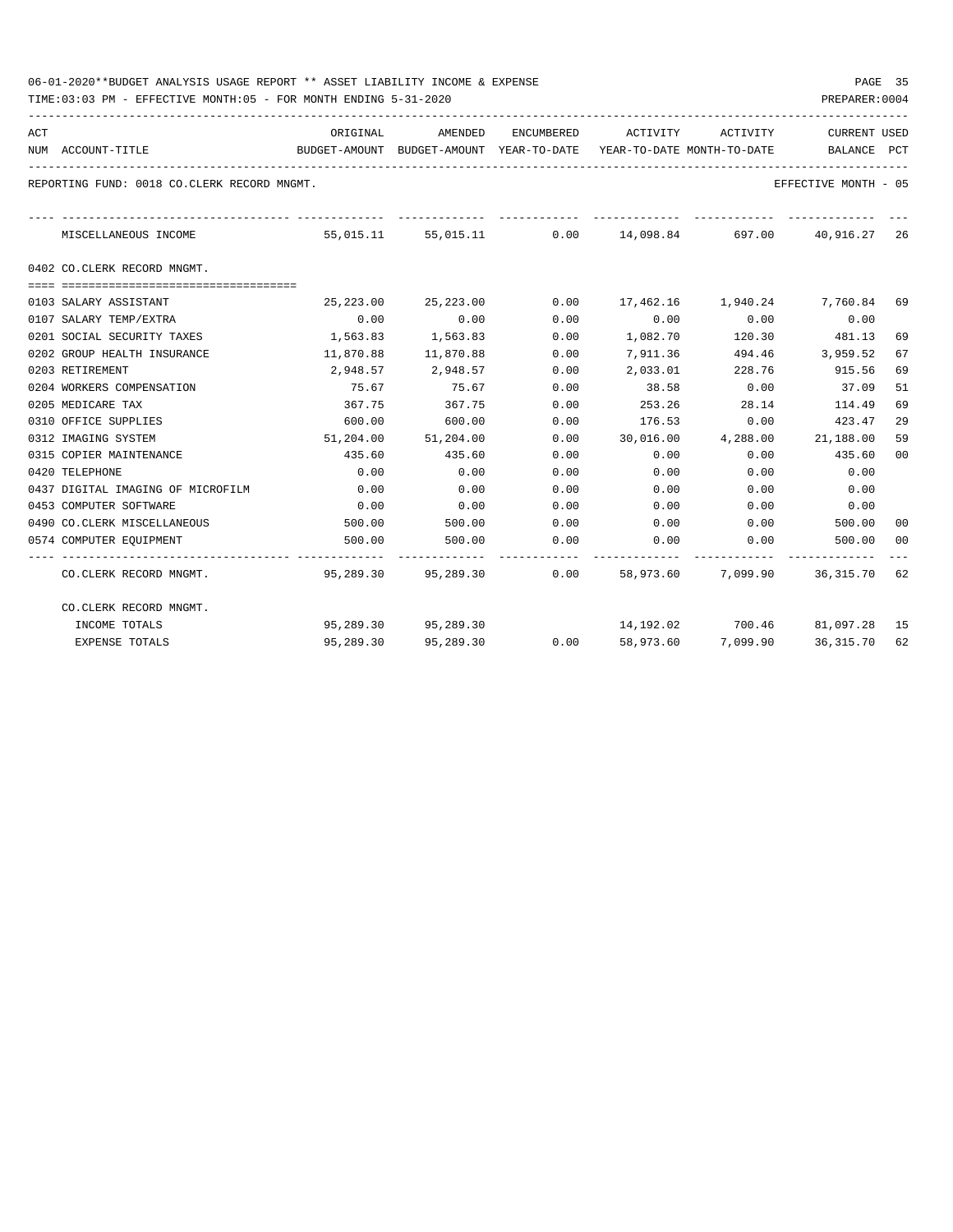|                    | 06-01-2020**BUDGET ANALYSIS USAGE REPORT ** ASSET LIABILITY INCOME & EXPENSE<br>TIME: 03:03 PM - EFFECTIVE MONTH: 05 - FOR MONTH ENDING 5-31-2020 |          |                                                     |              |                                        |                                | PAGE 36<br>PREPARER: 0004                   |    |
|--------------------|---------------------------------------------------------------------------------------------------------------------------------------------------|----------|-----------------------------------------------------|--------------|----------------------------------------|--------------------------------|---------------------------------------------|----|
| $\mathop{\rm ACT}$ | NUM ACCOUNT-TITLE                                                                                                                                 | ORIGINAL | AMENDED<br>BUDGET-AMOUNT BUDGET-AMOUNT YEAR-TO-DATE | ENCUMBERED   | ACTIVITY<br>YEAR-TO-DATE MONTH-TO-DATE | ACTIVITY                       | CURRENT USED<br>BALANCE PCT                 |    |
|                    | REPORTING FUND: 0019 DIST.CLK.RECORDS MNGMT.                                                                                                      |          |                                                     |              |                                        |                                | EFFECTIVE MONTH - 05                        |    |
|                    | 0100 PAYROLL                                                                                                                                      |          |                                                     |              |                                        |                                |                                             |    |
|                    | 0100 PAYROLL                                                                                                                                      |          |                                                     |              |                                        | $0.00$ 0.00                    | 0.00                                        |    |
|                    | PAYROLL                                                                                                                                           |          |                                                     |              | 0.00                                   | 0.00                           | 0.00                                        |    |
|                    | 0102 A/P CLEARING                                                                                                                                 |          |                                                     |              |                                        |                                |                                             |    |
|                    | 0100 A/P CLEARING                                                                                                                                 |          |                                                     |              | 0.00                                   | 0.00                           | 0.00                                        |    |
|                    | A/P CLEARING                                                                                                                                      |          |                                                     |              | 0.00                                   | 0.00                           | 0.00                                        |    |
|                    | 0103 CASH                                                                                                                                         |          |                                                     |              |                                        |                                |                                             |    |
|                    | 0100 DIST.CLK.REC.MNGMT-COMB.FUNDS CKIN                                                                                                           |          |                                                     |              |                                        | $7,267.36 - 125.00 - 6,455.95$ |                                             |    |
|                    | CASH                                                                                                                                              |          |                                                     |              | 7,267.36-                              | ------------                   | $125.00 - 6,455.95$                         |    |
|                    | 0120 RECEIVABLES                                                                                                                                  |          |                                                     |              |                                        |                                |                                             |    |
|                    | 0313 DUE FROM OTHER FUNDS                                                                                                                         |          |                                                     |              | 0.00                                   | 0.00                           | 147.85                                      |    |
|                    | RECEIVABLES                                                                                                                                       |          |                                                     |              | 0.00                                   | 0.00                           | 147.85                                      |    |
|                    | 0200 LIABILITY ACCOUNT                                                                                                                            |          |                                                     |              |                                        |                                |                                             |    |
|                    | 0150 ACCRUED SALARY PAYABLE                                                                                                                       |          |                                                     |              | 0.00                                   | 0.00                           | 0.01                                        |    |
|                    | 0155 ACCRUED FRINGE BENEFITS                                                                                                                      |          |                                                     |              | 0.00                                   | 0.00                           | 0.00                                        |    |
|                    | 0910 SYSTEM ADDED LIABILITY LINE-ITEM                                                                                                             |          |                                                     |              | 0.00                                   | 0.00                           | 0.00                                        |    |
|                    | LIABILITY ACCOUNT                                                                                                                                 |          |                                                     |              | 0.00                                   | 0.00                           | 0.01                                        |    |
|                    | 0271 EQUITY ACCOUNT                                                                                                                               |          |                                                     |              |                                        |                                |                                             |    |
|                    |                                                                                                                                                   |          |                                                     |              |                                        |                                |                                             |    |
|                    | 0200 EQUITY ACCOUNT                                                                                                                               |          |                                                     |              | 0.00                                   |                                | $0.00$ 13,871.15                            |    |
|                    | EQUITY ACCOUNT                                                                                                                                    |          |                                                     |              | 0.00                                   |                                | $0.00$ 13,871.15                            |    |
|                    | 0300 CASH                                                                                                                                         |          |                                                     |              |                                        |                                |                                             |    |
|                    | 0119 BEGINNING CASH BALANCE                                                                                                                       |          | 9,500.00 9,500.00                                   | -----------  | --------------                         | ----------                     | $0.00$ $0.00$ $9,500.00$ 00<br>------------ |    |
|                    | CASH                                                                                                                                              |          | 9,500.00 9,500.00                                   | 0.00         | 0.00                                   | 0.00                           | 9,500.00 00                                 |    |
|                    | 0360 INTEREST EARNINGS                                                                                                                            |          |                                                     |              |                                        |                                |                                             |    |
|                    |                                                                                                                                                   |          |                                                     |              |                                        |                                |                                             |    |
|                    | 0100 INTEREST EARNINGS                                                                                                                            | 0.00     | 0.00                                                |              | -------------                          | $18.32$ 0.64 $18.32+$          |                                             |    |
|                    | INTEREST EARNINGS                                                                                                                                 | 0.00     | 0.00                                                | 0.00         | 18.32                                  | 0.64                           | $18.32+$                                    |    |
|                    | 0370 MISCELLEANEOUS INCOME                                                                                                                        |          |                                                     |              |                                        |                                |                                             |    |
|                    | 0136 DIST.CLK.PRES.REC.FEE                                                                                                                        |          | 2,500.00 2,500.00                                   |              | 1,969.98                               | 524.07                         | 530.02                                      | 79 |
|                    | MISCELLEANEOUS INCOME                                                                                                                             | 2,500.00 | 2,500.00                                            | ------------ | $0.00$ 1,969.98                        | -------------<br>524.07        | 530.02 79                                   |    |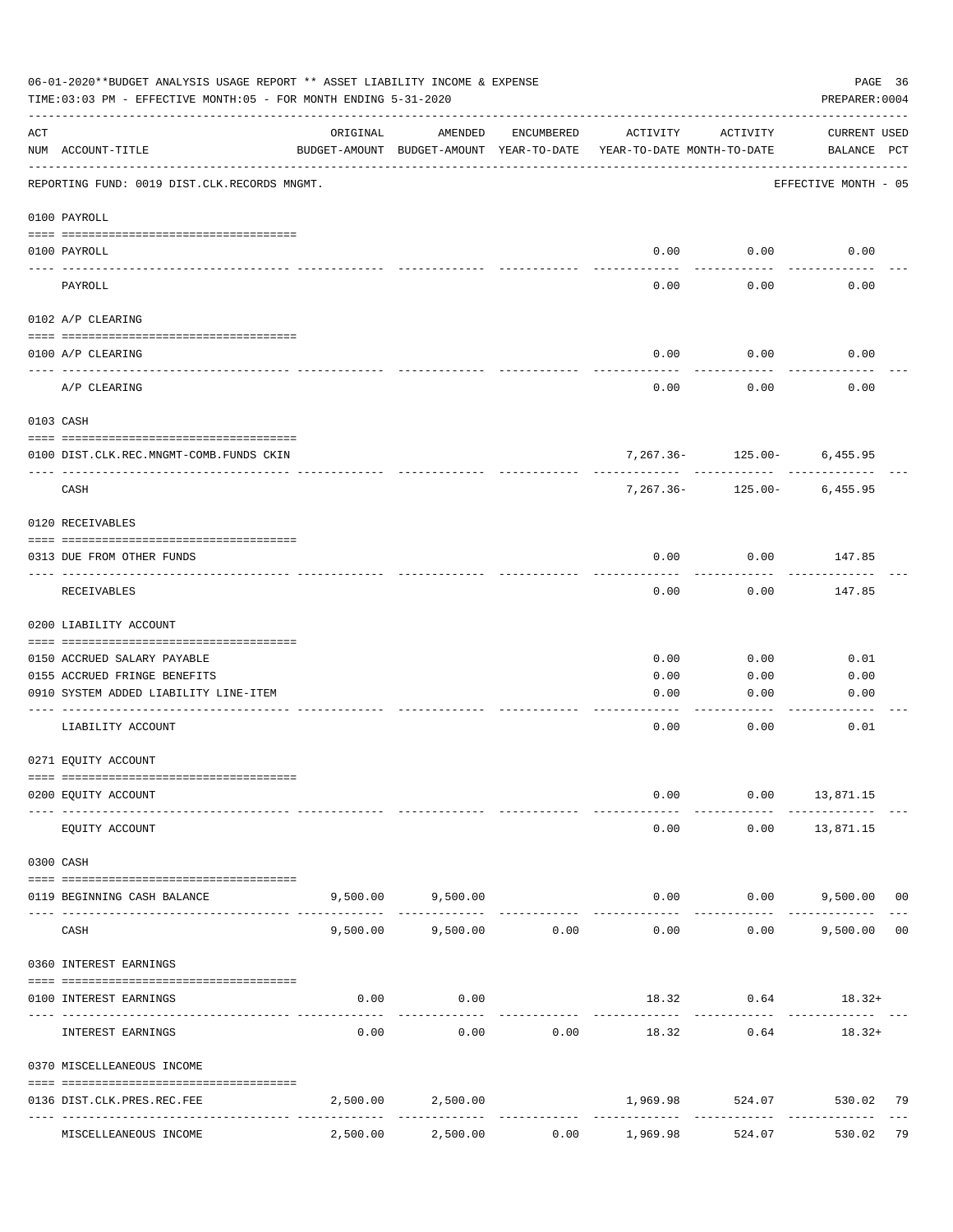| 06-01-2020**BUDGET ANALYSIS USAGE REPORT ** ASSET LIABILITY INCOME & EXPENSE | PAGE 37        |
|------------------------------------------------------------------------------|----------------|
|                                                                              |                |
| TIME:03:03 PM - EFFECTIVE MONTH:05 - FOR MONTH ENDING 5-31-2020              | PREPARER: 0004 |

| ACT |                                              | ORIGINAL                                                            | AMENDED                               | ENCUMBERED | ACTIVITY        | ACTIVITY | <b>CURRENT USED</b>     |    |
|-----|----------------------------------------------|---------------------------------------------------------------------|---------------------------------------|------------|-----------------|----------|-------------------------|----|
|     | NUM ACCOUNT-TITLE                            | BUDGET-AMOUNT BUDGET-AMOUNT YEAR-TO-DATE YEAR-TO-DATE_MONTH-TO-DATE |                                       |            |                 |          | BALANCE PCT             |    |
|     | REPORTING FUND: 0019 DIST.CLK.RECORDS MNGMT. |                                                                     |                                       |            |                 |          | EFFECTIVE MONTH - 05    |    |
|     | 0450 DIST. CLERK REC. MNGMT.                 |                                                                     |                                       |            |                 |          |                         |    |
|     | -0000000000000000000000000000000000000       |                                                                     |                                       |            |                 |          |                         |    |
|     | 0107 SALARY TEMP/EXTRA                       | 0.00                                                                | 0.00                                  |            | $0.00$ 3,949.00 | 470.12   | $3.949.00 -$            |    |
|     | 0201 SOCIAL SECURITY TAXES                   | 0.00                                                                | 0.00                                  | 0.00       | 237.54          | 28.72    | $237.54-$               |    |
|     | 0202 GROUP HEALTH & DENTAL INSURANCE         | 0.00                                                                | 0.00                                  | 0.00       | 1,596.56        | 88.71    | $1.596.56 -$            |    |
|     | 0203 RETIREMENT                              | 0.00                                                                | 0.00                                  | 0.00       | 460.47          | 55.44    | 460.47-                 |    |
|     | 0204 WORKERS COMPENSATION                    | 0.00                                                                | 0.00                                  | 0.00       | 0.00            | 0.00     | 0.00                    |    |
|     | 0205 MEDICARE TAX                            | 0.00                                                                | 0.00                                  | 0.00       | 55.60           | 6.72     | $55.60 -$               |    |
|     | 0310 OFFICE SUPPLIES                         | 0.00                                                                | 0.00                                  | 0.00       | 0.00            | 0.00     | 0.00                    |    |
|     | 0400 RECORDS STORAGE SHELVING                | 6,000.00                                                            | 6,000.00                              | 0.00       | 2,956.49        |          | 0.00<br>3,043.51 49     |    |
|     | 0435 PRINTING                                | 0.00                                                                | 0.00                                  | 0.00       | 0.00            | 0.00     | 0.00                    |    |
|     | 0572 OFFICE EQUIPMENT                        |                                                                     | 6,000.00 6,000.00                     | 0.00       | 0.00            | 0.00     | 6,000.00                | 00 |
|     | DIST.CLERK REC. MNGMT.                       |                                                                     | $12,000.00$ $12,000.00$ 0.00 9,255.66 |            |                 | 649.71   | 2,744.34 77             |    |
|     | DIST.CLK.RECORDS MNGMT.                      |                                                                     |                                       |            |                 |          |                         |    |
|     | INCOME TOTALS                                |                                                                     |                                       |            | 1,988.30        |          | 524.71   10,011.70   17 |    |
|     | <b>EXPENSE TOTALS</b>                        | 12,000.00                                                           | 12,000.00                             | 0.00       | 9,255.66        | 649.71   | 2,744.34                | 77 |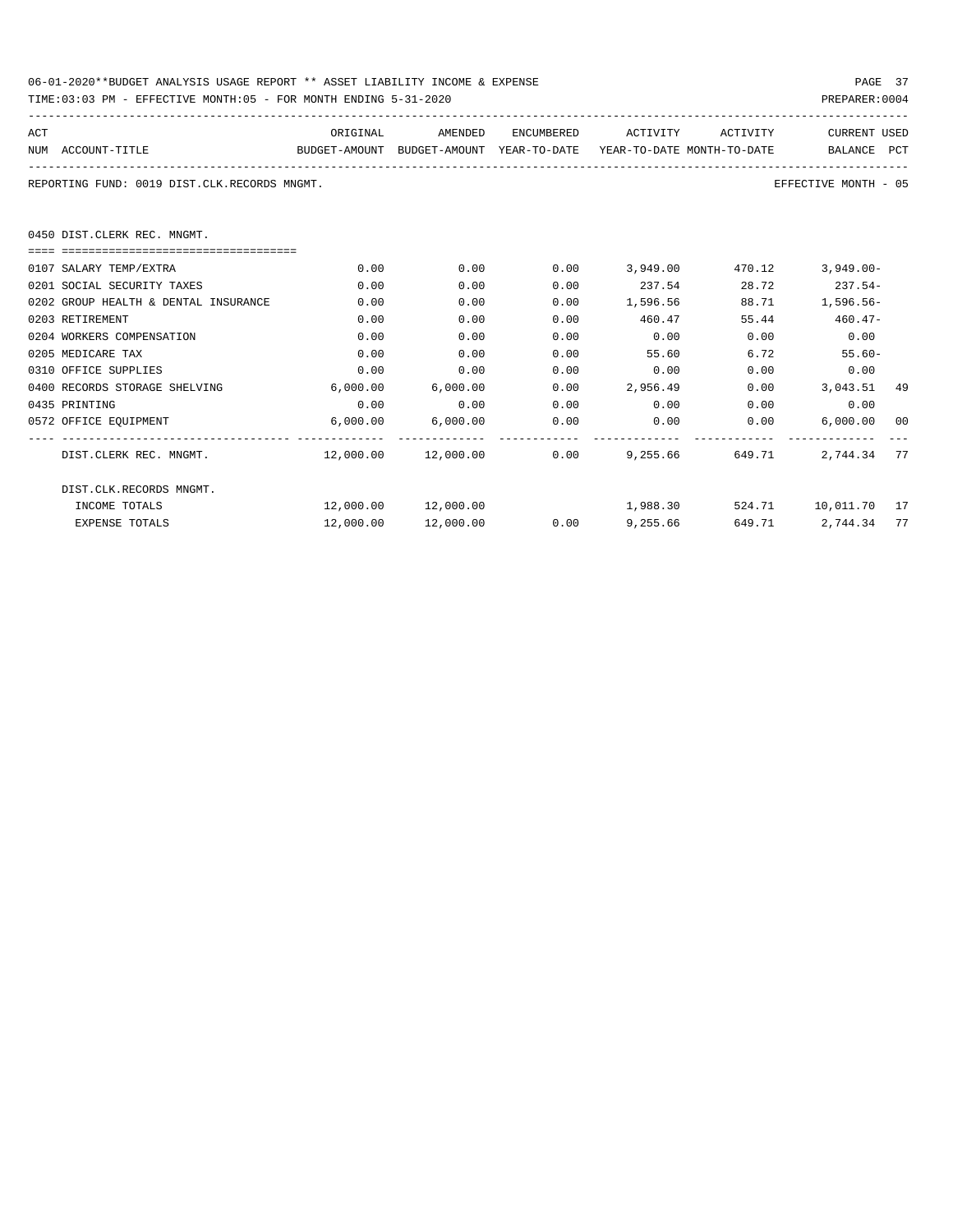|                    | 06-01-2020**BUDGET ANALYSIS USAGE REPORT ** ASSET LIABILITY INCOME & EXPENSE<br>TIME:03:03 PM - EFFECTIVE MONTH:05 - FOR MONTH ENDING 5-31-2020 |          |                                                     |              |                                        |                      | PREPARER: 0004                               | PAGE 38 |
|--------------------|-------------------------------------------------------------------------------------------------------------------------------------------------|----------|-----------------------------------------------------|--------------|----------------------------------------|----------------------|----------------------------------------------|---------|
| $\mathop{\rm ACT}$ | NUM ACCOUNT-TITLE                                                                                                                               | ORIGINAL | AMENDED<br>BUDGET-AMOUNT BUDGET-AMOUNT YEAR-TO-DATE | ENCUMBERED   | ACTIVITY<br>YEAR-TO-DATE MONTH-TO-DATE | ACTIVITY             | CURRENT USED<br>BALANCE PCT                  |         |
|                    | REPORTING FUND: 0020 COUNTY OFFICES REC.MNGMT.                                                                                                  |          |                                                     |              |                                        |                      | EFFECTIVE MONTH - 05                         |         |
|                    | 0100 PAYROLL                                                                                                                                    |          |                                                     |              |                                        |                      |                                              |         |
|                    | 0100 PAYROLL                                                                                                                                    |          |                                                     |              |                                        | $0.00$ $0.00$        | 0.00                                         |         |
|                    | PAYROLL                                                                                                                                         |          |                                                     |              | 0.00                                   | 0.00                 | 0.00                                         |         |
|                    | 0102 A/P CLEARING                                                                                                                               |          |                                                     |              |                                        |                      |                                              |         |
|                    | 0100 A/P CLEARING                                                                                                                               |          |                                                     |              | 0.00                                   | 0.00                 | 0.00                                         |         |
|                    | A/P CLEARING                                                                                                                                    |          |                                                     |              | 0.00                                   | 0.00                 | 0.00                                         |         |
|                    | 0103 CASH                                                                                                                                       |          |                                                     |              |                                        |                      |                                              |         |
|                    | 0100 CO.OFF.REC.MNGMT-COMB. FUNDS CKING                                                                                                         |          |                                                     |              |                                        |                      | 5,807.32- 607.71 60,332.05                   |         |
|                    | CASH                                                                                                                                            |          |                                                     |              | 5,807.32-                              | ----------<br>607.71 | -------<br>60,332.05                         |         |
|                    | 0120 RECEIVABLES                                                                                                                                |          |                                                     |              |                                        |                      |                                              |         |
|                    | 0313 DUE FROM OTHER FUNDS                                                                                                                       |          |                                                     |              | 0.00                                   | 0.00                 | 937.31                                       |         |
|                    | RECEIVABLES                                                                                                                                     |          |                                                     |              | 0.00                                   | 0.00                 | 937.31                                       |         |
|                    | 0200 SYSTEM ADDED LIABILITY DEPARTMENT                                                                                                          |          |                                                     |              |                                        |                      |                                              |         |
|                    | 0150 ACCRUED SALARY PAYABLE                                                                                                                     |          |                                                     |              | 0.00                                   | 0.00                 | 0.00                                         |         |
|                    | 0155 ACCRUED FRINGE BENEFITS                                                                                                                    |          |                                                     |              | 0.00                                   | 0.00                 | 0.00                                         |         |
|                    | 0910 SYSTEM ADDED LIABILITY LINE-ITEM                                                                                                           |          |                                                     |              | 0.00                                   | 0.00                 | 0.00                                         |         |
|                    | SYSTEM ADDED LIABILITY DEPARTMENT                                                                                                               |          |                                                     |              | 0.00                                   | 0.00                 | 0.00                                         |         |
|                    | 0271 EQUITY ACCOUNT                                                                                                                             |          |                                                     |              |                                        |                      |                                              |         |
|                    | 0200 EQUITY ACCOUNT                                                                                                                             |          |                                                     |              | 0.00                                   |                      | $0.00$ 67,076.68                             |         |
|                    | EQUITY ACCOUNT                                                                                                                                  |          |                                                     |              |                                        | 0.00                 | $0.00$ 67,076.68                             |         |
|                    | 0300 CASH                                                                                                                                       |          |                                                     |              |                                        |                      |                                              |         |
|                    | 0120 BEGINNING CASH BALANCE                                                                                                                     |          | 5, 258.42 5, 258.42                                 |              |                                        |                      | $0.00$ $0.00$ $5,258.42$ 00<br>------------- |         |
| $- - - - -$        | CASH                                                                                                                                            |          | 5,258.42 5,258.42 0.00                              | ------------ | --------------<br>0.00                 | ------------         | $0.00$ $5,258.42$ 00                         |         |
|                    | 0360 INTEREST EARNINGS                                                                                                                          |          |                                                     |              |                                        |                      |                                              |         |
|                    | 0100 INTEREST EARNINGS                                                                                                                          |          | 50.00<br>50.00                                      |              |                                        |                      | 98.45 5.80 48.45 + 197                       |         |
|                    | INTEREST EARNINGS                                                                                                                               | 50.00    |                                                     | 50.00 0.00   | --------------<br>98.45                | -----------<br>5.80  | 48.45+ 197                                   |         |
|                    | 0370 MISCELLENEOUS INCOME                                                                                                                       |          |                                                     |              |                                        |                      |                                              |         |
|                    | 0135 CO.OFFICE REC.MNGMT.FEE                                                                                                                    |          | 12,477.51 12,477.51                                 |              |                                        |                      | 3,347.60 801.71 9,129.91 27                  |         |
|                    | MISCELLENEOUS INCOME                                                                                                                            |          | 12,477.51 12,477.51                                 | 0.00         | 3,347.60                               |                      | 801.71 9,129.91 27                           |         |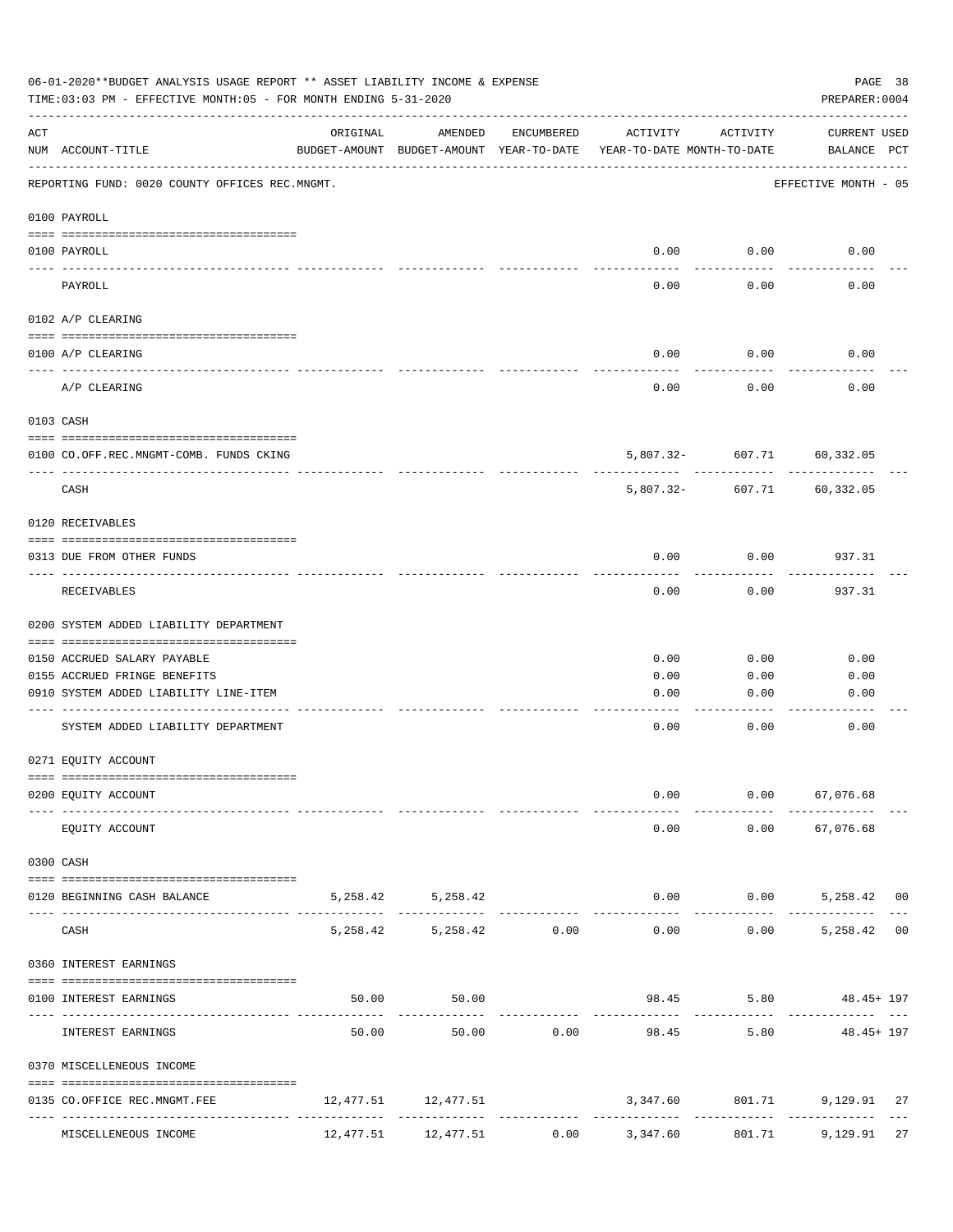| 06-01-2020**BUDGET ANALYSIS USAGE REPORT ** ASSET LIABILITY INCOME & EXPENSE | PAGE 39        |  |
|------------------------------------------------------------------------------|----------------|--|
| TIME:03:03 PM - EFFECTIVE MONTH:05 - FOR MONTH ENDING 5-31-2020              | PREPARER: 0004 |  |

| ACT<br>NUM ACCOUNT-TITLE                                             | ORIGINAL<br>BUDGET-AMOUNT BUDGET-AMOUNT YEAR-TO-DATE YEAR-TO-DATE MONTH-TO-DATE | AMENDED                                                         |      | ENCUMBERED ACTIVITY ACTIVITY |        | CURRENT USED<br>BALANCE PCT                  |    |
|----------------------------------------------------------------------|---------------------------------------------------------------------------------|-----------------------------------------------------------------|------|------------------------------|--------|----------------------------------------------|----|
| REPORTING FUND: 0020 COUNTY OFFICES REC.MNGMT.                       |                                                                                 |                                                                 |      |                              |        | EFFECTIVE MONTH - 05                         |    |
| 0449 COUNTY OFFICES REC.MNGMT.                                       |                                                                                 |                                                                 |      |                              |        |                                              |    |
| ===================================                                  |                                                                                 |                                                                 |      |                              |        |                                              |    |
| 0103 SALARY ASSISTANT                                                | 0.00                                                                            | 0.00                                                            | 0.00 | 0.00                         |        | $0.00$ 0.00                                  |    |
| 0107 SALARY TEMP./EXTRA                                              | 8,807.83                                                                        | 8,807.83                                                        | 0.00 |                              | 384.00 | 0.00<br>8,423.83                             | 04 |
| 0201 SOCIAL SECURITY TAXES                                           | 529.75                                                                          | 529.75                                                          | 0.00 | 23.81                        | 0.00   | 505.94                                       | 04 |
| 0202 GROUP HEALTH INSURANCE                                          | 0.00                                                                            | 0.00                                                            | 0.00 | 494.71                       | 0.00   | $494.71-$                                    |    |
| 0203 RETIREMENT                                                      | 998.83                                                                          | 998.83                                                          | 0.00 | 45.27                        | 0.00   | 953.56                                       | 05 |
| 0204 WORKERS COMPENSATION                                            | 25.63                                                                           | 25.63                                                           | 0.00 | 13.47                        | 0.00   | 12.16                                        | 53 |
| 0205 MEDICARE TAX                                                    | 123.89                                                                          | 123.89                                                          | 0.00 | 5.57                         | 0.00   | 118.32 04                                    |    |
| 0310 OFFICE SUPPLIES                                                 | 0.00                                                                            | 0.00                                                            | 0.00 | 0.00                         | 0.00   | 0.00                                         |    |
| 0350 RECORDS DISPOSAL                                                | 2,000.00                                                                        |                                                                 |      |                              |        | 2,000.00 196.27 3,256.55 199.80 1,452.82-173 |    |
| 0400 RECORDS STORAGE SHELVING                                        | 0.00                                                                            | 0.00                                                            | 0.00 | 0.00                         | 0.00   | 0.00                                         |    |
| 0453 COMPUTER SOFTWARE MAINTENANCE 4,150.00                          |                                                                                 | 4,150.00                                                        |      | $0.00 \t 4.150.00 \t 0.00$   |        | 0.00 100                                     |    |
| 0460 EQUIPMENT RENTAL                                                | 0.00                                                                            | 0.00                                                            |      |                              |        | $0.00$ $0.00$ $0.00$ $0.00$ $0.00$           |    |
| 0574 COMPUTER EQUIPMENT                                              | $1,150.00$ $1,150.00$                                                           |                                                                 | 0.00 |                              |        |                                              |    |
| COUNTY OFFICES REC.MNGMT. 17,785.93 17,785.93 196.27 9,253.37 199.80 |                                                                                 |                                                                 |      |                              |        | 8,336.29                                     | 53 |
| COUNTY OFFICES REC.MNGMT.                                            |                                                                                 |                                                                 |      |                              |        |                                              |    |
| INCOME TOTALS                                                        |                                                                                 | 17,785.93 17,785.93                                             |      |                              |        | 3,446.05 807.51 14,339.88 19                 |    |
| EXPENSE TOTALS                                                       |                                                                                 | $17,785.93$ $17,785.93$ $196.27$ $9,253.37$ $199.80$ $8,336.29$ |      |                              |        |                                              | 53 |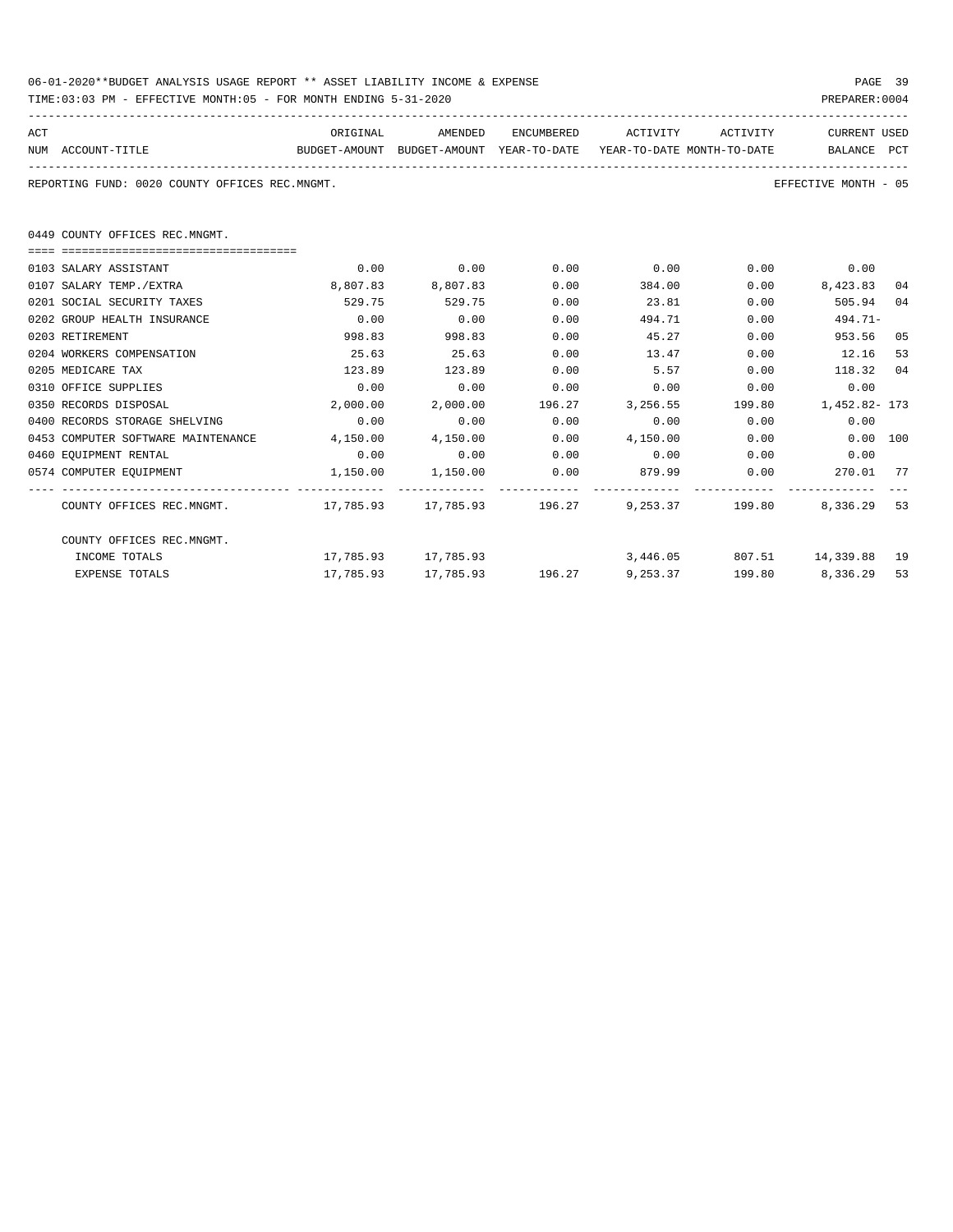|     | 06-01-2020**BUDGET ANALYSIS USAGE REPORT ** ASSET LIABILITY INCOME & EXPENSE<br>TIME: 03:03 PM - EFFECTIVE MONTH: 05 - FOR MONTH ENDING 5-31-2020 |                            |         |            |                                                                                 |                                                   | PAGE 40<br>PREPARER: 0004          |  |
|-----|---------------------------------------------------------------------------------------------------------------------------------------------------|----------------------------|---------|------------|---------------------------------------------------------------------------------|---------------------------------------------------|------------------------------------|--|
| ACT | NUM ACCOUNT-TITLE                                                                                                                                 | ORIGINAL                   | AMENDED | ENCUMBERED | ACTIVITY<br>BUDGET-AMOUNT BUDGET-AMOUNT YEAR-TO-DATE YEAR-TO-DATE MONTH-TO-DATE | ACTIVITY                                          | <b>CURRENT USED</b><br>BALANCE PCT |  |
|     | REPORTING FUND: 0021 FANNIN CO. R & B #1 FUND                                                                                                     |                            |         |            |                                                                                 |                                                   | EFFECTIVE MONTH - 05               |  |
|     | 0100 PAYROLL                                                                                                                                      |                            |         |            |                                                                                 |                                                   |                                    |  |
|     | 0100 PAYROLL<br>---- ----                                                                                                                         |                            |         |            | 0.00<br>$---$                                                                   | 0.00<br>-------                                   | 0.00                               |  |
|     | PAYROLL                                                                                                                                           |                            |         |            | 0.00                                                                            | 0.00                                              | 0.00                               |  |
|     | 0102 A/P CLEARING                                                                                                                                 |                            |         |            |                                                                                 |                                                   |                                    |  |
|     | 0100 A/P CLEARING                                                                                                                                 |                            |         |            | 0.00                                                                            | 0.00                                              | 0.00                               |  |
|     | A/P CLEARING                                                                                                                                      |                            |         |            | 0.00                                                                            | 0.00                                              | 0.00                               |  |
|     | 0103 CASH                                                                                                                                         |                            |         |            |                                                                                 |                                                   |                                    |  |
|     |                                                                                                                                                   |                            |         |            |                                                                                 |                                                   |                                    |  |
|     | 0100 R&B#1-COMBINED FUNDS CHECKING<br>0175 TEXPOOL                                                                                                |                            |         |            | 182.22                                                                          | 333, 195. 31 15, 250. 09 - 423, 619. 08<br>6.83   | 18,315.90                          |  |
|     | CASH                                                                                                                                              |                            |         |            |                                                                                 | ----------<br>333, 377.53 15, 243.26- 441, 934.98 |                                    |  |
|     | 0120 RECEIVABLES                                                                                                                                  |                            |         |            |                                                                                 |                                                   |                                    |  |
|     | 0311 TAXES RECEIVABLE                                                                                                                             |                            |         |            | 0.00                                                                            | 0.00                                              | 36,182.06                          |  |
|     | 0312 DUE FROM OTHER GOVERNMENTS                                                                                                                   |                            |         |            | 0.00                                                                            | 0.00                                              | 19,994.07                          |  |
|     | 0313 DUE FROM OTHER FUNDS                                                                                                                         |                            |         |            | 0.00                                                                            | 0.00                                              | 3,510.97                           |  |
|     | 0315 INVENTORY ASSET                                                                                                                              |                            |         |            | 0.00<br>----                                                                    | 0.00<br>-----                                     | 12,217.15<br>----------            |  |
|     | RECEIVABLES                                                                                                                                       |                            |         |            | 0.00                                                                            | 0.00                                              | 71,904.25                          |  |
|     | 0200 LIABILITY ACCOUNT                                                                                                                            |                            |         |            |                                                                                 |                                                   |                                    |  |
|     | 0150 ACCRUED SALARY PAYABLE                                                                                                                       |                            |         |            | 0.00                                                                            | 0.00                                              | 12,877.04                          |  |
|     | 0155 ACCRUED FRINGE BENEFITS                                                                                                                      |                            |         |            | 0.00                                                                            | 0.00                                              | 5,414.04                           |  |
|     | 0200 DEFERRED TAX REVENUE                                                                                                                         |                            |         |            | 0.00                                                                            | 0.00                                              | 34,684.34                          |  |
|     | 0900 SYSTEM ADDED LIABILITY LINE-ITEM                                                                                                             |                            |         |            | 0.00                                                                            | 0.00                                              | 0.00                               |  |
|     | 0910 SYSTEM ADDED LIABILITY LINE-ITEM                                                                                                             |                            |         |            | $8,504.60 -$                                                                    | 0.00<br>----------                                | $8,504.60 -$                       |  |
|     | LIABILITY ACCOUNT                                                                                                                                 |                            |         |            | $8,504.60 -$                                                                    | 0.00                                              | 44,470.82                          |  |
|     | 0207 DUE TO FUND                                                                                                                                  |                            |         |            |                                                                                 |                                                   |                                    |  |
|     | 0070 DUE TO RIGHT OF WAY                                                                                                                          |                            |         |            | 0.00                                                                            | 0.00                                              | 0.00                               |  |
|     | 0131 DUE TO RD. DIST. 17A                                                                                                                         |                            |         |            | 0.00                                                                            | 0.00                                              | 0.00                               |  |
|     | DUE TO FUND                                                                                                                                       | ------------ ------------- |         |            | 0.00                                                                            | 0.00                                              | 0.00                               |  |
|     | 0231 LOANS                                                                                                                                        |                            |         |            |                                                                                 |                                                   |                                    |  |
|     | 0100 LOAN BSB EQUIPMENT                                                                                                                           |                            |         |            | 0.00                                                                            | 0.00                                              | 0.00                               |  |
|     | LOANS                                                                                                                                             |                            |         |            | 0.00                                                                            | 0.00                                              | 0.00                               |  |
|     | 0271 EQUITY ACCOUNT                                                                                                                               |                            |         |            |                                                                                 |                                                   |                                    |  |
|     |                                                                                                                                                   |                            |         |            |                                                                                 |                                                   |                                    |  |
|     | 0200 EQUITY ACCOUNTY                                                                                                                              |                            |         |            | 0.00<br>-------------                                                           | 0.00<br>-------------                             | 127,486.28<br>--------------       |  |
|     |                                                                                                                                                   |                            |         |            |                                                                                 |                                                   |                                    |  |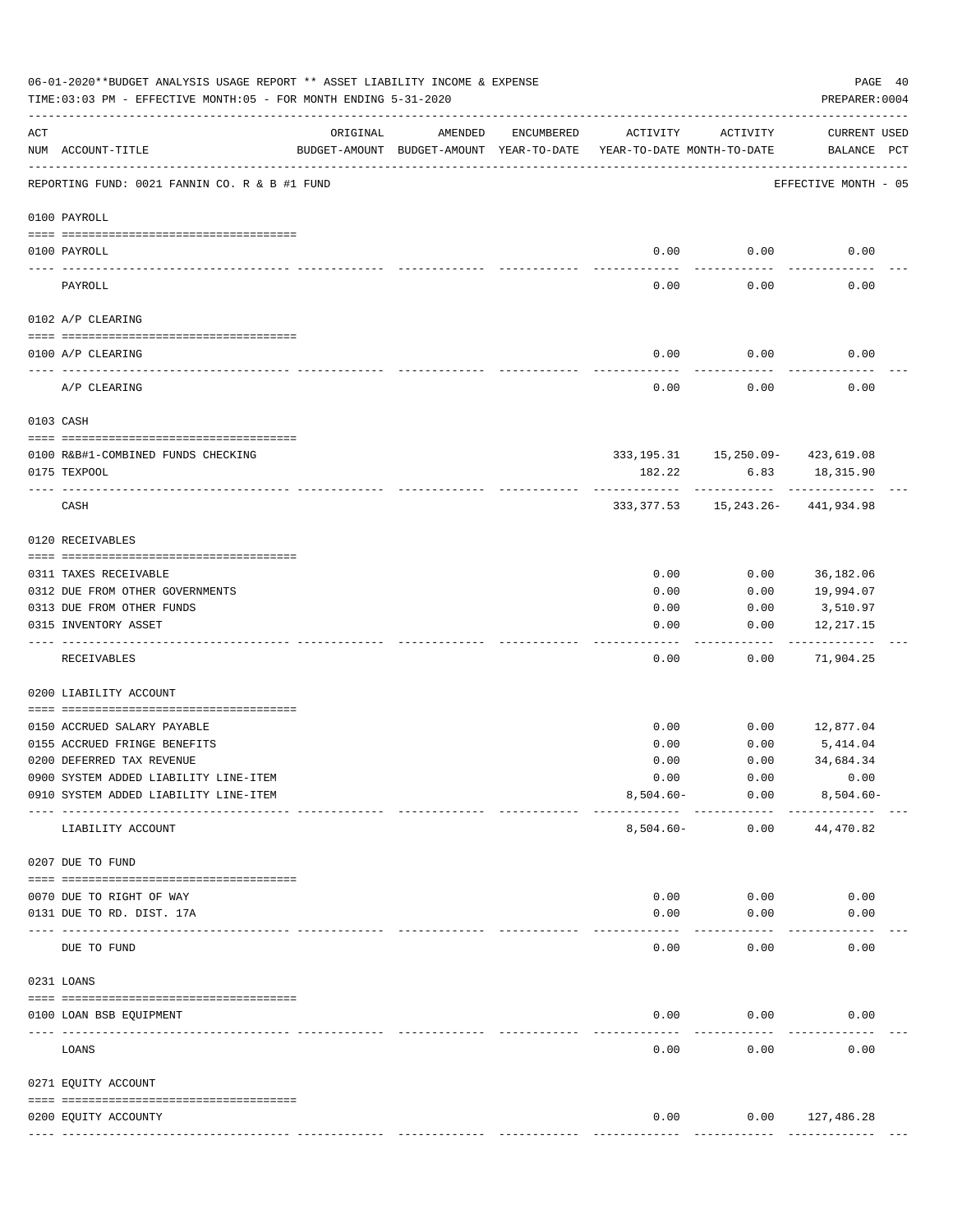| ACT<br>ORIGINAL<br>AMENDED<br>ENCUMBERED<br>ACTIVITY<br>ACTIVITY<br><b>CURRENT USED</b><br>BUDGET-AMOUNT BUDGET-AMOUNT YEAR-TO-DATE<br>NUM ACCOUNT-TITLE<br>YEAR-TO-DATE MONTH-TO-DATE<br>BALANCE PCT<br>REPORTING FUND: 0021 FANNIN CO. R & B #1 FUND<br>EFFECTIVE MONTH - 05<br>$0.00$ $0.00$ $127,486.28$<br>EQUITY ACCOUNT<br>0300 TOTAL REV/TRANSFERS<br>$0.00$ $0.00$ $40,469.07$ 00<br>40,469.07 40,469.07<br>0121 BEGINNING CASH BALANCE<br>$40,469.07$ $40,469.07$ $0.00$ $0.00$ $0.00$<br>TOTAL REV/TRANSFERS<br>40,469.07<br>00<br>0310 PROPERTY TAXES<br>537,280.94 8,742.70 27,979.63+105<br>509,301.31 509,301.31<br>0110 CURRENT TAXES<br>10,000.00<br>0120 DELINQUENT TAXES<br>10,000.00<br>9,963.74 1,744.89<br>36.26 100<br>------------<br>------------ ---<br>PROPERTY TAXES<br>519,301.31 519,301.31 0.00 547,244.68 10,487.59 27,943.37+ 105<br>0318 OTHER TAXES<br>$0.00$ $0.00$ $1,500.00$<br>1,500.00 1,500.00<br>0120 PAY N LIEU TAX/GRASSLAND<br>00<br>0121 PAY N LIEU TAX/UPPER TRINITY<br>800.00<br>800.00<br>684.73 0.00<br>115.27<br>86<br>41,000.00<br>41,000.00<br>40,237.97<br>4,950.96<br>762.03<br>98<br>0160 SALES TAX REVENUES<br>----------<br>43,300.00<br>43,300.00 0.00<br>40,922.70  4,950.96  2,377.30<br>95<br>OTHER TAXES<br>0321 FEES OF TAX COLLECTOR<br>73,426.50 0.00 426.50+ 101<br>73,000.00 73,000.00<br>0200 CAR REGISTRATION/SALES TAX<br>55,000.00<br>38,728.21 4,420.44<br>16,271.79 70<br>0300 COUNTY'S ADDITIONAL \$10<br>55,000.00<br>-------------<br>128,000.00 128,000.00      0.00      112,154.71      4,420.44      15,845.29    88<br>FEES OF TAX COLLECTOR<br>0330 GRANTS<br>$0.00$ 0.00<br>38, 384. 23 0.00 38, 384. 23+<br>0200 FEMA GRANT<br>GRANTS<br>0.00<br>0.00<br>0.00<br>38,384.23<br>0.00<br>$38,384.23+$<br>0350 FINES<br>7,000.00<br>223.35<br>0.00<br>6,776.65 03<br>7,000.00<br>0403 COUNTY CLERK FINES<br>0450 DISTRICT CLERK FINES<br>8,000.00<br>4,394.39 1,021.49 3,605.61<br>8,000.00<br>55<br>0455 J. P. #1 FINES<br>5,000.00<br>$0.00$ 2,141.36<br>5,000.00<br>2,858.64<br>57<br>486.08+ 124<br>2,000.00<br>0456 J. P. #2 FINES<br>2,000.00<br>2,486.08<br>0.00<br>3,000.00<br>0457 J. P. #3 FINES<br>3,000.00<br>1,553.88<br>0.00<br>1,446.12<br>52<br>$- - -$<br>25,000.00<br>25,000.00<br>$0.00$ 11,516.34 1,021.49 13,483.66 46<br>FINES<br>0360 INTEREST EARNINGS<br>614.91 49.70<br>0100 INTEREST EARNINGS<br>300.00 300.00<br>314.91+ 205<br>300.00<br>0.00<br>49.70<br>INTEREST EARNINGS<br>300.00<br>614.91<br>314.91+ 205<br>0364 SALE OF EQUIPMENT<br>0162 LAND/BUILDING<br>0.00<br>0.00<br>0.00<br>0.00<br>0.00 | 06-01-2020**BUDGET ANALYSIS USAGE REPORT ** ASSET LIABILITY INCOME & EXPENSE<br>TIME: 03:03 PM - EFFECTIVE MONTH: 05 - FOR MONTH ENDING 5-31-2020 |  |  | PAGE 41<br>PREPARER: 0004 |  |
|----------------------------------------------------------------------------------------------------------------------------------------------------------------------------------------------------------------------------------------------------------------------------------------------------------------------------------------------------------------------------------------------------------------------------------------------------------------------------------------------------------------------------------------------------------------------------------------------------------------------------------------------------------------------------------------------------------------------------------------------------------------------------------------------------------------------------------------------------------------------------------------------------------------------------------------------------------------------------------------------------------------------------------------------------------------------------------------------------------------------------------------------------------------------------------------------------------------------------------------------------------------------------------------------------------------------------------------------------------------------------------------------------------------------------------------------------------------------------------------------------------------------------------------------------------------------------------------------------------------------------------------------------------------------------------------------------------------------------------------------------------------------------------------------------------------------------------------------------------------------------------------------------------------------------------------------------------------------------------------------------------------------------------------------------------------------------------------------------------------------------------------------------------------------------------------------------------------------------------------------------------------------------------------------------------------------------------------------------------------------------------------------------------------------------------------------------------------------------------------------------------------------------------------------------------------------------------------------------------------------|---------------------------------------------------------------------------------------------------------------------------------------------------|--|--|---------------------------|--|
|                                                                                                                                                                                                                                                                                                                                                                                                                                                                                                                                                                                                                                                                                                                                                                                                                                                                                                                                                                                                                                                                                                                                                                                                                                                                                                                                                                                                                                                                                                                                                                                                                                                                                                                                                                                                                                                                                                                                                                                                                                                                                                                                                                                                                                                                                                                                                                                                                                                                                                                                                                                                                      |                                                                                                                                                   |  |  |                           |  |
|                                                                                                                                                                                                                                                                                                                                                                                                                                                                                                                                                                                                                                                                                                                                                                                                                                                                                                                                                                                                                                                                                                                                                                                                                                                                                                                                                                                                                                                                                                                                                                                                                                                                                                                                                                                                                                                                                                                                                                                                                                                                                                                                                                                                                                                                                                                                                                                                                                                                                                                                                                                                                      |                                                                                                                                                   |  |  |                           |  |
|                                                                                                                                                                                                                                                                                                                                                                                                                                                                                                                                                                                                                                                                                                                                                                                                                                                                                                                                                                                                                                                                                                                                                                                                                                                                                                                                                                                                                                                                                                                                                                                                                                                                                                                                                                                                                                                                                                                                                                                                                                                                                                                                                                                                                                                                                                                                                                                                                                                                                                                                                                                                                      |                                                                                                                                                   |  |  |                           |  |
|                                                                                                                                                                                                                                                                                                                                                                                                                                                                                                                                                                                                                                                                                                                                                                                                                                                                                                                                                                                                                                                                                                                                                                                                                                                                                                                                                                                                                                                                                                                                                                                                                                                                                                                                                                                                                                                                                                                                                                                                                                                                                                                                                                                                                                                                                                                                                                                                                                                                                                                                                                                                                      |                                                                                                                                                   |  |  |                           |  |
|                                                                                                                                                                                                                                                                                                                                                                                                                                                                                                                                                                                                                                                                                                                                                                                                                                                                                                                                                                                                                                                                                                                                                                                                                                                                                                                                                                                                                                                                                                                                                                                                                                                                                                                                                                                                                                                                                                                                                                                                                                                                                                                                                                                                                                                                                                                                                                                                                                                                                                                                                                                                                      |                                                                                                                                                   |  |  |                           |  |
|                                                                                                                                                                                                                                                                                                                                                                                                                                                                                                                                                                                                                                                                                                                                                                                                                                                                                                                                                                                                                                                                                                                                                                                                                                                                                                                                                                                                                                                                                                                                                                                                                                                                                                                                                                                                                                                                                                                                                                                                                                                                                                                                                                                                                                                                                                                                                                                                                                                                                                                                                                                                                      |                                                                                                                                                   |  |  |                           |  |
|                                                                                                                                                                                                                                                                                                                                                                                                                                                                                                                                                                                                                                                                                                                                                                                                                                                                                                                                                                                                                                                                                                                                                                                                                                                                                                                                                                                                                                                                                                                                                                                                                                                                                                                                                                                                                                                                                                                                                                                                                                                                                                                                                                                                                                                                                                                                                                                                                                                                                                                                                                                                                      |                                                                                                                                                   |  |  |                           |  |
|                                                                                                                                                                                                                                                                                                                                                                                                                                                                                                                                                                                                                                                                                                                                                                                                                                                                                                                                                                                                                                                                                                                                                                                                                                                                                                                                                                                                                                                                                                                                                                                                                                                                                                                                                                                                                                                                                                                                                                                                                                                                                                                                                                                                                                                                                                                                                                                                                                                                                                                                                                                                                      |                                                                                                                                                   |  |  |                           |  |
|                                                                                                                                                                                                                                                                                                                                                                                                                                                                                                                                                                                                                                                                                                                                                                                                                                                                                                                                                                                                                                                                                                                                                                                                                                                                                                                                                                                                                                                                                                                                                                                                                                                                                                                                                                                                                                                                                                                                                                                                                                                                                                                                                                                                                                                                                                                                                                                                                                                                                                                                                                                                                      |                                                                                                                                                   |  |  |                           |  |
|                                                                                                                                                                                                                                                                                                                                                                                                                                                                                                                                                                                                                                                                                                                                                                                                                                                                                                                                                                                                                                                                                                                                                                                                                                                                                                                                                                                                                                                                                                                                                                                                                                                                                                                                                                                                                                                                                                                                                                                                                                                                                                                                                                                                                                                                                                                                                                                                                                                                                                                                                                                                                      |                                                                                                                                                   |  |  |                           |  |
|                                                                                                                                                                                                                                                                                                                                                                                                                                                                                                                                                                                                                                                                                                                                                                                                                                                                                                                                                                                                                                                                                                                                                                                                                                                                                                                                                                                                                                                                                                                                                                                                                                                                                                                                                                                                                                                                                                                                                                                                                                                                                                                                                                                                                                                                                                                                                                                                                                                                                                                                                                                                                      |                                                                                                                                                   |  |  |                           |  |
|                                                                                                                                                                                                                                                                                                                                                                                                                                                                                                                                                                                                                                                                                                                                                                                                                                                                                                                                                                                                                                                                                                                                                                                                                                                                                                                                                                                                                                                                                                                                                                                                                                                                                                                                                                                                                                                                                                                                                                                                                                                                                                                                                                                                                                                                                                                                                                                                                                                                                                                                                                                                                      |                                                                                                                                                   |  |  |                           |  |
|                                                                                                                                                                                                                                                                                                                                                                                                                                                                                                                                                                                                                                                                                                                                                                                                                                                                                                                                                                                                                                                                                                                                                                                                                                                                                                                                                                                                                                                                                                                                                                                                                                                                                                                                                                                                                                                                                                                                                                                                                                                                                                                                                                                                                                                                                                                                                                                                                                                                                                                                                                                                                      |                                                                                                                                                   |  |  |                           |  |
|                                                                                                                                                                                                                                                                                                                                                                                                                                                                                                                                                                                                                                                                                                                                                                                                                                                                                                                                                                                                                                                                                                                                                                                                                                                                                                                                                                                                                                                                                                                                                                                                                                                                                                                                                                                                                                                                                                                                                                                                                                                                                                                                                                                                                                                                                                                                                                                                                                                                                                                                                                                                                      |                                                                                                                                                   |  |  |                           |  |
|                                                                                                                                                                                                                                                                                                                                                                                                                                                                                                                                                                                                                                                                                                                                                                                                                                                                                                                                                                                                                                                                                                                                                                                                                                                                                                                                                                                                                                                                                                                                                                                                                                                                                                                                                                                                                                                                                                                                                                                                                                                                                                                                                                                                                                                                                                                                                                                                                                                                                                                                                                                                                      |                                                                                                                                                   |  |  |                           |  |
|                                                                                                                                                                                                                                                                                                                                                                                                                                                                                                                                                                                                                                                                                                                                                                                                                                                                                                                                                                                                                                                                                                                                                                                                                                                                                                                                                                                                                                                                                                                                                                                                                                                                                                                                                                                                                                                                                                                                                                                                                                                                                                                                                                                                                                                                                                                                                                                                                                                                                                                                                                                                                      |                                                                                                                                                   |  |  |                           |  |
|                                                                                                                                                                                                                                                                                                                                                                                                                                                                                                                                                                                                                                                                                                                                                                                                                                                                                                                                                                                                                                                                                                                                                                                                                                                                                                                                                                                                                                                                                                                                                                                                                                                                                                                                                                                                                                                                                                                                                                                                                                                                                                                                                                                                                                                                                                                                                                                                                                                                                                                                                                                                                      |                                                                                                                                                   |  |  |                           |  |
|                                                                                                                                                                                                                                                                                                                                                                                                                                                                                                                                                                                                                                                                                                                                                                                                                                                                                                                                                                                                                                                                                                                                                                                                                                                                                                                                                                                                                                                                                                                                                                                                                                                                                                                                                                                                                                                                                                                                                                                                                                                                                                                                                                                                                                                                                                                                                                                                                                                                                                                                                                                                                      |                                                                                                                                                   |  |  |                           |  |
|                                                                                                                                                                                                                                                                                                                                                                                                                                                                                                                                                                                                                                                                                                                                                                                                                                                                                                                                                                                                                                                                                                                                                                                                                                                                                                                                                                                                                                                                                                                                                                                                                                                                                                                                                                                                                                                                                                                                                                                                                                                                                                                                                                                                                                                                                                                                                                                                                                                                                                                                                                                                                      |                                                                                                                                                   |  |  |                           |  |
|                                                                                                                                                                                                                                                                                                                                                                                                                                                                                                                                                                                                                                                                                                                                                                                                                                                                                                                                                                                                                                                                                                                                                                                                                                                                                                                                                                                                                                                                                                                                                                                                                                                                                                                                                                                                                                                                                                                                                                                                                                                                                                                                                                                                                                                                                                                                                                                                                                                                                                                                                                                                                      |                                                                                                                                                   |  |  |                           |  |
|                                                                                                                                                                                                                                                                                                                                                                                                                                                                                                                                                                                                                                                                                                                                                                                                                                                                                                                                                                                                                                                                                                                                                                                                                                                                                                                                                                                                                                                                                                                                                                                                                                                                                                                                                                                                                                                                                                                                                                                                                                                                                                                                                                                                                                                                                                                                                                                                                                                                                                                                                                                                                      |                                                                                                                                                   |  |  |                           |  |
|                                                                                                                                                                                                                                                                                                                                                                                                                                                                                                                                                                                                                                                                                                                                                                                                                                                                                                                                                                                                                                                                                                                                                                                                                                                                                                                                                                                                                                                                                                                                                                                                                                                                                                                                                                                                                                                                                                                                                                                                                                                                                                                                                                                                                                                                                                                                                                                                                                                                                                                                                                                                                      |                                                                                                                                                   |  |  |                           |  |
|                                                                                                                                                                                                                                                                                                                                                                                                                                                                                                                                                                                                                                                                                                                                                                                                                                                                                                                                                                                                                                                                                                                                                                                                                                                                                                                                                                                                                                                                                                                                                                                                                                                                                                                                                                                                                                                                                                                                                                                                                                                                                                                                                                                                                                                                                                                                                                                                                                                                                                                                                                                                                      |                                                                                                                                                   |  |  |                           |  |
|                                                                                                                                                                                                                                                                                                                                                                                                                                                                                                                                                                                                                                                                                                                                                                                                                                                                                                                                                                                                                                                                                                                                                                                                                                                                                                                                                                                                                                                                                                                                                                                                                                                                                                                                                                                                                                                                                                                                                                                                                                                                                                                                                                                                                                                                                                                                                                                                                                                                                                                                                                                                                      |                                                                                                                                                   |  |  |                           |  |
|                                                                                                                                                                                                                                                                                                                                                                                                                                                                                                                                                                                                                                                                                                                                                                                                                                                                                                                                                                                                                                                                                                                                                                                                                                                                                                                                                                                                                                                                                                                                                                                                                                                                                                                                                                                                                                                                                                                                                                                                                                                                                                                                                                                                                                                                                                                                                                                                                                                                                                                                                                                                                      |                                                                                                                                                   |  |  |                           |  |
|                                                                                                                                                                                                                                                                                                                                                                                                                                                                                                                                                                                                                                                                                                                                                                                                                                                                                                                                                                                                                                                                                                                                                                                                                                                                                                                                                                                                                                                                                                                                                                                                                                                                                                                                                                                                                                                                                                                                                                                                                                                                                                                                                                                                                                                                                                                                                                                                                                                                                                                                                                                                                      |                                                                                                                                                   |  |  |                           |  |
|                                                                                                                                                                                                                                                                                                                                                                                                                                                                                                                                                                                                                                                                                                                                                                                                                                                                                                                                                                                                                                                                                                                                                                                                                                                                                                                                                                                                                                                                                                                                                                                                                                                                                                                                                                                                                                                                                                                                                                                                                                                                                                                                                                                                                                                                                                                                                                                                                                                                                                                                                                                                                      |                                                                                                                                                   |  |  |                           |  |
|                                                                                                                                                                                                                                                                                                                                                                                                                                                                                                                                                                                                                                                                                                                                                                                                                                                                                                                                                                                                                                                                                                                                                                                                                                                                                                                                                                                                                                                                                                                                                                                                                                                                                                                                                                                                                                                                                                                                                                                                                                                                                                                                                                                                                                                                                                                                                                                                                                                                                                                                                                                                                      |                                                                                                                                                   |  |  |                           |  |
|                                                                                                                                                                                                                                                                                                                                                                                                                                                                                                                                                                                                                                                                                                                                                                                                                                                                                                                                                                                                                                                                                                                                                                                                                                                                                                                                                                                                                                                                                                                                                                                                                                                                                                                                                                                                                                                                                                                                                                                                                                                                                                                                                                                                                                                                                                                                                                                                                                                                                                                                                                                                                      |                                                                                                                                                   |  |  |                           |  |
|                                                                                                                                                                                                                                                                                                                                                                                                                                                                                                                                                                                                                                                                                                                                                                                                                                                                                                                                                                                                                                                                                                                                                                                                                                                                                                                                                                                                                                                                                                                                                                                                                                                                                                                                                                                                                                                                                                                                                                                                                                                                                                                                                                                                                                                                                                                                                                                                                                                                                                                                                                                                                      |                                                                                                                                                   |  |  |                           |  |
|                                                                                                                                                                                                                                                                                                                                                                                                                                                                                                                                                                                                                                                                                                                                                                                                                                                                                                                                                                                                                                                                                                                                                                                                                                                                                                                                                                                                                                                                                                                                                                                                                                                                                                                                                                                                                                                                                                                                                                                                                                                                                                                                                                                                                                                                                                                                                                                                                                                                                                                                                                                                                      |                                                                                                                                                   |  |  |                           |  |
|                                                                                                                                                                                                                                                                                                                                                                                                                                                                                                                                                                                                                                                                                                                                                                                                                                                                                                                                                                                                                                                                                                                                                                                                                                                                                                                                                                                                                                                                                                                                                                                                                                                                                                                                                                                                                                                                                                                                                                                                                                                                                                                                                                                                                                                                                                                                                                                                                                                                                                                                                                                                                      |                                                                                                                                                   |  |  |                           |  |
|                                                                                                                                                                                                                                                                                                                                                                                                                                                                                                                                                                                                                                                                                                                                                                                                                                                                                                                                                                                                                                                                                                                                                                                                                                                                                                                                                                                                                                                                                                                                                                                                                                                                                                                                                                                                                                                                                                                                                                                                                                                                                                                                                                                                                                                                                                                                                                                                                                                                                                                                                                                                                      |                                                                                                                                                   |  |  |                           |  |
|                                                                                                                                                                                                                                                                                                                                                                                                                                                                                                                                                                                                                                                                                                                                                                                                                                                                                                                                                                                                                                                                                                                                                                                                                                                                                                                                                                                                                                                                                                                                                                                                                                                                                                                                                                                                                                                                                                                                                                                                                                                                                                                                                                                                                                                                                                                                                                                                                                                                                                                                                                                                                      |                                                                                                                                                   |  |  |                           |  |
|                                                                                                                                                                                                                                                                                                                                                                                                                                                                                                                                                                                                                                                                                                                                                                                                                                                                                                                                                                                                                                                                                                                                                                                                                                                                                                                                                                                                                                                                                                                                                                                                                                                                                                                                                                                                                                                                                                                                                                                                                                                                                                                                                                                                                                                                                                                                                                                                                                                                                                                                                                                                                      |                                                                                                                                                   |  |  |                           |  |
|                                                                                                                                                                                                                                                                                                                                                                                                                                                                                                                                                                                                                                                                                                                                                                                                                                                                                                                                                                                                                                                                                                                                                                                                                                                                                                                                                                                                                                                                                                                                                                                                                                                                                                                                                                                                                                                                                                                                                                                                                                                                                                                                                                                                                                                                                                                                                                                                                                                                                                                                                                                                                      |                                                                                                                                                   |  |  |                           |  |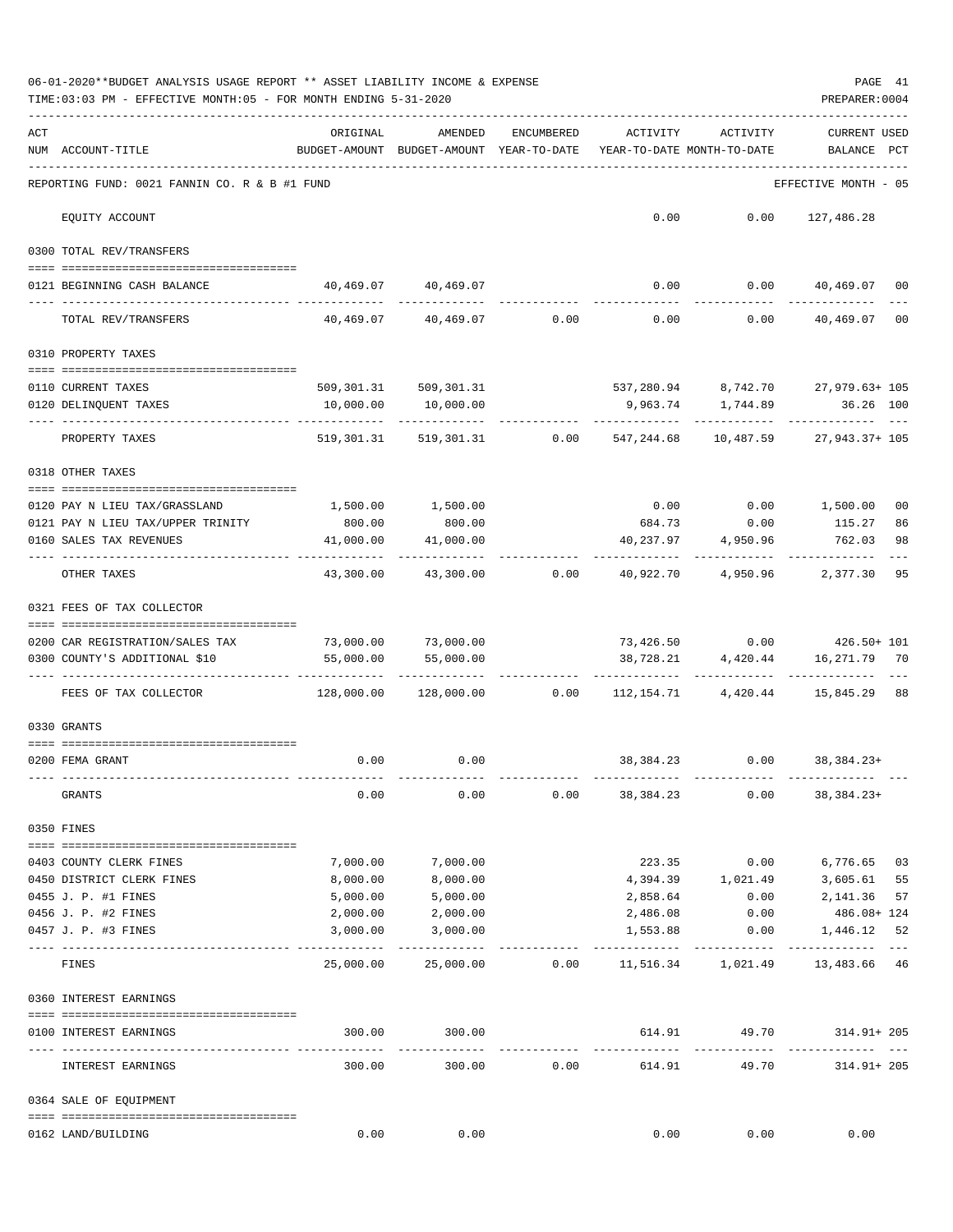| ACT                  |                                               | ORIGINAL      | AMENDED                    | <b>ENCUMBERED</b>     | ACTIVITY                   | <b>ACTIVITY</b>          | <b>CURRENT USED</b>  |     |
|----------------------|-----------------------------------------------|---------------|----------------------------|-----------------------|----------------------------|--------------------------|----------------------|-----|
| NUM ACCOUNT-TITLE    |                                               | BUDGET-AMOUNT | BUDGET-AMOUNT              | YEAR-TO-DATE          | YEAR-TO-DATE MONTH-TO-DATE |                          | BALANCE              | PCT |
|                      | REPORTING FUND: 0021 FANNIN CO. R & B #1 FUND |               |                            |                       |                            |                          | EFFECTIVE MONTH - 05 |     |
|                      | 0163 SALE OF EQUIPMENT                        | 1,000.00      | 1,000.00                   |                       | 0.00                       | 0.00                     | 1,000.00             | 00  |
|                      | SALE OF EQUIPMENT                             | 1,000.00      | 1,000.00                   | 0.00                  | 0.00                       | 0.00                     | 1,000.00             | 00  |
|                      | 0370 MISCELLANEOUS REVENUES                   |               |                            |                       |                            |                          |                      |     |
|                      |                                               |               |                            |                       |                            |                          |                      |     |
| 0100 PROPERTY LEASE  |                                               | 0.00          | 0.00                       |                       | 0.00                       | 0.00                     | 0.00                 |     |
|                      | 0120 STATE LATERAL ROAD                       | 8,400.00      | 8,400.00                   |                       | 8,459.87                   | 0.00                     | $59.87 + 101$        |     |
|                      | 0125 TDT. WEIGHT FEES                         | 20,000.00     | 20,000.00                  |                       | 21,362.50                  | 9,831.10                 | 1,362.50+ 107        |     |
|                      | 0130 REFUNDS & MISCELLANEOUS                  | 500.00        | 500.00                     |                       | 562.90                     | 0.00                     | $62.90 + 113$        |     |
|                      | 0140 PROCEEDS OF LOAN                         | 0.00          | 0.00                       |                       | 0.00                       | 0.00                     | 0.00                 |     |
|                      | 0145 REIMBURSEMENT OF MATERIALS               | 11,000.00     | 11,000.00                  |                       | 7,736.08                   | 0.00                     | 3,263.92             | 70  |
|                      | MISCELLANEOUS REVENUES                        | 39,900.00     | 39,900.00                  | 0.00                  | 38, 121.35                 | 9,831.10                 | 1,778.65             | 96  |
| 0509 CONTINGENCY     |                                               |               |                            |                       |                            |                          |                      |     |
|                      |                                               |               |                            |                       |                            |                          |                      |     |
| 0475 CONTINGENCY     |                                               | 0.00          | 0.00                       | 0.00                  | 0.00                       | 0.00                     | 0.00                 |     |
|                      | CONTINGENCY                                   | 0.00          | 0.00                       | 0.00                  | 0.00                       | 0.00                     | 0.00                 |     |
| 0621 ROAD & BRIDGE 1 |                                               |               |                            |                       |                            |                          |                      |     |
|                      |                                               |               |                            |                       |                            |                          |                      |     |
|                      | 0100 COMPENSATION PAY                         | 0.00          | 0.00                       | 0.00                  | 0.00                       | 0.00                     | 0.00                 |     |
|                      | 0101 SALARY ELECTED OFFICIAL                  | 62,720.97     | 62,720.97                  | 0.00                  | 43,422.30                  | 4,824.70                 | 19,298.67            | 69  |
|                      | 0105 SALARY SECRETARY                         | 0.00          | 0.00                       | 0.00                  | 0.00                       | 0.00                     | 0.00                 |     |
|                      | 0106 SALARY PRECINCT EMPLOYEES                | 179,518.48    | 179,518.48                 | 0.00                  | 111,524.82                 | 11,682.90                | 67,993.66            | 62  |
|                      | 0107 REGULAR-TEMP. PART-TIME                  | 0.00          | 0.00                       | 0.00                  | 0.00                       | 0.00                     | 0.00                 |     |
| 0108 SALARY-FOREMAN  |                                               | 40,565.52     | 40,565.52                  | 0.00                  | 21, 235.81                 | 2,338.86                 | 19,329.71            | 52  |
| 0199 TOTAL SALARIES  |                                               | 282,804.97    | 282,804.97                 | 0.00                  | 176, 182.93                | 18,846.46                | 106,622.04           | 62  |
|                      | 0201 SOCIAL SECURITY TAXES                    | 17,816.18     | 17,816.18                  | 0.00                  | 10,636.82                  | 1,146.52                 | 7,179.36             | 60  |
|                      | 0202 GROUP HEALTH INSURANCE                   | 83,096.16     | 83,096.16                  | 0.00                  | 48,247.32                  | 2,953.65                 | 34,848.84            | 58  |
| 0203 RETIREMENT      |                                               | 33,521.97     | 33,521.97                  | 0.00                  | 20,496.49                  | 2,222.02                 | 13,025.48            | 61  |
|                      | 0204 WORKERS' COMPENSATION                    | 7,106.41      | 7,106.41                   | 0.00                  | 3,436.38                   | 0.00                     | 3,670.03             | 48  |
| 0205 MEDICARE TAX    |                                               | 4,166.69      | 4,166.69                   | 0.00                  | 2,487.58                   | 268.13                   | 1,679.11 60          |     |
|                      | 0206 UNEMPLOYMENT EXPENSE                     | 0.00          | 0.00                       | 0.00                  | 0.00                       | 0.00                     | 0.00                 |     |
|                      | 0299 TOTAL EMPLOYEE BENEFITS                  | 145,707.41    | ------------<br>145,707.41 | -----------<br>0.00   | -----------<br>85,304.59   | ------------<br>6,590.32 | .<br>60,402.82       | 59  |
|                      | 0314 EMPLOYEE PHYSICALS/DOT TESTING           | 450.00        | 450.00                     | 0.00                  | 235.38                     | 65.00                    | 214.62               | 52  |
| 0340 SHOP SUPPLIES   |                                               | 2,000.00      | 2,000.00                   | 0.00                  | 410.12                     | 79.96                    | 1,589.88             | 21  |
|                      | 0341 R & B MAT. ROCK & GRAVEL                 | 100,000.00    | 100,000.00                 | 0.00                  | 69,747.63                  | 9,892.15                 | 30,252.37            | 70  |
|                      | 0342 R & B MAT. CULVERTS                      | 15,000.00     | 15,000.00                  | 0.00                  | 3,469.20                   | 0.00                     | 11,530.80            | 23  |
|                      | 0343 R & B MAT. HARDWRE & LUMB                | 2,000.00      | 2,000.00                   | 253.03                | 268.85                     | 0.00                     | 1,478.12             | 26  |
|                      | 0344 R & B MAT ASPHALT /RD OIL                | 60,000.00     | 60,000.00                  | 0.00                  | 18,793.04                  | 3,866.50                 | 41,206.96            | 31  |
| 0345 CHEMICALS       |                                               | 0.00          | 0.00                       | 0.00                  | 0.00                       | 0.00                     | 0.00                 |     |
|                      | 0346 CETRZ EXPENDITURES                       | 0.00          | 0.00                       | 0.00                  | 0.00                       | 0.00                     | 0.00                 |     |
| 0350 DEBRIS REMOVAL  |                                               | 0.00          | 0.00                       | 0.00<br>$- - - - - -$ | 0.00                       | 0.00                     | 0.00                 |     |
|                      | 0399 TOTAL R&B MATERIAL                       | 179,450.00    | 179,450.00                 | 253.03                | 92,924.22                  | 13,903.61                | 86, 272. 75 52       |     |
| 0400 LEGAL FEES      |                                               | 0.00          | 0.00                       | 0.00                  | 0.00                       | 0.00                     | 0.00                 |     |
|                      | 0420 UTILITY TELEPHONE                        | 750.00        | 750.00                     | 0.00                  | 520.07                     | 64.87                    | 229.93 69            |     |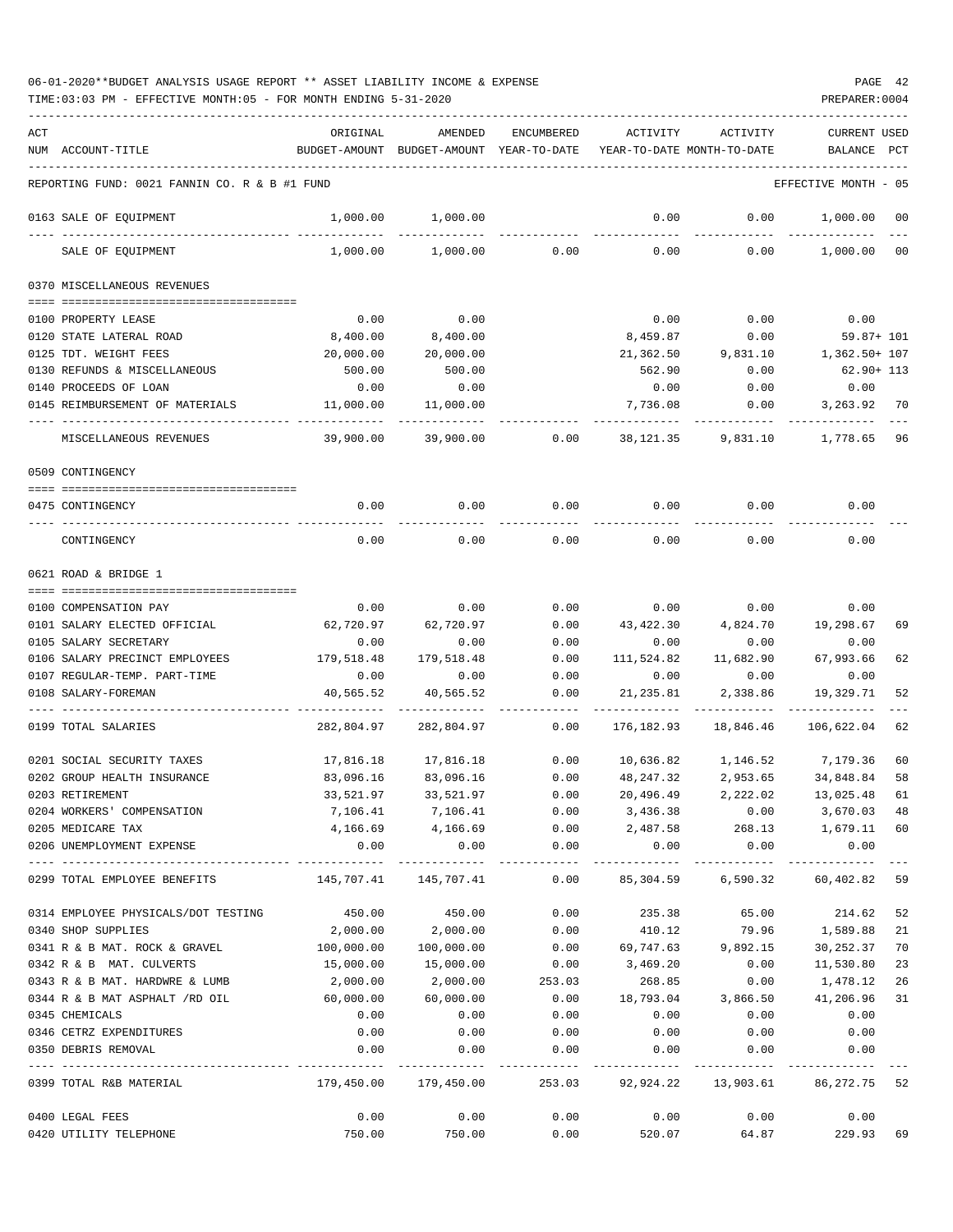| ACT |                                               | ORIGINAL   | AMENDED                                  | ENCUMBERED           | ACTIVITY                             | ACTIVITY                                                        | <b>CURRENT USED</b>  |                |
|-----|-----------------------------------------------|------------|------------------------------------------|----------------------|--------------------------------------|-----------------------------------------------------------------|----------------------|----------------|
|     | NUM ACCOUNT-TITLE                             |            | BUDGET-AMOUNT BUDGET-AMOUNT YEAR-TO-DATE |                      | YEAR-TO-DATE MONTH-TO-DATE           |                                                                 | BALANCE              | PCT            |
|     | REPORTING FUND: 0021 FANNIN CO. R & B #1 FUND |            |                                          |                      |                                      |                                                                 | EFFECTIVE MONTH - 05 |                |
|     | 0421 CELL PHONE ALLOWANCE                     | 600.00     | 600.00                                   | 0.00                 | 400.00                               | 25.00                                                           | 200.00               | 67             |
|     | 0423 INTERNET SERVICE                         | 0.00       | 0.00                                     | 0.00                 | 0.00                                 | 0.00                                                            | 0.00                 |                |
|     | 0427 OUT OF COUNTY TRAVEL/TRAINING            | 1,435.58   | 1,435.58                                 | 0.00                 | 957.50                               | 0.00                                                            | 478.08               | 67             |
|     | 0430 BIDS, NOTICES & PERMITS                  | 800.00     | 800.00                                   | 0.00                 | 27.52                                | 27.52                                                           | 772.48               | 03             |
|     | 0435 PRINTING                                 | 100.00     | 100.00                                   | 0.00                 | 0.00                                 | 0.00                                                            | 100.00               | 00             |
|     | 0440 UTILITY ELECTRICITY                      | 1,600.00   | 1,600.00                                 | 0.00                 | 668.37                               | 55.02                                                           | 931.63               | 42             |
|     | 0442 UTILITY WATER                            | 250.00     | 250.00                                   | 17.79                | 120.89                               | 0.00                                                            | 111.32               | 55             |
|     | 0443 TRASH DUMPSTER PICKUP                    | 1,000.00   | 1,000.00                                 | 82.32                | 577.47                               | 82.32                                                           | 340.21               | 66             |
|     | 0447 REPEATER SERVICE CONTRACT                | 730.24     | 730.24                                   | 0.00                 | 243.41                               | 0.00                                                            | 486.83               | 33             |
|     | 0450 R & M BUILDING                           | 300.00     | 300.00                                   | 0.00                 | 0.00                                 | 0.00                                                            | 300.00               | 0 <sub>0</sub> |
|     | 0453 COMPUTER SOFTWARE                        | 912.50     | 912.50                                   | 0.00                 | 0.00                                 | 0.00                                                            | 912.50               | 00             |
|     | 0457 R & M MACHINERY GAS & OIL                | 41,000.00  | 41,000.00                                | 0.00                 | 18,839.10                            | 1,585.69                                                        | 22,160.90            | 46             |
|     | 0458 R & M MACHINERY PARTS                    | 20,000.00  | 22,500.00                                | 14.50                | 22,747.70                            | 1,642.30                                                        | $262.20 - 101$       |                |
|     | 0459 R & M MACH. TIRES & TUBES                | 20,000.00  | 20,000.00                                | 588.00               | 4,213.22                             | 120.00                                                          | 15, 198. 78          | 24             |
|     | 0460 EQUIPMENT RENTAL/LEASE                   | 0.00       | 0.00                                     | 0.00                 | 0.00                                 | 0.00                                                            | 0.00                 |                |
|     | 0480 BOND                                     | 0.00       | 0.00                                     | 0.00                 | 0.00                                 | 0.00                                                            | 0.00                 |                |
|     | 0481 DUES                                     | 335.00     | 335.00                                   | 0.00                 | 335.00                               | 0.00                                                            | 0.00                 | 100            |
|     | 0482 INSURANCE                                | 5,500.00   | 5,500.00                                 | 0.00                 | 4,309.63                             | 1,532.00                                                        | 1,190.37             | 78             |
|     | 0485 PRISONER SUPPLIES                        | 0.00       | 0.00                                     | 0.00                 | 0.00                                 | 0.00                                                            | 0.00                 |                |
|     | 0488 FANNIN RURAL RAIL DISTRICT               | 0.00       | 0.00                                     | 0.00                 | 0.00                                 | 0.00                                                            | 0.00                 |                |
|     | 0490 MISCELLANEOUS                            | 1,000.00   | 1,000.00                                 | 0.00                 | 0.00                                 | 0.00                                                            | 1,000.00             | 00             |
|     | 0491 SOIL & WATER CONSERVATION                | 250.00     | 250.00                                   | 0.00                 | 0.00                                 | 0.00                                                            | 250.00               | 00             |
|     | 0492 TDRA FLOOD CASH MATCH                    | 0.00       | 0.00                                     | 0.00                 | 0.00                                 | 0.00                                                            | 0.00                 |                |
|     | 0494 FLOOD CONTROL SITE MAINTENANCE           | 5,500.00   | 5,500.00                                 | 0.00                 | 0.00                                 | 0.00                                                            | 5,500.00             | 00             |
|     | 0495 PIPELINE SALES TAX REIMBURSEMENT         | 0.00       | 0.00                                     | 0.00                 | 0.00                                 | 0.00                                                            | 0.00                 |                |
|     | 0496 TCOG HAZARDOUS WASTEMATCH                | 1,250.00   | 1,250.00                                 | 0.00                 | 0.00                                 | 0.00                                                            | 1,250.00             | 00             |
|     | 0499 TOTAL SER. & OTHER CHARGES               | 103,313.32 | 105,813.32                               | 702.61               | 53,959.88                            | 5,134.72                                                        | 51,150.83            | 52             |
|     | 0500 LAND                                     |            |                                          |                      | 0.00                                 | 0.00                                                            | 0.00                 |                |
|     | 0535 BUILDING                                 |            |                                          |                      | 0.00                                 | 0.00                                                            | 0.00                 |                |
|     | 0570 COMPUTER EQUIPMENT                       | 300.00     | 300.00                                   | 0.00                 | 0.00                                 | 0.00                                                            | 300.00               | 00             |
|     | 0571 PURCHASE OF MACH./EQUIP.                 | 70,000.00  | 67,500.00                                | 0.00                 | 28,000.00                            | 0.00                                                            | 39,500.00            | 41             |
|     | 0573 RADIO EQUIPMENT                          | 0.00       | 0.00                                     | 0.00                 | 0.00                                 | 0.00                                                            | 0.00                 |                |
|     | 0575 LAND AND BUILDING                        | 0.00       | 0.00                                     | 0.00                 | 0.00                                 | 0.00                                                            | 0.00                 |                |
|     | 0599 CAPITAL OUTLAY                           |            |                                          |                      | $70,300.00$ 67,800.00 0.00 28,000.00 |                                                                 | $0.00$ 39,800.00 41  |                |
|     | 0630 NOTE PAYMENT                             | 0.00       | 0.00                                     | 0.00                 | 0.00                                 | 0.00                                                            | 0.00                 |                |
|     | 0670 NOTE PAYMENT-INTEREST                    | 0.00       | 0.00                                     | 0.00                 | 0.00                                 | 0.00                                                            | 0.00                 |                |
|     | 0695 SURVEYING                                | 0.00       | 0.00                                     | 0.00<br>____________ | 0.00                                 | 0.00                                                            | 0.00                 |                |
|     | ROAD & BRIDGE 1                               |            |                                          |                      |                                      | 781,575.70 781,575.70 955.64 436,371.62 44,475.11 344,248.44 56 |                      |                |
|     | 0625 ADMINISTRATIVE OFFICE R&B #1             |            |                                          |                      |                                      |                                                                 |                      |                |
|     | 0105 SALARY SECRETARY                         |            | 10, 141. 28   10, 141. 28                | 0.00                 |                                      | 7,020.90 780.10 3,120.38                                        |                      | 69             |
|     | 0201 SOCIAL SECURITY TAXES                    | 628.78     | 628.78                                   | 0.00                 | 316.08                               | 40.37                                                           | 312.70               | 50             |
|     | 0202 GROUP HEALTH INSURANCE                   | 2,967.72   | 2,967.72                                 | 0.00                 | 1,977.60                             | 123.60                                                          | 990.12               | 67             |
|     | 0203 RETIREMENT                               | 1,167.26   | 1,167.26                                 | 0.00                 | 817.21                               | 91.96                                                           | 350.05               | 70             |
|     | 0204 WORKERS' COMPENSATION                    | 42.59      | 42.59                                    | 0.00                 | 15.51                                | 0.00                                                            | 27.08                | 36             |
|     | 0205 MEDICARE TAX                             | 147.05     | 147.05                                   | 0.00                 | 73.92                                | 9.45                                                            | 73.13                | 50             |
|     | 0310 OFFICE SUPPLIES                          | 100.00     | 100.00                                   | 0.00                 | 0.00                                 | 0.00                                                            | 100.00               | 00             |
|     | 0311 POSTAL EXPENSES                          | 0.00       | 0.00                                     | 0.00                 | 0.00                                 | 0.00                                                            | 0.00                 |                |
|     | 0353 COMPUTER EXPENSE                         | 500.00     | 500.00                                   | 0.00                 | 483.95                               | 483.95                                                          | 16.05                | 97             |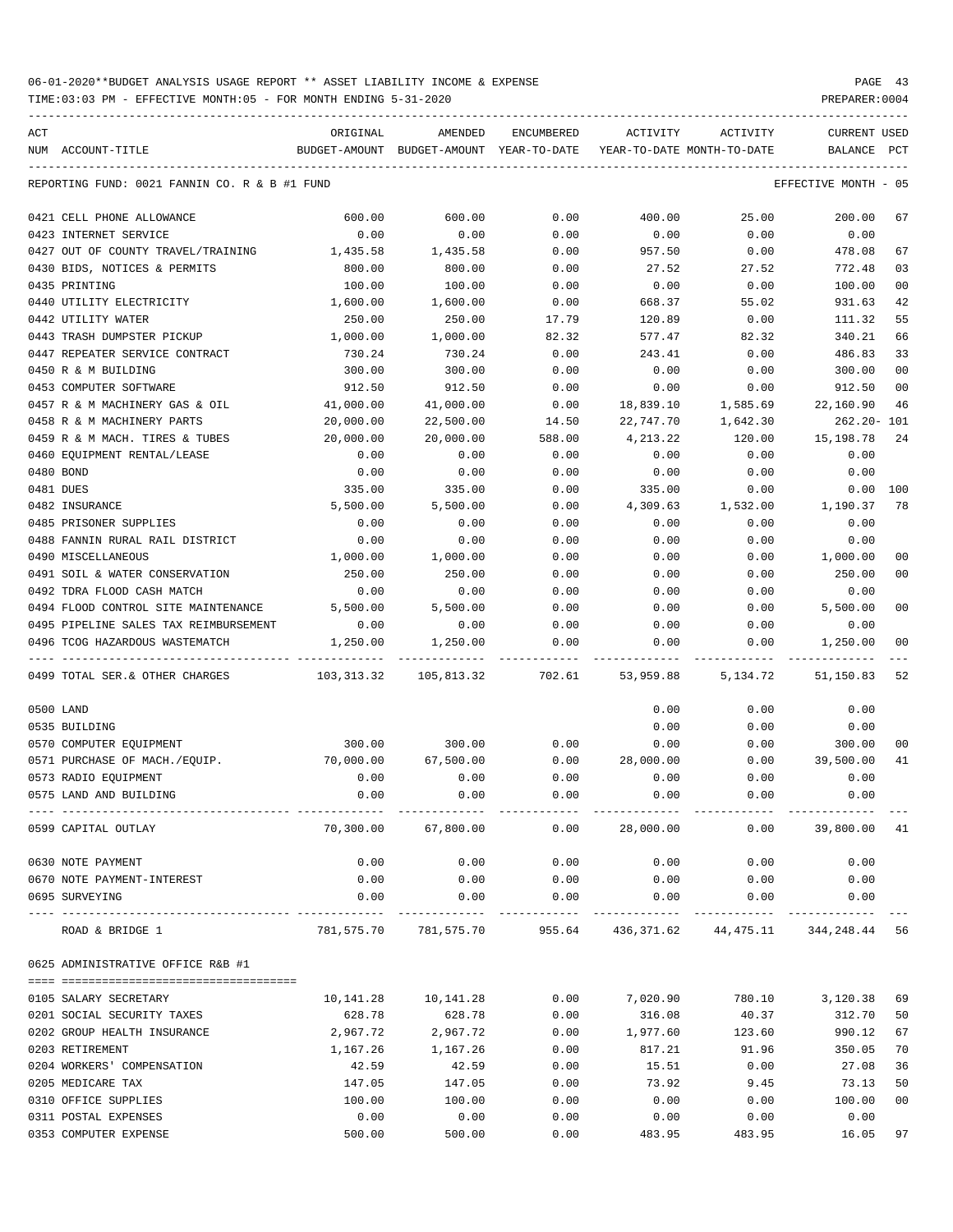TIME:03:03 PM - EFFECTIVE MONTH:05 - FOR MONTH ENDING 5-31-2020

| ACT |                                                                      | ORIGINAL            | AMENDED       | ENCUMBERED   | ACTIVITY                   | ACTIVITY           | <b>CURRENT USED</b>  |     |
|-----|----------------------------------------------------------------------|---------------------|---------------|--------------|----------------------------|--------------------|----------------------|-----|
|     | NUM ACCOUNT-TITLE                                                    | BUDGET-AMOUNT       | BUDGET-AMOUNT | YEAR-TO-DATE | YEAR-TO-DATE MONTH-TO-DATE |                    | BALANCE PCT          |     |
|     | REPORTING FUND: 0021 FANNIN CO. R & B #1 FUND                        |                     |               |              |                            |                    | EFFECTIVE MONTH - 05 |     |
|     | 0427 OUT OF COUNTY TRAVEL                                            | 0.00                | 0.00          | 0.00         | 0.00                       | 0.00               | 0.00                 |     |
|     | 0480 BOND                                                            | 0.00                | 0.00          | 0.00         | 0.00                       | 0.00               | 0.00                 |     |
|     | 0572 OFFICE EQUIPMENT                                                | 0.00                | 0.00          | 0.00         | 0.00                       | 0.00               | 0.00                 |     |
|     | 0574 COMPUTER EQUIPMENT                                              | 0.00                | 0.00          | 0.00         | 0.00                       | 0.00               | 0.00                 |     |
|     | ------------------------------------<br>ADMINISTRATIVE OFFICE R&B #1 | 15,694.68 15,694.68 |               | 0.00         |                            | 10,705.17 1,529.43 | 4,989.51             | 68  |
|     | FANNIN CO. R & B #1 FUND                                             |                     |               |              |                            |                    |                      |     |
|     | INCOME TOTALS                                                        | 797,270.38          | 797,270.38    |              | 788,958.92                 |                    | 30,761.28 8,311.46   | -99 |
|     | <b>EXPENSE TOTALS</b>                                                | 797,270.38          | 797,270.38    | 955.64       | 447,076.79                 | 46,004.54          | 349,237.95           | 56  |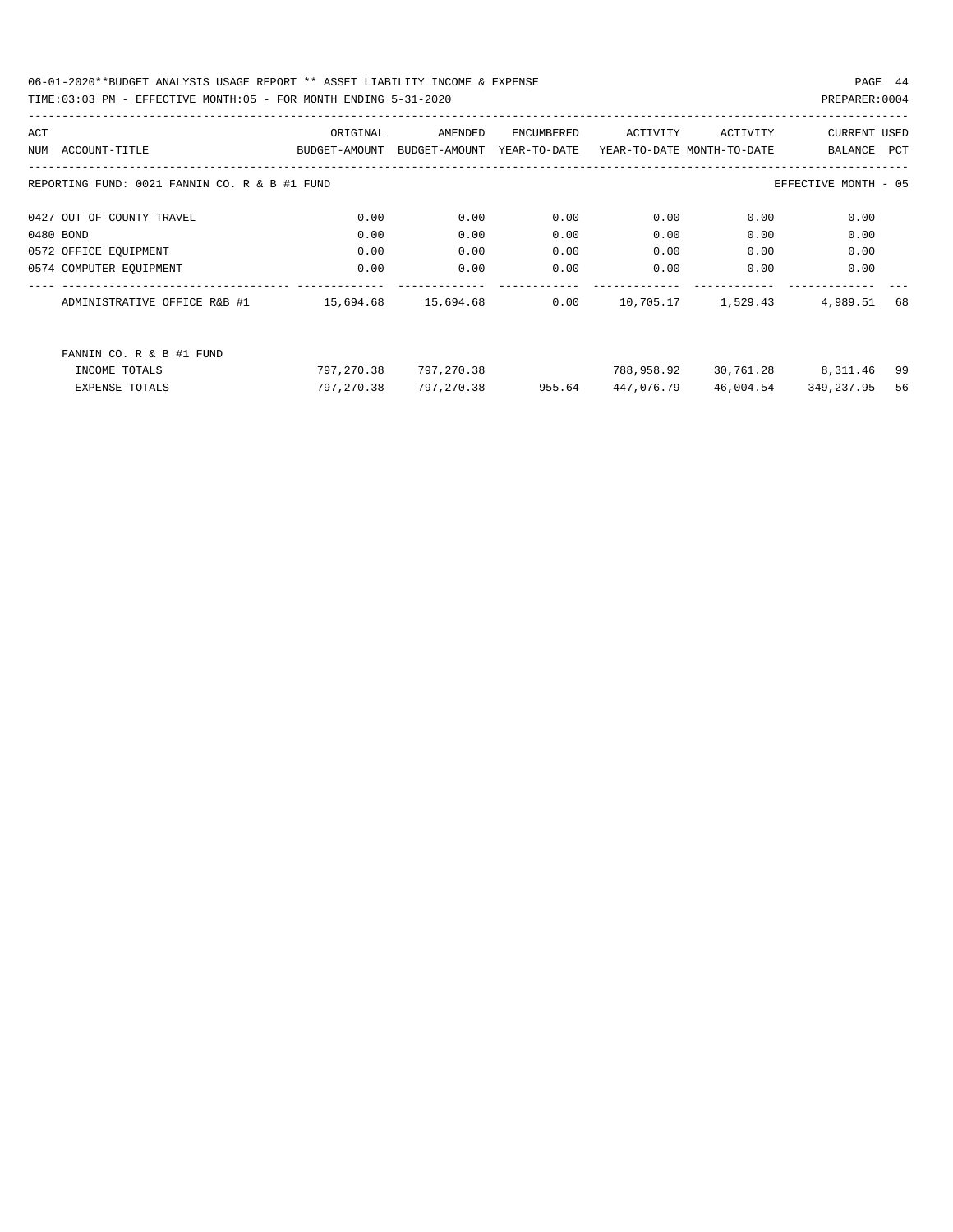|           | 06-01-2020**BUDGET ANALYSIS USAGE REPORT ** ASSET LIABILITY INCOME & EXPENSE<br>TIME: 03:03 PM - EFFECTIVE MONTH: 05 - FOR MONTH ENDING 5-31-2020 |           |                                                     |            |                                        |                                  | PREPARER: 0004              | PAGE 45        |
|-----------|---------------------------------------------------------------------------------------------------------------------------------------------------|-----------|-----------------------------------------------------|------------|----------------------------------------|----------------------------------|-----------------------------|----------------|
| ACT       | NUM ACCOUNT-TITLE                                                                                                                                 | ORIGINAL  | AMENDED<br>BUDGET-AMOUNT BUDGET-AMOUNT YEAR-TO-DATE | ENCUMBERED | ACTIVITY<br>YEAR-TO-DATE MONTH-TO-DATE | ACTIVITY                         | CURRENT USED<br>BALANCE PCT |                |
|           | REPORTING FUND: 0022 FANNIN CO. R & B #2 FUND                                                                                                     |           |                                                     |            |                                        |                                  | EFFECTIVE MONTH - 05        |                |
|           | 0100 PAYROLL                                                                                                                                      |           |                                                     |            |                                        |                                  |                             |                |
|           | 0100 PAYROLL                                                                                                                                      |           |                                                     |            | 0.00                                   | 0.00                             | 0.00                        |                |
|           | PAYROLL                                                                                                                                           |           |                                                     |            | 0.00                                   | 0.00                             | 0.00                        |                |
|           | 0102 A/P CLEARING                                                                                                                                 |           |                                                     |            |                                        |                                  |                             |                |
|           | 0100 A/P CLEARING                                                                                                                                 |           |                                                     |            | 0.00                                   | 0.00                             | 0.00                        |                |
|           | A/P CLEARING                                                                                                                                      |           |                                                     |            | 0.00                                   | 0.00                             | 0.00                        |                |
|           | 0103 CASH                                                                                                                                         |           |                                                     |            |                                        |                                  |                             |                |
|           | 0100 R&B#2- COMBINED FUNDS CHECKING                                                                                                               |           |                                                     |            |                                        |                                  |                             |                |
|           | 0175 TEXPOOL                                                                                                                                      |           |                                                     |            | 2,605.08                               | 228,870.69 22,002.97- 491,634.55 | 97.95 261,960.58            |                |
|           | CASH                                                                                                                                              |           |                                                     |            | 231,475.77                             | .<br>21,905.02-753,595.13        |                             |                |
|           | 0120 RECEIVABLES                                                                                                                                  |           |                                                     |            |                                        |                                  |                             |                |
|           | 0311 TAXES RECEIVABLE                                                                                                                             |           |                                                     |            | 0.00                                   | 0.00                             | 41,096.44                   |                |
|           | 0312 DUE FROM OTHER GOVERNMENT                                                                                                                    |           |                                                     |            | 0.00                                   | 0.00                             | 22,822.14                   |                |
|           | 0313 DUE FROM OTHER FUNDS                                                                                                                         |           |                                                     |            | 0.00                                   | 0.00                             | 4,089.81                    |                |
|           | 0315 INVENTORY ASSET                                                                                                                              |           |                                                     |            | 0.00                                   | 0.00                             | 54,009.30<br>----------     |                |
|           | RECEIVABLES                                                                                                                                       |           |                                                     |            | 0.00                                   | 0.00                             | 122,017.69                  |                |
|           | 0200 LIABILITY ACCOUNT                                                                                                                            |           |                                                     |            |                                        |                                  |                             |                |
|           | 0150 ACCRUED SALARY PAYABLE                                                                                                                       |           |                                                     |            | 0.00                                   | 0.00                             | 11,285.41                   |                |
|           | 0155 ACCRUED FRINGE BENEFITS                                                                                                                      |           |                                                     |            | 0.00                                   | 0.00                             | 6,055.57                    |                |
|           | 0200 DEFERRED TAX REVENUE                                                                                                                         |           |                                                     |            | 0.00                                   | 0.00                             | 39, 351.80                  |                |
|           | 0900 SYSTEM ADDED LIABILITY LINE-ITEM                                                                                                             |           |                                                     |            | 0.00                                   | 0.00                             | 0.00                        |                |
|           | 0910 SYSTEM ADDED LIABILITY LINE-ITEM                                                                                                             |           |                                                     |            |                                        | 21,189.85- 0.00                  | $21,189.85-$                |                |
|           | LIABILITY ACCOUNT                                                                                                                                 |           |                                                     |            | 21,189.85-                             | 0.00                             | 35,502.93                   |                |
|           | 0207 DUE TO FUND                                                                                                                                  |           |                                                     |            |                                        |                                  |                             |                |
|           | 0070 DUE TO RIGHT OF WAY                                                                                                                          |           |                                                     |            |                                        | $0.00$ $0.00$                    | 0.00                        |                |
| $- - - -$ | DUE TO FUND                                                                                                                                       |           | --------------                                      |            | $- - - - -$<br>0.00                    | . <u>.</u> .<br>0.00             | 0.00                        |                |
|           | 0271 EQUITY ACCOUNT                                                                                                                               |           |                                                     |            |                                        |                                  |                             |                |
|           | 0200 EQUITY ACCOUNT                                                                                                                               |           |                                                     |            |                                        | $0.00$ $0.00$ $587,444.27$       |                             |                |
|           | EQUITY ACCOUNT                                                                                                                                    |           |                                                     |            | -----<br>0.00                          | 0.00                             | 587,444.27                  |                |
|           | 0300 TOTAL REV/TRANSFERS                                                                                                                          |           |                                                     |            |                                        |                                  |                             |                |
|           | 0122 BEGINNING CASH BALANCE                                                                                                                       |           | 47, 346.83 47, 346.83                               |            | 0.00                                   |                                  | $0.00$ $47,346.83$          | 0 <sub>0</sub> |
|           | TOTAL REV/TRANSFERS                                                                                                                               | 47,346.83 | 47,346.83                                           | 0.00       | 0.00                                   | 0.00                             | 47,346.83                   | 0 <sub>0</sub> |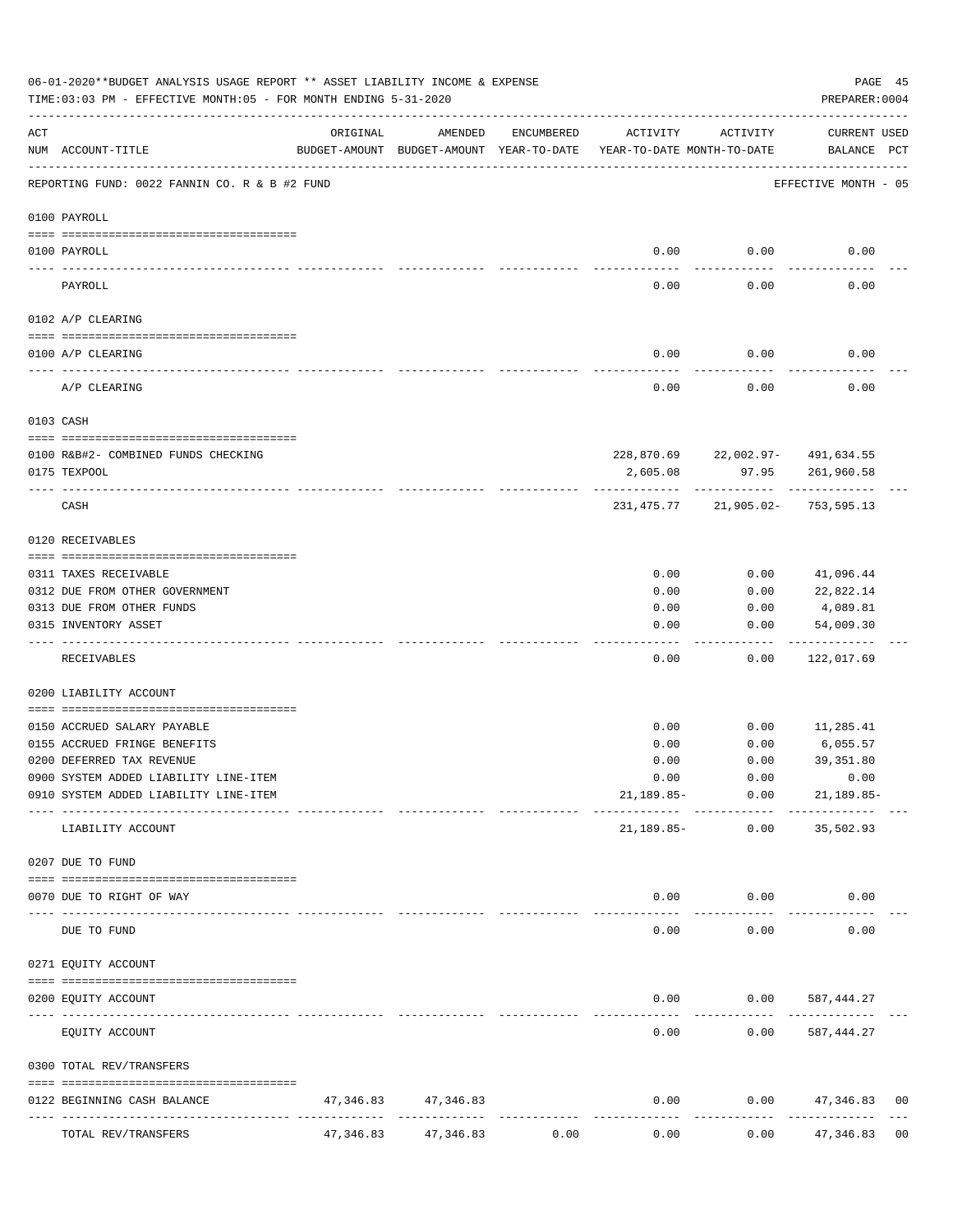|     | 06-01-2020**BUDGET ANALYSIS USAGE REPORT ** ASSET LIABILITY INCOME & EXPENSE<br>TIME: 03:03 PM - EFFECTIVE MONTH: 05 - FOR MONTH ENDING 5-31-2020 |                                         |                                                                                |            |                                    |                           | PAGE 46<br>PREPARER: 0004                                                       |                |
|-----|---------------------------------------------------------------------------------------------------------------------------------------------------|-----------------------------------------|--------------------------------------------------------------------------------|------------|------------------------------------|---------------------------|---------------------------------------------------------------------------------|----------------|
| ACT | NUM ACCOUNT-TITLE                                                                                                                                 | ORIGINAL                                | AMENDED<br>BUDGET-AMOUNT BUDGET-AMOUNT YEAR-TO-DATE YEAR-TO-DATE MONTH-TO-DATE | ENCUMBERED |                                    | ACTIVITY ACTIVITY         | <b>CURRENT USED</b><br>BALANCE PCT                                              |                |
|     | REPORTING FUND: 0022 FANNIN CO. R & B #2 FUND                                                                                                     |                                         |                                                                                |            |                                    |                           | EFFECTIVE MONTH - 05                                                            |                |
|     | 0310 PROPERTY TAXES                                                                                                                               |                                         |                                                                                |            |                                    |                           |                                                                                 |                |
|     | 0110 CURRENT TAXES                                                                                                                                |                                         |                                                                                |            |                                    |                           | 593,268.55 593,268.55 625,861.07 10,184.09 32,592.52+105                        |                |
|     | 0120 DELINQUENT TAXES                                                                                                                             |                                         | 12,500.00   12,500.00                                                          |            |                                    |                           | 11,606.51 2,032.57 893.49 93                                                    |                |
|     | PROPERTY TAXES                                                                                                                                    | 605,768.55                              |                                                                                |            |                                    | ------------ ------------ | ------------------                                                              |                |
|     | 0318 OTHER TAXES                                                                                                                                  |                                         |                                                                                |            |                                    |                           |                                                                                 |                |
|     |                                                                                                                                                   |                                         |                                                                                |            |                                    |                           |                                                                                 |                |
|     | 0120 PAY N LIEU TAX/GRASSLAND                                                                                                                     | 2,000.00                                | 2,000.00                                                                       |            |                                    |                           | $0.00$ $0.00$ $2,000.00$                                                        | 0 <sub>0</sub> |
|     | 0121 PAY N LIEU TAX/UPPER TRINITY                                                                                                                 | 1,000.00                                | 1,000.00                                                                       |            | 797.62                             | 0.00                      | 202.38                                                                          | 80             |
|     | 0160 SALES TAX REVENUES                                                                                                                           | 50,000.00<br>------------ ------------- | 50,000.00                                                                      |            |                                    | 46,871.89 5,767.21        | 3,128.11<br>-----------                                                         | 94             |
|     | OTHER TAXES                                                                                                                                       | 53,000.00                               |                                                                                |            |                                    |                           | 5,330.49                                                                        | 90             |
|     | 0321 FEES OF TAX COLLECTOR                                                                                                                        |                                         |                                                                                |            |                                    |                           |                                                                                 |                |
|     |                                                                                                                                                   | 86,000.00 86,000.00                     |                                                                                |            |                                    |                           |                                                                                 |                |
|     | 0200 CAR REGISTRATION/SALES TAX<br>0300 COUNTY'S ADDITIONAL \$10                                                                                  | 64,000.00                               | 64,000.00                                                                      |            | 45,113.09                          |                           | 85,532.18 0.00 467.82<br>5, 149.19 18, 886.91                                   | 99<br>70       |
|     | FEES OF TAX COLLECTOR                                                                                                                             |                                         |                                                                                |            |                                    |                           | _____________<br>$150,000.00$ $150,000.00$ 0.00 $130,645.27$ 5,149.19 19,354.73 | 87             |
|     | 0330 GRANTS                                                                                                                                       |                                         |                                                                                |            |                                    |                           |                                                                                 |                |
|     |                                                                                                                                                   |                                         |                                                                                |            |                                    |                           |                                                                                 |                |
|     | 0200 FEMA GRANT                                                                                                                                   | 0.00                                    | 0.00                                                                           |            |                                    | $0.00$ $0.00$             | 0.00                                                                            |                |
|     | GRANTS                                                                                                                                            | 0.00                                    |                                                                                |            | $0.00$ $0.00$ $0.00$ $0.00$ $0.00$ |                           | 0.00                                                                            |                |
|     | 0350 FINES                                                                                                                                        |                                         |                                                                                |            |                                    |                           |                                                                                 |                |
|     | 0403 COUNTY CLERK FINES                                                                                                                           | 5,000.00                                | 5,000.00                                                                       |            |                                    |                           | 260.17 0.00 4,739.83                                                            | 0 <sub>5</sub> |
|     | 0450 DISTRICT CLERK FINES                                                                                                                         | 8,500.00                                | 8,500.00                                                                       |            |                                    | 5, 118.90 1, 189.90       | 3,381.10                                                                        | 60             |
|     | 0455 J. P. #1 FINES                                                                                                                               | 5,000.00                                | 5,000.00                                                                       |            | 3,329.93                           | 0.00                      | 1,670.07 67                                                                     |                |
|     | 0456 J. P. #2 FINES                                                                                                                               | 2,000.00                                | 2,000.00                                                                       |            | 2,895.93                           | 0.00                      | 895.93+ 145                                                                     |                |
|     | 0457 J. P. #3 FINES                                                                                                                               | 5,000.00                                | 5,000.00<br>. <u>.</u>                                                         |            |                                    |                           | 1,810.06   0.00   3,189.94   36<br>-------------                                |                |
|     | FINES                                                                                                                                             | 25,500.00                               |                                                                                |            |                                    |                           | 25,500.00   0.00   13,414.99   1,189.90   12,085.01                             | 53             |
|     | 0360 INTEREST EARNINGS                                                                                                                            |                                         |                                                                                |            |                                    |                           |                                                                                 |                |
|     | 0100 INTEREST EARNINGS                                                                                                                            |                                         | 5,000.00 5,000.00                                                              |            |                                    |                           | 3,197.71 148.10 1,802.29 64                                                     |                |
|     | ---------------------------------- --<br>INTEREST EARNINGS                                                                                        |                                         |                                                                                |            |                                    |                           | 5,000.00 5,000.00 0.00 3,197.71 148.10 1,802.29 64                              |                |
|     | 0364 SALE OF EQUIPMENT                                                                                                                            |                                         |                                                                                |            |                                    |                           |                                                                                 |                |
|     | --------------------------------------<br>0163 SALE OF EQUIPMENT                                                                                  |                                         | 2,000.00 2,000.00                                                              |            |                                    | $0.00$ $0.00$             | 2,000.00 00                                                                     |                |
|     | SALE OF EQUIPMENT                                                                                                                                 |                                         | $2,000.00$ $2,000.00$ $0.00$                                                   |            | 0.00                               | 0.00                      | -------------<br>2,000.00 00                                                    |                |
|     | 0370 MISCELLANEOUS REVENUES                                                                                                                       |                                         |                                                                                |            |                                    |                           |                                                                                 |                |
|     | 0120 STATE LATERAL ROAD                                                                                                                           | 10,000.00                               | 10,000.00                                                                      |            | 9,854.63                           |                           | $0.00$ 145.37                                                                   | 99             |
|     | 0125 TDT WEIGHT FEES                                                                                                                              | 20,500.00                               | 20,500.00                                                                      |            |                                    |                           | 24,884.48   11,451.93   4,384.48+ 121                                           |                |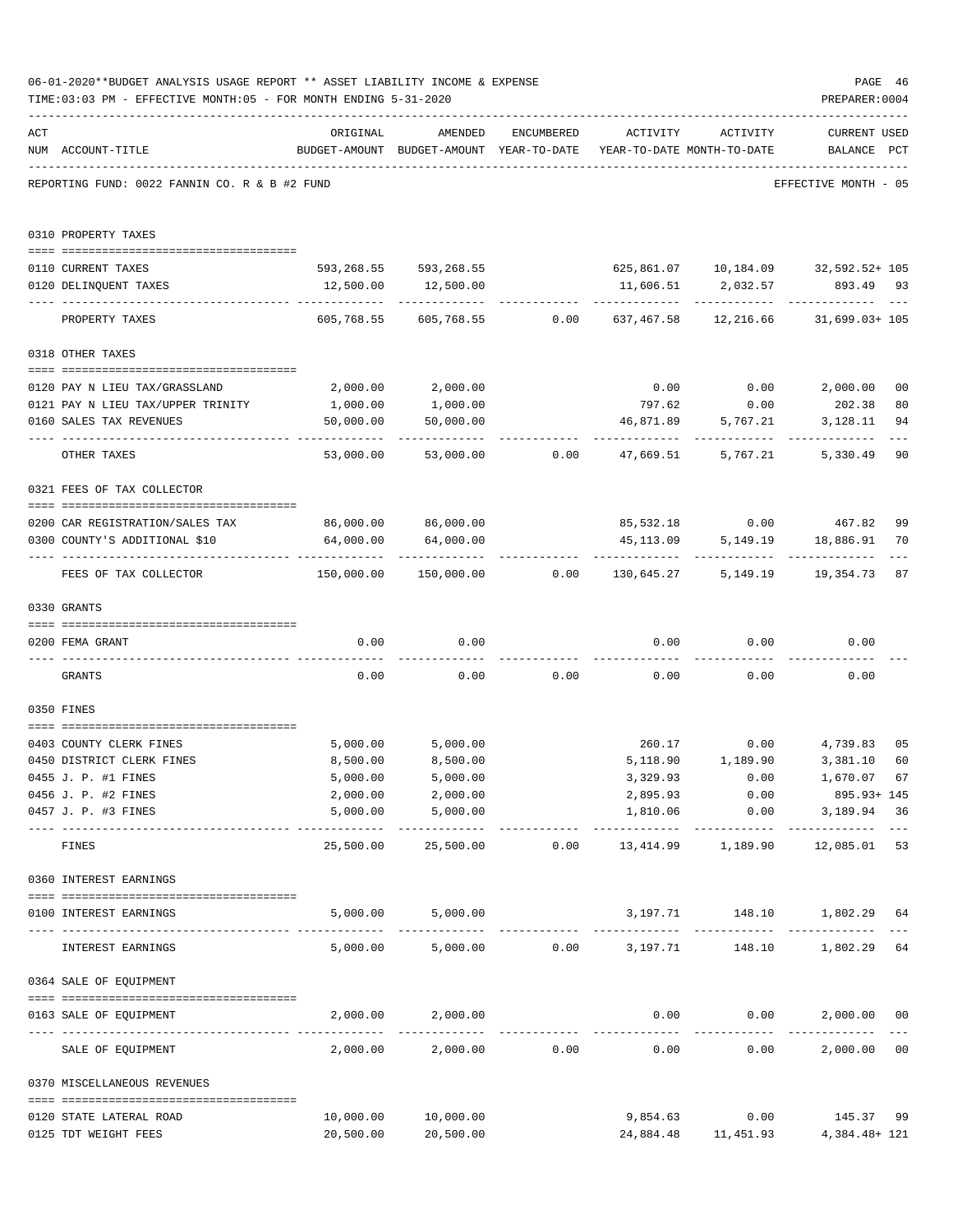### 06-01-2020\*\*BUDGET ANALYSIS USAGE REPORT \*\* ASSET LIABILITY INCOME & EXPENSE PAGE 47 TIME:03:03 PM - EFFECTIVE MONTH:05 - FOR MONTH ENDING 5-31-2020 PREPARER:0004

| ACT                                           | ORIGINAL      | AMENDED            | <b>ENCUMBERED</b> | ACTIVITY        | ACTIVITY                                                        | <b>CURRENT USED</b>  |     |
|-----------------------------------------------|---------------|--------------------|-------------------|-----------------|-----------------------------------------------------------------|----------------------|-----|
| NUM ACCOUNT-TITLE                             | BUDGET-AMOUNT | BUDGET-AMOUNT      | YEAR-TO-DATE      |                 | YEAR-TO-DATE MONTH-TO-DATE                                      | BALANCE              | PCT |
| REPORTING FUND: 0022 FANNIN CO. R & B #2 FUND |               |                    |                   |                 |                                                                 | EFFECTIVE MONTH - 05 |     |
| 0130 REFUNDS & MISCELLANEOUS                  | 0.00          | 0.00               |                   | 696.96          | 0.00                                                            | 696.96+              |     |
| 0131 AUTOMOBILE INSURANCE LOSS PAYMENT        | 0.00          | 0.00               |                   | 0.00            | 0.00                                                            | 0.00                 |     |
| 0140 PROCEEDS OF LOAN                         | 0.00          | 0.00               |                   | 0.00            | 0.00                                                            | 0.00                 |     |
| 0145 REIMBURSEMENT OF MATERIALS               | 10,800.00     | 10,800.00          |                   | 8,741.86        | 1,658.50                                                        | 2,058.14             | 81  |
| 0150 TRENTON HIGH MEADOWS SUBDIVISION         | 6,700.00      | 6,700.00           |                   | 2,800.00        | 0.00                                                            | 3,900.00             | 42  |
| MISCELLANEOUS REVENUES                        | 48,000.00     | 48,000.00          | 0.00              | 46,977.93       | 13,110.43                                                       | 1,022.07             | 98  |
| 0509 CONTINGENCY                              |               |                    |                   |                 |                                                                 |                      |     |
| 0475 CONTINGENCY                              | 10,000.00     | 10,000.00          | 0.00              | 0.00            | 0.00                                                            | 10,000.00            | 00  |
| CONTINGENCY                                   | 10,000.00     | 10,000.00          | 0.00              | 0.00            | 0.00                                                            | 10,000.00            | 00  |
| 0622 ROAD & BRIDGE 2                          |               |                    |                   |                 |                                                                 |                      |     |
| 0100 COMPENSATION PAY                         | 0.00          | 0.00               | 0.00              |                 | $0.00$ 0.00                                                     | 0.00                 |     |
| 0101 SALARY ELECTED OFFICIAL                  | 62,720.97     | 62,720.97          | 0.00              | 43,422.30       | 4,824.70                                                        | 19,298.67            | 69  |
| 0105 SALARY SECRETARY                         | 0.00          | 0.00               | 0.00              | 0.00            | 0.00                                                            | 0.00                 |     |
| 0106 SALARY PRECINCT EMPLOYEES                | 231,328.10    | 231,328.10         | 0.00              | 141,607.04      | 16,676.07                                                       | 89,721.06            | 61  |
| 0107 REGULAR-TEMP. PART-TIME                  | 0.00          | 0.00               | 0.00              | 0.00            | 0.00                                                            | 0.00                 |     |
| 0108 SALARY-FOREMAN                           | 0.00          | 0.00               | 0.00              | 0.00            | 0.00                                                            | 0.00                 |     |
| 0199 TOTAL SALARIES                           | 294,049.07    | 294,049.07         | ----<br>0.00      | 185,029.34      | 21,500.77                                                       | 109,019.73           | 63  |
| 0201 SOCIAL SECURITY TAXES                    | 18,415.57     | 18,415.57          | 0.00              | 10,951.53       | 1,299.00                                                        | 7,464.04             | 59  |
| 0202 GROUP HEALTH INSURANCE                   | 94,967.04     | 94,967.04          | 0.00              | 61,313.04       | 3,955.68                                                        | 33,654.00            | 65  |
| 0203 RETIREMENT                               | 34,374.34     | 34, 374. 34        | 0.00              | 21,555.75       | 2,534.96                                                        | 12,818.59            | 63  |
| 0204 WORKERS' COMPENSATION                    | 7,329.52      | 7,329.52           | 0.00              | 3,544.63        | 0.00                                                            | 3,784.89             | 48  |
| 0205 MEDICARE TAX                             | 4,272.41      | 4,272.41           | 0.00              | 2,561.47        | 303.82                                                          | 1,710.94             | 60  |
| 0206 UNEMPLOYMENT EXPENSE                     | 0.00          | 0.00               | 0.00              | 0.00            | 0.00                                                            | 0.00                 |     |
| 0299 TOTAL EMPLOYEE BENEFITS                  | 159,358.88    | 159,358.88         | 0.00              | 99,926.42       | 8,093.46                                                        | 59,432.46            | 63  |
| 0312 CONTRACT LABOR                           | 0.00          | 0.00               | 0.00              | 0.00            | 0.00                                                            | 0.00                 |     |
| 0314 EMPLOYEE PHYSICALS/DOT TESTING           | 400.00        | 400.00             | 0.00              | 195.38          | 0.00                                                            | 204.62               | 49  |
| 0340 SHOP SUPPLIES                            | 4,000.00      | 4,000.00           | 0.00              | 2,699.27        | 107.12                                                          | 1,300.73             | 67  |
| 0341 R & B MAT. ROCK & GRAVEL                 | 134,307.00    | 134,307.00         | 0.00              | 132,545.69      | 7,707.63                                                        | 1,761.31             | 99  |
| 0342 R & B MAT. CULVERTS                      | 20,000.00     | 20,000.00          | 485.80            | 16,673.60       | 0.00                                                            | 2,840.60             | 86  |
| 0343 R & B MAT. HARDWRE & LUMB                | 6,000.00      | 6,000.00           |                   | $0.00$ 1,069.35 | 258.29                                                          | 4,930.65             | 18  |
| 0344 R & B MAT. ASPHALT/RD OIL                | 42,000.00     | 42,000.00 1,038.70 |                   | 2,600.00        | 0.00                                                            | 38,361.30            | 09  |
| 0345 CHEMICALS                                | 1,000.00      | 1,000.00           | 0.00              | 0.00            | 0.00                                                            | 1,000.00             | 00  |
| 0346 CETRZ EXPENDITURES                       | 0.00          | 0.00               | 0.00              | 0.00            | 0.00                                                            | 0.00                 |     |
| 0350 DEBRIS REMOVAL                           | 0.00          | 0.00               | 0.00              | 0.00            | 0.00                                                            | 0.00                 |     |
| 0395 UNIFORMS                                 | 2,800.00      | 2,800.00           |                   |                 | $0.00$ 1,950.69 306.24                                          | 849.31               | 70  |
| 0399 TOTAL R&B MATERIALS                      |               |                    |                   |                 | 210,507.00 210,507.00 1,524.50 157,733.98 8,379.28 51,248.52 76 |                      |     |
| 0400 LEGAL FEES                               | 0.00          | 0.00               | 0.00              | 588.02          | 588.02                                                          | 588.02-              |     |
| 0420 UTILITY TELEPHONE                        | 1,000.00      | 1,000.00           | 0.00              | 655.60          | 81.95                                                           | 344.40               | 66  |
| 0421 CELL PHONE ALLOWANCE                     | 600.00        | 600.00             | 0.00              | 400.00          | 25.00                                                           | 200.00               | 67  |
| 0427 OUT OF COUNTY TRAVEL/TRAINING            | 2,500.00      | 2,500.00           | 0.00              | 1,771.78        | 0.00                                                            | 728.22               | 71  |
| 0430 BIDS, NOTICES & PERMITS                  | 500.00        | 500.00             | 0.00              | 114.20          | 27.52                                                           | 385.80               | 23  |
| 0435 PRINTING                                 | 100.00        | 100.00             | 0.00              | 0.00            | 0.00                                                            | 100.00               | 00  |
| 0440 UTILITY ELECTRICITY                      | 2,000.00      | 2,000.00           | 0.00              | 1,076.06        | 117.35                                                          | 923.94               | 54  |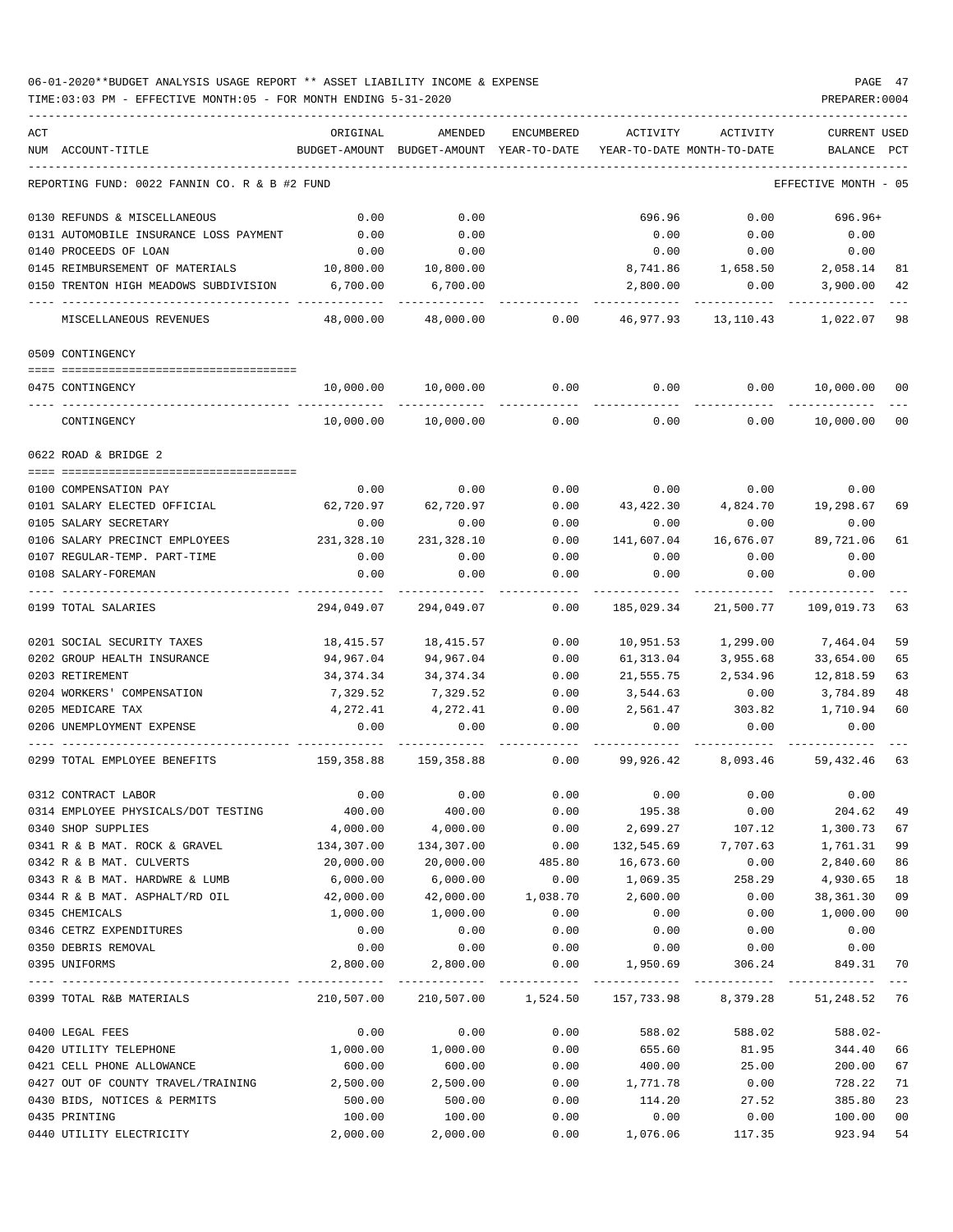| ACT |                                               | ORIGINAL   | AMENDED                                                           | <b>ENCUMBERED</b>    | ACTIVITY                   | ACTIVITY  | <b>CURRENT USED</b>  |                |
|-----|-----------------------------------------------|------------|-------------------------------------------------------------------|----------------------|----------------------------|-----------|----------------------|----------------|
|     | NUM ACCOUNT-TITLE                             |            | BUDGET-AMOUNT BUDGET-AMOUNT YEAR-TO-DATE                          |                      | YEAR-TO-DATE MONTH-TO-DATE |           | <b>BALANCE</b>       | PCT            |
|     | REPORTING FUND: 0022 FANNIN CO. R & B #2 FUND |            |                                                                   |                      |                            |           | EFFECTIVE MONTH - 05 |                |
|     | 0441 UTILITY GAS                              | 750.00     | 750.00                                                            | 0.00                 | 564.63                     | 49.58     | 185.37               | 75             |
|     | 0442 UTILITY WATER                            | 940.00     | 940.00                                                            | 0.00                 | 570.36                     | 80.96     | 369.64               | 61             |
|     | 0443 TRASH PICKUP                             | 1,300.00   | 1,300.00                                                          | 0.00                 | 347.29                     | 0.00      | 952.71               | 27             |
|     | 0447 REPEATER SERVICE CONTRACT                | 730.24     | 730.24                                                            | 0.00                 | 243.41                     | 0.00      | 486.83               | 33             |
|     | 0450 R&M BUILDING                             | 3,000.00   | 3,000.00                                                          | 0.00                 | 3.98                       | 0.00      | 2,996.02             | 0 <sup>0</sup> |
|     | 0453 COMPUTER SOFTWARE                        | 0.00       | 0.00                                                              | 0.00                 | 0.00                       | 0.00      | 0.00                 |                |
|     | 0457 R & M MACHINERY GAS & OIL                | 70,000.00  | 70,000.00                                                         | 0.00                 | 45,138.62                  | 9,023.79  | 24,861.38            | 64             |
|     | 0458 R & M MACHINERY PARTS                    | 30,000.00  | 57,507.50                                                         | 0.00                 | 73,180.63                  | 6,257.36  | 15,673.13- 127       |                |
|     | 0459 R & M MACH. TIRES & TUBES                | 15,000.00  | 15,000.00                                                         | 1,098.00             | 7,918.97                   | 1,554.98  | 5,983.03             | 60             |
|     | 0460 EQUIPMENT RENTAL/LEASE                   | 50,000.00  | 43,000.00                                                         | 0.00                 | 3,000.00                   | 0.00      | 40,000.00            | 07             |
|     | 0480 BOND                                     | 0.00       | 0.00                                                              | 0.00                 | 0.00                       | 0.00      | 0.00                 |                |
|     | 0481 DUES                                     | 335.00     | 335.00                                                            | 0.00                 | 335.00                     | 0.00      | 0.00                 | 100            |
|     | 0482 INSURANCE                                | 9,000.00   | 9,000.00                                                          | 0.00                 | 7,910.96                   | 2,177.00  | 1,089.04             | 88             |
|     | 0485 PRISONER SUPPLIES                        | 0.00       | 0.00                                                              | 0.00                 | 0.00                       | 0.00      | 0.00                 |                |
|     | 0488 FANNIN RURAL RAIL DISTRICT               | 0.00       | 0.00                                                              | 0.00                 | 0.00                       | 0.00      | 0.00                 |                |
|     | 0490 MISCELLANEOUS                            | 1,000.00   | 1,000.00                                                          | 0.00                 | 0.00                       | 0.00      | 1,000.00             | 00             |
|     | 0491 SOIL & WATER CONSERVATION                | 250.00     | 250.00                                                            | 0.00                 | 0.00                       | 0.00      | 250.00               | 00             |
|     | 0492 TDRA FLOOD CASH MATCH                    | 0.00       | 0.00                                                              | 0.00                 | 0.00                       | 0.00      | 0.00                 |                |
|     | 0493 TRENTON HIGH MEADOWS SUBDIVISION         | 4,000.00   | 4,000.00                                                          | 0.00                 | 0.00                       | 0.00      | 4,000.00             | 00             |
|     | 0494 FLOOD CONTROL SITE MAINTENANCE           | 4,000.00   | 4,000.00                                                          | 0.00                 | 0.00                       | 0.00      | 4,000.00             | 0 <sup>0</sup> |
|     | 0495 PIPELINE SALES TAX REIMBURSEMENT         | 0.00       | 0.00                                                              | 0.00                 | 0.00                       | 0.00      | 0.00                 |                |
|     | 0496 TCOG HAZARDOUS WASTEMATCH                | 0.00       | 0.00                                                              | 0.00                 | 0.00                       | 0.00      | 0.00                 |                |
|     | 0499 TOTAL SER.& OTHER CHARGES                | 197,005.24 | 217,512.74                                                        | 1,098.00             | 143,819.51                 | 19,983.51 | 72,595.23            | 67             |
|     | 0500 LAND                                     |            |                                                                   |                      | 0.00                       | 0.00      | 0.00                 |                |
|     | 0535 BUILDING                                 |            |                                                                   |                      | 0.00                       | 0.00      | 0.00                 |                |
|     | 0562 LAND/BUILDING                            | 0.00       | 0.00                                                              | 0.00                 | 0.00                       | 0.00      | 0.00                 |                |
|     | 0570 COMPUTER EQUIPMENT                       | 0.00       | 0.00                                                              | 0.00                 | 0.00                       | 0.00      | 0.00                 |                |
|     | 0571 PURCHASE OF MACH./EQUIP.                 | 50,000.00  | 29,492.50                                                         | 0.00                 | 29,492.50                  | 0.00      | 0.00                 | 100            |
|     | 0573 RADIO EQUIPMENT                          | 0.00       | 0.00                                                              | 0.00                 | 0.00                       | 0.00      | 0.00                 |                |
|     | 0575 LAND/BUILDING                            |            |                                                                   |                      | 0.00                       | 0.00      | 0.00                 |                |
|     | 0580 PRECINCT BRIDGE                          | 0.00       | 0.00                                                              | 0.00                 | 0.00                       | 0.00      | 0.00                 |                |
|     | 0599 CAPITAL OUTLAY                           | 50,000.00  | 29,492.50                                                         | 0.00                 | 29,492.50                  | 0.00      | 0.00                 | 100            |
|     | ROAD & BRIDGE 2                               |            | 910,920.19 910,920.19 2,622.50 616,001.75 57,957.02 292,295.94 68 |                      |                            |           |                      |                |
|     | 0625 ADMINISTRATIVE OFFICE R&B #2             |            |                                                                   |                      |                            |           |                      |                |
|     | 0105 SALARY SECRETARY                         | 10,141.28  | 10,141.28                                                         | 0.00                 | 7,020.90                   |           | 780.10 3,120.38      | 69             |
|     | 0201 SOCIAL SECURITY TAXES                    | 628.76     | 628.76                                                            | 0.00                 | 315.96                     | 40.38     | 312.80               | 50             |
|     | 0202 GROUP HEALTH INSURANCE                   | 2,967.72   | 2,967.72                                                          | 0.00                 | 1,977.92                   | 123.62    | 989.80               | 67             |
|     | 0203 RETIREMENT                               | 1,167.26   | 1,167.26                                                          | 0.00                 | 817.46                     | 91.98     | 349.80               | 70             |
|     | 0204 WORKERS' COMPENSATION                    | 42.59      | 42.59                                                             | 0.00                 | 15.51                      | 0.00      | 27.08                | 36             |
|     | 0205 MEDICARE TAX                             | 147.58     | 147.58                                                            | 0.00                 | 73.90                      | 9.44      | 73.68                | 50             |
|     | 0310 OFFICE SUPPLIES                          | 100.00     | 100.00                                                            | 0.00                 | 0.00                       | 0.00      | 100.00               | 00             |
|     | 0311 POSTAL EXPENSES                          | 0.00       | 0.00                                                              | 0.00                 | 0.00                       | 0.00      | 0.00                 |                |
|     | 0353 COMPUTER EXPENSE                         | 500.00     | 500.00                                                            | 0.00                 | 483.97                     | 483.97    | 16.03                | 97             |
|     | 0427 OUT OF COUNTY TRAVEL                     | 0.00       | 0.00                                                              | 0.00                 | 0.00                       | 0.00      | 0.00                 |                |
|     | 0480 BOND                                     | 0.00       | 0.00                                                              | 0.00                 | 0.00                       | 0.00      | 0.00                 |                |
|     | 0572 OFFICE EQUIPMENT                         | 0.00       | 0.00                                                              | 0.00                 | 0.00                       | 0.00      | 0.00                 |                |
|     | 0574 COMPUTER EQUIPMENT                       | 0.00       | 0.00                                                              | 0.00                 | 0.00                       | 0.00      | 0.00                 |                |
|     | ADMINISTRATIVE OFFICE R&B #2                  | 15,695.19  | 15,695.19                                                         | . <u>.</u> .<br>0.00 | 10,705.62                  | 1,529.49  | 4,989.57             | 68             |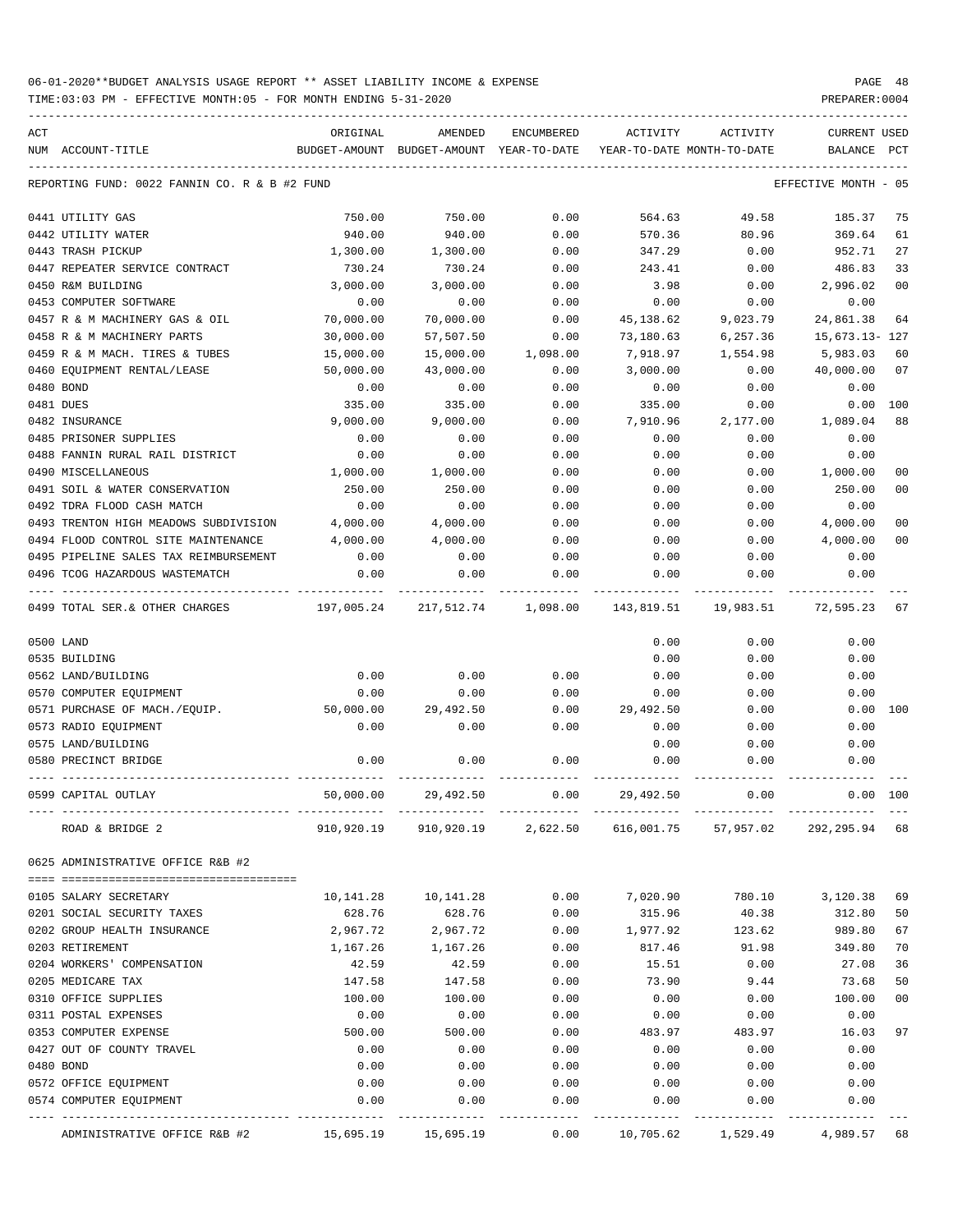| 06-01-2020**BUDGET ANALYSIS USAGE REPORT ** ASSET LIABILITY INCOME & EXPENSE<br>PAGE 49<br>TIME:03:03 PM - EFFECTIVE MONTH:05 - FOR MONTH ENDING 5-31-2020<br>PREPARER: 0004 |               |               |              |                            |           |                      |     |  |  |
|------------------------------------------------------------------------------------------------------------------------------------------------------------------------------|---------------|---------------|--------------|----------------------------|-----------|----------------------|-----|--|--|
| ACT                                                                                                                                                                          | ORIGINAL      | AMENDED       | ENCUMBERED   | ACTIVITY                   | ACTIVITY  | <b>CURRENT USED</b>  |     |  |  |
| NUM ACCOUNT-TITLE                                                                                                                                                            | BUDGET-AMOUNT | BUDGET-AMOUNT | YEAR-TO-DATE | YEAR-TO-DATE MONTH-TO-DATE |           | BALANCE              | PCT |  |  |
| REPORTING FUND: 0022 FANNIN CO. R & B #2 FUND                                                                                                                                |               |               |              |                            |           | EFFECTIVE MONTH - 05 |     |  |  |
| FANNIN CO. R & B #2 FUND                                                                                                                                                     |               |               |              |                            |           |                      |     |  |  |
| INCOME TOTALS                                                                                                                                                                | 936,615.38    | 936,615.38    |              | 879,372.99                 | 37,581.49 | 57,242.39            | 94  |  |  |
| <b>EXPENSE TOTALS</b>                                                                                                                                                        | 936,615.38    | 936,615.38    | 2,622.50     | 626,707.37                 | 59,486.51 | 307, 285.51          | 67  |  |  |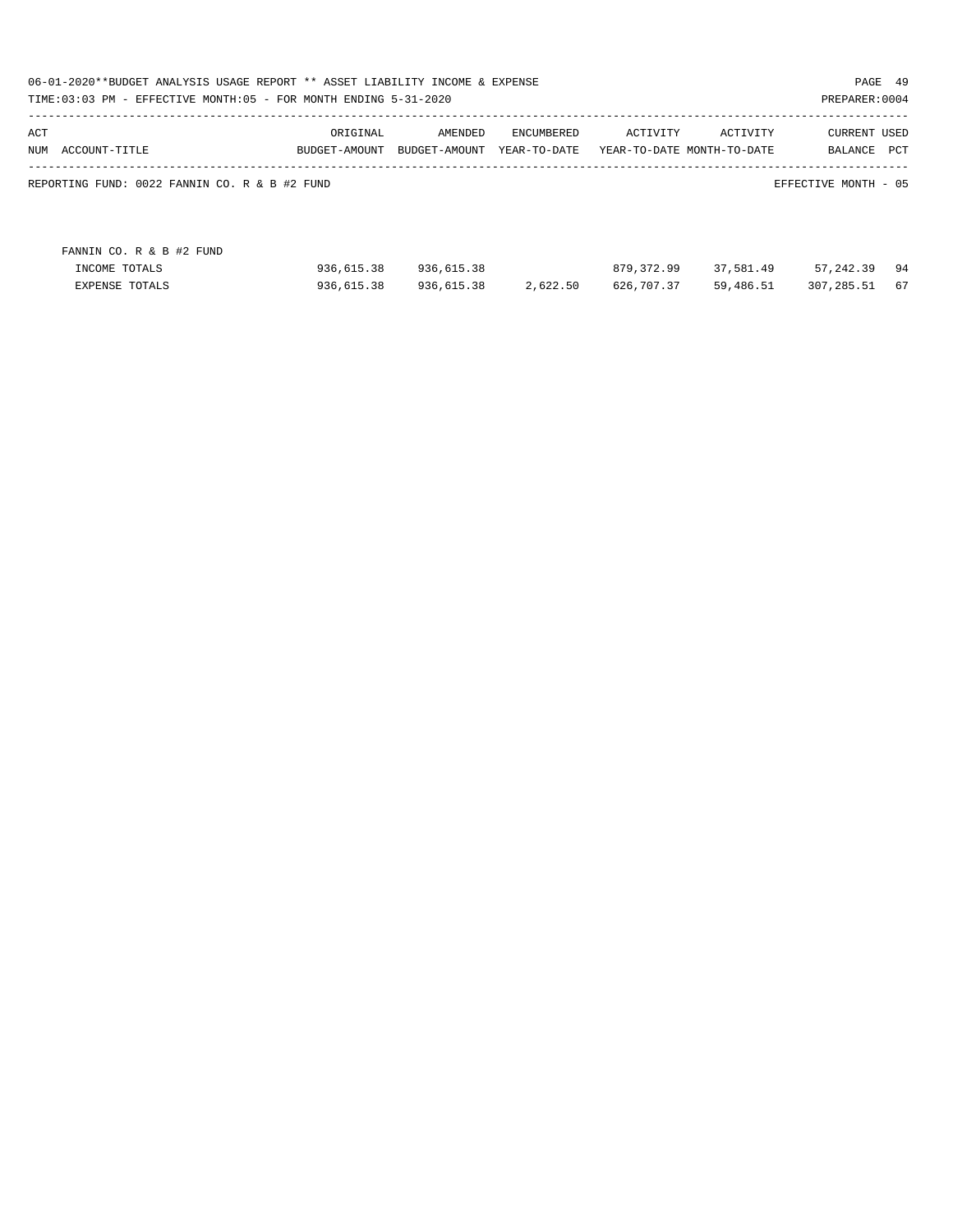|     | 06-01-2020**BUDGET ANALYSIS USAGE REPORT ** ASSET LIABILITY INCOME & EXPENSE<br>TIME: 03:03 PM - EFFECTIVE MONTH: 05 - FOR MONTH ENDING 5-31-2020 |          |                                                                                |                     |              |                                | PREPARER: 0004                                     | PAGE 50 |
|-----|---------------------------------------------------------------------------------------------------------------------------------------------------|----------|--------------------------------------------------------------------------------|---------------------|--------------|--------------------------------|----------------------------------------------------|---------|
| ACT | NUM ACCOUNT-TITLE                                                                                                                                 | ORIGINAL | AMENDED<br>BUDGET-AMOUNT BUDGET-AMOUNT YEAR-TO-DATE YEAR-TO-DATE MONTH-TO-DATE | ENCUMBERED          | ACTIVITY     | ACTIVITY                       | <b>CURRENT USED</b><br>BALANCE PCT                 |         |
|     | REPORTING FUND: 0023 FANNIN CO. R & B #3 FUND                                                                                                     |          |                                                                                |                     |              |                                | EFFECTIVE MONTH - 05                               |         |
|     | 0100 PAYROLL                                                                                                                                      |          |                                                                                |                     |              |                                |                                                    |         |
|     | 0100 PAYROLL                                                                                                                                      |          |                                                                                |                     | 0.00         | 0.00                           | 0.00                                               |         |
|     | PAYROLL                                                                                                                                           |          |                                                                                |                     | 0.00         | 0.00                           | 0.00                                               |         |
|     | 0102 A/P CLEARING                                                                                                                                 |          |                                                                                |                     |              |                                |                                                    |         |
|     | 0100 A/P CLEARING                                                                                                                                 |          |                                                                                |                     | 0.00         | 0.00                           | 0.00                                               |         |
|     | A/P CLEARING                                                                                                                                      |          |                                                                                |                     | 0.00         | 0.00                           | 0.00                                               |         |
|     | 0103 CASH                                                                                                                                         |          |                                                                                |                     |              |                                |                                                    |         |
|     |                                                                                                                                                   |          |                                                                                |                     |              |                                |                                                    |         |
|     | 0100 R&B#3-COMBINED FUNDS CHECKING<br>0175 TEXPOOL                                                                                                |          |                                                                                |                     | 403,176.42   | 232.18                         | 158, 731.01 44, 873.50 - 565, 881.73<br>620,740.63 |         |
|     |                                                                                                                                                   |          |                                                                                |                     |              |                                |                                                    |         |
|     | CASH                                                                                                                                              |          |                                                                                |                     |              |                                | 561,907.43 44,641.32- 1,186,622.36                 |         |
|     | 0120 RECEIVABLES                                                                                                                                  |          |                                                                                |                     |              |                                |                                                    |         |
|     | 0311 TAXES RECEIVABLE                                                                                                                             |          |                                                                                |                     | 0.00         | 0.00                           | 61,651.58                                          |         |
|     | 0312 DUE FROM OTHER GOVERNMENTS                                                                                                                   |          |                                                                                |                     | 0.00         | 0.00                           | 34,935.67                                          |         |
|     | 0313 DUE FROM OTHER FUNDS                                                                                                                         |          |                                                                                |                     | 0.00         | 0.00                           | 6,134.72                                           |         |
|     | 0315 INVENTORY                                                                                                                                    |          |                                                                                |                     | 0.00         | 0.00                           | 56,099.46<br>----------                            |         |
|     | RECEIVABLES                                                                                                                                       |          |                                                                                |                     | 0.00         | 0.00                           | 158,821.43                                         |         |
|     | 0200 LIABILITY ACCOUNT                                                                                                                            |          |                                                                                |                     |              |                                |                                                    |         |
|     |                                                                                                                                                   |          |                                                                                |                     |              |                                |                                                    |         |
|     | 0150 ACCRUED SALARY PAYABLE                                                                                                                       |          |                                                                                |                     | 0.00         | 0.00                           | 12,704.17                                          |         |
|     | 0155 ACCRUED FRINGE BENEFITS<br>0200 DEFERRED TAX REVENUE                                                                                         |          |                                                                                |                     | 0.00<br>0.00 | 0.00<br>0.00                   | 6,838.00<br>59,034.69                              |         |
|     | 0900 SYSTEM ADDED LIABILITY LINE-ITEM                                                                                                             |          |                                                                                |                     | 0.00         | 0.00                           | 0.00                                               |         |
|     | 0910 SYSTEM ADDED LIABILITY LINE-ITEM                                                                                                             |          |                                                                                |                     | $35,302.94-$ | 0.00                           | $35,302.94-$                                       |         |
|     | LIABILITY ACCOUNT                                                                                                                                 |          |                                                                                |                     | 35,302.94-   | --------- ------------<br>0.00 | -------------<br>43, 273. 92                       |         |
|     | 0205 SHORT-TERM LOAN                                                                                                                              |          |                                                                                |                     |              |                                |                                                    |         |
|     | 0571 SHORT-TERM LOAN/EQUIPMENT                                                                                                                    | 0.00     | 0.00<br>-----------                                                            | 0.00<br>----------- | 0.00         | 0.00                           | 0.00                                               |         |
|     | SHORT-TERM LOAN                                                                                                                                   | 0.00     | 0.00                                                                           | 0.00                | 0.00         | 0.00                           | 0.00                                               |         |
|     | 0231 LOANS                                                                                                                                        |          |                                                                                |                     |              |                                |                                                    |         |
|     | 0571 LOAN OF CAPITAL EQUIP. PURCHASE                                                                                                              |          |                                                                                |                     | 0.00         | 0.00                           | 0.00                                               |         |
|     |                                                                                                                                                   |          |                                                                                |                     |              |                                |                                                    |         |
|     | LOANS                                                                                                                                             |          |                                                                                |                     | 0.00         | 0.00                           | 0.00                                               |         |
|     | 0271 EQUITY ACCOUNT                                                                                                                               |          |                                                                                |                     |              |                                |                                                    |         |
|     | 0200 EQUITY ACCOUNT<br>---- -----------<br>--------------------- -----------                                                                      |          | -------------                                                                  |                     | 0.00         | 0.00                           | 704,959.50<br>---------                            |         |
|     | EQUITY ACCOUNT                                                                                                                                    |          |                                                                                |                     | 0.00         | 0.00                           | 704,959.50                                         |         |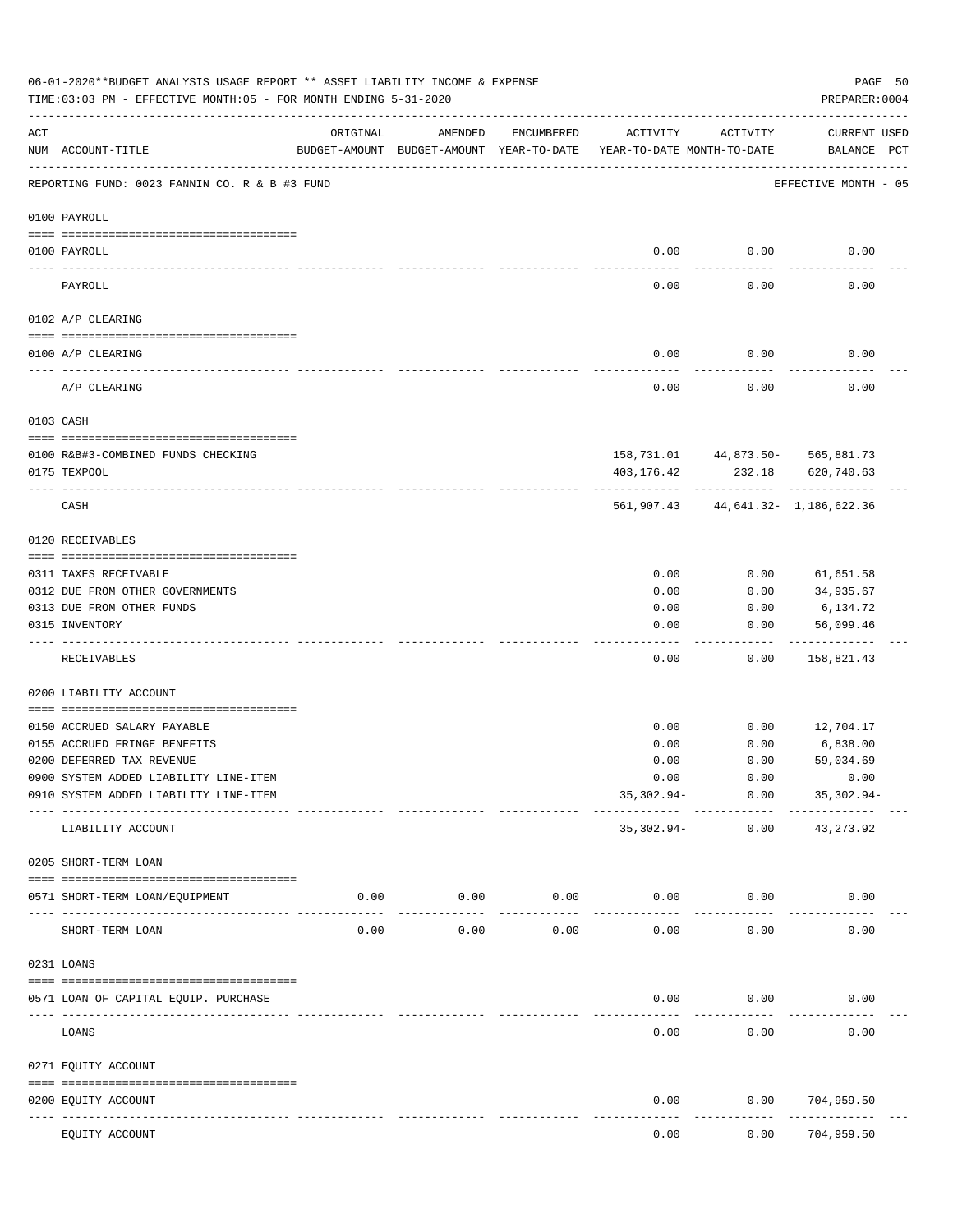|     | 06-01-2020**BUDGET ANALYSIS USAGE REPORT ** ASSET LIABILITY INCOME & EXPENSE<br>TIME: 03:03 PM - EFFECTIVE MONTH: 05 - FOR MONTH ENDING 5-31-2020 |                                                                         |                                                                                |                                    |                              |                          | PREPARER: 0004                                                       | PAGE 51 |
|-----|---------------------------------------------------------------------------------------------------------------------------------------------------|-------------------------------------------------------------------------|--------------------------------------------------------------------------------|------------------------------------|------------------------------|--------------------------|----------------------------------------------------------------------|---------|
| ACT | NUM ACCOUNT-TITLE                                                                                                                                 | ORIGINAL                                                                | AMENDED<br>BUDGET-AMOUNT BUDGET-AMOUNT YEAR-TO-DATE YEAR-TO-DATE MONTH-TO-DATE |                                    | ENCUMBERED ACTIVITY ACTIVITY |                          | <b>CURRENT USED</b><br>BALANCE PCT                                   |         |
|     | REPORTING FUND: 0023 FANNIN CO. R & B #3 FUND                                                                                                     |                                                                         |                                                                                |                                    |                              |                          | EFFECTIVE MONTH - 05                                                 |         |
|     | 0300 CASH                                                                                                                                         |                                                                         |                                                                                |                                    |                              |                          |                                                                      |         |
|     | 0123 BEGINNING CASH BALANCE                                                                                                                       | 0.00                                                                    | 0.00                                                                           |                                    |                              |                          | $0.00$ $0.00$ $0.00$ $0.00$                                          |         |
|     | CASH                                                                                                                                              | 0.00                                                                    |                                                                                | $0.00$ $0.00$ $0.00$ $0.00$ $0.00$ |                              |                          | 0.00                                                                 |         |
|     | 0310 PROPERTY TAXES                                                                                                                               |                                                                         |                                                                                |                                    |                              |                          |                                                                      |         |
|     |                                                                                                                                                   |                                                                         |                                                                                |                                    |                              |                          |                                                                      |         |
|     | 0110 CURRENT TAXES                                                                                                                                |                                                                         | 889,902.83 889,902.83                                                          |                                    |                              |                          | 938,791.60  15,276.11  48,888.77+ 105                                |         |
|     | 0120 DELINQUENT TAXES                                                                                                                             |                                                                         | 15,900.00   15,900.00<br>.                                                     |                                    |                              |                          | 17,409.65 3,048.87 1,509.65+109<br>------------ ---                  |         |
|     | PROPERTY TAXES                                                                                                                                    | 905,802.83                                                              |                                                                                | 905,802.83 0.00                    |                              | 956, 201. 25 18, 324. 98 | $50,398.42+106$                                                      |         |
|     | 0318 OTHER TAXES                                                                                                                                  |                                                                         |                                                                                |                                    |                              |                          |                                                                      |         |
|     | 0120 PAY N LIEU TAX/GRASSLAND 2,500.00 2,500.00                                                                                                   |                                                                         |                                                                                |                                    |                              |                          | $0.00$ $0.00$ $2,500.00$ $00$                                        |         |
|     | 0121 PAY N LIEU TAX/UPPER TRINITY 1,500.00                                                                                                        |                                                                         | 1,500.00                                                                       |                                    |                              | 1, 196.44 0.00           | 303.56                                                               | 80      |
|     | 0160 SALES TAX REVENUES                                                                                                                           | 65,572.88                                                               | 65,572.88                                                                      |                                    |                              | 70,307.83 8,650.82       | 4,734.95+ 107                                                        |         |
|     | OTHER TAXES                                                                                                                                       |                                                                         |                                                                                |                                    |                              |                          | 69,572.88 69,572.88 0.00 71,504.27 8,650.82 1,931.39+ 103            |         |
|     | 0321 FEES OF TAX COLLECTOR                                                                                                                        |                                                                         |                                                                                |                                    |                              |                          |                                                                      |         |
|     |                                                                                                                                                   |                                                                         |                                                                                |                                    |                              |                          |                                                                      |         |
|     | 0200 CAR REGISTRATION/SALES TAX 120,000.00 120,000.00<br>0300 COUNTY'S ADDITIONAL \$10                                                            | 95,000.00                                                               | 95,000.00                                                                      |                                    |                              | 67,669.63 7,723.80       | 128,298.22   0.00   8,298.22+ 107<br>27,330.37 71                    |         |
|     |                                                                                                                                                   |                                                                         |                                                                                |                                    |                              |                          |                                                                      |         |
|     | FEES OF TAX COLLECTOR                                                                                                                             | 215,000.00   215,000.00      0.00   195,967.85    7,723.80    19,032.15 |                                                                                |                                    |                              |                          |                                                                      | 91      |
|     | 0330 GRANTS                                                                                                                                       |                                                                         |                                                                                |                                    |                              |                          |                                                                      |         |
|     | 0200 FEMA GRANT                                                                                                                                   |                                                                         | $0.00$ 30,583.64                                                               |                                    |                              | 30,583.64 0.00           | $0.00$ 100                                                           |         |
|     | GRANTS                                                                                                                                            | 0.00                                                                    |                                                                                | 30,583.64 0.00                     | 30,583.64                    | 0.00                     | 0.00 100                                                             |         |
|     | 0350 FINES                                                                                                                                        |                                                                         |                                                                                |                                    |                              |                          |                                                                      |         |
|     | 0403 COUNTY CLERK FINES                                                                                                                           |                                                                         | 10,000.00 10,000.00                                                            |                                    |                              | 390.26 0.00              | 9,609.74 04                                                          |         |
|     | 0450 DISTRICT CLERK FINES                                                                                                                         | 13,000.00                                                               | 13,000.00                                                                      |                                    |                              | 7,678.34 1,784.85        | 5,321.66                                                             | 59      |
|     | 0455 J. P. #1 FINES                                                                                                                               | 3,000.00                                                                | 3,000.00                                                                       |                                    | 4,994.88                     |                          | 1,994.88+ 166<br>0.00                                                |         |
|     | 0456 J. P. #2 FINES                                                                                                                               | 2,400.00                                                                | 2,400.00                                                                       |                                    | 4,343.92                     | 0.00                     | 1,943.92+ 181                                                        |         |
|     | 0457 J. P. #3 FINES                                                                                                                               | 4,000.00                                                                | 4,000.00                                                                       |                                    | 2,715.08                     | 0.00<br>----------       | 1,284.92 68                                                          |         |
|     | FINES                                                                                                                                             |                                                                         |                                                                                |                                    |                              |                          | $32,400.00$ $32,400.00$ $0.00$ $20,122.48$ $1,784.85$ $12,277.52$ 62 |         |
|     | 0360 INTEREST EARNINGS                                                                                                                            |                                                                         |                                                                                |                                    |                              |                          |                                                                      |         |
|     |                                                                                                                                                   |                                                                         |                                                                                |                                    |                              |                          |                                                                      |         |
|     | 0100 INTEREST EARNINGS                                                                                                                            |                                                                         | 5,000.00 5,000.00                                                              |                                    |                              |                          | 4,055.84 291.83 944.16 81<br>-------------                           |         |
|     | INTEREST EARNINGS                                                                                                                                 |                                                                         | $5,000.00$ $5,000.00$ $0.00$ $4,055.84$                                        |                                    |                              |                          | 291.83 944.16                                                        | 81      |
|     | 0364 SALE OF ASSETS                                                                                                                               |                                                                         |                                                                                |                                    |                              |                          |                                                                      |         |
|     | 0162 LAND/BUILDING                                                                                                                                | 0.00                                                                    | 0.00                                                                           |                                    | 0.00                         | 0.00                     | 0.00                                                                 |         |
|     | 0163 SALE OF EQUIPMENT                                                                                                                            |                                                                         | $0.00$ 76,954.64                                                               |                                    |                              | 76,954.64 0.00           | 0.00 100                                                             |         |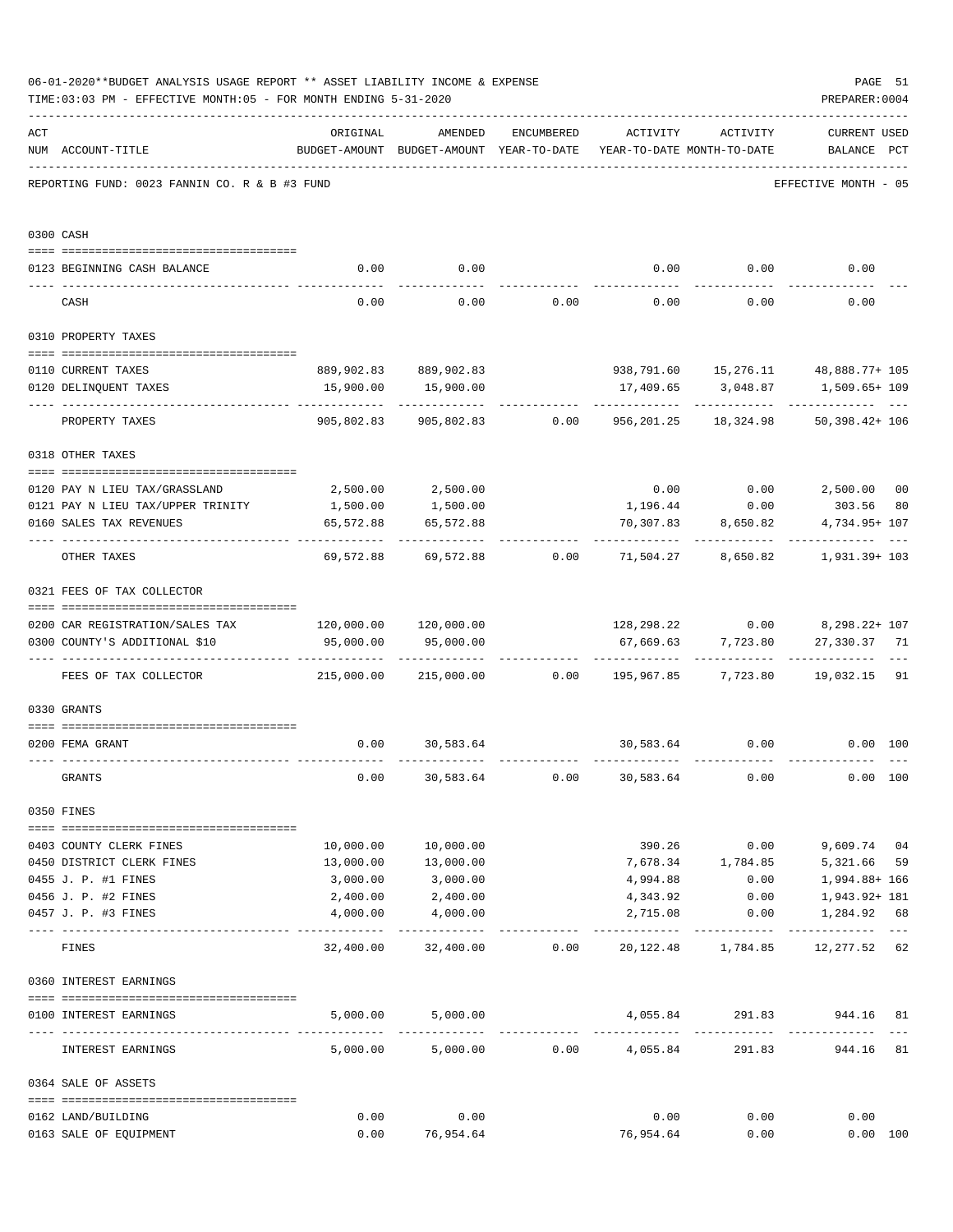|  | 06-01-2020**BUDGET ANALYSIS USAGE REPORT ** ASSET LIABILITY INCOME & EXPENSE |  |  | PAGE | - 52 |
|--|------------------------------------------------------------------------------|--|--|------|------|
|  |                                                                              |  |  |      |      |

TIME:03:03 PM - EFFECTIVE MONTH:05 - FOR MONTH ENDING 5-31-2020

| ACT |                                                       | ORIGINAL          | AMENDED                                                             | ENCUMBERED    | ACTIVITY          | ACTIVITY         | <b>CURRENT USED</b>                              |           |
|-----|-------------------------------------------------------|-------------------|---------------------------------------------------------------------|---------------|-------------------|------------------|--------------------------------------------------|-----------|
|     | NUM ACCOUNT-TITLE                                     |                   | BUDGET-AMOUNT BUDGET-AMOUNT YEAR-TO-DATE YEAR-TO-DATE MONTH-TO-DATE |               |                   |                  | BALANCE PCT                                      |           |
|     |                                                       |                   |                                                                     |               |                   |                  |                                                  |           |
|     | REPORTING FUND: 0023 FANNIN CO. R & B #3 FUND         |                   |                                                                     |               |                   |                  | EFFECTIVE MONTH - 05                             |           |
|     |                                                       |                   |                                                                     |               |                   |                  |                                                  |           |
|     | SALE OF ASSETS                                        | 0.00              | 76,954.64                                                           | 0.00          | 76,954.64         | 0.00             | 0.00 100                                         |           |
|     |                                                       |                   |                                                                     |               |                   |                  |                                                  |           |
|     | 0370 MISCELLANEOUS REVENUES                           |                   |                                                                     |               |                   |                  |                                                  |           |
|     |                                                       |                   |                                                                     |               |                   |                  |                                                  |           |
|     | 0120 STATE LATERAL ROAD                               | 15,000.00         | 15,000.00                                                           |               | 14,781.95         | 0.00             | 218.05                                           | -99       |
|     | 0125 TDT WEIGHT FEES                                  | 20,000.00         | 20,000.00                                                           |               | 37,326.72         | 17,177.90        | 17,326.72+ 187                                   |           |
|     | 0130 REFUNDS & MISCELLANEOUS                          | 3,000.00          | 3,000.00                                                            |               | 2,517.05          | 1,047.55         | 482.95                                           | 84        |
|     | 0139 RESTITUTION                                      | 0.00              | 0.00                                                                |               | 0.00              | 0.00             | 0.00                                             |           |
|     | 0140 PROCEEDS OF LOANS                                | 0.00              | 0.00                                                                |               | 0.00              | 0.00             | 0.00                                             |           |
|     | 0145 REIMBURSEMENT OF MATERIALS                       | 15,000.00         | 15,000.00                                                           |               | 12,284.24         | 4,665.80         | 2,715.76 82                                      |           |
|     |                                                       |                   |                                                                     |               |                   |                  |                                                  |           |
|     | MISCELLANEOUS REVENUES                                | 53,000.00         | 53,000.00                                                           | 0.00          | 66,909.96         |                  | 22,891.25 13,909.96+126                          |           |
|     | 0509 CONTINGENCY                                      |                   |                                                                     |               |                   |                  |                                                  |           |
|     |                                                       |                   |                                                                     |               |                   |                  |                                                  |           |
|     | 0475 CONTINGENCY                                      | 0.00              | 0.00                                                                | 0.00          | 0.00              | 0.00             | 0.00                                             |           |
|     |                                                       |                   |                                                                     |               |                   |                  |                                                  |           |
|     | CONTINGENCY                                           | 0.00              | 0.00                                                                | 0.00          | 0.00              | 0.00             | 0.00                                             |           |
|     |                                                       |                   |                                                                     |               |                   |                  |                                                  |           |
|     | 0623 ROAD & BRIDGE 3                                  |                   |                                                                     |               |                   |                  |                                                  |           |
|     |                                                       |                   |                                                                     |               |                   |                  |                                                  |           |
|     | 0100 COMPENSATION PAY<br>0101 SALARY ELECTED OFFICIAL | 0.00<br>62,720.97 | 0.00<br>62,720.97                                                   | 0.00<br>0.00  | 0.00<br>43,422.30 | 0.00<br>4,824.70 | 0.00<br>19,298.67                                | 69        |
|     | 0105 SALARY SECRETARY                                 | 11,137.40         | 11,137.40                                                           | 0.00          | 7,106.16          | 864.00           | 4,031.24                                         | 64        |
|     | 0106 SALARY PRECINCT EMPLOYEES                        | 274,148.45        | 274,148.45                                                          | 0.00          | 195,238.11        | 20,866.62        | 78,910.34                                        | 71        |
|     | 0107 REGULAR-TEMP. PART-TIME                          | 17,031.96         | 17,031.96                                                           | 0.00          | 3,096.00          | 1,212.00         | 13,935.96                                        | 18        |
|     | 0108 SALARY-FOREMAN                                   | 0.00              | 0.00                                                                | 0.00          | 0.00              | 0.00             | 0.00                                             |           |
|     |                                                       |                   |                                                                     |               |                   |                  |                                                  |           |
|     | 0199 TOTAL SALARIES                                   | 365,038.78        | 365,038.78                                                          | 0.00          | 248,862.57        | 27,767.32        | 116,176.21                                       | 68        |
|     |                                                       |                   |                                                                     |               |                   |                  |                                                  |           |
|     | 0201 SOCIAL SECURITY TAXES                            | 22,669.90         | 22,669.90                                                           | 0.00          | 15,170.55         |                  | 1,698.67 7,499.35                                | 67        |
|     | 0202 GROUP HEALTH INSURANCE                           | 106,837.92        | 106,837.92                                                          | 0.00          | 78,118.46         | 4,944.16         | 28,719.46                                        | 73        |
|     | 0203 RETIREMENT                                       | 42,673.03         | 42,673.03                                                           | 0.00          | 28,624.26         | 3,130.86         | 14,048.77                                        | 67        |
|     | 0204 WORKERS' COMPENSATION                            | 9,194.42          | 9,194.42                                                            | 0.00          | 4,466.97          | 0.00             | 4,727.45                                         | 49        |
|     | 0205 MEDICARE TAX                                     |                   | 5,301.76 5,301.76                                                   | 0.00          | 3,548.00          |                  | 397.26 1,753.76 67                               |           |
|     | 0206 UNEMPLOYMENT EXPENSE                             | 0.00              | 0.00                                                                | 0.00          | 0.00              | 0.00             | 0.00                                             |           |
|     | 0299 TOTAL EMPLOYEE BENEFITS                          |                   | -------------<br>186,677.03 186,677.03                              | -----------   | ------------      | ------------     | $0.00$ $129,928.24$ $10,170.95$ $56,748.79$ $70$ |           |
|     |                                                       |                   |                                                                     |               |                   |                  |                                                  |           |
|     | 0310 OFFICE SUPPLIES                                  | 500.00            | 500.00                                                              | 0.00          | 568.59            | 148.99           | 68.59- 114                                       |           |
|     | 0314 EMPLOYEE PHYSICALS/DOT TESTING                   | 200.00            | 200.00                                                              | 0.00          | 520.38            | 0.00             | 320.38-260                                       |           |
|     | 0315 COPIER EXPENSE                                   | 0.00              | 0.00                                                                | 0.00          | 0.00              | 0.00             | 0.00                                             |           |
|     | 0340 SHOP SUPPLIES                                    | 6,500.00          | 6,500.00                                                            | 0.00          | 6,485.32          | 71.98            | 14.68 100                                        |           |
|     | 0341 R & B MAT. ROCK & GRAVEL                         | 165,000.00        | 165,000.00                                                          | 7,916.51      |                   |                  | 127,519.82 49,433.72 29,563.67 82                |           |
|     | 0342 R & B MAT. CULVERTS                              | 35,000.00         | 45,800.00                                                           | 10,800.00     | 26,837.64         | 0.00             | 8,162.36 82                                      |           |
|     | 0343 R & B MAT. HARDWRE & LUMB                        | 5,000.00          | 5,000.00                                                            | 296.09        | 3,967.97          | 364.49           | 735.94                                           | 85        |
|     | 0344 R & B MAT. ASPHALT/RD OIL                        | 85,000.00         | 85,000.00                                                           | 0.00          | 31,112.90         | 0.00             | 53,887.10                                        | 37        |
|     | 0345 CHEMICALS                                        | 3,000.00          | 3,000.00                                                            | 0.00          | 450.00            | 0.00             | 2,550.00                                         | 15        |
|     | 0346 CETRZ EXPENDITURES                               | 0.00              | 0.00                                                                | 0.00          | 0.00              | 0.00             | 0.00                                             |           |
|     | 0350 DEBRIS REMOVAL                                   | 3,000.00          | 3,000.00                                                            | 0.00          | 772.90            | 0.00             | 2,227.10                                         | 26        |
|     | 0395 UNIFORMS                                         | 0.00              | 0.00                                                                | 0.00          | 0.00              | 0.00             | 0.00                                             |           |
|     |                                                       |                   |                                                                     | _____________ |                   |                  | -------------                                    | $- - - -$ |
|     | 0399 TOTAL R&B MATERIALS                              |                   | 303,200.00 314,000.00 19,012.60 198,235.52 50,019.18 96,751.88 69   |               |                   |                  |                                                  |           |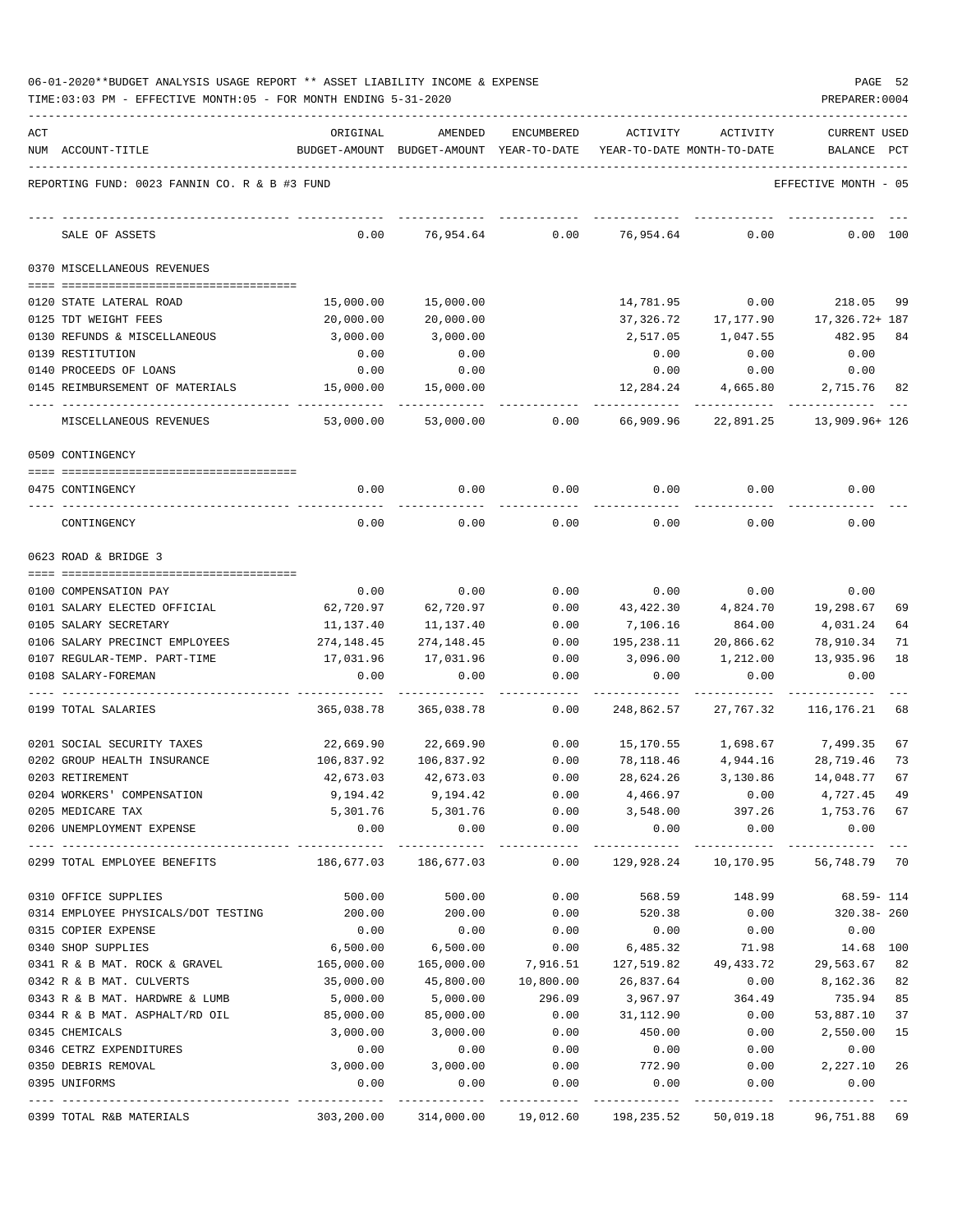| ACT | NUM ACCOUNT-TITLE                             | ORIGINAL<br>BUDGET-AMOUNT BUDGET-AMOUNT YEAR-TO-DATE                     | AMENDED                                           | ENCUMBERED            | ACTIVITY<br>YEAR-TO-DATE MONTH-TO-DATE | ACTIVITY | CURRENT USED<br>BALANCE | PCT |
|-----|-----------------------------------------------|--------------------------------------------------------------------------|---------------------------------------------------|-----------------------|----------------------------------------|----------|-------------------------|-----|
|     | REPORTING FUND: 0023 FANNIN CO. R & B #3 FUND |                                                                          |                                                   |                       |                                        |          | EFFECTIVE MONTH - 05    |     |
|     | 0400 LEGAL FEES                               | 0.00                                                                     | 0.00                                              | 0.00                  | 692.96                                 | 0.00     | 692.96-                 |     |
|     | 0420 UTILITY TELEPHONE                        | 0.00                                                                     | 0.00                                              | 0.00                  | 0.00                                   | 0.00     | 0.00                    |     |
|     | 0421 INTERNET SERVICE                         | 1,000.00                                                                 | 1,000.00                                          | 0.00                  | 655.60                                 | 81.95    | 344.40                  | 66  |
|     | 0423 CELL PHONE ALLOWANCE                     | 0.00                                                                     | 0.00                                              | 0.00                  | 0.00                                   | 0.00     | 0.00                    |     |
|     | 0427 OUT OF COUNTY TRAVEL/TRAINING            | 3,500.00                                                                 | 3,500.00                                          | 0.00                  | 1,410.23                               | 0.00     | 2,089.77                | 40  |
|     | 0430 BIDS, NOTICES & PERMITS                  | 1,400.00                                                                 | 1,400.00                                          | 0.00                  | 1,028.78                               | 129.34   | 371.22                  | 73  |
|     | 0435 PRINTING                                 | 100.00                                                                   | 100.00                                            | 0.00                  | 0.00                                   | 0.00     | 100.00                  | 00  |
|     | 0440 UTILITY ELECTRICITY                      | 3,500.00                                                                 | 3,500.00                                          | 0.00                  | 2,174.56                               | 184.22   | 1,325.44                | 62  |
|     | 0441 UTILITY GAS                              | 500.00                                                                   | 500.00                                            | 0.00                  | 0.00                                   | 0.00     | 500.00                  | 00  |
|     | 0442 UTILITY WATER                            | 850.00                                                                   | 850.00                                            | 0.00                  | 225.55                                 | 32.22    | 624.45                  | 27  |
|     | 0443 TRASH DUMPSTER PICKUP                    | 1,000.00                                                                 | 1,000.00                                          | 82.32                 | 591.97                                 | 82.32    | 325.71                  | 67  |
|     | 0447 REPEATER SERVICE CONTRACT                | 730.24                                                                   | 730.24                                            | 0.00                  | 243.41                                 | 0.00     | 486.83                  | 33  |
|     | 0450 R&M BUILDING                             | 1,500.00                                                                 | 1,500.00                                          | 0.00                  | 117.47                                 | 0.00     | 1,382.53                | 08  |
|     | 0453 COMPUTER SOFTWARE                        | 1,000.00                                                                 | 1,000.00                                          | 0.00                  | 0.00                                   | 0.00     | 1,000.00                | 00  |
|     | 0457 R & M MACHINERY GAS & OIL                | 150,000.00                                                               | 139,200.00                                        | 0.00                  | 56,330.82                              | 5,113.67 | 82,869.18               | 40  |
|     | 0458 R & M MACHINERY PARTS                    | 100,000.00                                                               | 130,583.64                                        | 0.00                  | 108,237.96                             | 5,686.69 | 22,345.68               | 83  |
|     | 0459 R & M MACH. TIRES & TUBES                | 25,000.00                                                                | 25,000.00                                         | 0.00                  | 15,478.00                              | 42.50    | 9,522.00                | 62  |
|     | 0460 EOUIPMENT RENTAL/LEASE                   | 5,000.00                                                                 | 5,000.00                                          | 0.00                  | 6,000.00                               | 0.00     | 1,000.00- 120           |     |
|     | 0480 BOND                                     | 150.00                                                                   | 150.00                                            | 0.00                  | 150.00                                 | 0.00     | 0.00                    | 100 |
|     | 0481 DUES                                     | 335.00                                                                   | 335.00                                            | 0.00                  | 335.00                                 | 0.00     | 0.00                    | 100 |
|     | 0482 INSURANCE                                | 10,000.00                                                                | 10,000.00                                         | 0.00                  | 8,849.96                               | 3,469.00 | 1,150.04                | 88  |
|     | 0485 PRISONER SUPPLIES                        | 0.00                                                                     | 0.00                                              | 0.00                  | 0.00                                   | 0.00     | 0.00                    |     |
|     | 0488 FANNIN RURAL RAIL DISTRICT               | 0.00                                                                     | 0.00                                              | 0.00                  | 0.00                                   | 0.00     | 0.00                    |     |
|     | 0490 MISCELLANEOUS                            | 1,500.00                                                                 | 1,500.00                                          | 0.00                  | 0.00                                   | 0.00     | 1,500.00                | 00  |
|     | 0491 SOIL & WATER CONSERVATION                | 250.00                                                                   | 250.00                                            | 0.00                  | 0.00                                   | 0.00     | 250.00                  | 00  |
|     | 0492 TDRA FLOOD CASH MATCH                    | 0.00                                                                     | 0.00                                              | 0.00                  | 0.00                                   | 0.00     | 0.00                    |     |
|     | 0494 FLOOD CONTROL SITE MAINTENANCE           | 0.00                                                                     | 0.00                                              | 0.00                  | 0.00                                   | 0.00     | 0.00                    |     |
|     | 0495 PIPELINE SALES TAX REIMBURSEMENT         | 0.00                                                                     | 0.00                                              | 0.00                  | 0.00                                   | 0.00     | 0.00                    |     |
|     | 0496 TCOG HAZARDOUS WASTEMATCH                | 1,250.00                                                                 | 1,250.00                                          | 0.00                  | 0.00                                   | 0.00     | 1,250.00                | 00  |
|     | 0499 TOTAL SER.& OTHER CHARGES                | 308,565.24   328,348.88     82.32   202,522.27   14,821.91   125,744.29  |                                                   |                       |                                        |          |                         | 62  |
|     | 0500 LAND                                     |                                                                          |                                                   |                       | 0.00                                   | 0.00     | 0.00                    |     |
|     | 0535 BUILDING                                 |                                                                          |                                                   |                       | 0.00                                   | 0.00     | 0.00                    |     |
|     | 0562 LAND/BUILDING                            | 0.00                                                                     | 0.00                                              | 0.00                  | 0.00                                   | 0.00     | 0.00                    |     |
|     | 0570 COMPUTER EQUIPMENT                       | 0.00                                                                     | 0.00                                              | 0.00                  | 0.00                                   | 0.00     | 0.00                    |     |
|     | 0571 PURCHASE OF MACH./EQUIP.                 | 100,000.00                                                               | 176,954.64                                        |                       | 95,000.00 34,328.95                    |          | $0.00$ $47,625.69$      | 73  |
|     | 0572 OFFICE EQUIPMENT                         | 0.00                                                                     | 485.00                                            | 0.00                  | 485.00                                 | 0.00     | $0.00$ 100              |     |
|     | 0573 RADIO EQUIPMENT                          | 600.00                                                                   | 600.00                                            | 0.00                  | 0.00                                   | 0.00     | 600.00                  | 00  |
|     | 0575 LAND/BUILDING                            | 1,000.00                                                                 | 515.00                                            | 0.00                  | 0.00                                   | 0.00     | 515.00 00               |     |
|     | 0580 PRECINCT BRIDGE                          | 0.00                                                                     | 0.00<br>--------------                            | 0.00<br>_____________ | 0.00                                   | 0.00     | 0.00                    |     |
|     | 0599 CAPITAL OUTLAY                           |                                                                          | $101,600.00$ $178,554.64$ $95,000.00$ $34,813.95$ |                       |                                        | 0.00     | 48,740.69 73            |     |
|     | 0630 NOTE PAYMENT-PRINCIPAL                   | 0.00                                                                     | 0.00                                              | 0.00                  | 0.00                                   | 0.00     | 0.00                    |     |
|     | 0670 NOTE PAYMENT-INTEREST                    | 0.00                                                                     | 0.00                                              | 0.00                  | 0.00                                   | 0.00     | 0.00                    |     |
|     | ROAD & BRIDGE 3                               | 1,265,081.05 1,372,619.33 114,094.92 814,362.55 102,779.36 444,161.86 68 |                                                   |                       |                                        |          |                         |     |
|     | 0625 ADMINISTRATIVE OFFICE R&B #3             |                                                                          |                                                   |                       |                                        |          |                         |     |
|     |                                               |                                                                          |                                                   |                       |                                        |          |                         |     |
|     | 0105 SALARY SECRETARY                         | 10,141.28                                                                | 10,141.28                                         | 0.00                  | 7,020.90                               |          | 780.10 3,120.38         | 69  |
|     | 0201 SOCIAL SECURITY TAXES                    | 628.76                                                                   | 628.76                                            | 0.00                  | 315.96                                 | 40.38    | 312.80                  | 50  |
|     | 0202 GROUP HEALTH INSURANCE                   | 2,967.72                                                                 | 2,967.72                                          | 0.00                  | 1,977.92                               | 123.62   | 989.80                  | 67  |
|     | 0203 RETIREMENT                               | 1,167.26                                                                 | 1,167.26                                          | 0.00                  | 817.46                                 | 91.98    | 349.80                  | 70  |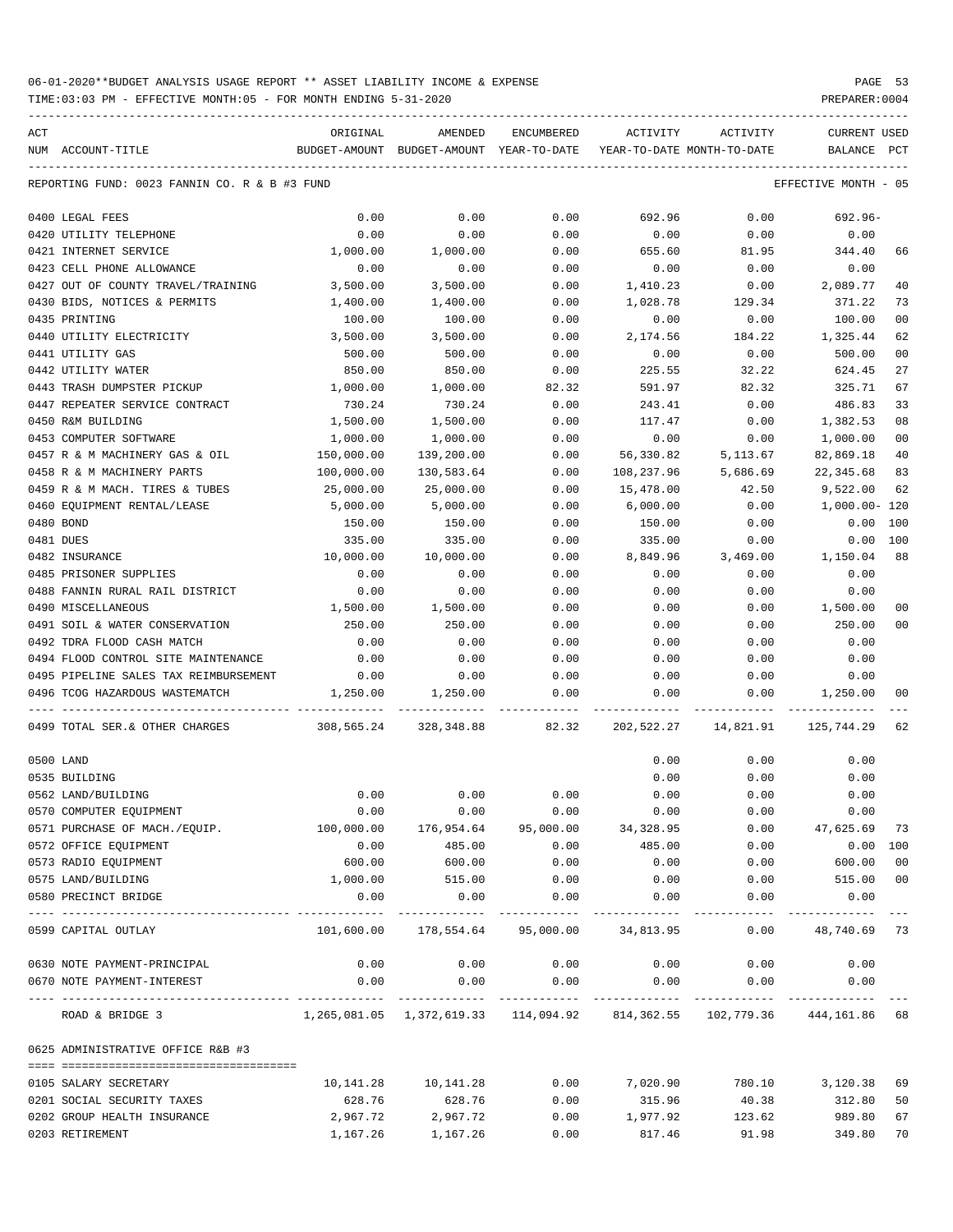### 06-01-2020\*\*BUDGET ANALYSIS USAGE REPORT \*\* ASSET LIABILITY INCOME & EXPENSE PAGE 54 TIME:03:03 PM - EFFECTIVE MONTH:05 - FOR MONTH ENDING 5-31-2020 PREPARER:0004

| ACT |                                               | ORIGINAL                                                            | AMENDED                   | ENCUMBERED | ACTIVITY     | ACTIVITY | <b>CURRENT USED</b>      |     |
|-----|-----------------------------------------------|---------------------------------------------------------------------|---------------------------|------------|--------------|----------|--------------------------|-----|
|     | NUM ACCOUNT-TITLE                             | BUDGET-AMOUNT BUDGET-AMOUNT YEAR-TO-DATE YEAR-TO-DATE_MONTH-TO-DATE |                           |            |              |          | BALANCE                  | PCT |
|     | REPORTING FUND: 0023 FANNIN CO. R & B #3 FUND |                                                                     |                           |            |              |          | EFFECTIVE MONTH - 05     |     |
|     | 0204 WORKERS' COMPENSATION                    | 42.59                                                               | 42.59                     | 0.00       | 15.51        | 0.00     | 27.08                    | 36  |
|     | 0205 MEDICARE TAX                             | 147.05                                                              | 147.05                    | 0.00       | 73.90        | 9.44     | 73.15                    | 50  |
|     | 0310 OFFICE SUPPLIES                          | 100.00                                                              | 100.00                    | 0.00       | 21.39        | 0.00     | 78.61                    | 21  |
|     | 0311 POSTAL EXPENSES                          | 0.00                                                                | 0.00                      | 0.00       | 0.00         | 0.00     | 0.00                     |     |
|     | 0353 COMPUTER EXPENSE                         | 500.00                                                              | 500.00                    | 0.00       | 483.97       | 483.97   | 16.03                    | 97  |
|     | 0427 OUT OF COUNTY TRAVEL                     | 0.00                                                                | 0.00                      | 0.00       | 0.00         | 0.00     | 0.00                     |     |
|     | 0480 BOND                                     | 0.00                                                                | 0.00                      | 0.00       | 0.00         | 0.00     | 0.00                     |     |
|     | 0572 OFFICE EQUIPMENT                         | 0.00                                                                | 0.00                      | 0.00       | 0.00         | 0.00     | 0.00                     |     |
|     | 0574 COMPUTER EQUIPMENT                       | 0.00                                                                | 0.00                      | 0.00       | 0.00         | 0.00     | 0.00                     |     |
|     |                                               |                                                                     |                           |            |              |          | 4,967.65                 | 68  |
|     | FANNIN CO. R & B #3 FUND                      |                                                                     |                           |            |              |          |                          |     |
|     | INCOME TOTALS                                 |                                                                     | 1,280,775.71 1,388,313.99 |            | 1,422,299.93 |          | 59,667.53 33,985.94+ 102 |     |

| EXPENSE TOTALS | $1.280.775.71$ $1.388.313.99$ $114.094.92$ $825.089.56$ $104.308.85$ |  | 449,129.51 68 |  |
|----------------|----------------------------------------------------------------------|--|---------------|--|
|                |                                                                      |  |               |  |
|                |                                                                      |  |               |  |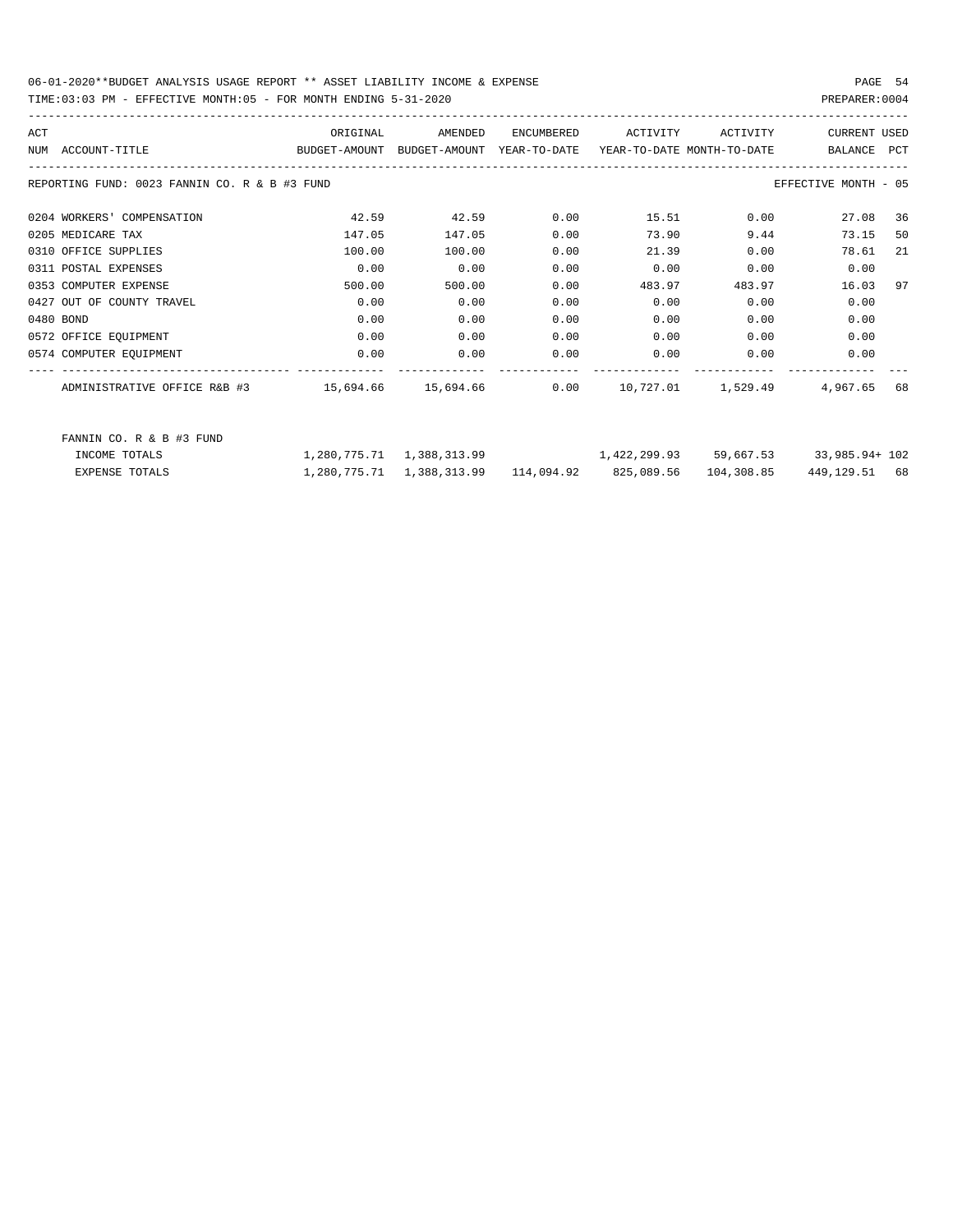|     | 06-01-2020**BUDGET ANALYSIS USAGE REPORT ** ASSET LIABILITY INCOME & EXPENSE<br>TIME: 03:03 PM - EFFECTIVE MONTH: 05 - FOR MONTH ENDING 5-31-2020 |                                |                                                     |                               |                                        |                       | PREPARER: 0004                                                           | PAGE 55 |
|-----|---------------------------------------------------------------------------------------------------------------------------------------------------|--------------------------------|-----------------------------------------------------|-------------------------------|----------------------------------------|-----------------------|--------------------------------------------------------------------------|---------|
| ACT | NUM ACCOUNT-TITLE                                                                                                                                 | ORIGINAL                       | AMENDED<br>BUDGET-AMOUNT BUDGET-AMOUNT YEAR-TO-DATE | ENCUMBERED                    | ACTIVITY<br>YEAR-TO-DATE MONTH-TO-DATE | ACTIVITY              | <b>CURRENT USED</b><br>BALANCE PCT                                       |         |
|     | REPORTING FUND: 0024 FANNIN CO. R & B #4 FUND                                                                                                     |                                |                                                     |                               |                                        |                       | EFFECTIVE MONTH - 05                                                     |         |
|     | 0100 PAYROLL                                                                                                                                      |                                |                                                     |                               |                                        |                       |                                                                          |         |
|     | 0100 PAYROLL                                                                                                                                      |                                |                                                     |                               | 0.00                                   | 0.00                  | 0.00                                                                     |         |
|     | PAYROLL                                                                                                                                           |                                |                                                     |                               | 0.00                                   | 0.00                  | 0.00                                                                     |         |
|     | 0102 A/P CLEARING                                                                                                                                 |                                |                                                     |                               |                                        |                       |                                                                          |         |
|     | 0100 A/P CLEARING                                                                                                                                 |                                |                                                     |                               | 0.00                                   | 0.00                  | 0.00                                                                     |         |
|     | A/P CLEARING                                                                                                                                      |                                |                                                     |                               | -------<br>0.00                        | 0.00                  | 0.00                                                                     |         |
|     | 0103 CASH                                                                                                                                         |                                |                                                     |                               |                                        |                       |                                                                          |         |
|     | 0100 R&B#4- COMBINED FUNDS CHECKING                                                                                                               |                                |                                                     |                               |                                        |                       | 320,021.63 33,562.62- 416,442.41                                         |         |
|     | 0175 TEXPOOL                                                                                                                                      |                                |                                                     |                               | 98,486.97-                             | 41.05                 | 109,702.24                                                               |         |
|     | CASH                                                                                                                                              |                                |                                                     |                               |                                        | 221,534.66 33,521.57- | 526,144.65                                                               |         |
|     | 0120 RECEIVABLES                                                                                                                                  |                                |                                                     |                               |                                        |                       |                                                                          |         |
|     | 0311 TAXES RECEIVABLE                                                                                                                             |                                |                                                     |                               | 0.00                                   | 0.00                  | 34,523.03                                                                |         |
|     | 0312 DUE FROM OTHER GOVERNMENTS                                                                                                                   |                                |                                                     |                               | 0.00                                   | 0.00                  | 19,886.14                                                                |         |
|     | 0313 DUE FROM OTHER FUNDS                                                                                                                         |                                |                                                     |                               | 0.00                                   | 0.00                  | 3,492.04                                                                 |         |
|     | 0315 INVENTORY                                                                                                                                    |                                |                                                     |                               | 0.00                                   | 0.00                  | 28,736.87<br>$- - - - -$                                                 |         |
|     | RECEIVABLES                                                                                                                                       |                                |                                                     |                               | 0.00                                   | 0.00                  | 86,638.08                                                                |         |
|     | 0200 LIABILITY ACCOUNT                                                                                                                            |                                |                                                     |                               |                                        |                       |                                                                          |         |
|     | 0150 ACCRUED SALARY PAYABLE                                                                                                                       |                                |                                                     |                               | 0.00                                   | 0.00                  | 8,948.55                                                                 |         |
|     | 0155 ACCRUED FRINGE BENEFITS                                                                                                                      |                                |                                                     |                               | 0.00                                   | 0.00                  | 5,170.11                                                                 |         |
|     | 0200 DEFERRED TAX REVENUE                                                                                                                         |                                |                                                     |                               | 0.00                                   | 0.00                  | 33,033.39                                                                |         |
|     | 0900 SYSTEM ADDED LIABILITY LINE-ITEM                                                                                                             |                                |                                                     |                               |                                        |                       | $0.00$ $0.00$ $0.00$ $0.00$                                              |         |
|     | 0910 SYSTEM ADDED LIABILITY LINE-ITEM                                                                                                             | -------- ------------- ------- |                                                     |                               |                                        |                       | 19, 181.13 - 0.00 19, 181.13 -                                           |         |
|     | LIABILITY ACCOUNT                                                                                                                                 |                                |                                                     |                               |                                        | 19,181.13- 0.00       | 27,970.92                                                                |         |
|     | 0271 EQUITY ACCOUNT                                                                                                                               |                                |                                                     |                               |                                        |                       |                                                                          |         |
|     | 0200 EQUITY ACCOUNT                                                                                                                               |                                |                                                     |                               |                                        |                       | $0.00$ $0.00$ $344,096.02$                                               |         |
|     | EOUITY ACCOUNT                                                                                                                                    |                                |                                                     |                               | 0.00                                   |                       | -------------------------<br>$0.00$ $344,096.02$                         |         |
|     | 0300 TOTAL REV/TRANSFERS                                                                                                                          |                                |                                                     |                               |                                        |                       |                                                                          |         |
|     | 0124 BEGINNING CASH BALANCE                                                                                                                       | 50,372.08                      | 50,372.08                                           |                               |                                        |                       | $0.00$ $0.00$ $50,372.08$ 00                                             |         |
|     | TOTAL REV/TRANSFERS                                                                                                                               | 50,372.08                      |                                                     | ----------------------------- |                                        | -------------         | --------------<br>$50,372.08$ $0.00$ $0.00$ $0.00$ $0.00$ $50,372.08$ 00 |         |
|     | 0310 PROPERTY TAXES                                                                                                                               |                                |                                                     |                               |                                        |                       |                                                                          |         |
|     |                                                                                                                                                   |                                | 506,552.38 506,552.38                               |                               |                                        |                       |                                                                          |         |
|     | 0110 CURRENT TAXES<br>0120 DELINQUENT TAXES                                                                                                       |                                | 11,000.00 11,000.00                                 |                               |                                        | 9,910.03 1,735.48     | 534,380.96 8,695.51 27,828.58+105<br>1,089.97 90                         |         |
|     |                                                                                                                                                   |                                |                                                     |                               |                                        |                       |                                                                          |         |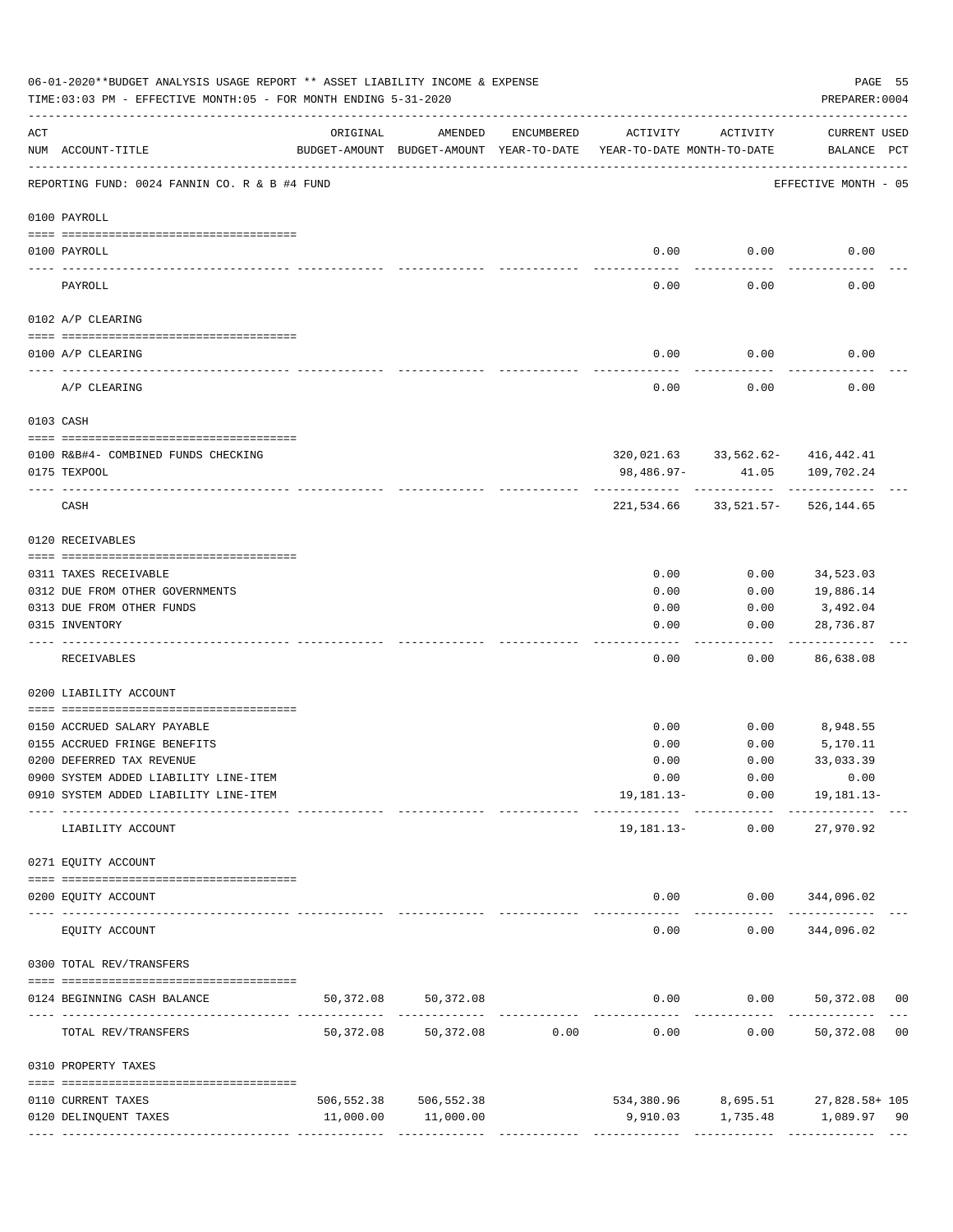06-01-2020\*\*BUDGET ANALYSIS USAGE REPORT \*\* ASSET LIABILITY INCOME & EXPENSE PAGE 56 TIME:03:03 PM - EFFECTIVE MONTH:05 - FOR MONTH ENDING 5-31-2020 PREPARER:0004

| ACT | NUM ACCOUNT-TITLE                                              | ORIGINAL               | AMENDED<br>BUDGET-AMOUNT BUDGET-AMOUNT YEAR-TO-DATE | ENCUMBERED | ACTIVITY           | ACTIVITY<br>YEAR-TO-DATE MONTH-TO-DATE | <b>CURRENT USED</b><br>BALANCE | PCT      |
|-----|----------------------------------------------------------------|------------------------|-----------------------------------------------------|------------|--------------------|----------------------------------------|--------------------------------|----------|
|     | REPORTING FUND: 0024 FANNIN CO. R & B #4 FUND                  |                        |                                                     |            |                    |                                        | EFFECTIVE MONTH - 05           |          |
|     | PROPERTY TAXES                                                 | 517,552.38             | 517,552.38                                          | 0.00       | 544,290.99         | 10,430.99                              | 26,738.61+ 105                 |          |
|     | 0318 OTHER TAXES                                               |                        |                                                     |            |                    |                                        |                                |          |
|     | 0120 PAY N LIEU TAX/GRASSLAND                                  | 1,600.00               | 1,600.00                                            |            | 0.00               | 0.00                                   | 1,600.00                       | 00       |
|     | 0121 PAY N LIEU TAX/UPPER TRINITY                              | 800.00                 | 800.00                                              |            | 681.04             | 0.00                                   | 118.96                         | 85       |
|     | 0160 SALES TAX REVENUES                                        | 43,000.00              | 43,000.00                                           |            | 40,020.78          | 4,924.24                               | 2,979.22                       | 93       |
|     | OTHER TAXES                                                    | 45,400.00              | 45,400.00                                           | 0.00       | 40,701.82          | 4,924.24                               | 4,698.18                       | 90       |
|     | 0321 FEES OF TAX COLLECTOR                                     |                        |                                                     |            |                    |                                        |                                |          |
|     | 0200 CAR REGISTRATION/SALES TAX                                | 74,000.00              | 74,000.00                                           |            |                    | 73,030.20 0.00                         | 969.80                         | 99       |
|     | 0300 COUNTY'S ADDITIONAL \$10                                  | 55,000.00              | 55,000.00                                           |            | 38,519.07          | 4,396.57                               | 16,480.93                      | 70       |
|     |                                                                |                        |                                                     |            |                    |                                        |                                |          |
|     | FEES OF TAX COLLECTOR                                          | 129,000.00             | 129,000.00                                          | 0.00       | 111,549.27         | 4,396.57                               | 17,450.73                      | 86       |
|     | 0330 GRANTS                                                    |                        |                                                     |            |                    |                                        |                                |          |
|     | 0200 FEMA GRANT                                                | 0.00                   | 0.00                                                |            | 54,433.72          | 0.00                                   | 54, 433. 72+                   |          |
|     | GRANTS                                                         | 0.00                   | 0.00                                                | 0.00       | 54,433.72          | 0.00                                   | $54, 433.72+$                  |          |
|     | 0350 FINES                                                     |                        |                                                     |            |                    |                                        |                                |          |
|     |                                                                |                        |                                                     |            |                    |                                        |                                |          |
|     | 0403 COUNTY CLERK FINES<br>0450 DISTRICT CLERK FINES           | 11,000.00<br>10,000.00 | 11,000.00<br>10,000.00                              |            | 222.14<br>4,370.70 | 0.00<br>1,015.98                       | 10,777.86<br>5,629.30          | 02<br>44 |
|     | 0455 J. P. #1 FINES                                            | 8,000.00               | 8,000.00                                            |            | 2,843.21           | 0.00                                   | 5,156.79                       | 36       |
|     | 0456 J. P. #2 FINES                                            | 2,000.00               | 2,000.00                                            |            | 2,472.67           | 0.00                                   | 472.67+ 124                    |          |
|     | 0457 J. P. #3 FINES                                            | 2,700.00               | 2,700.00                                            |            | 1,545.51           | 0.00                                   | 1,154.49                       | 57       |
|     | FINES                                                          | 33,700.00              | 33,700.00                                           | 0.00       | 11,454.23          | 1,015.98                               | 22, 245.77 34                  |          |
|     | 0360 INTEREST EARNINGS                                         |                        |                                                     |            |                    |                                        |                                |          |
|     | -------------------------------------<br>0100 INTEREST EARNING | 3,900.00               | 3,900.00                                            |            | 1,947.43           | 84.98                                  | 1,952.57                       | 50       |
|     | INTEREST EARNINGS                                              |                        | 3,900.00 3,900.00                                   | 0.00       | 1,947.43           | 84.98                                  | 1,952.57 50                    |          |
|     | 0364 SALE OF ASSETS                                            |                        |                                                     |            |                    |                                        |                                |          |
|     |                                                                |                        |                                                     |            |                    |                                        |                                |          |
|     | 0162 LAND/BUILDING                                             | 0.00                   | 0.00                                                |            | 0.00               | 0.00                                   | 0.00                           |          |
|     | 0163 SALE OF EQUIPMENT<br>--- --------------                   | 2,000.00               | 2,000.00                                            |            | 0.00               | 0.00<br>-----                          | 2,000.00 00<br>----------      |          |
|     | SALE OF ASSETS                                                 | 2,000.00               | 2,000.00                                            | 0.00       | 0.00               | 0.00                                   | 2,000.00                       | $00\,$   |
|     | 0370 MISCELLANEOUS REVENUES                                    |                        |                                                     |            |                    |                                        |                                |          |
|     | 0120 STATE LATERAL ROAD                                        | 10,100.00              | 10,100.00                                           |            | 8,414.22           | 0.00                                   | 1,685.78 83                    |          |
|     | 0125 TDT WEIGHT FEES                                           | 20,000.00              | 20,000.00                                           |            | 21,247.21          | 9,778.05                               | $1,247.21+106$                 |          |
|     | 0130 REFUNDS & MISCELLANEOUS                                   | 1,200.00               | 1,200.00                                            |            | 633.60             | 0.00                                   | 566.40 53                      |          |
|     | 0138 SALE OF SCRAP IRON                                        | 0.00                   | 0.00                                                |            | 866.45             | 122.50                                 | 866.45+                        |          |
|     | 0140 PROCEEDS OF LOAN                                          | 0.00                   | 0.00                                                |            | 0.00               | 0.00                                   | 0.00                           |          |
|     | 0145 REIMBURSEMENT OF MATERIALS                                | 9,000.00               | 9,000.00                                            |            | 5,329.63           | 382.80                                 | 3,670.37 59                    |          |
|     | 0146 SALE OF RECYCLED MATERIALS                                | 500.00                 | 500.00                                              |            | 753.36             | 207.36                                 | 253.36+ 151                    |          |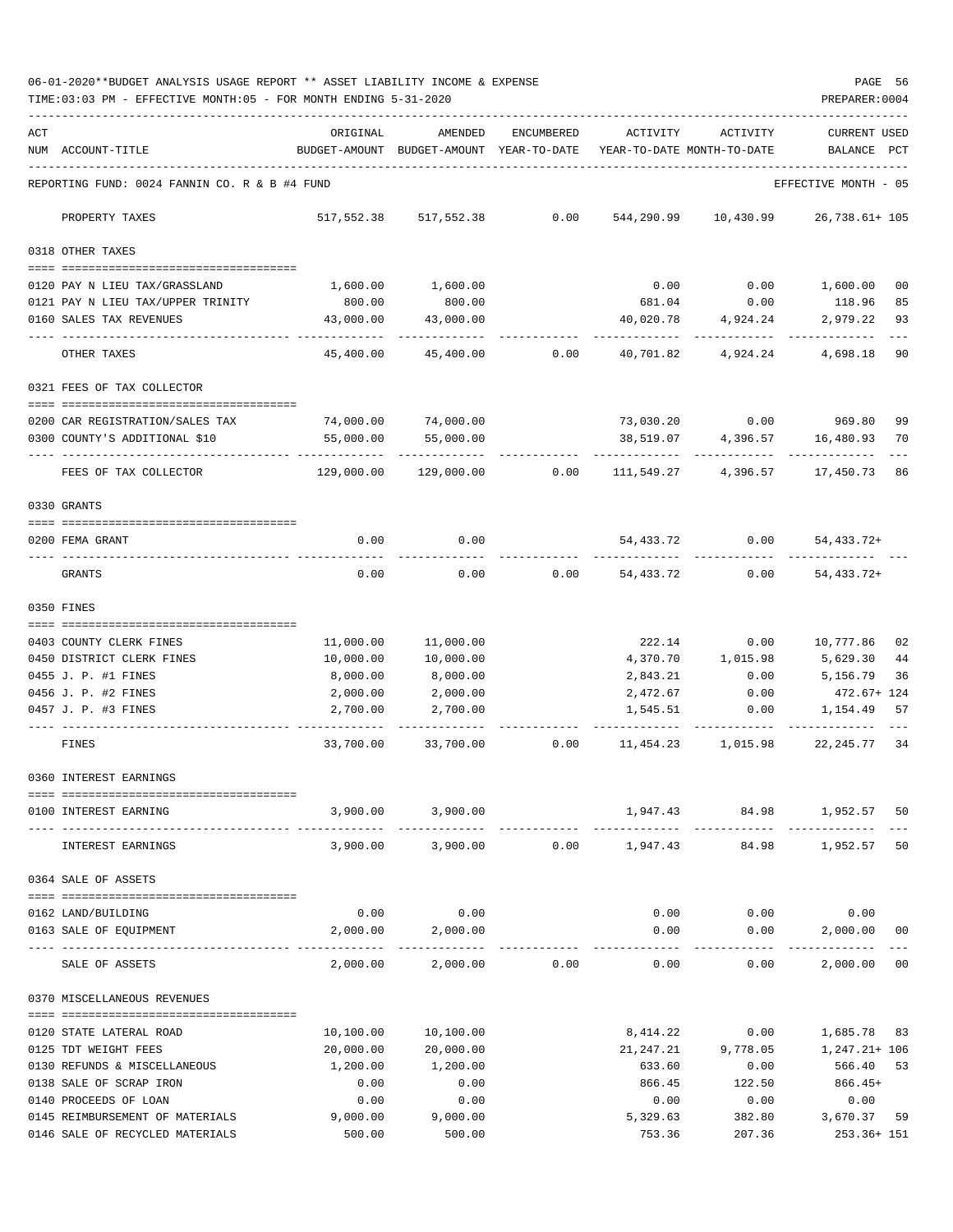| ACT | NUM ACCOUNT-TITLE                                     | ORIGINAL          | AMENDED<br>BUDGET-AMOUNT BUDGET-AMOUNT YEAR-TO-DATE | <b>ENCUMBERED</b> | ACTIVITY<br>YEAR-TO-DATE MONTH-TO-DATE | ACTIVITY                               | CURRENT USED<br>BALANCE | $_{\rm PCT}$ |
|-----|-------------------------------------------------------|-------------------|-----------------------------------------------------|-------------------|----------------------------------------|----------------------------------------|-------------------------|--------------|
|     | REPORTING FUND: 0024 FANNIN CO. R & B #4 FUND         |                   |                                                     |                   |                                        |                                        | EFFECTIVE MONTH - 05    |              |
|     | 0147 OFFICE RENTAL                                    | 0.00              | 0.00                                                |                   | 0.00                                   | 0.00                                   | 0.00                    |              |
|     | MISCELLANEOUS REVENUES                                | 40,800.00         | 40,800.00                                           |                   | $0.00$ 37,244.47                       |                                        | 10,490.71 3,555.53 91   |              |
|     | 0509 CONTINGENCY                                      |                   |                                                     |                   |                                        |                                        |                         |              |
|     | 0475 CONTINGENCY                                      | 0.00              | 0.00                                                | 0.00              |                                        | $0.00$ 0.00                            | 0.00                    |              |
|     | CONTINGENCY                                           | 0.00              | 0.00                                                | 0.00              | 0.00                                   | 0.00                                   | 0.00                    |              |
|     | 0624 ROAD & BRIDGE 4                                  |                   |                                                     |                   |                                        |                                        |                         |              |
|     |                                                       |                   |                                                     |                   |                                        |                                        |                         |              |
|     | 0100 COMPENSATION PAY                                 | 0.00<br>62,720.97 | 0.00                                                | 0.00              | 0.00<br>43,422.30                      | 0.00                                   | 0.00                    |              |
|     | 0101 SALARY ELECTED OFFICIAL<br>0105 SALARY SECRETARY | 28,577.94         | 62,720.97<br>28,577.94                              | 0.00<br>0.00      | 19,784.70                              | 4,824.70<br>2,198.30                   | 19,298.67<br>8,793.24   | 69<br>69     |
|     | 0106 SALARY PRECINCT EMPLOYEES                        | 181,580.27        | 181,580.27                                          | 0.00              | 90,451.97                              | 10,593.42                              | 91,128.30               | 50           |
|     | 0107 REGULAR-TEMP. PART-TIME                          | 0.00              | 0.00                                                | 0.00              | 6,792.00                               | 1,356.00                               | 6,792.00-               |              |
|     | 0108 LABOR REIMBURSEMENT                              | 0.00              | 0.00                                                | 0.00              | 0.00                                   | 0.00                                   | 0.00                    |              |
|     |                                                       |                   |                                                     |                   |                                        |                                        |                         |              |
|     | 0199 TOTAL SALARIES                                   | 272,879.18        | 272,879.18                                          | 0.00              | 160,450.97                             | 18,972.42                              | 112,428.21              | 59           |
|     | 0201 SOCIAL SECURITY TAXES                            | 16,918.51         | 16,918.51                                           | 0.00              | 9,869.29                               | 1,166.10                               | 7,049.22                | 58           |
|     | 0202 GROUP HEALTH INSURANCE                           | 94,967.04         | 94,967.04                                           | 0.00              | 55,379.52                              | 3,461.22                               | 39,587.52               | 58           |
|     | 0203 RETIREMENT                                       | 31,899.58         | 31,899.58                                           | 0.00              | 17,903.95                              | 2,076.98                               | 13,995.63               | 56           |
|     | 0204 WORKERS' COMPENSATION                            | 5,892.97          | 5,892.97                                            | 0.00              | 2,849.73                               | 0.00                                   | 3,043.24                | 48           |
|     | 0205 MEDICARE TAX                                     | 3,956.75          | 3,956.75                                            | 0.00              | 2,308.20                               | 272.72                                 | 1,648.55                | 58           |
|     | 0206 UNEMPLOYMENT EXPENSE                             | 0.00              | 0.00                                                | 0.00              | 0.00                                   | 0.00                                   | 0.00                    |              |
|     | 0299 TOTAL EMPLOYEE BENEFITS                          | 153,634.85        | 153,634.85                                          | - - - - -<br>0.00 | 88,310.69                              | 6,977.02                               | 65,324.16               | 57           |
|     | 0310 OFFICE SUPPLIES                                  | 250.00            | 250.00                                              | 0.00              | 61.19                                  | 0.00                                   | 188.81                  | 24           |
|     | 0314 EMPLOYEE PHYSICALS/DOT TESTING                   | 350.00            | 350.00                                              | 0.00              | 195.36                                 | 0.00                                   | 154.64                  | 56           |
|     | 0340 SHOP SUPPLIES                                    | 1,750.00          | 1,750.00                                            | 0.00              |                                        | 735.43<br>25.47                        | 1,014.57                | 42           |
|     | 0341 R & B MAT. ROCK & GRAVEL                         | 90,000.00         | 90,000.00                                           | 0.00              |                                        | 116,777.64 19,323.73                   | 26,777.64-130           |              |
|     | 0342 R & B MAT. CULVERTS                              | 12,000.00         | 12,000.00                                           | 3,431.40          | 13,432.13                              | 4,388.40                               | 4,863.53-141            |              |
|     | 0343 R & B MAT. HARDWRE & LUMB                        | 1,500.00          | 6,459.28                                            | 0.00              | 6,459.28                               | 4,850.00                               | 0.00 100                |              |
|     | 0344 R & B MAT. ASPHALT/RD OIL                        | 70,000.00         | 70,000.00                                           | 0.00              | 27,847.20                              | 1,658.35                               | 42,152.80               | 40           |
|     | 0345 CHEMICALS                                        | 1,500.00          | 1,500.00                                            | 0.00              | 0.00                                   | 0.00                                   | 1,500.00 00             |              |
|     | 0346 CETRZ EXPENDITURES                               | 0.00              | 0.00                                                | 0.00              | 0.00                                   | 0.00                                   | 0.00                    |              |
|     | 0350 DEBRIS REMOVAL                                   | 0.00              | 0.00                                                | 0.00              | 0.00                                   | 0.00                                   | 0.00                    |              |
|     | 0395 EMPLOYEE UNIFORMS                                | 2,500.00          | 2,500.00                                            | 0.00              | 1,978.81                               | 260.08<br>---------------------------- | 521.19                  | 79           |
|     | 0399 TOTAL R&B MATERIALS                              | 179,850.00        | 184,809.28                                          | 3,431.40          | 167,487.04                             | 30,506.03                              | 13,890.84 92            |              |
|     | 0400 LEGAL FEES                                       | 0.00              | 0.00                                                | 0.00              | 0.00                                   | 0.00                                   | 0.00                    |              |
|     | 0420 UTILITY TELEPHONE                                | 0.00              | 0.00                                                | 0.00              | 0.00                                   | 0.00                                   | 0.00                    |              |
|     | 0421 DSL INTERNET                                     | 1,000.00          | 1,000.00                                            | 82.69             | 565.49                                 | 0.00                                   | 351.82                  | 65           |
|     | 0423 CELL PHONE ALLOWANCE                             | 0.00              | 0.00                                                | 0.00              | 0.00                                   | 0.00                                   | 0.00                    |              |
|     | 0427 OUT OF COUNTY TRAVEL/TRAINING                    | 4,600.00          | 4,600.00                                            | 0.00              | 2,534.94                               | 0.00                                   | 2,065.06                | 55           |
|     | 0430 BIDS, NOTICES & PERMITS                          | 300.00            | 300.00                                              | 0.00              | 27.52                                  | 27.52                                  | 272.48                  | 09           |
|     | 0435 PRINTING                                         | 100.00            | 100.00                                              | 0.00              | 0.00                                   | 0.00                                   | 100.00                  | 00           |
|     | 0440 UTILITY ELECTRICITY                              | 4,000.00          | 4,000.00                                            | 0.00              | 2,160.50                               | 202.02                                 | 1,839.50                | 54           |
|     | 0441 UTILITY GAS                                      | 600.00            | 600.00                                              | 49.58             | 475.27                                 | 49.82                                  | 75.15                   | 87           |
|     | 0442 UTILITY WATER                                    | 1,250.00          | 1,250.00                                            | 0.00              | 489.67                                 | 57.08                                  | 760.33                  | 39           |
|     | 0443 TRASH PICKUP                                     | 2,500.00          | 2,500.00                                            | 0.00              | 1,816.00                               | 363.20                                 | 684.00                  | 73           |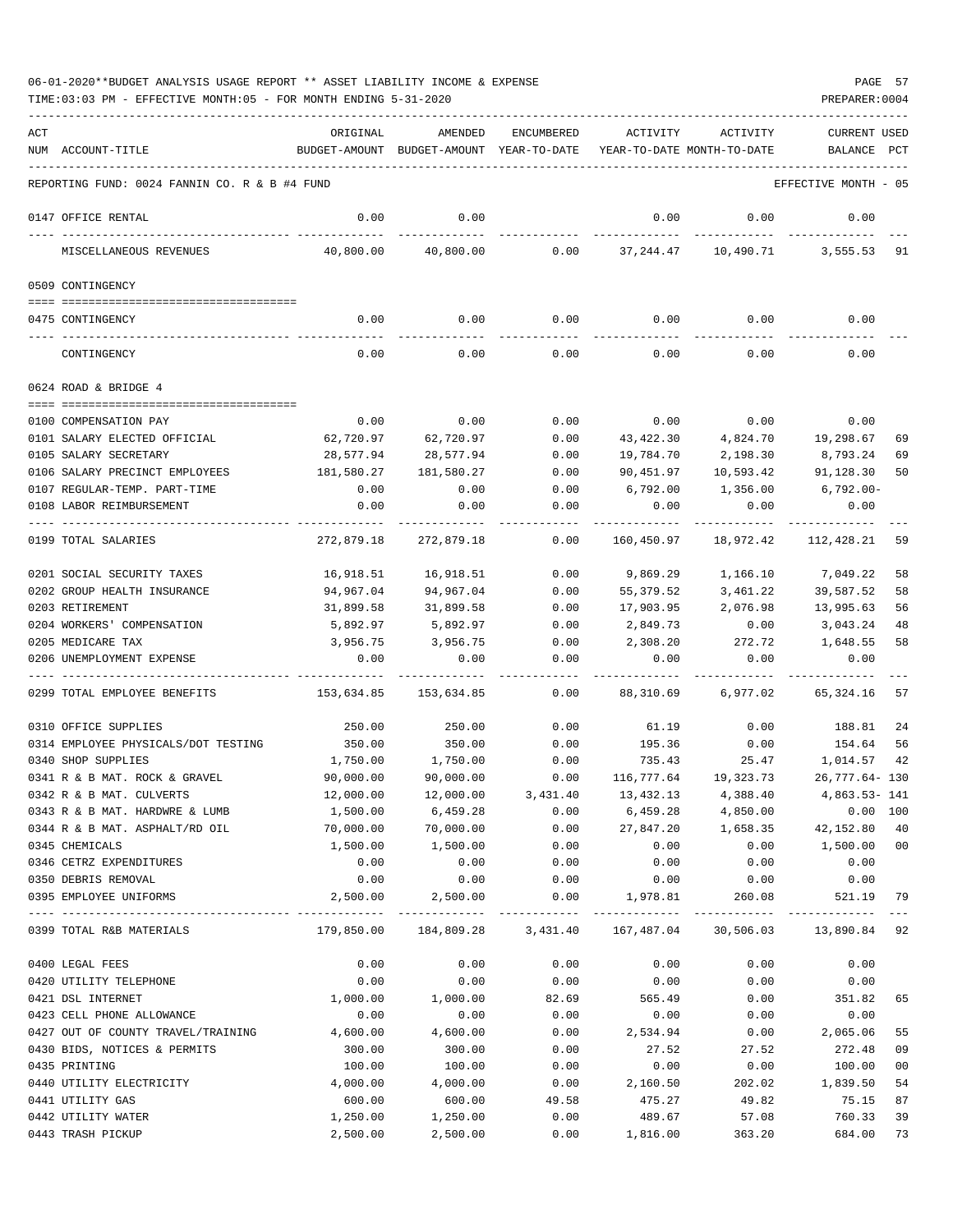| ACT |                                                  | ORIGINAL     | AMENDED                                  | ENCUMBERED   | ACTIVITY     | ACTIVITY                           | CURRENT USED    |                |
|-----|--------------------------------------------------|--------------|------------------------------------------|--------------|--------------|------------------------------------|-----------------|----------------|
|     | NUM ACCOUNT-TITLE                                |              | BUDGET-AMOUNT BUDGET-AMOUNT YEAR-TO-DATE |              |              | YEAR-TO-DATE MONTH-TO-DATE         | BALANCE         | PCT            |
|     | REPORTING FUND: 0024 FANNIN CO. R & B #4 FUND    |              |                                          |              |              |                                    | EFFECTIVE MONTH | - 05           |
|     | 0447 REPEATER SERVICE CONTRACT                   | 730.24       | 730.24                                   | 0.00         | 243.41       | 0.00                               | 486.83          | 33             |
|     | 0450 R&M BUILDING                                | 2,000.00     | 2,000.00                                 | 0.00         | 9.95         | 0.00                               | 1,990.05        | 0 <sub>0</sub> |
|     | 0453 COMPUTER SOFTWARE                           | 1,500.00     | 1,500.00                                 | 0.00         | 0.00         | 0.00                               | 1,500.00        | 00             |
|     | 0457 R & M MACHINERY GAS & OIL                   | 46,000.00    | 41,040.72                                | 0.00         | 18,692.17    | 1,442.92                           | 22,348.55       | 46             |
|     | 0458 R & M MACHINERY PARTS                       | 30,000.00    | 30,000.00                                | 0.00         | 37,522.50    | 1,070.52                           | 7,522.50- 125   |                |
|     | 0459 R & M MACH. TIRES & TUBES                   | 9,000.00     | 9,000.00                                 | 785.00       | 4,154.02     | 1,514.00                           | 4,060.98        | 55             |
|     | 0460 EOUIPMENT RENTAL/LEASE                      | 15,000.00    | 15,000.00                                | 0.00         | 13,034.51    | 0.00                               | 1,965.49        | 87             |
|     | 0480 BOND                                        | 0.00         | 0.00                                     | 0.00         | 0.00         | 0.00                               | 0.00            |                |
|     | 0481 DUES                                        | 335.00       | 335.00                                   | 0.00         | 335.00       | 0.00                               | 0.00            | 100            |
|     | 0482 INSURANCE                                   | 6,000.00     | 6,000.00                                 | 0.00         | 5,200.97     | 2,153.00                           | 799.03          | 87             |
|     | 0485 PRISONER'S SUPPLIES                         | 0.00         | 0.00                                     | 0.00         | 0.00         | 0.00                               | 0.00            |                |
|     | 0488 FANNIN RURAL RAIL DISTRICT                  | 0.00         | 0.00                                     | 0.00         | 0.00         | 0.00                               | 0.00            |                |
|     | 0490 MISCELLANEOUS                               | 500.00       | 500.00                                   | 0.00         | 0.00         | 0.00                               | 500.00          | 00             |
|     | 0491 SOIL & WATER CONSERVATION                   | 250.00       | 250.00                                   | 0.00         | 0.00         | 0.00                               | 250.00          | 00             |
|     | 0492 TDRA FLOOD CASH MATCH                       | 0.00         | 0.00                                     | 0.00         | 0.00         | 0.00                               | 0.00            |                |
|     | 0494 FLOOD CONTROL SITE MAINTENANCE              | 0.00         | 0.00                                     | 0.00         | 0.00         | 0.00                               | 0.00            |                |
|     | 0495 PIPELINE SALES TAX REIMBURSEMENT            | 0.00         | 0.00                                     | 0.00         | 0.00         | 0.00                               | 0.00            |                |
|     | 0496 TCOG HAZARDOUS WASTEMATCH                   | 0.00         | 0.00                                     | 0.00         | 0.00         | 0.00                               | 0.00            |                |
|     | 0499 TOTAL SER. & OTHER CHARGES                  |              | 125,665.24 120,705.96 917.27 87,261.92   |              |              | 6,880.08                           | 32,526.77       | -73            |
|     | 0500 LAND                                        |              |                                          |              | 0.00         | 0.00                               | 0.00            |                |
|     | 0535 BUILDING                                    |              |                                          |              | 0.00         | 0.00                               | 0.00            |                |
|     | 0570 COMPUTER EQUIPMENT                          | 0.00         | 0.00                                     | 0.00         | 0.00         | 0.00                               | 0.00            |                |
|     | 0571 PURCHASE OF MACH./EQUIP.                    | 75,000.00    | 75,000.00                                | 0.00         | 46,689.90    | 0.00                               | 28,310.10       | 62             |
|     | 0573 RADIO EQUIPMENT                             | 0.00         | 0.00                                     | 0.00         | 0.00         | 0.00                               | 0.00            |                |
|     | 0575 BUILDING                                    | 0.00         | 0.00                                     | 0.00         | 0.00         | 0.00                               | 0.00            |                |
|     | 0599 CAPITAL OUTLAY                              | 75,000.00    | 75,000.00                                | 0.00         | 46,689.90    | 0.00                               | 28,310.10       | 62             |
|     | ROAD & BRIDGE 4                                  |              | 807,029.27 807,029.27 4,348.67           |              |              | 550, 200.52 63, 335.55 252, 480.08 |                 | 69             |
|     | 0625 ADMINISTRATIVE OFFICE R&B #4                |              |                                          |              |              |                                    |                 |                |
|     |                                                  |              |                                          |              |              |                                    |                 |                |
|     | 0105 SALARY SECRETARY                            | 10,141.28    | 10,141.28                                | 0.00         | 7,020.90     | 780.10                             | 3,120.38        | 69             |
|     | 0201 SOCIAL SECURITY TAXES                       | 628.76       | 628.76                                   | 0.00         | 315.96       | 40.38                              | 312.80          | 50             |
|     | 0202 GROUP HEALTH INSURANCE                      | 2,967.72     | 2,967.72                                 | 0.00         | 1,977.92     | 123.62                             | 989.80          | 67             |
|     | 0203 RETIREMENT                                  | 1,167.26     | 1,167.26                                 | 0.00         | 817.46       | 91.98                              | 349.80          | 70             |
|     | 0204 WORKERS' COMPENSATION                       | 42.59        | 42.59                                    | 0.00         | 15.51        | 0.00                               | 27.08           | 36             |
|     | 0205 MEDICARE TAX                                | 147.58       | 147.58                                   | 0.00         | 73.90        | 9.44                               | 73.68           | 50             |
|     | 0310 OFFICE SUPPLIES                             | 100.00       | 100.00                                   | 0.00         | 0.00         | 0.00                               | 100.00          | 00             |
|     | 0311 POSTAL EXPENSES                             | 0.00         | 0.00                                     | 0.00         | 0.00         | 0.00                               | 0.00            |                |
|     | 0353 COMPUTER EXPENSE                            | 500.00       | 500.00                                   | 0.00         | 483.97       | 483.97                             | 16.03           | 97             |
|     | 0427 OUT OF COUNTY TRAVEL                        | 0.00         | 0.00                                     | 0.00         | 0.00         | 0.00                               | 0.00            |                |
|     | 0480 BOND                                        | 0.00         | 0.00                                     | 0.00         | 0.00         | 0.00                               | 0.00            |                |
|     | 0572 OFFICE EQUIPMENT<br>0574 COMPUTER EQUIPMENT | 0.00<br>0.00 | 0.00<br>0.00                             | 0.00<br>0.00 | 0.00<br>0.00 | 0.00<br>0.00                       | 0.00<br>0.00    |                |
|     |                                                  |              |                                          |              |              |                                    |                 |                |
|     | ADMINISTRATIVE OFFICE R&B #4                     |              |                                          | 0.00         |              | 10,705.62 1,529.49                 | 4,989.57 68     |                |
|     | FANNIN CO. R & B #4 FUND                         |              |                                          |              |              |                                    |                 |                |
|     | INCOME TOTALS                                    | 822,724.46   | 822,724.46                               |              | 801,621.93   | 31,343.47                          | 21,102.53 97    |                |
|     | EXPENSE TOTALS                                   | 822,724.46   | 822,724.46                               | 4,348.67     | 560,906.14   | 64,865.04                          | 257,469.65      | 69             |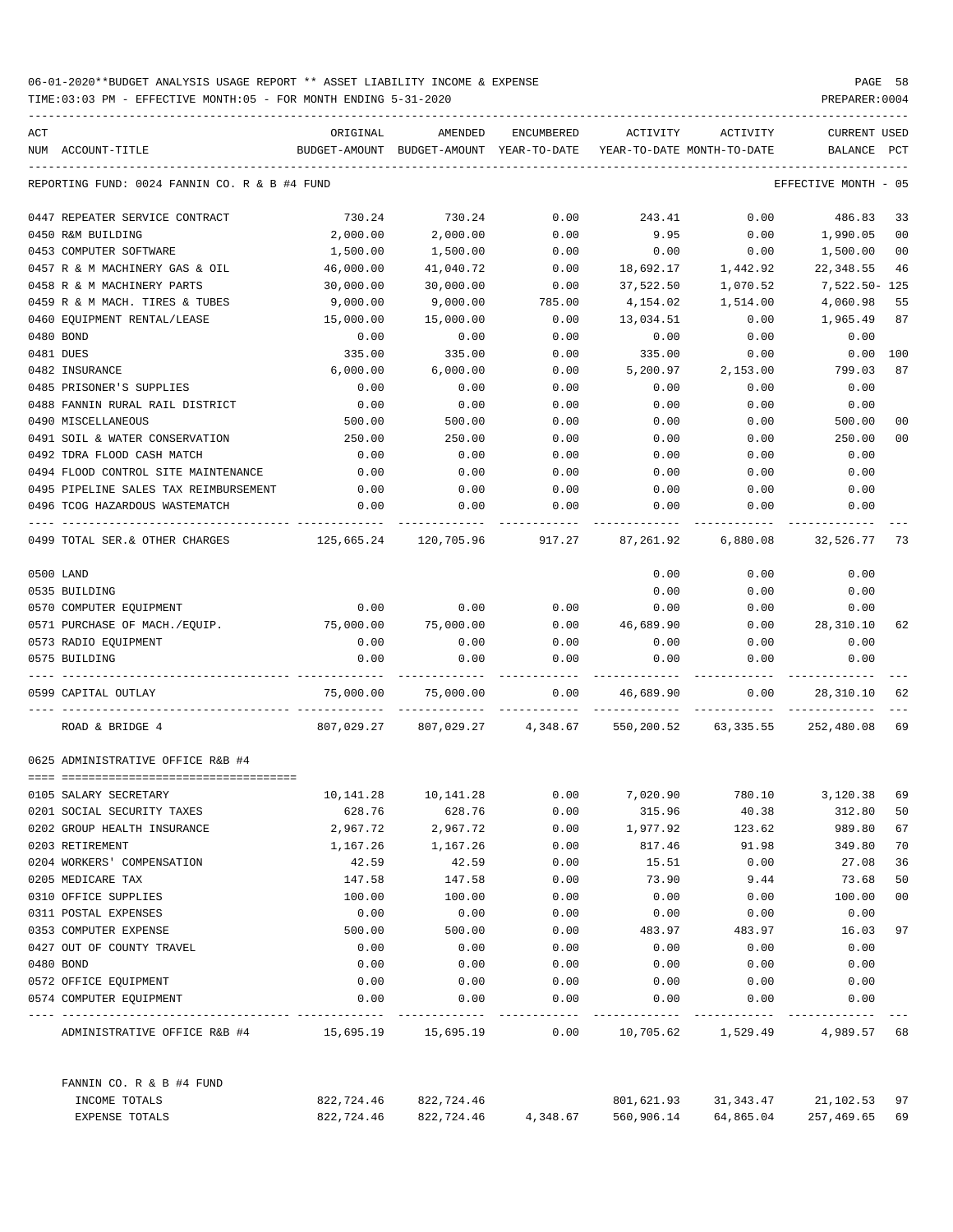|     | 06-01-2020**BUDGET ANALYSIS USAGE REPORT ** ASSET LIABILITY INCOME & EXPENSE<br>TIME: 03:03 PM - EFFECTIVE MONTH: 05 - FOR MONTH ENDING 5-31-2020 |               |                            |                   |                            |                 | PAGE 59<br>PREPARER: 0004 |
|-----|---------------------------------------------------------------------------------------------------------------------------------------------------|---------------|----------------------------|-------------------|----------------------------|-----------------|---------------------------|
| ACT |                                                                                                                                                   | ORIGINAL      | AMENDED                    | <b>ENCUMBERED</b> | ACTIVITY                   | <b>ACTIVITY</b> | <b>CURRENT USED</b>       |
|     | NUM ACCOUNT-TITLE                                                                                                                                 | BUDGET-AMOUNT | BUDGET-AMOUNT YEAR-TO-DATE |                   | YEAR-TO-DATE MONTH-TO-DATE |                 | BALANCE PCT               |
|     | REPORTING FUND: 0025 FANNIN COUNTY BEES                                                                                                           |               |                            |                   |                            |                 | EFFECTIVE MONTH - 05      |
|     | 0103 CASH                                                                                                                                         |               |                            |                   |                            |                 |                           |
|     | 0100 BEES-COMBINED FUNDS CHECKING                                                                                                                 |               |                            |                   | 0.00                       | 0.00            | 2,177.67                  |
|     | CASH                                                                                                                                              |               |                            |                   | 0.00                       | 0.00            | 2,177.67                  |
|     | 0271 EQUITY ACCOUNT                                                                                                                               |               |                            |                   |                            |                 |                           |
|     |                                                                                                                                                   |               |                            |                   |                            |                 |                           |
|     | 0200 EQUITY ACCOUNT                                                                                                                               |               |                            |                   | 0.00                       | 0.00            | 2,177.67                  |
|     | EQUITY ACCOUNT                                                                                                                                    |               |                            |                   | 0.00                       | 0.00            | 2,177.67                  |
|     | 0300 CASH                                                                                                                                         |               |                            |                   |                            |                 |                           |
|     |                                                                                                                                                   |               |                            |                   |                            |                 |                           |
|     | 0125 BEGINNING CASH BALANCE                                                                                                                       | 0.00          | 0.00                       |                   | 0.00                       | 0.00            | 0.00                      |
|     | CASH                                                                                                                                              | 0.00          | 0.00                       | 0.00              | 0.00                       | 0.00            | 0.00                      |
|     | 0370 MISC. INCOME                                                                                                                                 |               |                            |                   |                            |                 |                           |
|     |                                                                                                                                                   |               |                            |                   |                            |                 |                           |
|     | 0138 SALE OF SCRAP IRON                                                                                                                           | 0.00          | 0.00                       |                   | 0.00                       | 0.00            | 0.00                      |
|     | 0625 DONATIONS                                                                                                                                    | 0.00          | 0.00                       |                   | 0.00                       | 0.00            | 0.00                      |
|     | MISC. INCOME                                                                                                                                      | 0.00          | 0.00                       | 0.00              | 0.00                       | 0.00            | 0.00                      |
|     | 0625 FANNIN COUNTY BEES                                                                                                                           |               |                            |                   |                            |                 |                           |
|     | 0310 OFFICE SUPPLIES                                                                                                                              | 0.00          | 0.00                       | 0.00              | 0.00                       | 0.00            | 0.00                      |
|     | 0343 ROAD SIGNS                                                                                                                                   | 0.00          | 0.00                       | 0.00              | 0.00                       | 0.00            | 0.00                      |
|     | 0353 COMPUTER EXPENSE                                                                                                                             | 0.00          | 0.00                       | 0.00              | 0.00                       | 0.00            | 0.00                      |
|     | 0427 TRAVEL EXPENSE                                                                                                                               | 0.00          | 0.00                       | 0.00              | 0.00                       | 0.00            | 0.00                      |
|     | 0572 OFFICE EQUIPMENT                                                                                                                             | 0.00          | 0.00                       | 0.00              | 0.00                       | 0.00            | 0.00                      |
|     | FANNIN COUNTY BEES                                                                                                                                | 0.00          | 0.00                       | 0.00              | 0.00                       | 0.00            | 0.00                      |
|     | FANNIN COUNTY BEES                                                                                                                                |               |                            |                   |                            |                 |                           |
|     | INCOME TOTALS                                                                                                                                     | 0.00          | 0.00                       |                   | 0.00                       | 0.00            | 0.00                      |
|     | <b>EXPENSE TOTALS</b>                                                                                                                             | 0.00          | 0.00                       | 0.00              | 0.00                       | 0.00            | 0.00                      |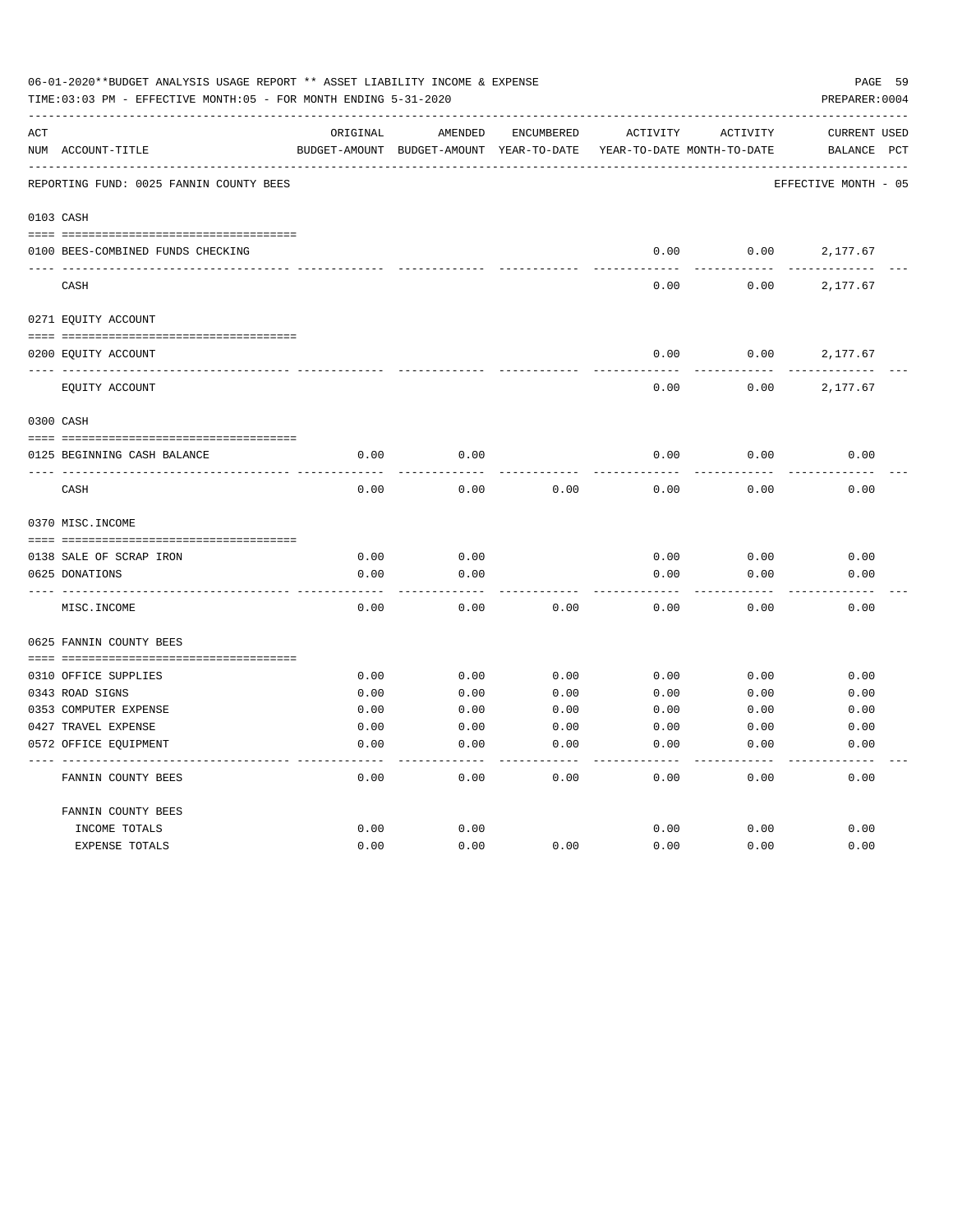|     | 06-01-2020**BUDGET ANALYSIS USAGE REPORT ** ASSET LIABILITY INCOME & EXPENSE<br>TIME: 03:03 PM - EFFECTIVE MONTH: 05 - FOR MONTH ENDING 5-31-2020 |                     |                                                     |                   |          |                                        | PAGE 60<br>PREPARER: 0004          |                |
|-----|---------------------------------------------------------------------------------------------------------------------------------------------------|---------------------|-----------------------------------------------------|-------------------|----------|----------------------------------------|------------------------------------|----------------|
| ACT | NUM ACCOUNT-TITLE                                                                                                                                 | ORIGINAL            | AMENDED<br>BUDGET-AMOUNT BUDGET-AMOUNT YEAR-TO-DATE | ENCUMBERED        | ACTIVITY | ACTIVITY<br>YEAR-TO-DATE MONTH-TO-DATE | <b>CURRENT USED</b><br>BALANCE PCT |                |
|     | REPORTING FUND: 0026 J.P.#1 JUST.CT.TECHNOLOGY                                                                                                    |                     |                                                     |                   |          |                                        | EFFECTIVE MONTH - 05               |                |
|     | 0102 A/P CLEARING                                                                                                                                 |                     |                                                     |                   |          |                                        |                                    |                |
|     | 0100 A/P CLEARING                                                                                                                                 |                     |                                                     |                   | 0.00     | 0.00                                   | 0.00                               |                |
|     | A/P CLEARING                                                                                                                                      |                     |                                                     |                   | 0.00     | 0.00                                   | 0.00                               |                |
|     | 0103 CASH                                                                                                                                         |                     |                                                     |                   |          |                                        |                                    |                |
|     |                                                                                                                                                   |                     |                                                     |                   |          |                                        |                                    |                |
|     | 0100 J.P.#1 JUST.CT.TECH-COMB.FUND CKIN                                                                                                           |                     |                                                     |                   |          | 1,075.92 4.92<br>----------            | 50,578.95                          |                |
|     | CASH                                                                                                                                              |                     |                                                     |                   | 1,075.92 | 4.92                                   | 50,578.95                          |                |
|     | 0120 RECEIVABLES                                                                                                                                  |                     |                                                     |                   |          |                                        |                                    |                |
|     | 0313 DUE FROM OTHER FUNDS                                                                                                                         |                     |                                                     |                   | 0.00     | 0.00                                   | 148.85                             |                |
|     | RECEIVABLES                                                                                                                                       |                     |                                                     |                   | 0.00     | 0.00                                   | 148.85                             |                |
|     | 0200 SYSTEM ADDED LIABILITY DEPARTMENT                                                                                                            |                     |                                                     |                   |          |                                        |                                    |                |
|     | 0910 SYSTEM ADDED LIABILITY LINE-ITEM                                                                                                             |                     |                                                     |                   | 0.00     | 0.00                                   | 0.00                               |                |
|     | ------------------------<br>SYSTEM ADDED LIABILITY DEPARTMENT                                                                                     |                     |                                                     |                   | 0.00     | --------<br>0.00                       | 0.00                               |                |
|     | 0271 EQUITY ACCOUNT                                                                                                                               |                     |                                                     |                   |          |                                        |                                    |                |
|     | 0200 EQUITY ACCOUNT                                                                                                                               |                     |                                                     |                   | 0.00     | 0.00                                   | 49,651.88                          |                |
|     |                                                                                                                                                   |                     |                                                     |                   |          |                                        |                                    |                |
|     | EQUITY ACCOUNT                                                                                                                                    |                     |                                                     |                   | 0.00     | 0.00                                   | 49,651.88                          |                |
|     | 0300 CASH                                                                                                                                         |                     |                                                     |                   |          |                                        |                                    |                |
|     |                                                                                                                                                   |                     |                                                     |                   |          |                                        |                                    |                |
|     | 0126 BEGINNING CASH BALANCE                                                                                                                       | 0.00                | 0.00                                                |                   |          | $0.00$ $0.00$                          | 0.00                               |                |
|     | CASH                                                                                                                                              | 0.00                | 0.00                                                | 0.00              | 0.00     | 0.00                                   | 0.00                               |                |
|     | 0360 INTEREST EARNINGS                                                                                                                            |                     |                                                     |                   |          |                                        |                                    |                |
|     | 0100 INTEREST EARNINGS                                                                                                                            | 0.00                | 0.00                                                |                   | 80.27    | 4.92                                   | $80.27+$                           |                |
|     | INTEREST EARNINGS                                                                                                                                 | $- - - - -$<br>0.00 | ---------<br>0.00                                   | 0.00              | 80.27    | ---------<br>4.92                      | $80.27+$                           |                |
|     | 0370 MISCELLANEOUS INCOME                                                                                                                         |                     |                                                     |                   |          |                                        |                                    |                |
|     |                                                                                                                                                   |                     |                                                     |                   |          |                                        |                                    |                |
|     | 0455 J.P.#1 TECHNOLOGY FEES                                                                                                                       | 1,500.00            | 1,500.00                                            |                   | 995.65   |                                        | 0.00 504.35 66                     |                |
|     | MISCELLANEOUS INCOME                                                                                                                              |                     | $1,500.00$ $1,500.00$ $0.00$ $995.65$               |                   |          | 0.00                                   | 504.35                             | 66             |
|     | 0455 J.P.#1 TECHNOLOGY EQUIP.                                                                                                                     |                     |                                                     |                   |          |                                        |                                    |                |
|     | 0420 OMNIBASE TELEPHONE LINE                                                                                                                      | 0.00                | 0.00                                                | 0.00              | 0.00     | 0.00                                   | 0.00                               |                |
|     | 0572 OFFICE EQUIPMENT                                                                                                                             | 1,500.00            | 1,500.00                                            | 0.00              | 0.00     | 0.00                                   | 1,500.00                           | 0 <sub>0</sub> |
|     | ---------------------- --------------<br>J.P.#1 TECHNOLOGY EQUIP.                                                                                 | 1,500.00            | -----------<br>1,500.00                             | ---------<br>0.00 | 0.00     | 0.00                                   | 1,500.00                           | 0 <sub>0</sub> |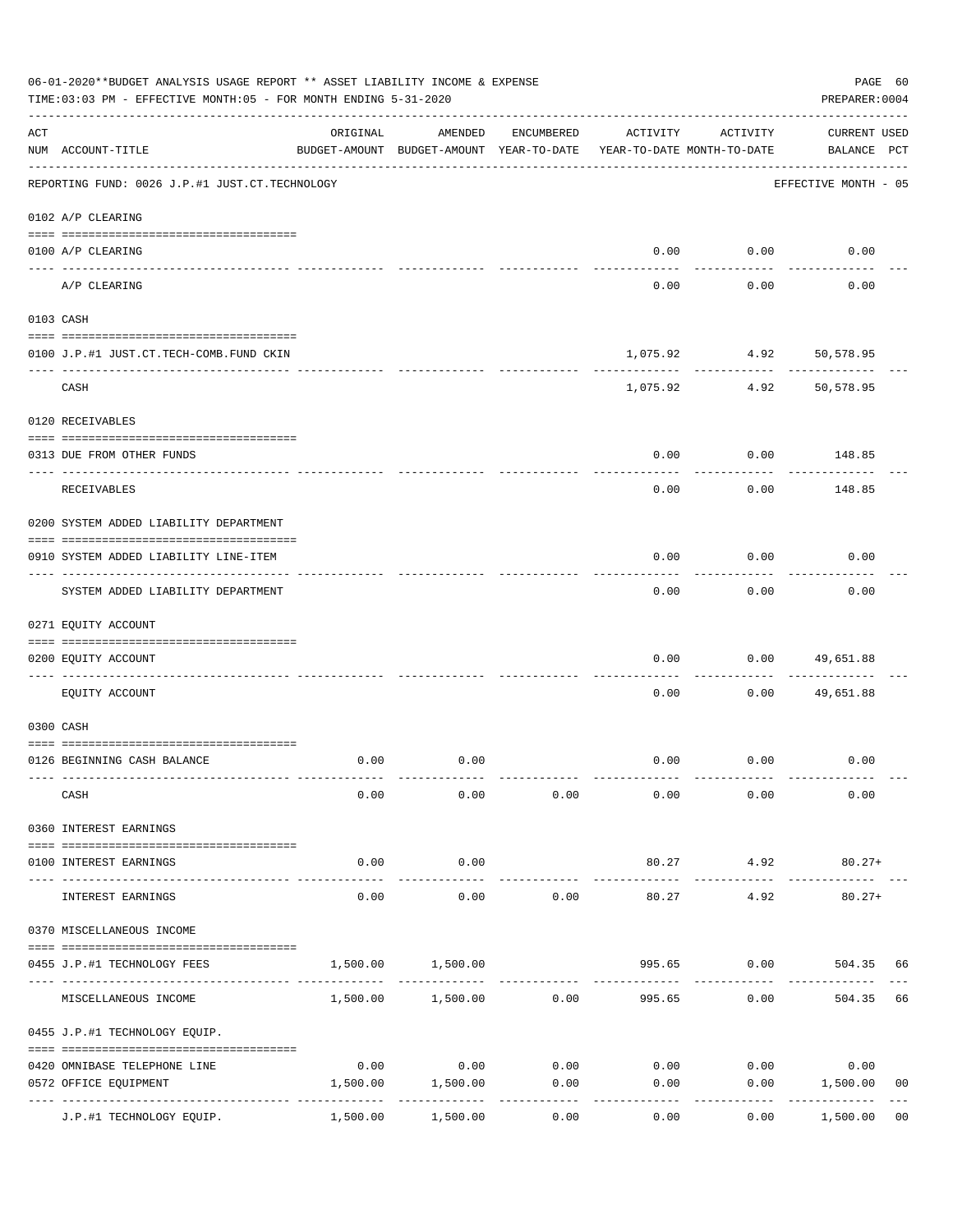| 06-01-2020**BUDGET ANALYSIS USAGE REPORT ** ASSET LIABILITY INCOME & EXPENSE |               |               |              |                            |          | PAGE 61              |                |
|------------------------------------------------------------------------------|---------------|---------------|--------------|----------------------------|----------|----------------------|----------------|
| TIME: 03:03 PM - EFFECTIVE MONTH: 05 - FOR MONTH ENDING 5-31-2020            |               |               |              |                            |          | PREPARER: 0004       |                |
| ACT                                                                          | ORIGINAL      | AMENDED       | ENCUMBERED   | ACTIVITY                   | ACTIVITY | <b>CURRENT USED</b>  |                |
| NUM ACCOUNT-TITLE                                                            | BUDGET-AMOUNT | BUDGET-AMOUNT | YEAR-TO-DATE | YEAR-TO-DATE MONTH-TO-DATE |          | <b>BALANCE</b>       | <b>PCT</b>     |
| REPORTING FUND: 0026 J.P.#1 JUST.CT.TECHNOLOGY                               |               |               |              |                            |          | EFFECTIVE MONTH - 05 |                |
| J.P.#1 JUST.CT.TECHNOLOGY                                                    |               |               |              |                            |          |                      |                |
| INCOME TOTALS                                                                | 1,500.00      | 1,500.00      |              | 1,075.92                   | 4.92     | 424.08               | 72             |
| EXPENSE TOTALS                                                               | 1,500.00      | 1,500.00      | 0.00         | 0.00                       | 0.00     | 1,500.00             | 0 <sub>0</sub> |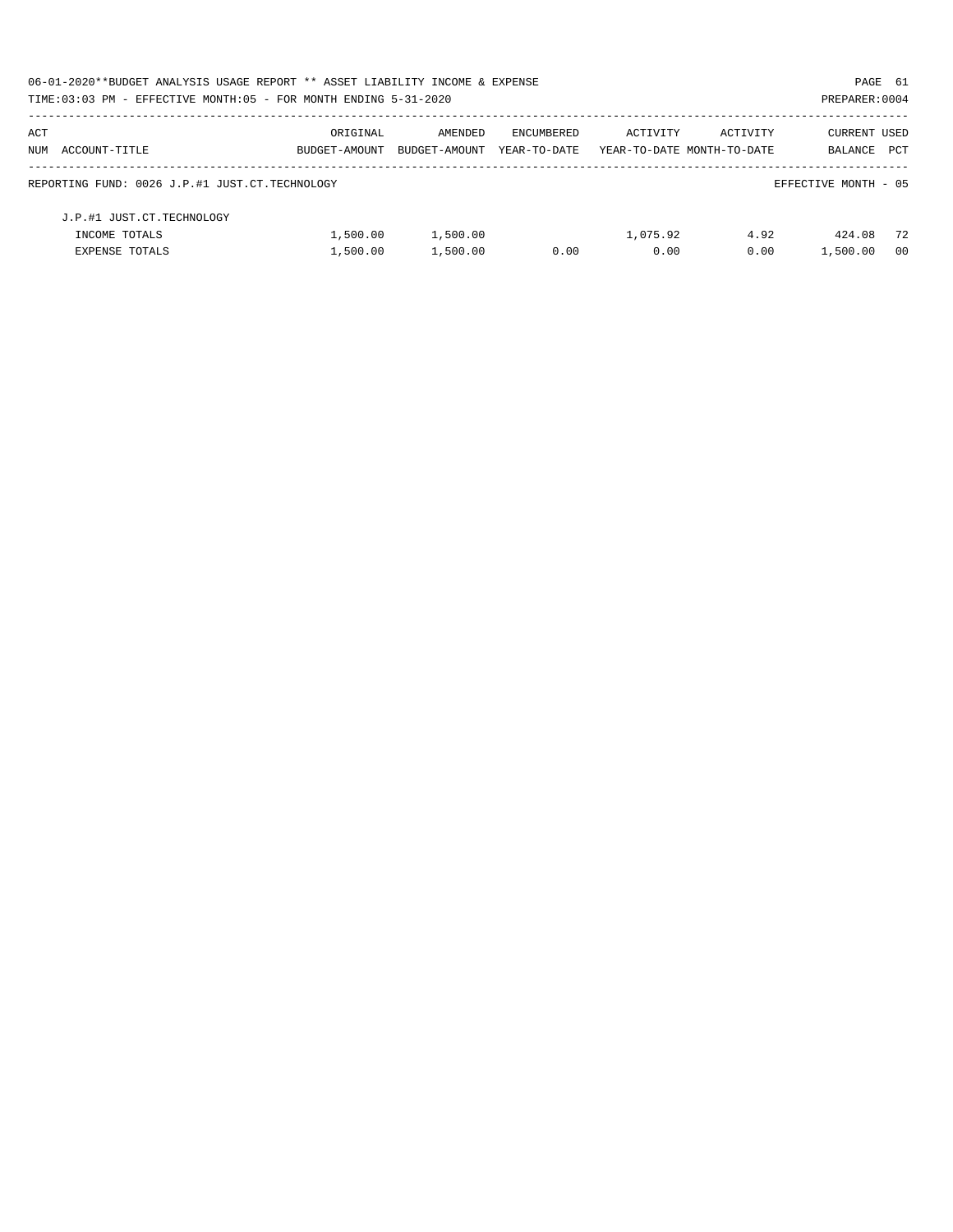|     | 06-01-2020**BUDGET ANALYSIS USAGE REPORT ** ASSET LIABILITY INCOME & EXPENSE<br>TIME: 03:03 PM - EFFECTIVE MONTH: 05 - FOR MONTH ENDING 5-31-2020                                                                                                                                                                                                                                                                                                                                                                                     |          |                                                                                |                    |          |                      |                                    |                |  |
|-----|---------------------------------------------------------------------------------------------------------------------------------------------------------------------------------------------------------------------------------------------------------------------------------------------------------------------------------------------------------------------------------------------------------------------------------------------------------------------------------------------------------------------------------------|----------|--------------------------------------------------------------------------------|--------------------|----------|----------------------|------------------------------------|----------------|--|
| ACT | NUM ACCOUNT-TITLE                                                                                                                                                                                                                                                                                                                                                                                                                                                                                                                     | ORIGINAL | AMENDED<br>BUDGET-AMOUNT BUDGET-AMOUNT YEAR-TO-DATE YEAR-TO-DATE MONTH-TO-DATE | ENCUMBERED         | ACTIVITY | ACTIVITY             | <b>CURRENT USED</b><br>BALANCE PCT |                |  |
|     | REPORTING FUND: 0027 J.P.#2 JUST.CT.TECHNOLOGY                                                                                                                                                                                                                                                                                                                                                                                                                                                                                        |          |                                                                                |                    |          |                      | EFFECTIVE MONTH - 05               |                |  |
|     | 0102 A/P CLEARING                                                                                                                                                                                                                                                                                                                                                                                                                                                                                                                     |          |                                                                                |                    |          |                      |                                    |                |  |
|     | 0100 A/P CLEARING                                                                                                                                                                                                                                                                                                                                                                                                                                                                                                                     |          |                                                                                |                    |          | $0.00$ $0.00$        | 0.00                               |                |  |
|     | A/P CLEARING                                                                                                                                                                                                                                                                                                                                                                                                                                                                                                                          |          |                                                                                |                    | 0.00     | 0.00                 | 0.00                               |                |  |
|     | 0103 CASH                                                                                                                                                                                                                                                                                                                                                                                                                                                                                                                             |          |                                                                                |                    |          |                      |                                    |                |  |
|     | 0100 J.P.#2 JUST.CT.TECH-COMB.FUND CKIN                                                                                                                                                                                                                                                                                                                                                                                                                                                                                               |          |                                                                                |                    |          | 272.66 0.93 9,544.24 |                                    |                |  |
|     | CASH                                                                                                                                                                                                                                                                                                                                                                                                                                                                                                                                  |          |                                                                                |                    | 272.66   | -----------          | $0.93$ 9,544.24                    |                |  |
|     | 0120 RECEIVABLES                                                                                                                                                                                                                                                                                                                                                                                                                                                                                                                      |          |                                                                                |                    |          |                      |                                    |                |  |
|     | 0313 DUE FROM OTHER FUNDS                                                                                                                                                                                                                                                                                                                                                                                                                                                                                                             |          |                                                                                |                    | 0.00     |                      | $0.00$ 16.00                       |                |  |
|     | RECEIVABLES                                                                                                                                                                                                                                                                                                                                                                                                                                                                                                                           |          |                                                                                |                    | 0.00     | 0.00                 | 16.00                              |                |  |
|     | 0271 EQUITY ACCOUNT                                                                                                                                                                                                                                                                                                                                                                                                                                                                                                                   |          |                                                                                |                    |          |                      |                                    |                |  |
|     | 0200 EQUITY ACCOUNT                                                                                                                                                                                                                                                                                                                                                                                                                                                                                                                   |          |                                                                                |                    | 0.00     | 0.00                 | 9,287.58                           |                |  |
|     | EQUITY ACCOUNT                                                                                                                                                                                                                                                                                                                                                                                                                                                                                                                        |          |                                                                                |                    | 0.00     | ---------<br>0.00    | 9,287.58                           |                |  |
|     | 0300 CASH                                                                                                                                                                                                                                                                                                                                                                                                                                                                                                                             |          |                                                                                |                    |          |                      |                                    |                |  |
|     | $\begin{minipage}{0.03\textwidth} \centering \begin{tabular}{ l l l } \hline \texttt{0.03\textwidth} \centering \end{tabular} \end{minipage} \begin{minipage}{0.03\textwidth} \centering \begin{tabular}{ l l l } \hline \texttt{0.03\textwidth} \centering \end{tabular} \end{minipage} \end{minipage} \begin{minipage}{0.03\textwidth} \centering \begin{tabular}{ l l l l } \hline \texttt{0.03\textwidth} \centering \end{tabular} \end{minipage} \end{minipage} \begin{minipage}{0.03\textwidth}$<br>0127 BEGINNING CASH BALANCE | 1,000.00 | 1,000.00                                                                       |                    | 0.00     |                      | 0.00 1,000.00                      | 00             |  |
|     | ----------------------------- ----<br>CASH                                                                                                                                                                                                                                                                                                                                                                                                                                                                                            |          | 1,000.00 1,000.00                                                              | 0.00               | 0.00     |                      | $0.00$ 1,000.00                    | 0 <sub>0</sub> |  |
|     | 0360 INTEREST EARNINGS                                                                                                                                                                                                                                                                                                                                                                                                                                                                                                                |          |                                                                                |                    |          |                      |                                    |                |  |
|     | 0100 INTEREST EARNINGS                                                                                                                                                                                                                                                                                                                                                                                                                                                                                                                | 0.00     | 0.00                                                                           |                    |          |                      | $15.38$ 0.93 $15.38+$              |                |  |
|     | INTEREST EARNINGS                                                                                                                                                                                                                                                                                                                                                                                                                                                                                                                     | 0.00     | 0.00                                                                           | 0.00               | 15.38    | 0.93                 | $15.38+$                           |                |  |
|     | 0370 MISCELLANEOUS INCOME                                                                                                                                                                                                                                                                                                                                                                                                                                                                                                             |          |                                                                                |                    |          |                      |                                    |                |  |
|     | 0456 J.P.#2 TECHNOLOGY FEES                                                                                                                                                                                                                                                                                                                                                                                                                                                                                                           | 500.00   | 500.00                                                                         |                    | 257.28   | 0.00                 | 242.72 51                          |                |  |
|     | MISCELLANEOUS INCOME                                                                                                                                                                                                                                                                                                                                                                                                                                                                                                                  | 500.00   | . <u>.</u> .<br>500.00                                                         | 0.00               | 257.28   | ---------<br>0.00    | 242.72                             | 51             |  |
|     | 0456 TECHNOLOGY EQUIPMENT                                                                                                                                                                                                                                                                                                                                                                                                                                                                                                             |          |                                                                                |                    |          |                      |                                    |                |  |
|     |                                                                                                                                                                                                                                                                                                                                                                                                                                                                                                                                       |          |                                                                                |                    |          |                      |                                    |                |  |
|     | 0452 R & M EQUIPMENT                                                                                                                                                                                                                                                                                                                                                                                                                                                                                                                  | 0.00     | 0.00                                                                           | 0.00               | 0.00     | 0.00                 | 0.00                               |                |  |
|     | 0572 OFFICE EQUIPMENT<br>-----------------                                                                                                                                                                                                                                                                                                                                                                                                                                                                                            | 1,500.00 | 1,500.00                                                                       | 0.00<br>---------- | 0.00     | 0.00                 | 1,500.00                           | 00             |  |
|     | TECHNOLOGY EQUIPMENT                                                                                                                                                                                                                                                                                                                                                                                                                                                                                                                  | 1,500.00 | 1,500.00                                                                       | 0.00               | 0.00     | 0.00                 | 1,500.00                           | 0 <sub>0</sub> |  |
|     | J.P.#2 JUST.CT.TECHNOLOGY                                                                                                                                                                                                                                                                                                                                                                                                                                                                                                             |          |                                                                                |                    |          |                      |                                    |                |  |
|     | INCOME TOTALS                                                                                                                                                                                                                                                                                                                                                                                                                                                                                                                         | 1,500.00 | 1,500.00                                                                       |                    | 272.66   | 0.93                 | 1,227.34                           | 18             |  |
|     | EXPENSE TOTALS                                                                                                                                                                                                                                                                                                                                                                                                                                                                                                                        | 1,500.00 | 1,500.00                                                                       | 0.00               | 0.00     | 0.00                 | 1,500.00                           | 0 <sub>0</sub> |  |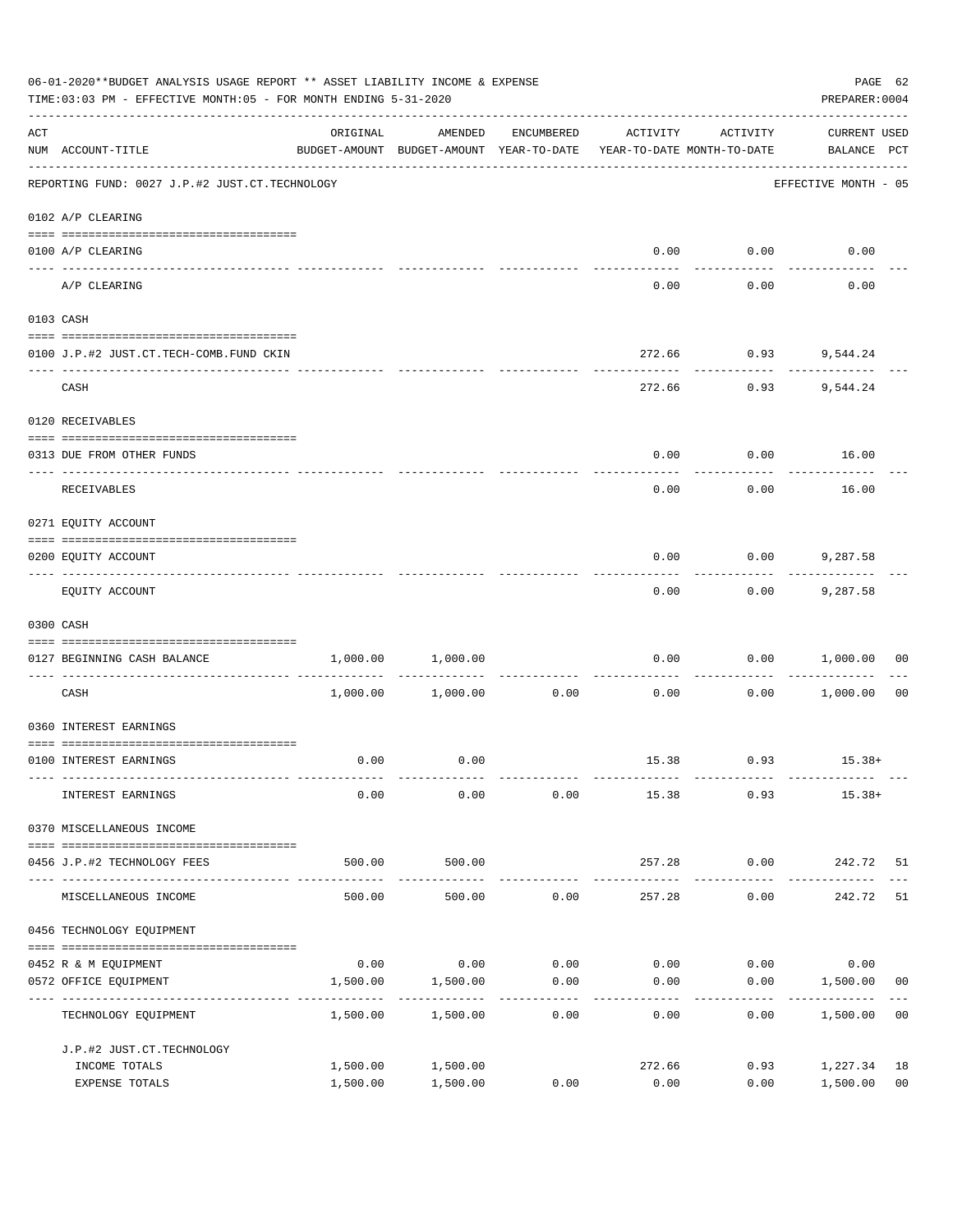|     | 06-01-2020**BUDGET ANALYSIS USAGE REPORT ** ASSET LIABILITY INCOME & EXPENSE<br>TIME: 03:03 PM - EFFECTIVE MONTH: 05 - FOR MONTH ENDING 5-31-2020 |          |                                                     |                     |                                        |                                                                  | PAGE 63<br>PREPARER: 0004          |                |
|-----|---------------------------------------------------------------------------------------------------------------------------------------------------|----------|-----------------------------------------------------|---------------------|----------------------------------------|------------------------------------------------------------------|------------------------------------|----------------|
| ACT | NUM ACCOUNT-TITLE                                                                                                                                 | ORIGINAL | AMENDED<br>BUDGET-AMOUNT BUDGET-AMOUNT YEAR-TO-DATE | ENCUMBERED          | ACTIVITY<br>YEAR-TO-DATE MONTH-TO-DATE | ACTIVITY                                                         | <b>CURRENT USED</b><br>BALANCE PCT |                |
|     | ------------------------------------<br>REPORTING FUND: 0028 J.P.#3 JUST.CT.TECHNOLOGY                                                            |          |                                                     |                     |                                        |                                                                  | EFFECTIVE MONTH - 05               |                |
|     | 0102 A/P CLEARING                                                                                                                                 |          |                                                     |                     |                                        |                                                                  |                                    |                |
|     | 0100 A/P CLEARING                                                                                                                                 |          |                                                     |                     | 0.00                                   | 0.00                                                             | 0.00                               |                |
|     | ---- ---------<br>A/P CLEARING                                                                                                                    |          |                                                     |                     | 0.00                                   | 0.00                                                             | 0.00                               |                |
|     | 0103 CASH                                                                                                                                         |          |                                                     |                     |                                        |                                                                  |                                    |                |
|     | 0100 J.P.#3 JUST.CT.TECH-COMB.FUND CKIN                                                                                                           |          |                                                     |                     |                                        | 229.86- 84.36- 5,991.70                                          |                                    |                |
|     | CASH                                                                                                                                              |          |                                                     |                     |                                        | ---------<br>$229.86 - 84.36 -$                                  | 5,991.70                           |                |
|     | 0120 RECEIVABLES                                                                                                                                  |          |                                                     |                     |                                        |                                                                  |                                    |                |
|     | 0313 DUE FROM OTHER FUNDS                                                                                                                         |          |                                                     |                     | 0.00                                   | 0.00                                                             | 115.18                             |                |
|     | RECEIVABLES                                                                                                                                       |          |                                                     |                     | 0.00                                   | 0.00                                                             | 115.18                             |                |
|     | 0200 SYSTEM ADDED LIABILITY DEPARTMENT                                                                                                            |          |                                                     |                     |                                        |                                                                  |                                    |                |
|     | 0910 SYSTEM ADDED LIABILITY LINE-ITEM                                                                                                             |          |                                                     |                     | 0.00                                   | 0.00                                                             | 0.00                               |                |
|     | SYSTEM ADDED LIABILITY DEPARTMENT                                                                                                                 |          |                                                     |                     | 0.00                                   | 0.00                                                             | 0.00                               |                |
|     | 0271 EQUITY ACCOUNT                                                                                                                               |          |                                                     |                     |                                        |                                                                  |                                    |                |
|     | 0200 EQUITY ACCOUNT                                                                                                                               |          |                                                     |                     | 0.00                                   | 0.00                                                             | 6,336.74                           |                |
|     | EOUITY ACCOUNT                                                                                                                                    |          |                                                     |                     | 0.00                                   | 0.00                                                             | 6,336.74                           |                |
|     | 0300 CASH                                                                                                                                         |          |                                                     |                     |                                        |                                                                  |                                    |                |
|     | 0128 BEGINNING CASH                                                                                                                               |          | 2,800.00 2,800.00                                   |                     | 0.00                                   | 0.00 2,800.00                                                    |                                    | 0 <sup>0</sup> |
|     | CASH                                                                                                                                              |          |                                                     |                     |                                        | $2,800.00$ $2,800.00$ $0.00$ $0.00$ $0.00$ $0.00$                | 2,800.00 00                        |                |
|     | 0360 INTEREST EARNINGS                                                                                                                            |          |                                                     |                     |                                        |                                                                  |                                    |                |
|     | 0100 INTEREST EARNINGS                                                                                                                            | 0.00     | 0.00                                                |                     | 9.53                                   | 0.58                                                             | $9.53+$                            |                |
|     | INTEREST EARNINGS                                                                                                                                 | 0.00     | 0.00                                                | 0.00                | 9.53                                   | 0.58                                                             | $9.53+$                            |                |
|     | 0370 MISCELLANEOUS INCOME                                                                                                                         |          |                                                     |                     |                                        |                                                                  |                                    |                |
|     | 0456 J.P.#3 TECHNOLOGY FEES                                                                                                                       | 700.00   | 700.00                                              |                     |                                        | 499.19   0.00   200.81   71                                      |                                    |                |
|     | ------------------ ---<br>MISCELLANEOUS INCOME                                                                                                    | 700.00   |                                                     | .<br>700.00 0.00    |                                        | ---------<br>499.19 0.00                                         | . <u>.</u><br>200.81               | 71             |
|     | 0457 TECHNOLOGY EQUIPMENT                                                                                                                         |          |                                                     |                     |                                        |                                                                  |                                    |                |
|     |                                                                                                                                                   |          |                                                     |                     |                                        |                                                                  |                                    |                |
|     | 0423 INTERNET SERVICE<br>0572 OFFICE EQUIPMENT                                                                                                    | 3,040.00 | 3,040.00                                            | 0.00                | 0.00                                   | $460.00$ $460.00$ $0.00$ $738.58$ $84.94$ $278.58 - 161$<br>0.00 | 3,040.00                           | 0 <sub>0</sub> |
|     | TECHNOLOGY EQUIPMENT                                                                                                                              | 3,500.00 | -------------<br>3,500.00                           | -----------<br>0.00 | ------------<br>738.58                 | ------------<br>84.94                                            | 2,761.42 21                        |                |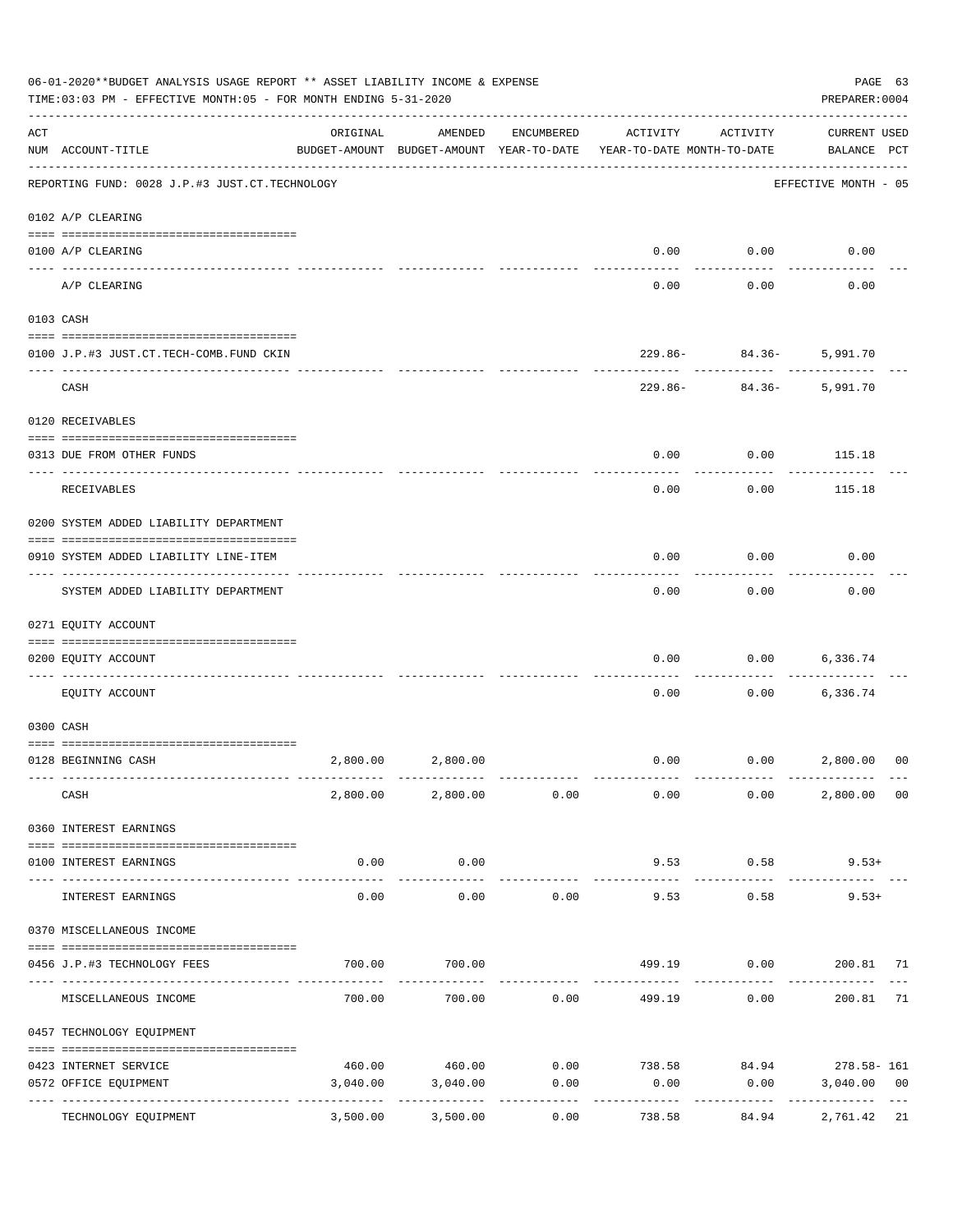|     | 06-01-2020**BUDGET ANALYSIS USAGE REPORT ** ASSET LIABILITY INCOME & EXPENSE |               |               |              |                            |          | PAGE 64              |      |
|-----|------------------------------------------------------------------------------|---------------|---------------|--------------|----------------------------|----------|----------------------|------|
|     | TIME: 03:03 PM - EFFECTIVE MONTH: 05 - FOR MONTH ENDING 5-31-2020            |               |               |              |                            |          | PREPARER: 0004       |      |
| ACT |                                                                              | ORIGINAL      | AMENDED       | ENCUMBERED   | ACTIVITY                   | ACTIVITY | CURRENT USED         |      |
|     | NUM ACCOUNT-TITLE                                                            | BUDGET-AMOUNT | BUDGET-AMOUNT | YEAR-TO-DATE | YEAR-TO-DATE MONTH-TO-DATE |          | BALANCE              | PCT  |
|     | REPORTING FUND: 0028 J.P.#3 JUST.CT.TECHNOLOGY                               |               |               |              |                            |          | EFFECTIVE MONTH - 05 |      |
|     | J.P.#3 JUST.CT.TECHNOLOGY                                                    |               |               |              |                            |          |                      |      |
|     | INCOME TOTALS                                                                | 3,500.00      | 3,500.00      |              | 508.72                     | 0.58     | 2,991.28             | - 15 |
|     | <b>EXPENSE TOTALS</b>                                                        | 3,500.00      | 3,500.00      | 0.00         | 738.58                     | 84.94    | 2,761.42             | - 21 |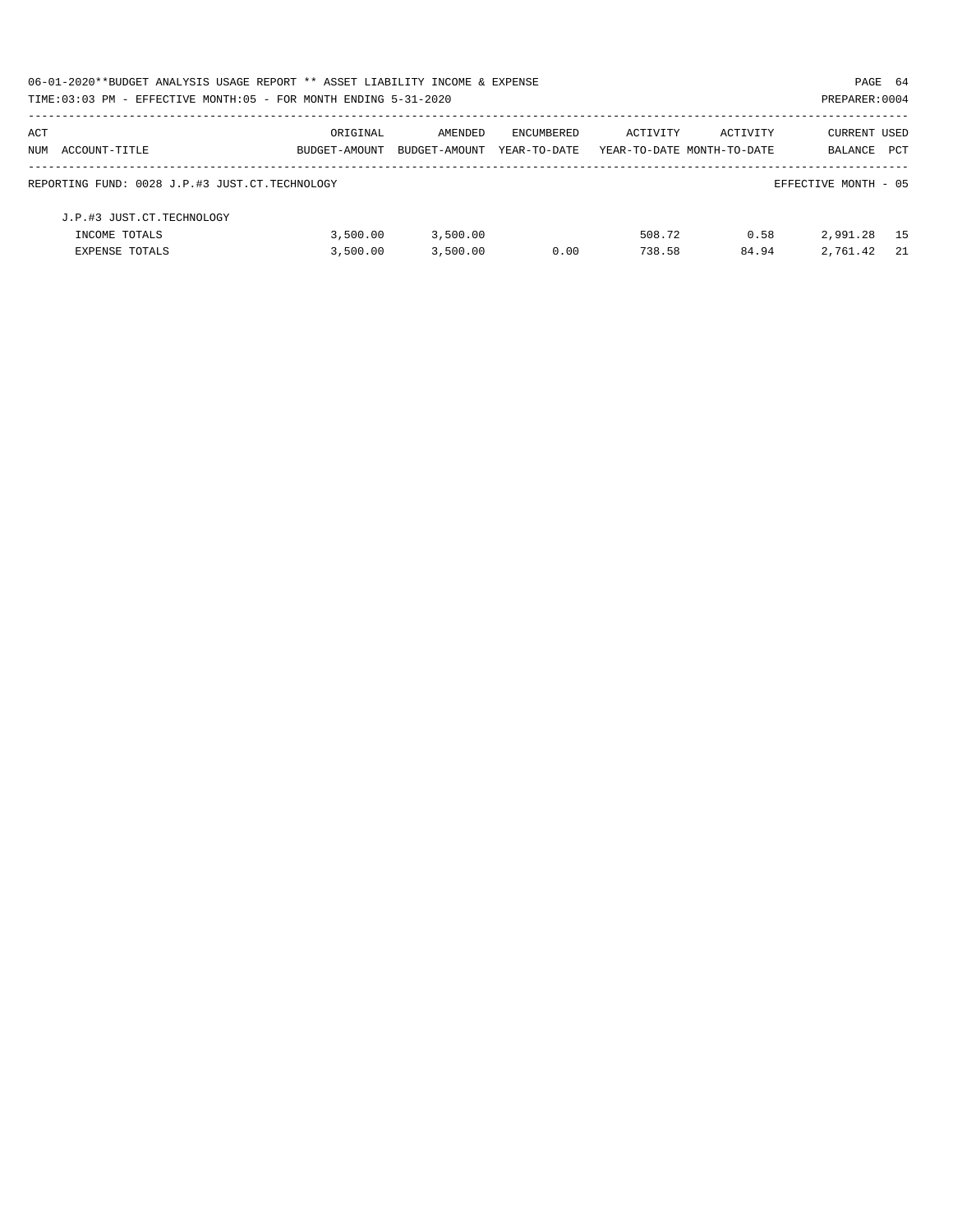|     | 06-01-2020**BUDGET ANALYSIS USAGE REPORT ** ASSET LIABILITY INCOME & EXPENSE<br>TIME:03:03 PM - EFFECTIVE MONTH:05 - FOR MONTH ENDING 5-31-2020 |          |                                          |            |          |                            | PAGE 65<br>PREPARER: 0004 |
|-----|-------------------------------------------------------------------------------------------------------------------------------------------------|----------|------------------------------------------|------------|----------|----------------------------|---------------------------|
| ACT |                                                                                                                                                 | ORIGINAL | AMENDED                                  | ENCUMBERED | ACTIVITY | ACTIVITY                   | <b>CURRENT USED</b>       |
|     | NUM ACCOUNT-TITLE                                                                                                                               |          | BUDGET-AMOUNT BUDGET-AMOUNT YEAR-TO-DATE |            |          | YEAR-TO-DATE MONTH-TO-DATE | $_{\rm PCT}$<br>BALANCE   |
|     | REPORTING FUND: 0030 SHERIFF WORK RELEASE                                                                                                       |          |                                          |            |          |                            | EFFECTIVE MONTH - 05      |
|     | 0103 CASH                                                                                                                                       |          |                                          |            |          |                            |                           |
|     |                                                                                                                                                 |          |                                          |            |          |                            |                           |
|     | 0100 SHERIFF WORK RELEASE-COMB FUND CKI                                                                                                         |          |                                          |            | 0.00     | 0.00                       | 983.14                    |
|     | CASH                                                                                                                                            |          |                                          |            | 0.00     | 0.00                       | 983.14                    |
|     | 0271 EQUITY ACCOUNT                                                                                                                             |          |                                          |            |          |                            |                           |
|     | 0200 EQUITY ACCOUNT                                                                                                                             |          |                                          |            | 0.00     | 0.00                       | 983.14                    |
|     | EQUITY ACCOUNT                                                                                                                                  |          |                                          |            | 0.00     | 0.00                       | 983.14                    |
|     | 0360 INTEREST EARNINGS                                                                                                                          |          |                                          |            |          |                            |                           |
|     |                                                                                                                                                 |          |                                          |            |          |                            |                           |
|     | 0100 INTEREST EARNINGS                                                                                                                          | 0.00     | 0.00                                     |            | 0.00     | 0.00                       | 0.00                      |
|     | <b>INTEREST EARNINGS</b>                                                                                                                        | 0.00     | 0.00                                     | 0.00       | 0.00     | 0.00                       | 0.00                      |
|     | 0370 MISCELLANEOUS INCOME                                                                                                                       |          |                                          |            |          |                            |                           |
|     |                                                                                                                                                 |          |                                          |            |          |                            |                           |
|     | 0569 SHERIFF WORK RELEASE                                                                                                                       | 0.00     | 0.00                                     |            | 0.00     | 0.00                       | 0.00                      |
|     | MISCELLANEOUS INCOME                                                                                                                            | 0.00     | 0.00                                     | 0.00       | 0.00     | 0.00                       | 0.00                      |
|     | 0569 WORK RELEASE                                                                                                                               |          |                                          |            |          |                            |                           |
|     |                                                                                                                                                 |          |                                          |            |          |                            |                           |
|     | 0310 OFFICE SUPPLIES                                                                                                                            | 0.00     | 0.00                                     | 0.00       | 0.00     | 0.00                       | 0.00                      |
|     | 0421 ONLINE RESEARCH                                                                                                                            | 0.00     | 0.00                                     | 0.00       | 0.00     | 0.00                       | 0.00                      |
|     | 0571 EQUIPMENT                                                                                                                                  | 0.00     | 0.00                                     | 0.00       | 0.00     | 0.00                       | 0.00                      |
|     | <b>WORK RELEASE</b>                                                                                                                             | 0.00     | 0.00                                     | 0.00       | 0.00     | 0.00                       | 0.00                      |
|     | SHERIFF WORK RELEASE                                                                                                                            |          |                                          |            |          |                            |                           |
|     | INCOME TOTALS                                                                                                                                   | 0.00     | 0.00                                     |            | 0.00     | 0.00                       | 0.00                      |
|     | <b>EXPENSE TOTALS</b>                                                                                                                           | 0.00     | 0.00                                     | 0.00       | 0.00     | 0.00                       | 0.00                      |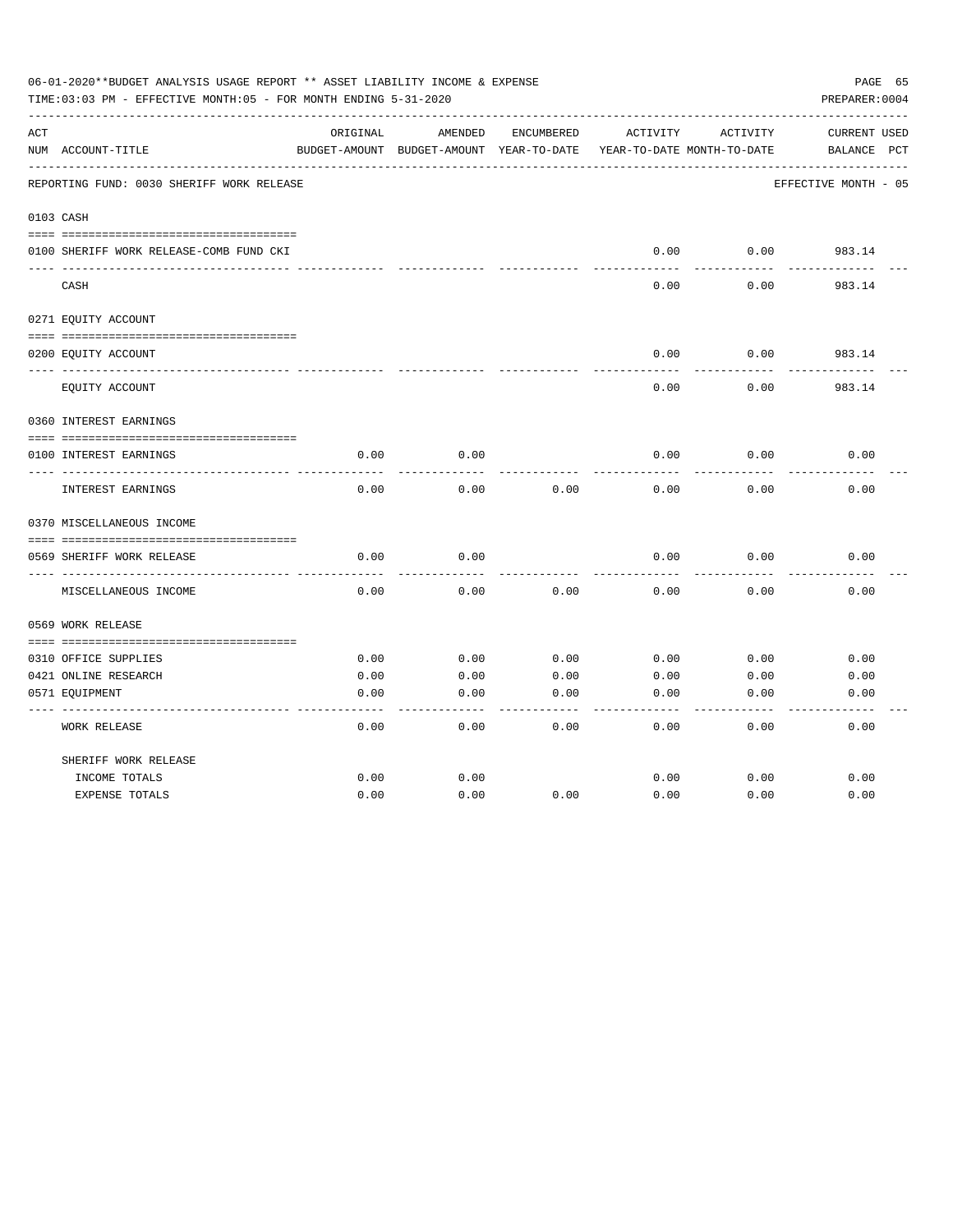|           | 06-01-2020**BUDGET ANALYSIS USAGE REPORT ** ASSET LIABILITY INCOME & EXPENSE<br>TIME: 03:03 PM - EFFECTIVE MONTH: 05 - FOR MONTH ENDING 5-31-2020 |                                           |                                                     |            |              |                                        | PREPARER: 0004                                                                   | PAGE 66 |
|-----------|---------------------------------------------------------------------------------------------------------------------------------------------------|-------------------------------------------|-----------------------------------------------------|------------|--------------|----------------------------------------|----------------------------------------------------------------------------------|---------|
| ACT       | NUM ACCOUNT-TITLE                                                                                                                                 | ORIGINAL                                  | AMENDED<br>BUDGET-AMOUNT BUDGET-AMOUNT YEAR-TO-DATE | ENCUMBERED | ACTIVITY     | ACTIVITY<br>YEAR-TO-DATE MONTH-TO-DATE | <b>CURRENT USED</b><br>BALANCE PCT                                               |         |
|           | REPORTING FUND: 0031 COURTHOUSE RESTORATION FUND                                                                                                  |                                           |                                                     |            |              |                                        | EFFECTIVE MONTH - 05                                                             |         |
| 0103 CASH |                                                                                                                                                   |                                           |                                                     |            |              |                                        |                                                                                  |         |
|           |                                                                                                                                                   |                                           |                                                     |            |              |                                        |                                                                                  |         |
|           | 0100 COURTHOUSE RESTORATION-COMB.FUND                                                                                                             |                                           |                                                     |            | 0.00         | 0.00                                   | 115.00                                                                           |         |
|           | 0175 TEXPOOL                                                                                                                                      |                                           |                                                     |            | 0.00         | 0.00                                   | 0.00                                                                             |         |
|           | CASH                                                                                                                                              |                                           |                                                     |            | 0.00         | 0.00                                   | 115.00                                                                           |         |
|           | 0120 RECEIVABLES                                                                                                                                  |                                           |                                                     |            |              |                                        |                                                                                  |         |
|           | 0310 GRANT RECEIVED FROM THC                                                                                                                      |                                           |                                                     |            | 0.00         | 0.00                                   | 111,327.70                                                                       |         |
|           | 0313 DUE FROM OTHER FUNDS                                                                                                                         |                                           |                                                     |            | 0.00         | 0.00                                   | 0.00                                                                             |         |
|           |                                                                                                                                                   |                                           |                                                     |            |              |                                        |                                                                                  |         |
|           | RECEIVABLES                                                                                                                                       |                                           |                                                     |            | 0.00         | 0.00                                   | 111,327.70                                                                       |         |
|           | 0200 LIABILITY ACCOUNT                                                                                                                            |                                           |                                                     |            |              |                                        |                                                                                  |         |
|           | 0900 SYSTEM ADDED LIABILITY LINE-ITEM                                                                                                             |                                           |                                                     |            | 0.00         | 0.00                                   | 0.00                                                                             |         |
|           | LIABILITY ACCOUNT                                                                                                                                 |                                           |                                                     |            | 0.00         | 0.00                                   | 0.00                                                                             |         |
|           | 0271 EQUITY ACCOUNT                                                                                                                               |                                           |                                                     |            |              |                                        |                                                                                  |         |
|           |                                                                                                                                                   |                                           |                                                     |            |              |                                        |                                                                                  |         |
|           | 0200 EQUITY ACCOUNT                                                                                                                               |                                           |                                                     |            | 0.00         | 0.00                                   | 111,442.70                                                                       |         |
|           | EQUITY ACCOUNT                                                                                                                                    |                                           |                                                     |            | 0.00         | 0.00                                   | 111,442.70                                                                       |         |
|           | 0300 CASH                                                                                                                                         |                                           |                                                     |            |              |                                        |                                                                                  |         |
|           | 0131 BEGINNING CASH BALANCE                                                                                                                       | 0.00                                      | 0.00                                                |            | 0.00         | 0.00                                   | 0.00                                                                             |         |
|           | CASH                                                                                                                                              | 0.00                                      | 0.00                                                | 0.00       | 0.00         | 0.00                                   | 0.00                                                                             |         |
|           | 0330 GRANT INCOME                                                                                                                                 |                                           |                                                     |            |              |                                        |                                                                                  |         |
|           |                                                                                                                                                   |                                           |                                                     |            |              |                                        |                                                                                  |         |
|           | 0510 COURTHOUSE RESTORATION                                                                                                                       |                                           | 2,639,260.00 2,639,260.00                           |            |              | -------------                          | $0.00$ $0.00$ $2,639,260.00$ 00<br>--------------                                |         |
|           | GRANT INCOME                                                                                                                                      |                                           | 2,639,260.00 2,639,260.00 0.00                      |            | 0.00         |                                        | $0.00 \quad 2,639,260.00 \quad 00$                                               |         |
|           | 0370 MISCELLANEOUS INCOME                                                                                                                         |                                           |                                                     |            |              |                                        |                                                                                  |         |
|           | 0131 RESTORATION DONATIONS                                                                                                                        | 0.00                                      | 0.00                                                |            |              | $0.00$ $0.00$                          | 0.00                                                                             |         |
|           | MISCELLANEOUS INCOME                                                                                                                              | ------------------- -------------<br>0.00 | 0.00                                                | 0.00       |              | 0.00<br>0.00                           | 0.00                                                                             |         |
|           | 0509 CONTINGENCY                                                                                                                                  |                                           |                                                     |            |              |                                        |                                                                                  |         |
|           |                                                                                                                                                   |                                           |                                                     |            |              |                                        |                                                                                  |         |
|           | 0475 CONTINGENCY                                                                                                                                  |                                           |                                                     |            | ------------ | -----------                            | $245,080.00$ $245,080.00$ $0.00$ $0.00$ $0.00$ $245,080.00$ $00$<br>------------ |         |
|           | CONTINGENCY                                                                                                                                       |                                           | 245,080.00 245,080.00                               | 0.00       | 0.00         | 0.00                                   | 245,080.00                                                                       | 00      |
|           | 0510 COURTHOUSE RESTORATION PHASE 1                                                                                                               |                                           |                                                     |            |              |                                        |                                                                                  |         |
|           | 0403 ARCHITECTURAL FEES                                                                                                                           | 0.00                                      | 0.00                                                | 0.00       | 0.00         | 0.00                                   | 0.00                                                                             |         |
|           | 0451 ASBESTOS ABATEMENT                                                                                                                           | 0.00                                      | 0.00                                                | 0.00       | 0.00         | 0.00                                   | 0.00                                                                             |         |
|           | 0482 DEMOLITION                                                                                                                                   | 0.00                                      | 0.00                                                | 0.00       | 0.00         | 0.00                                   | 0.00                                                                             |         |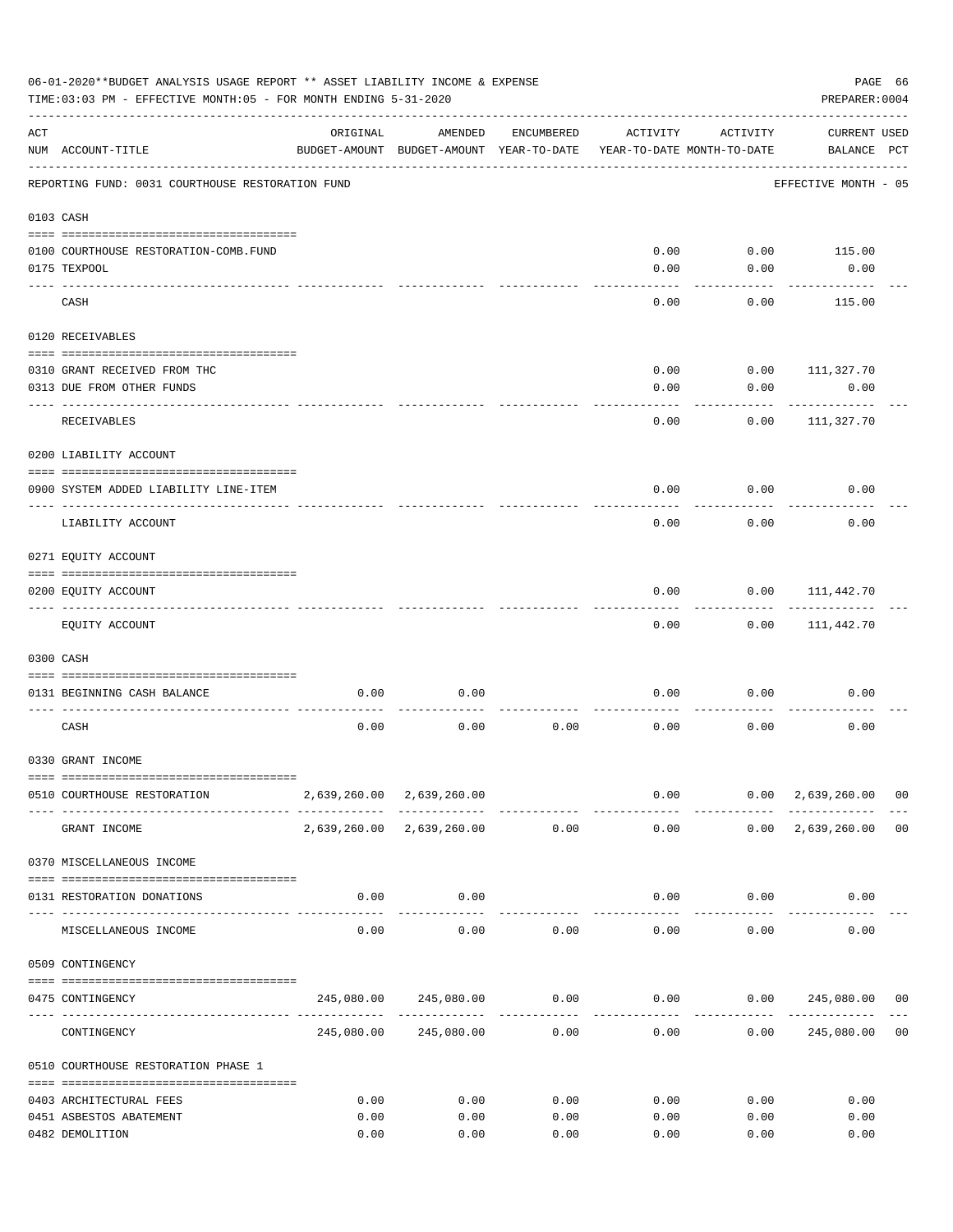TIME:03:03 PM - EFFECTIVE MONTH:05 - FOR MONTH ENDING 5-31-2020

| ACT |                                                                                          | ORIGINAL     | AMENDED                              | ENCUMBERED                  | ACTIVITY | ACTIVITY          | <b>CURRENT USED</b>               |    |
|-----|------------------------------------------------------------------------------------------|--------------|--------------------------------------|-----------------------------|----------|-------------------|-----------------------------------|----|
|     | NUM ACCOUNT-TITLE<br>BUDGET-AMOUNT BUDGET-AMOUNT YEAR-TO-DATE YEAR-TO-DATE_MONTH-TO-DATE |              |                                      |                             |          |                   | BALANCE PCT                       |    |
|     | REPORTING FUND: 0031 COURTHOUSE RESTORATION FUND                                         |              |                                      |                             |          |                   | EFFECTIVE MONTH - 05              |    |
|     | 0490 MISCELLANEOUS                                                                       | 0.00         | 0.00                                 | $0.00$ $0.00$ $0.00$ $0.00$ |          |                   | 0.00                              |    |
|     | COURTHOUSE RESTORATION PHASE 1                                                           | 0.00         | 0.00                                 | 0.00                        |          | $0.00$ and $0.00$ | 0.00<br>0.00                      |    |
|     | 0511 COURTHOUSE RESTORATION PHASE 2                                                      |              |                                      |                             |          |                   |                                   |    |
|     | ==================================                                                       |              |                                      |                             |          |                   |                                   |    |
|     | 0165 CONSTRUCTION                                                                        |              | $2,336,180.00$ $2,336,180.00$ $0.00$ |                             | 0.00     |                   | $0.00 \quad 2,336,180.00$         | 00 |
|     | 0403 ARCHITECTURAL FEES                                                                  |              | 58,000.00 58,000.00                  | 0.00                        | 0.00     |                   | 58,000.00<br>0.00                 | 00 |
|     | 0451 ASBESTOS & OTHER TESTING                                                            | 0.00         | 0.00                                 | 0.00                        | 0.00     |                   | 0.00<br>0.00                      |    |
|     | 0453 IT DESIGN                                                                           | 0.00         | 0.00                                 | 0.00                        | 0.00     |                   | 0.00<br>0.00                      |    |
|     | 0455 SECURITY                                                                            | 0.00         | 0.00                                 | 0.00                        | 0.00     | 0.00              | 0.00                              |    |
|     | COURTHOUSE RESTORATION PHASE 2 2,394,180.00 2,394,180.00                                 |              |                                      | 0.00                        |          | ------------      | $0.00$ $0.00$ $2.394.180.00$ $00$ |    |
|     | COURTHOUSE RESTORATION FUND                                                              |              |                                      |                             |          |                   |                                   |    |
|     | INCOME TOTALS                                                                            |              | 2,639,260.00 2,639,260.00            |                             |          |                   | $0.00$ $0.00$ $2.639.260.00$ 00   |    |
|     | <b>EXPENSE TOTALS</b>                                                                    | 2,639,260.00 | 2,639,260.00                         | 0.00                        | 0.00     | 0.00              | 2,639,260.00                      | 00 |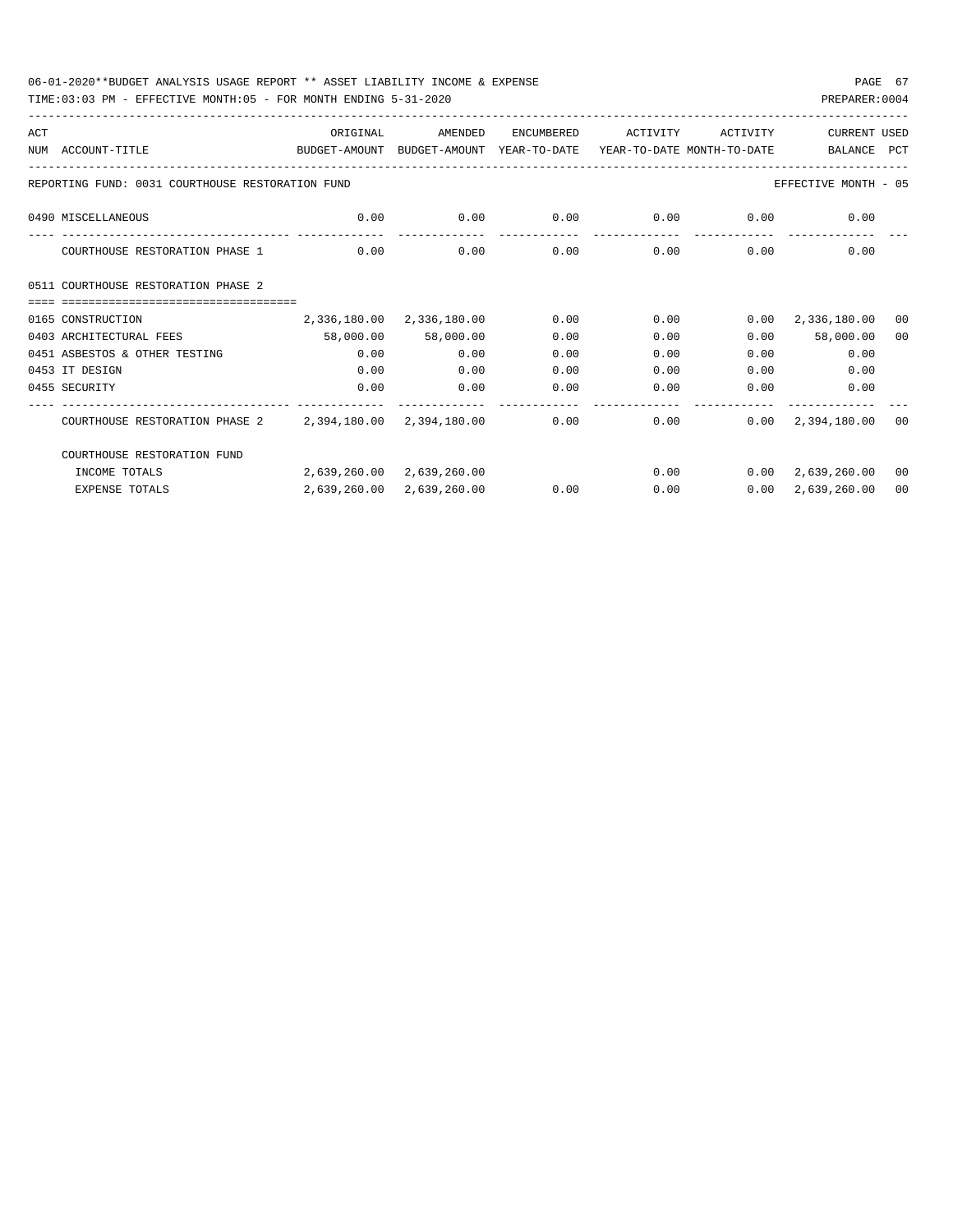| 06-01-2020**BUDGET ANALYSIS USAGE REPORT ** ASSET LIABILITY INCOME & EXPENSE<br>PAGE 68<br>TIME: 03:03 PM - EFFECTIVE MONTH: 05 - FOR MONTH ENDING 5-31-2020<br>PREPARER: 0004 |                                              |          |         |            |                                                                                 |                 |                             |                |
|--------------------------------------------------------------------------------------------------------------------------------------------------------------------------------|----------------------------------------------|----------|---------|------------|---------------------------------------------------------------------------------|-----------------|-----------------------------|----------------|
| ACT                                                                                                                                                                            | NUM ACCOUNT-TITLE                            | ORIGINAL | AMENDED | ENCUMBERED | ACTIVITY<br>BUDGET-AMOUNT BUDGET-AMOUNT YEAR-TO-DATE YEAR-TO-DATE MONTH-TO-DATE | ACTIVITY        | CURRENT USED<br>BALANCE PCT |                |
|                                                                                                                                                                                | REPORTING FUND: 0033 BAIL BONDSMAN APP. FEES |          |         |            |                                                                                 |                 | EFFECTIVE MONTH - 05        |                |
|                                                                                                                                                                                | 0102 A/P CLEARING                            |          |         |            |                                                                                 |                 |                             |                |
|                                                                                                                                                                                | 0100 A/P CLEARING                            |          |         |            | 0.00                                                                            | 0.00            | 0.00                        |                |
|                                                                                                                                                                                | ---- --------<br>A/P CLEARING                |          |         |            | 0.00                                                                            | 0.00            | 0.00                        |                |
|                                                                                                                                                                                | 0103 BAIL BONDSMAN AP.FEE CASH               |          |         |            |                                                                                 |                 |                             |                |
|                                                                                                                                                                                | 0100 BAIL BONDSMAN APP.-COMB FUND CKING      |          |         |            | 168.71-                                                                         | $0.00$ 8,428.03 |                             |                |
|                                                                                                                                                                                | BAIL BONDSMAN AP.FEE CASH                    |          |         |            | $168.71 -$                                                                      | 0.00            | 8,428.03                    |                |
|                                                                                                                                                                                | 0271 EQUITY ACCOUNT                          |          |         |            |                                                                                 |                 |                             |                |
|                                                                                                                                                                                | 0200 EQUITY ACCOUNT                          |          |         |            | 0.00                                                                            | $0.00$ 8,596.74 |                             |                |
|                                                                                                                                                                                | EQUITY ACCOUNT                               |          |         |            | 0.00                                                                            | 0.00            | 8,596.74                    |                |
|                                                                                                                                                                                | 0300 CASH                                    |          |         |            |                                                                                 |                 |                             |                |
|                                                                                                                                                                                | 0133 BEGINNING CASH BALANCE                  | 0.00     | 0.00    |            | 0.00                                                                            | 0.00            | 0.00                        |                |
|                                                                                                                                                                                | CASH                                         | 0.00     | 0.00    | 0.00       | 0.00                                                                            | 0.00            | 0.00                        |                |
|                                                                                                                                                                                | 0340 BAIL BOND APPLICATION FEE               |          |         |            |                                                                                 |                 |                             |                |
|                                                                                                                                                                                | 0480 APPLICATION FEE                         | 500.00   | 500.00  |            | 0.00                                                                            | 0.00            | 500.00                      | 00             |
|                                                                                                                                                                                | BAIL BOND APPLICATION FEE                    | 500.00   | 500.00  | 0.00       | 0.00                                                                            | 0.00            | 500.00                      | 0 <sub>0</sub> |
|                                                                                                                                                                                | 0498 BAIL BONDSMAN EXP.                      |          |         |            |                                                                                 |                 |                             |                |
|                                                                                                                                                                                | 0310 OFFICE SUPPLIES                         |          |         |            | 500.00 500.00 6.00 168.71 0.00 331.29 34                                        |                 |                             |                |
|                                                                                                                                                                                | 0427 OUT OF COUNTY TRAVEL                    | 0.00     | 0.00    | 0.00       | 0.00                                                                            | 0.00            | 0.00                        |                |
|                                                                                                                                                                                | BAIL BONDSMAN EXP.                           | 500.00   | 500.00  | 0.00       | 168.71                                                                          | 0.00            | 331.29                      | 34             |
|                                                                                                                                                                                | BAIL BONDSMAN APP. FEES                      |          |         |            |                                                                                 |                 |                             |                |
|                                                                                                                                                                                | INCOME TOTALS                                | 500.00   | 500.00  |            | 0.00                                                                            | 0.00            | 500.00                      | 0 <sub>0</sub> |
|                                                                                                                                                                                | EXPENSE TOTALS                               | 500.00   | 500.00  | 0.00       | 168.71                                                                          | 0.00            | 331.29                      | 34             |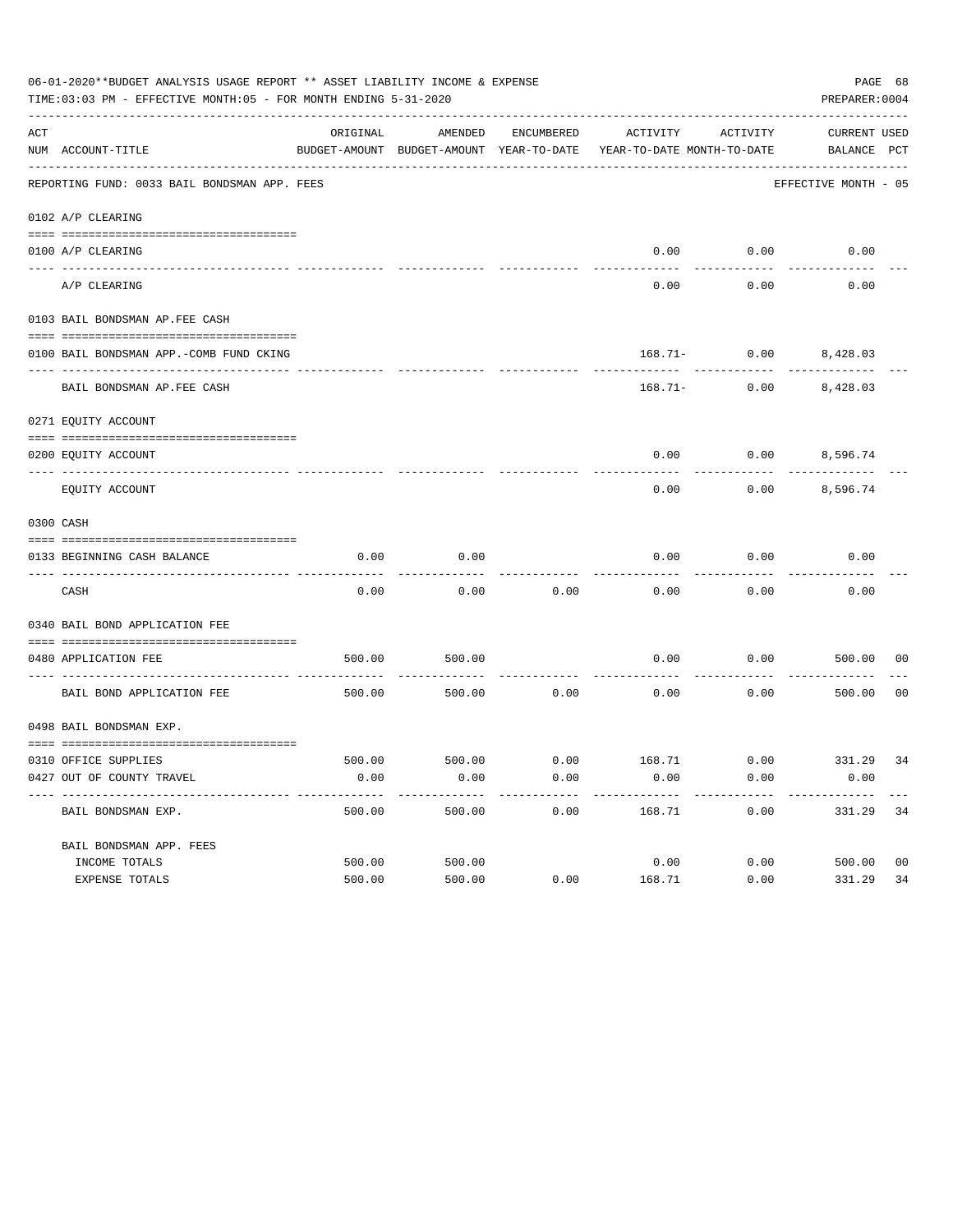|     | 06-01-2020**BUDGET ANALYSIS USAGE REPORT ** ASSET LIABILITY INCOME & EXPENSE<br>PAGE 69<br>TIME: 03:03 PM - EFFECTIVE MONTH: 05 - FOR MONTH ENDING 5-31-2020<br>PREPARER: 0004 |           |                                                                                |                     |                 |                                                            |                                    |                |
|-----|--------------------------------------------------------------------------------------------------------------------------------------------------------------------------------|-----------|--------------------------------------------------------------------------------|---------------------|-----------------|------------------------------------------------------------|------------------------------------|----------------|
| ACT | NUM ACCOUNT-TITLE                                                                                                                                                              | ORIGINAL  | AMENDED<br>BUDGET-AMOUNT BUDGET-AMOUNT YEAR-TO-DATE YEAR-TO-DATE MONTH-TO-DATE | ENCUMBERED          | ACTIVITY        | ACTIVITY                                                   | <b>CURRENT USED</b><br>BALANCE PCT |                |
|     | REPORTING FUND: 0034 DISTRICT CT.RECORDS ARCHIVE                                                                                                                               |           |                                                                                |                     |                 |                                                            | EFFECTIVE MONTH - 05               |                |
|     | 0100 PAYROLL                                                                                                                                                                   |           |                                                                                |                     |                 |                                                            |                                    |                |
|     |                                                                                                                                                                                |           |                                                                                |                     |                 |                                                            |                                    |                |
|     | 0100 PAYROLL<br>--------------------------- --------<br>---- -------                                                                                                           |           |                                                                                |                     |                 | $0.00$ $0.00$<br>----------                                | 0.00                               |                |
|     | PAYROLL                                                                                                                                                                        |           |                                                                                |                     | 0.00            | 0.00                                                       | 0.00                               |                |
|     | 0103 CASH                                                                                                                                                                      |           |                                                                                |                     |                 |                                                            |                                    |                |
|     | 0100 DISTRICT CT.REC.ARCHIVE COMB.FUND                                                                                                                                         |           |                                                                                |                     |                 | 3, 230.81 676.38 35, 349.49                                |                                    |                |
|     | CASH                                                                                                                                                                           |           |                                                                                |                     |                 | ------------- -------------<br>3, 230.81 676.38 35, 349.49 |                                    |                |
|     | 0120 RECEIVABLES                                                                                                                                                               |           |                                                                                |                     |                 |                                                            |                                    |                |
|     | 0313 DUE FROM OTHER FUNDS                                                                                                                                                      |           |                                                                                |                     | 0.00            | $0.00$ 252.97                                              |                                    |                |
|     | RECEIVABLES                                                                                                                                                                    |           |                                                                                |                     | 0.00            | 0.00                                                       | 252.97                             |                |
|     | 0271 EQUITY ACCOUNT                                                                                                                                                            |           |                                                                                |                     |                 |                                                            |                                    |                |
|     | 0200 EQUITY ACCOUNT                                                                                                                                                            |           |                                                                                |                     | 0.00            | $0.00$ 32,371.65                                           |                                    |                |
|     | EQUITY ACCOUNT                                                                                                                                                                 |           |                                                                                |                     | -------<br>0.00 | ---------                                                  | ------------<br>$0.00$ 32,371.65   |                |
|     | 0300 CASH                                                                                                                                                                      |           |                                                                                |                     |                 |                                                            |                                    |                |
|     | 0134 BEGINNING CASH BALANCE                                                                                                                                                    | 25,000.00 | 25,000.00                                                                      |                     | 0.00            |                                                            | 0.000025,000.00                    | 0 <sub>0</sub> |
|     | ------------------------------ -------<br>CASH                                                                                                                                 |           | 25,000.00 25,000.00                                                            | 0.00                | 0.00            | 0.00                                                       | 25,000.00                          | 0 <sub>0</sub> |
|     | 0360 INTEREST INCOME                                                                                                                                                           |           |                                                                                |                     |                 |                                                            |                                    |                |
|     | 0100 INTEREST INCOME                                                                                                                                                           | 0.00      | 0.00                                                                           |                     |                 | 53.77 3.40                                                 | $53.77+$                           |                |
|     | INTEREST INCOME                                                                                                                                                                | 0.00      | 0.00                                                                           | 0.00                |                 | 53.77 3.40                                                 | $53.77+$                           |                |
|     | 0370 MISCELLANEOUS INCOME                                                                                                                                                      |           |                                                                                |                     |                 |                                                            |                                    |                |
|     | 0450 DISTRICT CT.RECORDS ARCHIVE FEE                                                                                                                                           |           | 4,000.00 4,000.00                                                              |                     |                 | 3,177.04 672.98                                            | 822.96 79                          |                |
|     | MISCELLANEOUS INCOME                                                                                                                                                           | 4,000.00  | 4,000.00                                                                       |                     | $0.00$ 3,177.04 | 672.98                                                     | 822.96                             | 79             |
|     | 0450 DISTRICT CT.RECORDS ARCHIVE EQUIPM                                                                                                                                        |           |                                                                                |                     |                 |                                                            |                                    |                |
|     | 0107 SALARYTEMP/EXTRA                                                                                                                                                          | 0.00      | 0.00                                                                           | 0.00                | 0.00            | 0.00                                                       | 0.00                               |                |
|     | 0201 SOCIAL SECURITY TAXES                                                                                                                                                     | 0.00      | 0.00                                                                           | 0.00                | 0.00            | 0.00                                                       | 0.00                               |                |
|     | 0203 RETIREMENT                                                                                                                                                                | 0.00      | 0.00                                                                           | 0.00                | 0.00            | 0.00                                                       | 0.00                               |                |
|     | 0204 WORKERS COMPENSATION                                                                                                                                                      | 0.00      | 0.00                                                                           | 0.00                | 0.00            | 0.00                                                       | 0.00                               |                |
|     | 0205 MEDICARE TAX                                                                                                                                                              | 0.00      | 0.00                                                                           | 0.00                | 0.00            | 0.00                                                       | 0.00                               |                |
|     | 0572 OFFICE EQUIPMENT                                                                                                                                                          | 29,000.00 | 29,000.00                                                                      | 0.00                | 0.00            | 0.00                                                       | 29,000.00                          | 00             |
|     | DISTRICT CT.RECORDS ARCHIVE EQUIPM 29,000.00                                                                                                                                   |           | . _ _ _ _ _ _ _ _ _ _ _<br>29,000.00                                           | -----------<br>0.00 | ------<br>0.00  | ---------<br>0.00                                          | -----------<br>29,000.00           | 0 <sub>0</sub> |
|     | DISTRICT CT.RECORDS ARCHIVE                                                                                                                                                    |           |                                                                                |                     |                 |                                                            |                                    |                |
|     | INCOME TOTALS                                                                                                                                                                  | 29,000.00 | 29,000.00                                                                      |                     | 3,230.81        | 676.38                                                     | 25,769.19                          | 11             |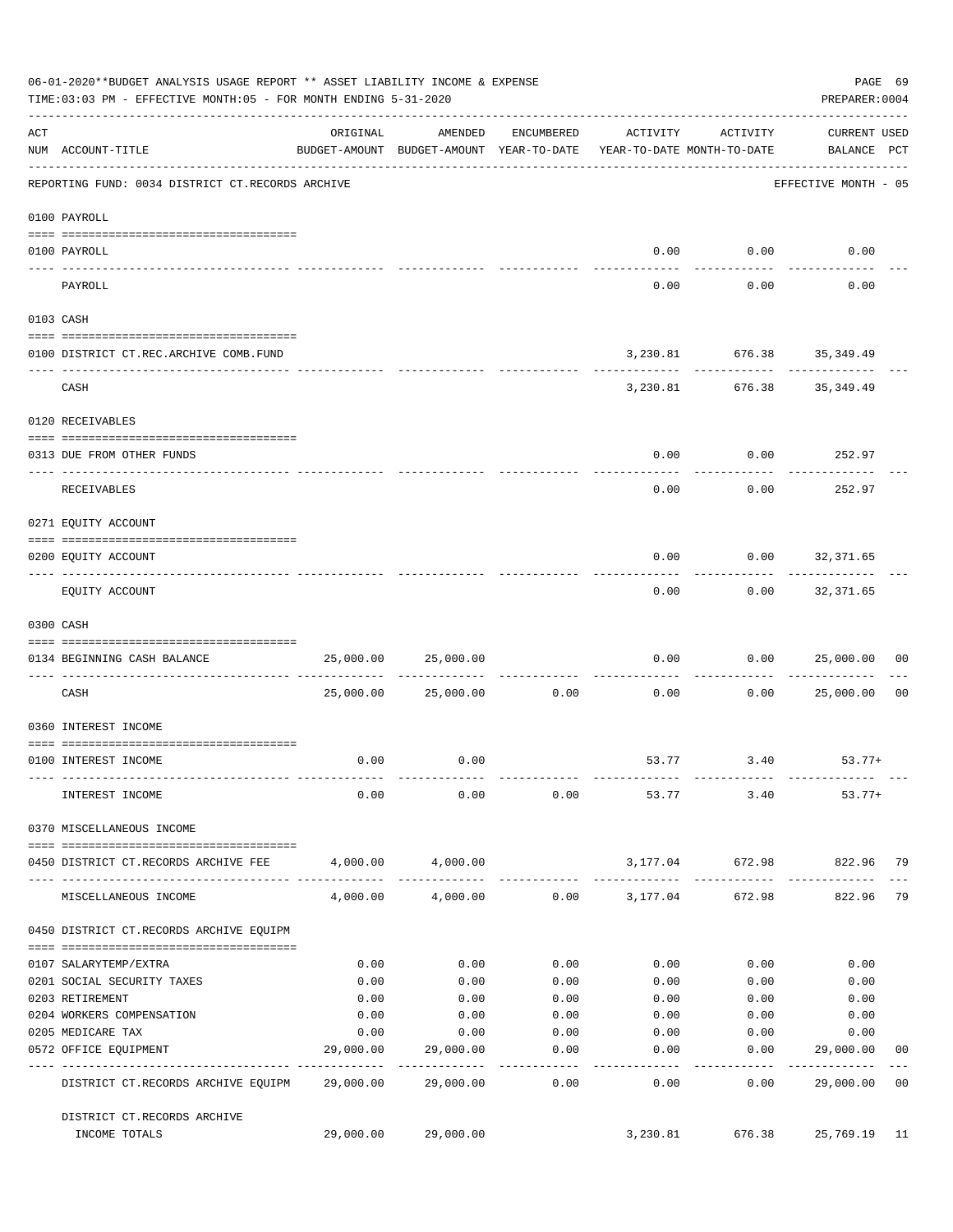| 06-01-2020**BUDGET ANALYSIS USAGE REPORT ** ASSET LIABILITY INCOME & EXPENSE<br>TIME:03:03 PM - EFFECTIVE MONTH:05 - FOR MONTH ENDING 5-31-2020 |                           |                          |                                   |          |                                        |                                       | PAGE 70<br>PREPARER: 0004 |
|-------------------------------------------------------------------------------------------------------------------------------------------------|---------------------------|--------------------------|-----------------------------------|----------|----------------------------------------|---------------------------------------|---------------------------|
| ACT<br>ACCOUNT-TITLE<br>NUM                                                                                                                     | ORIGINAL<br>BUDGET-AMOUNT | AMENDED<br>BUDGET-AMOUNT | <b>ENCUMBERED</b><br>YEAR-TO-DATE | ACTIVITY | ACTIVITY<br>YEAR-TO-DATE MONTH-TO-DATE | <b>CURRENT USED</b><br><b>BALANCE</b> | <b>PCT</b>                |
| REPORTING FUND: 0034 DISTRICT CT.RECORDS ARCHIVE                                                                                                |                           |                          |                                   |          |                                        | EFFECTIVE MONTH - 05                  |                           |
| <b>EXPENSE TOTALS</b>                                                                                                                           | 29,000.00                 | 29,000.00                | 0.00                              | 0.00     | 0.00                                   | 29,000.00                             | - 00                      |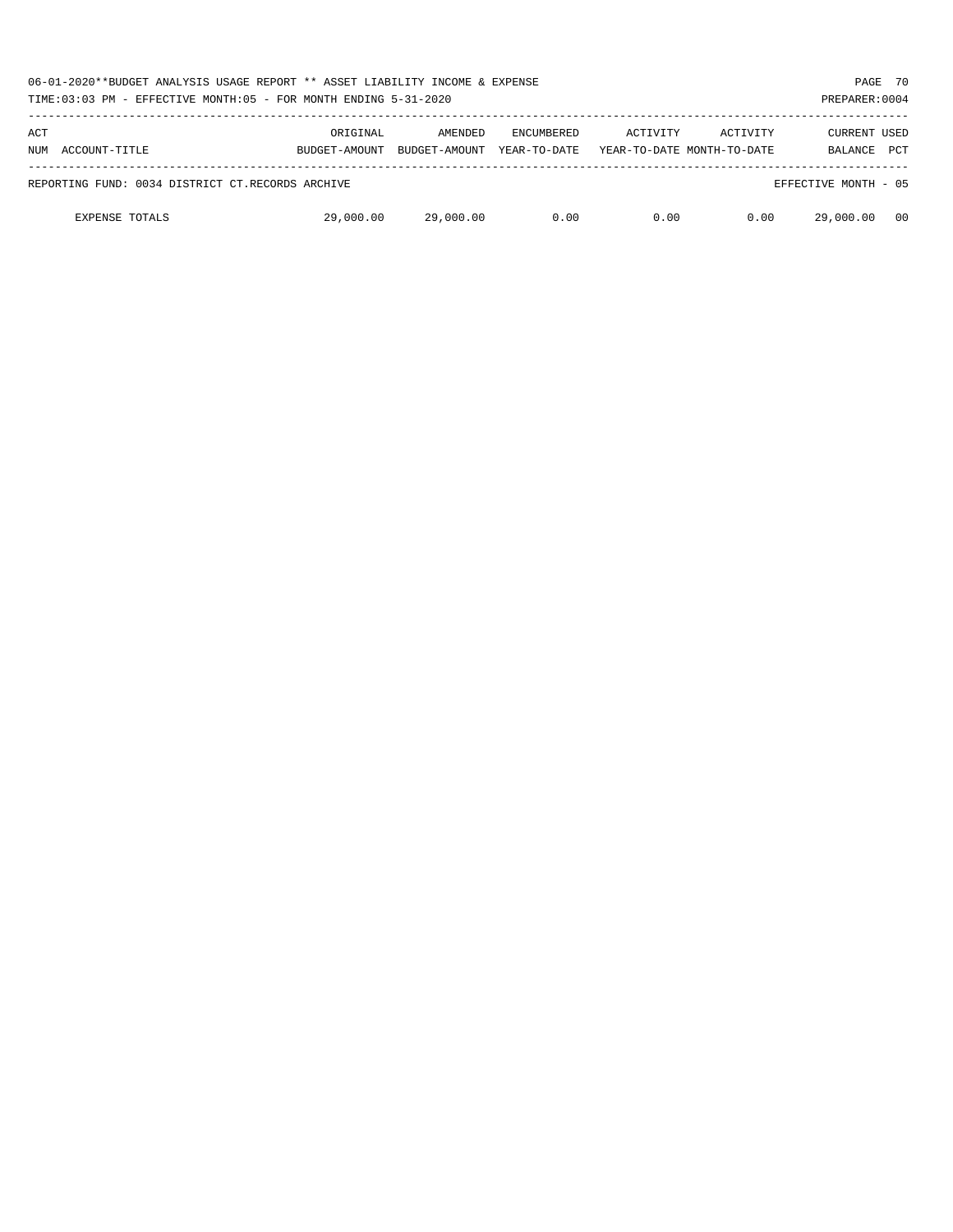| 06-01-2020**BUDGET ANALYSIS USAGE REPORT ** ASSET LIABILITY INCOME & EXPENSE<br>TIME: 03:03 PM - EFFECTIVE MONTH: 05 - FOR MONTH ENDING 5-31-2020 |                                         |           |                                                                                |                 |          |                         | PREPARER: 0004                             | PAGE 71        |  |
|---------------------------------------------------------------------------------------------------------------------------------------------------|-----------------------------------------|-----------|--------------------------------------------------------------------------------|-----------------|----------|-------------------------|--------------------------------------------|----------------|--|
| ACT                                                                                                                                               | NUM ACCOUNT-TITLE                       | ORIGINAL  | AMENDED<br>BUDGET-AMOUNT BUDGET-AMOUNT YEAR-TO-DATE YEAR-TO-DATE MONTH-TO-DATE | ENCUMBERED      | ACTIVITY | ACTIVITY                | <b>CURRENT USED</b><br>BALANCE PCT         |                |  |
|                                                                                                                                                   | REPORTING FUND: 0035 LAW LIBRARY FUND   |           |                                                                                |                 |          |                         | EFFECTIVE MONTH - 05                       |                |  |
|                                                                                                                                                   | 0103 CASH                               |           |                                                                                |                 |          |                         |                                            |                |  |
|                                                                                                                                                   | 0100 LAW LIBRARY-COMBINED FUND CHECKING |           |                                                                                |                 |          | ------------ ---------- | 8,371.43 1,698.76 185,143.20               |                |  |
|                                                                                                                                                   | CASH                                    |           |                                                                                |                 |          |                         | 8,371.43 1,698.76 185,143.20               |                |  |
|                                                                                                                                                   | 0120 RECEIVABLES                        |           |                                                                                |                 |          |                         |                                            |                |  |
|                                                                                                                                                   | 0313 DUE FROM OTHER FUNDS               |           |                                                                                |                 | 0.00     |                         | $0.00$ 1,190.77                            |                |  |
|                                                                                                                                                   | RECEIVABLES                             |           |                                                                                |                 | 0.00     |                         | $0.00$ 1,190.77                            |                |  |
|                                                                                                                                                   | 0200 LIABILITY ACCOUNT                  |           |                                                                                |                 |          |                         |                                            |                |  |
|                                                                                                                                                   | 0910 SYSTEM ADDED LIABILITY LI          |           |                                                                                |                 | 0.00     | 0.00                    | 0.00                                       |                |  |
|                                                                                                                                                   | LIABILITY ACCOUNT                       |           |                                                                                |                 | 0.00     | 0.00                    | 0.00                                       |                |  |
|                                                                                                                                                   | 0271 EQUITY ACCOUNT                     |           |                                                                                |                 |          |                         |                                            |                |  |
|                                                                                                                                                   | 0200 EQUITY ACCOUNT                     |           |                                                                                |                 | 0.00     |                         | $0.00$ 177,962.54<br>. _ _ _ _ _ _ _ _ _ _ |                |  |
|                                                                                                                                                   | EQUITY ACCOUNT                          |           |                                                                                |                 |          |                         | $0.00$ $0.00$ $177,962.54$                 |                |  |
|                                                                                                                                                   | 0340 FEES OF OFFICE                     |           |                                                                                |                 |          |                         |                                            |                |  |
|                                                                                                                                                   | 0403 COUNTY CLERK FEES                  |           | 5,000.00 5,000.00                                                              |                 |          |                         |                                            | 13             |  |
|                                                                                                                                                   | 0450 DISTRICT CLERK FEES                | 10,000.00 | 10,000.00                                                                      |                 |          | 8,001.71 1,680.82       | 1,998.29                                   | 80             |  |
|                                                                                                                                                   | ------------------- --------------      |           |                                                                                |                 |          |                         |                                            |                |  |
|                                                                                                                                                   | FEES OF OFFICE                          |           | 15,000.00 15,000.00                                                            | 0.00            |          |                         | 8,631.71 1,680.82 6,368.29                 | 58             |  |
|                                                                                                                                                   | 0360 INTEREST EARNINGS                  |           |                                                                                |                 |          |                         |                                            |                |  |
|                                                                                                                                                   | 0100 INTEREST EARNINGS                  | 50.00     | 50.00                                                                          |                 | 289.72   | 17.94                   | 239.72+ 579                                |                |  |
|                                                                                                                                                   | INTEREST EARNINGS                       | 50.00     | 50.00                                                                          | 0.00            | 289.72   | 17.94                   | $239.72 + 579$                             |                |  |
|                                                                                                                                                   | 0475 LAW LIBRARY                        |           |                                                                                |                 |          |                         |                                            |                |  |
|                                                                                                                                                   | 0310 OFFICE SUPPLIES                    | 2,000.00  | 2,000.00                                                                       | 0.00            | 550.00   | 0.00                    | 1,450.00                                   | 28             |  |
|                                                                                                                                                   | 0421 LEXIS NEXIS ONLINE LEGAL RESEARCH  | 0.00      | 0.00                                                                           | 0.00            | 0.00     | 0.00                    | 0.00                                       |                |  |
|                                                                                                                                                   | 0453 R&M COMPUTER                       | 1,000.00  | 1,000.00                                                                       | 0.00            | 0.00     | 0.00                    | 1,000.00                                   | 0 <sub>0</sub> |  |
|                                                                                                                                                   | 0574 TECHNOLOGY                         | 11,350.00 | 11,350.00                                                                      | 0.00            | 0.00     | 0.00                    | 11,350.00                                  | 0 <sub>0</sub> |  |
|                                                                                                                                                   | 0590 LAW BOOKS                          | 700.00    | 700.00                                                                         | 0.00            | 0.00     | 0.00                    | 700.00                                     | 0 <sub>0</sub> |  |
|                                                                                                                                                   | LAW LIBRARY                             |           | 15,050.00 15,050.00                                                            | -------<br>0.00 | 550.00   | 0.00                    | ---------<br>14,500.00                     | $- - -$<br>04  |  |
|                                                                                                                                                   | LAW LIBRARY FUND                        |           |                                                                                |                 |          |                         |                                            |                |  |
|                                                                                                                                                   | INCOME TOTALS                           |           | 15,050.00 15,050.00                                                            |                 | 8,921.43 | 1,698.76                | 6,128.57                                   | 59             |  |
|                                                                                                                                                   | EXPENSE TOTALS                          | 15,050.00 | 15,050.00                                                                      | 0.00            | 550.00   | 0.00                    | 14,500.00                                  | 04             |  |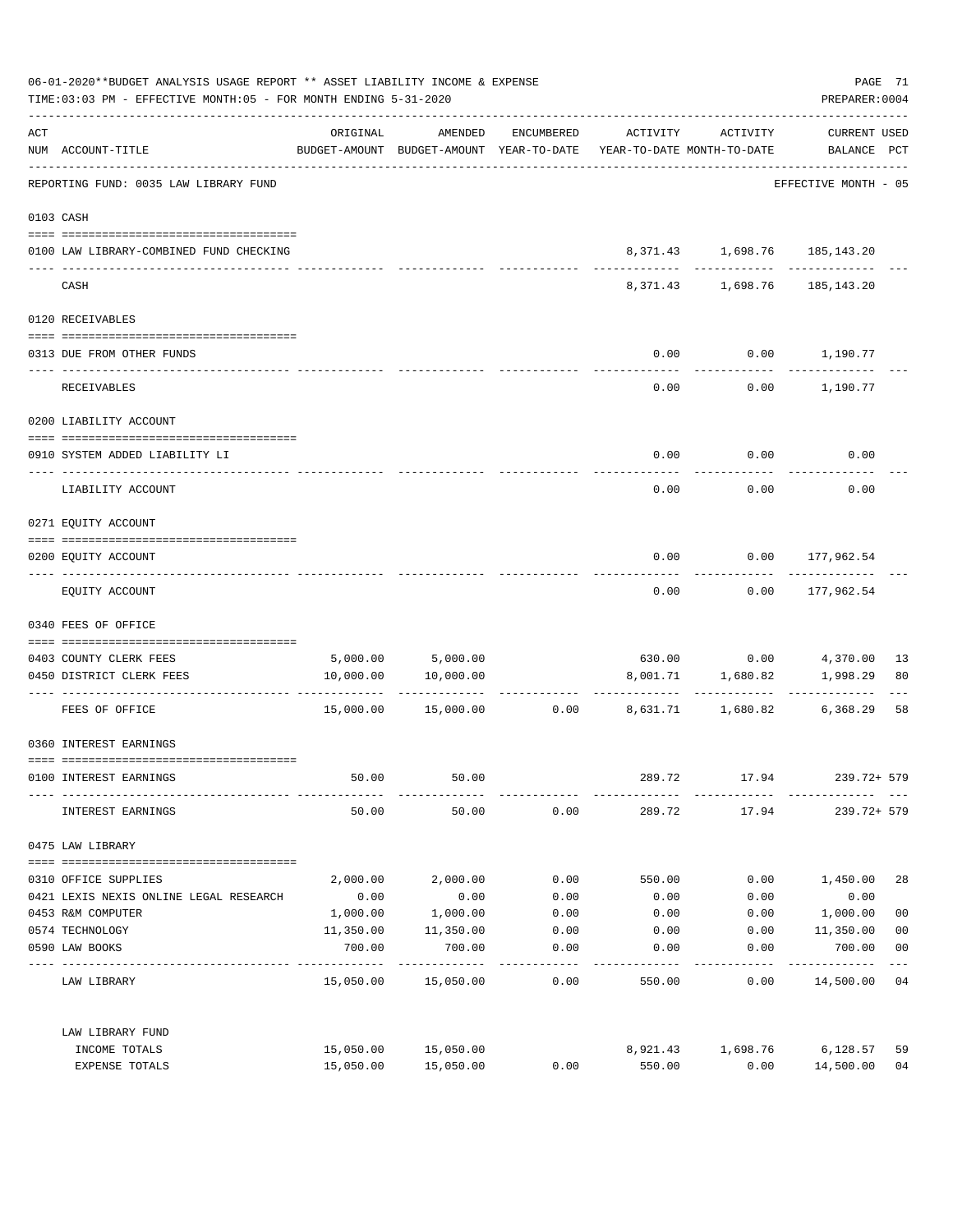| 06-01-2020**BUDGET ANALYSIS USAGE REPORT ** ASSET LIABILITY INCOME & EXPENSE<br>TIME: 03:03 PM - EFFECTIVE MONTH: 05 - FOR MONTH ENDING 5-31-2020 |                                            |                                                      |                     |            |                                        |                                   |                                    |     |  |
|---------------------------------------------------------------------------------------------------------------------------------------------------|--------------------------------------------|------------------------------------------------------|---------------------|------------|----------------------------------------|-----------------------------------|------------------------------------|-----|--|
| $\mathop{\rm ACT}$                                                                                                                                | NUM ACCOUNT-TITLE                          | ORIGINAL<br>BUDGET-AMOUNT BUDGET-AMOUNT YEAR-TO-DATE | AMENDED             | ENCUMBERED | ACTIVITY<br>YEAR-TO-DATE MONTH-TO-DATE | ACTIVITY                          | <b>CURRENT USED</b><br>BALANCE PCT |     |  |
|                                                                                                                                                   | REPORTING FUND: 0036 D.A. FEE ACCOUNT FUND |                                                      |                     |            |                                        |                                   | EFFECTIVE MONTH - 05               |     |  |
|                                                                                                                                                   | 0100 PAYROLL                               |                                                      |                     |            |                                        |                                   |                                    |     |  |
|                                                                                                                                                   | 0100 PAYROLL                               |                                                      |                     |            |                                        | $0.00$ 0.00                       | 0.00                               |     |  |
| ---- ---                                                                                                                                          | PAYROLL                                    |                                                      |                     |            | 0.00                                   | 0.00                              | 0.00                               |     |  |
|                                                                                                                                                   | 0102 A/P CLEARING                          |                                                      |                     |            |                                        |                                   |                                    |     |  |
|                                                                                                                                                   | 0100 A/P CLEARING                          |                                                      |                     |            | 0.00                                   | 0.00                              | 0.00                               |     |  |
|                                                                                                                                                   | A/P CLEARING                               |                                                      |                     |            | 0.00                                   | 0.00                              | 0.00                               |     |  |
|                                                                                                                                                   | 0103 CASH                                  |                                                      |                     |            |                                        |                                   |                                    |     |  |
|                                                                                                                                                   | 0136 D. A. FEE CASH ACCT.                  |                                                      |                     |            |                                        | 892.27- 1,100.09- 11,634.96       |                                    |     |  |
|                                                                                                                                                   | 0236 D.A. FEE SEIZURE FUND                 |                                                      |                     |            | 728.82-                                | 489.67-                           | 2,726.79                           |     |  |
|                                                                                                                                                   | CASH                                       |                                                      |                     |            |                                        | $1,621.09 - 1,589.76 - 14,361.75$ |                                    |     |  |
|                                                                                                                                                   | 0200 LIABILITY ACCOUNT                     |                                                      |                     |            |                                        |                                   |                                    |     |  |
|                                                                                                                                                   | 0150 ACCRUED SALARY PAYABLE                |                                                      |                     |            | 0.00                                   | 0.00                              | 627.24                             |     |  |
|                                                                                                                                                   | 0155 ACCRUED FRINGE BENEFITS               |                                                      |                     |            | 0.00                                   | 0.00                              | 210.02                             |     |  |
|                                                                                                                                                   | 0910 SYSTEM ADDED LIABILITY LINE-ITEM      |                                                      |                     |            | 0.00                                   | 0.00                              | 0.00                               |     |  |
|                                                                                                                                                   | LIABILITY ACCOUNT                          |                                                      |                     |            | 0.00                                   | 0.00                              | 837.26                             |     |  |
|                                                                                                                                                   | 0271 EQUITY ACCOUNT                        |                                                      |                     |            |                                        |                                   |                                    |     |  |
|                                                                                                                                                   | 0200 EQUITY ACCOUNT                        |                                                      |                     |            | 0.00                                   |                                   | $0.00$ 15,145.58                   |     |  |
|                                                                                                                                                   | EQUITY ACCOUNT                             |                                                      |                     |            | 0.00                                   | 0.00                              | 15,145.58                          |     |  |
|                                                                                                                                                   | 0300 CASH                                  |                                                      |                     |            |                                        |                                   |                                    |     |  |
|                                                                                                                                                   | 0136 BEGINNING CASH BALANCE-D.A.FEE        | 0.00                                                 | 0.00                |            |                                        | 0.00<br>0.00                      | 0.00                               |     |  |
|                                                                                                                                                   | 0236 BEGINNING CASH BALANCE-SEIZURE        | 0.00<br>-----                                        | 0.00<br>----------  |            | 0.00                                   | 0.00                              | 0.00                               |     |  |
|                                                                                                                                                   | CASH                                       | 0.00                                                 | 0.00                | 0.00       | 0.00                                   | 0.00                              | 0.00                               |     |  |
|                                                                                                                                                   | 0340 FEES OF OFFICE                        |                                                      |                     |            |                                        |                                   |                                    |     |  |
|                                                                                                                                                   | 0475 DISTRICT ATTORNEY FEES                |                                                      | 3,100.00 3,100.00   |            |                                        |                                   | 895.00 0.00 2,205.00               | -29 |  |
|                                                                                                                                                   | FEES OF OFFICE                             |                                                      | 3,100.00 3,100.00   | 0.00       | 895.00                                 | 0.00                              | 2,205.00 29                        |     |  |
|                                                                                                                                                   | 0352 OTHER FORFEITURES                     |                                                      |                     |            |                                        |                                   |                                    |     |  |
|                                                                                                                                                   | 0200 CONTRABAND FORFEITURE                 | 0.00                                                 | 0.00                |            |                                        |                                   | $4,523.19$ $1,221.21$ $4,523.19+$  |     |  |
|                                                                                                                                                   | 0300 D.A. SEIZURE FUND                     | 0.00                                                 | 0.00                |            | 0.00                                   | 0.00                              | 0.00                               |     |  |
|                                                                                                                                                   | OTHER FORFEITURES                          | 0.00                                                 | $- - - - -$<br>0.00 | 0.00       | 4,523.19                               | ------------<br>1,221.21          | -------------<br>$4,523.19+$       |     |  |

0360 INTEREST EARNINGS

==== ===================================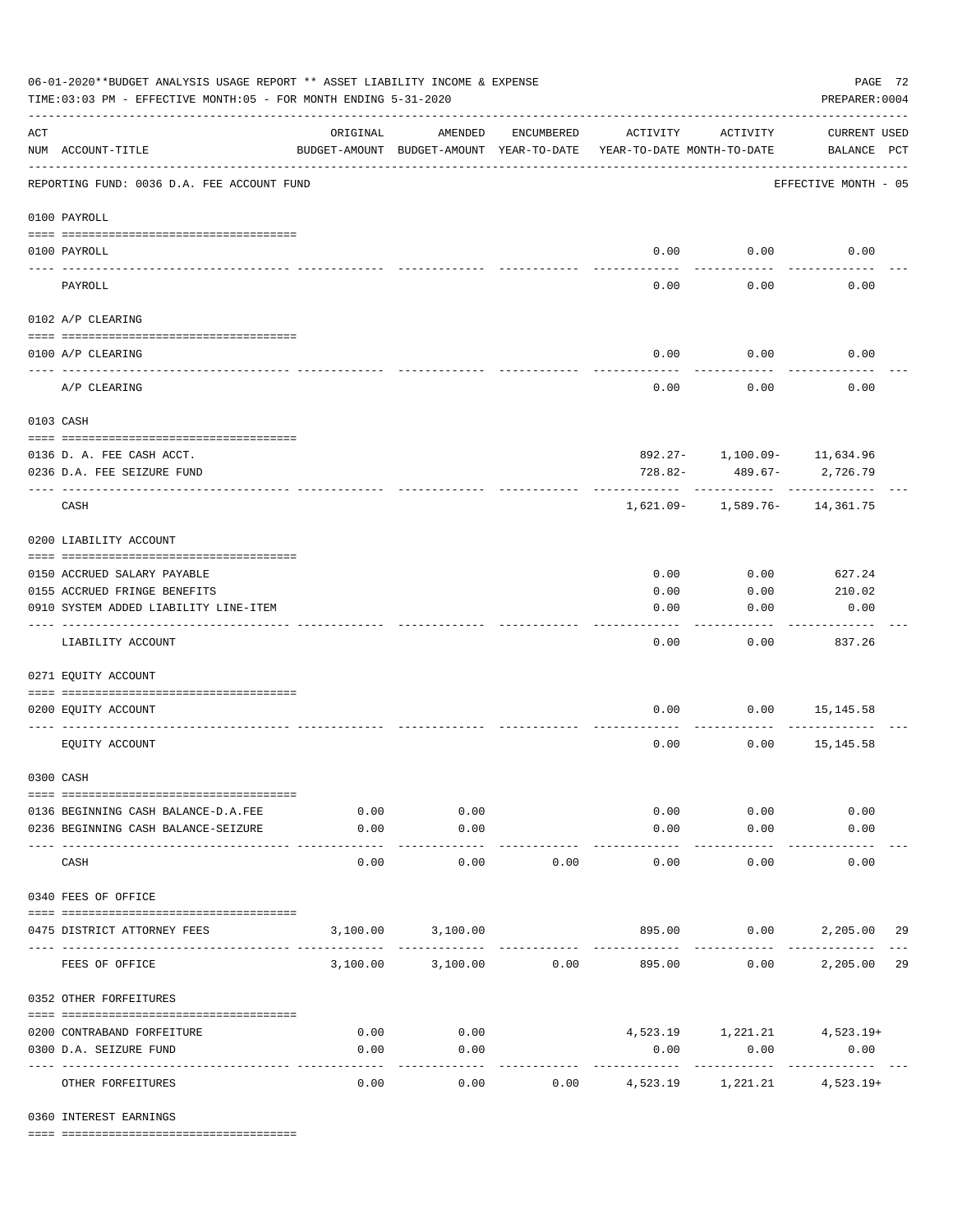## 06-01-2020\*\*BUDGET ANALYSIS USAGE REPORT \*\* ASSET LIABILITY INCOME & EXPENSE PAGE 73

TIME:03:03 PM - EFFECTIVE MONTH:05 - FOR MONTH ENDING 5-31-2020 PREPARER:0004

| ACT                                                  | ORIGINAL         | AMENDED                                                             | ENCUMBERED   | ACTIVITY           | ACTIVITY           | <b>CURRENT USED</b>    |
|------------------------------------------------------|------------------|---------------------------------------------------------------------|--------------|--------------------|--------------------|------------------------|
| NUM ACCOUNT-TITLE                                    |                  | BUDGET-AMOUNT BUDGET-AMOUNT YEAR-TO-DATE YEAR-TO-DATE MONTH-TO-DATE |              |                    |                    | BALANCE<br>PCT         |
| REPORTING FUND: 0036 D.A. FEE ACCOUNT FUND           |                  |                                                                     |              |                    |                    | EFFECTIVE MONTH - 05   |
| 0100 INTEREST EARNINGS-D.A. FEE                      | 0.00             | 0.00                                                                |              | 3.64               | 0.10               | $3.64+$                |
| 0236 INTEREST EARNINGS-SEIZURE FUND                  | 0.00             | 0.00                                                                |              | 0.55               | 0.03               | $0.55+$                |
| INTEREST EARNINGS                                    | 0.00             | $- - - -$<br>0.00                                                   | 0.00         | 4.19               | 0.13               | $4.19+$                |
| 0370 MISCELLANEOUS                                   |                  |                                                                     |              |                    |                    |                        |
|                                                      |                  |                                                                     |              |                    |                    |                        |
| 0130 REFUNDS & MISCELLANEOUS<br>0319 RESTITUTION     | 0.00<br>0.00     | 0.00<br>0.00                                                        |              | 669.58<br>7,500.00 | 66.10<br>0.00      | 669.58+<br>$7,500.00+$ |
|                                                      |                  |                                                                     |              |                    |                    |                        |
| MISCELLANEOUS                                        | 0.00             | 0.00                                                                | 0.00         |                    | 8,169.58 66.10     | $8,169.58+$            |
| 0475 DISTRICT ATTORNEY DEPT                          |                  |                                                                     |              |                    |                    |                        |
|                                                      |                  |                                                                     |              |                    |                    |                        |
| 0107 SALARY SUPPLEMENT<br>0201 SOCIAL SECURITY TAXES | 0.00<br>0.00     | 0.00<br>0.00                                                        | 0.00<br>0.00 | 0.00<br>0.00       | 0.00<br>0.00       | 0.00<br>0.00           |
| 0203 RETIREMENT                                      | 0.00             | 0.00                                                                | 0.00         | 0.00               | 0.00               | 0.00                   |
| 0204 WORKERS COMPENSATION                            | 0.00             | 0.00                                                                | 0.00         | 0.00               | 0.00               | 0.00                   |
| 0205 MEDICARE TAX                                    | 0.00             | 0.00                                                                | 0.00         | 0.00               | 0.00               | 0.00                   |
| 0310 OFFICE SUPPLIES                                 | 0.00             | 0.00                                                                | 0.00         | 0.00               | 0.00               | 0.00                   |
| 0319 RESTITUTION                                     | 0.00             | 0.00                                                                | 0.00         | 7,500.00           | 0.00               | $7,500.00 -$           |
| 0321 CONTINUING EDUCATION                            | 0.00             | 0.00                                                                | 0.00         | 0.00               | 0.00               | 0.00                   |
| 0353 COMPUTER EXPENSE                                | 0.00             | 0.00                                                                | 0.00         | 0.00               | 0.00               | 0.00                   |
| 0421 INVESTIGATOR/HOT CK. ONLINE                     | 0.00             | 0.00                                                                | 0.00         | 0.00               | 0.00               | 0.00                   |
| 0490 MISCELLANEOUS                                   | 2,100.00         | 2,100.00                                                            | 0.00         | 3,681.70           | 2,387.50           | 1,581.70- 175          |
| 0499 BANK SERVICE FEES                               | 0.00             | 0.00                                                                | 0.00         | 0.00               | 0.00               | 0.00                   |
| 0572 OFFICE EQUIPMENT                                | 0.00             | 0.00                                                                | 0.00         | 0.00               | 0.00               | 0.00                   |
| 0574 COMPUTER EOUIPMENT                              | 0.00             | 0.00                                                                | 0.00         | 0.00               | 0.00               | 0.00                   |
| DISTRICT ATTORNEY DEPT                               | 2,100.00         | 2,100.00                                                            | 0.00         | 11,181.70          | 2,387.50           | $9,081.70 - 532$       |
| 0477 D.A. SEIZURE                                    |                  |                                                                     |              |                    |                    |                        |
| 0107 SALARY SUPPLEMENT                               | 0.00             | 0.00                                                                | 0.00         |                    | 3,410.96 410.00    | 3,410.96-              |
| 0201 SOCIAL SECURITY TAXES                           | 0.00             | 0.00                                                                | 0.00         | 182.20             | 25.42              | 182.20-                |
| 0203 RETIREMENT                                      | 0.00             | 0.00                                                                | 0.00         | 392.67             | 48.34              | $392.67 -$             |
| 0204 WORKERS COMPENSATION                            | 0.00             | 0.00                                                                | 0.00         | 2.93               | 0.00               | $2.93-$                |
| 0205 MEDICARE TAX                                    | 0.00             | 0.00                                                                | 0.00         | 42.59              | 5.94               | $42.59-$               |
| 0310 OFFICE SUPPLIES                                 | 0.00             | 0.00                                                                | 0.00         | 0.00               | 0.00               | 0.00                   |
| 0321 TRAINING                                        | 0.00             | 0.00                                                                | 0.00         | 0.00               | 0.00               | 0.00                   |
| 0470 CIVIL PROCESS                                   | 0.00             | 0.00                                                                | 0.00         | 0.00               | 0.00               | 0.00                   |
| 0480 TOWING                                          | 0.00             | 0.00<br>1,000.00                                                    | 0.00         | 0.00               | 0.00               | 0.00                   |
| 0490 MISCELLANEOUS<br>0499 BANK SERVICE FEES         | 1,000.00<br>0.00 | 0.00                                                                | 0.00<br>0.00 | 0.00<br>0.00       | 0.00<br>0.00       | 1,000.00<br>00<br>0.00 |
| 0572 OFFICE EQUIPMENT                                | 0.00             | 0.00                                                                | 0.00         | 0.00               | 0.00               | 0.00                   |
| 0574 COMPUTER EQUIPMENT                              | 0.00             | 0.00                                                                | 0.00         | 0.00               | 0.00               | 0.00                   |
| D.A. SEIZURE                                         |                  | 1,000.00 1,000.00                                                   | 0.00         | 4,031.35           | 489.70             | 3,031.35- 403          |
| 0999 ACCOUNTS PAYABLE                                |                  |                                                                     |              |                    |                    |                        |
| 0100 A/P CLEARING ACCOUNT<br>---------------         |                  |                                                                     |              | 0.00               | 0.00<br>---------- | 0.00                   |
| ACCOUNTS PAYABLE                                     |                  |                                                                     |              | 0.00               | 0.00               | 0.00                   |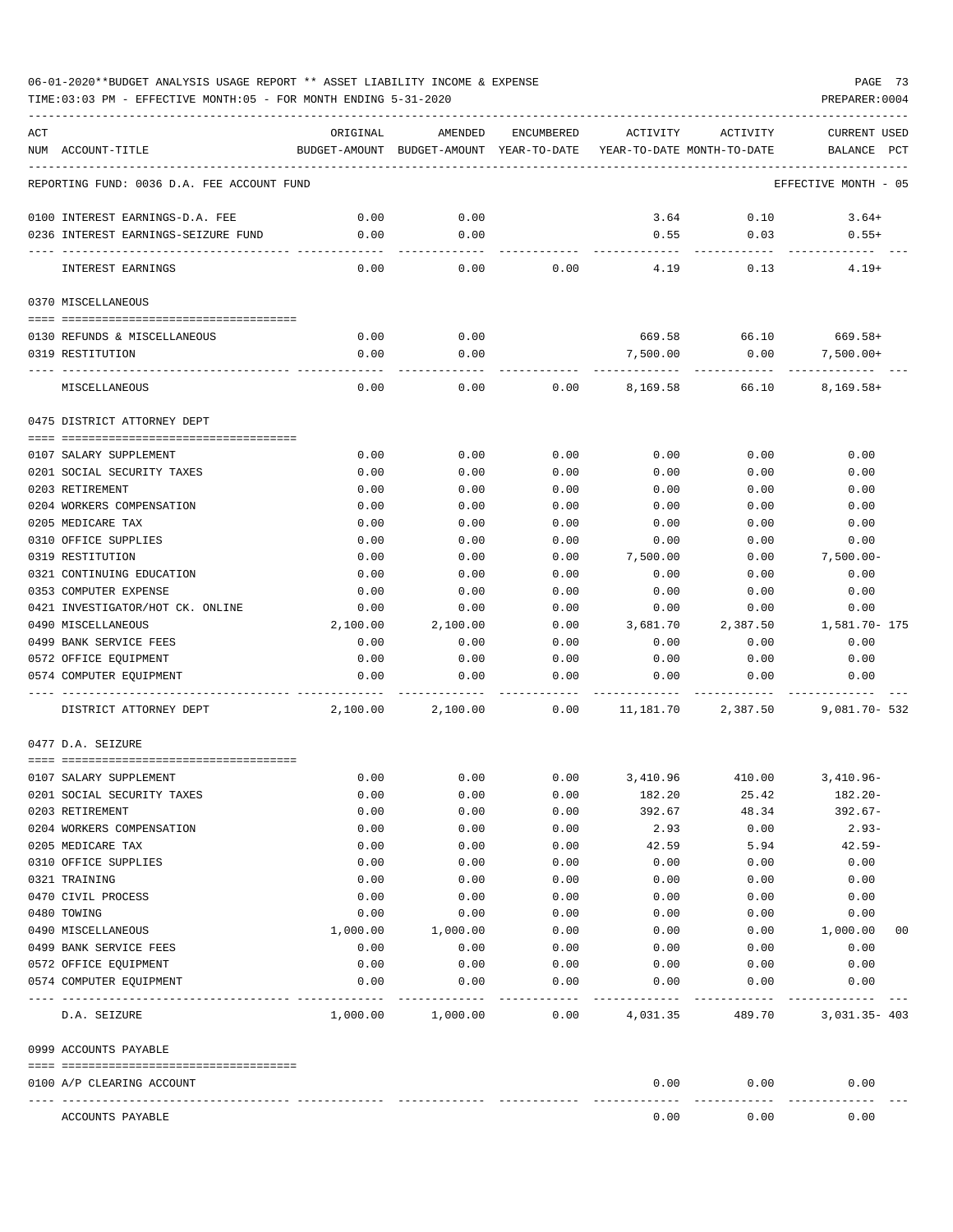| 06-01-2020**BUDGET ANALYSIS USAGE REPORT ** ASSET LIABILITY INCOME & EXPENSE |               |               |              |                            |          | PAGE 74               |
|------------------------------------------------------------------------------|---------------|---------------|--------------|----------------------------|----------|-----------------------|
| TIME: 03:03 PM - EFFECTIVE MONTH: 05 - FOR MONTH ENDING 5-31-2020            |               |               |              |                            |          | PREPARER: 0004        |
| ACT                                                                          | ORIGINAL      | AMENDED       | ENCUMBERED   | ACTIVITY                   | ACTIVITY | <b>CURRENT USED</b>   |
| NUM ACCOUNT-TITLE                                                            | BUDGET-AMOUNT | BUDGET-AMOUNT | YEAR-TO-DATE | YEAR-TO-DATE MONTH-TO-DATE |          | <b>PCT</b><br>BALANCE |
| REPORTING FUND: 0036 D.A. FEE ACCOUNT FUND                                   |               |               |              |                            |          | EFFECTIVE MONTH - 05  |
| D.A. FEE ACCOUNT FUND                                                        |               |               |              |                            |          |                       |
| INCOME TOTALS                                                                | 3,100.00      | 3,100.00      |              | 13,591.96                  | 1,287.44 | 10,491.96+ 438        |
| EXPENSE TOTALS                                                               | 3.100.00      | 3,100.00      | 0.00         | 15, 213, 05                | 2,877.20 | 12, 113, 05 - 491     |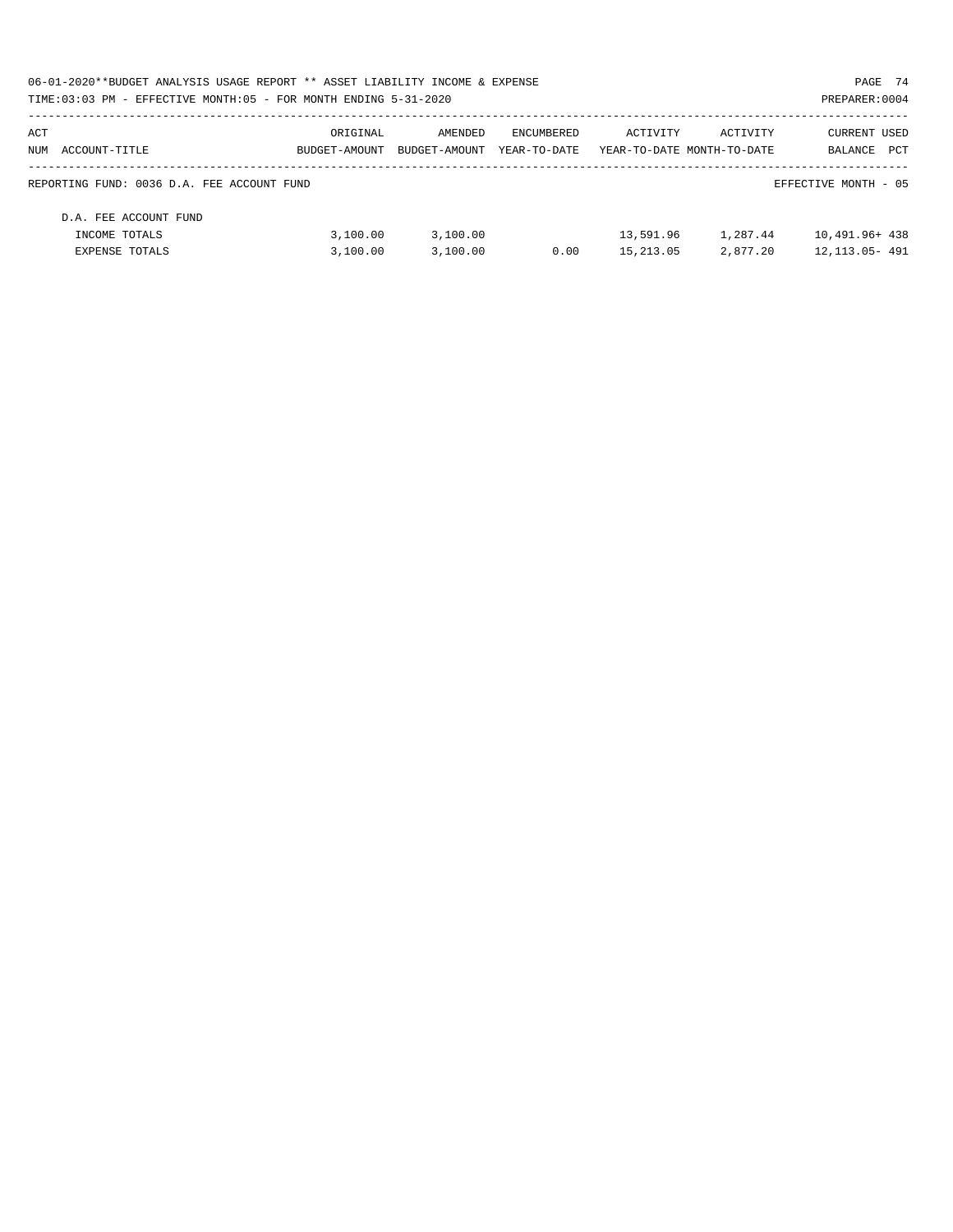| 06-01-2020**BUDGET ANALYSIS USAGE REPORT ** ASSET LIABILITY INCOME & EXPENSE<br>TIME: 03:03 PM - EFFECTIVE MONTH: 05 - FOR MONTH ENDING 5-31-2020 |                                         |          |                                          |                   |                            |                 |                      |  |  |
|---------------------------------------------------------------------------------------------------------------------------------------------------|-----------------------------------------|----------|------------------------------------------|-------------------|----------------------------|-----------------|----------------------|--|--|
| ACT                                                                                                                                               |                                         | ORIGINAL | AMENDED                                  | <b>ENCUMBERED</b> | ACTIVITY                   | <b>ACTIVITY</b> | CURRENT USED         |  |  |
|                                                                                                                                                   | NUM ACCOUNT-TITLE                       |          | BUDGET-AMOUNT BUDGET-AMOUNT YEAR-TO-DATE |                   | YEAR-TO-DATE MONTH-TO-DATE |                 | BALANCE PCT          |  |  |
|                                                                                                                                                   | REPORTING FUND: 0037 CONTRABAND SEIZURE |          |                                          |                   |                            |                 | EFFECTIVE MONTH - 05 |  |  |
|                                                                                                                                                   | 0103 CONTRABAND SEIZURE                 |          |                                          |                   |                            |                 |                      |  |  |
|                                                                                                                                                   | 0137 CASH-CONTRABAND SEIZURE            |          |                                          |                   | $2,825.21-$                | 4,683.66        | 58,705.11            |  |  |
|                                                                                                                                                   | CONTRABAND SEIZURE                      |          |                                          |                   | $2,825.21-$                | 4,683.66        | 58,705.11            |  |  |
|                                                                                                                                                   | 0200 LIABILITY ACCOUNT                  |          |                                          |                   |                            |                 |                      |  |  |
|                                                                                                                                                   | 0910 SYSTEM ADDED LIABILITY LINE-ITEM   |          |                                          |                   | 0.00                       | 0.00            | 0.00                 |  |  |
|                                                                                                                                                   | LIABILITY ACCOUNT                       |          |                                          |                   | 0.00                       | 0.00            | 0.00                 |  |  |
|                                                                                                                                                   | 0207 DUE TO                             |          |                                          |                   |                            |                 |                      |  |  |
|                                                                                                                                                   | 0099 HELD IN TRUST                      |          |                                          |                   | $2,859.20 -$               | 4,683.21        | 56, 255.48           |  |  |
| $- - - - - - -$                                                                                                                                   | DUE TO                                  |          |                                          |                   | $2,859.20 -$               | 4,683.21        | 56,255.48            |  |  |
|                                                                                                                                                   | 0271 EQUITY ACCOUNT                     |          |                                          |                   |                            |                 |                      |  |  |
|                                                                                                                                                   | 0200 EQUITY ACCOUNT                     |          |                                          |                   | 0.00                       | 0.00            | 2,415.64             |  |  |
|                                                                                                                                                   | EQUITY ACCOUNT                          |          |                                          |                   | 0.00                       | 0.00            | 2,415.64             |  |  |
|                                                                                                                                                   | 0360 INTEREST EARNINGS                  |          |                                          |                   |                            |                 |                      |  |  |
|                                                                                                                                                   | 0100 INTEREST EARNINGS                  | 0.00     | 0.00                                     |                   | 33.99                      | 0.45            | $33.99+$             |  |  |
|                                                                                                                                                   | INTEREST EARNINGS                       | 0.00     | 0.00                                     | 0.00              | 33.99                      | 0.45            | $33.99+$             |  |  |
|                                                                                                                                                   | 0370 MISCELLANEOUS                      |          |                                          |                   |                            |                 |                      |  |  |
|                                                                                                                                                   | 0130 REFUNDS & MISCELLANEOUS            | 0.00     | 0.00                                     |                   | 0.00                       | 0.00            | 0.00                 |  |  |
|                                                                                                                                                   | MISCELLANEOUS                           | 0.00     | 0.00                                     | 0.00              | 0.00                       | 0.00            | 0.00                 |  |  |
|                                                                                                                                                   | CONTRABAND SEIZURE<br>INCOME TOTALS     | 0.00     | 0.00                                     |                   | 33.99                      | 0.45            | $33.99+$             |  |  |
|                                                                                                                                                   | EXPENSE TOTALS                          | 0.00     | 0.00                                     | 0.00              | 0.00                       | 0.00            | 0.00                 |  |  |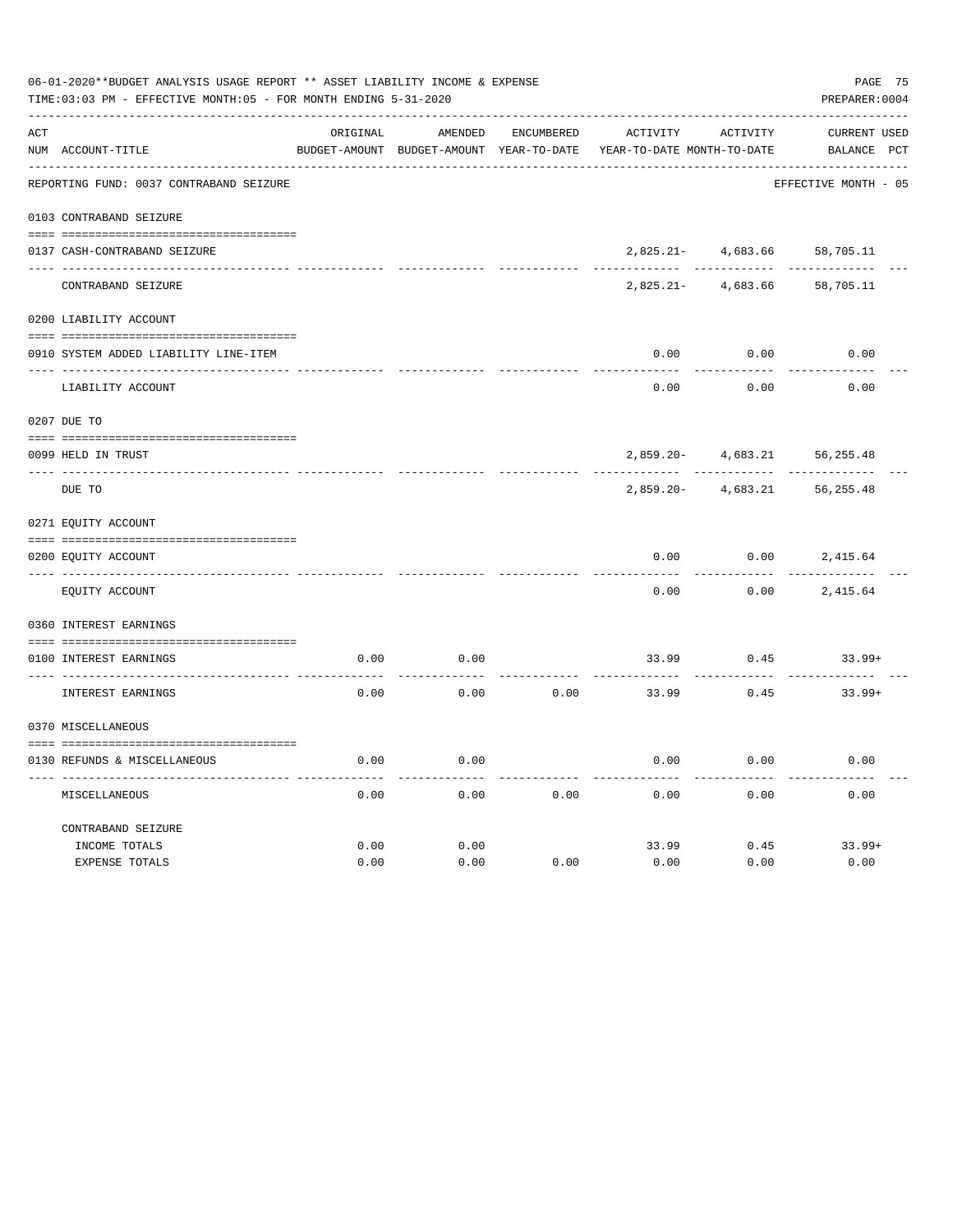|     | 06-01-2020**BUDGET ANALYSIS USAGE REPORT ** ASSET LIABILITY INCOME & EXPENSE<br>TIME: 03:03 PM - EFFECTIVE MONTH: 05 - FOR MONTH ENDING 5-31-2020 |          |                                                     |               |                   |                                        |                             |  |  |
|-----|---------------------------------------------------------------------------------------------------------------------------------------------------|----------|-----------------------------------------------------|---------------|-------------------|----------------------------------------|-----------------------------|--|--|
| ACT | NUM ACCOUNT-TITLE                                                                                                                                 | ORIGINAL | AMENDED<br>BUDGET-AMOUNT BUDGET-AMOUNT YEAR-TO-DATE | ENCUMBERED    | ACTIVITY          | ACTIVITY<br>YEAR-TO-DATE MONTH-TO-DATE | CURRENT USED<br>BALANCE PCT |  |  |
|     | REPORTING FUND: 0038 IHC CO-OP GIN                                                                                                                |          |                                                     |               |                   |                                        | EFFECTIVE MONTH - 05        |  |  |
|     | 0102 A/P CLEARING                                                                                                                                 |          |                                                     |               |                   |                                        |                             |  |  |
|     |                                                                                                                                                   |          |                                                     |               |                   |                                        |                             |  |  |
|     | 0100 A/P CLEARING                                                                                                                                 |          |                                                     |               |                   | $0.00$ $0.00$                          | 0.00                        |  |  |
|     | A/P CLEARING                                                                                                                                      |          |                                                     |               | 0.00              | 0.00                                   | 0.00                        |  |  |
|     | 0103 IHC CO-OP GIN CASH                                                                                                                           |          |                                                     |               |                   |                                        |                             |  |  |
|     | 0100 IHC CO-OP GIN-COMBINED FUND CKING                                                                                                            |          |                                                     |               | 1.00              |                                        | 0.05 521.56                 |  |  |
|     | 0175 IHC CO-OP GIN TEXPOOL                                                                                                                        |          |                                                     |               | 190.92            | 7.18                                   | 19,198.16                   |  |  |
|     | -------------                                                                                                                                     |          |                                                     |               |                   |                                        |                             |  |  |
|     | IHC CO-OP GIN CASH                                                                                                                                |          |                                                     |               | 191.92            | 7.23                                   | 19,719.72                   |  |  |
|     | 0200 SYSTEM ADDED LIABILITY DEPARTMENT                                                                                                            |          |                                                     |               |                   |                                        |                             |  |  |
|     | 0900 SYSTEM ADDED LIABILITY LINE-ITEM                                                                                                             |          |                                                     |               | 0.00              | 0.00                                   | 0.00                        |  |  |
|     | SYSTEM ADDED LIABILITY DEPARTMENT                                                                                                                 |          |                                                     |               | 0.00              | 0.00                                   | 0.00                        |  |  |
|     | 0271 EQUITY ACCOUNT                                                                                                                               |          |                                                     |               |                   |                                        |                             |  |  |
|     | 0200 EQUITY ACCOUNT                                                                                                                               |          |                                                     |               | 0.00              | 0.00                                   | 19,527.80                   |  |  |
|     | EQUITY ACCOUNT                                                                                                                                    |          |                                                     |               | 0.00              | 0.00                                   | 19,527.80                   |  |  |
|     | 0360 INTEREST EARNINGS                                                                                                                            |          |                                                     |               |                   |                                        |                             |  |  |
|     | 0100 INTEREST EARNINGS                                                                                                                            | 0.00     | 0.00                                                |               | 191.92            |                                        | $7.23$ $191.92+$            |  |  |
|     | INTEREST EARNINGS                                                                                                                                 | 0.00     | 0.00                                                | 0.00          | 191.92            | 7.23                                   | 191.92+                     |  |  |
|     | 0645 CO-OP FUND                                                                                                                                   |          |                                                     |               |                   |                                        |                             |  |  |
|     | 0412 PRESCRIPTIONS                                                                                                                                | 0.00     | 0.00                                                | 0.00          | 0.00              | 0.00                                   | 0.00                        |  |  |
|     | 0415 LABORATORY/X-RAY                                                                                                                             | 0.00     | 0.00                                                | 0.00          | 0.00              | 0.00                                   | 0.00                        |  |  |
|     | -------------------------------------<br>CO-OP FUND                                                                                               | 0.00     | $- - - - -$<br>0.00                                 | -----<br>0.00 | ---------<br>0.00 | ---------<br>0.00                      | ----------<br>0.00          |  |  |
|     | IHC CO-OP GIN                                                                                                                                     |          |                                                     |               |                   |                                        |                             |  |  |
|     | INCOME TOTALS                                                                                                                                     | 0.00     | 0.00                                                |               | 191.92            | 7.23                                   | 191.92+                     |  |  |
|     | EXPENSE TOTALS                                                                                                                                    | 0.00     | 0.00                                                | 0.00          | 0.00              | 0.00                                   | 0.00                        |  |  |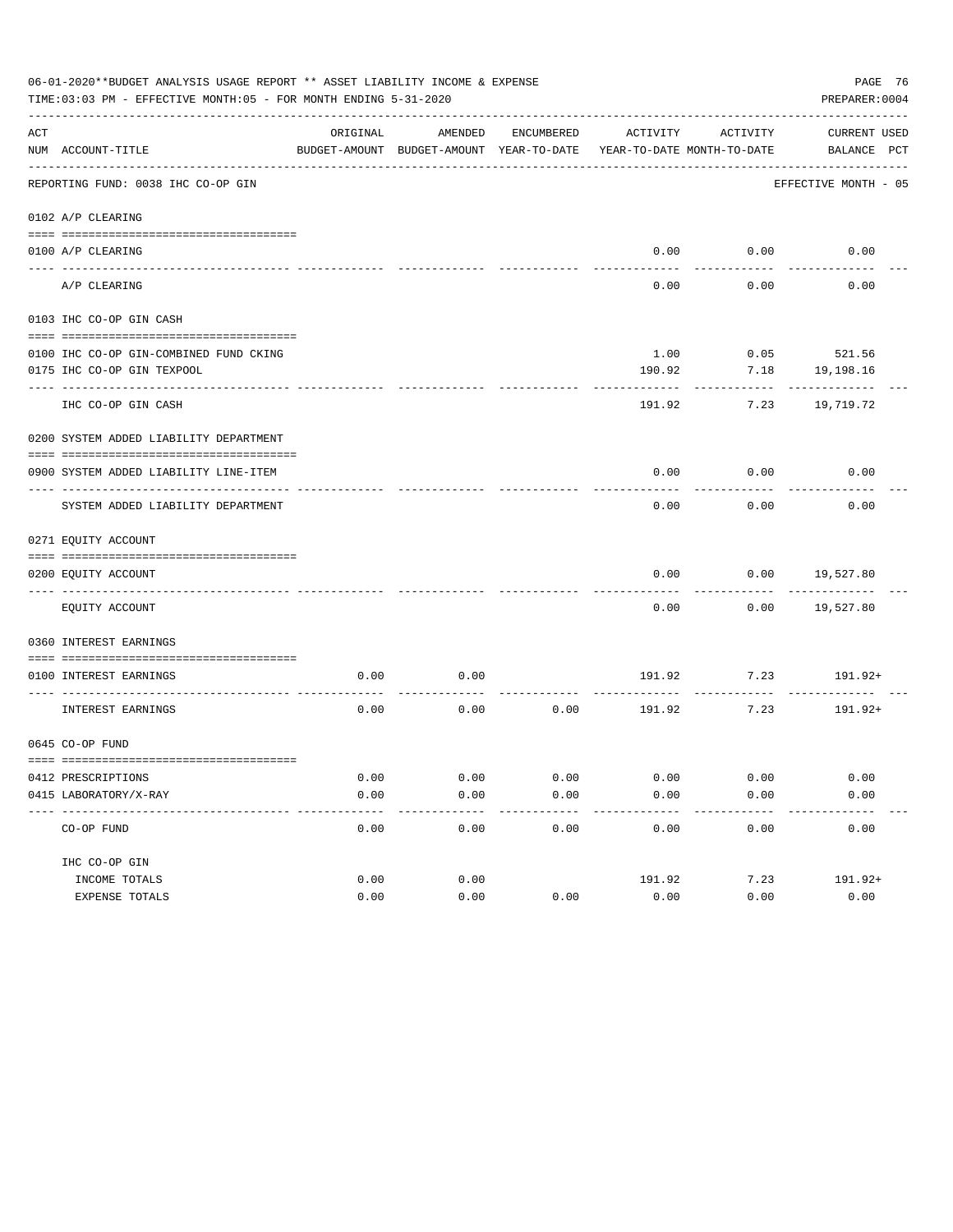| 06-01-2020**BUDGET ANALYSIS USAGE REPORT ** ASSET LIABILITY INCOME & EXPENSE<br>TIME: 03:03 PM - EFFECTIVE MONTH: 05 - FOR MONTH ENDING 5-31-2020 |                                                   | PAGE 77<br>PREPARER: 0004                            |                       |                     |                                        |                   |                                        |                |
|---------------------------------------------------------------------------------------------------------------------------------------------------|---------------------------------------------------|------------------------------------------------------|-----------------------|---------------------|----------------------------------------|-------------------|----------------------------------------|----------------|
| ACT                                                                                                                                               | NUM ACCOUNT-TITLE<br>---------------------------- | ORIGINAL<br>BUDGET-AMOUNT BUDGET-AMOUNT YEAR-TO-DATE | AMENDED               | ENCUMBERED          | ACTIVITY<br>YEAR-TO-DATE MONTH-TO-DATE | ACTIVITY          | <b>CURRENT USED</b><br>BALANCE PCT     |                |
|                                                                                                                                                   | REPORTING FUND: 0039 IHC B.R. COOPER              |                                                      |                       |                     |                                        |                   | EFFECTIVE MONTH - 05                   |                |
|                                                                                                                                                   | 0102 A/P CLEARING                                 |                                                      |                       |                     |                                        |                   |                                        |                |
|                                                                                                                                                   | 0100 A/P CLEARING                                 |                                                      |                       |                     | 0.00                                   | 0.00              | 0.00                                   |                |
|                                                                                                                                                   | ---- ---------<br>A/P CLEARING                    |                                                      |                       |                     | 0.00                                   | 0.00              | 0.00                                   |                |
|                                                                                                                                                   | 0103 IHC B.R. COOPER CASH                         |                                                      |                       |                     |                                        |                   |                                        |                |
|                                                                                                                                                   | 0100 IHC B.R. COOPER-COMB.FUND CHECKING           |                                                      |                       |                     |                                        |                   | 7,972.47- 0.64 6,394.96                |                |
|                                                                                                                                                   | 0175 B.R. COOPER-TEXPOOL                          |                                                      |                       |                     | 63.70                                  |                   | 2.41 6,400.08                          |                |
|                                                                                                                                                   | -----------------<br>IHC B.R. COOPER CASH         |                                                      |                       |                     | --------                               | ----------        | . <u>.</u><br>7,908.77- 3.05 12,795.04 |                |
|                                                                                                                                                   | 0200 SYSTEM ADDED LIABILITY DEPARTMENT            |                                                      |                       |                     |                                        |                   |                                        |                |
|                                                                                                                                                   | 0900 SYSTEM ADDED LIABILITY LINE-ITEM             |                                                      |                       |                     | 0.00                                   | 0.00              | 0.00                                   |                |
|                                                                                                                                                   | SYSTEM ADDED LIABILITY DEPARTMENT                 |                                                      |                       |                     | 0.00                                   | 0.00              | 0.00                                   |                |
|                                                                                                                                                   | 0271 EQUITY ACCOUNT                               |                                                      |                       |                     |                                        |                   |                                        |                |
|                                                                                                                                                   | 0200 EQUITY ACCOUNT                               |                                                      |                       |                     | 0.00                                   | 0.00              | 20,703.81                              |                |
|                                                                                                                                                   | EQUITY ACCOUNT                                    |                                                      |                       |                     | 0.00                                   |                   | 0.00 20,703.81                         |                |
|                                                                                                                                                   | 0300 CASH                                         |                                                      |                       |                     |                                        |                   |                                        |                |
|                                                                                                                                                   | 0110 UNENCUMBERED FUND BALANCE                    |                                                      | 18,000.00 18,000.00   |                     | 0.00                                   |                   | $0.00$ 18,000.00                       | 00             |
|                                                                                                                                                   |                                                   |                                                      |                       |                     | ------------ -------------             |                   |                                        |                |
|                                                                                                                                                   | CASH                                              | 18,000.00                                            | 18,000.00             | 0.00                | 0.00                                   | 0.00              | 18,000.00                              | 0 <sub>0</sub> |
|                                                                                                                                                   | 0360 INTEREST EARNINGS                            |                                                      |                       |                     |                                        |                   |                                        |                |
|                                                                                                                                                   | 0100 INTEREST EARNINGS                            | 0.00                                                 | 0.00                  |                     | 83.01                                  | 3.05              | $83.01+$                               |                |
|                                                                                                                                                   | INTEREST EARNINGS                                 | 0.00                                                 | 0.00                  | 0.00                | 83.01                                  | 3.05              | $83.01+$                               |                |
|                                                                                                                                                   | 0370 MISCELLANEOUS INCOME                         |                                                      |                       |                     |                                        |                   |                                        |                |
|                                                                                                                                                   | 0150 BONNIE RUTH COOPER TRUST                     | 0.00                                                 | 0.00                  |                     | 1,189.91                               | 0.00              | $1,189.91+$                            |                |
|                                                                                                                                                   | MISCELLANEOUS INCOME                              | 0.00                                                 | $- - - - -$<br>0.00   | 0.00                | -------------<br>1,189.91              | 0.00              | $1,189.91+$                            |                |
|                                                                                                                                                   | 0645 BONNIE RUTH COOPER                           |                                                      |                       |                     |                                        |                   |                                        |                |
|                                                                                                                                                   | 0404 COBRA/INSURANCE                              | 0.00                                                 | 0.00                  | 0.00                | 0.00                                   | 0.00              | 0.00                                   |                |
|                                                                                                                                                   | 0410 CERT. REG. NURSE ANES.                       | 0.00                                                 | 0.00                  | 0.00                | 0.00                                   | 0.00              | 0.00                                   |                |
|                                                                                                                                                   | 0411 PHYSICIAN, NON-EMERGENCY                     | 0.00                                                 | 0.00                  | 0.00                | 0.00                                   | 0.00              | 0.00                                   |                |
|                                                                                                                                                   | 0412 PRESCRIPTIONS, DRUGS                         | 15,000.00                                            | 15,000.00             | 0.00                | 9,181.69                               | 0.00              | 5,818.31                               | 61             |
|                                                                                                                                                   | 0413 HOSPITAL-INPATIENT                           | 0.00                                                 | 0.00                  | 0.00                | 0.00                                   | 0.00              | 0.00                                   |                |
|                                                                                                                                                   | 0414 HOSPITAL, OUTPATIENT                         | 0.00                                                 | 0.00                  | 0.00                | 0.00                                   | 0.00              | 0.00                                   |                |
|                                                                                                                                                   | 0415 LABORATORY/X-RAY                             | 3,000.00                                             | 3,000.00              | 0.00                | 0.00                                   | 0.00              | 3,000.00                               | 0 <sub>0</sub> |
|                                                                                                                                                   | 0418 FED. QUALIFIED HEALTH CENTER                 | 0.00                                                 | 0.00                  | 0.00                | 0.00                                   | 0.00              | 0.00                                   |                |
|                                                                                                                                                   | 0422 AMBULATORY SURGICAL CENTER                   | 0.00                                                 | 0.00<br>------------- | 0.00<br>----------- | 0.00<br>---------                      | 0.00<br>--------- | 0.00<br>----------                     |                |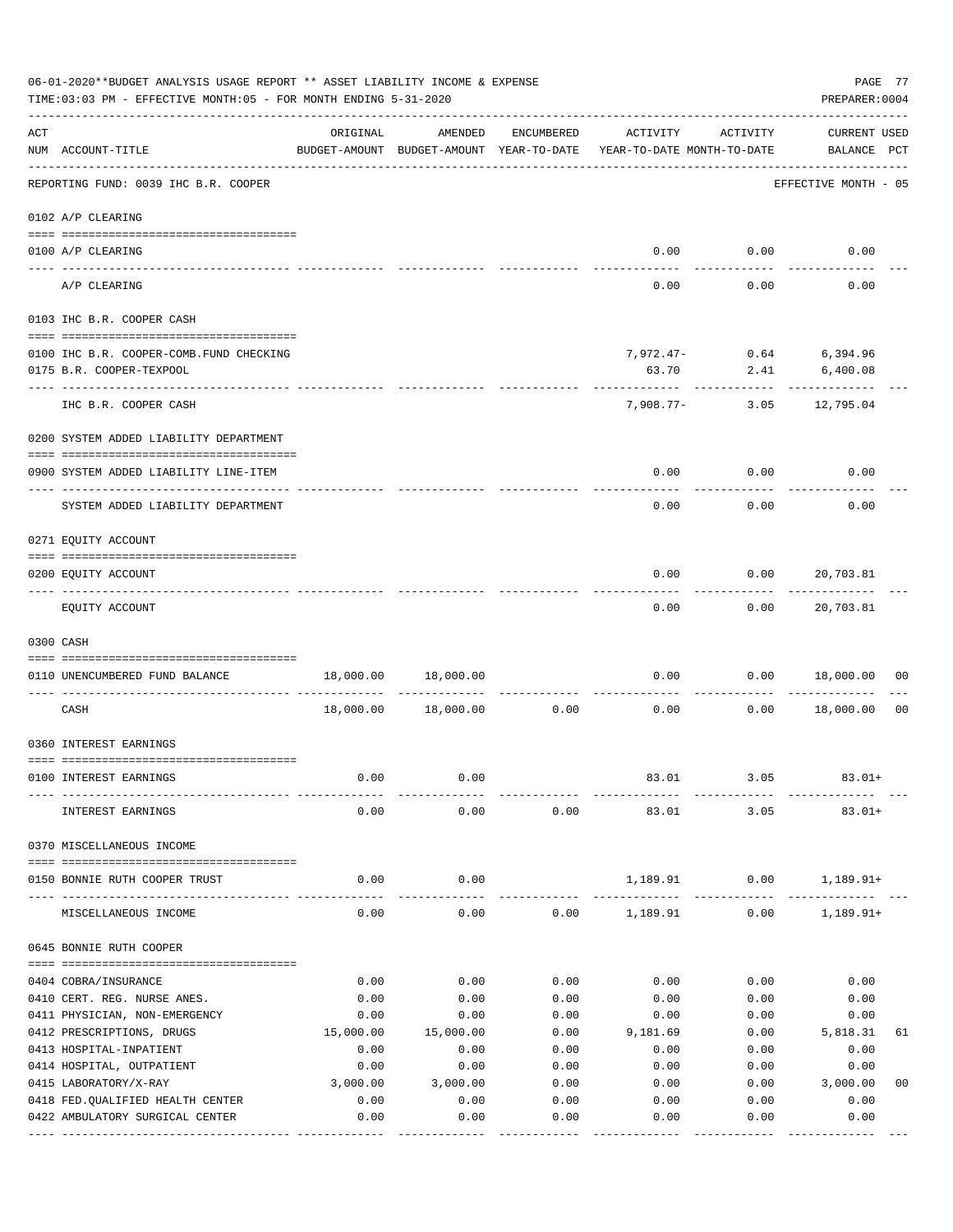| 06-01-2020**BUDGET ANALYSIS USAGE REPORT ** ASSET LIABILITY INCOME & EXPENSE | PAGE 78        |
|------------------------------------------------------------------------------|----------------|
| TIME:03:03 PM - EFFECTIVE MONTH:05 - FOR MONTH ENDING 5-31-2020              | PREPARER: 0004 |

| ACT<br>ACCOUNT-TITLE<br>NUM          | ORIGINAL<br>BUDGET-AMOUNT | AMENDED<br>BUDGET-AMOUNT | ENCUMBERED<br>YEAR-TO-DATE | ACTIVITY | ACTIVITY<br>YEAR-TO-DATE MONTH-TO-DATE | <b>CURRENT USED</b><br>BALANCE<br>PCT |  |
|--------------------------------------|---------------------------|--------------------------|----------------------------|----------|----------------------------------------|---------------------------------------|--|
| REPORTING FUND: 0039 IHC B.R. COOPER |                           |                          |                            |          |                                        | EFFECTIVE MONTH - 05                  |  |
| BONNIE RUTH COOPER                   | 18,000.00                 | 18,000.00                | 0.00                       | 9,181.69 | 0.00                                   | 8,818.31<br>51                        |  |
| IHC B.R. COOPER                      |                           |                          |                            |          |                                        |                                       |  |
| INCOME TOTALS                        | 18,000.00                 | 18,000.00                |                            | 1,272.92 | 3.05                                   | 16,727.08<br>07                       |  |
| EXPENSE TOTALS                       | 18,000.00                 | 18,000.00                | 0.00                       | 9,181.69 | 0.00                                   | 8,818.31<br>51                        |  |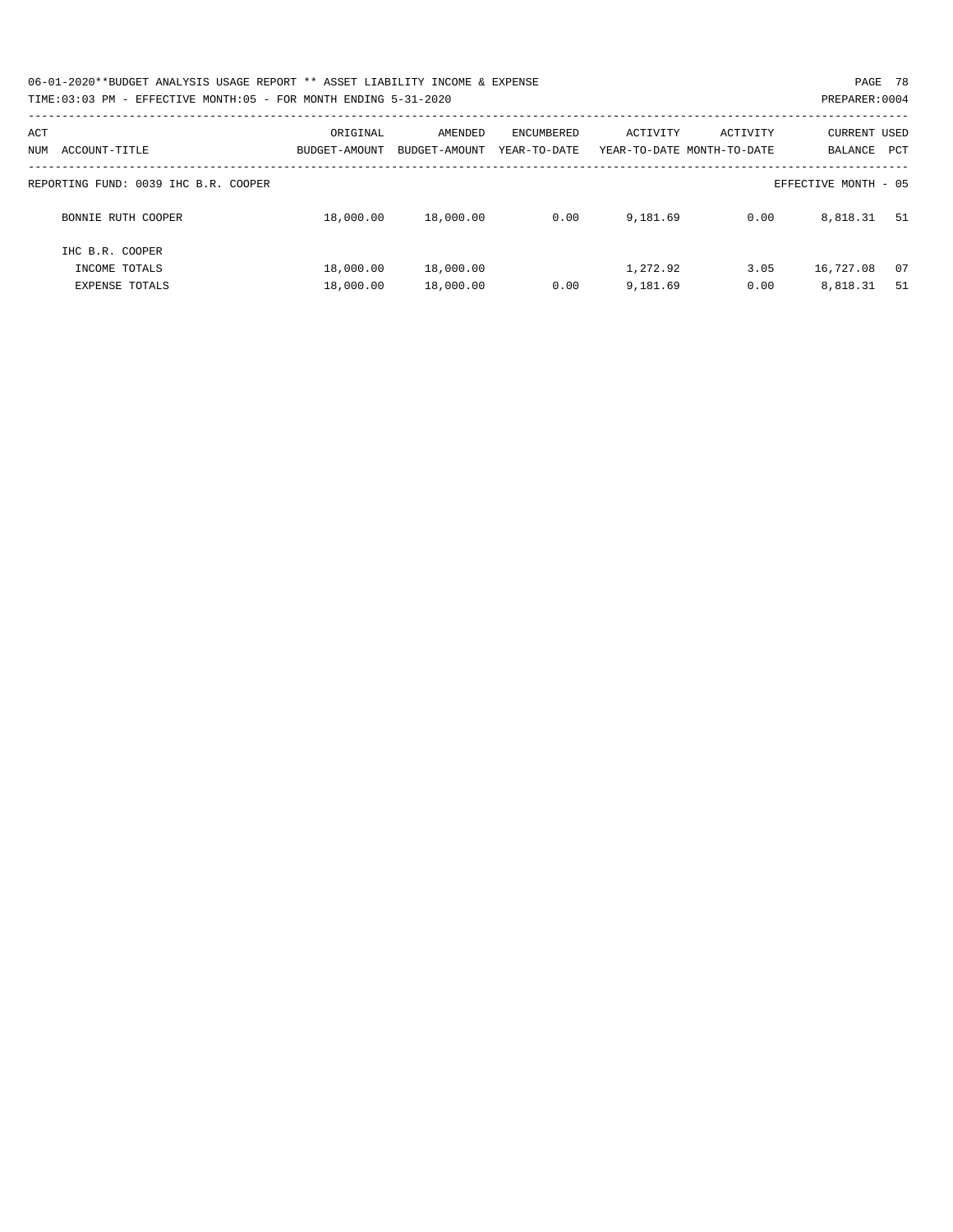|     | TIME:03:03 PM - EFFECTIVE MONTH:05 - FOR MONTH ENDING 5-31-2020 |          |         |            |                                                                     |                 | PREPARER: 0004          |  |
|-----|-----------------------------------------------------------------|----------|---------|------------|---------------------------------------------------------------------|-----------------|-------------------------|--|
| ACT |                                                                 | ORIGINAL | AMENDED | ENCUMBERED | ACTIVITY                                                            | ACTIVITY        | CURRENT USED            |  |
|     | NUM ACCOUNT-TITLE<br>----------------------------               |          |         |            | BUDGET-AMOUNT BUDGET-AMOUNT YEAR-TO-DATE YEAR-TO-DATE MONTH-TO-DATE |                 | BALANCE PCT             |  |
|     | REPORTING FUND: 0040 NAACHO                                     |          |         |            |                                                                     |                 | EFFECTIVE MONTH - 05    |  |
|     | 0103 CASH                                                       |          |         |            |                                                                     |                 |                         |  |
|     |                                                                 |          |         |            |                                                                     |                 |                         |  |
|     | 0100 NAACHO-COMBINED FUND CKING                                 |          |         |            |                                                                     | $169.02 - 0.00$ | 212.71                  |  |
|     | CASH                                                            |          |         |            | 169.02-                                                             | 0.00            | 212.71                  |  |
|     | 0200 SYSTEM ADDED LIABILITY DEPARTMENT                          |          |         |            |                                                                     |                 |                         |  |
|     | 0910 SYSTEM ADDED LIABILITY LINE-ITEM                           |          |         |            | 0.00                                                                | 0.00            | 0.00                    |  |
|     | SYSTEM ADDED LIABILITY DEPARTMENT                               |          |         |            | 0.00                                                                | 0.00            | 0.00                    |  |
|     | 0271 EQUITY ACCOUNT                                             |          |         |            |                                                                     |                 |                         |  |
|     |                                                                 |          |         |            |                                                                     |                 |                         |  |
|     | 0200 EQUITY ACCOUNT<br>--------------------- --------           |          |         |            | 0.00                                                                | 0.00            | 381.73                  |  |
|     | EQUITY ACCOUNT                                                  |          |         |            | 0.00                                                                | 0.00            | 381.73                  |  |
|     | 0300 CASH                                                       |          |         |            |                                                                     |                 |                         |  |
|     | 0110 UNENCUMBERED FUND BALANCE                                  | 0.00     | 0.00    |            | 0.00                                                                | 0.00            | 0.00                    |  |
|     | CASH                                                            | 0.00     | 0.00    | 0.00       | 0.00                                                                | 0.00            | 0.00                    |  |
|     | 0330 GRANT INCOME                                               |          |         |            |                                                                     |                 |                         |  |
|     | 0410 NAACHO GRANT INCOME<br>_____________________               | 0.00     | 0.00    |            | 0.00                                                                | 0.00            | 0.00                    |  |
|     | GRANT INCOME                                                    | 0.00     | 0.00    | 0.00       | 0.00                                                                | 0.00            | 0.00                    |  |
|     | 0411 NACCHO                                                     |          |         |            |                                                                     |                 |                         |  |
|     | 0310 OFFICE SUPPLIES                                            | 0.00     | 0.00    |            | $0.00$ $169.02$ $0.00$ $169.02$                                     |                 |                         |  |
|     | 0427 OUT OF COUNTY TRAVEL                                       | 0.00     | 0.00    | 0.00       | 0.00                                                                | 0.00            | 0.00                    |  |
|     | 0574 COMPUTER EOUIPMENT                                         | 0.00     | 0.00    | 0.00       | 0.00                                                                | 0.00            | 0.00                    |  |
|     | NACCHO                                                          | 0.00     | 0.00    | 0.00       | ---------<br>169.02                                                 | 0.00            | ---------<br>$169.02 -$ |  |
|     | NAACHO                                                          |          |         |            |                                                                     |                 |                         |  |
|     | INCOME TOTALS                                                   | 0.00     | 0.00    |            | 0.00                                                                | 0.00            | 0.00                    |  |
|     | EXPENSE TOTALS                                                  | 0.00     | 0.00    | 0.00       | 169.02                                                              | 0.00            | $169.02 -$              |  |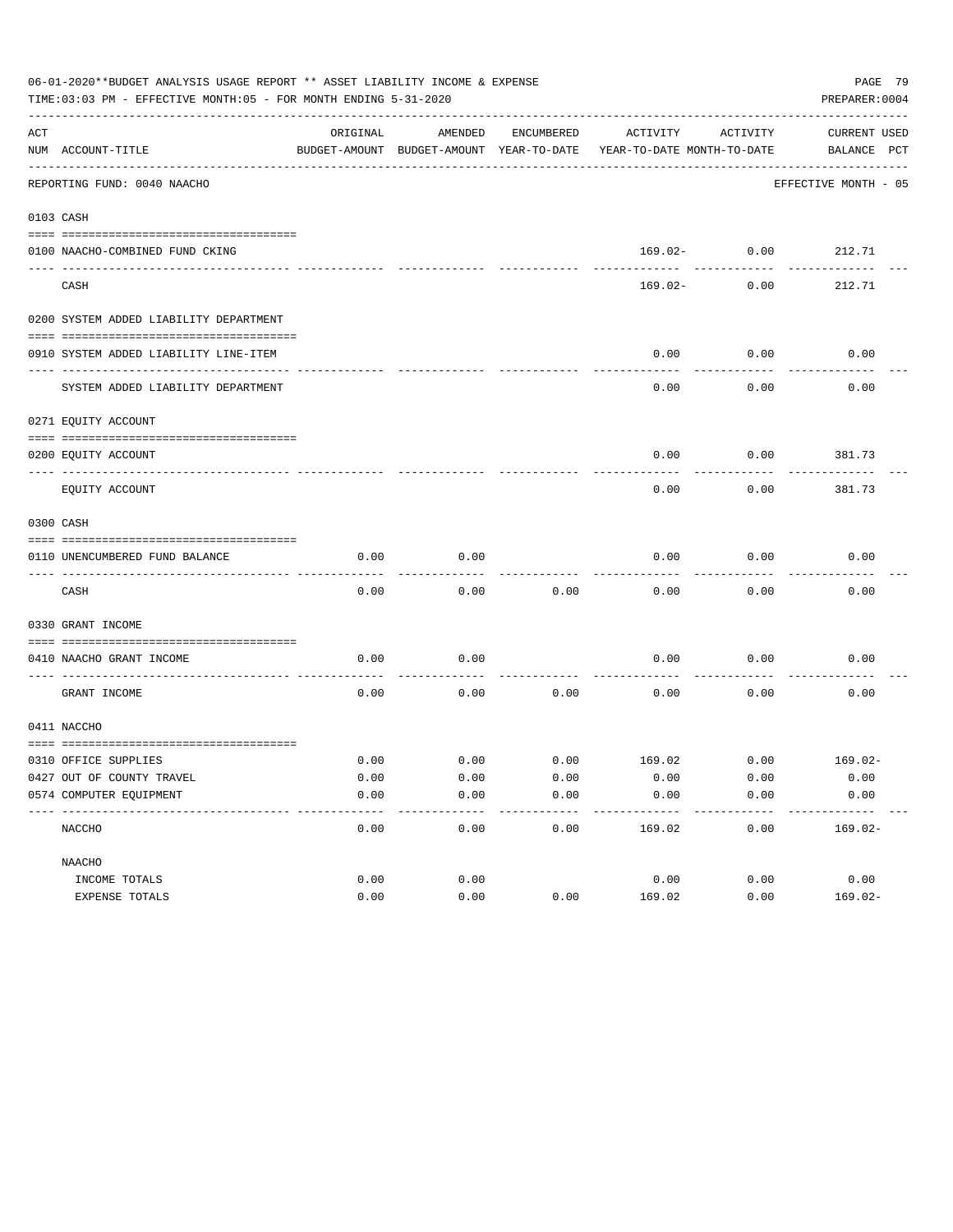|     | 06-01-2020**BUDGET ANALYSIS USAGE REPORT ** ASSET LIABILITY INCOME & EXPENSE<br>PAGE 80<br>TIME: 03:03 PM - EFFECTIVE MONTH: 05 - FOR MONTH ENDING 5-31-2020<br>PREPARER: 0004 |                  |                                                     |                     |                                        |                     |                                    |  |  |  |  |
|-----|--------------------------------------------------------------------------------------------------------------------------------------------------------------------------------|------------------|-----------------------------------------------------|---------------------|----------------------------------------|---------------------|------------------------------------|--|--|--|--|
| ACT | NUM ACCOUNT-TITLE                                                                                                                                                              | ORIGINAL         | AMENDED<br>BUDGET-AMOUNT BUDGET-AMOUNT YEAR-TO-DATE | ENCUMBERED          | ACTIVITY<br>YEAR-TO-DATE MONTH-TO-DATE | ACTIVITY            | <b>CURRENT USED</b><br>BALANCE PCT |  |  |  |  |
|     | REPORTING FUND: 0041 CITIZEN CORPS (CERT)                                                                                                                                      |                  |                                                     |                     |                                        |                     | EFFECTIVE MONTH - 05               |  |  |  |  |
|     | 0102 A/P CLEARING                                                                                                                                                              |                  |                                                     |                     |                                        |                     |                                    |  |  |  |  |
|     | 0100 A/P CLEARING                                                                                                                                                              |                  |                                                     |                     | 0.00                                   | 0.00                | 0.00                               |  |  |  |  |
|     | A/P CLEARING                                                                                                                                                                   |                  |                                                     |                     | 0.00                                   | 0.00                | 0.00                               |  |  |  |  |
|     | 0103 CASH                                                                                                                                                                      |                  |                                                     |                     |                                        |                     |                                    |  |  |  |  |
|     | 0100 CITIZEN CORPS (CERT)-COMB. FUND CKIN                                                                                                                                      |                  |                                                     |                     | 36.58                                  | 0.00                | 36.58                              |  |  |  |  |
|     | CASH                                                                                                                                                                           |                  |                                                     |                     | 36.58                                  | 0.00                | 36.58                              |  |  |  |  |
|     | 0120 RECEIVABLES                                                                                                                                                               |                  |                                                     |                     |                                        |                     |                                    |  |  |  |  |
|     | 0312 DUE FROM OTHER GOVERNMENTS                                                                                                                                                |                  |                                                     |                     | 0.00                                   | 0.00                | 0.00                               |  |  |  |  |
|     | RECEIVABLES                                                                                                                                                                    |                  |                                                     |                     | 0.00                                   | 0.00                | 0.00                               |  |  |  |  |
|     | 0200 SYSTEM ADDED LIABILITY DEPARTMENT                                                                                                                                         |                  |                                                     |                     |                                        |                     |                                    |  |  |  |  |
|     | 0910 SYSTEM ADDED LIABILITY LINE-ITEM                                                                                                                                          |                  |                                                     |                     | 0.00                                   | 0.00                | 0.00                               |  |  |  |  |
|     | SYSTEM ADDED LIABILITY DEPARTMENT                                                                                                                                              |                  |                                                     |                     | 0.00                                   | 0.00                | 0.00                               |  |  |  |  |
|     | 0207 DUE TO FUND                                                                                                                                                               |                  |                                                     |                     |                                        |                     |                                    |  |  |  |  |
|     | 0095 DUE TO OTHER FUNDS                                                                                                                                                        |                  |                                                     |                     | 0.00                                   | 0.00                | 0.00                               |  |  |  |  |
|     | DUE TO FUND                                                                                                                                                                    |                  |                                                     |                     | 0.00                                   | 0.00                | 0.00                               |  |  |  |  |
|     | 0271 EQUITY ACCOUNT                                                                                                                                                            |                  |                                                     |                     |                                        |                     |                                    |  |  |  |  |
|     | 0200 EQUITY ACCOUNT                                                                                                                                                            |                  |                                                     |                     | 0.00                                   | 0.00                | 0.00                               |  |  |  |  |
|     | EQUITY ACCOUNT                                                                                                                                                                 |                  |                                                     |                     | 0.00                                   | 0.00                | 0.00                               |  |  |  |  |
|     | 0370 MISCELLANEOUS                                                                                                                                                             |                  |                                                     |                     |                                        |                     |                                    |  |  |  |  |
|     | 0406 DONATIONS                                                                                                                                                                 | 0.00             | 0.00                                                |                     | 100.00                                 | 0.00                | $100.00+$                          |  |  |  |  |
|     | MISCELLANEOUS                                                                                                                                                                  | --------<br>0.00 | ----------<br>0.00                                  | 0.00                | 100.00                                 | ----------<br>0.00  | $100.00 +$                         |  |  |  |  |
|     | 0406 CERT DONATIONS                                                                                                                                                            |                  |                                                     |                     |                                        |                     |                                    |  |  |  |  |
|     |                                                                                                                                                                                |                  |                                                     |                     |                                        |                     |                                    |  |  |  |  |
|     | 0310 SUPPLIES                                                                                                                                                                  | 0.00             | 0.00                                                | 0.00                | 63.42                                  | 0.00                | $63.42-$                           |  |  |  |  |
|     | 0330 GAS & OIL<br>0427 TRAINING EXPENSE                                                                                                                                        | 0.00<br>0.00     | 0.00<br>0.00                                        | 0.00<br>0.00        | 0.00<br>0.00                           | 0.00<br>0.00        | 0.00<br>0.00                       |  |  |  |  |
|     | CERT DONATIONS                                                                                                                                                                 | 0.00             | 0.00                                                | $- - - - -$<br>0.00 | --------<br>63.42                      | $- - - - -$<br>0.00 | ---------<br>$63.42-$              |  |  |  |  |
|     | CITIZEN CORPS (CERT)                                                                                                                                                           |                  |                                                     |                     |                                        |                     |                                    |  |  |  |  |
|     | INCOME TOTALS                                                                                                                                                                  | 0.00             | 0.00                                                |                     | 100.00                                 | 0.00                | $100.00+$                          |  |  |  |  |
|     | EXPENSE TOTALS                                                                                                                                                                 | 0.00             | 0.00                                                | 0.00                | 63.42                                  | 0.00                | $63.42-$                           |  |  |  |  |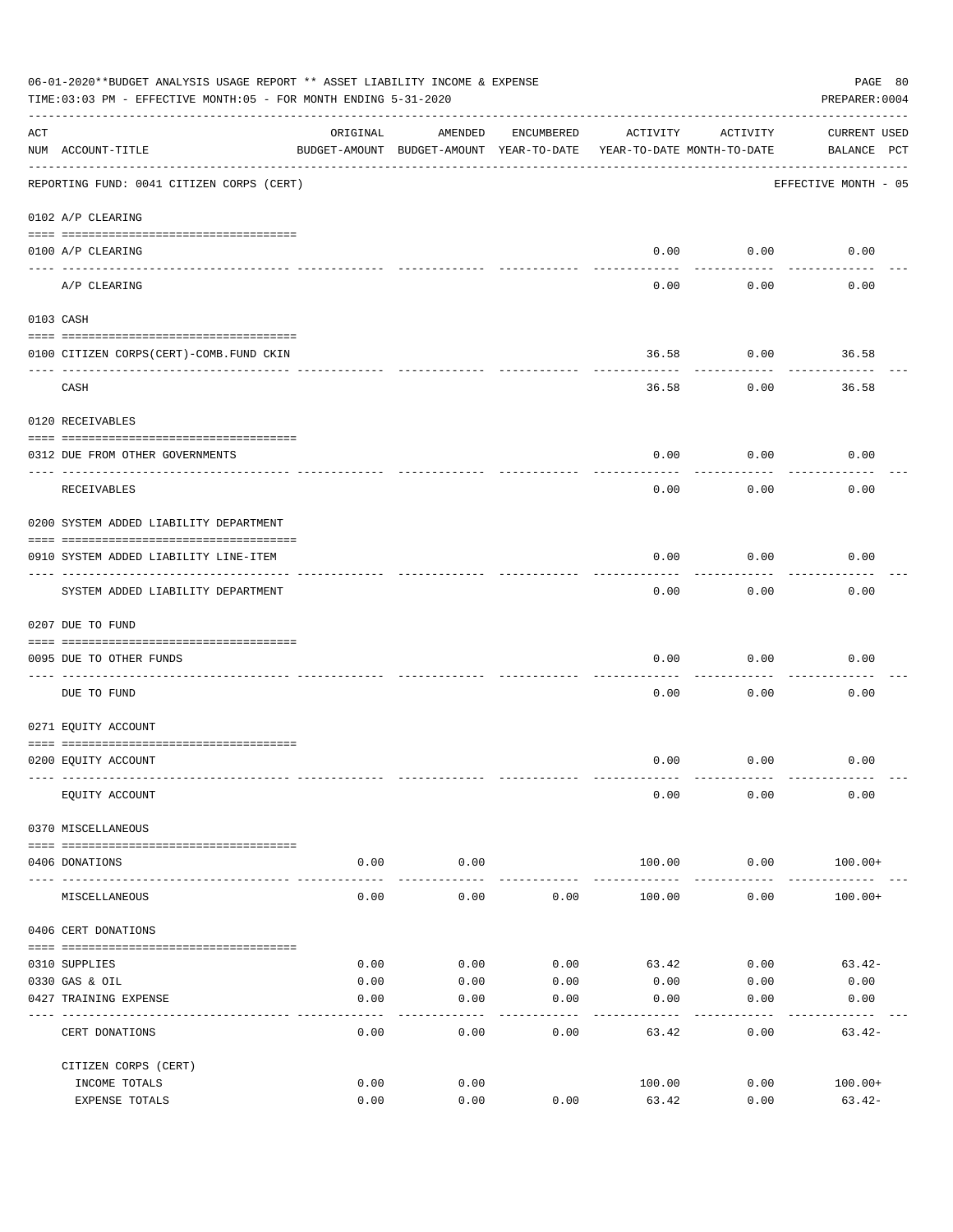| 06-01-2020**BUDGET ANALYSIS USAGE REPORT ** ASSET LIABILITY INCOME & EXPENSE<br>TIME: 03:03 PM - EFFECTIVE MONTH: 05 - FOR MONTH ENDING 5-31-2020<br>PREPARER: 0004 |                                             |          |                                                     |            |          |                                        |                                                |  |
|---------------------------------------------------------------------------------------------------------------------------------------------------------------------|---------------------------------------------|----------|-----------------------------------------------------|------------|----------|----------------------------------------|------------------------------------------------|--|
| ACT                                                                                                                                                                 | NUM ACCOUNT-TITLE                           | ORIGINAL | AMENDED<br>BUDGET-AMOUNT BUDGET-AMOUNT YEAR-TO-DATE | ENCUMBERED | ACTIVITY | ACTIVITY<br>YEAR-TO-DATE MONTH-TO-DATE | <b>CURRENT USED</b><br>$_{\rm PCT}$<br>BALANCE |  |
|                                                                                                                                                                     | REPORTING FUND: 0042 HAZARD MITIGATION PLAN |          |                                                     |            |          |                                        | EFFECTIVE MONTH - 05                           |  |
|                                                                                                                                                                     | 0103 CASH                                   |          |                                                     |            |          |                                        |                                                |  |
|                                                                                                                                                                     | 0100 HAZARD MITIGATION-COMB.FUND CKING.     |          |                                                     |            | 0.00     | 0.00                                   | $428.64-$                                      |  |
|                                                                                                                                                                     | CASH                                        |          |                                                     |            | 0.00     | 0.00                                   | $428.64-$                                      |  |
|                                                                                                                                                                     | 0200 SYSTEM ADDED LIABILITY DEPARTMENT      |          |                                                     |            |          |                                        |                                                |  |
|                                                                                                                                                                     | 0910 SYSTEM ADDED LIABILITY LINE-ITEM       |          |                                                     |            | 0.00     | 0.00                                   | 0.00                                           |  |
|                                                                                                                                                                     | SYSTEM ADDED LIABILITY DEPARTMENT           |          |                                                     |            | 0.00     | 0.00                                   | 0.00                                           |  |
|                                                                                                                                                                     | 0271 EQUITY ACCOUNT                         |          |                                                     |            |          |                                        |                                                |  |
|                                                                                                                                                                     | 0200 EQUITY ACCOUNT                         |          |                                                     |            | 0.00     | 0.00                                   | $428.64-$                                      |  |
|                                                                                                                                                                     | EQUITY ACCOUNT                              |          |                                                     |            | 0.00     | 0.00                                   | $428.64-$                                      |  |
|                                                                                                                                                                     | 0330 GRANT INCOME                           |          |                                                     |            |          |                                        |                                                |  |
|                                                                                                                                                                     | 0477 HAZARD MITIGATION DR-1999              | 0.00     | 0.00                                                |            | 0.00     | 0.00                                   | 0.00                                           |  |
|                                                                                                                                                                     | GRANT INCOME                                | 0.00     | 0.00                                                | 0.00       | 0.00     | 0.00                                   | 0.00                                           |  |
|                                                                                                                                                                     | 0477 HAZARD MITIGATION GRANT                |          |                                                     |            |          |                                        |                                                |  |
|                                                                                                                                                                     | 0310 OFFICE SUPPLIES                        | 0.00     | 0.00                                                | 0.00       | 0.00     | 0.00                                   | 0.00                                           |  |
|                                                                                                                                                                     | 0415 CONSULTANT                             | 0.00     | 0.00                                                | 0.00       | 0.00     | 0.00                                   | 0.00                                           |  |
|                                                                                                                                                                     | 0427 TRAVEL AND TRAINING                    | 0.00     | 0.00                                                | 0.00       | 0.00     | 0.00                                   | 0.00                                           |  |
|                                                                                                                                                                     | 0574 COMPUTER EQUIPMENT                     | 0.00     | 0.00                                                | 0.00       | 0.00     | 0.00                                   | 0.00                                           |  |
|                                                                                                                                                                     |                                             |          |                                                     |            |          |                                        |                                                |  |
|                                                                                                                                                                     | HAZARD MITIGATION GRANT                     | 0.00     | 0.00                                                | 0.00       | 0.00     | 0.00                                   | 0.00                                           |  |
|                                                                                                                                                                     | HAZARD MITIGATION PLAN                      |          |                                                     |            |          |                                        |                                                |  |
|                                                                                                                                                                     | INCOME TOTALS                               | 0.00     | 0.00                                                |            | 0.00     | 0.00                                   | 0.00                                           |  |
|                                                                                                                                                                     | <b>EXPENSE TOTALS</b>                       | 0.00     | 0.00                                                | 0.00       | 0.00     | 0.00                                   | 0.00                                           |  |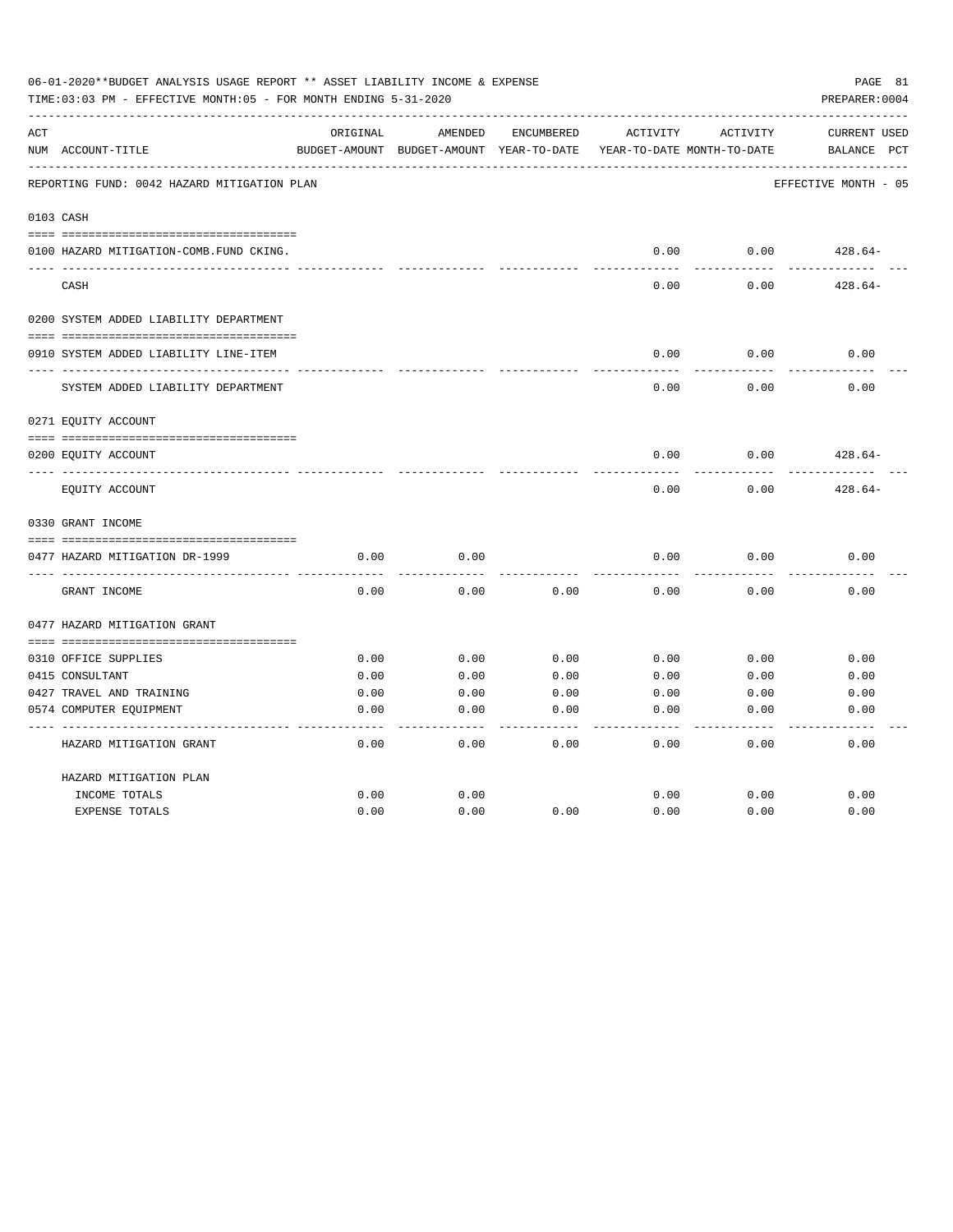| 06-01-2020**BUDGET ANALYSIS USAGE REPORT ** ASSET LIABILITY INCOME & EXPENSE<br>PAGE 82<br>TIME: 03:03 PM - EFFECTIVE MONTH: 05 - FOR MONTH ENDING 5-31-2020<br>PREPARER: 0004 |                                          |          |                                                     |            |                                        |               |                                    |  |  |
|--------------------------------------------------------------------------------------------------------------------------------------------------------------------------------|------------------------------------------|----------|-----------------------------------------------------|------------|----------------------------------------|---------------|------------------------------------|--|--|
| ACT                                                                                                                                                                            | NUM ACCOUNT-TITLE                        | ORIGINAL | AMENDED<br>BUDGET-AMOUNT BUDGET-AMOUNT YEAR-TO-DATE | ENCUMBERED | ACTIVITY<br>YEAR-TO-DATE MONTH-TO-DATE | ACTIVITY      | <b>CURRENT USED</b><br>BALANCE PCT |  |  |
|                                                                                                                                                                                | REPORTING FUND: 0044 HOMELAND SECURITY   |          |                                                     |            |                                        |               | EFFECTIVE MONTH - 05               |  |  |
|                                                                                                                                                                                | 0102 A/P CLEARING                        |          |                                                     |            |                                        |               |                                    |  |  |
|                                                                                                                                                                                | 0100 A/P CLEARING                        |          |                                                     |            | 0.00                                   | 0.00          | 0.00                               |  |  |
|                                                                                                                                                                                | ____ _________<br>A/P CLEARING           |          |                                                     |            | 0.00                                   | 0.00          | 0.00                               |  |  |
|                                                                                                                                                                                | 0103 CASH                                |          |                                                     |            |                                        |               |                                    |  |  |
|                                                                                                                                                                                | 0100 HOMELAND SECURITY-COMB. FUND CHKING |          |                                                     |            | 0.00                                   | 0.00          | 0.00                               |  |  |
|                                                                                                                                                                                | ------------------------------<br>CASH   |          |                                                     |            | 0.00                                   | 0.00          | 0.00                               |  |  |
|                                                                                                                                                                                | 0120 RECEIVABLES                         |          |                                                     |            |                                        |               |                                    |  |  |
|                                                                                                                                                                                | 0312 DUE FROM OTHER GOVERNMENT           |          |                                                     |            | 0.00                                   | 0.00          | 0.00                               |  |  |
|                                                                                                                                                                                | RECEIVABLES                              |          |                                                     |            | 0.00                                   | 0.00          | 0.00                               |  |  |
|                                                                                                                                                                                | 0200 SYSTEM ADDED LIABILITY DEPARTMENT   |          |                                                     |            |                                        |               |                                    |  |  |
|                                                                                                                                                                                | 0910 SYSTEM ADDED LIABILITY LINE-ITEM    |          |                                                     |            | 0.00                                   | 0.00          | 0.00                               |  |  |
|                                                                                                                                                                                | SYSTEM ADDED LIABILITY DEPARTMENT        |          |                                                     |            | 0.00                                   | 0.00          | 0.00                               |  |  |
|                                                                                                                                                                                | 0207 DUE TO FUND                         |          |                                                     |            |                                        |               |                                    |  |  |
|                                                                                                                                                                                | 0095 DUE TO OTHER FUNDS                  |          |                                                     |            | 0.00                                   | 0.00          | 0.00                               |  |  |
|                                                                                                                                                                                | DUE TO FUND                              |          |                                                     |            | 0.00                                   | 0.00          | 0.00                               |  |  |
|                                                                                                                                                                                | 0271 EQUITY ACCOUNT                      |          |                                                     |            |                                        |               |                                    |  |  |
|                                                                                                                                                                                | 0200 EQUITY ACCOUNT                      |          |                                                     |            | 0.00                                   | 0.00          | 0.00                               |  |  |
|                                                                                                                                                                                | EQUITY ACCOUNT                           |          |                                                     |            | 0.00                                   | 0.00          | 0.00                               |  |  |
|                                                                                                                                                                                | 0330 GRANTS                              |          |                                                     |            |                                        |               |                                    |  |  |
|                                                                                                                                                                                | 0423 2016 HOMELAND SECURITY              | 0.00     | 0.00                                                |            | 0.00                                   | 0.00          | 0.00                               |  |  |
|                                                                                                                                                                                | GRANTS                                   | 0.00     | 0.00                                                | 0.00       | 0.00                                   | 0.00          | 0.00                               |  |  |
|                                                                                                                                                                                | 0412 HOMELAND SECURITY                   |          |                                                     |            |                                        |               |                                    |  |  |
|                                                                                                                                                                                | 0578 2011 EQUIPMENT                      | 0.00     | 0.00                                                | 0.00       | 0.00                                   | 0.00          | 0.00                               |  |  |
|                                                                                                                                                                                | 0579 2012 EQUIPMENT                      | 0.00     | 0.00                                                | 0.00       | 0.00                                   | 0.00          | 0.00                               |  |  |
|                                                                                                                                                                                | 0580 2013 EQUIPMENT                      | 0.00     | 0.00                                                | 0.00       | 0.00                                   | 0.00          | 0.00                               |  |  |
|                                                                                                                                                                                | 0581 2014 EQUIPMENT                      | 0.00     | 0.00                                                | 0.00       | 0.00                                   | 0.00          | 0.00                               |  |  |
|                                                                                                                                                                                | 0582 2015 EQUIPMENT                      | 0.00     | 0.00                                                | 0.00       | 0.00                                   | 0.00          | 0.00                               |  |  |
|                                                                                                                                                                                | 0583 2016 EQUIPMENT                      | 0.00     | 0.00                                                | 0.00       | 0.00                                   | 0.00          | 0.00                               |  |  |
|                                                                                                                                                                                | HOMELAND SECURITY                        | 0.00     | 0.00                                                | 0.00       | 0.00                                   | $---$<br>0.00 | 0.00                               |  |  |
|                                                                                                                                                                                | HOMELAND SECURITY                        |          |                                                     |            |                                        |               |                                    |  |  |
|                                                                                                                                                                                | INCOME TOTALS                            | 0.00     | 0.00                                                |            | 0.00                                   | 0.00          | 0.00                               |  |  |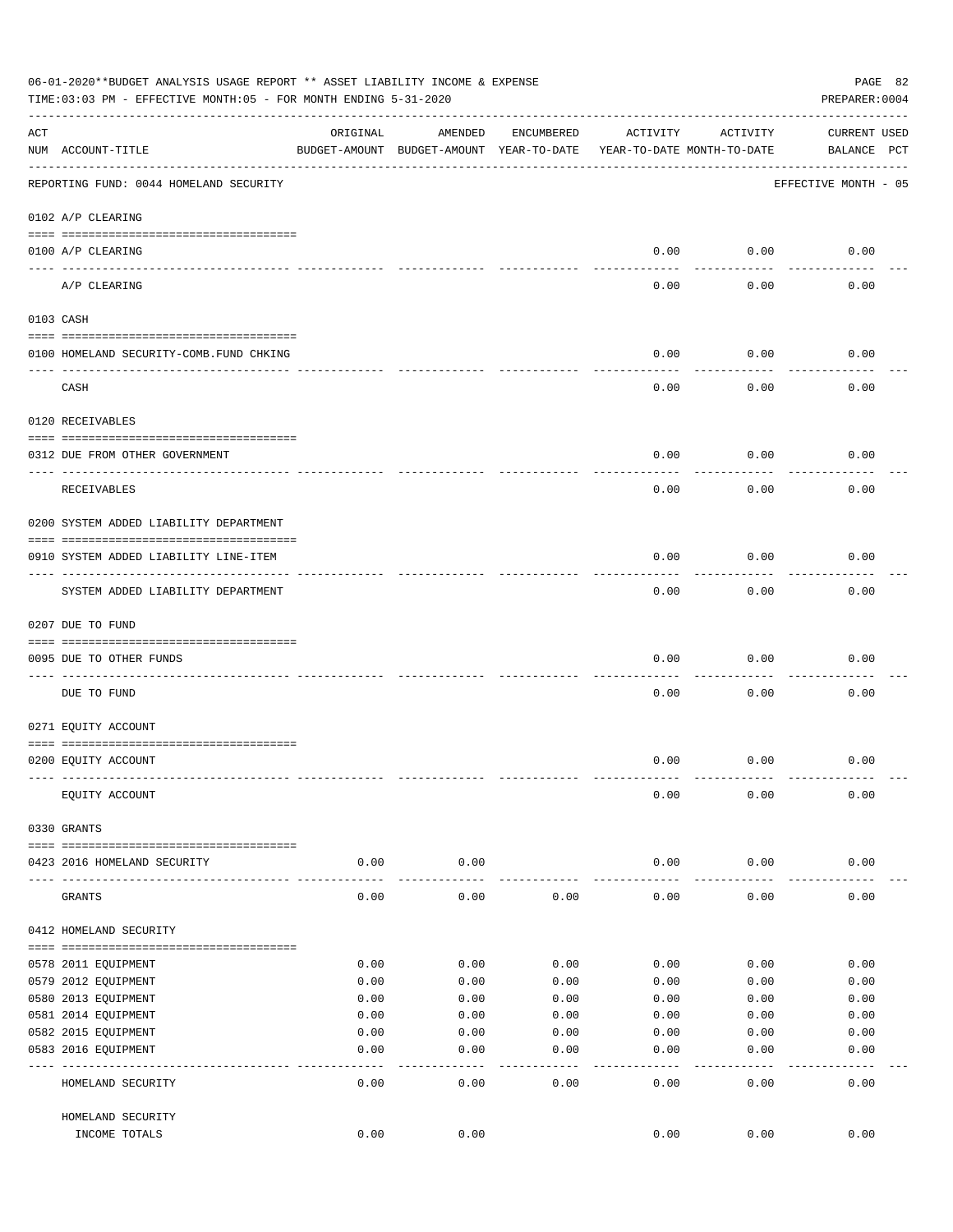| 06-01-2020**BUDGET ANALYSIS USAGE REPORT ** ASSET LIABILITY INCOME & EXPENSE<br>TIME:03:03 PM - EFFECTIVE MONTH:05 - FOR MONTH ENDING 5-31-2020 |               |               |                   |                            |          |                       |  |  |
|-------------------------------------------------------------------------------------------------------------------------------------------------|---------------|---------------|-------------------|----------------------------|----------|-----------------------|--|--|
| ACT                                                                                                                                             | ORIGINAL      | AMENDED       | <b>ENCUMBERED</b> | ACTIVITY                   | ACTIVITY | CURRENT USED          |  |  |
| NUM ACCOUNT-TITLE                                                                                                                               | BUDGET-AMOUNT | BUDGET-AMOUNT | YEAR-TO-DATE      | YEAR-TO-DATE MONTH-TO-DATE |          | <b>PCT</b><br>BALANCE |  |  |
| REPORTING FUND: 0044 HOMELAND SECURITY                                                                                                          |               |               |                   |                            |          | EFFECTIVE MONTH - 05  |  |  |
| <b>EXPENSE TOTALS</b>                                                                                                                           | 0.00          | 0.00          | 0.00              | 0.00                       | 0.00     | 0.00                  |  |  |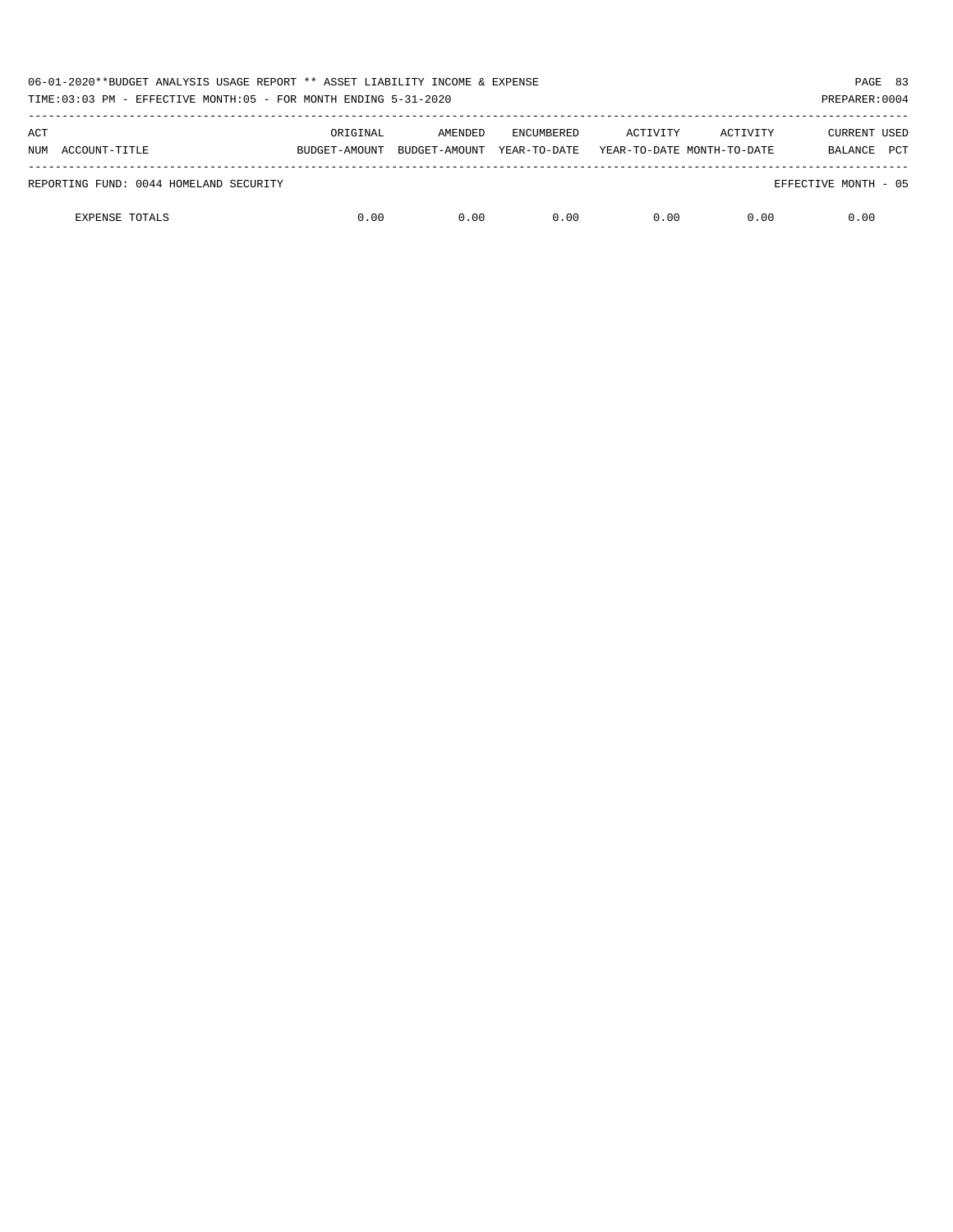| 06-01-2020**BUDGET ANALYSIS USAGE REPORT ** ASSET LIABILITY INCOME & EXPENSE<br>PAGE 84<br>TIME: 03:03 PM - EFFECTIVE MONTH: 05 - FOR MONTH ENDING 5-31-2020<br>PREPARER: 0004 |                                         |              |                                                     |            |                                        |                      |                                    |  |  |  |
|--------------------------------------------------------------------------------------------------------------------------------------------------------------------------------|-----------------------------------------|--------------|-----------------------------------------------------|------------|----------------------------------------|----------------------|------------------------------------|--|--|--|
| ACT                                                                                                                                                                            | NUM ACCOUNT-TITLE                       | ORIGINAL     | AMENDED<br>BUDGET-AMOUNT BUDGET-AMOUNT YEAR-TO-DATE | ENCUMBERED | ACTIVITY<br>YEAR-TO-DATE MONTH-TO-DATE | ACTIVITY             | <b>CURRENT USED</b><br>BALANCE PCT |  |  |  |
|                                                                                                                                                                                | REPORTING FUND: 0045 CHAPTER 19 FUNDS   |              |                                                     |            |                                        |                      | EFFECTIVE MONTH - 05               |  |  |  |
|                                                                                                                                                                                | 0100 PAYROLL                            |              |                                                     |            |                                        |                      |                                    |  |  |  |
|                                                                                                                                                                                | 0100 PAYROLL                            |              |                                                     |            | 0.00                                   | 0.00                 | 0.00                               |  |  |  |
|                                                                                                                                                                                | ---- ------<br>PAYROLL                  |              |                                                     |            | 0.00                                   | 0.00                 | 0.00                               |  |  |  |
|                                                                                                                                                                                | 0103 CASH                               |              |                                                     |            |                                        |                      |                                    |  |  |  |
|                                                                                                                                                                                | 0100 CHAPTER 19-COMBINED FUNDS CHECKING |              |                                                     |            | 631.10- 0.00                           |                      | $700.00 -$                         |  |  |  |
|                                                                                                                                                                                | CASH                                    |              |                                                     |            | 631.10-                                | 0.00                 | $700.00 -$                         |  |  |  |
|                                                                                                                                                                                | 0120 RECEIVABLES                        |              |                                                     |            |                                        |                      |                                    |  |  |  |
|                                                                                                                                                                                | 0312 DUE FROM OTHER GOVERNMENT          |              |                                                     |            | 0.00                                   | 0.00                 | 0.00                               |  |  |  |
|                                                                                                                                                                                | RECEIVABLES                             |              |                                                     |            | 0.00                                   | 0.00                 | 0.00                               |  |  |  |
|                                                                                                                                                                                | 0200 SYSTEM ADDED LIABILITY DEPARTMENT  |              |                                                     |            |                                        |                      |                                    |  |  |  |
|                                                                                                                                                                                |                                         |              |                                                     |            |                                        |                      |                                    |  |  |  |
|                                                                                                                                                                                | 0150 ACCRUED SALARY PAYABLE             |              |                                                     |            | 0.00                                   | 0.00                 | 302.00                             |  |  |  |
|                                                                                                                                                                                | 0155 ACCRUED FRINGE BENEFITS            |              |                                                     |            | 0.00                                   | 0.00                 | 0.00                               |  |  |  |
|                                                                                                                                                                                | 0910 SYSTEM ADDED LIABILITY LINE-ITEM   |              |                                                     |            | 0.00                                   | 0.00                 | 0.00                               |  |  |  |
|                                                                                                                                                                                | SYSTEM ADDED LIABILITY DEPARTMENT       |              |                                                     |            | 0.00                                   | 0.00                 | 302.00                             |  |  |  |
|                                                                                                                                                                                | 0207 DUE TO FUND                        |              |                                                     |            |                                        |                      |                                    |  |  |  |
|                                                                                                                                                                                | 0095 DUE TO OTHER FUNDS                 |              |                                                     |            | 0.00                                   | 0.00                 | 0.00                               |  |  |  |
|                                                                                                                                                                                | DUE TO FUND                             |              |                                                     |            | 0.00                                   | 0.00                 | 0.00                               |  |  |  |
|                                                                                                                                                                                | 0271 EQUITY ACCOUNT                     |              |                                                     |            |                                        |                      |                                    |  |  |  |
|                                                                                                                                                                                |                                         |              |                                                     |            |                                        |                      |                                    |  |  |  |
|                                                                                                                                                                                | 0200 EQUITY ACCOUNT                     |              |                                                     |            | 0.00                                   | 0.00                 | $370.90 -$                         |  |  |  |
|                                                                                                                                                                                | EQUITY ACCOUNT                          |              |                                                     |            | 0.00                                   | 0.00                 | $370.90 -$                         |  |  |  |
|                                                                                                                                                                                | 0330 GRANT INCOME                       |              |                                                     |            |                                        |                      |                                    |  |  |  |
|                                                                                                                                                                                | 0403 CHAPTER 19 FUNDS                   | 0.00         | 0.00                                                |            | 574.86                                 | 0.00                 | 574.86+                            |  |  |  |
|                                                                                                                                                                                | GRANT INCOME                            | 0.00         | -----------<br>0.00                                 | 0.00       | -------------<br>574.86                | ------------<br>0.00 | $574.86+$                          |  |  |  |
|                                                                                                                                                                                | 0403 CHAPTER 19 FUNDS                   |              |                                                     |            |                                        |                      |                                    |  |  |  |
|                                                                                                                                                                                | 0103 SALARY                             |              | 0.00                                                | 0.00       |                                        |                      |                                    |  |  |  |
|                                                                                                                                                                                | 0201 SOCIAL SECURITY                    | 0.00<br>0.00 | 0.00                                                | 0.00       | 470.00<br>29.14                        | 0.00<br>0.00         | $470.00 -$<br>$29.14-$             |  |  |  |
|                                                                                                                                                                                | 0204 WORKERS COMPENSATION               | 0.00         | 0.00                                                | 0.00       | 0.00                                   | 0.00                 | 0.00                               |  |  |  |
|                                                                                                                                                                                | 0205 MEDICARE TAX                       | 0.00         | 0.00                                                | 0.00       | 6.82                                   | 0.00                 | $6.82-$                            |  |  |  |
|                                                                                                                                                                                | 0310 OFFICE SUPPLIES                    | 0.00         | 0.00                                                | 0.00       | 700.00                                 | 0.00                 | $700.00 -$                         |  |  |  |
|                                                                                                                                                                                | 0427 TRAVEL AND TRAINING                | 0.00         | 0.00                                                | 0.00       | 0.00                                   | 0.00                 | 0.00                               |  |  |  |
|                                                                                                                                                                                | 0481 DUES                               | 0.00         | 0.00                                                | 0.00       | 0.00                                   | 0.00                 | 0.00                               |  |  |  |
|                                                                                                                                                                                | 0572 OFFICE EQUIPMENT                   | 0.00         | 0.00                                                | 0.00       | 0.00                                   | 0.00                 | 0.00                               |  |  |  |
|                                                                                                                                                                                | 0573 ELECTION EQUIPMENT                 | 0.00         | 0.00                                                | 0.00       | 0.00                                   | 0.00                 | 0.00                               |  |  |  |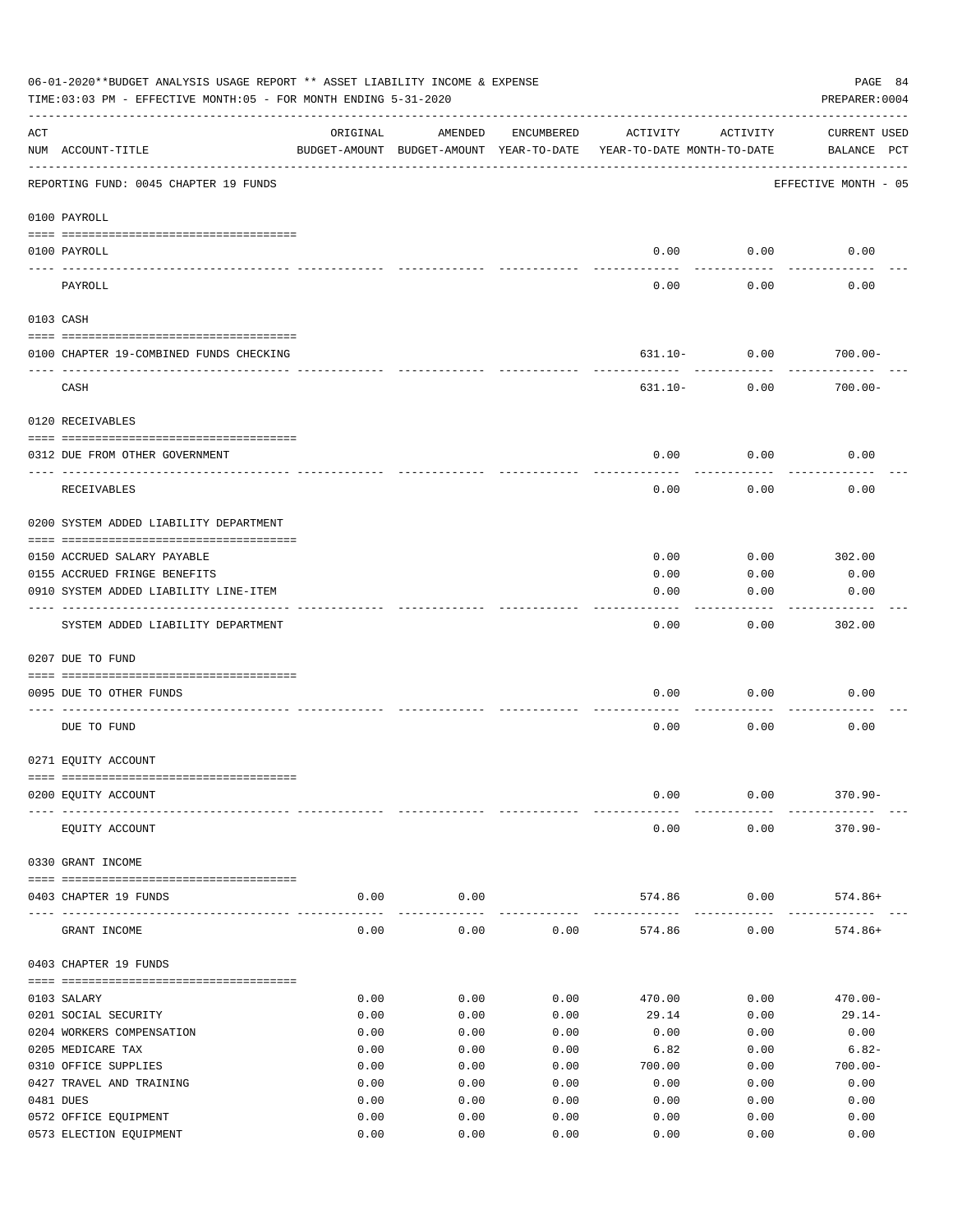| 06-01-2020**BUDGET ANALYSIS USAGE REPORT ** ASSET LIABILITY INCOME & EXPENSE | PAGE 85        |
|------------------------------------------------------------------------------|----------------|
| TIME:03:03 PM - EFFECTIVE MONTH:05 - FOR MONTH ENDING 5-31-2020              | PREPARER: 0004 |

| ACT                                   | ORIGINAL      | AMENDED       | <b>ENCUMBERED</b> | ACTIVITY | ACTIVITY                   | <b>CURRENT USED</b>   |
|---------------------------------------|---------------|---------------|-------------------|----------|----------------------------|-----------------------|
| ACCOUNT-TITLE<br>NUM                  | BUDGET-AMOUNT | BUDGET-AMOUNT | YEAR-TO-DATE      |          | YEAR-TO-DATE MONTH-TO-DATE | <b>PCT</b><br>BALANCE |
| REPORTING FUND: 0045 CHAPTER 19 FUNDS |               |               |                   |          |                            | EFFECTIVE MONTH - 05  |
| 0574 COMPUTER EQUIPMENT               | 0.00          | 0.00          | 0.00              | 0.00     | 0.00                       | 0.00                  |
| CHAPTER 19 FUNDS                      | 0.00          | 0.00          | 0.00              | 1,205.96 | 0.00                       | $1.205.96 -$          |
| CHAPTER 19 FUNDS                      |               |               |                   |          |                            |                       |
| INCOME TOTALS                         | 0.00          | 0.00          |                   | 574.86   | 0.00                       | $574.86+$             |
| <b>EXPENSE TOTALS</b>                 | 0.00          | 0.00          | 0.00              | 1,205.96 | 0.00                       | $1,205.96 -$          |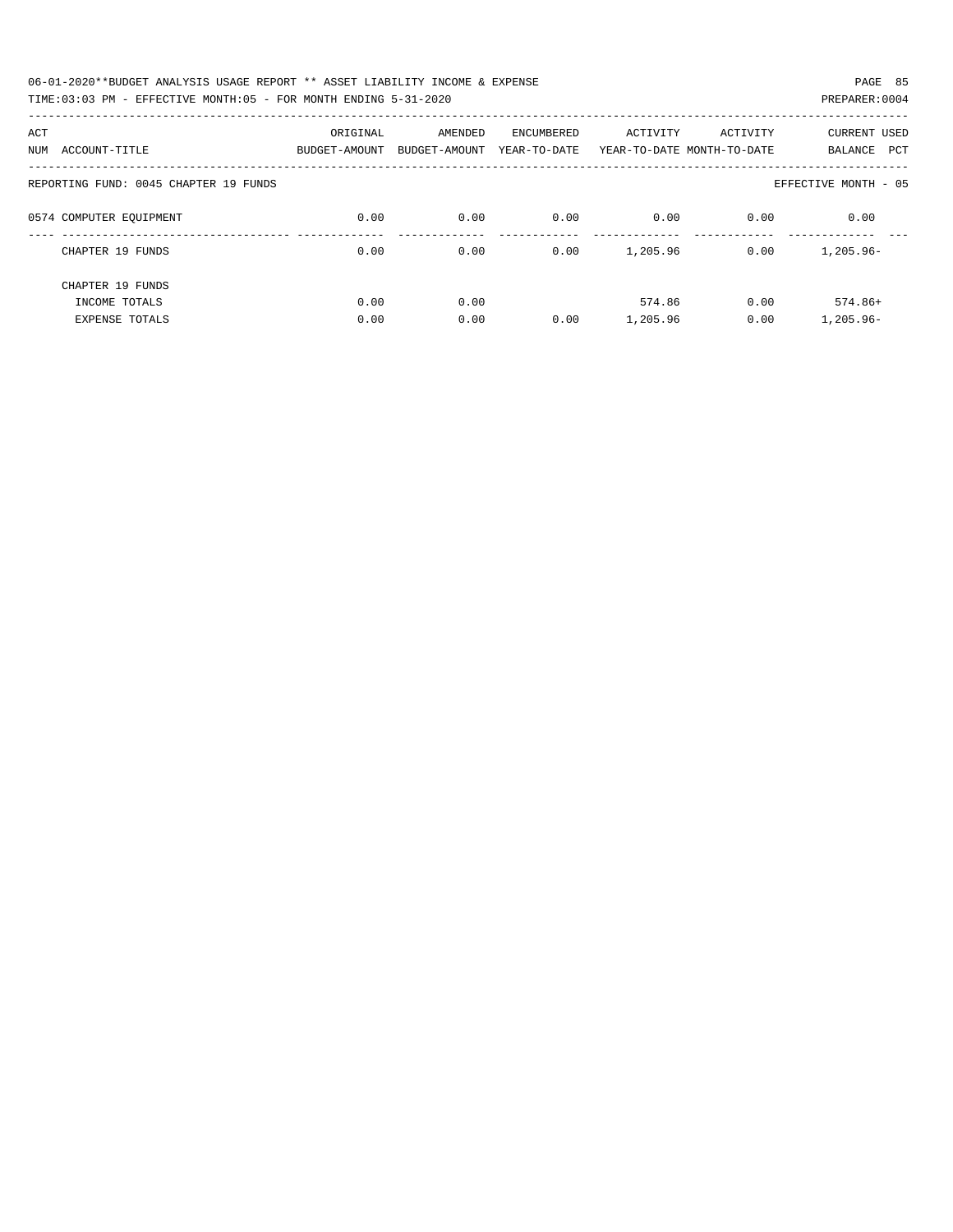| 06-01-2020**BUDGET ANALYSIS USAGE REPORT ** ASSET LIABILITY INCOME & EXPENSE<br>TIME: 03:03 PM - EFFECTIVE MONTH: 05 - FOR MONTH ENDING 5-31-2020 |                                                      |              |                                                     |            |                                        |               |                                    |          |  |
|---------------------------------------------------------------------------------------------------------------------------------------------------|------------------------------------------------------|--------------|-----------------------------------------------------|------------|----------------------------------------|---------------|------------------------------------|----------|--|
| ACT                                                                                                                                               | NUM ACCOUNT-TITLE                                    | ORIGINAL     | AMENDED<br>BUDGET-AMOUNT BUDGET-AMOUNT YEAR-TO-DATE | ENCUMBERED | ACTIVITY<br>YEAR-TO-DATE MONTH-TO-DATE | ACTIVITY      | <b>CURRENT USED</b><br>BALANCE PCT |          |  |
|                                                                                                                                                   | REPORTING FUND: 0046 SAFE ROOM REIMBURSEMENT PROGRAM |              |                                                     |            |                                        |               | EFFECTIVE MONTH - 05               |          |  |
| 0103 CASH                                                                                                                                         |                                                      |              |                                                     |            |                                        |               |                                    |          |  |
|                                                                                                                                                   | 0100 SAFE ROOM REIMB.PROG.-COMB.FUNDS                |              |                                                     |            |                                        | 1,316.03 0.00 | 9,081.70                           |          |  |
|                                                                                                                                                   | CASH                                                 |              |                                                     |            | 1,316.03                               | 0.00          | 9,081.70                           |          |  |
|                                                                                                                                                   | 0120 RECEIVABLES                                     |              |                                                     |            |                                        |               |                                    |          |  |
|                                                                                                                                                   | 0312 DUE FROM OTHER GOVERNMENTS                      |              |                                                     |            | 0.00                                   | 0.00          | 0.00                               |          |  |
|                                                                                                                                                   | RECEIVABLES                                          |              |                                                     |            | 0.00                                   | 0.00          | 0.00                               |          |  |
|                                                                                                                                                   | 0200 SYSTEM ADDED LIABILITY DEPARTMENT               |              |                                                     |            |                                        |               |                                    |          |  |
|                                                                                                                                                   | 0910 SYSTEM ADDED LIABILITY LINE-ITEM                |              |                                                     |            | 0.00                                   | 0.00          | 0.00                               |          |  |
|                                                                                                                                                   | SYSTEM ADDED LIABILITY DEPARTMENT                    |              |                                                     |            | 0.00                                   | 0.00          | 0.00                               |          |  |
|                                                                                                                                                   | 0271 EQUITY ACCOUNT                                  |              |                                                     |            |                                        |               |                                    |          |  |
|                                                                                                                                                   | 0200 EQUITY ACCOUNT                                  |              |                                                     |            | 0.00                                   | 0.00          | 7,765.67                           |          |  |
|                                                                                                                                                   | EQUITY ACCOUNT                                       |              |                                                     |            | 0.00                                   | 0.00          | 7,765.67                           |          |  |
| 0300 CASH                                                                                                                                         |                                                      |              |                                                     |            |                                        |               |                                    |          |  |
|                                                                                                                                                   | 0146 BEGINNING CASH BALANCE                          | 0.00         | 0.00                                                |            | 0.00                                   | 0.00          | 0.00                               |          |  |
|                                                                                                                                                   | CASH                                                 | 0.00         | 0.00                                                | 0.00       | 0.00                                   | 0.00          | 0.00                               |          |  |
|                                                                                                                                                   | 0330 GRANT INCOME                                    |              |                                                     |            |                                        |               |                                    |          |  |
|                                                                                                                                                   | 0475 SAFE ROOM REIMBURSEMENT DR-4029                 | 0.00         | 26, 283.94                                          |            | 26,283.94                              | 0.00          |                                    | 0.00 100 |  |
|                                                                                                                                                   | 0476 ADMINISTRATIVE FEE                              | 0.00         | 0.00                                                |            | 1,400.00                               | 0.00          | $1,400.00+$                        |          |  |
|                                                                                                                                                   | GRANT INCOME                                         |              | 0.00 26,283.94                                      |            |                                        |               | $0.00$ 27,683.94 0.00 1,400.00+105 |          |  |
|                                                                                                                                                   | 0475 SAFE ROOM REIMBURSEMENT PROGRAM                 |              |                                                     |            |                                        |               |                                    |          |  |
|                                                                                                                                                   | 0310 OFFICE SUPPLIES                                 | 0.00         | 0.00                                                | 0.00       | 83.97                                  | 0.00          | $83.97 -$                          |          |  |
|                                                                                                                                                   | 0314 SAFE ROOM REIMBURSEMENT                         | 0.00         | 26,283.94                                           | 0.00       | 26,283.94                              | 0.00          |                                    | 0.00 100 |  |
|                                                                                                                                                   | 0330 GAS/OIL                                         | 0.00         | 0.00                                                | 0.00       | 0.00                                   | 0.00          | 0.00                               |          |  |
|                                                                                                                                                   | 0427 OUT OF COUNTY TRAVEL                            | 0.00         | 0.00                                                | 0.00       | 0.00                                   | 0.00          | 0.00                               |          |  |
|                                                                                                                                                   | 0454 R&M AUTO                                        | 0.00         | 0.00                                                | 0.00       | 0.00                                   | 0.00          | 0.00                               |          |  |
|                                                                                                                                                   | 0573 RADIO EQUIPMENT                                 | 0.00         | 0.00                                                | 0.00       | 0.00                                   | 0.00          | 0.00                               |          |  |
|                                                                                                                                                   | 0574 COMPUTER EQUIPMENT                              | 0.00         | 0.00                                                | 0.00       | 0.00                                   | 0.00          | 0.00                               |          |  |
|                                                                                                                                                   | SAFE ROOM REIMBURSEMENT PROGRAM                      | 0.00         | 26,283.94                                           | 0.00       | 26,367.91                              | 0.00          | 83.97- 100                         |          |  |
|                                                                                                                                                   | SAFE ROOM REIMBURSEMENT PROGRAM                      |              |                                                     |            |                                        |               |                                    |          |  |
|                                                                                                                                                   | INCOME TOTALS<br>EXPENSE TOTALS                      | 0.00<br>0.00 | 26,283.94<br>26, 283.94                             | 0.00       | 27,683.94<br>26,367.91                 | 0.00<br>0.00  | 1,400.00+ 105<br>83.97-100         |          |  |
|                                                                                                                                                   |                                                      |              |                                                     |            |                                        |               |                                    |          |  |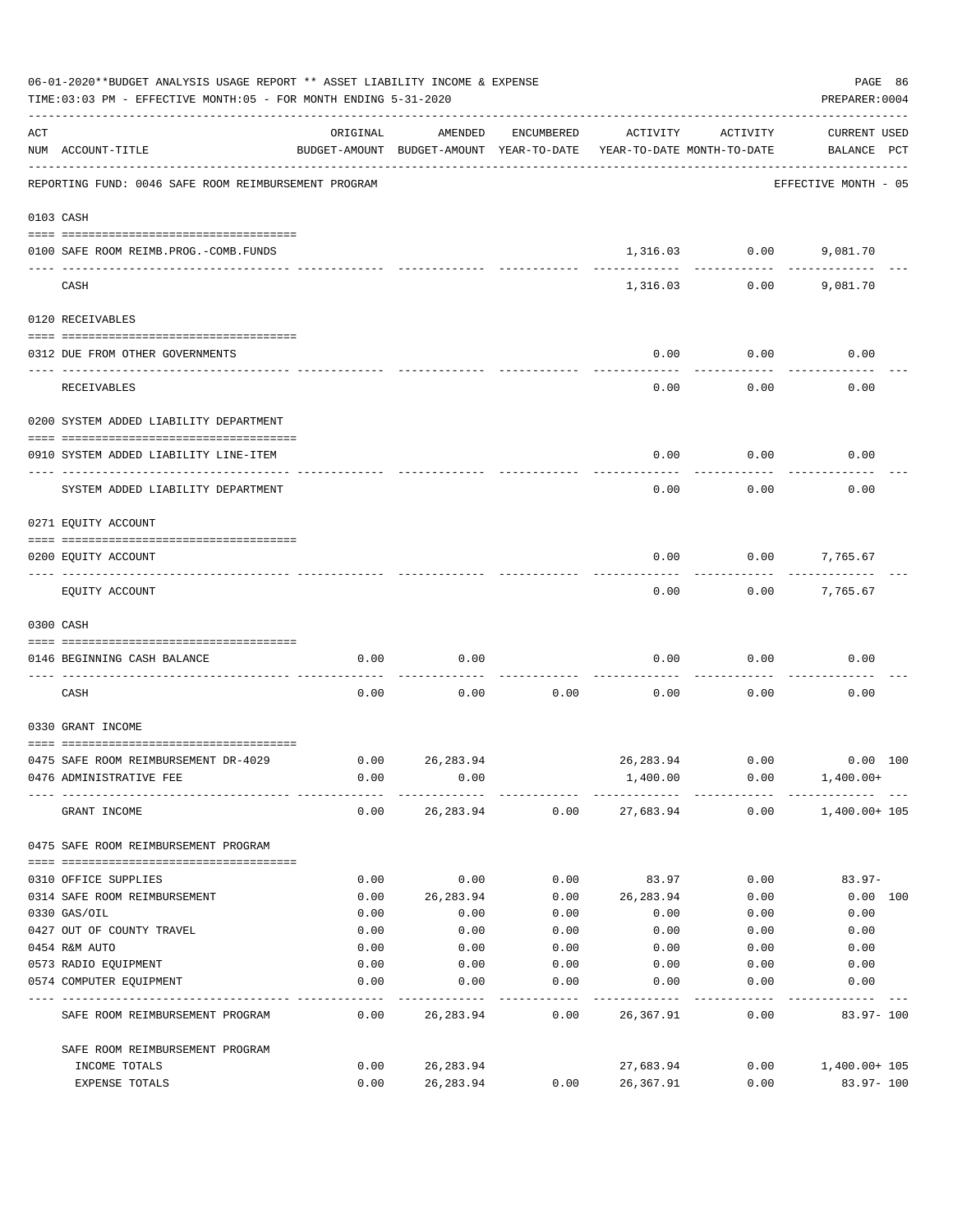|     | 06-01-2020**BUDGET ANALYSIS USAGE REPORT ** ASSET LIABILITY INCOME & EXPENSE<br>TIME: 03:03 PM - EFFECTIVE MONTH: 05 - FOR MONTH ENDING 5-31-2020 |                                          |                            |                     |                            |                           | PAGE 87<br>PREPARER: 0004   |    |
|-----|---------------------------------------------------------------------------------------------------------------------------------------------------|------------------------------------------|----------------------------|---------------------|----------------------------|---------------------------|-----------------------------|----|
| ACT |                                                                                                                                                   | ORIGINAL                                 | AMENDED                    | ENCUMBERED          | ACTIVITY                   | ACTIVITY                  | CURRENT USED                |    |
|     | NUM ACCOUNT-TITLE                                                                                                                                 | BUDGET-AMOUNT BUDGET-AMOUNT YEAR-TO-DATE |                            |                     | YEAR-TO-DATE MONTH-TO-DATE |                           | BALANCE PCT                 |    |
|     | REPORTING FUND: 0048 ELECTION EQUIPMENT FUND                                                                                                      |                                          |                            |                     |                            |                           | EFFECTIVE MONTH - 05        |    |
|     | 0103 CASH                                                                                                                                         |                                          |                            |                     |                            |                           |                             |    |
|     |                                                                                                                                                   |                                          |                            |                     |                            |                           |                             |    |
|     | 0100 ELECTION EQUIP.FUND-COMBINED FUNDS                                                                                                           |                                          |                            |                     |                            | $255.14 - 0.00$ 38,329.45 |                             |    |
|     | --------------------------<br>CASH                                                                                                                |                                          |                            |                     | $255.14-$                  | 0.00                      | 38,329.45                   |    |
|     | 0200 SYSTEM ADDED LIABILITY DEPARTMENT                                                                                                            |                                          |                            |                     |                            |                           |                             |    |
|     | 0910 SYSTEM ADDED LIABILITY LINE-ITEM                                                                                                             |                                          |                            |                     | 0.00                       | 0.00                      | 0.00                        |    |
|     |                                                                                                                                                   |                                          |                            |                     |                            |                           |                             |    |
|     | SYSTEM ADDED LIABILITY DEPARTMENT                                                                                                                 |                                          |                            |                     | 0.00                       | 0.00                      | 0.00                        |    |
|     | 0271 EQUITY ACCOUNT                                                                                                                               |                                          |                            |                     |                            |                           |                             |    |
|     | 0200 EQUITY ACCOUNT                                                                                                                               |                                          |                            |                     | 0.00                       |                           | $0.00$ 38,584.59            |    |
|     | EOUITY ACCOUNT                                                                                                                                    |                                          |                            |                     | 0.00                       | 0.00                      | -----------<br>38,584.59    |    |
|     | 0300 CASH                                                                                                                                         |                                          |                            |                     |                            |                           |                             |    |
|     | 0148 BEGINNING CASH BALANCE                                                                                                                       | 11,000.00                                | 11,000.00                  |                     | 0.00                       |                           | $0.00$ $11,000.00$ 00       |    |
|     | CASH                                                                                                                                              |                                          | 11,000.00    11,000.00     | 0.00                | 0.00                       |                           | $0.00$ 11,000.00            | 00 |
|     | 0340 INCOME                                                                                                                                       |                                          |                            |                     |                            |                           |                             |    |
|     |                                                                                                                                                   |                                          |                            |                     |                            |                           |                             |    |
|     | 0130 REFUNDS & MISCELLANEOUS                                                                                                                      | 0.00                                     | 0.00                       |                     | 0.00                       | 0.00                      | 0.00                        |    |
|     | 0403 CONTRACT ADMINISTRATIVE FEE                                                                                                                  | 0.00                                     | 0.00                       |                     | 112.50                     | 0.00                      | $112.50+$                   |    |
|     | 0484 ELECTION REIMBURSEMENT                                                                                                                       | 4,000.00                                 | 4,000.00                   |                     | 400.00                     | 0.00                      | 3,600.00 10<br>------------ |    |
|     | INCOME                                                                                                                                            |                                          | 4,000.00 4,000.00          | 0.00                | 512.50                     | 0.00                      | 3,487.50                    | 13 |
|     | 0403 ELECTION EQUIPMENT FUND                                                                                                                      |                                          |                            |                     |                            |                           |                             |    |
|     |                                                                                                                                                   |                                          |                            |                     |                            |                           |                             |    |
|     | 0421 ELECTION INTERNET                                                                                                                            | 0.00                                     | 0.00                       | 0.00                | 0.00                       | 0.00                      | 0.00                        |    |
|     | 0485 LICENSE/SUPPORT                                                                                                                              | 0.00                                     | 0.00                       | 0.00                | 0.00                       | 0.00                      | 0.00                        |    |
|     | 0573 ELECTION EQUIPMENT                                                                                                                           | 15,000.00                                | 15,000.00<br>------------- | 0.00<br>----------- | 767.64                     | 0.00                      | 14,232.36<br>------------   | 05 |
|     | ELECTION EQUIPMENT FUND                                                                                                                           | 15,000.00                                | 15,000.00                  | 0.00                | --------<br>767.64         | ---------<br>0.00         | 14,232.36 05                |    |
|     | ELECTION EQUIPMENT FUND                                                                                                                           |                                          |                            |                     |                            |                           |                             |    |
|     | INCOME TOTALS                                                                                                                                     | 15,000.00                                | 15,000.00                  |                     | 512.50                     | 0.00                      | 14,487.50                   | 03 |
|     | EXPENSE TOTALS                                                                                                                                    | 15,000.00                                | 15,000.00                  | 0.00                | 767.64                     | 0.00                      | 14,232.36                   | 05 |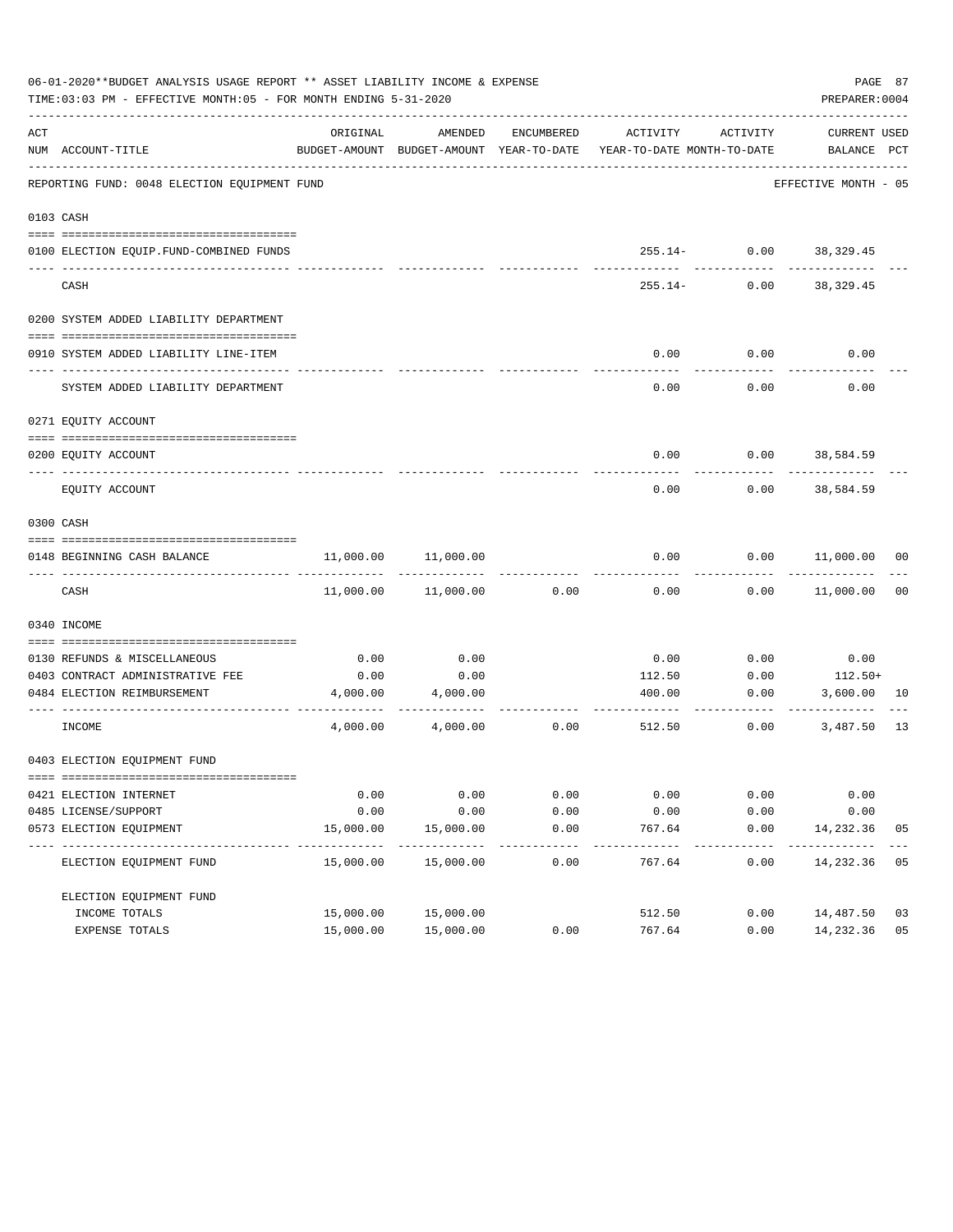|                     | 06-01-2020**BUDGET ANALYSIS USAGE REPORT ** ASSET LIABILITY INCOME & EXPENSE<br>PAGE 88<br>TIME:03:03 PM - EFFECTIVE MONTH:05 - FOR MONTH ENDING 5-31-2020<br>PREPARER: 0004 |          |                                                     |            |                                        |             |                                    |    |  |  |
|---------------------|------------------------------------------------------------------------------------------------------------------------------------------------------------------------------|----------|-----------------------------------------------------|------------|----------------------------------------|-------------|------------------------------------|----|--|--|
| ACT                 | NUM ACCOUNT-TITLE                                                                                                                                                            | ORIGINAL | AMENDED<br>BUDGET-AMOUNT BUDGET-AMOUNT YEAR-TO-DATE | ENCUMBERED | ACTIVITY<br>YEAR-TO-DATE MONTH-TO-DATE | ACTIVITY    | <b>CURRENT USED</b><br>BALANCE PCT |    |  |  |
|                     | REPORTING FUND: 0049 INVESTIGATOR/LEOSE GRANT                                                                                                                                |          |                                                     |            |                                        |             | EFFECTIVE MONTH - 05               |    |  |  |
|                     | 0100 PAYROLL                                                                                                                                                                 |          |                                                     |            |                                        |             |                                    |    |  |  |
|                     | 0100 PAYROLL                                                                                                                                                                 |          |                                                     |            | 0.00                                   | 0.00        | 0.00                               |    |  |  |
| $- - - - - - - - -$ | PAYROLL                                                                                                                                                                      |          |                                                     |            | 0.00                                   | 0.00        | 0.00                               |    |  |  |
|                     | 0103 CASH                                                                                                                                                                    |          |                                                     |            |                                        |             |                                    |    |  |  |
|                     | 0100 INVESTIGATOR/LEOSE-COMB.FUNDS                                                                                                                                           |          |                                                     |            | 3.70                                   | 0.00        | 685.36                             |    |  |  |
|                     | CASH                                                                                                                                                                         |          |                                                     |            | 3.70                                   | 0.00        | 685.36                             |    |  |  |
|                     | 0271 EQUITY ACCOUNT                                                                                                                                                          |          |                                                     |            |                                        |             |                                    |    |  |  |
|                     | 0200 EQUITY ACCOUNT<br>---- -----------<br>---------------------- --------                                                                                                   |          |                                                     |            | 0.00                                   | 0.00        | 681.66                             |    |  |  |
|                     | EQUITY ACCOUNT                                                                                                                                                               |          |                                                     |            | 0.00                                   | 0.00        | 681.66                             |    |  |  |
|                     | 0300 CASH                                                                                                                                                                    |          |                                                     |            |                                        |             |                                    |    |  |  |
|                     | 0149 BEGINNING CASH BALANCE                                                                                                                                                  | 0.00     | 681.66                                              |            | 0.00                                   | 0.00        | 681.66 00<br>---------             |    |  |  |
|                     | CASH                                                                                                                                                                         | 0.00     | 681.66                                              | 0.00       | 0.00                                   | 0.00        | 681.66                             | 00 |  |  |
|                     | 0330 GRANT INCOME                                                                                                                                                            |          |                                                     |            |                                        |             |                                    |    |  |  |
|                     | 0475 INVESTIGATOR/LEOSE GRANT                                                                                                                                                | 0.00     | 0.00                                                |            | 685.36                                 | 0.00        | $685.36+$                          |    |  |  |
|                     | GRANT INCOME                                                                                                                                                                 | 0.00     | 0.00                                                | 0.00       | 685.36                                 | 0.00        | $685.36+$                          |    |  |  |
|                     | 0475 INVESTIGATOR/LEOSE                                                                                                                                                      |          |                                                     |            |                                        |             |                                    |    |  |  |
|                     | 0103 SALARY                                                                                                                                                                  | 0.00     | 0.00                                                | 0.00       |                                        | $0.00$ 0.00 | 0.00                               |    |  |  |
|                     | 0201 SOCIAL SECURITY                                                                                                                                                         | 0.00     | 0.00                                                | 0.00       | 0.00                                   | 0.00        | 0.00                               |    |  |  |
|                     | 0202 GROUP HEALTH INSURANCE                                                                                                                                                  | 0.00     | 0.00                                                | 0.00       | 0.00                                   | 0.00        | 0.00                               |    |  |  |
|                     | 0203 RETIREMENT                                                                                                                                                              | 0.00     | 0.00                                                | 0.00       | 0.00                                   | 0.00        | 0.00                               |    |  |  |
|                     | 0204 WORKER'S COMPENSATION                                                                                                                                                   | 0.00     | 0.00                                                | 0.00       | 0.00                                   | 0.00        | 0.00                               |    |  |  |
|                     | 0205 MEDICARE TAX                                                                                                                                                            | 0.00     | 0.00                                                | 0.00       | 0.00                                   | 0.00        | 0.00                               |    |  |  |
|                     | 0310 OFFICE SUPPLIES                                                                                                                                                         | 0.00     | 0.00                                                | 0.00       | 0.00                                   | 0.00        | 0.00                               |    |  |  |
|                     | 0427 TRAINING/TUITION/OUT OF COUNTY                                                                                                                                          | 0.00     | 681.66                                              | 0.00       | 681.66                                 | 0.00        | 0.00 100                           |    |  |  |
|                     | 0572 OFFICE EQUIPMENT                                                                                                                                                        | 0.00     | 0.00                                                | 0.00       | 0.00                                   | 0.00        | 0.00                               |    |  |  |
| $---$               | 0574 COMPUTER EQUIPMENT<br>--------------                                                                                                                                    | 0.00     | 0.00                                                | 0.00       | 0.00                                   | 0.00        | 0.00                               |    |  |  |
|                     | INVESTIGATOR/LEOSE                                                                                                                                                           | 0.00     | 681.66                                              | 0.00       | 681.66                                 | 0.00        | 0.00 100                           |    |  |  |
|                     | INVESTIGATOR/LEOSE GRANT                                                                                                                                                     |          |                                                     |            |                                        |             |                                    |    |  |  |
|                     | INCOME TOTALS                                                                                                                                                                | 0.00     | 681.66                                              |            | 685.36                                 | 0.00        | $3.70 + 101$                       |    |  |  |
|                     | EXPENSE TOTALS                                                                                                                                                               | 0.00     | 681.66                                              | 0.00       | 681.66                                 | 0.00        | 0.00 100                           |    |  |  |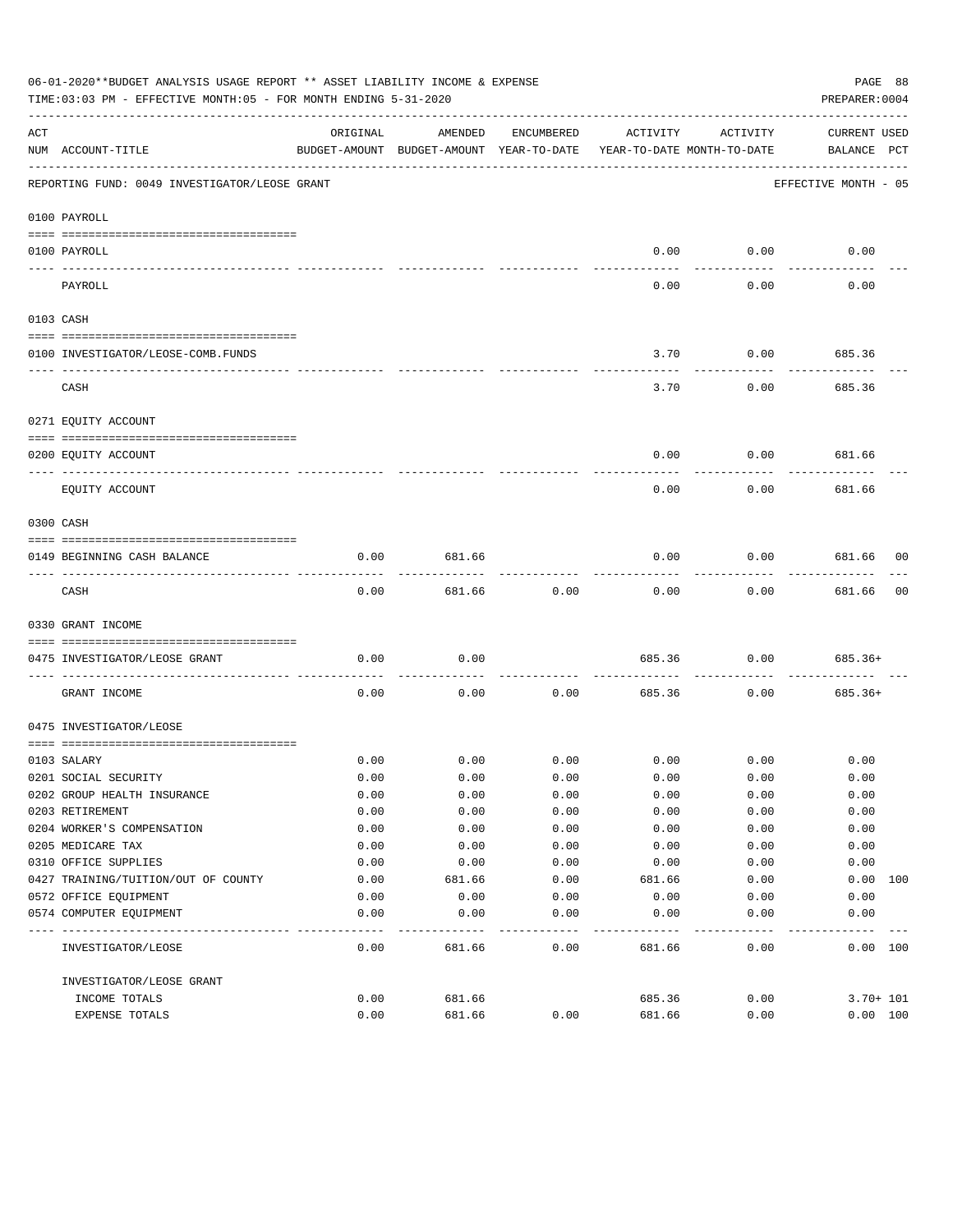|     | 06-01-2020**BUDGET ANALYSIS USAGE REPORT ** ASSET LIABILITY INCOME & EXPENSE<br>PAGE 89<br>TIME: 03:03 PM - EFFECTIVE MONTH: 05 - FOR MONTH ENDING 5-31-2020<br>PREPARER: 0004 |          |                                                     |            |                                        |          |                                    |  |  |  |  |  |
|-----|--------------------------------------------------------------------------------------------------------------------------------------------------------------------------------|----------|-----------------------------------------------------|------------|----------------------------------------|----------|------------------------------------|--|--|--|--|--|
| ACT | NUM ACCOUNT-TITLE                                                                                                                                                              | ORIGINAL | AMENDED<br>BUDGET-AMOUNT BUDGET-AMOUNT YEAR-TO-DATE | ENCUMBERED | ACTIVITY<br>YEAR-TO-DATE MONTH-TO-DATE | ACTIVITY | <b>CURRENT USED</b><br>BALANCE PCT |  |  |  |  |  |
|     | REPORTING FUND: 0050 ELECTION SUPPORT                                                                                                                                          |          |                                                     |            |                                        |          | EFFECTIVE MONTH - 05               |  |  |  |  |  |
|     | 0103 CASH                                                                                                                                                                      |          |                                                     |            |                                        |          |                                    |  |  |  |  |  |
|     | 0100 ELECTION SUPPORT FUND-COMB.FUNDS                                                                                                                                          |          |                                                     |            | 0.00                                   | 0.00     | 0.00                               |  |  |  |  |  |
|     | CASH                                                                                                                                                                           |          |                                                     |            | 0.00                                   | 0.00     | 0.00                               |  |  |  |  |  |
|     | 0200 SYSTEM ADDED LIABILITY DEPARTMENT                                                                                                                                         |          |                                                     |            |                                        |          |                                    |  |  |  |  |  |
|     | 0910 SYSTEM ADDED LIABILITY LINE-ITEM                                                                                                                                          |          |                                                     |            | 0.00                                   | 0.00     | 0.00                               |  |  |  |  |  |
|     | SYSTEM ADDED LIABILITY DEPARTMENT                                                                                                                                              |          |                                                     |            | 0.00                                   | 0.00     | 0.00                               |  |  |  |  |  |
|     | 0271 EQUITY ACCOUNT                                                                                                                                                            |          |                                                     |            |                                        |          |                                    |  |  |  |  |  |
|     | 0200 EQUITY ACCOUNT                                                                                                                                                            |          |                                                     |            | 0.00                                   | 0.00     | 0.00                               |  |  |  |  |  |
|     | EQUITY ACCOUNT                                                                                                                                                                 |          |                                                     |            | 0.00                                   | 0.00     | 0.00                               |  |  |  |  |  |
|     | 0300 CASH                                                                                                                                                                      |          |                                                     |            |                                        |          |                                    |  |  |  |  |  |
|     | 0150 BEGINNING CASH BALANCE                                                                                                                                                    | 0.00     | 0.00                                                |            | 0.00                                   | 0.00     | 0.00                               |  |  |  |  |  |
|     | CASH                                                                                                                                                                           | 0.00     | 0.00                                                | 0.00       | 0.00                                   | 0.00     | 0.00                               |  |  |  |  |  |
|     | 0370 MISCELLANEOUS INCOME                                                                                                                                                      |          |                                                     |            |                                        |          |                                    |  |  |  |  |  |
|     | 0403 LOCAL FUNDING                                                                                                                                                             | 0.00     | 0.00                                                |            | 0.00                                   | 0.00     | 0.00                               |  |  |  |  |  |
|     | MISCELLANEOUS INCOME                                                                                                                                                           | 0.00     | 0.00                                                | 0.00       | 0.00                                   | 0.00     | 0.00                               |  |  |  |  |  |
|     | 0403 ELECTION SUPPORT                                                                                                                                                          |          |                                                     |            |                                        |          |                                    |  |  |  |  |  |
|     | 0310 OFFICE SUPPLIES                                                                                                                                                           | 0.00     | 0.00                                                | 0.00       | 0.00                                   | 0.00     | 0.00                               |  |  |  |  |  |
|     | 0311 POSTAGE                                                                                                                                                                   | 0.00     | 0.00                                                | 0.00       | 0.00                                   | 0.00     | 0.00                               |  |  |  |  |  |
|     | 0427 TRAVEL/TRAINING                                                                                                                                                           | 0.00     | 0.00                                                | 0.00       | 0.00                                   | 0.00     | 0.00                               |  |  |  |  |  |
|     | 0430 BIDS AND NOTICES                                                                                                                                                          | 0.00     | 0.00                                                | 0.00       | 0.00                                   | 0.00     | 0.00                               |  |  |  |  |  |
|     | 0573 ELECTION EQUIPMENT                                                                                                                                                        | 0.00     | 0.00                                                | 0.00       | 0.00                                   | 0.00     | 0.00                               |  |  |  |  |  |
|     | ELECTION SUPPORT                                                                                                                                                               | 0.00     | 0.00                                                | 0.00       | 0.00                                   | 0.00     | 0.00                               |  |  |  |  |  |
|     | ELECTION SUPPORT                                                                                                                                                               |          |                                                     |            |                                        |          |                                    |  |  |  |  |  |
|     | INCOME TOTALS                                                                                                                                                                  | 0.00     | 0.00                                                |            | 0.00                                   | 0.00     | 0.00                               |  |  |  |  |  |
|     | EXPENSE TOTALS                                                                                                                                                                 | 0.00     | 0.00                                                | 0.00       | 0.00                                   | 0.00     | 0.00                               |  |  |  |  |  |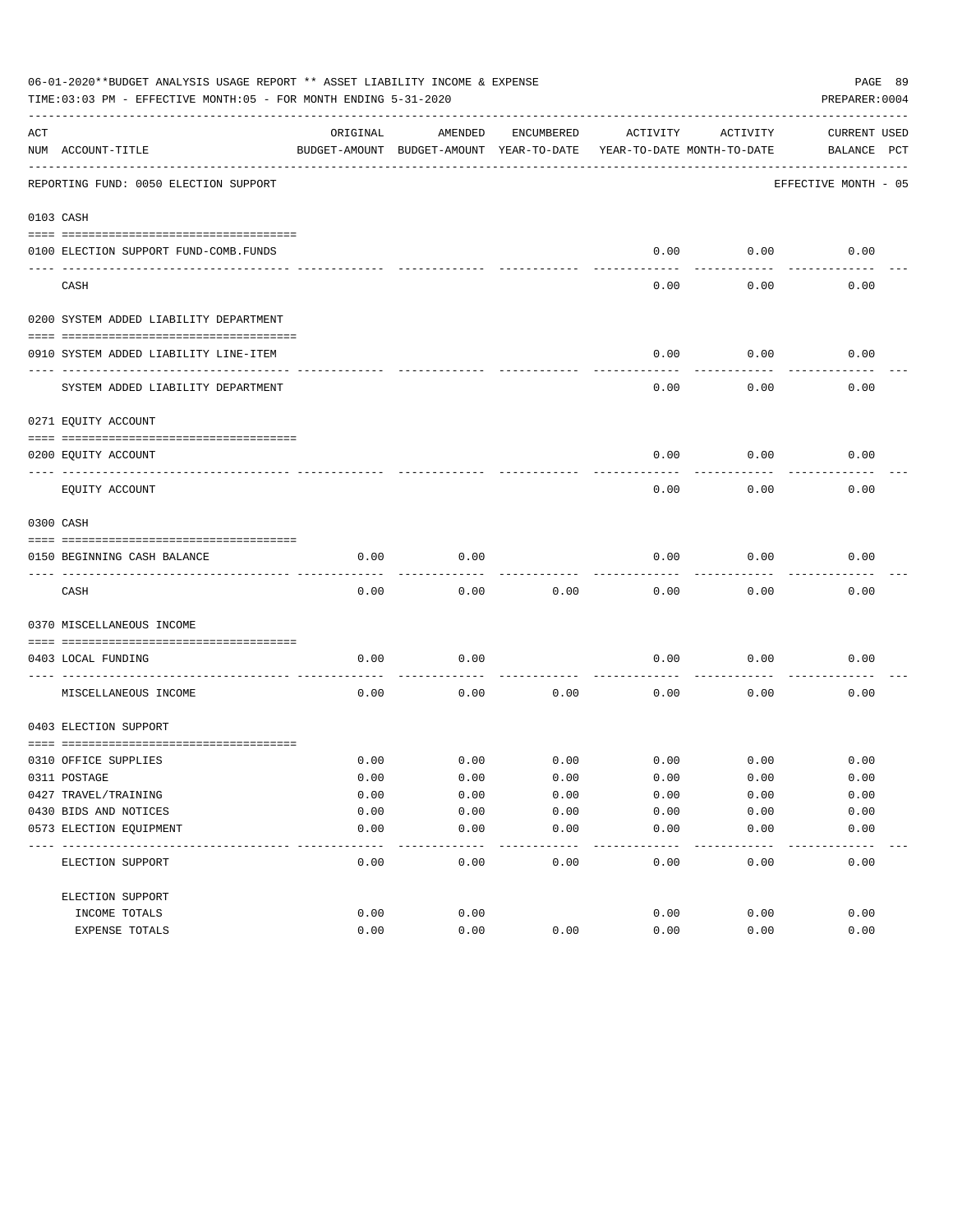|     | 06-01-2020**BUDGET ANALYSIS USAGE REPORT ** ASSET LIABILITY INCOME & EXPENSE<br>PREPARER: 0004<br>TIME: 03:03 PM - EFFECTIVE MONTH: 05 - FOR MONTH ENDING 5-31-2020 |          |                                                     |                   |                                        |          |                                    |                |  |  |
|-----|---------------------------------------------------------------------------------------------------------------------------------------------------------------------|----------|-----------------------------------------------------|-------------------|----------------------------------------|----------|------------------------------------|----------------|--|--|
| ACT | NUM ACCOUNT-TITLE                                                                                                                                                   | ORIGINAL | AMENDED<br>BUDGET-AMOUNT BUDGET-AMOUNT YEAR-TO-DATE | <b>ENCUMBERED</b> | ACTIVITY<br>YEAR-TO-DATE MONTH-TO-DATE | ACTIVITY | <b>CURRENT USED</b><br>BALANCE PCT |                |  |  |
|     | REPORTING FUND: 0051 CO.CLERK CO.& DIST.CT. TECHNOLOGY                                                                                                              |          |                                                     |                   |                                        |          | EFFECTIVE MONTH - 05               |                |  |  |
|     | 0103 CASH                                                                                                                                                           |          |                                                     |                   |                                        |          |                                    |                |  |  |
|     | 0100 CO.CLK.CO.& DIST.CT.TECHNOLOGY-COM                                                                                                                             |          |                                                     |                   | 60.36                                  | 0.00     | 7,574.32                           |                |  |  |
|     | CASH                                                                                                                                                                |          |                                                     |                   | 60.36                                  | 0.00     | 7,574.32                           |                |  |  |
|     | 0120 RECEIVABLES                                                                                                                                                    |          |                                                     |                   |                                        |          |                                    |                |  |  |
|     | 0313 DUE FROM OTHER FUNDS                                                                                                                                           |          |                                                     |                   | 0.00                                   | 0.00     | 59.92                              |                |  |  |
|     | RECEIVABLES                                                                                                                                                         |          |                                                     |                   | 0.00                                   | 0.00     | 59.92                              |                |  |  |
|     | 0271 EQUITY ACCOUNT                                                                                                                                                 |          |                                                     |                   |                                        |          |                                    |                |  |  |
|     | 0200 EQUITY ACCOUNT                                                                                                                                                 |          |                                                     |                   | 0.00                                   | 0.00     | 7,573.88                           |                |  |  |
|     | ---- -----------<br>EQUITY ACCOUNT                                                                                                                                  |          |                                                     |                   | 0.00                                   | 0.00     | 7,573.88                           |                |  |  |
|     | 0300 CASH                                                                                                                                                           |          |                                                     |                   |                                        |          |                                    |                |  |  |
|     | 0151 BEGINNING CASH BALANCE                                                                                                                                         | 2,400.00 | 2,400.00                                            |                   | 0.00                                   | 0.00     | 2,400.00                           | 0 <sub>0</sub> |  |  |
|     | CASH                                                                                                                                                                | 2,400.00 | 2,400.00                                            | 0.00              | 0.00                                   | 0.00     | 2,400.00                           | 0 <sub>0</sub> |  |  |
|     | 0370 CO.CLK.MISCELLANEOUS INCOME                                                                                                                                    |          |                                                     |                   |                                        |          |                                    |                |  |  |
|     | 0440 CO.CLK.CO.& DIST.CT.TECHNOLOGY FEE                                                                                                                             | 600.00   | 600.00                                              |                   | 60.36                                  | 0.00     | 539.64 10                          |                |  |  |
|     | CO. CLK. MISCELLANEOUS INCOME                                                                                                                                       | 600.00   | 600.00                                              | 0.00              | 60.36                                  | 0.00     | 539.64                             | 10             |  |  |
|     | 0440 CO.CLK.COURT TECHNOLOGY EQUIPMENT                                                                                                                              |          |                                                     |                   |                                        |          |                                    |                |  |  |
|     | 0572 OFFICE EOUIPMENT                                                                                                                                               | 3,000.00 | 3,000.00                                            | 0.00              | 0.00                                   | 0.00     | 3,000.00                           | 0 <sub>0</sub> |  |  |
|     | CO.CLK.COURT TECHNOLOGY EQUIPMENT                                                                                                                                   | 3,000.00 | 3,000.00                                            | 0.00              | 0.00                                   | 0.00     | 3,000.00                           | 0 <sub>0</sub> |  |  |
|     | CO.CLERK CO.& DIST.CT. TECHNOLOGY                                                                                                                                   |          |                                                     |                   |                                        |          |                                    |                |  |  |
|     | INCOME TOTALS                                                                                                                                                       | 3,000.00 | 3,000.00                                            |                   | 60.36                                  | 0.00     | 2,939.64                           | 02             |  |  |
|     | <b>EXPENSE TOTALS</b>                                                                                                                                               | 3,000.00 | 3,000.00                                            | 0.00              | 0.00                                   | 0.00     | 3,000.00                           | 0 <sub>0</sub> |  |  |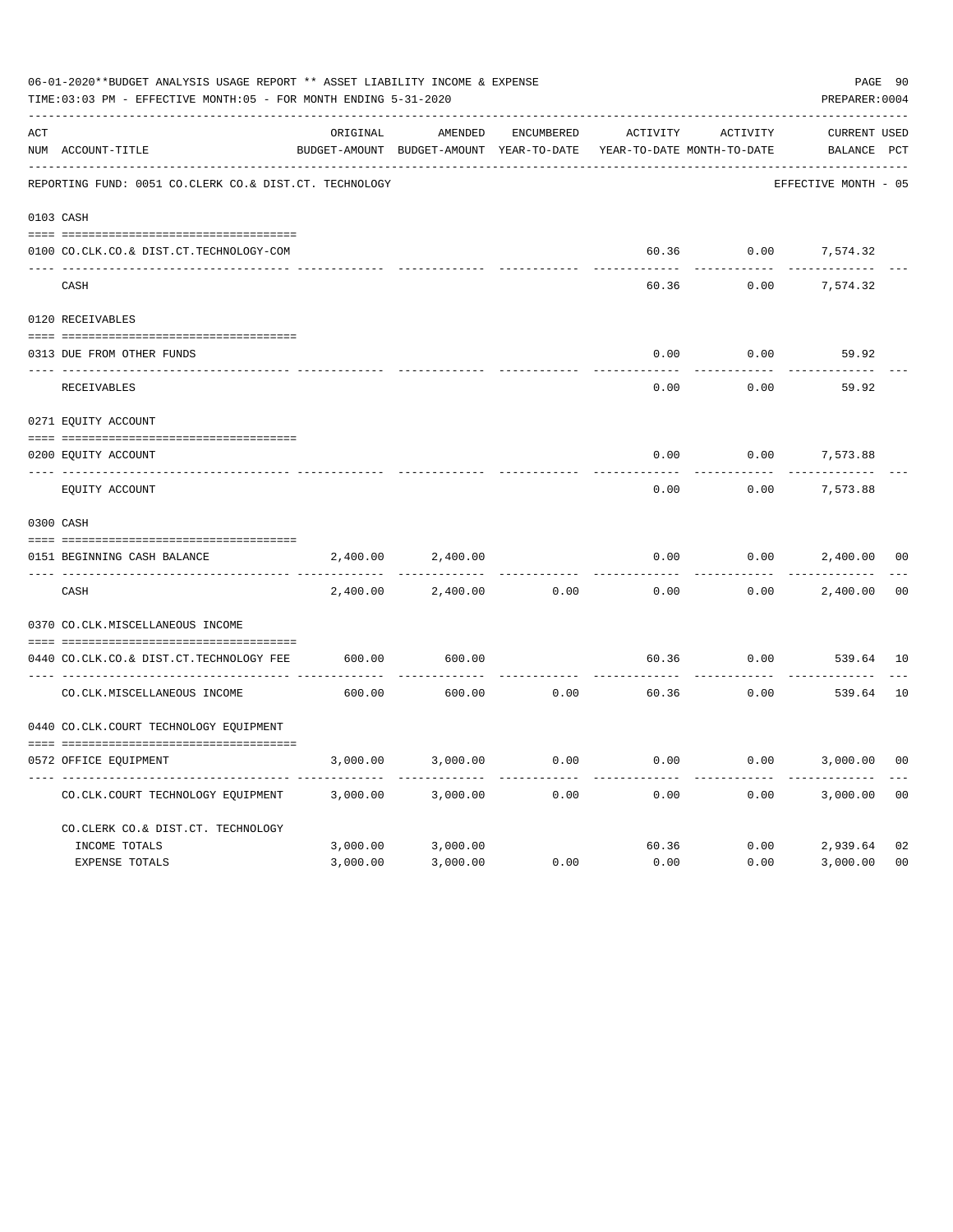| 06-01-2020**BUDGET ANALYSIS USAGE REPORT ** ASSET LIABILITY INCOME & EXPENSE<br>PAGE 91<br>TIME: 03:03 PM - EFFECTIVE MONTH: 05 - FOR MONTH ENDING 5-31-2020<br>PREPARER: 0004 |                                                        |                     |           |                    |                                                                                 |                                                                 |                                               |  |  |  |
|--------------------------------------------------------------------------------------------------------------------------------------------------------------------------------|--------------------------------------------------------|---------------------|-----------|--------------------|---------------------------------------------------------------------------------|-----------------------------------------------------------------|-----------------------------------------------|--|--|--|
| ACT                                                                                                                                                                            | NUM ACCOUNT-TITLE                                      | ORIGINAL            | AMENDED   | ENCUMBERED         | ACTIVITY<br>BUDGET-AMOUNT BUDGET-AMOUNT YEAR-TO-DATE YEAR-TO-DATE MONTH-TO-DATE | ACTIVITY                                                        | CURRENT USED<br>BALANCE PCT                   |  |  |  |
|                                                                                                                                                                                | REPORTING FUND: 0052 CO.CLK.COURT RECORDS PRESERVATION |                     |           |                    |                                                                                 |                                                                 | ---------------------<br>EFFECTIVE MONTH - 05 |  |  |  |
|                                                                                                                                                                                | 0103 CASH                                              |                     |           |                    |                                                                                 |                                                                 |                                               |  |  |  |
|                                                                                                                                                                                | 0100 CO.CLK.COURT RECORDS PRESERVATION-                |                     |           |                    |                                                                                 | 203.44 1.46 14,739.33                                           |                                               |  |  |  |
|                                                                                                                                                                                | CASH                                                   |                     |           |                    |                                                                                 | ----------- ------------ -------------<br>203.44 1.46 14,739.33 |                                               |  |  |  |
|                                                                                                                                                                                | 0120 RECEIVABLES                                       |                     |           |                    |                                                                                 |                                                                 |                                               |  |  |  |
|                                                                                                                                                                                |                                                        |                     |           |                    |                                                                                 |                                                                 |                                               |  |  |  |
|                                                                                                                                                                                | 0313 DUE FROM OTHER FUNDS                              |                     |           |                    | 0.00                                                                            | $0.00$ 120.00<br>----------                                     |                                               |  |  |  |
|                                                                                                                                                                                | RECEIVABLES                                            |                     |           |                    | 0.00                                                                            | 0.00                                                            | 120.00                                        |  |  |  |
|                                                                                                                                                                                | 0200 SYSTEM ADDED LIABILITY DEPARTMENT                 |                     |           |                    |                                                                                 |                                                                 |                                               |  |  |  |
|                                                                                                                                                                                | 0910 SYSTEM ADDED LIABILITY LINE-ITEM                  |                     |           |                    | 0.00                                                                            | 0.00                                                            | 0.00                                          |  |  |  |
|                                                                                                                                                                                | SYSTEM ADDED LIABILITY DEPARTMENT                      |                     |           |                    | 0.00                                                                            | 0.00                                                            | 0.00                                          |  |  |  |
|                                                                                                                                                                                | 0271 EQUITY ACCOUNT                                    |                     |           |                    |                                                                                 |                                                                 |                                               |  |  |  |
|                                                                                                                                                                                | 0200 EQUITY ACCOUNT                                    |                     |           |                    | 0.00                                                                            | $0.00$ 14,655.89                                                |                                               |  |  |  |
|                                                                                                                                                                                | EQUITY ACCOUNT                                         |                     |           |                    | ----------<br>0.00                                                              | . <u>.</u>                                                      | ------------<br>$0.00$ 14,655.89              |  |  |  |
|                                                                                                                                                                                | 0360 INTEREST EARNINGS                                 |                     |           |                    |                                                                                 |                                                                 |                                               |  |  |  |
|                                                                                                                                                                                |                                                        |                     |           |                    |                                                                                 |                                                                 |                                               |  |  |  |
|                                                                                                                                                                                | 0100 INTEREST EARNINGS                                 | 0.00                | 0.00      |                    |                                                                                 |                                                                 | $23.44$ 1.46 $23.44+$                         |  |  |  |
|                                                                                                                                                                                | INTEREST EARNINGS                                      | 0.00                | 0.00      | 0.00               | 23.44                                                                           | 1.46                                                            | $23.44+$                                      |  |  |  |
|                                                                                                                                                                                | 0370 CO.CLK.MISCELLANEOUS INCOME                       |                     |           |                    |                                                                                 |                                                                 |                                               |  |  |  |
|                                                                                                                                                                                | 0133 CO.CLK.COURT RECORDS PRESERVATION                 | 0.00                | 0.00      |                    |                                                                                 |                                                                 | 180.00   0.00   180.00+                       |  |  |  |
|                                                                                                                                                                                | CO. CLK. MISCELLANEOUS INCOME                          | 0.00                | 0.00      | 0.00               | 180.00                                                                          | 0.00                                                            | $180.00+$                                     |  |  |  |
|                                                                                                                                                                                | 0449 CO.CLK.COURT RECORDS PRES.EQUIPMEN                |                     |           |                    |                                                                                 |                                                                 |                                               |  |  |  |
|                                                                                                                                                                                |                                                        |                     |           |                    |                                                                                 |                                                                 |                                               |  |  |  |
|                                                                                                                                                                                | 0572 OFFICE EQUIPMENT                                  | 0.00<br>----------- | 0.00<br>. | 0.00<br>---------- | 0.00<br>____________                                                            | 0.00<br>------------                                            | 0.00                                          |  |  |  |
|                                                                                                                                                                                | CO. CLK. COURT RECORDS PRES. EOUIPMEN                  | 0.00                | 0.00      | 0.00               | 0.00                                                                            | 0.00                                                            | 0.00                                          |  |  |  |
|                                                                                                                                                                                | CO. CLK. COURT RECORDS PRESERVATION                    |                     |           |                    |                                                                                 |                                                                 |                                               |  |  |  |
|                                                                                                                                                                                | INCOME TOTALS                                          | 0.00                | 0.00      |                    | 203.44                                                                          | 1.46                                                            | $203.44+$                                     |  |  |  |
|                                                                                                                                                                                | <b>EXPENSE TOTALS</b>                                  | 0.00                | 0.00      | 0.00               | 0.00                                                                            | 0.00                                                            | 0.00                                          |  |  |  |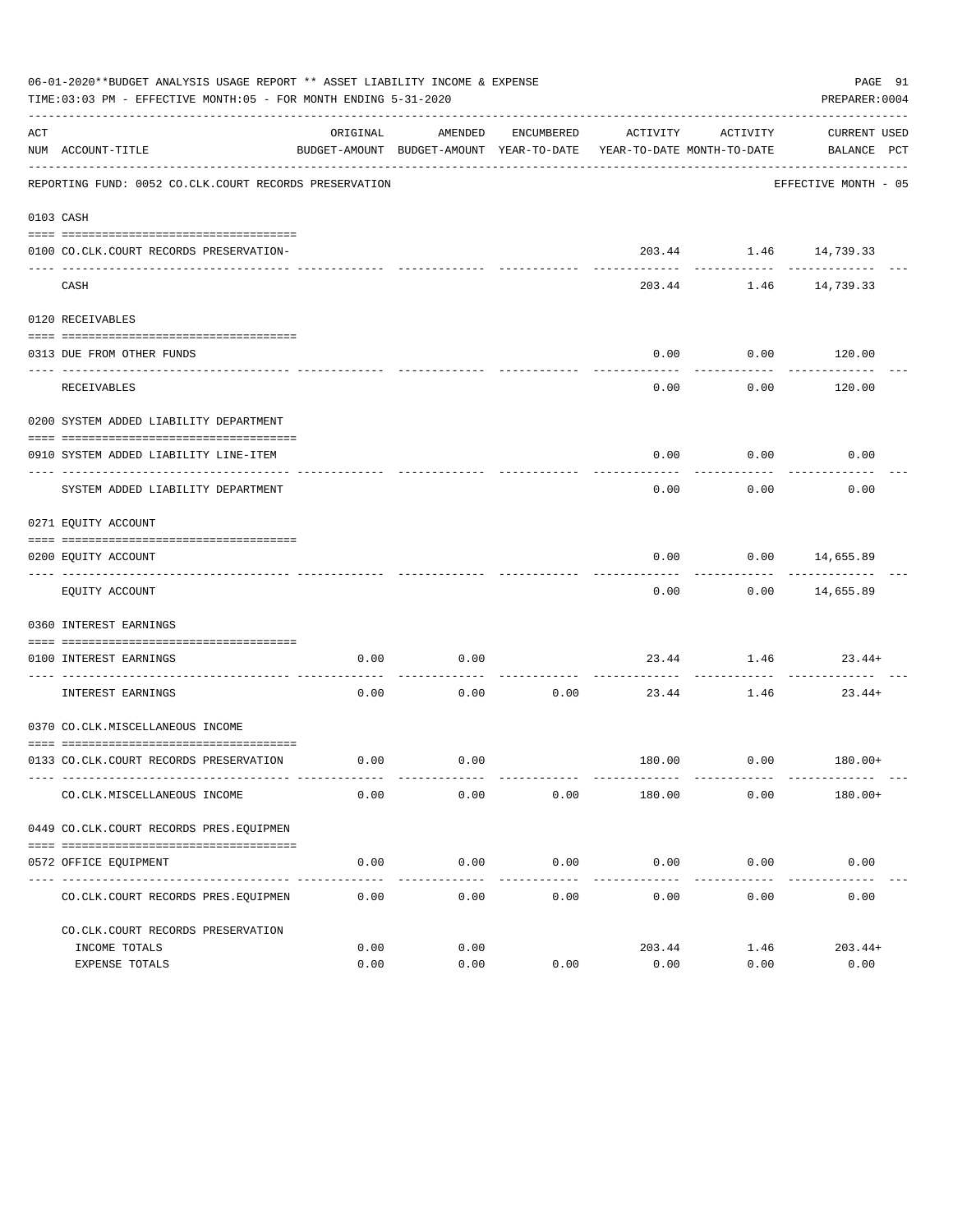|     | 06-01-2020**BUDGET ANALYSIS USAGE REPORT ** ASSET LIABILITY INCOME & EXPENSE<br>PAGE 92<br>TIME:03:03 PM - EFFECTIVE MONTH:05 - FOR MONTH ENDING 5-31-2020<br>PREPARER: 0004 |            |                                  |                      |                                                                                 |                      |                                   |                |  |  |  |  |
|-----|------------------------------------------------------------------------------------------------------------------------------------------------------------------------------|------------|----------------------------------|----------------------|---------------------------------------------------------------------------------|----------------------|-----------------------------------|----------------|--|--|--|--|
| ACT | NUM ACCOUNT-TITLE                                                                                                                                                            | ORIGINAL   | AMENDED                          | ENCUMBERED           | ACTIVITY<br>BUDGET-AMOUNT BUDGET-AMOUNT YEAR-TO-DATE YEAR-TO-DATE MONTH-TO-DATE | ACTIVITY             | CURRENT USED<br>BALANCE PCT       |                |  |  |  |  |
|     | REPORTING FUND: 0053 CO.CLERK RECORDS ARCHIVE                                                                                                                                |            |                                  |                      |                                                                                 |                      | EFFECTIVE MONTH - 05              |                |  |  |  |  |
|     | 0103 CASH                                                                                                                                                                    |            |                                  |                      |                                                                                 |                      |                                   |                |  |  |  |  |
|     | 0100 CO.CLK.REC.ARCHIVE -COMB.FUNDS CKI                                                                                                                                      |            |                                  |                      |                                                                                 |                      | 2,689.20   0.00   286,572.68      |                |  |  |  |  |
|     | CASH                                                                                                                                                                         |            |                                  |                      | 2,689.20                                                                        | 0.00                 | -------------<br>286,572.68       |                |  |  |  |  |
|     | 0120 RECEIVABLES                                                                                                                                                             |            |                                  |                      |                                                                                 |                      |                                   |                |  |  |  |  |
|     | 0313 DUE FROM OTHER FUNDS                                                                                                                                                    |            |                                  |                      | 0.00                                                                            |                      | $0.00$ 6,200.00                   |                |  |  |  |  |
|     | RECEIVABLES                                                                                                                                                                  |            |                                  |                      | 0.00                                                                            |                      | $0.00$ 6,200.00                   |                |  |  |  |  |
|     | 0200 SYSTEM ADDED LIABILITY DEPARTMENT                                                                                                                                       |            |                                  |                      |                                                                                 |                      |                                   |                |  |  |  |  |
|     | 0910 SYSTEM ADDED LIABILITY LINE-ITEM                                                                                                                                        |            |                                  |                      |                                                                                 |                      | $4,496.80 - 0.00$ $4,496.80 -$    |                |  |  |  |  |
|     | SYSTEM ADDED LIABILITY DEPARTMENT                                                                                                                                            |            |                                  |                      | $4.496.80-$                                                                     |                      | -------------<br>$0.00$ 4,496.80- |                |  |  |  |  |
|     | 0271 EQUITY ACCOUNT                                                                                                                                                          |            |                                  |                      |                                                                                 |                      |                                   |                |  |  |  |  |
|     | 0200 EQUITY ACCOUNT                                                                                                                                                          |            |                                  |                      |                                                                                 |                      | $0.00$ $0.00$ $290,083.48$        |                |  |  |  |  |
|     | EQUITY ACCOUNT                                                                                                                                                               |            |                                  |                      | ---------<br>0.00                                                               | ---------            | -------------<br>0.00 290,083.48  |                |  |  |  |  |
|     | 0300 CASH                                                                                                                                                                    |            |                                  |                      |                                                                                 |                      |                                   |                |  |  |  |  |
|     | 0153 BEGINNING CASH BALANCE                                                                                                                                                  |            | 115,000.00 115,000.00            |                      |                                                                                 |                      | $0.00$ $0.00$ $115,000.00$ 00     |                |  |  |  |  |
|     | CASH                                                                                                                                                                         |            | 115,000.00    115,000.00    0.00 |                      | 0.00                                                                            | -----------<br>0.00  | 115,000.00 00                     |                |  |  |  |  |
|     | 0370 MISCELLANEOUS INCOME                                                                                                                                                    |            |                                  |                      |                                                                                 |                      |                                   |                |  |  |  |  |
|     | 0133 CO.CLERK RECORDS ARCHIVE FEE 25,000.00 25,000.00                                                                                                                        |            |                                  |                      |                                                                                 |                      | 7,350.00   0.00   17,650.00       | 29             |  |  |  |  |
|     | MISCELLANEOUS INCOME                                                                                                                                                         | 25,000.00  | 25,000.00                        | 0.00                 | 7,350.00                                                                        | 0.00                 | 17,650.00                         | 29             |  |  |  |  |
|     | 0403 CO. CLERK RECORDS ARCHIVE                                                                                                                                               |            |                                  |                      |                                                                                 |                      |                                   |                |  |  |  |  |
|     |                                                                                                                                                                              |            |                                  |                      |                                                                                 |                      |                                   |                |  |  |  |  |
|     | 0437 DIGITAL IMAGING<br>0490 CO. CLERK MISCELLANEOUS                                                                                                                         | 0.00       | 140,000.00 140,000.00<br>0.00    | 0.00<br>0.00         | 164.00<br>0.00                                                                  | 0.00                 | $0.00$ 139,836.00 00<br>0.00      |                |  |  |  |  |
|     | CO. CLERK RECORDS ARCHIVE                                                                                                                                                    | 140,000.00 | --------------<br>140,000.00     | ------------<br>0.00 | ------------<br>164.00                                                          | ------------<br>0.00 | -----------<br>139,836.00         | 0 <sub>0</sub> |  |  |  |  |
|     | CO. CLERK RECORDS ARCHIVE                                                                                                                                                    |            |                                  |                      |                                                                                 |                      |                                   |                |  |  |  |  |
|     | INCOME TOTALS                                                                                                                                                                | 140,000.00 | 140,000.00                       |                      | 7,350.00                                                                        | 0.00                 | 132,650.00                        | 05             |  |  |  |  |
|     | EXPENSE TOTALS                                                                                                                                                               |            | 140,000.00 140,000.00            | 0.00                 | 164.00                                                                          | 0.00                 | 139,836.00                        | 0 <sub>0</sub> |  |  |  |  |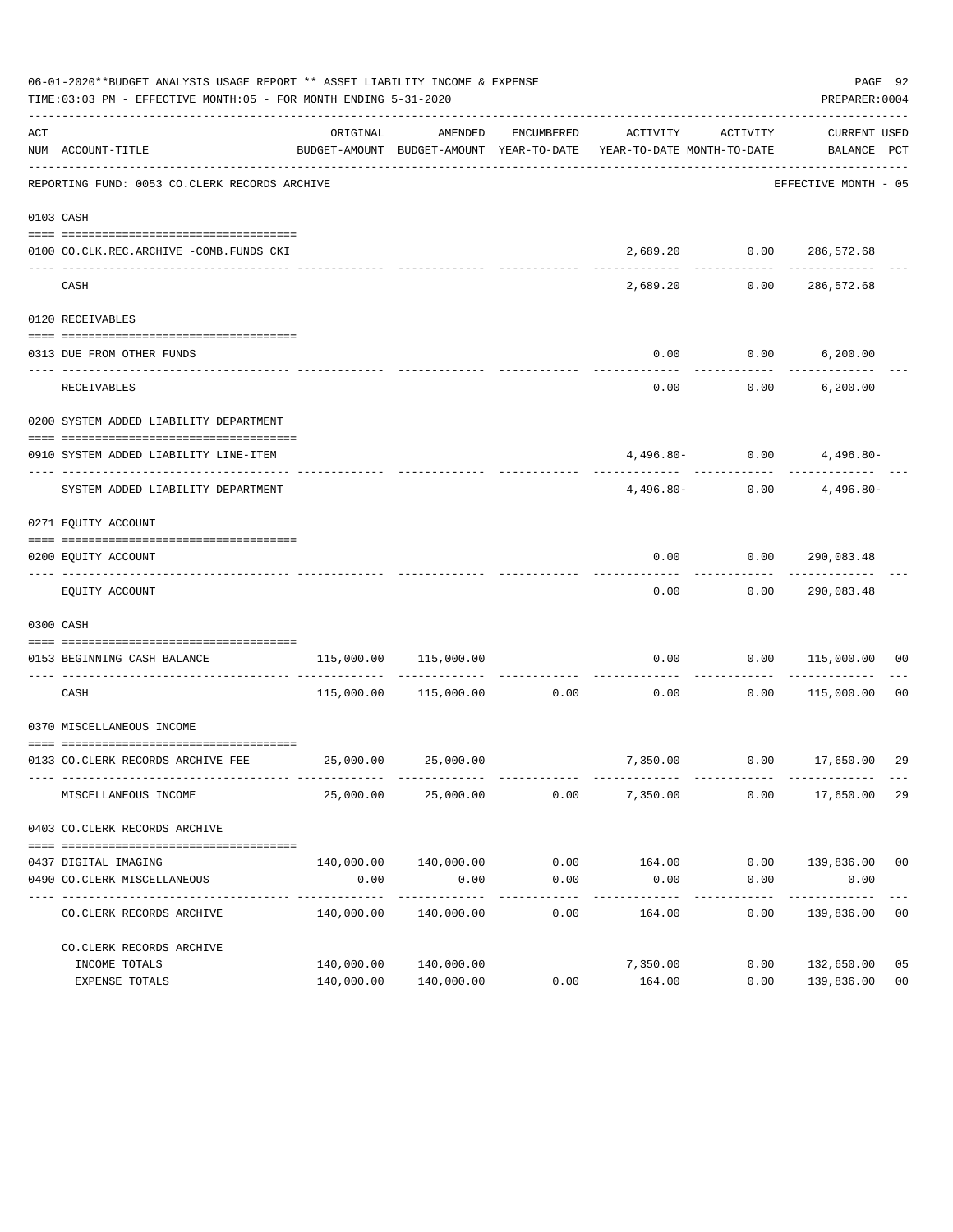| 06-01-2020**BUDGET ANALYSIS USAGE REPORT ** ASSET LIABILITY INCOME & EXPENSE<br>PAGE 93<br>PREPARER: 0004<br>TIME:03:03 PM - EFFECTIVE MONTH:05 - FOR MONTH ENDING 5-31-2020 |                                                     |          |                                                     |                   |                                        |                  |                                                               |  |  |  |
|------------------------------------------------------------------------------------------------------------------------------------------------------------------------------|-----------------------------------------------------|----------|-----------------------------------------------------|-------------------|----------------------------------------|------------------|---------------------------------------------------------------|--|--|--|
| ACT                                                                                                                                                                          | NUM ACCOUNT-TITLE                                   | ORIGINAL | AMENDED<br>BUDGET-AMOUNT BUDGET-AMOUNT YEAR-TO-DATE | ENCUMBERED        | ACTIVITY<br>YEAR-TO-DATE MONTH-TO-DATE | ACTIVITY         | <b>CURRENT USED</b><br>BALANCE PCT                            |  |  |  |
|                                                                                                                                                                              | REPORTING FUND: 0055 F.C. LAW ENFORCEMENT EDUCATION |          |                                                     |                   |                                        |                  | EFFECTIVE MONTH - 05                                          |  |  |  |
|                                                                                                                                                                              | 0102 A/P CLEARING                                   |          |                                                     |                   |                                        |                  |                                                               |  |  |  |
|                                                                                                                                                                              | 0100 A/P CLEARING                                   |          |                                                     |                   | 0.00                                   | 0.00             | 0.00                                                          |  |  |  |
|                                                                                                                                                                              | A/P CLEARING                                        |          |                                                     |                   | 0.00                                   | 0.00             | 0.00                                                          |  |  |  |
|                                                                                                                                                                              | 0103 CASH                                           |          |                                                     |                   |                                        |                  |                                                               |  |  |  |
|                                                                                                                                                                              | 0155 F.C. LAW ENFORCEMENT EDUCATION                 |          |                                                     |                   | 33.03                                  | 0.01             | 33.09                                                         |  |  |  |
|                                                                                                                                                                              | CASH                                                |          |                                                     |                   | 33.03                                  | 0.01             | 33.09                                                         |  |  |  |
|                                                                                                                                                                              | 0200 LIABILITY ACCOUNT                              |          |                                                     |                   |                                        |                  |                                                               |  |  |  |
|                                                                                                                                                                              | 0910 SYSTEM ADDED LIABILITY LINE-ITEM               |          |                                                     |                   | 0.00                                   | 0.00             | 0.00                                                          |  |  |  |
|                                                                                                                                                                              | LIABILITY ACCOUNT                                   |          |                                                     |                   | 0.00                                   | 0.00             | 0.00                                                          |  |  |  |
|                                                                                                                                                                              | 0271 EQUITY ACCOUNT                                 |          |                                                     |                   |                                        |                  |                                                               |  |  |  |
|                                                                                                                                                                              | 0200 EQUITY ACCOUNT                                 |          |                                                     |                   | 0.00                                   | 0.00             | 0.06                                                          |  |  |  |
|                                                                                                                                                                              | EQUITY ACCOUNT                                      |          |                                                     |                   | 0.00                                   | --------<br>0.00 | 0.06                                                          |  |  |  |
|                                                                                                                                                                              | 0300 CASH                                           |          |                                                     |                   |                                        |                  |                                                               |  |  |  |
|                                                                                                                                                                              | 0156 BEGINNING CASH BALANCE                         | 0.00     | 0.00                                                |                   | 0.00                                   | 0.00             | 0.00                                                          |  |  |  |
|                                                                                                                                                                              | -----------------------<br>CASH                     | 0.00     | 0.00                                                | 0.00              | 0.00                                   | 0.00             | 0.00                                                          |  |  |  |
|                                                                                                                                                                              | 0360 INTEREST EARNINGS                              |          |                                                     |                   |                                        |                  |                                                               |  |  |  |
|                                                                                                                                                                              | 0100 INTEREST EARNINGS                              | 0.00     | 0.00                                                |                   | 0.09                                   | 0.01             | $0.09+$                                                       |  |  |  |
|                                                                                                                                                                              | INTEREST EARNINGS                                   | 0.00     | 0.00                                                | 0.00              | 0.09                                   | 0.01             | $0.09+$                                                       |  |  |  |
|                                                                                                                                                                              | 0370 MISCELLANEOUS                                  |          |                                                     |                   |                                        |                  |                                                               |  |  |  |
|                                                                                                                                                                              | 0130 REFUNDS & MISCELLANEOUS                        | 0.00     | 0.00                                                |                   |                                        | $0.00$ 0.00      | 0.00                                                          |  |  |  |
|                                                                                                                                                                              | 0160 PEACE OFFICER ALLOCATION                       | 1,800.00 | 1,800.00                                            |                   | 2,186.44                               | 0.00             | $386.44 + 121$                                                |  |  |  |
|                                                                                                                                                                              | MISCELLANEOUS                                       |          | $1,800.00$ $1,800.00$ $0.00$ $2,186.44$             |                   |                                        | 0.00             | $386.44 + 121$                                                |  |  |  |
|                                                                                                                                                                              | 0560 LAW ENFORCEMENT EDUCATION                      |          |                                                     |                   |                                        |                  |                                                               |  |  |  |
|                                                                                                                                                                              | 0427 OUT OF COUNTY TRAVEL                           |          | $0.00$ 0.00                                         |                   |                                        |                  | $0.00$ $0.00$ $0.00$ $0.00$ $0.00$                            |  |  |  |
|                                                                                                                                                                              | 0428 TRAINING & TUITION                             |          |                                                     |                   |                                        |                  | $1,800.00$ $1,800.00$ $0.00$ $2,153.50$ $0.00$ $353.50 - 120$ |  |  |  |
|                                                                                                                                                                              | 0435 PRINTING                                       | 0.00     | 0.00                                                | 0.00              |                                        | $0.00$ 0.00      | 0.00                                                          |  |  |  |
|                                                                                                                                                                              | 0490 MISCELLANEOUS                                  | 0.00     | 0.00                                                | 0.00<br>--------- | 0.00<br>----------                     | 0.00             | 0.00<br>---------- -                                          |  |  |  |
|                                                                                                                                                                              | LAW ENFORCEMENT EDUCATION                           |          |                                                     | 0.00              | 2,153.50                               | 0.00             | 353.50- 120                                                   |  |  |  |
|                                                                                                                                                                              | 0999 ACCOUNTS PAYABLE                               |          |                                                     |                   |                                        |                  |                                                               |  |  |  |
|                                                                                                                                                                              | 0100 A/P CLEARING ACCOUNT                           |          |                                                     |                   | 0.00                                   | 0.00             | 0.00                                                          |  |  |  |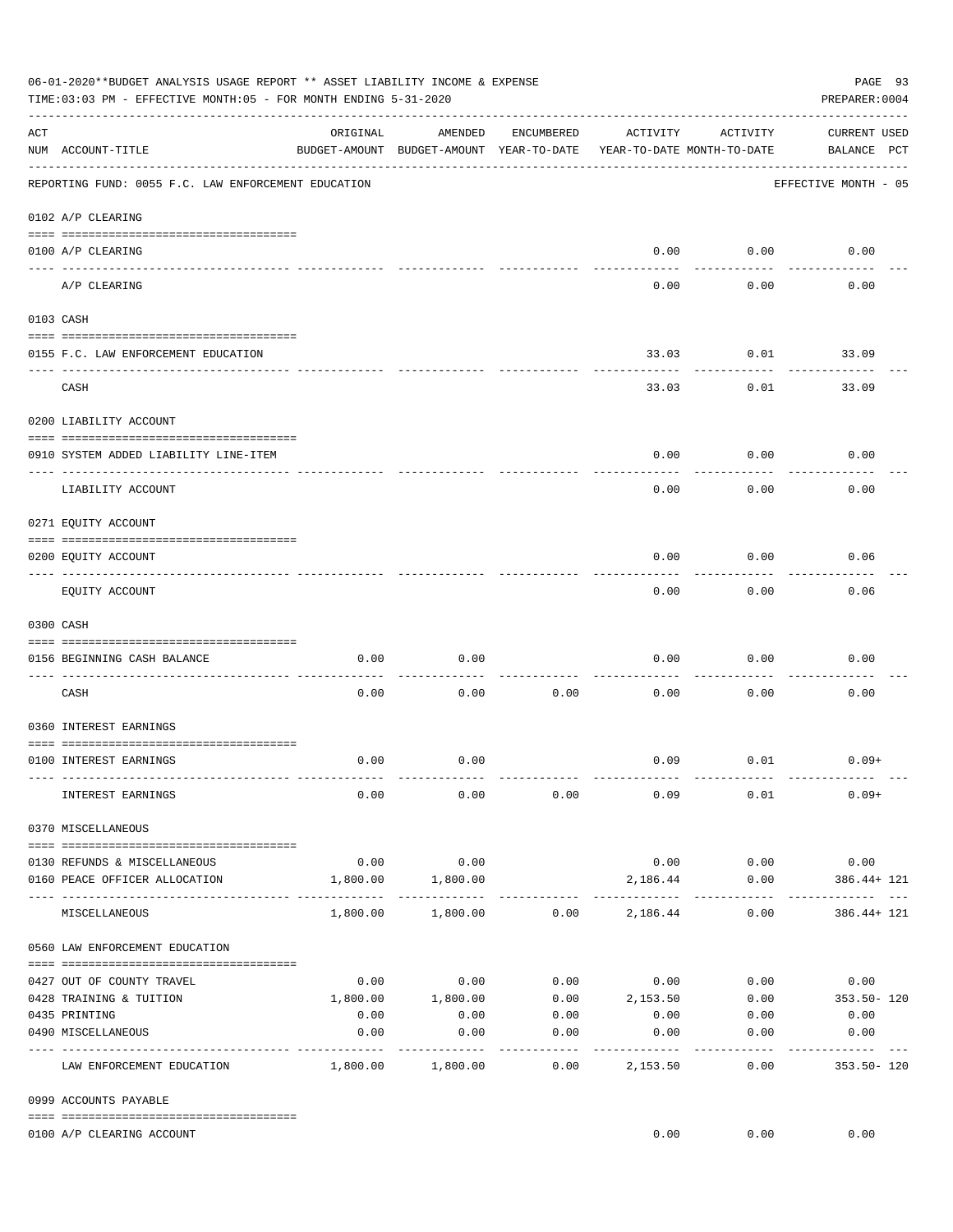|     | 06-01-2020**BUDGET ANALYSIS USAGE REPORT ** ASSET LIABILITY INCOME & EXPENSE<br>PAGE 94<br>TIME: 03:03 PM - EFFECTIVE MONTH: 05 - FOR MONTH ENDING 5-31-2020<br>PREPARER: 0004 |               |               |            |                                         |          |                      |  |  |  |  |
|-----|--------------------------------------------------------------------------------------------------------------------------------------------------------------------------------|---------------|---------------|------------|-----------------------------------------|----------|----------------------|--|--|--|--|
|     |                                                                                                                                                                                |               |               |            |                                         |          |                      |  |  |  |  |
| ACT |                                                                                                                                                                                | ORIGINAL      | AMENDED       | ENCUMBERED | ACTIVITY                                | ACTIVITY | CURRENT USED         |  |  |  |  |
|     | NUM ACCOUNT-TITLE                                                                                                                                                              | BUDGET-AMOUNT | BUDGET-AMOUNT |            | YEAR-TO-DATE YEAR-TO-DATE MONTH-TO-DATE |          | PCT<br>BALANCE       |  |  |  |  |
|     | REPORTING FUND: 0055 F.C. LAW ENFORCEMENT EDUCATION                                                                                                                            |               |               |            |                                         |          | EFFECTIVE MONTH - 05 |  |  |  |  |
|     | ACCOUNTS PAYABLE                                                                                                                                                               |               |               |            | 0.00                                    | 0.00     | 0.00                 |  |  |  |  |
|     | F.C. LAW ENFORCEMENT EDUCATION                                                                                                                                                 |               |               |            |                                         |          |                      |  |  |  |  |
|     | INCOME TOTALS                                                                                                                                                                  | 1,800.00      | 1,800.00      |            | 2,186.53                                | 0.01     | $386.53 + 121$       |  |  |  |  |
|     | <b>EXPENSE TOTALS</b>                                                                                                                                                          | 1,800.00      | 1,800.00      | 0.00       | 2,153.50                                | 0.00     | $353.50 - 120$       |  |  |  |  |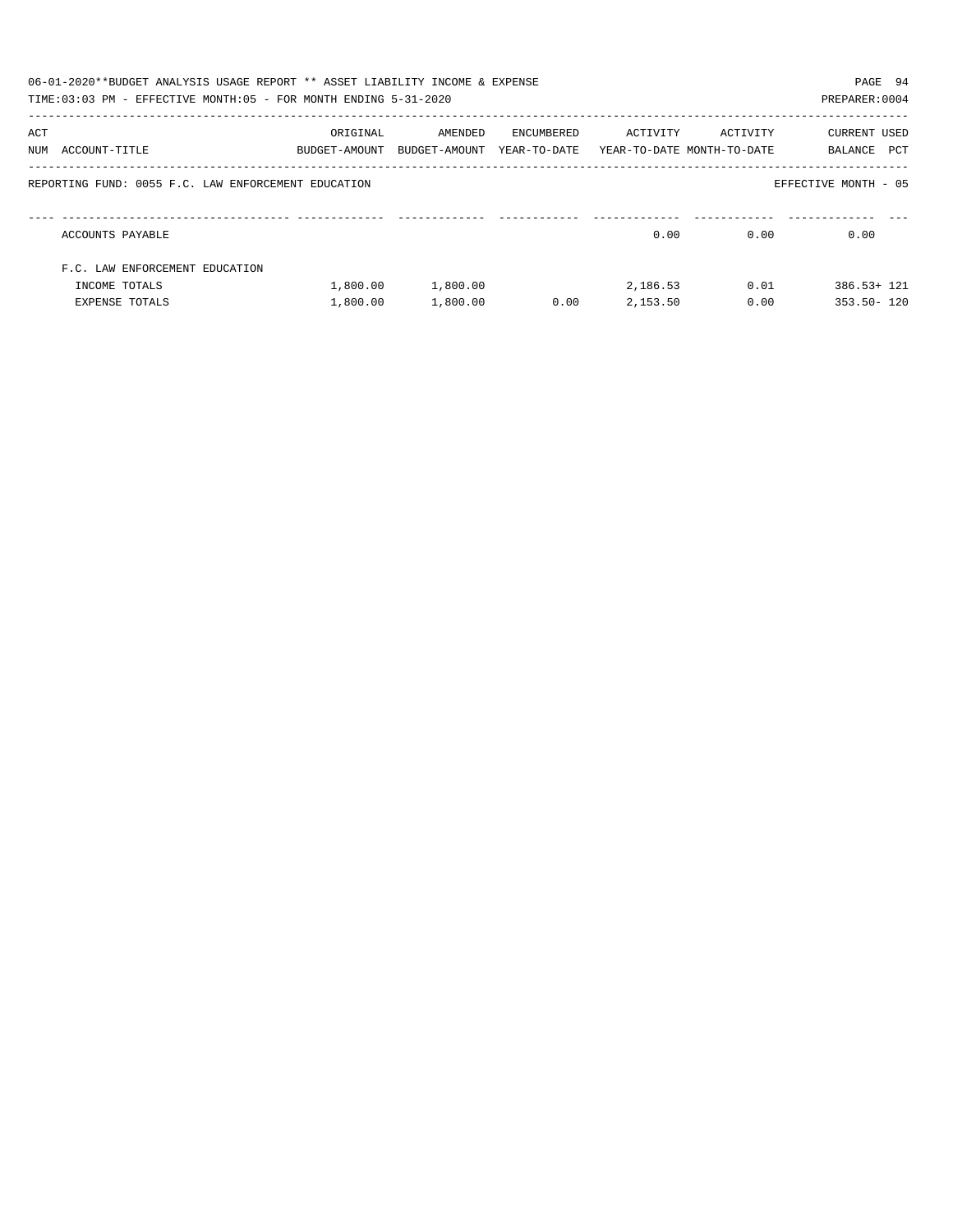|           | 06-01-2020**BUDGET ANALYSIS USAGE REPORT ** ASSET LIABILITY INCOME & EXPENSE<br>TIME: 03:03 PM - EFFECTIVE MONTH: 05 - FOR MONTH ENDING 5-31-2020 |              |                                                     |            |                                        |              | PAGE 95<br>PREPARER: 0004                      |  |
|-----------|---------------------------------------------------------------------------------------------------------------------------------------------------|--------------|-----------------------------------------------------|------------|----------------------------------------|--------------|------------------------------------------------|--|
| ACT       | NUM ACCOUNT-TITLE                                                                                                                                 | ORIGINAL     | AMENDED<br>BUDGET-AMOUNT BUDGET-AMOUNT YEAR-TO-DATE | ENCUMBERED | ACTIVITY<br>YEAR-TO-DATE MONTH-TO-DATE | ACTIVITY     | <b>CURRENT USED</b><br>BALANCE PCT             |  |
|           | REPORTING FUND: 0056 F C SHERIFF FORFEITURE                                                                                                       |              |                                                     |            |                                        |              | EFFECTIVE MONTH - 05                           |  |
|           | 0100 PAYROLL                                                                                                                                      |              |                                                     |            |                                        |              |                                                |  |
|           |                                                                                                                                                   |              |                                                     |            |                                        |              |                                                |  |
| ---- ---- | 0100 PAYROLL                                                                                                                                      |              |                                                     |            | 0.00                                   | 0.00         | 0.00                                           |  |
|           | PAYROLL                                                                                                                                           |              |                                                     |            | 0.00                                   | 0.00         | 0.00                                           |  |
|           | 0102 A/P CLEARING                                                                                                                                 |              |                                                     |            |                                        |              |                                                |  |
|           | 0100 A/P CLEARING                                                                                                                                 |              |                                                     |            | 0.00                                   | 0.00         | 0.00                                           |  |
|           |                                                                                                                                                   |              |                                                     |            |                                        |              |                                                |  |
|           | A/P CLEARING                                                                                                                                      |              |                                                     |            | 0.00                                   | 0.00         | 0.00                                           |  |
|           | 0103 CASH                                                                                                                                         |              |                                                     |            |                                        |              |                                                |  |
|           |                                                                                                                                                   |              |                                                     |            |                                        |              |                                                |  |
|           | 0156 CASH-F C SHERIFF FORFEITURE<br>0159 CASH-FEDERAL FORFEITURE 2018                                                                             |              |                                                     |            | 2,644.84                               | 3,993.61     | $11,451.01 - 4,685.69 - 31,294.91$<br>4,969.98 |  |
|           | CASH                                                                                                                                              |              |                                                     |            |                                        |              | 8,806.17- 692.08- 36,264.89                    |  |
|           | 0200 LIABILITY ACCOUNT                                                                                                                            |              |                                                     |            |                                        |              |                                                |  |
|           | 0910 SYSTEM ADDED LIABILITY LINE-ITEM                                                                                                             |              |                                                     |            | 0.00                                   | 0.00         | 0.00                                           |  |
|           | LIABILITY ACCOUNT                                                                                                                                 |              |                                                     |            | 0.00                                   | 0.00         | 0.00                                           |  |
|           | 0271 EQUITY ACCOUNT                                                                                                                               |              |                                                     |            |                                        |              |                                                |  |
|           | 0200 EQUITY ACCOUNT                                                                                                                               |              |                                                     |            | 0.00                                   | 0.00         | 45,071.06                                      |  |
|           | EQUITY ACCOUNT                                                                                                                                    |              |                                                     |            | 0.00                                   | 0.00         | 45,071.06                                      |  |
|           | 0300 CASH                                                                                                                                         |              |                                                     |            |                                        |              |                                                |  |
|           | 0156 BEGINNING CASH BALANCE                                                                                                                       | 0.00         | 0.00                                                |            | 0.00                                   | 0.00         | 0.00                                           |  |
|           | CASH                                                                                                                                              | 0.00         | 0.00                                                | 0.00       | 0.00                                   | 0.00         | 0.00                                           |  |
|           | 0330 GRANTS                                                                                                                                       |              |                                                     |            |                                        |              |                                                |  |
|           | 0560 BULLETPROOF VEST PARTNERSHIP                                                                                                                 | 0.00         | 0.00                                                |            | 0.00                                   | 0.00         | 0.00                                           |  |
|           | GRANTS                                                                                                                                            | 0.00         | 0.00                                                | 0.00       | 0.00                                   | 0.00         | 0.00                                           |  |
|           | 0352 OTHER FOREITURES                                                                                                                             |              |                                                     |            |                                        |              |                                                |  |
|           |                                                                                                                                                   |              |                                                     |            |                                        |              |                                                |  |
|           | 0200 CONTRABAND FOREITURE<br>0300 PLEA BARGAIN AGREEMENT                                                                                          | 0.00<br>0.00 | 0.00<br>0.00                                        |            | 21,509.82<br>0.00                      | 0.00<br>0.00 | 21,509.82+<br>0.00                             |  |
|           | 0432 LIVESTOCK SEIZURE                                                                                                                            | 0.00         | 0.00                                                |            | 0.00                                   | 0.00         | 0.00                                           |  |
|           | OTHER FOREITURES                                                                                                                                  | 0.00         | 0.00                                                | 0.00       | 21,509.82                              | 0.00         | $21,509.82+$                                   |  |
|           | 0355 FEDERAL FORFEITURE FUNDS                                                                                                                     |              |                                                     |            |                                        |              |                                                |  |
|           |                                                                                                                                                   |              |                                                     |            |                                        |              |                                                |  |
|           | 0560 FEDERAL FORFEITURE FUNDS                                                                                                                     | 0.00         | 0.00                                                |            |                                        | ------------ | 3,993.60 3,993.60 3,993.60+<br>-------------   |  |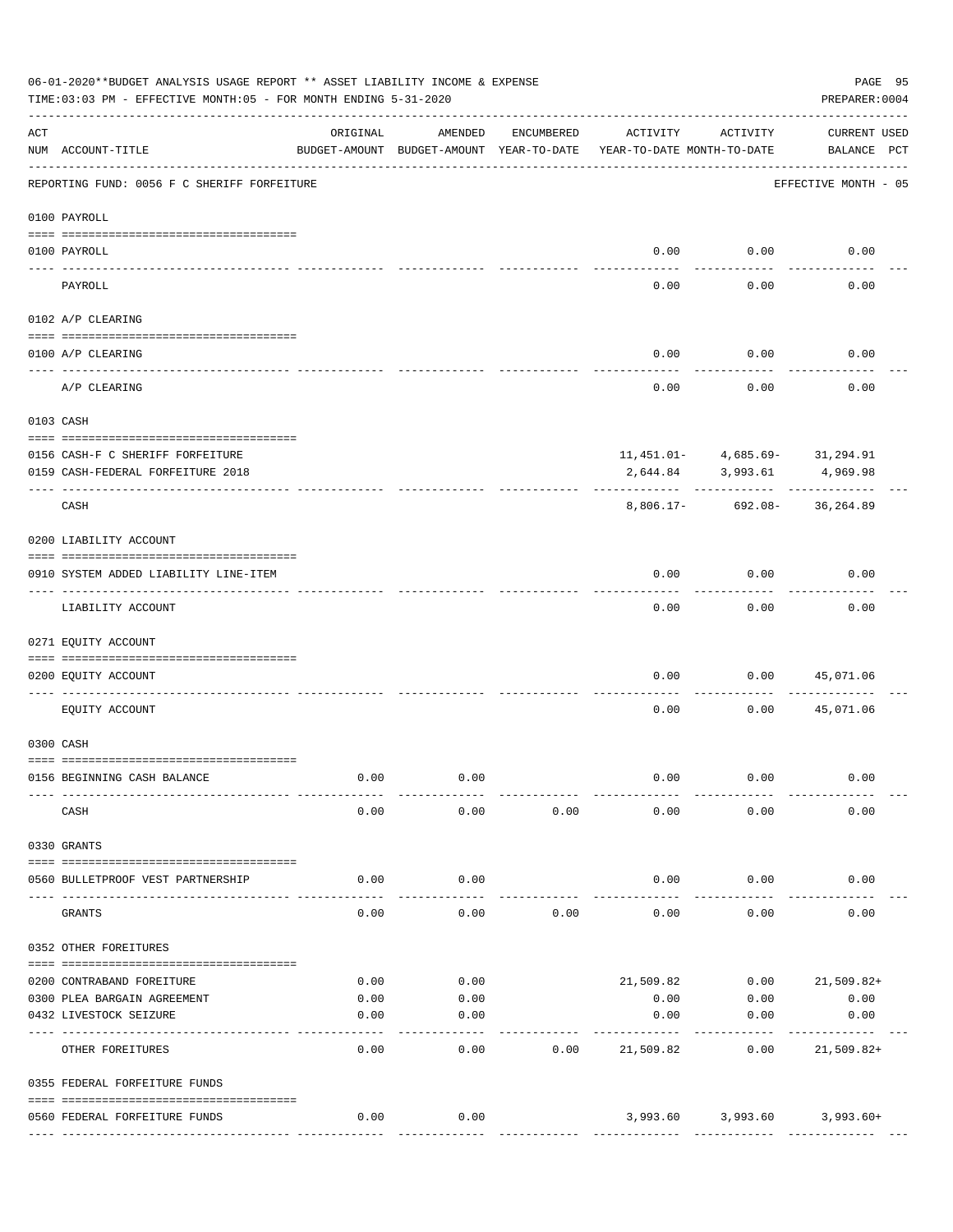06-01-2020\*\*BUDGET ANALYSIS USAGE REPORT \*\* ASSET LIABILITY INCOME & EXPENSE PAGE 96

TIME:03:03 PM - EFFECTIVE MONTH:05 - FOR MONTH ENDING 5-31-2020

| ACT                                                  | ORIGINAL       | AMENDED                                  | ENCUMBERED           | ACTIVITY                   | ACTIVITY                          | <b>CURRENT USED</b>         |
|------------------------------------------------------|----------------|------------------------------------------|----------------------|----------------------------|-----------------------------------|-----------------------------|
| NUM ACCOUNT-TITLE                                    |                | BUDGET-AMOUNT BUDGET-AMOUNT YEAR-TO-DATE |                      | YEAR-TO-DATE MONTH-TO-DATE |                                   | PCT<br>BALANCE              |
| REPORTING FUND: 0056 F C SHERIFF FORFEITURE          |                |                                          |                      |                            |                                   | EFFECTIVE MONTH - 05        |
|                                                      |                |                                          |                      |                            |                                   |                             |
| FEDERAL FORFEITURE FUNDS                             | 0.00           | 0.00                                     | 0.00                 |                            | 3,993.60 3,993.60                 | 3,993.60+                   |
| 0360 INTEREST EARNINGS                               |                |                                          |                      |                            |                                   |                             |
|                                                      |                |                                          |                      |                            |                                   |                             |
| 0100 INTEREST EARNINGS-SO FORFEITURE                 | 0.00           | 0.00                                     |                      | 26.45                      | 0.32                              | $26.45+$                    |
| 0159 INTEREST EARNINGS-FEDERAL FORF 201              | 0.00           | 0.00                                     |                      | 0.00                       | 0.00                              | 0.00                        |
| INTEREST EARNINGS                                    | 0.00           | 0.00                                     | 0.00                 | 26.45                      | 0.32                              | $26.45+$                    |
| 0370 MISCELLANEOUS                                   |                |                                          |                      |                            |                                   |                             |
| 0108 FEDERAL OT REIMBURSEMENT                        | 0.00           | 0.00                                     |                      | 0.00                       | 0.00                              | 0.00                        |
| 0130 REFUNDS & MISCELLANEOUS                         | 0.00           | 0.00                                     |                      | 1,620.00                   | 0.00                              | $1,620.00+$                 |
|                                                      |                |                                          |                      |                            |                                   |                             |
| MISCELLANEOUS                                        | 0.00           | 0.00                                     | 0.00                 | 1,620.00                   | 0.00                              | $1,620.00+$                 |
| 0390 TRANSFERS                                       |                |                                          |                      |                            |                                   |                             |
| 0140 TRANSFERS IN                                    | 0.00           | 0.00                                     |                      | 0.00                       | 0.00                              | 0.00                        |
|                                                      |                |                                          |                      |                            |                                   |                             |
| TRANSFERS                                            | 0.00           | 0.00                                     | 0.00                 | 0.00                       | 0.00                              | 0.00                        |
| 0560 F C SHERIFF FORFEITURE                          |                |                                          |                      |                            |                                   |                             |
|                                                      |                |                                          |                      |                            |                                   |                             |
| 0108 SALARY                                          | 0.00           | 0.00                                     | 0.00                 | 0.00                       | 0.00                              | 0.00                        |
| 0201 SOCIAL SECURITY TAXES                           | 0.00           | 0.00                                     | 0.00                 | 0.00                       | 0.00                              | 0.00                        |
| 0202 GROUP HEALTH INSURANCE                          | 0.00           | 0.00                                     | 0.00                 | 0.00                       | 0.00                              | 0.00                        |
| 0203 RETIREMENT                                      | 0.00           | 0.00                                     | 0.00                 | 0.00                       | 0.00                              | 0.00                        |
| 0204 WORKERS COMPENSATION                            | 0.00           | 0.00                                     | 0.00                 | 0.00                       | 0.00                              | 0.00                        |
| 0205 MEDICARE TAX                                    | 0.00           | 0.00                                     | 0.00                 | 0.00                       | 0.00                              | 0.00                        |
| 0310 SUPPLIES                                        | 0.00           | 0.00                                     | 0.00                 | 200.00                     | 200.00                            | $200.00 -$                  |
| 0316 EMPLOYEE AWARDS BANQUET<br>0320 WEAPON SUPPLIES | 0.00           | 0.00                                     | 0.00                 | 0.00                       | 0.00                              | 0.00                        |
| 0395 UNIFORMS/PROT.VESTS                             | 0.00<br>0.00   | 0.00<br>0.00                             | 0.00<br>0.00         | 1,259.30<br>4,711.12       | 0.00<br>2,656.00                  | $1,259.30-$<br>4,711.12-    |
| 0423 INTERNET SERVICE                                | 0.00           | 0.00                                     | 0.00                 | 0.00                       | 0.00                              | 0.00                        |
| 0427 OUT OF COUNTY TRAVEL                            | 0.00           | 0.00                                     | 0.00                 | 0.00                       | 0.00                              | 0.00                        |
| 0428 TRAINING & TUITION                              | 0.00           | 0.00                                     | 0.00                 | 1,830.00                   | 1,830.00                          | $1,830.00 -$                |
| 0452 R & M EQUIPMENT                                 | 0.00           | 0.00                                     | 0.00                 | 0.00                       | 0.00                              | 0.00                        |
| 0454 R&M AUTO                                        | 0.00           | 0.00                                     | 0.00                 | 0.00                       | 0.00                              | 0.00                        |
| 0460 EQUIPMENT RENTAL/LEASE                          | 0.00           | 0.00                                     | 0.00                 | 0.00                       | 0.00                              | 0.00                        |
| 0490 MISCELLANEOUS                                   | 0.00           | 0.00                                     | 0.00                 | 0.00                       | 0.00                              | 0.00                        |
| 0495 NARCOTICS AND/OR OTHER INVESTIGATI              | 0.00           | 0.00                                     | 0.00                 | 1,500.00                   | 0.00                              | $1,500.00-$                 |
| 0499 BANK SERVICE FEES                               | 0.00           | 0.00                                     | 0.00                 | 0.00                       | 0.00                              | 0.00                        |
| 0571 AUTOMOBILES                                     | 0.00           | 0.00                                     | 0.00                 | 0.00                       | 0.00                              | 0.00                        |
| 0572 OFFICE EQUIPMENT                                | 0.00           | 0.00                                     | 0.00                 | 0.00                       | 0.00                              | 0.00                        |
| 0573 TELEPHONE/RADIO EQUIPMENT                       | 0.00           | 0.00                                     | 0.00                 | 0.00                       | 0.00                              | 0.00                        |
| 0574 TECHNOLOGY                                      | 0.00           | 0.00                                     | 0.00                 | 16,615.62                  | 0.00                              | $16,615.62-$                |
| 0579 WEAPONS                                         | 0.00           | 0.00                                     | 0.00                 | 3,342.00                   | 0.00                              | 3,342.00-                   |
| 0580 INVESTIGATIVE EQUIPMENT<br>-------------------- | 0.00<br>------ | 0.00<br>-----                            | 0.00<br>. <u>.</u> . | 5,148.00                   | 0.00<br>------------ ------------ | $5,148.00 -$<br>----------- |
| F C SHERIFF FORFEITURE                               | 0.00           | 0.00                                     | 0.00                 |                            | 34,606.04 4,686.00 34,606.04-     |                             |
| 0565 INVESTIGATOR CRIMES AGAINST CHILDR              |                |                                          |                      |                            |                                   |                             |
| 0108 SALARY                                          | 0.00           | 0.00                                     | 0.00                 | 0.00                       | 0.00                              | 0.00                        |
|                                                      |                |                                          |                      |                            |                                   |                             |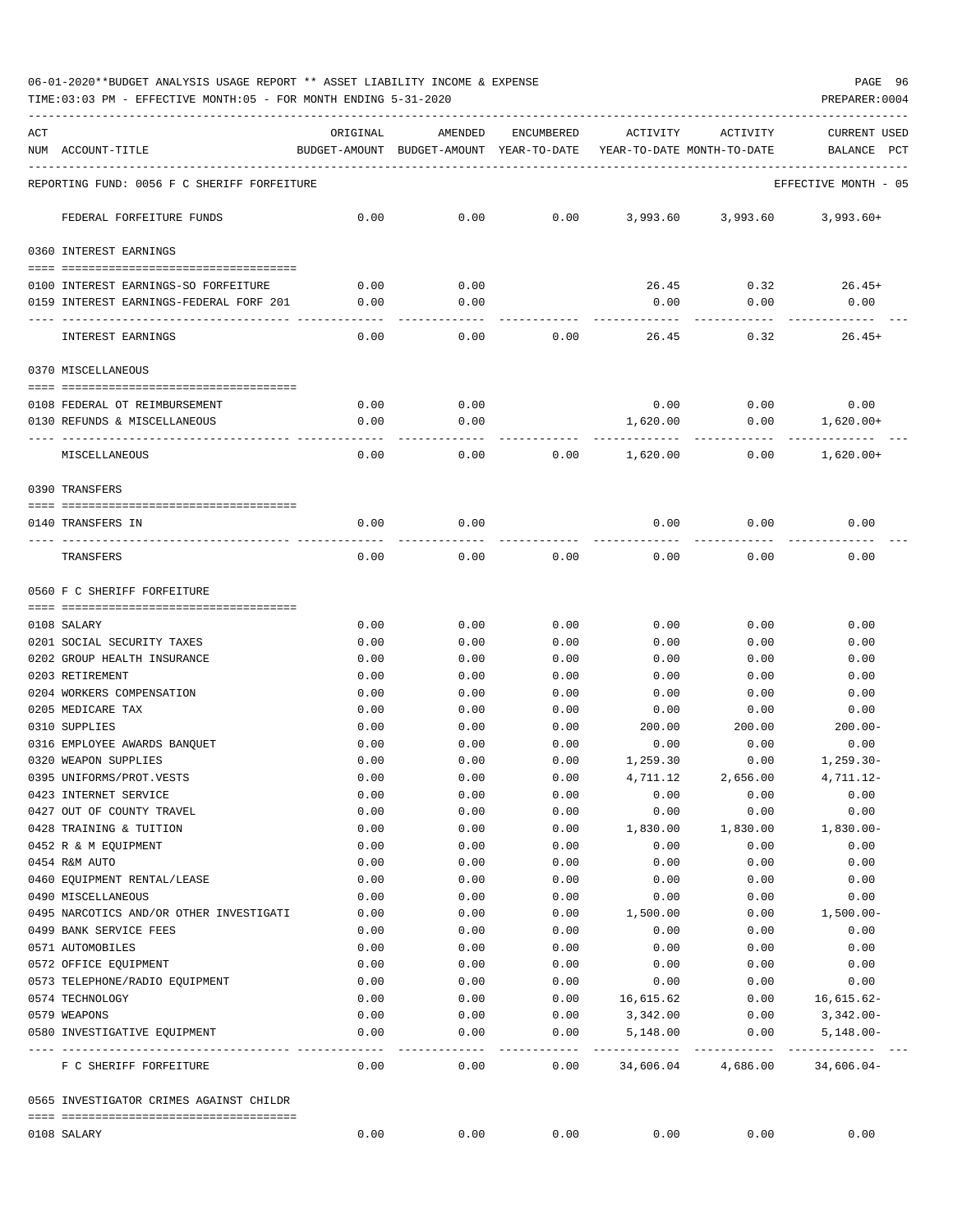## 06-01-2020\*\*BUDGET ANALYSIS USAGE REPORT \*\* ASSET LIABILITY INCOME & EXPENSE PAGE 97

TIME:03:03 PM - EFFECTIVE MONTH:05 - FOR MONTH ENDING 5-31-2020 PREPARER:0004

| ACT |                                             | ORIGINAL | AMENDED                                  | ENCUMBERED | ACTIVITY                             | ACTIVITY                         | CURRENT USED         |
|-----|---------------------------------------------|----------|------------------------------------------|------------|--------------------------------------|----------------------------------|----------------------|
|     | NUM ACCOUNT-TITLE                           |          | BUDGET-AMOUNT BUDGET-AMOUNT YEAR-TO-DATE |            | YEAR-TO-DATE MONTH-TO-DATE           |                                  | BALANCE PCT          |
|     | REPORTING FUND: 0056 F C SHERIFF FORFEITURE |          |                                          |            |                                      |                                  | EFFECTIVE MONTH - 05 |
|     | 0201 SOCIAL SECURITY TAXES                  | 0.00     | 0.00                                     | 0.00       | 0.00                                 | 0.00                             | 0.00                 |
|     | 0202 GROUP HEALTH INSURANCE                 | 0.00     | 0.00                                     | 0.00       | 0.00                                 | 0.00                             | 0.00                 |
|     | 0203 RETIREMENT                             | 0.00     | 0.00                                     | 0.00       | 0.00                                 | 0.00                             | 0.00                 |
|     | 0204 WORKERS COMPENSATION                   | 0.00     | 0.00                                     | 0.00       |                                      | 0.00<br>0.00                     | 0.00                 |
|     | 0205 MEDICARE TAX                           | 0.00     | 0.00                                     | 0.00       | 0.00                                 | 0.00                             | 0.00                 |
|     | INVESTIGATOR CRIMES AGAINST CHILDR          | 0.00     | 0.00                                     | 0.00       | 0.00                                 | 0.00                             | 0.00                 |
|     | 0570 FEDERAL FORFEITURE FUNDS               |          |                                          |            |                                      |                                  |                      |
|     |                                             |          |                                          |            |                                      |                                  |                      |
|     | 0310 OFFICE & MISC. SUPPLIES                | 0.00     | 0.00                                     | 0.00       | 0.00                                 | 0.00                             | 0.00                 |
|     | 0395 UNIFORMS/PROT. VESTS/BADGES            | 0.00     | 0.00                                     | 0.00       | 0.00                                 | 0.00                             | 0.00                 |
|     | 0571 AUTOMOBILES                            | 0.00     | 0.00                                     | 0.00       | 0.00                                 | 0.00                             | 0.00                 |
|     | 0572 EOUIPMENT                              | 0.00     | 0.00                                     | 0.00       | 0.00                                 | 0.00                             | 0.00                 |
|     | 0574 TECHNOLOGY                             | 0.00     | 0.00                                     |            | $0.00$ 1,350.00                      |                                  | $0.00$ 1,350.00-     |
|     | 0579 WEAPONS                                | 0.00     | 0.00                                     | 0.00       | 0.00                                 | 0.00                             | 0.00                 |
|     | FEDERAL FORFEITURE FUNDS                    | 0.00     | 0.00                                     |            | $0.00$ $1,350.00$ $0.00$ $1,350.00$  |                                  |                      |
|     | 0999 ACCOUNTS PAYABLE                       |          |                                          |            |                                      |                                  |                      |
|     |                                             |          |                                          |            |                                      |                                  |                      |
|     | 0100 A/P CLEARING ACCOUNT                   |          |                                          |            | 0.00                                 | 0.00                             | 0.00                 |
|     | ACCOUNTS PAYABLE                            |          |                                          |            | 0.00                                 | 0.00                             | 0.00                 |
|     | F C SHERIFF FORFEITURE                      |          |                                          |            |                                      |                                  |                      |
|     | INCOME TOTALS                               | 0.00     | 0.00                                     |            |                                      | 27, 149.87 3, 993.92 27, 149.87+ |                      |
|     | <b>EXPENSE TOTALS</b>                       | 0.00     | 0.00                                     |            | $0.00$ 35,956.04 4,686.00 35,956.04- |                                  |                      |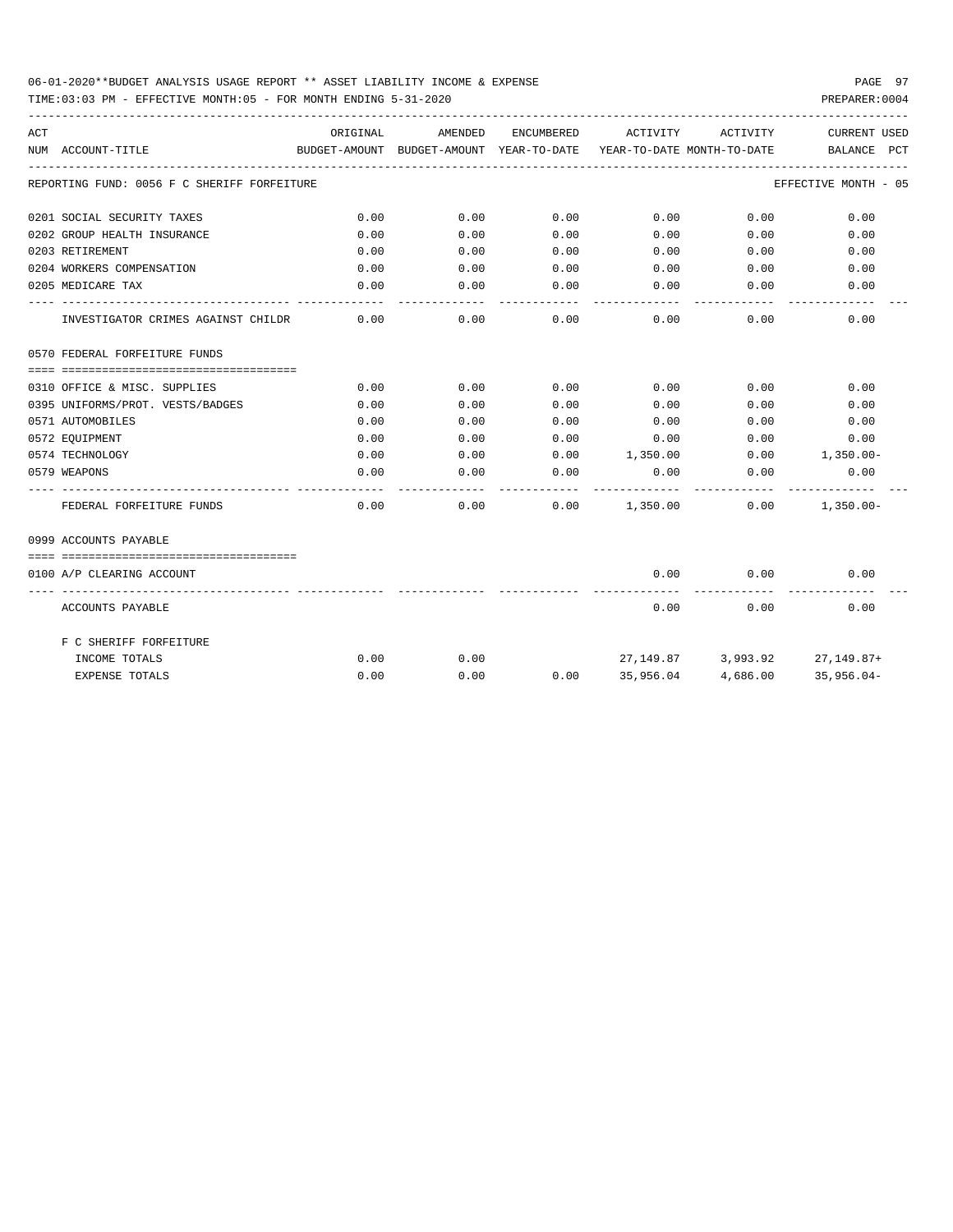|     | 06-01-2020**BUDGET ANALYSIS USAGE REPORT ** ASSET LIABILITY INCOME & EXPENSE<br>TIME: 03:03 PM - EFFECTIVE MONTH: 05 - FOR MONTH ENDING 5-31-2020 |              |                                                     |              |                                        |              | PAGE 98<br>PREPARER: 0004   |
|-----|---------------------------------------------------------------------------------------------------------------------------------------------------|--------------|-----------------------------------------------------|--------------|----------------------------------------|--------------|-----------------------------|
| ACT | NUM ACCOUNT-TITLE                                                                                                                                 | ORIGINAL     | AMENDED<br>BUDGET-AMOUNT BUDGET-AMOUNT YEAR-TO-DATE | ENCUMBERED   | ACTIVITY<br>YEAR-TO-DATE MONTH-TO-DATE | ACTIVITY     | CURRENT USED<br>BALANCE PCT |
|     | REPORTING FUND: 0057 SHERIFF K-9 UNIT                                                                                                             |              |                                                     |              |                                        |              | EFFECTIVE MONTH - 05        |
|     | 0103 CASH                                                                                                                                         |              |                                                     |              |                                        |              |                             |
|     |                                                                                                                                                   |              |                                                     |              |                                        |              |                             |
|     | 0100 SHERIFF K-9 UNIT-COMB. FUND CHECKIN                                                                                                          |              |                                                     |              | 0.00                                   | 0.00         | 49.11                       |
|     | CASH                                                                                                                                              |              |                                                     |              | 0.00                                   | 0.00         | 49.11                       |
|     | 0200 SYSTEM ADDED LIABILITY DEPARTMENT                                                                                                            |              |                                                     |              |                                        |              |                             |
|     | 0910 SYSTEM ADDED LIABILITY LINE-ITEM                                                                                                             |              |                                                     |              | 0.00                                   | 0.00         | 0.00                        |
|     | SYSTEM ADDED LIABILITY DEPARTMENT                                                                                                                 |              |                                                     |              | 0.00                                   | 0.00         | 0.00                        |
|     | 0271 EQUITY ACCOUNT                                                                                                                               |              |                                                     |              |                                        |              |                             |
|     | 0200 EQUITY ACCOUNT                                                                                                                               |              |                                                     |              | 0.00                                   | 0.00         | 49.11                       |
|     | EQUITY ACCOUNT                                                                                                                                    |              |                                                     |              | 0.00                                   | 0.00         | 49.11                       |
|     | 0300 CASH                                                                                                                                         |              |                                                     |              |                                        |              |                             |
|     | 0157 BEGINNING CASH BALANCE                                                                                                                       | 0.00         | 0.00                                                |              | 0.00                                   | 0.00         | 0.00                        |
|     | CASH                                                                                                                                              | 0.00         | 0.00                                                | 0.00         | 0.00                                   | 0.00         | 0.00                        |
|     | 0360 INTEREST INCOME                                                                                                                              |              |                                                     |              |                                        |              |                             |
|     |                                                                                                                                                   |              |                                                     |              |                                        |              |                             |
|     | 0100 INTEREST EARNINGS<br>-----------------                                                                                                       | 0.00         | 0.00                                                |              | 0.00                                   | 0.00         | 0.00                        |
|     | INTEREST INCOME                                                                                                                                   | 0.00         | 0.00                                                | 0.00         | 0.00                                   | 0.00         | 0.00                        |
|     | 0370 MISCELLANEOUS INCOME                                                                                                                         |              |                                                     |              |                                        |              |                             |
|     | 0560 SHERIFF K-9 UNIT                                                                                                                             | 0.00         | 0.00                                                |              | 0.00                                   | 0.00         | 0.00                        |
|     | MISCELLANEOUS INCOME                                                                                                                              | 0.00         | 0.00                                                | 0.00         | 0.00                                   | 0.00         | 0.00                        |
|     | 0560 SHERIFF K-9 UNIT                                                                                                                             |              |                                                     |              |                                        |              |                             |
|     |                                                                                                                                                   |              |                                                     |              |                                        |              |                             |
|     | 0310 SUPPLIES                                                                                                                                     | 0.00         | 0.00                                                | 0.00         | 0.00                                   | 0.00         | 0.00                        |
|     | 0395 UNIFORMS<br>0427 OUT OF COUNTY TRAVEL                                                                                                        | 0.00<br>0.00 | 0.00<br>0.00                                        | 0.00<br>0.00 | 0.00<br>0.00                           | 0.00<br>0.00 | 0.00<br>0.00                |
|     | 0428 TRAINING/TUITION                                                                                                                             | 0.00         | 0.00                                                | 0.00         | 0.00                                   | 0.00         | 0.00                        |
|     | 0571 EQUIPMENT                                                                                                                                    | 0.00         | 0.00                                                | 0.00         | 0.00                                   | 0.00         | 0.00                        |
|     | 0580 PURCHASE OF ANIMAL                                                                                                                           | 0.00         | 0.00                                                | 0.00         | 0.00                                   | 0.00         | 0.00                        |
|     | SHERIFF K-9 UNIT                                                                                                                                  | 0.00         | ----<br>0.00                                        | ----<br>0.00 | 0.00                                   | 0.00         | 0.00                        |
|     | SHERIFF K-9 UNIT                                                                                                                                  |              |                                                     |              |                                        |              |                             |
|     | INCOME TOTALS                                                                                                                                     | 0.00         | 0.00                                                |              | 0.00                                   | 0.00         | 0.00                        |
|     | EXPENSE TOTALS                                                                                                                                    | 0.00         | 0.00                                                | 0.00         | 0.00                                   | 0.00         | 0.00                        |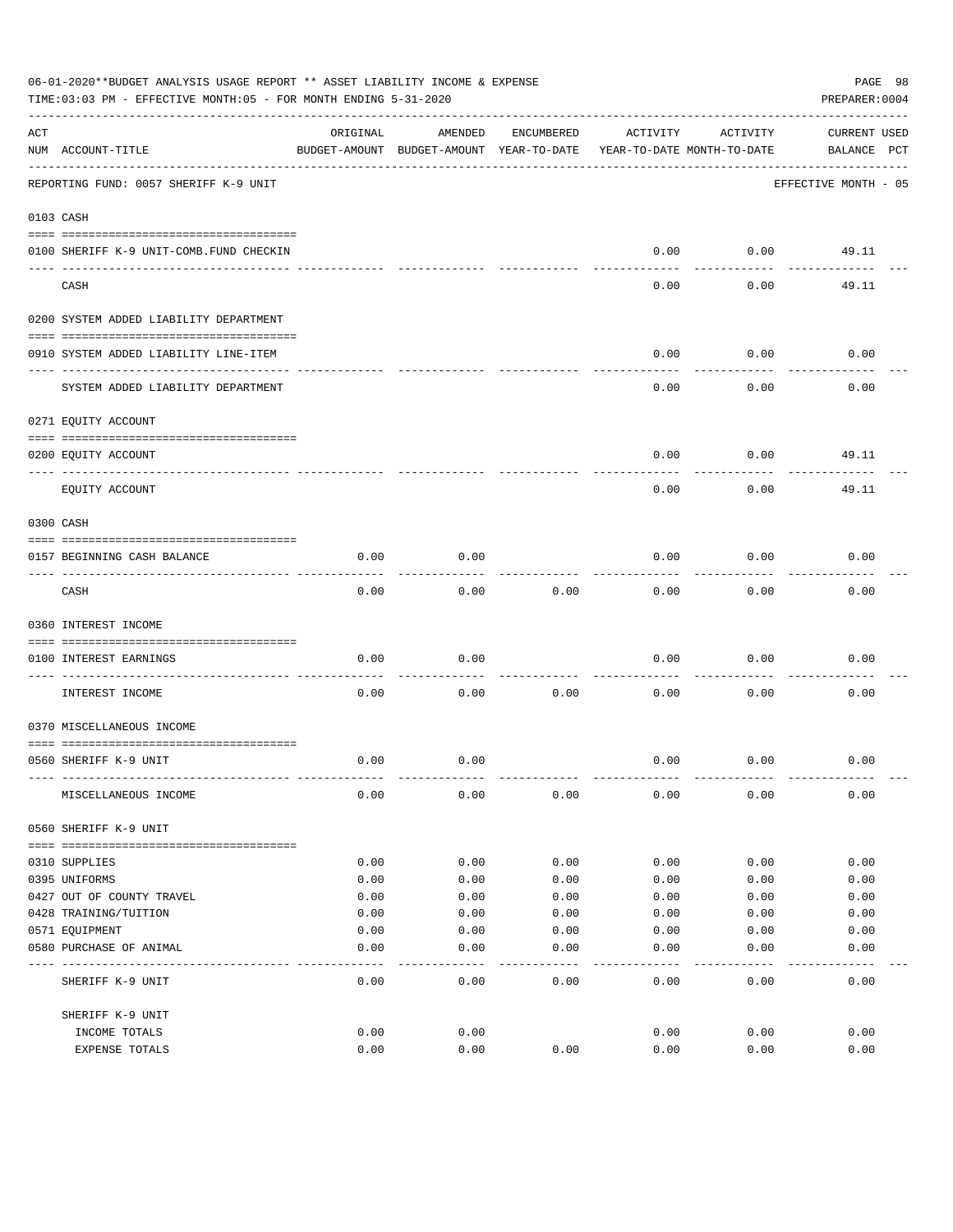|     | 06-01-2020**BUDGET ANALYSIS USAGE REPORT ** ASSET LIABILITY INCOME & EXPENSE<br>TIME: 03:03 PM - EFFECTIVE MONTH: 05 - FOR MONTH ENDING 5-31-2020 |          |                               |                  |                                                                                 |                             | PAGE 99<br>PREPARER: 0004          |          |
|-----|---------------------------------------------------------------------------------------------------------------------------------------------------|----------|-------------------------------|------------------|---------------------------------------------------------------------------------|-----------------------------|------------------------------------|----------|
| ACT | NUM ACCOUNT-TITLE                                                                                                                                 | ORIGINAL | AMENDED                       | ENCUMBERED       | ACTIVITY<br>BUDGET-AMOUNT BUDGET-AMOUNT YEAR-TO-DATE YEAR-TO-DATE MONTH-TO-DATE | ACTIVITY                    | <b>CURRENT USED</b><br>BALANCE PCT |          |
|     | --------------------------------------<br>REPORTING FUND: 0059 SPECIALTY COURT PROGRAM                                                            |          |                               |                  |                                                                                 |                             | EFFECTIVE MONTH - 05               |          |
|     | 0103 CASH                                                                                                                                         |          |                               |                  |                                                                                 |                             |                                    |          |
|     | 0100 DRUG COURT-COMBINED FUNDS                                                                                                                    |          |                               |                  |                                                                                 | 1,591.88- 450.07 29,449.16  |                                    |          |
|     | CASH                                                                                                                                              |          |                               |                  | 1,591.88-                                                                       | __ ____________<br>450.07   | 29,449.16                          |          |
|     | 0120 RECEIVABLES                                                                                                                                  |          |                               |                  |                                                                                 |                             |                                    |          |
|     | 0313 DUE FROM OTHER FUNDS                                                                                                                         |          |                               |                  | 0.00                                                                            | 0.00                        | 324.05                             |          |
|     | RECEIVABLES                                                                                                                                       |          |                               |                  | 0.00                                                                            | 0.00                        | 324.05                             |          |
|     | 0200 SYSTEM ADDED LIABILITY DEPARTMENT                                                                                                            |          |                               |                  |                                                                                 |                             |                                    |          |
|     | 0910 SYSTEM ADDED LIABILITY LINE-ITEM                                                                                                             |          |                               |                  |                                                                                 | $1,642.50 - 0.00$ 1,642.50- |                                    |          |
|     | SYSTEM ADDED LIABILITY DEPARTMENT                                                                                                                 |          |                               |                  | 1,642.50-                                                                       | 0.00                        | 1,642.50-                          |          |
|     | 0271 EQUITY ACCOUNT                                                                                                                               |          |                               |                  |                                                                                 |                             |                                    |          |
|     | 0200 EQUITY ACCOUNT                                                                                                                               |          |                               |                  | 0.00                                                                            | $0.00$ 31,365.09            |                                    |          |
|     | EQUITY ACCOUNT                                                                                                                                    |          |                               |                  | 0.00                                                                            |                             | $0.00$ 31,365.09                   |          |
|     | 0300 CASH                                                                                                                                         |          |                               |                  |                                                                                 |                             |                                    |          |
|     | 0159 BEGINNING CASH BALANCE                                                                                                                       | 0.00     | 0.00                          |                  | 0.00                                                                            | 0.00                        | 0.00                               |          |
|     | CASH                                                                                                                                              | 0.00     | 0.00                          | 0.00             | 0.00                                                                            | 0.00                        | 0.00                               |          |
|     | 0360 INTEREST EARNINGS                                                                                                                            |          |                               |                  |                                                                                 |                             |                                    |          |
|     | 0100 INTEREST EARNINGS                                                                                                                            | 0.00     | 0.00                          |                  |                                                                                 | 47.86 2.81                  | 47.86+                             |          |
|     | INTEREST EARNINGS                                                                                                                                 | 0.00     | 0.00                          | 0.00             | 47.86                                                                           | 2.81                        | $47.86+$                           |          |
|     | 0370 DRUG COURT INCOME                                                                                                                            |          |                               |                  |                                                                                 |                             |                                    |          |
|     | 0425 DRUG COURT FEE                                                                                                                               |          | 4,000.00 4,000.00             |                  | 948.89                                                                          |                             | 280.89 3,051.11 24                 |          |
|     | 0426 SPECIALTY COURT                                                                                                                              | 0.00     | 0.00                          |                  | 166.37                                                                          | 166.37                      | $166.37+$                          |          |
|     | DRUG COURT INCOME                                                                                                                                 | 4,000.00 |                               |                  |                                                                                 | 447.26                      | 2,884.74 28                        |          |
|     | 0425 DRUG COURT EXPENSE                                                                                                                           |          |                               |                  |                                                                                 |                             |                                    |          |
|     | 0433 DRUG COURT PROGRAMS                                                                                                                          |          | 600.00 600.00                 |                  | $0.00$ $0.00$ $0.00$ $0.00$ $600.00$                                            |                             |                                    | 00       |
|     | 0437 ATTORNEY FEES DRUG COURT                                                                                                                     |          | 3,400.00 3,400.00             | 0.00             | 562.50 0.00 2,837.50                                                            |                             |                                    | 17       |
|     | 0439 INVESTIGATOR EXPENSE                                                                                                                         | 0.00     | 0.00                          | 0.00             |                                                                                 | $0.00$ 0.00                 | 0.00                               |          |
|     | 0442 PROFESSIONAL SERVICES<br>----------------- -------------                                                                                     | 0.00     | 0.00                          | 0.00<br>-------- | 550.00                                                                          | 0.00                        | $550.00 -$                         |          |
|     | DRUG COURT EXPENSE                                                                                                                                | 4,000.00 | 4,000.00                      | 0.00             | 1,112.50                                                                        | 0.00                        | 2,887.50 28                        |          |
|     | SPECIALTY COURT PROGRAM                                                                                                                           |          |                               |                  |                                                                                 |                             |                                    |          |
|     | INCOME TOTALS<br>EXPENSE TOTALS                                                                                                                   | 4,000.00 | 4,000.00 4,000.00<br>4,000.00 | 0.00             | 1,112.50                                                                        | 1,163.12 450.07<br>0.00     | 2,836.88<br>2,887.50               | 29<br>28 |
|     |                                                                                                                                                   |          |                               |                  |                                                                                 |                             |                                    |          |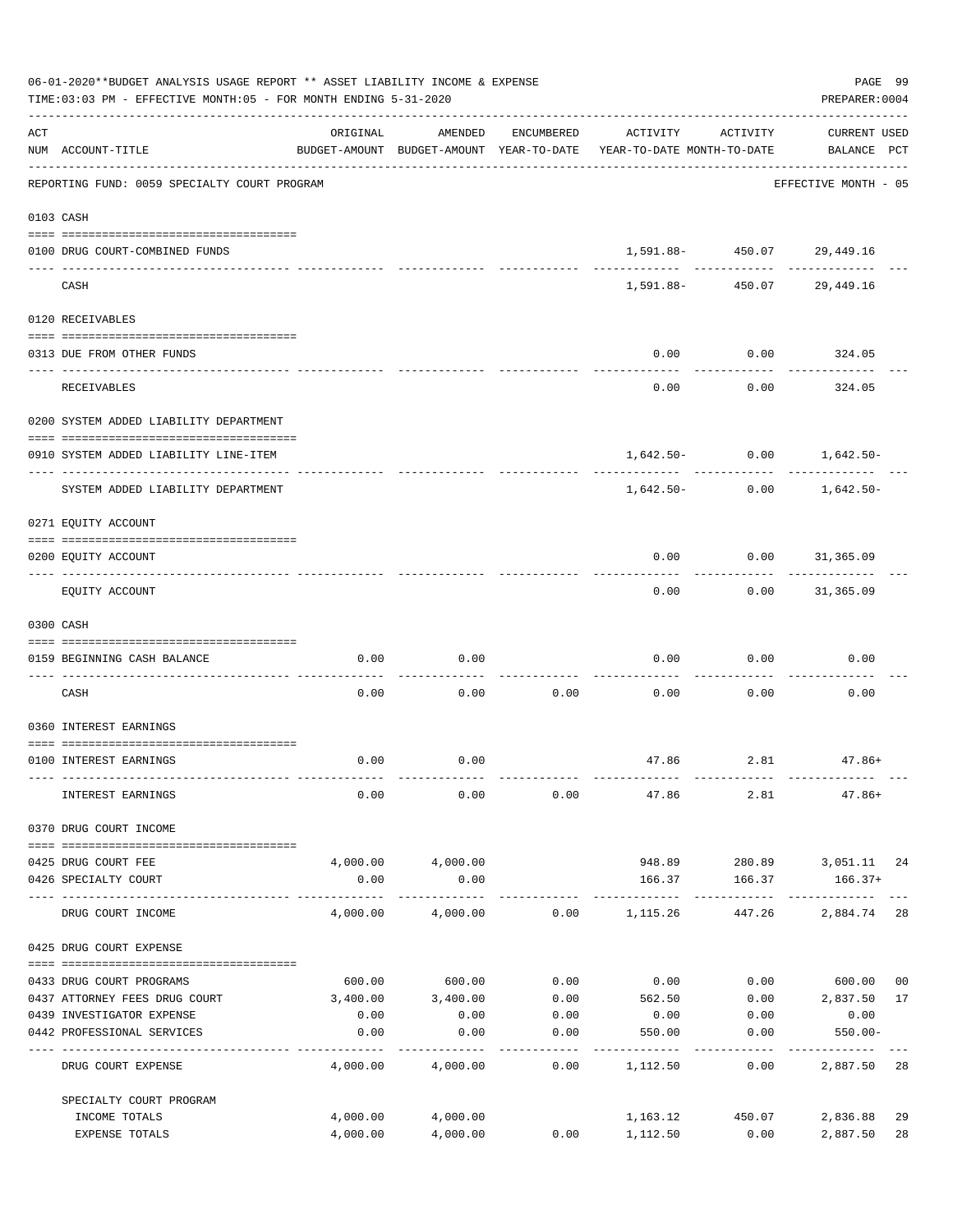|     | 06-01-2020**BUDGET ANALYSIS USAGE REPORT ** ASSET LIABILITY INCOME & EXPENSE<br>TIME: 03:03 PM - EFFECTIVE MONTH: 05 - FOR MONTH ENDING 5-31-2020 |                  |                                 |            |                                                                                 |                                       | PAGE 100<br>PREPARER: 0004         |  |
|-----|---------------------------------------------------------------------------------------------------------------------------------------------------|------------------|---------------------------------|------------|---------------------------------------------------------------------------------|---------------------------------------|------------------------------------|--|
| ACT | NUM ACCOUNT-TITLE                                                                                                                                 | ORIGINAL         | AMENDED                         | ENCUMBERED | ACTIVITY<br>BUDGET-AMOUNT BUDGET-AMOUNT YEAR-TO-DATE YEAR-TO-DATE MONTH-TO-DATE | ACTIVITY                              | <b>CURRENT USED</b><br>BALANCE PCT |  |
|     | REPORTING FUND: 0060 SINKING FUND                                                                                                                 |                  |                                 |            |                                                                                 |                                       | EFFECTIVE MONTH - 05               |  |
|     | 0103 CASH                                                                                                                                         |                  |                                 |            |                                                                                 |                                       |                                    |  |
|     |                                                                                                                                                   |                  |                                 |            |                                                                                 |                                       |                                    |  |
|     | 0100 SINKING-COMBINED FUND CHECKING                                                                                                               |                  |                                 |            |                                                                                 | 178,872.98   144,141.55-   331,583.85 |                                    |  |
|     | 0175 TEXPOOL                                                                                                                                      |                  |                                 |            | 0.00                                                                            | 0.00                                  | 0.00                               |  |
|     | CASH                                                                                                                                              |                  |                                 |            |                                                                                 | 178,872.98  144,141.55-  331,583.85   |                                    |  |
|     | 0120 RECEIVABLES                                                                                                                                  |                  |                                 |            |                                                                                 |                                       |                                    |  |
|     |                                                                                                                                                   |                  |                                 |            |                                                                                 |                                       |                                    |  |
|     | 0311 TAXES RECEIVABLE                                                                                                                             |                  |                                 |            | 0.00                                                                            | 0.00                                  | 10,269.92                          |  |
|     | 0312 DUE FROM OTHER GOVERNMENT                                                                                                                    |                  |                                 |            | 0.00                                                                            | 0.00                                  | 33.34                              |  |
|     | 0313 DUE FROM OTHER FUNDS                                                                                                                         |                  |                                 |            | 0.00                                                                            | 0.00                                  | 0.00                               |  |
|     | RECEIVABLES                                                                                                                                       |                  |                                 |            | 0.00                                                                            | 0.00                                  | ----------<br>10,303.26            |  |
|     | 0200 LIABILITY ACCOUNT                                                                                                                            |                  |                                 |            |                                                                                 |                                       |                                    |  |
|     |                                                                                                                                                   |                  |                                 |            |                                                                                 |                                       |                                    |  |
|     | 0200 DEFERRED REVENUE                                                                                                                             |                  |                                 |            | 0.00                                                                            | $0.00$ 9,341.26                       |                                    |  |
|     | 0910 SYSTEM ADDED LIABILITY LINE-ITEM                                                                                                             |                  |                                 |            | 0.00                                                                            | 0.00                                  | 0.00                               |  |
|     | LIABILITY ACCOUNT                                                                                                                                 |                  |                                 |            | 0.00                                                                            | 0.00                                  | 9,341.26                           |  |
|     | 0207 DUE TO FUND                                                                                                                                  |                  |                                 |            |                                                                                 |                                       |                                    |  |
|     | 0990 DUE TO OTHERS                                                                                                                                |                  |                                 |            | 0.00                                                                            | 0.00                                  | 0.00                               |  |
|     | DUE TO FUND                                                                                                                                       |                  |                                 |            | 0.00                                                                            | 0.00                                  | 0.00                               |  |
|     | 0271 EQUITY ACCOUNT                                                                                                                               |                  |                                 |            |                                                                                 |                                       |                                    |  |
|     |                                                                                                                                                   |                  |                                 |            |                                                                                 |                                       |                                    |  |
|     | 0200 EQUITY ACCOUNT                                                                                                                               |                  |                                 |            | 0.00                                                                            | 0.00                                  | 153,672.87                         |  |
|     | EQUITY ACCOUNT                                                                                                                                    |                  |                                 |            | 0.00                                                                            | 0.00                                  | 153,672.87                         |  |
|     | 0300 CASH                                                                                                                                         |                  |                                 |            |                                                                                 |                                       |                                    |  |
|     |                                                                                                                                                   |                  |                                 |            |                                                                                 |                                       |                                    |  |
|     | 0110 BEGINNING CASH BALANCE                                                                                                                       | 0.00<br>-------- | 0.00<br>----------              |            | . <u>.</u> .                                                                    | $0.00$ 0.00<br>----------             | 0.00                               |  |
|     | CASH                                                                                                                                              | 0.00             | 0.00                            | 0.00       | 0.00                                                                            | 0.00                                  | 0.00                               |  |
|     | 0310 PROPERTY TAXES                                                                                                                               |                  |                                 |            |                                                                                 |                                       |                                    |  |
|     |                                                                                                                                                   |                  |                                 |            |                                                                                 |                                       |                                    |  |
|     | 0110 CURRENT TAXES                                                                                                                                |                  | 854,993.92 854,993.92<br>500.00 |            |                                                                                 | 839,096.05  13,754.43  15,897.87  98  |                                    |  |
|     | 0120 DELINQUENT TAXES                                                                                                                             | 500.00           |                                 |            | 6,444.72                                                                        | 1,154.02                              | 5,944.72+289                       |  |
|     | PROPERTY TAXES                                                                                                                                    |                  |                                 |            | 855,493.92 855,493.92 0.00 845,540.77 14,908.45 9,953.15 99                     |                                       |                                    |  |
|     | 0318 OTHER TAXES                                                                                                                                  |                  |                                 |            |                                                                                 |                                       |                                    |  |
|     | 0120 PAY N LIEU TAX/GRASSLAND                                                                                                                     | 0.00             | 0.00                            |            | 0.00                                                                            |                                       | $0.00$ 0.00                        |  |
|     | 0121 PAY N LIEU TAX/UPPER TRINITY                                                                                                                 | 0.00             | 0.00                            |            | 144.00                                                                          | 0.00                                  | 144.00+                            |  |
|     |                                                                                                                                                   |                  | ----------                      |            |                                                                                 | ----------                            |                                    |  |
|     | OTHER TAXES                                                                                                                                       | 0.00             | 0.00                            | 0.00       | 144.00                                                                          | 0.00                                  | $144.00+$                          |  |

0360 INTEREST EARNINGS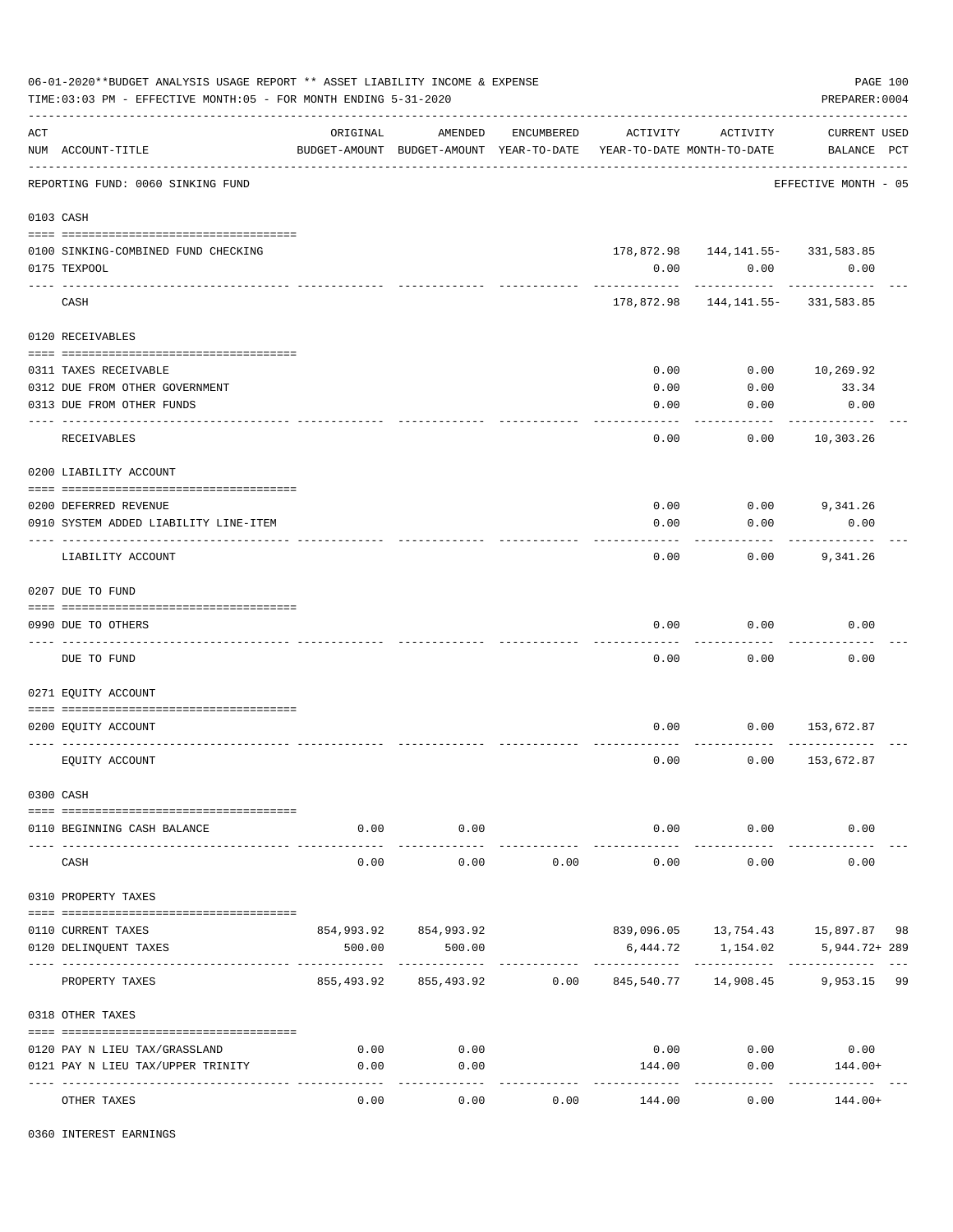| 06-01-2020**BUDGET ANALYSIS USAGE REPORT ** ASSET LIABILITY INCOME & EXPENSE | PAGE 101       |
|------------------------------------------------------------------------------|----------------|
| TIME:03:03 PM - EFFECTIVE MONTH:05 - FOR MONTH ENDING 5-31-2020              | PREPARER: 0004 |

| ACT |                                         | ORIGINAL   | AMENDED                                  | ENCUMBERED | ACTIVITY   | ACTIVITY                           | <b>CURRENT USED</b>  |     |
|-----|-----------------------------------------|------------|------------------------------------------|------------|------------|------------------------------------|----------------------|-----|
|     | NUM ACCOUNT-TITLE                       |            | BUDGET-AMOUNT BUDGET-AMOUNT YEAR-TO-DATE |            |            | YEAR-TO-DATE MONTH-TO-DATE         | BALANCE              | PCT |
|     |                                         |            |                                          |            |            |                                    |                      |     |
|     | REPORTING FUND: 0060 SINKING FUND       |            |                                          |            |            |                                    | EFFECTIVE MONTH - 05 |     |
|     |                                         |            |                                          |            |            |                                    |                      |     |
|     | 0100 INTEREST EARNINGS                  | 0.00       | 0.00                                     |            | 0.00       | 0.00                               | 0.00                 |     |
|     | 0200 INTEREST, 2017 GO BONDS            | 0.00       | 0.00                                     |            | 0.00       | 0.00                               | 0.00                 |     |
|     | 0300 INTEREST, 2018 GO BONDS            | 0.00       | 0.00                                     |            | 0.00       | 0.00                               | 0.00                 |     |
|     | 0400 INTEREST, 2020 CO BONDS            | 0.00       | 0.00                                     |            | 5,812.19   | 0.00                               | $5,812.19+$          |     |
|     | INTEREST EARNINGS                       | 0.00       | 0.00                                     | 0.00       | 5,812.19   | 0.00                               | $5,812.19+$          |     |
|     | 0370 MISCELLANEOUS                      |            |                                          |            |            |                                    |                      |     |
|     |                                         |            |                                          |            |            |                                    |                      |     |
|     | 0130 REFUNDS & MISCELLANEOUS            | 0.00       | 0.00                                     |            |            | $0.00$ $0.00$ $0.00$               |                      |     |
|     | MISCELLANEOUS                           | 0.00       | 0.00                                     | 0.00       | 0.00       | 0.00                               | 0.00                 |     |
|     | 0620 DEBT SERVICE                       |            |                                          |            |            |                                    |                      |     |
|     |                                         |            |                                          |            |            |                                    |                      |     |
|     | 0309 ANNUAL PAYING AGENT REGISTRAR FEES | 500.00     | 586.48                                   | 0.00       | 586.48     | 200.00                             | 0.00 100             |     |
|     | 0400 BOND LEGAL FEES                    | 0.00       | 0.00                                     | 0.00       | 0.00       | 0.00                               | 0.00                 |     |
|     | 0401 CONTINUING DISCLOSURE FEES         | 2,250.00   | 2,250.00                                 | 0.00       | 2,250.00   | 0.00                               | 0.00 100             |     |
|     | 0490 MISCELLANEOUS                      | 83,118.92  | 83,032.44                                | 0.00       | 0.00       | 0.00                               | 83,032.44 00         |     |
|     | 0627 PRINCIPAL, 2017 GO BONDS           | 170,000.00 | 170,000.00                               | 0.00       | 170,000.00 | 0.00                               | 0.00 100             |     |
|     | 0630 PRINCIPAL, 2018 GO BONDS           | 40,000.00  | 40,000.00                                | 0.00       | 40,000.00  | 40,000.00                          | 0.00 100             |     |
|     | 0631 PRINCIPAL, 2020 CO BONDS           | 0.00       | 0.00                                     | 0.00       | 0.00       | 0.00                               | 0.00                 |     |
|     | DEBT SERVICE                            | 295,868.92 | 295,868.92                               | 0.00       | 212,836.48 | 40,200.00                          | 83,032.44 72         |     |
|     | 0660 DEBT SERVICE INTEREST              |            |                                          |            |            |                                    |                      |     |
|     | 0667 INTEREST, 2017 GO BONDS            |            | 203,075.00 203,075.00                    | 0.00       |            | 103,237.50   0.00   99,837.50   51 |                      |     |
|     | 0670 INTEREST, 2018 GO BONDS            | 356,550.00 | 356,550.00                               | 0.00       | 356,550.00 | 118,850.00                         | $0.00$ 100           |     |
|     | 0671 INTEREST, 2020 CO BONDS            | 0.00       | 0.00                                     | 0.00       | 0.00       | 0.00                               | 0.00                 |     |
|     | DEBT SERVICE INTEREST                   | 559,625.00 | 559,625.00                               | 0.00       | 459,787.50 | 118,850.00                         | 99,837.50 82         |     |
|     | SINKING FUND                            |            |                                          |            |            |                                    |                      |     |
|     | INCOME TOTALS                           |            | 855,493.92 855,493.92                    |            |            | 851,496.96 14,908.45               | 3,996.96 100         |     |
|     | <b>EXPENSE TOTALS</b>                   | 855,493.92 | 855,493.92                               | 0.00       | 672,623.98 | 159,050.00                         | 182,869.94           | 79  |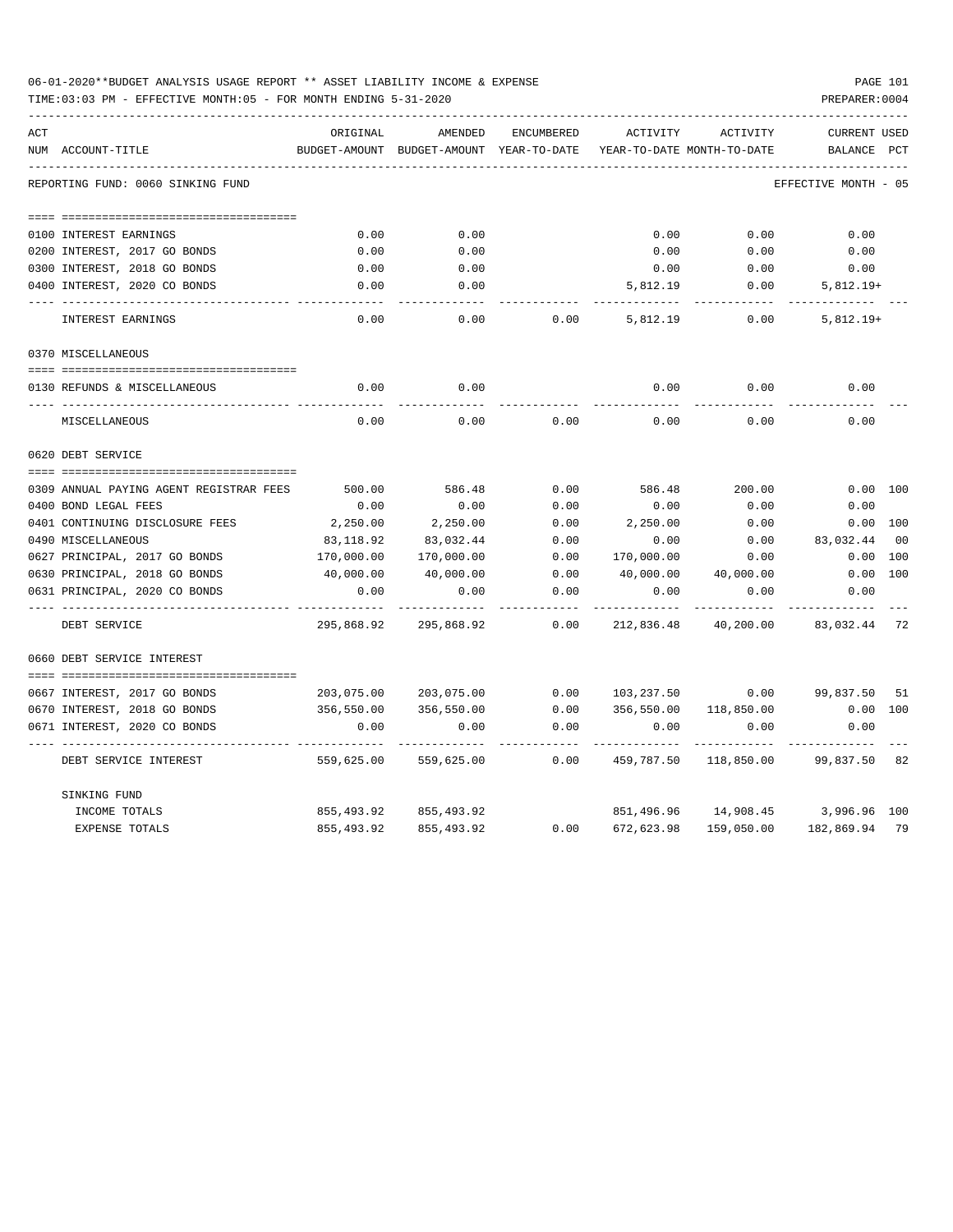|     | 06-01-2020**BUDGET ANALYSIS USAGE REPORT ** ASSET LIABILITY INCOME & EXPENSE<br>TIME:03:03 PM - EFFECTIVE MONTH:05 - FOR MONTH ENDING 5-31-2020 |          |                                                     |            |          |                                        | PAGE 102<br>PREPARER: 0004         |                |
|-----|-------------------------------------------------------------------------------------------------------------------------------------------------|----------|-----------------------------------------------------|------------|----------|----------------------------------------|------------------------------------|----------------|
| ACT | NUM ACCOUNT-TITLE                                                                                                                               | ORIGINAL | AMENDED<br>BUDGET-AMOUNT BUDGET-AMOUNT YEAR-TO-DATE | ENCUMBERED | ACTIVITY | ACTIVITY<br>YEAR-TO-DATE MONTH-TO-DATE | <b>CURRENT USED</b><br>BALANCE PCT |                |
|     | REPORTING FUND: 0061 DIST.CLK.CO.&DIST.CT.TECH.-COMB.FUN                                                                                        |          |                                                     |            |          |                                        | EFFECTIVE MONTH - 05               |                |
|     | 0103 CASH                                                                                                                                       |          |                                                     |            |          |                                        |                                    |                |
|     | 0100 DIST.CLK.CO.& DIST.CT.TECH.-COMBIN                                                                                                         |          |                                                     |            |          |                                        | 295.09 110.85 3,588.24             |                |
|     | CASH                                                                                                                                            |          |                                                     |            | 295.09   | 110.85                                 | 3,588.24                           |                |
|     | 0120 RECEIVABLES                                                                                                                                |          |                                                     |            |          |                                        |                                    |                |
|     | 0313 DUE FROM OTHER FUNDS                                                                                                                       |          |                                                     |            | 0.00     | 0.00                                   | 39.93                              |                |
|     | RECEIVABLES                                                                                                                                     |          |                                                     |            | 0.00     | 0.00                                   | 39.93                              |                |
|     | 0271 EQUITY ACCOUNT                                                                                                                             |          |                                                     |            |          |                                        |                                    |                |
|     | 0200 EQUITY ACCOUNT                                                                                                                             |          |                                                     |            | 0.00     | 0.00                                   | 3,333.08                           |                |
|     | ---- -----------<br>EQUITY ACCOUNT                                                                                                              |          |                                                     |            | 0.00     | 0.00                                   | 3,333.08                           |                |
|     | 0300 CASH                                                                                                                                       |          |                                                     |            |          |                                        |                                    |                |
|     | 0161 BEGINNING CASH BALANCE                                                                                                                     | 2,800.00 | 2,800.00                                            |            | 0.00     | 0.00                                   | 2,800.00                           | 0 <sub>0</sub> |
|     | CASH                                                                                                                                            | 2,800.00 | 2,800.00                                            | 0.00       | 0.00     | 0.00                                   | 2,800.00                           | 0 <sup>0</sup> |
|     | 0370 DIST.CLK.MISCELLANEOUS INCOME                                                                                                              |          |                                                     |            |          |                                        |                                    |                |
|     | 0440 DIST.CLK.CO.& DIST.CT.TECHNOLOGY F                                                                                                         | 0.00     | 0.00                                                |            | 295.09   | 110.85                                 | $295.09+$                          |                |
|     | DIST.CLK.MISCELLANEOUS INCOME                                                                                                                   | 0.00     | 0.00                                                | 0.00       | 295.09   | 110.85                                 | 295.09+                            |                |
|     | 0440 DIST.CLK.COURT TECHNOLOGY EQUIPMEN                                                                                                         |          |                                                     |            |          |                                        |                                    |                |
|     | 0572 OFFICE EOUIPMENT                                                                                                                           | 2,800.00 | 2,800.00                                            | 0.00       | 0.00     | 0.00                                   | 2,800.00                           | 0 <sub>0</sub> |
|     | DIST.CLK.COURT TECHNOLOGY EQUIPMEN                                                                                                              | 2,800.00 | 2,800.00                                            | 0.00       | 0.00     | 0.00                                   | 2,800.00                           | 0 <sub>0</sub> |
|     | DIST.CLK.CO.&DIST.CT.TECH.-COMB.FU                                                                                                              |          |                                                     |            |          |                                        |                                    |                |
|     | INCOME TOTALS                                                                                                                                   | 2,800.00 | 2,800.00                                            |            | 295.09   | 110.85                                 | 2,504.91                           | 11             |
|     | <b>EXPENSE TOTALS</b>                                                                                                                           | 2,800.00 | 2,800.00                                            | 0.00       | 0.00     | 0.00                                   | 2,800.00                           | 0 <sub>0</sub> |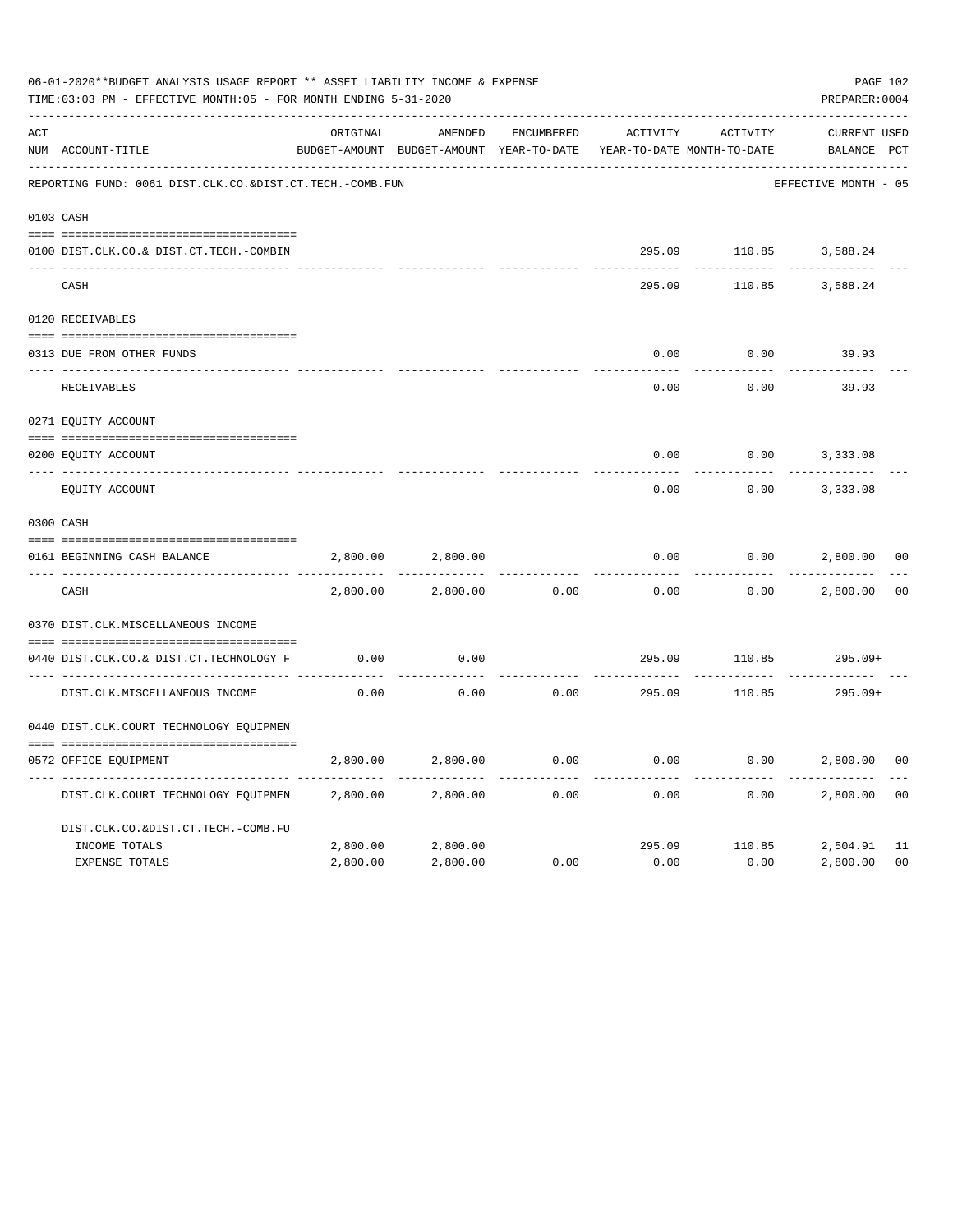|     | 06-01-2020**BUDGET ANALYSIS USAGE REPORT ** ASSET LIABILITY INCOME & EXPENSE<br>TIME:03:03 PM - EFFECTIVE MONTH:05 - FOR MONTH ENDING 5-31-2020 |                        |                          |            |                                                                                 |                                           | PREPARER: 0004              | PAGE 103       |
|-----|-------------------------------------------------------------------------------------------------------------------------------------------------|------------------------|--------------------------|------------|---------------------------------------------------------------------------------|-------------------------------------------|-----------------------------|----------------|
| ACT | NUM ACCOUNT-TITLE                                                                                                                               | ORIGINAL               | AMENDED                  | ENCUMBERED | ACTIVITY<br>BUDGET-AMOUNT BUDGET-AMOUNT YEAR-TO-DATE YEAR-TO-DATE MONTH-TO-DATE | ACTIVITY                                  | CURRENT USED<br>BALANCE PCT |                |
|     | REPORTING FUND: 0062 DIST.CLK.COURT RECORDS PRESERVATION                                                                                        |                        |                          |            |                                                                                 |                                           | EFFECTIVE MONTH - 05        |                |
|     | 0103 CASH                                                                                                                                       |                        |                          |            |                                                                                 |                                           |                             |                |
|     | 0100 DIST.CLK.COURT RECORDS PRESERVATIO                                                                                                         |                        |                          |            |                                                                                 | 2,544.26 486.59 36,613.12                 |                             |                |
|     | CASH                                                                                                                                            |                        | -------------            |            |                                                                                 | ------------<br>2,544.26 486.59 36,613.12 | . _ _ _ _ _ _ _ _ _         |                |
|     | 0120 RECEIVABLES                                                                                                                                |                        |                          |            |                                                                                 |                                           |                             |                |
|     | 0313 DUE FROM OTHER FUNDS                                                                                                                       |                        |                          |            | 0.00                                                                            | $0.00$ 222.25                             |                             |                |
|     | <b>RECEIVABLES</b>                                                                                                                              |                        |                          |            | 0.00                                                                            | ---------<br>0.00                         | ----------<br>222.25        |                |
|     | 0271 EQUITY ACCOUNT                                                                                                                             |                        |                          |            |                                                                                 |                                           |                             |                |
|     | 0200 EQUITY ACCOUNT                                                                                                                             |                        |                          |            |                                                                                 | $0.00$ $0.00$ $34.291.11$                 |                             |                |
|     | EQUITY ACCOUNT                                                                                                                                  |                        |                          |            | 0.00                                                                            | 0.00                                      | 34,291.11                   |                |
|     | 0300 CASH                                                                                                                                       |                        |                          |            |                                                                                 |                                           |                             |                |
|     | 0162 BEGINNING CASH BALANCE                                                                                                                     |                        | 27,500.00 27,500.00      |            | 0.00                                                                            | $0.00$ 27,500.00 00                       |                             |                |
|     | CASH                                                                                                                                            |                        | 27,500.00 27,500.00 0.00 |            | 0.00                                                                            |                                           | $0.00$ 27,500.00 00         |                |
|     | 0360 INTEREST EARNINGS                                                                                                                          |                        |                          |            |                                                                                 |                                           |                             |                |
|     | 0100 INTEREST EARNINGS                                                                                                                          | 0.00                   | 0.00                     |            |                                                                                 | 56.29 3.51                                | $56.29+$                    |                |
|     | -------------------- --------------<br>INTEREST EARNINGS                                                                                        | 0.00                   | 0.00                     | 0.00       |                                                                                 | 56.29 3.51                                | 56.29+                      |                |
|     | 0370 DIST.CLK.COURT MISCELLAEOUS INCOME                                                                                                         |                        |                          |            |                                                                                 |                                           |                             |                |
|     | 0133 DIST.CLK.COURT RECORDS PRESERVATIO 2,500.00 2,500.00                                                                                       |                        |                          |            |                                                                                 | 2,487.97 483.08 12.03 100                 |                             |                |
|     | DIST.CLK.COURT MISCELLAEOUS INCOME                                                                                                              | 2,500.00               | 2,500.00                 | 0.00       | 2,487.97                                                                        | 483.08                                    | 12.03 100                   |                |
|     | 0449 DIST.CLK.RECORDS PRES.EQUIPMENT                                                                                                            |                        |                          |            |                                                                                 |                                           |                             |                |
|     | 0572 OFFICE EQUIPMENT                                                                                                                           | 30,000.00              | 30,000.00                | 0.00       | 0.00<br>--------------                                                          | 0.00                                      | 30,000.00 00                |                |
|     | DIST.CLK.RECORDS PRES.EQUIPMENT                                                                                                                 | 30,000.00              | 30,000.00                | 0.00       | 0.00                                                                            | 0.00                                      | 30,000.00                   | 0 <sub>0</sub> |
|     | DIST.CLK.COURT RECORDS PRESERVATIO                                                                                                              |                        |                          |            |                                                                                 |                                           |                             |                |
|     | INCOME TOTALS<br>EXPENSE TOTALS                                                                                                                 | 30,000.00<br>30,000.00 | 30,000.00<br>30,000.00   | 0.00       | 2,544.26<br>0.00                                                                | 486.59<br>0.00                            | 27,455.74 08<br>30,000.00   | 0 <sub>0</sub> |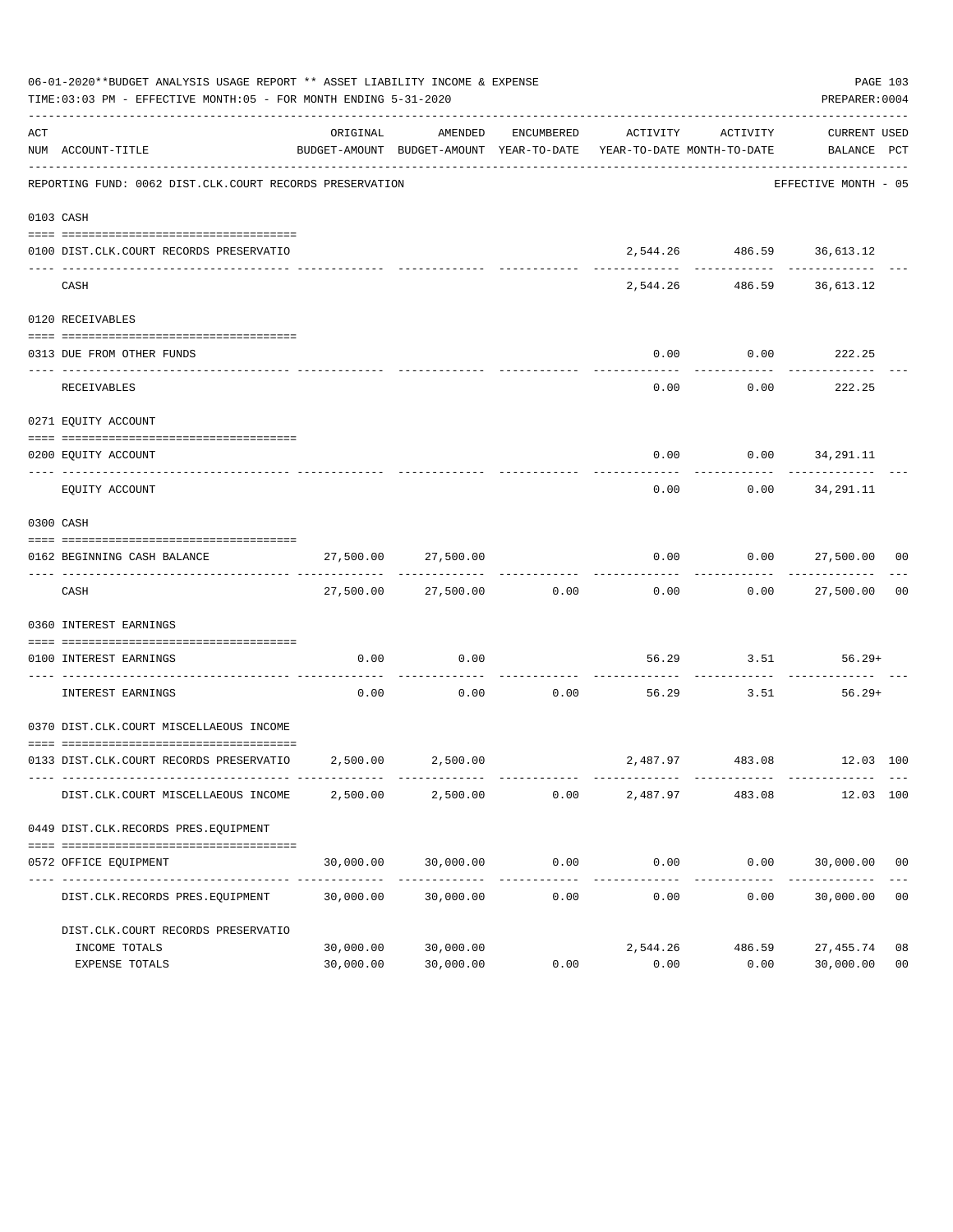|     | 06-01-2020**BUDGET ANALYSIS USAGE REPORT ** ASSET LIABILITY INCOME & EXPENSE<br>PAGE 104<br>TIME:03:03 PM - EFFECTIVE MONTH:05 - FOR MONTH ENDING 5-31-2020<br>PREPARER: 0004 |          |                                                     |            |                            |                   |                             |  |  |  |  |  |
|-----|-------------------------------------------------------------------------------------------------------------------------------------------------------------------------------|----------|-----------------------------------------------------|------------|----------------------------|-------------------|-----------------------------|--|--|--|--|--|
| ACT | NUM ACCOUNT-TITLE                                                                                                                                                             | ORIGINAL | AMENDED<br>BUDGET-AMOUNT BUDGET-AMOUNT YEAR-TO-DATE | ENCUMBERED | YEAR-TO-DATE MONTH-TO-DATE | ACTIVITY ACTIVITY | CURRENT USED<br>BALANCE PCT |  |  |  |  |  |
|     | REPORTING FUND: 0063 LAW ENF. EDUCATION CONST.#1                                                                                                                              |          |                                                     |            |                            |                   | EFFECTIVE MONTH - 05        |  |  |  |  |  |
|     | 0103 CASH                                                                                                                                                                     |          |                                                     |            |                            |                   |                             |  |  |  |  |  |
|     | 0100 LEOSE CONST.#1-COMBINED FUNDS CHEC                                                                                                                                       |          |                                                     |            |                            |                   | 685.17 0.00 2,373.57        |  |  |  |  |  |
|     | CASH                                                                                                                                                                          |          |                                                     |            | 685.17                     | 0.00              | 2,373.57                    |  |  |  |  |  |
|     | 0200 LIABILITY ACCOUNT                                                                                                                                                        |          |                                                     |            |                            |                   |                             |  |  |  |  |  |
|     | 0910 SYSTEM ADDED LIABILITY LINE ITEM                                                                                                                                         |          |                                                     |            | 0.00                       | 0.00              | 0.00                        |  |  |  |  |  |
|     | LIABILITY ACCOUNT                                                                                                                                                             |          |                                                     |            | 0.00                       | 0.00              | 0.00                        |  |  |  |  |  |
|     | 0271 EQUITY ACCOUNT                                                                                                                                                           |          |                                                     |            |                            |                   |                             |  |  |  |  |  |
|     | 0200 EQUITY ACCOUNT                                                                                                                                                           |          |                                                     |            | 0.00                       | 0.00              | 1,688.40                    |  |  |  |  |  |
|     | EQUITY ACCOUNT                                                                                                                                                                |          |                                                     |            | 0.00                       | 0.00              | 1,688.40                    |  |  |  |  |  |
|     | 0300 CASH                                                                                                                                                                     |          |                                                     |            |                            |                   |                             |  |  |  |  |  |
|     | 0151 BEGINNING CASH BALANCE                                                                                                                                                   | 0.00     | 0.00                                                |            | 0.00                       | 0.00              | 0.00                        |  |  |  |  |  |
|     | CASH                                                                                                                                                                          | 0.00     | 0.00                                                | 0.00       | 0.00                       | 0.00              | 0.00                        |  |  |  |  |  |
|     | 0370 MISCELLANEOUS INCOME                                                                                                                                                     |          |                                                     |            |                            |                   |                             |  |  |  |  |  |
|     | 0130 REFUNDS & MISCELLANEOUS                                                                                                                                                  | 0.00     | 0.00                                                |            | 0.00                       | 0.00              | 0.00                        |  |  |  |  |  |
|     | 0160 PEACE OFFICER ALLOCATION                                                                                                                                                 | 678.30   | 678.30                                              |            | 685.17                     | 0.00              | $6.87 + 101$                |  |  |  |  |  |
|     | MISCELLANEOUS INCOME                                                                                                                                                          | 678.30   | 678.30                                              | 0.00       | 685.17                     | 0.00              | $6.87 + 101$                |  |  |  |  |  |
|     | 0551 LAW ENFORCEMENT EDUCATION                                                                                                                                                |          |                                                     |            |                            |                   |                             |  |  |  |  |  |
|     | 0427 OUT OF COUNTY TRAVEL                                                                                                                                                     |          | 678.30 678.30                                       | 0.00       | 0.00                       | 0.00              | 678.30 00                   |  |  |  |  |  |
|     | 0428 TRAINING & TUITION                                                                                                                                                       | 0.00     | 0.00                                                | 0.00       | 0.00                       | 0.00              | 0.00                        |  |  |  |  |  |
|     | ----------------------------------<br>LAW ENFORCEMENT EDUCATION                                                                                                               | 678.30   | 678.30                                              | 0.00       | 0.00                       | 0.00              | 678.30 00                   |  |  |  |  |  |
|     | LAW ENF. EDUCATION CONST. #1                                                                                                                                                  |          |                                                     |            |                            |                   |                             |  |  |  |  |  |
|     | INCOME TOTALS                                                                                                                                                                 | 678.30   | 678.30                                              |            | 685.17                     | 0.00              | $6.87 + 101$                |  |  |  |  |  |
|     | EXPENSE TOTALS                                                                                                                                                                | 678.30   | 678.30                                              | 0.00       | 0.00                       | 0.00              | 678.30 00                   |  |  |  |  |  |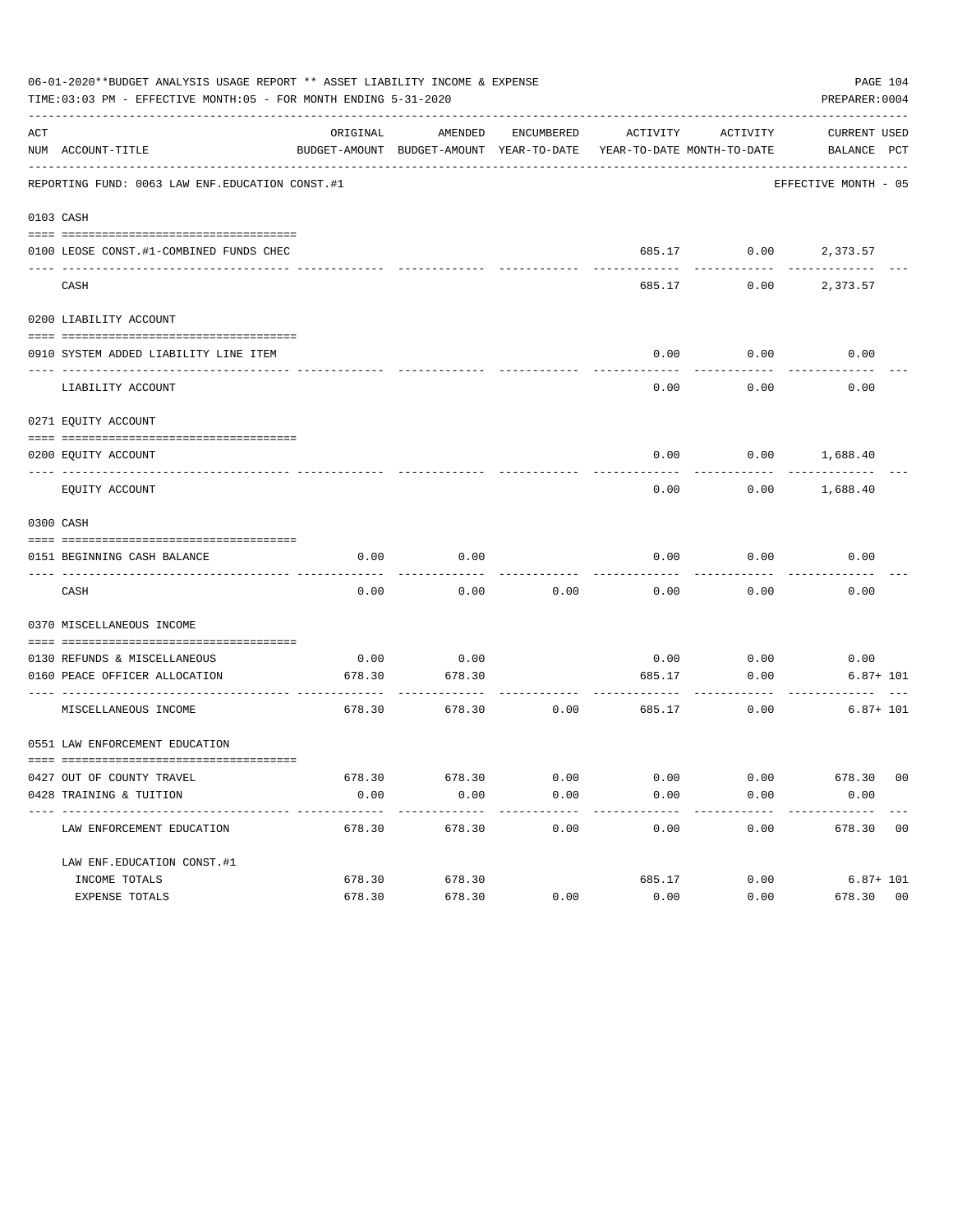| 06-01-2020**BUDGET ANALYSIS USAGE REPORT ** ASSET LIABILITY INCOME & EXPENSE<br>PAGE 105<br>TIME:03:03 PM - EFFECTIVE MONTH:05 - FOR MONTH ENDING 5-31-2020<br>PREPARER: 0004 |                                                                |                 |                                                     |            |                         |                                                 |                             |  |
|-------------------------------------------------------------------------------------------------------------------------------------------------------------------------------|----------------------------------------------------------------|-----------------|-----------------------------------------------------|------------|-------------------------|-------------------------------------------------|-----------------------------|--|
| ACT                                                                                                                                                                           | NUM ACCOUNT-TITLE                                              | ORIGINAL        | AMENDED<br>BUDGET-AMOUNT BUDGET-AMOUNT YEAR-TO-DATE | ENCUMBERED |                         | ACTIVITY ACTIVITY<br>YEAR-TO-DATE MONTH-TO-DATE | CURRENT USED<br>BALANCE PCT |  |
|                                                                                                                                                                               | REPORTING FUND: 0064 LAW ENF. EDUCATION CONST.#2               |                 |                                                     |            |                         |                                                 | EFFECTIVE MONTH - 05        |  |
|                                                                                                                                                                               | 0103 CASH                                                      |                 |                                                     |            |                         |                                                 |                             |  |
|                                                                                                                                                                               | 0100 LEOSE CONST.#2-COMBINED FUNDS CHEC                        |                 |                                                     |            |                         |                                                 | 685.17 0.00 1,040.35        |  |
|                                                                                                                                                                               | CASH                                                           |                 |                                                     |            | 685.17                  | 0.00                                            | 1,040.35                    |  |
|                                                                                                                                                                               | 0200 LIABILITY ACCOUNT                                         |                 |                                                     |            |                         |                                                 |                             |  |
|                                                                                                                                                                               | 0910 SYSTEM ADDED LIABILITY LINE ITEM                          |                 |                                                     |            | 0.00                    | 0.00                                            | 0.00                        |  |
|                                                                                                                                                                               | LIABILITY ACCOUNT                                              |                 |                                                     |            | 0.00                    | 0.00                                            | 0.00                        |  |
|                                                                                                                                                                               | 0271 EQUITY ACCOUNT                                            |                 |                                                     |            |                         |                                                 |                             |  |
|                                                                                                                                                                               | 0200 EQUITY ACCOUNT                                            |                 |                                                     |            | 0.00                    |                                                 | $0.00$ 355.18               |  |
|                                                                                                                                                                               | EQUITY ACCOUNT                                                 |                 |                                                     |            | 0.00                    | 0.00                                            | 355.18                      |  |
|                                                                                                                                                                               | 0300 CASH                                                      |                 |                                                     |            |                         |                                                 |                             |  |
|                                                                                                                                                                               | 0152 BEGINNING CASH BALANCE                                    | 0.00            | 0.00                                                |            | 0.00                    | 0.00                                            | 0.00                        |  |
|                                                                                                                                                                               | CASH                                                           | 0.00            | 0.00                                                | 0.00       | 0.00                    | 0.00                                            | 0.00                        |  |
|                                                                                                                                                                               | 0370 MISCELLANEOUS INCOME                                      |                 |                                                     |            |                         |                                                 |                             |  |
|                                                                                                                                                                               | 0130 REFUNDS & MISCELLANEOUS                                   | 0.00            | 0.00                                                |            | 0.00                    | 0.00                                            | 0.00                        |  |
|                                                                                                                                                                               | 0160 PEACE OFFICER ALLOCATION                                  | 678.48          | 678.48                                              |            | 685.17<br>------------- | 0.00                                            | $6.69 + 101$                |  |
|                                                                                                                                                                               | MISCELLANEOUS INCOME                                           | 678.48          | 678.48                                              | 0.00       | 685.17                  | 0.00                                            | $6.69 + 101$                |  |
|                                                                                                                                                                               | 0552 LAW ENFORCEMENT EDUCATION                                 |                 |                                                     |            |                         |                                                 |                             |  |
|                                                                                                                                                                               | 0427 OUT OF COUNTY TRAVEL                                      |                 | 678.48 678.48                                       | 0.00       | 0.00                    | 0.00                                            | 678.48 00                   |  |
|                                                                                                                                                                               | 0428 TRAINING & TUITION<br>----------------------------------- | 0.00<br>------- | 0.00                                                | 0.00       | 0.00                    | 0.00                                            | 0.00                        |  |
|                                                                                                                                                                               | LAW ENFORCEMENT EDUCATION                                      | 678.48          | 678.48                                              | 0.00       | 0.00                    | 0.00                                            | 678.48 00                   |  |
|                                                                                                                                                                               | LAW ENF. EDUCATION CONST. #2                                   |                 |                                                     |            |                         |                                                 |                             |  |
|                                                                                                                                                                               | INCOME TOTALS                                                  | 678.48          | 678.48                                              |            | 685.17                  | 0.00                                            | $6.69 + 101$                |  |
|                                                                                                                                                                               | EXPENSE TOTALS                                                 | 678.48          | 678.48                                              | 0.00       | 0.00                    | 0.00                                            | 678.48 00                   |  |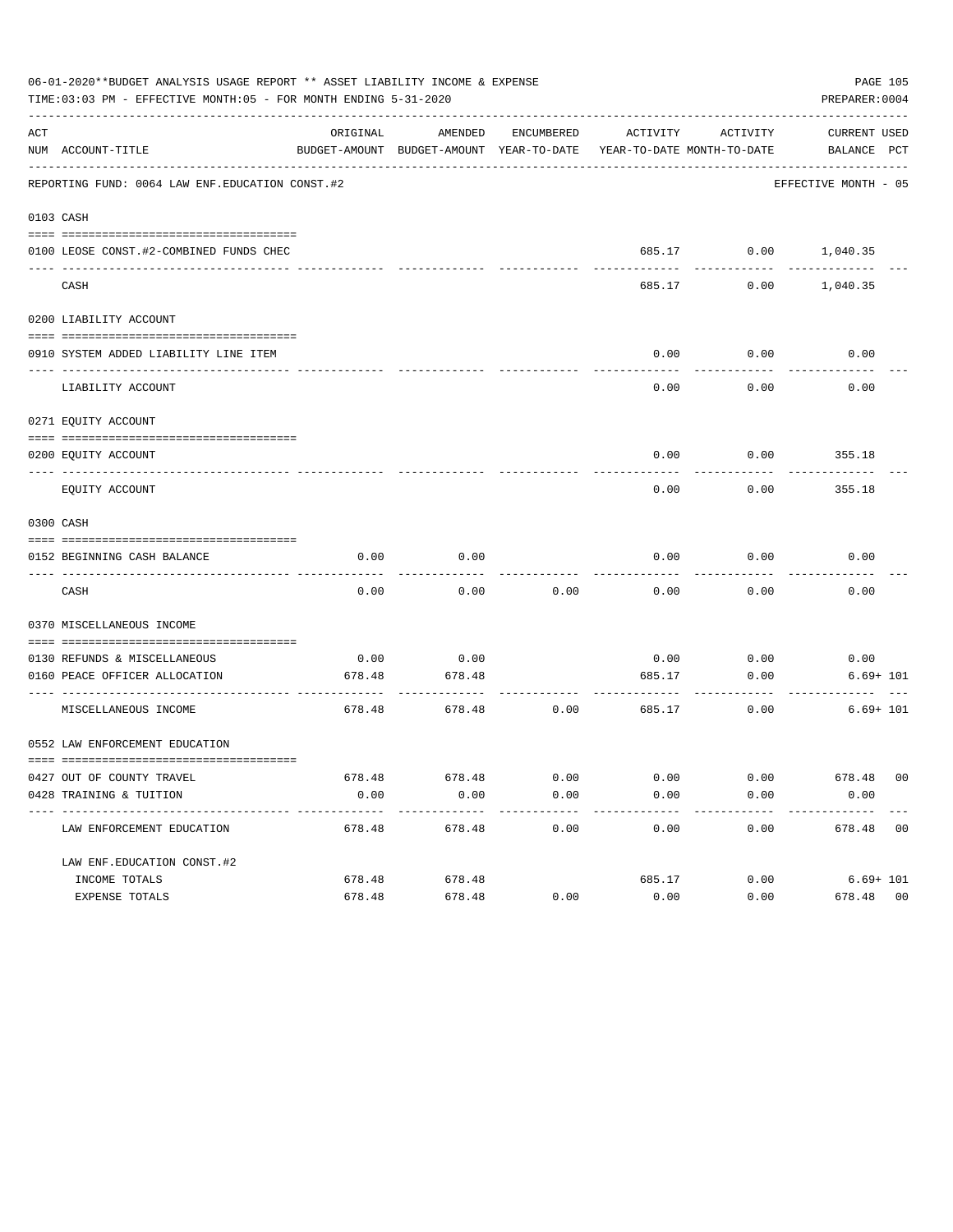| 06-01-2020**BUDGET ANALYSIS USAGE REPORT ** ASSET LIABILITY INCOME & EXPENSE<br>PAGE 106<br>TIME: 03:03 PM - EFFECTIVE MONTH: 05 - FOR MONTH ENDING 5-31-2020<br>PREPARER: 0004 |                                                           |                |                                                                                            |              |                         |                              |                          |  |
|---------------------------------------------------------------------------------------------------------------------------------------------------------------------------------|-----------------------------------------------------------|----------------|--------------------------------------------------------------------------------------------|--------------|-------------------------|------------------------------|--------------------------|--|
| ACT                                                                                                                                                                             | NUM ACCOUNT-TITLE                                         | ORIGINAL       | AMENDED<br>BUDGET-AMOUNT BUDGET-AMOUNT YEAR-TO-DATE YEAR-TO-DATE MONTH-TO-DATE BALANCE PCT |              |                         | ENCUMBERED ACTIVITY ACTIVITY | CURRENT USED             |  |
|                                                                                                                                                                                 | REPORTING FUND: 0065 LAW ENF. EDUCATION CONST. #3         |                |                                                                                            |              |                         |                              | EFFECTIVE MONTH - 05     |  |
|                                                                                                                                                                                 | 0103 CASH                                                 |                |                                                                                            |              |                         |                              |                          |  |
|                                                                                                                                                                                 | 0100 LEOSE CONST.#3-COMBINED FUNDS CHEC                   |                |                                                                                            |              |                         |                              | 685.17 0.00 3,376.80     |  |
|                                                                                                                                                                                 | -----------------------------<br>CASH                     |                |                                                                                            |              | 685.17                  |                              | $0.00$ 3,376.80          |  |
|                                                                                                                                                                                 | 0200 LIABILITY ACCOUNT                                    |                |                                                                                            |              |                         |                              |                          |  |
|                                                                                                                                                                                 | 0910 SYSTEM ADDED LIABILITY LINE ITEM                     |                |                                                                                            |              | 0.00                    | 0.00                         | 0.00                     |  |
|                                                                                                                                                                                 | LIABILITY ACCOUNT                                         |                |                                                                                            |              | 0.00                    | 0.00                         | 0.00                     |  |
|                                                                                                                                                                                 | 0271 EQUITY ACCOUNT                                       |                |                                                                                            |              |                         |                              |                          |  |
|                                                                                                                                                                                 | 0200 EQUITY ACCOUNT                                       |                |                                                                                            |              |                         |                              | $0.00$ $0.00$ $2,691.63$ |  |
|                                                                                                                                                                                 | EQUITY ACCOUNT                                            |                |                                                                                            |              | 0.00                    | 0.00                         | 2,691.63                 |  |
|                                                                                                                                                                                 | 0300 CASH                                                 |                |                                                                                            |              |                         |                              |                          |  |
|                                                                                                                                                                                 | 0153 BEGINNING CASH BALANCE                               | 0.00           | 0.00                                                                                       |              | 0.00                    | 0.00                         | 0.00                     |  |
|                                                                                                                                                                                 | CASH                                                      | 0.00           | 0.00                                                                                       | 0.00         | 0.00                    | 0.00                         | 0.00                     |  |
|                                                                                                                                                                                 | 0370 MISCELLANEOUS                                        |                |                                                                                            |              |                         |                              |                          |  |
|                                                                                                                                                                                 | 0130 REFUNDS & MISCELLANEOUS                              | 0.00           | 0.00                                                                                       |              | 0.00                    | 0.00                         | 0.00                     |  |
|                                                                                                                                                                                 | 0160 PEACE OFFICER ALLOCATION                             | 678.30         | 678.30                                                                                     |              | 685.17<br>------------- | 0.00<br>---------            | $6.87 + 101$             |  |
|                                                                                                                                                                                 | MISCELLANEOUS                                             | 678.30         | 678.30                                                                                     | 0.00         | 685.17                  | 0.00                         | $6.87 + 101$             |  |
|                                                                                                                                                                                 | 0553 LAW ENFORCEMENT EDUCATION                            |                |                                                                                            |              |                         |                              |                          |  |
|                                                                                                                                                                                 |                                                           |                |                                                                                            |              |                         |                              |                          |  |
|                                                                                                                                                                                 | 0427 OUT OF COUNTY TRAVEL<br>0428 TRAINING & TUITION      | 678.30<br>0.00 | 678.30<br>0.00                                                                             | 0.00<br>0.00 | 0.00<br>0.00            | 0.00<br>0.00                 | 678.30 00<br>0.00        |  |
|                                                                                                                                                                                 | ----------------------------<br>LAW ENFORCEMENT EDUCATION | 678.30         | 678.30                                                                                     | 0.00         | 0.00                    | 0.00                         | 678.30 00                |  |
|                                                                                                                                                                                 | LAW ENF. EDUCATION CONST. #3                              |                |                                                                                            |              |                         |                              |                          |  |
|                                                                                                                                                                                 | INCOME TOTALS                                             | 678.30         | 678.30                                                                                     |              | 685.17                  | 0.00                         | $6.87 + 101$             |  |
|                                                                                                                                                                                 | EXPENSE TOTALS                                            | 678.30         | 678.30                                                                                     | 0.00         | 0.00                    | 0.00                         | 678.30 00                |  |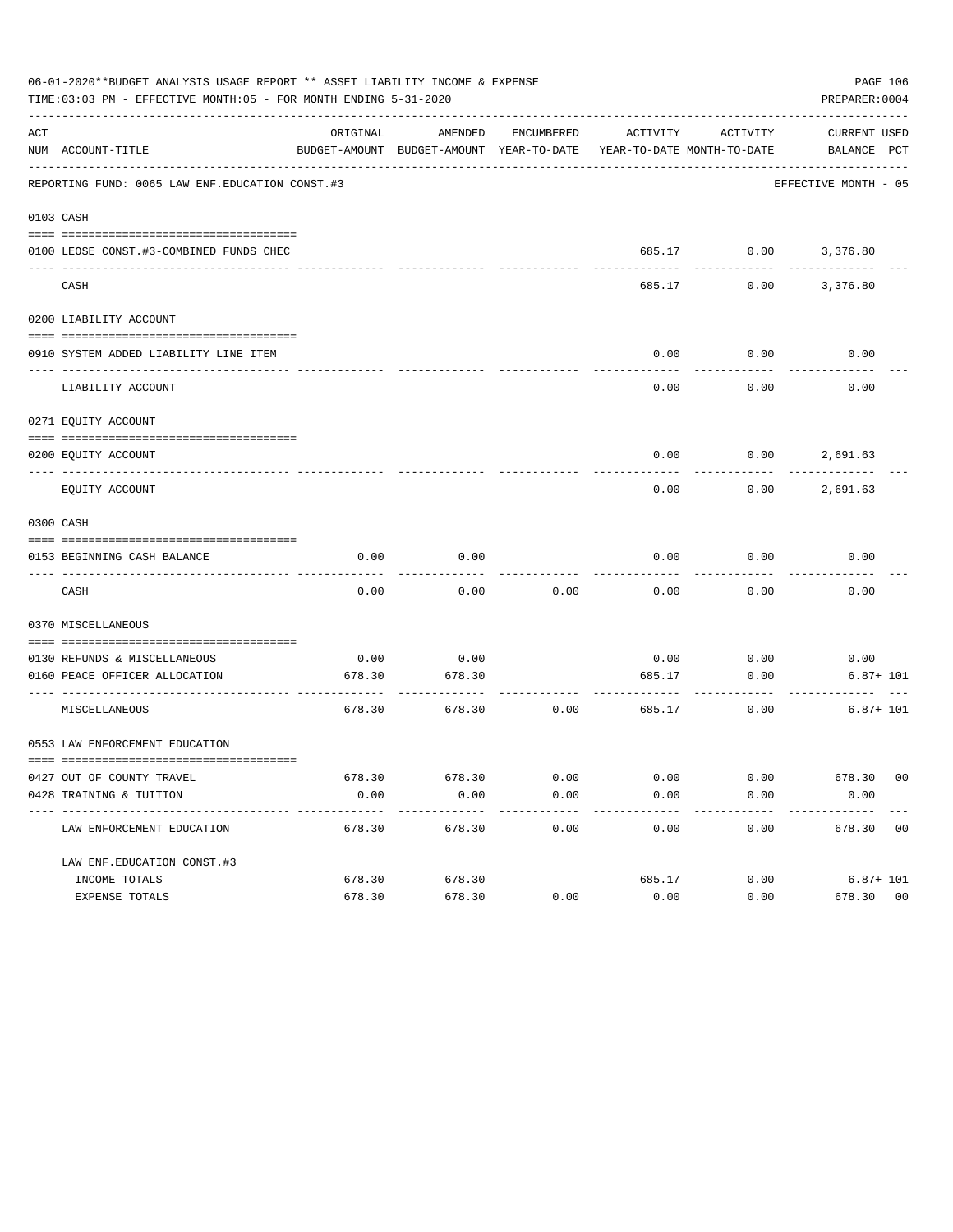|     | 06-01-2020**BUDGET ANALYSIS USAGE REPORT ** ASSET LIABILITY INCOME & EXPENSE<br>TIME: 03:03 PM - EFFECTIVE MONTH: 05 - FOR MONTH ENDING 5-31-2020 |                                                      |                           |            |                                          |                    |                                              |    |
|-----|---------------------------------------------------------------------------------------------------------------------------------------------------|------------------------------------------------------|---------------------------|------------|------------------------------------------|--------------------|----------------------------------------------|----|
| ACT | NUM ACCOUNT-TITLE                                                                                                                                 | ORIGINAL<br>BUDGET-AMOUNT BUDGET-AMOUNT YEAR-TO-DATE | AMENDED                   | ENCUMBERED | YEAR-TO-DATE MONTH-TO-DATE               | ACTIVITY ACTIVITY  | <b>CURRENT USED</b><br>BALANCE PCT           |    |
|     | REPORTING FUND: 0066 2017 GO BONDS-CONSTRUCTION FUND                                                                                              |                                                      |                           |            |                                          |                    | ----------------<br>EFFECTIVE MONTH - 05     |    |
|     | 0103 CASH                                                                                                                                         |                                                      |                           |            |                                          |                    |                                              |    |
|     | 0100 GO BONDS CONST.2017-COMBINED FUNDS                                                                                                           |                                                      |                           |            |                                          |                    | 356,075.75    110,604.91-    86,723.66-      |    |
|     | 0166 ICS DEPOSIT                                                                                                                                  |                                                      |                           |            | 4,850,291.75- 771,911.00- 311,203.22     |                    |                                              |    |
|     | 0175 TEXPOOL                                                                                                                                      |                                                      |                           |            | 0.00                                     | 0.00               | 0.00                                         |    |
|     | CASH                                                                                                                                              |                                                      |                           |            | $4,494,216.00 - 882,515.91 - 224,479.56$ | ----------         |                                              |    |
|     | 0200 LIABILITY ACCOUNT                                                                                                                            |                                                      |                           |            |                                          |                    |                                              |    |
|     |                                                                                                                                                   |                                                      |                           |            |                                          |                    |                                              |    |
|     | 0910 SYSTEM ADDED LIABILITY LINE-ITEM<br>---- ------------------                                                                                  |                                                      |                           |            |                                          | $92,194.35 - 0.00$ | 92,194.35-                                   |    |
|     | LIABILITY ACCOUNT                                                                                                                                 |                                                      |                           |            | 92,194.35-                               | 0.00               | $92, 194.35 -$                               |    |
|     | 0207 DUE TO FUND                                                                                                                                  |                                                      |                           |            |                                          |                    |                                              |    |
|     | 0990 DUE TO OTHERS                                                                                                                                |                                                      |                           |            | 0.00                                     | 0.00               | 0.00                                         |    |
|     | DUE TO FUND                                                                                                                                       |                                                      |                           |            | 0.00                                     | 0.00               | 0.00                                         |    |
|     | 0231 2017 GO BONDS PAYABLE                                                                                                                        |                                                      |                           |            |                                          |                    |                                              |    |
|     | 0200 2017 GO BONDS PAYABLE                                                                                                                        |                                                      |                           |            | 0.00                                     | 0.00               | 0.00                                         |    |
|     | 2017 GO BONDS PAYABLE                                                                                                                             |                                                      |                           |            | 0.00                                     | 0.00               | 0.00                                         |    |
|     | 0271 EQUITY ACCOUNT                                                                                                                               |                                                      |                           |            |                                          |                    |                                              |    |
|     | 0200 EQUITY ACCOUNT                                                                                                                               |                                                      |                           |            | 0.00                                     |                    | $0.00 \quad 4,718,695.56$                    |    |
|     | EQUITY ACCOUNT                                                                                                                                    |                                                      |                           |            | 0.00                                     |                    | $0.00 \quad 4,718,695.56$                    |    |
|     | 0300 CASH                                                                                                                                         |                                                      |                           |            |                                          |                    |                                              |    |
|     | 0166 BEGINNING CASH BALANCE                                                                                                                       |                                                      | 5,099,948.00 5,099,948.00 |            |                                          | 0.00<br>0.00       | 5,099,948.00 00                              |    |
|     | CASH                                                                                                                                              |                                                      | 5,099,948.00 5,099,948.00 | 0.00       | 0.00                                     |                    | 0.00 5,099,948.00                            | 00 |
|     | 0360 INTEREST EARNINGS                                                                                                                            |                                                      |                           |            |                                          |                    |                                              |    |
|     |                                                                                                                                                   |                                                      |                           |            |                                          |                    |                                              |    |
|     | 0100 INTEREST EARNINGS LEGEND BANK<br>0166 INTEREST EARNINGS ICS                                                                                  | 0.00<br>0.00                                         | 0.00<br>0.00              |            | 21,708.25                                |                    | $0.00$ $0.00$ $0.00$<br>$89.00$ $21,708.25+$ |    |
|     | INTEREST EARNINGS                                                                                                                                 | 0.00                                                 | 0.00                      | 0.00       | 21,708.25                                | 89.00              | 21,708.25+                                   |    |
|     | 0370 MISCELLANEOUS                                                                                                                                |                                                      |                           |            |                                          |                    |                                              |    |
|     |                                                                                                                                                   |                                                      |                           |            |                                          |                    |                                              |    |
|     | 0130 REFUNDS & MISCELLANEOUS                                                                                                                      | 0.00                                                 | 0.00<br>----------        |            | 0.00                                     | 0.00               | 0.00                                         |    |
|     | MISCELLANEOUS                                                                                                                                     | 0.00                                                 | 0.00                      | 0.00       | 0.00                                     | 0.00               | 0.00                                         |    |
|     | 0509 CONTINGENCY                                                                                                                                  |                                                      |                           |            |                                          |                    |                                              |    |
|     | 0475 CONTINGENCY                                                                                                                                  |                                                      | 440,000.00 440,000.00     | 0.00       | 0.00                                     |                    | $0.00$ 440,000.00 00                         |    |
|     |                                                                                                                                                   |                                                      |                           |            |                                          |                    |                                              |    |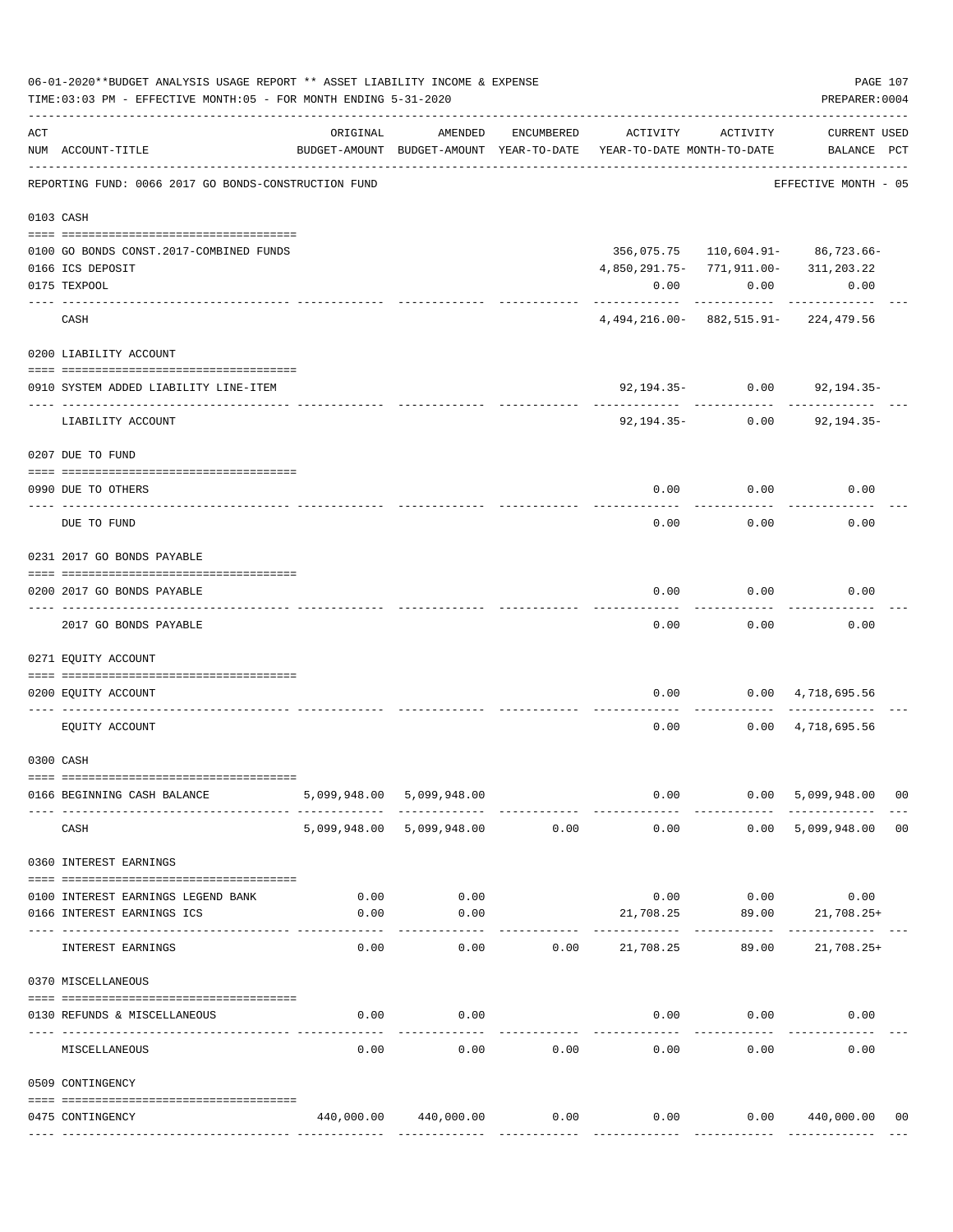| ACT |                                                                                                                                                                    |      |                            |      |             | ORIGINAL AMENDED ENCUMBERED ACTIVITY ACTIVITY                       | CURRENT USED                                                            |
|-----|--------------------------------------------------------------------------------------------------------------------------------------------------------------------|------|----------------------------|------|-------------|---------------------------------------------------------------------|-------------------------------------------------------------------------|
|     | NUM ACCOUNT-TITLE                                                                                                                                                  |      |                            |      |             | BUDGET-AMOUNT BUDGET-AMOUNT YEAR-TO-DATE YEAR-TO-DATE MONTH-TO-DATE | BALANCE PCT                                                             |
|     | REPORTING FUND: 0066 2017 GO BONDS-CONSTRUCTION FUND                                                                                                               |      |                            |      |             |                                                                     | EFFECTIVE MONTH - 05                                                    |
|     | CONTINGENCY                                                                                                                                                        |      | 440,000.00 440,000.00 0.00 |      |             |                                                                     | $0.00$ $0.00$ $440,000.00$ 00                                           |
|     | 0666 COURTHOUSE CONSTRUCTION PHASE 1                                                                                                                               |      |                            |      |             |                                                                     |                                                                         |
|     |                                                                                                                                                                    |      |                            |      |             |                                                                     |                                                                         |
|     | 0165 CONSTRUCTION                                                                                                                                                  | 0.00 | 0.00                       | 0.00 | 0.00        | 0.00                                                                | 0.00                                                                    |
|     | 0400 ATTORNEY FEES                                                                                                                                                 | 0.00 | 0.00                       | 0.00 | 0.00        | 0.00                                                                | 0.00                                                                    |
|     | 0402 ENGINEERING                                                                                                                                                   | 0.00 | 0.00                       | 0.00 | 0.00        | 0.00                                                                | 0.00                                                                    |
|     | 0403 ARCHITECTURAL FEES                                                                                                                                            | 0.00 | 0.00                       | 0.00 | 0.00        | 0.00                                                                | 0.00                                                                    |
|     | 0426 PROFESSIONAL FEES                                                                                                                                             | 0.00 | 0.00                       | 0.00 | 0.00        | 0.00                                                                | 0.00                                                                    |
|     | 0430 BIDS & NOTICES                                                                                                                                                | 0.00 | 0.00                       | 0.00 | 0.00        | 0.00                                                                | 0.00                                                                    |
|     | 0450 R & M BUILDINGS                                                                                                                                               | 0.00 | 0.00                       | 0.00 | 0.00        | 0.00                                                                | 0.00                                                                    |
|     | 0451 ASBESTOS ABATEMENT                                                                                                                                            | 0.00 | 0.00                       | 0.00 | 0.00        | 0.00                                                                | 0.00                                                                    |
|     | 0453 IT DESIGN/SECURITY DESIGN                                                                                                                                     | 0.00 | 0.00                       | 0.00 | 0.00        | 0.00                                                                | 0.00                                                                    |
|     | 0482 DEMOLITION                                                                                                                                                    | 0.00 | 0.00                       | 0.00 | 0.00        | 0.00                                                                | 0.00                                                                    |
|     | 0490 MISCELLANEOUS                                                                                                                                                 | 0.00 | 0.00                       | 0.00 | 0.00        | 0.00                                                                | 0.00                                                                    |
|     | 0535 BUILDING                                                                                                                                                      | 0.00 | 0.00                       | 0.00 |             | 0.00<br>0.00                                                        | 0.00                                                                    |
|     | 0574 TECHNOLOGY                                                                                                                                                    | 0.00 | 0.00                       | 0.00 | 0.00        | 0.00                                                                | 0.00                                                                    |
|     | 0695 SURVEYING                                                                                                                                                     | 0.00 | 0.00                       |      | $0.00$ 0.00 |                                                                     | 0.00<br>0.00                                                            |
|     |                                                                                                                                                                    |      |                            |      |             |                                                                     |                                                                         |
|     | $\texttt{COUNTHOUSE CONSTRUCTION PHASE 1} \quad \texttt{0.00} \quad \texttt{0.00} \quad \texttt{0.00} \quad \texttt{0.00} \quad \texttt{0.00} \quad \texttt{0.00}$ |      |                            |      |             |                                                                     | 0.00                                                                    |
|     | 0667 COURTHOUSE CONSTRUCTION PHASE 2                                                                                                                               |      |                            |      |             |                                                                     |                                                                         |
|     |                                                                                                                                                                    |      |                            |      |             |                                                                     |                                                                         |
|     | 0165 CONSTRUCTION                                                                                                                                                  |      |                            |      |             |                                                                     | 3,917,448.00 2,560,579.52 8,740.00 2,547,775.50 431,858.37 4,064.02 100 |

|                                 | 3,917,448.00                                                                                                                                                                                                                                                                                                                                                                                                                                      | 2,560,579.52 | 8,740.00                                   | 2,547,775.50                |        | 4,064.02 100                           |                                                                                                                                                                                                                                                                                                                                                                                                                 |
|---------------------------------|---------------------------------------------------------------------------------------------------------------------------------------------------------------------------------------------------------------------------------------------------------------------------------------------------------------------------------------------------------------------------------------------------------------------------------------------------|--------------|--------------------------------------------|-----------------------------|--------|----------------------------------------|-----------------------------------------------------------------------------------------------------------------------------------------------------------------------------------------------------------------------------------------------------------------------------------------------------------------------------------------------------------------------------------------------------------------|
|                                 |                                                                                                                                                                                                                                                                                                                                                                                                                                                   | 726,000.00   | 0.00                                       | 520,800.12                  |        | 205,199.88                             | 72                                                                                                                                                                                                                                                                                                                                                                                                              |
|                                 | 0.00                                                                                                                                                                                                                                                                                                                                                                                                                                              |              | 0.00                                       | 1,264,143.73                |        |                                        |                                                                                                                                                                                                                                                                                                                                                                                                                 |
|                                 | 0.00                                                                                                                                                                                                                                                                                                                                                                                                                                              | 0.00         | 0.00                                       | 0.00                        | 0.00   | 0.00                                   |                                                                                                                                                                                                                                                                                                                                                                                                                 |
|                                 | 0.00                                                                                                                                                                                                                                                                                                                                                                                                                                              | 56,875.00    | 0.00                                       |                             |        |                                        |                                                                                                                                                                                                                                                                                                                                                                                                                 |
|                                 | 0.00                                                                                                                                                                                                                                                                                                                                                                                                                                              | 0.00         | 0.00                                       | 0.00                        | 0.00   | 0.00                                   |                                                                                                                                                                                                                                                                                                                                                                                                                 |
|                                 | 0.00                                                                                                                                                                                                                                                                                                                                                                                                                                              | 25,141.60    | 0.00                                       | 23,427.40                   |        |                                        |                                                                                                                                                                                                                                                                                                                                                                                                                 |
|                                 | 0.00                                                                                                                                                                                                                                                                                                                                                                                                                                              |              | 0.00                                       |                             |        |                                        |                                                                                                                                                                                                                                                                                                                                                                                                                 |
|                                 | 0.00                                                                                                                                                                                                                                                                                                                                                                                                                                              | 0.00         | 0.00                                       | 0.00                        | 0.00   | 0.00                                   |                                                                                                                                                                                                                                                                                                                                                                                                                 |
|                                 | 0.00                                                                                                                                                                                                                                                                                                                                                                                                                                              | 0.00         | 0.00                                       | 0.00                        | 0.00   | 0.00                                   |                                                                                                                                                                                                                                                                                                                                                                                                                 |
|                                 | 0.00                                                                                                                                                                                                                                                                                                                                                                                                                                              | 3,266.75     | 0.00                                       |                             | 865.36 |                                        |                                                                                                                                                                                                                                                                                                                                                                                                                 |
|                                 | 16,500.00                                                                                                                                                                                                                                                                                                                                                                                                                                         | 16,500.00    | 0.00                                       | 0.00                        | 0.00   |                                        |                                                                                                                                                                                                                                                                                                                                                                                                                 |
|                                 | 0.00                                                                                                                                                                                                                                                                                                                                                                                                                                              | 0.00         | 0.00                                       | 0.00                        | 0.00   | 0.00                                   |                                                                                                                                                                                                                                                                                                                                                                                                                 |
|                                 | 0.00                                                                                                                                                                                                                                                                                                                                                                                                                                              | 0.00         | 0.00                                       | 0.00                        | 0.00   | 0.00                                   |                                                                                                                                                                                                                                                                                                                                                                                                                 |
|                                 | 0.00                                                                                                                                                                                                                                                                                                                                                                                                                                              | 0.00         | 0.00                                       | 0.00                        | 0.00   | 0.00                                   |                                                                                                                                                                                                                                                                                                                                                                                                                 |
|                                 | 0.00                                                                                                                                                                                                                                                                                                                                                                                                                                              | 46.43        | 0.00                                       | 46.43                       | 0.00   |                                        |                                                                                                                                                                                                                                                                                                                                                                                                                 |
|                                 | 0.00                                                                                                                                                                                                                                                                                                                                                                                                                                              | 0.00         | 0.00                                       |                             | 0.00   | 0.00                                   |                                                                                                                                                                                                                                                                                                                                                                                                                 |
|                                 |                                                                                                                                                                                                                                                                                                                                                                                                                                                   |              |                                            |                             |        |                                        |                                                                                                                                                                                                                                                                                                                                                                                                                 |
| 2017 GO BONDS-CONSTRUCTION FUND |                                                                                                                                                                                                                                                                                                                                                                                                                                                   |              |                                            |                             |        |                                        |                                                                                                                                                                                                                                                                                                                                                                                                                 |
| INCOME TOTALS                   |                                                                                                                                                                                                                                                                                                                                                                                                                                                   |              |                                            |                             |        |                                        |                                                                                                                                                                                                                                                                                                                                                                                                                 |
| <b>EXPENSE TOTALS</b>           |                                                                                                                                                                                                                                                                                                                                                                                                                                                   |              |                                            |                             |        |                                        | 87                                                                                                                                                                                                                                                                                                                                                                                                              |
|                                 | UI65 CONSTRUCTION<br>0167 CONSTRUCTION MANAGER AGENT<br>0168 MASONRY AND STONE<br>0400 ATTORNEY FEES<br>0403 ARCHITECTURAL FEES<br>0421 INTERNET SERVICES<br>0426 PROFESSIONAL FEES<br>0430 BIDS, NOTICES & PERMITS<br>0440 UTILITIES ELECTRICITY<br>0442 UTILITIES WATER<br>0443 TRASH PICK UP<br>0451 ASBESTOS & OTHER TESTING<br>0453 IT DESIGN/SECURITY DESIGN<br>0455 SECURITY<br>0470 OFFICE LEASE<br>0490 MISCELLANEOUS<br>0574 TECHNOLOGY |              | 726,000.00<br>5,099,948.00<br>5,099,948.00 | 1, 264, 143. 73<br>7,394.97 |        | 56,875.00 8,125.00<br>3,266.75<br>0.00 | 431,858.37<br>75,679.00<br>357, 133. 13<br>$0.00$ 100<br>0.00 100<br>1,714.20    1,714.20    93<br>$0.00$ 100<br>7,394.97 7,229.85<br>0.00 100<br>16,500.00 00<br>$0.00$ 100<br>COURTHOUSE CONSTRUCTION PHASE 2 4,659,948.00 4,659,948.00 8,740.00 4,423,729.90 882,604.91 227,478.10 95<br>$5,099,948.00$ $21,708.25$ 89.00<br>5,078,239.75 00<br>5,099,948.00  8,740.00  4,423,729.90  882,604.91  667,478.10 |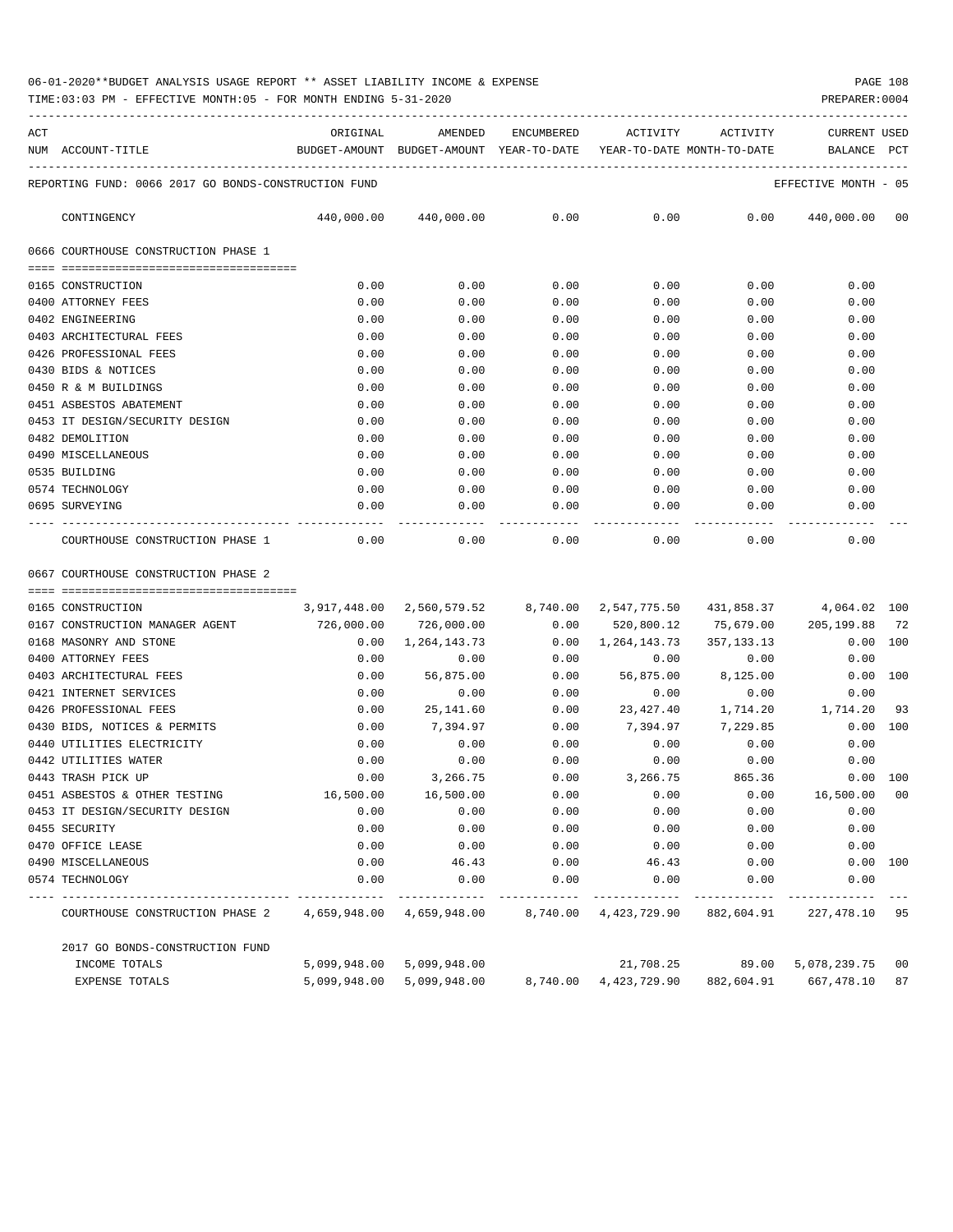| 06-01-2020**BUDGET ANALYSIS USAGE REPORT ** ASSET LIABILITY INCOME & EXPENSE<br>TIME: 03:03 PM - EFFECTIVE MONTH: 05 - FOR MONTH ENDING 5-31-2020 |                                                          |           |                                          |                   |                            |                   |                      |                |  |
|---------------------------------------------------------------------------------------------------------------------------------------------------|----------------------------------------------------------|-----------|------------------------------------------|-------------------|----------------------------|-------------------|----------------------|----------------|--|
| ACT                                                                                                                                               |                                                          | ORIGINAL  | AMENDED                                  | <b>ENCUMBERED</b> | ACTIVITY                   | ACTIVITY          | <b>CURRENT USED</b>  |                |  |
|                                                                                                                                                   | NUM ACCOUNT-TITLE                                        |           | BUDGET-AMOUNT BUDGET-AMOUNT YEAR-TO-DATE |                   | YEAR-TO-DATE MONTH-TO-DATE |                   | BALANCE PCT          |                |  |
|                                                                                                                                                   | REPORTING FUND: 0067 F.C. DETENTION CENTER ANNUAL PAYMEN |           |                                          |                   |                            |                   | EFFECTIVE MONTH - 05 |                |  |
|                                                                                                                                                   | 0103 CASH                                                |           |                                          |                   |                            |                   |                      |                |  |
|                                                                                                                                                   | 0100 ANNUAL PAYMENT-COMBINED FUND CKING                  |           |                                          |                   |                            | $4,440.19 - 0.00$ | 5,057.85             |                |  |
|                                                                                                                                                   | CASH                                                     |           |                                          |                   | $4,440.19-$                | 0.00              | 5,057.85             |                |  |
|                                                                                                                                                   | 0200 SYSTEM ADDED LIABILITY DEPARTMENT                   |           |                                          |                   |                            |                   |                      |                |  |
|                                                                                                                                                   | 0910 SYSTEM ADDED LIABILITY LINE-ITEM                    |           |                                          |                   | $530.00 -$                 | 0.00              | $530.00 -$           |                |  |
|                                                                                                                                                   | SYSTEM ADDED LIABILITY DEPARTMENT                        |           |                                          |                   | $530.00 -$                 | 0.00              | $530.00 -$           |                |  |
|                                                                                                                                                   | 0271 EQUITY ACCOUNT                                      |           |                                          |                   |                            |                   |                      |                |  |
|                                                                                                                                                   | 0200 EQUITY ACCOUNT                                      |           |                                          |                   | 0.00                       | 0.00              | 9,498.04             |                |  |
|                                                                                                                                                   | EQUITY ACCOUNT                                           |           |                                          |                   | 0.00                       | 0.00              | 9,498.04             |                |  |
|                                                                                                                                                   | 0300 CASH                                                |           |                                          |                   |                            |                   |                      |                |  |
|                                                                                                                                                   | 0110 UNENCUMBERED FUND BALANCE                           | 0.00      | 0.00                                     |                   | 0.00                       | 0.00              | 0.00                 |                |  |
|                                                                                                                                                   | CASH                                                     | 0.00      | 0.00                                     | 0.00              | 0.00                       | 0.00              | 0.00                 |                |  |
|                                                                                                                                                   | 0319 ANNUAL PAYMENT INCOME                               |           |                                          |                   |                            |                   |                      |                |  |
|                                                                                                                                                   | 0551 ANNUAL PAYMENT                                      | 10,000.00 | 10,000.00                                |                   | 0.00                       | 0.00              | 10,000.00            | 00             |  |
|                                                                                                                                                   | ---- -------------------------<br>ANNUAL PAYMENT INCOME  | 10,000.00 | 10,000.00                                | 0.00              | 0.00                       | 0.00              | 10,000.00            | 0 <sub>0</sub> |  |
|                                                                                                                                                   | 0560 F.C. SHERIFF ANNUAL PAYMENT                         |           |                                          |                   |                            |                   |                      |                |  |
|                                                                                                                                                   | 0428 TRAINING & TUITION                                  | 10,000.00 | 10,000.00                                | 0.00              | 3,910.19                   | 0.00              | 6,089.81             | 39             |  |
|                                                                                                                                                   | 0580 INVESTIGATIVE EQUIPMENT                             | 0.00      | 0.00                                     | 0.00              | 0.00                       | 0.00              | 0.00                 |                |  |
|                                                                                                                                                   | F.C. SHERIFF ANNUAL PAYMENT                              | 10,000.00 | 10,000.00                                | 0.00              | 3,910.19                   | 0.00              | 6,089.81             | 39             |  |
|                                                                                                                                                   | F.C. DETENTION CENTER ANNUAL PAYME                       |           |                                          |                   |                            |                   |                      |                |  |
|                                                                                                                                                   | INCOME TOTALS                                            | 10,000.00 | 10,000.00                                |                   | 0.00                       | 0.00              | 10,000.00            | 0 <sub>0</sub> |  |
|                                                                                                                                                   | EXPENSE TOTALS                                           | 10,000.00 | 10,000.00                                | 0.00              | 3,910.19                   | 0.00              | 6,089.81             | 39             |  |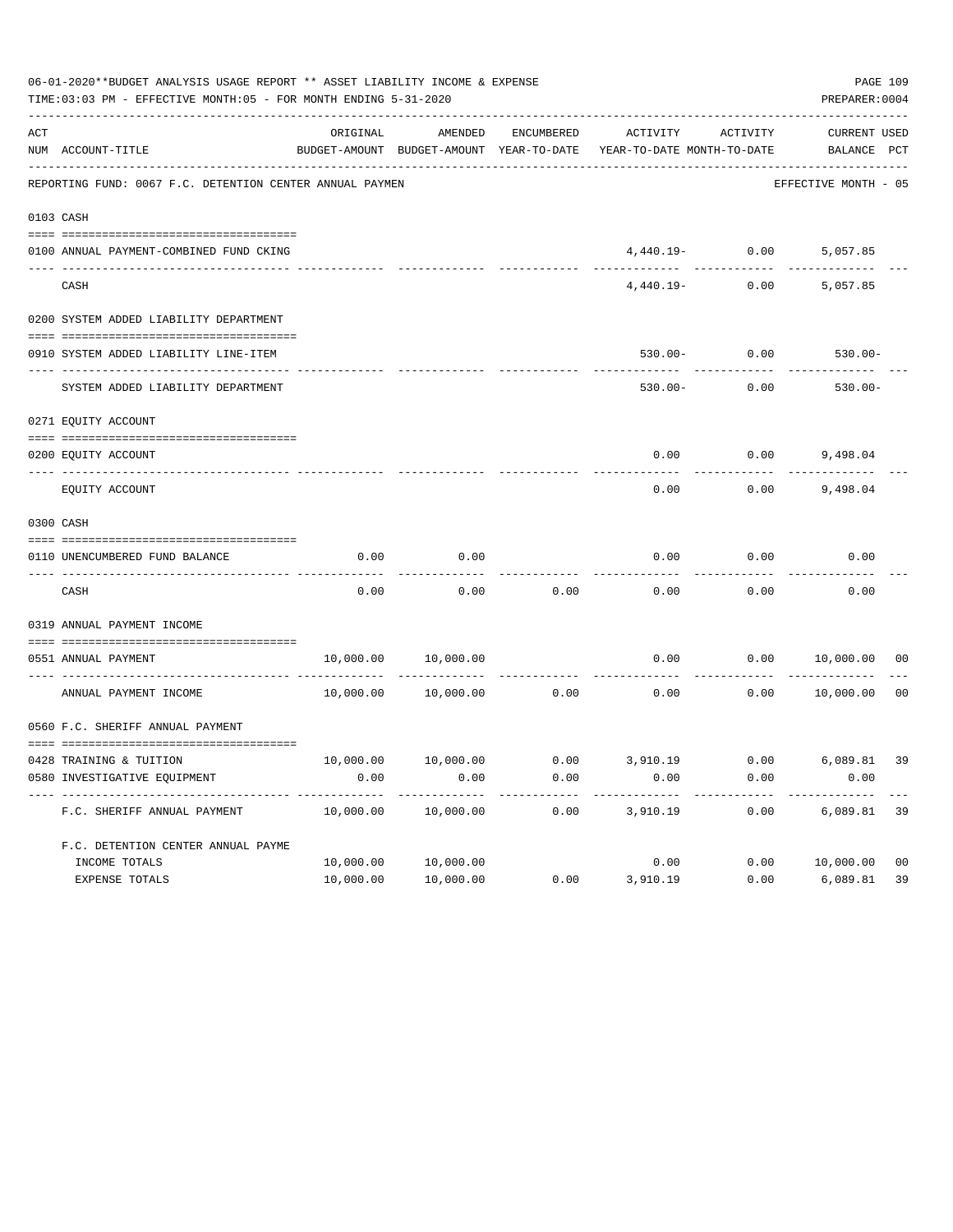|     | 06-01-2020**BUDGET ANALYSIS USAGE REPORT ** ASSET LIABILITY INCOME & EXPENSE<br>PAGE 110<br>TIME: 03:03 PM - EFFECTIVE MONTH: 05 - FOR MONTH ENDING 5-31-2020<br>PREPARER: 0004 |              |                                                     |            |                                        |                  |                                    |  |  |  |  |
|-----|---------------------------------------------------------------------------------------------------------------------------------------------------------------------------------|--------------|-----------------------------------------------------|------------|----------------------------------------|------------------|------------------------------------|--|--|--|--|
| ACT | NUM ACCOUNT-TITLE                                                                                                                                                               | ORIGINAL     | AMENDED<br>BUDGET-AMOUNT BUDGET-AMOUNT YEAR-TO-DATE | ENCUMBERED | ACTIVITY<br>YEAR-TO-DATE MONTH-TO-DATE | ACTIVITY         | <b>CURRENT USED</b><br>BALANCE PCT |  |  |  |  |
|     | REPORTING FUND: 0068 2018 GO BONDS-CONSTRUCTION FUND                                                                                                                            |              |                                                     |            |                                        |                  | EFFECTIVE MONTH - 05               |  |  |  |  |
|     | 0103 CASH                                                                                                                                                                       |              |                                                     |            |                                        |                  |                                    |  |  |  |  |
|     |                                                                                                                                                                                 |              |                                                     |            |                                        |                  |                                    |  |  |  |  |
|     | 0100 GO BONDS CONST. 2018-COMB. FUNDS CHE                                                                                                                                       |              |                                                     |            |                                        | $0.00$ 0.00      | 0.00                               |  |  |  |  |
|     | 0168 BUSINESS MONEY FUND ACCOUNT                                                                                                                                                |              |                                                     |            | 66,527.08                              |                  | 1, 313.39 6, 393, 133.07           |  |  |  |  |
|     | 0175 TEXPOOL                                                                                                                                                                    |              |                                                     |            | 0.00                                   | 0.00             | 0.00                               |  |  |  |  |
|     | CASH                                                                                                                                                                            |              |                                                     |            |                                        | ----------       | 66,527.08 1,313.39 6,393,133.07    |  |  |  |  |
|     | 0200 LIABILITY ACCOUNT                                                                                                                                                          |              |                                                     |            |                                        |                  |                                    |  |  |  |  |
|     | 0910 SYSTEM ADDED LIABILITY LINE -ITEM                                                                                                                                          |              |                                                     |            |                                        | $0.00$ 0.00      | 0.00                               |  |  |  |  |
|     | LIABILITY ACCOUNT                                                                                                                                                               |              |                                                     |            | 0.00                                   | .<br>0.00        | 0.00                               |  |  |  |  |
|     | 0231 2018 GO BONDS PAYABLE                                                                                                                                                      |              |                                                     |            |                                        |                  |                                    |  |  |  |  |
|     | 0200 2018 GO BONDS PAYABLE                                                                                                                                                      |              |                                                     |            | 0.00                                   |                  | 0.00 6,250,000.00                  |  |  |  |  |
|     | 2018 GO BONDS PAYABLE                                                                                                                                                           |              |                                                     |            | 0.00                                   | . <u>.</u> .     | 0.00 6,250,000.00                  |  |  |  |  |
|     | 0271 EQUITY ACCOUNT                                                                                                                                                             |              |                                                     |            |                                        |                  |                                    |  |  |  |  |
|     |                                                                                                                                                                                 |              |                                                     |            |                                        |                  |                                    |  |  |  |  |
|     | 0200 EQUITY ACCOUNT                                                                                                                                                             |              |                                                     |            | 0.00                                   |                  | $0.00$ 76,605.99                   |  |  |  |  |
|     | EQUITY ACCOUNT                                                                                                                                                                  |              |                                                     |            | 0.00                                   | 0.00             | 76,605.99                          |  |  |  |  |
|     | 0300 CASH                                                                                                                                                                       |              |                                                     |            |                                        |                  |                                    |  |  |  |  |
|     | 0168 BEGINNING CASH BALANCE                                                                                                                                                     | 0.00         | 0.00                                                |            | 0.00                                   | 0.00             | 0.00                               |  |  |  |  |
|     | CASH                                                                                                                                                                            | 0.00         | 0.00                                                | 0.00       | 0.00                                   | 0.00             | 0.00                               |  |  |  |  |
|     | 0360 INTEREST EARNINGS                                                                                                                                                          |              |                                                     |            |                                        |                  |                                    |  |  |  |  |
|     |                                                                                                                                                                                 |              |                                                     |            |                                        |                  |                                    |  |  |  |  |
|     | 0100 INTEREST EARNING LEGEND BANK<br>0168 INTEREST EARNINGS BUSINESS MONEY F                                                                                                    | 0.00<br>0.00 | 0.00<br>0.00                                        |            | 0.00<br>66,527.08                      | 0.00<br>1,313.39 | 0.00<br>$66,527.08+$               |  |  |  |  |
|     | INTEREST EARNINGS                                                                                                                                                               | 0.00         | $- - - -$<br>0.00                                   | 0.00       | 66,527.08                              | 1,313.39         | $66,527.08+$                       |  |  |  |  |
|     | 0370 MISCELLANEOUS                                                                                                                                                              |              |                                                     |            |                                        |                  |                                    |  |  |  |  |
|     | 0130 REFUNDS & MISCELLANEOUS                                                                                                                                                    | 0.00         | 0.00                                                |            | 0.00                                   | 0.00             | 0.00                               |  |  |  |  |
|     | MISCELLANEOUS                                                                                                                                                                   | 0.00         | 0.00                                                | 0.00       | 0.00                                   | 0.00             | 0.00                               |  |  |  |  |
|     | 0509 CONTINGENCY                                                                                                                                                                |              |                                                     |            |                                        |                  |                                    |  |  |  |  |
|     |                                                                                                                                                                                 |              |                                                     |            |                                        |                  |                                    |  |  |  |  |
|     | 0475 CONTINGENCY                                                                                                                                                                | 0.00         | 0.00                                                | 0.00       | 0.00                                   | 0.00             | 0.00                               |  |  |  |  |
|     | CONTINGENCY                                                                                                                                                                     | 0.00         | 0.00                                                | 0.00       | 0.00                                   | 0.00             | 0.00                               |  |  |  |  |
|     | 0668 COURTHOUSE CONSTRUCTION PHASE 2                                                                                                                                            |              |                                                     |            |                                        |                  |                                    |  |  |  |  |
|     | 0165 CONSTRUCTION                                                                                                                                                               | 0.00         | 0.00                                                | 563,677.41 | 0.00                                   | 0.00             | $563,677.41-$                      |  |  |  |  |
|     | 0167 CONSTRUCTION MANAGER AGENT                                                                                                                                                 | 0.00         | 0.00                                                | 0.00       | 0.00                                   | 0.00             | 0.00                               |  |  |  |  |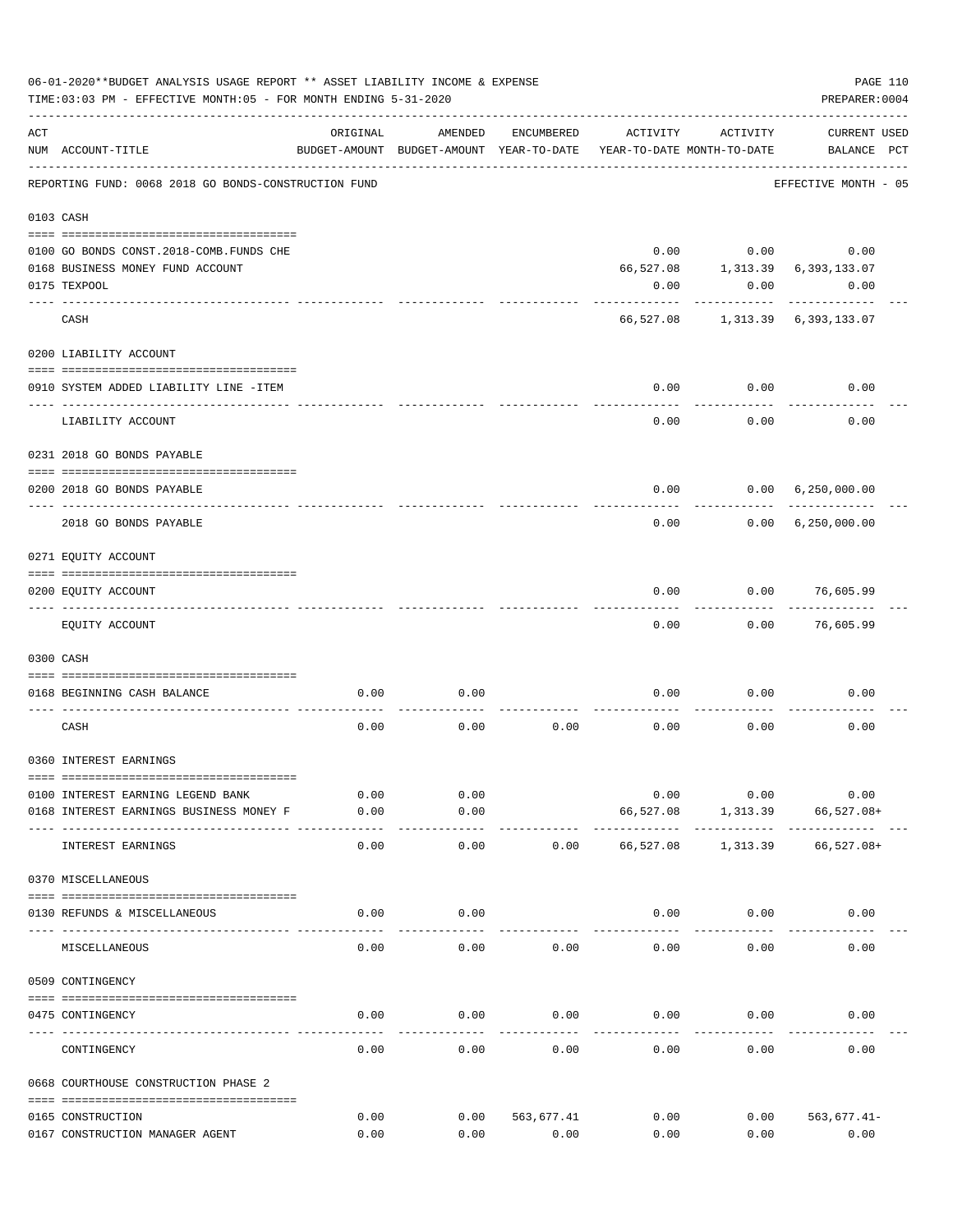| ACT |                                                      | ORIGINAL | AMENDED                                                             | ENCUMBERED                        | ACTIVITY | ACTIVITY     | <b>CURRENT USED</b>           |
|-----|------------------------------------------------------|----------|---------------------------------------------------------------------|-----------------------------------|----------|--------------|-------------------------------|
|     | NUM ACCOUNT-TITLE                                    |          | BUDGET-AMOUNT BUDGET-AMOUNT YEAR-TO-DATE YEAR-TO-DATE MONTH-TO-DATE |                                   |          |              | BALANCE PCT                   |
|     | REPORTING FUND: 0068 2018 GO BONDS-CONSTRUCTION FUND |          |                                                                     |                                   |          |              | EFFECTIVE MONTH - 05          |
|     | 0168 MASONRY AND STONE                               | 0.00     | 0.00                                                                | 407,768.96                        | 0.00     | 0.00         | 407,768.96-                   |
|     | 0400 ATTORNEY FEES                                   | 0.00     | 0.00                                                                | 0.00                              | 0.00     | 0.00         | 0.00                          |
|     | 0402 ENGINEERING                                     | 0.00     | 0.00                                                                | 0.00                              | 0.00     | 0.00         | 0.00                          |
|     | 0403 ARCHITECTURAL FEES                              | 0.00     | 0.00                                                                | 0.00                              | 0.00     | 0.00         | 0.00                          |
|     | 0426 PROFESSIONAL FEES                               | 0.00     | 0.00                                                                | 0.00                              | 0.00     | 0.00         | 0.00                          |
|     | 0430 BIDS, NOTICES & PERMITS                         | 0.00     | 0.00                                                                | 0.00                              | 0.00     | 0.00         | 0.00                          |
|     | 0443 TRASH PICK UP                                   | 0.00     | 0.00                                                                | 0.00                              | 0.00     | 0.00         | 0.00                          |
|     | 0450 R & M BUILDINGS                                 | 0.00     | 0.00                                                                | 0.00                              | 0.00     | 0.00         | 0.00                          |
|     | 0490 MISCELLANEOUS                                   | 0.00     | 0.00                                                                | 0.00                              | 0.00     | 0.00         | 0.00                          |
|     | 0535 BUILDING                                        | 0.00     | 0.00                                                                | 0.00                              | 0.00     | 0.00         | 0.00                          |
|     | 0695 SURVEYING                                       | 0.00     | 0.00                                                                | 0.00                              | 0.00     | 0.00         | 0.00                          |
|     | COURTHOUSE CONSTRUCTION PHASE 2                      | 0.00     | --------------                                                      | $0.00$ $971.446.37$ $0.00$ $0.00$ |          |              | $971,446.37-$                 |
|     | 2018 GO BONDS-CONSTRUCTION FUND                      |          |                                                                     |                                   |          |              |                               |
|     | INCOME TOTALS                                        | 0.00     | 0.00                                                                |                                   |          |              | 66,527.08 1,313.39 66,527.08+ |
|     | <b>EXPENSE TOTALS</b>                                | 0.00     | 0.00                                                                | 971,446.37                        |          | 0.00<br>0.00 | $971, 446.37 -$               |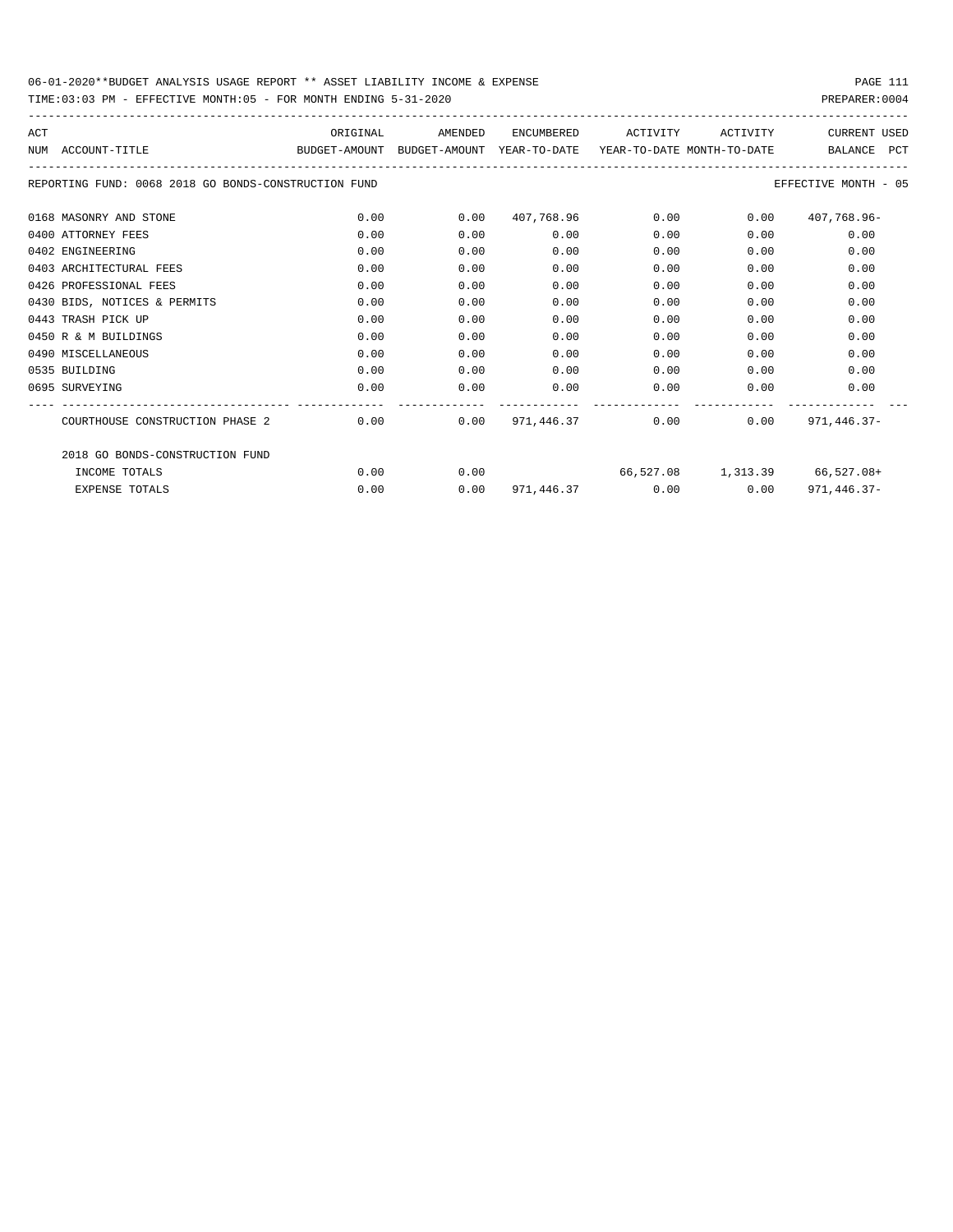|     | 06-01-2020**BUDGET ANALYSIS USAGE REPORT ** ASSET LIABILITY INCOME & EXPENSE<br>PAGE 112<br>TIME:03:03 PM - EFFECTIVE MONTH:05 - FOR MONTH ENDING 5-31-2020<br>PREPARER: 0004 |               |                                                     |                      |                           |                                        |                                                 |  |  |  |  |  |
|-----|-------------------------------------------------------------------------------------------------------------------------------------------------------------------------------|---------------|-----------------------------------------------------|----------------------|---------------------------|----------------------------------------|-------------------------------------------------|--|--|--|--|--|
| ACT | NUM ACCOUNT-TITLE                                                                                                                                                             | ORIGINAL      | AMENDED<br>BUDGET-AMOUNT BUDGET-AMOUNT YEAR-TO-DATE | ENCUMBERED           | ACTIVITY                  | ACTIVITY<br>YEAR-TO-DATE MONTH-TO-DATE | <b>CURRENT USED</b><br>BALANCE PCT              |  |  |  |  |  |
|     | REPORTING FUND: 0069 2020 CO BONDS-CONSTRUCTION FUND                                                                                                                          |               |                                                     |                      |                           |                                        | EFFECTIVE MONTH - 05                            |  |  |  |  |  |
|     | 0103 CASH                                                                                                                                                                     |               |                                                     |                      |                           |                                        |                                                 |  |  |  |  |  |
|     |                                                                                                                                                                               |               |                                                     |                      |                           |                                        |                                                 |  |  |  |  |  |
|     | 0120 CO BONDS CONST. 2020-COMB. FUNDS CHE                                                                                                                                     |               |                                                     |                      | 100.02                    |                                        | $0.01$ 100.02                                   |  |  |  |  |  |
|     | 0169 ICS DEPOSIT                                                                                                                                                              |               |                                                     |                      | 9,901,898.86              |                                        | $0.00$ 9,901,898.86                             |  |  |  |  |  |
|     | 0175 TEXPOOL                                                                                                                                                                  |               |                                                     |                      | 0.00                      |                                        | $0.00$ 0.00                                     |  |  |  |  |  |
|     | CASH                                                                                                                                                                          |               |                                                     |                      |                           |                                        | 9,901,998.88 0.01 9,901,998.88                  |  |  |  |  |  |
|     | 0200 LIABILITY ACCOUNT                                                                                                                                                        |               |                                                     |                      |                           |                                        |                                                 |  |  |  |  |  |
|     |                                                                                                                                                                               |               |                                                     |                      |                           |                                        |                                                 |  |  |  |  |  |
|     | 0910 SYSTEM ADDED LIABILITY LINE-ITEM                                                                                                                                         |               |                                                     |                      | 0.00                      | 0.00                                   | 0.00                                            |  |  |  |  |  |
|     | LIABILITY ACCOUNT                                                                                                                                                             |               |                                                     |                      | 0.00                      | 0.00                                   | 0.00                                            |  |  |  |  |  |
|     | 0271 EQUITY ACCOUNT                                                                                                                                                           |               |                                                     |                      |                           |                                        |                                                 |  |  |  |  |  |
|     | 0200 EQUITY ACCOUNT                                                                                                                                                           |               |                                                     |                      | 0.00                      | 0.00                                   | 0.00                                            |  |  |  |  |  |
|     | EQUITY ACCOUNT                                                                                                                                                                |               |                                                     |                      | 0.00                      | 0.00                                   | 0.00                                            |  |  |  |  |  |
|     | 0300 CASH                                                                                                                                                                     |               |                                                     |                      |                           |                                        |                                                 |  |  |  |  |  |
|     |                                                                                                                                                                               |               |                                                     |                      |                           |                                        |                                                 |  |  |  |  |  |
|     | 0168 BEGINNING CASH BALANCE<br>-------------------------------                                                                                                                | 0.00          | 0.00                                                |                      | 0.00                      | 0.00                                   | 0.00                                            |  |  |  |  |  |
|     | CASH                                                                                                                                                                          | 0.00          | 0.00                                                | 0.00                 | 0.00                      | 0.00                                   | 0.00                                            |  |  |  |  |  |
|     | 0350 2020 CO BONDS                                                                                                                                                            |               |                                                     |                      |                           |                                        |                                                 |  |  |  |  |  |
|     | 0169 2020 CO BOND PROCEEDS                                                                                                                                                    | 0.00          | 0.00                                                |                      |                           |                                        |                                                 |  |  |  |  |  |
|     | 2020 CO BONDS                                                                                                                                                                 | 0.00          | 0.00                                                |                      |                           |                                        | $0.00 \t 9,900,000.00 \t 0.00 \t 9,900,000.00+$ |  |  |  |  |  |
|     | 0360 INTEREST EARNINGS                                                                                                                                                        |               |                                                     |                      |                           |                                        |                                                 |  |  |  |  |  |
|     |                                                                                                                                                                               |               |                                                     |                      |                           |                                        |                                                 |  |  |  |  |  |
|     | 0100 INTEREST EARNING LEGEND BANK                                                                                                                                             | 0.00          | 0.00                                                |                      | 0.00                      | 0.00                                   | 0.00                                            |  |  |  |  |  |
|     | 0160 2020 CO'S CERT. INTEREST & SINKING                                                                                                                                       | 0.00          | 0.00                                                |                      | 0.00                      | 0.00                                   | 0.00                                            |  |  |  |  |  |
|     | 0169 INTEREST EARNINGS ICS                                                                                                                                                    | 0.00          | 0.00                                                |                      | 1,898.88                  | 0.01                                   | 1,898.88+                                       |  |  |  |  |  |
|     | ---- ------------------<br>INTEREST EARNINGS                                                                                                                                  | -----<br>0.00 | $- - - - -$<br>0.00                                 | 0.00                 | -------------<br>1,898.88 | -----------<br>0.01                    | .<br>1,898.88+                                  |  |  |  |  |  |
|     | 0370 MISCELLANEOUS                                                                                                                                                            |               |                                                     |                      |                           |                                        |                                                 |  |  |  |  |  |
|     |                                                                                                                                                                               |               |                                                     |                      |                           |                                        |                                                 |  |  |  |  |  |
|     | 0130 REFUNDS & MISCELLANEOUS                                                                                                                                                  | 0.00          | 0.00                                                |                      | 100.00                    | 0.00                                   | $100.00+$                                       |  |  |  |  |  |
|     | MISCELLANEOUS                                                                                                                                                                 | 0.00          | 0.00                                                | 0.00                 | 100.00                    | 0.00                                   | $100.00+$                                       |  |  |  |  |  |
|     | 0509 CONTINGENCY                                                                                                                                                              |               |                                                     |                      |                           |                                        |                                                 |  |  |  |  |  |
|     | 0475 CONTINGENCY                                                                                                                                                              | 0.00          | 0.00                                                | 0.00                 | 0.00                      | 0.00                                   | 0.00                                            |  |  |  |  |  |
|     | ----- --------<br>CONTINGENCY                                                                                                                                                 | 0.00          | 0.00                                                | 0.00                 | 0.00                      | 0.00                                   | 0.00                                            |  |  |  |  |  |
|     | 0669 COURTHOUSE CONSTRUCTION PHASE 2                                                                                                                                          |               |                                                     |                      |                           |                                        |                                                 |  |  |  |  |  |
|     | 0165 CONSTRUCTION                                                                                                                                                             | 0.00          |                                                     | $0.00$ $0.00$ $0.00$ |                           | 0.00                                   | 0.00                                            |  |  |  |  |  |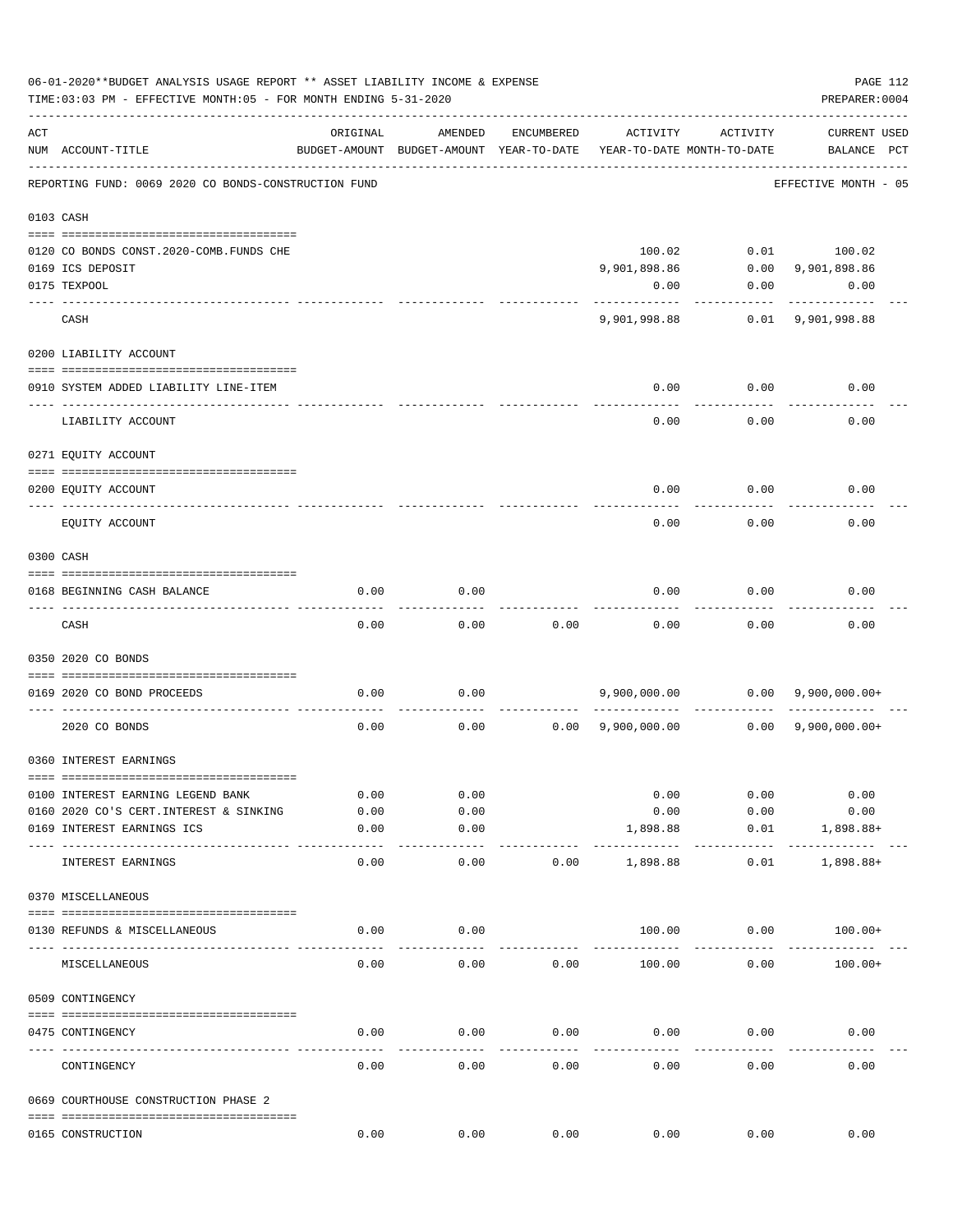| ACT<br>NUM | ACCOUNT-TITLE                                        | ORIGINAL<br>BUDGET-AMOUNT | AMENDED<br>BUDGET-AMOUNT | ENCUMBERED<br>YEAR-TO-DATE | ACTIVITY<br>YEAR-TO-DATE MONTH-TO-DATE | ACTIVITY | <b>CURRENT USED</b><br><b>PCT</b><br><b>BALANCE</b> |
|------------|------------------------------------------------------|---------------------------|--------------------------|----------------------------|----------------------------------------|----------|-----------------------------------------------------|
|            | REPORTING FUND: 0069 2020 CO BONDS-CONSTRUCTION FUND |                           |                          |                            |                                        |          | EFFECTIVE MONTH - 05                                |
|            | 0167 CONSTRUCTION MANAGER AGENT                      | 0.00                      | 0.00                     | 0.00                       | 0.00                                   | 0.00     | 0.00                                                |
|            | 0168 MASONRY AND STONE                               | 0.00                      | 0.00                     | 0.00                       | 0.00                                   | 0.00     | 0.00                                                |
|            | 0403 ARCHITECTURAL FEES                              | 0.00                      | 0.00                     | 0.00                       | 0.00                                   | 0.00     | 0.00                                                |
|            | 0426 PROFESSIONAL FEES                               | 0.00                      | 0.00                     | 0.00                       | 0.00                                   | 0.00     | 0.00                                                |
|            | 0430 BIDS & NOTICES                                  | 0.00                      | 0.00                     | 0.00                       | 0.00                                   | 0.00     | 0.00                                                |
|            | 0443 TRASH PICK UP                                   | 0.00                      | 0.00                     | 0.00                       | 0.00                                   | 0.00     | 0.00                                                |
|            | 0453 IT DESIGN/SECURITY DESIGN                       | 0.00                      | 0.00                     | 0.00                       | 0.00                                   | 0.00     | 0.00                                                |
|            | 0455 SECURITY                                        | 0.00                      | 0.00                     | 0.00                       | 0.00                                   | 0.00     | 0.00                                                |
|            | COURTHOUSE CONSTRUCTION PHASE 2                      | 0.00                      | 0.00                     | 0.00                       | 0.00                                   | 0.00     | 0.00                                                |
|            | 2020 CO BONDS-CONSTRUCTION FUND                      |                           |                          |                            |                                        |          |                                                     |
|            | INCOME TOTALS                                        | 0.00                      | 0.00                     |                            | 9,901,998.88                           |          | $0.01$ 9,901,998.88+                                |
|            | <b>EXPENSE TOTALS</b>                                | 0.00                      | 0.00                     | 0.00                       | 0.00                                   | 0.00     | 0.00                                                |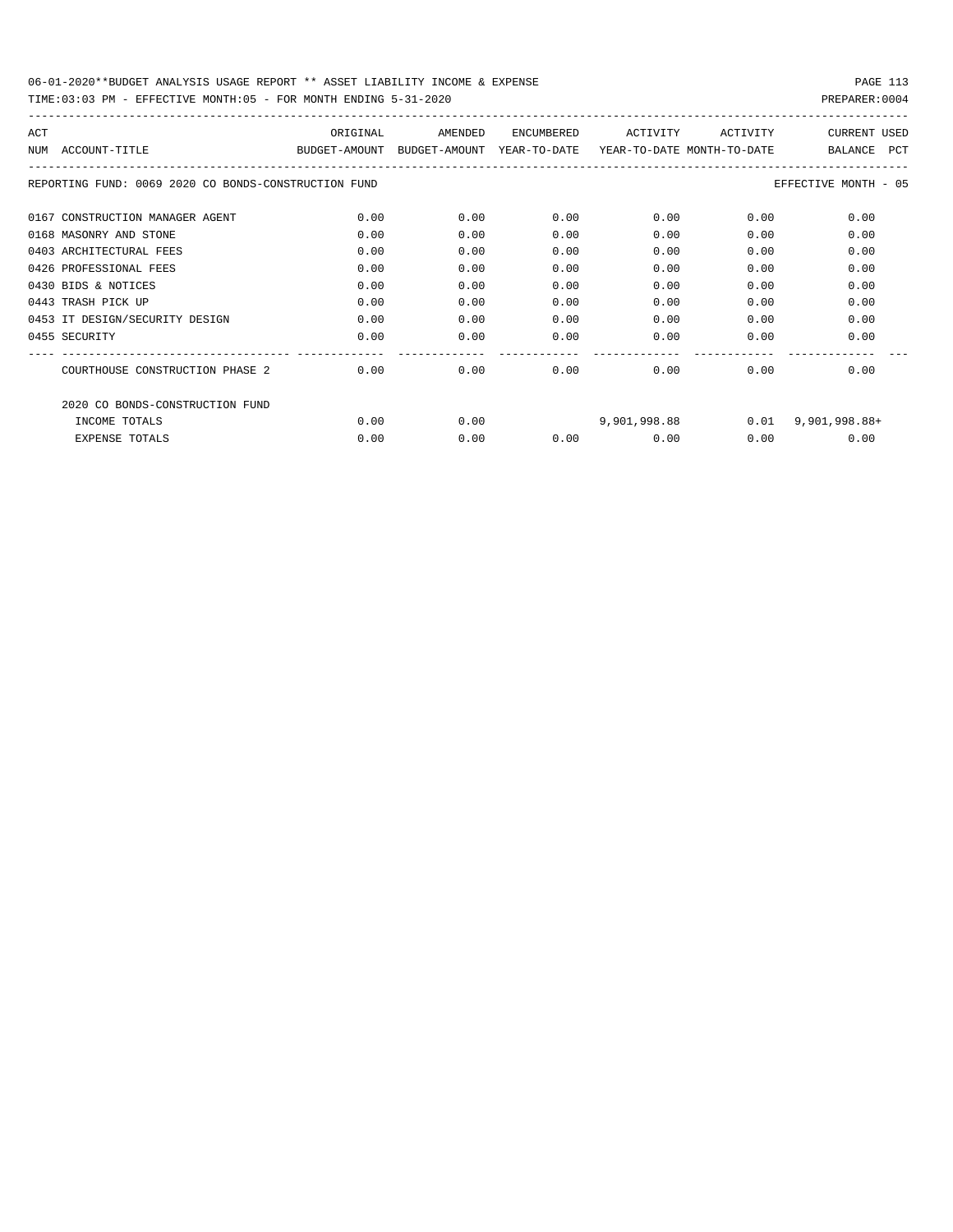|     | 06-01-2020**BUDGET ANALYSIS USAGE REPORT ** ASSET LIABILITY INCOME & EXPENSE<br>TIME: 03:03 PM - EFFECTIVE MONTH: 05 - FOR MONTH ENDING 5-31-2020 |                    |                                                                                |              |              |                        | PAGE 114<br>PREPARER: 0004         |
|-----|---------------------------------------------------------------------------------------------------------------------------------------------------|--------------------|--------------------------------------------------------------------------------|--------------|--------------|------------------------|------------------------------------|
| ACT | NUM ACCOUNT-TITLE                                                                                                                                 | ORIGINAL           | AMENDED<br>BUDGET-AMOUNT BUDGET-AMOUNT YEAR-TO-DATE YEAR-TO-DATE MONTH-TO-DATE | ENCUMBERED   | ACTIVITY     | ACTIVITY               | <b>CURRENT USED</b><br>BALANCE PCT |
|     | REPORTING FUND: 0070 RIGHT OF WAY FUND                                                                                                            |                    |                                                                                |              |              |                        | EFFECTIVE MONTH - 05               |
|     | 0102 A/P CLEARING                                                                                                                                 |                    |                                                                                |              |              |                        |                                    |
|     | 0100 A/P CLEARING<br>---- --------                                                                                                                |                    |                                                                                |              |              | $0.00$ 0.00            | 0.00                               |
|     | A/P CLEARING                                                                                                                                      |                    |                                                                                |              | 0.00         | 0.00                   | 0.00                               |
|     | 0103 CASH                                                                                                                                         |                    |                                                                                |              |              |                        |                                    |
|     | 0100 RIGHT OF WAY-COMBINED FUND CHECKIN                                                                                                           |                    |                                                                                |              | 25.95        |                        | 1.58 16, 111.26                    |
|     | 0170 RIGHT OF WAY CASH ACCT.                                                                                                                      |                    |                                                                                |              | 0.00         | 0.00                   | 0.00                               |
|     | 0175 TEXPOOL                                                                                                                                      |                    |                                                                                |              | 843.40       | 31.73                  | 84,809.47                          |
|     | CASH                                                                                                                                              |                    |                                                                                |              | 869.35       | 33.31                  | ----------<br>100,920.73           |
|     | 0133 ADVANCE TO FUND                                                                                                                              |                    |                                                                                |              |              |                        |                                    |
|     | 0010 ADVANCE TO GENERAL                                                                                                                           |                    |                                                                                |              | 0.00         | 0.00                   | 0.00                               |
|     | 0021 ADVANCE TO R&B #1                                                                                                                            |                    |                                                                                |              | 0.00         | 0.00                   | 0.00                               |
|     | 0022 ADVANCE TO R&B #2                                                                                                                            |                    |                                                                                |              | 0.00         | 0.00                   | 0.00                               |
|     |                                                                                                                                                   |                    |                                                                                |              |              |                        |                                    |
|     | ADVANCE TO FUND                                                                                                                                   |                    |                                                                                |              | 0.00         | 0.00                   | 0.00                               |
|     | 0200 LIABILITY ACCOUNT                                                                                                                            |                    |                                                                                |              |              |                        |                                    |
|     |                                                                                                                                                   |                    |                                                                                |              |              |                        |                                    |
|     | 0900 SYSTEM ADDED LIABILITY LINE-ITEM<br>0910 SYSTEM ADDED LIABILITY LINE-ITEM                                                                    |                    |                                                                                |              | 0.00<br>0.00 | 0.00<br>0.00           | 0.00<br>0.00                       |
|     |                                                                                                                                                   |                    |                                                                                |              |              |                        |                                    |
|     | LIABILITY ACCOUNT                                                                                                                                 |                    |                                                                                |              | 0.00         | 0.00                   | 0.00                               |
|     | 0271 EQUITY ACCOUNT                                                                                                                               |                    |                                                                                |              |              |                        |                                    |
|     | 0200 EQUITY ACCOUNT                                                                                                                               |                    |                                                                                |              | 0.00         |                        | 0.00 100,051.38                    |
|     | EQUITY ACCOUNT                                                                                                                                    |                    |                                                                                |              | 0.00         |                        | 0.00 100, 051.38                   |
|     | 0360 INTEREST EARNINGS                                                                                                                            |                    |                                                                                |              |              |                        |                                    |
|     | 0100 INTEREST EARNINGS                                                                                                                            | 0.00               | 0.00                                                                           |              |              |                        | 869.35 33.31 869.35+               |
|     | INTEREST EARNINGS                                                                                                                                 | ----------<br>0.00 | . <u>.</u> .<br>0.00                                                           | 0.00         | .<br>869.35  | -------------<br>33.31 | 869.35+                            |
|     | 0622 RIGHT OF WAY                                                                                                                                 |                    |                                                                                |              |              |                        |                                    |
|     |                                                                                                                                                   |                    |                                                                                |              |              |                        |                                    |
|     | 0399 CLAIM SETTLEMENTS                                                                                                                            | 0.00               | 0.00                                                                           | 0.00         | 0.00         | 0.00                   | 0.00                               |
|     | 0426 APPRAISAL FEES<br>0429 RELOCATING UTILITIES                                                                                                  | 0.00<br>0.00       | 0.00<br>0.00                                                                   | 0.00<br>0.00 | 0.00<br>0.00 | 0.00<br>0.00           | 0.00<br>0.00                       |
|     | 0449 CONTRACT EXPENSES FOR FM87 R.O.W.                                                                                                            | 0.00               | 0.00                                                                           | 0.00         | 0.00         | 0.00                   | 0.00                               |
|     |                                                                                                                                                   |                    |                                                                                |              |              |                        |                                    |
|     | RIGHT OF WAY                                                                                                                                      | 0.00               | 0.00                                                                           | 0.00         | 0.00         | 0.00                   | 0.00                               |
|     | 0629 RIGHT OF WAY                                                                                                                                 |                    |                                                                                |              |              |                        |                                    |
|     | 0500 RIGHT OF WAY PUR HWY #82                                                                                                                     | 0.00               | 0.00                                                                           | 0.00         | 0.00         | 0.00                   | 0.00                               |
|     | 0501 RIGHT OF WAY PURCHASE FM #87                                                                                                                 | 0.00               | 0.00                                                                           | 0.00         | 0.00         | 0.00                   | 0.00                               |
|     | 0502 RIGHT OF WAY PURCHASE HWY #121                                                                                                               | 0.00               | 0.00                                                                           | 0.00         | 0.00         | 0.00                   | 0.00                               |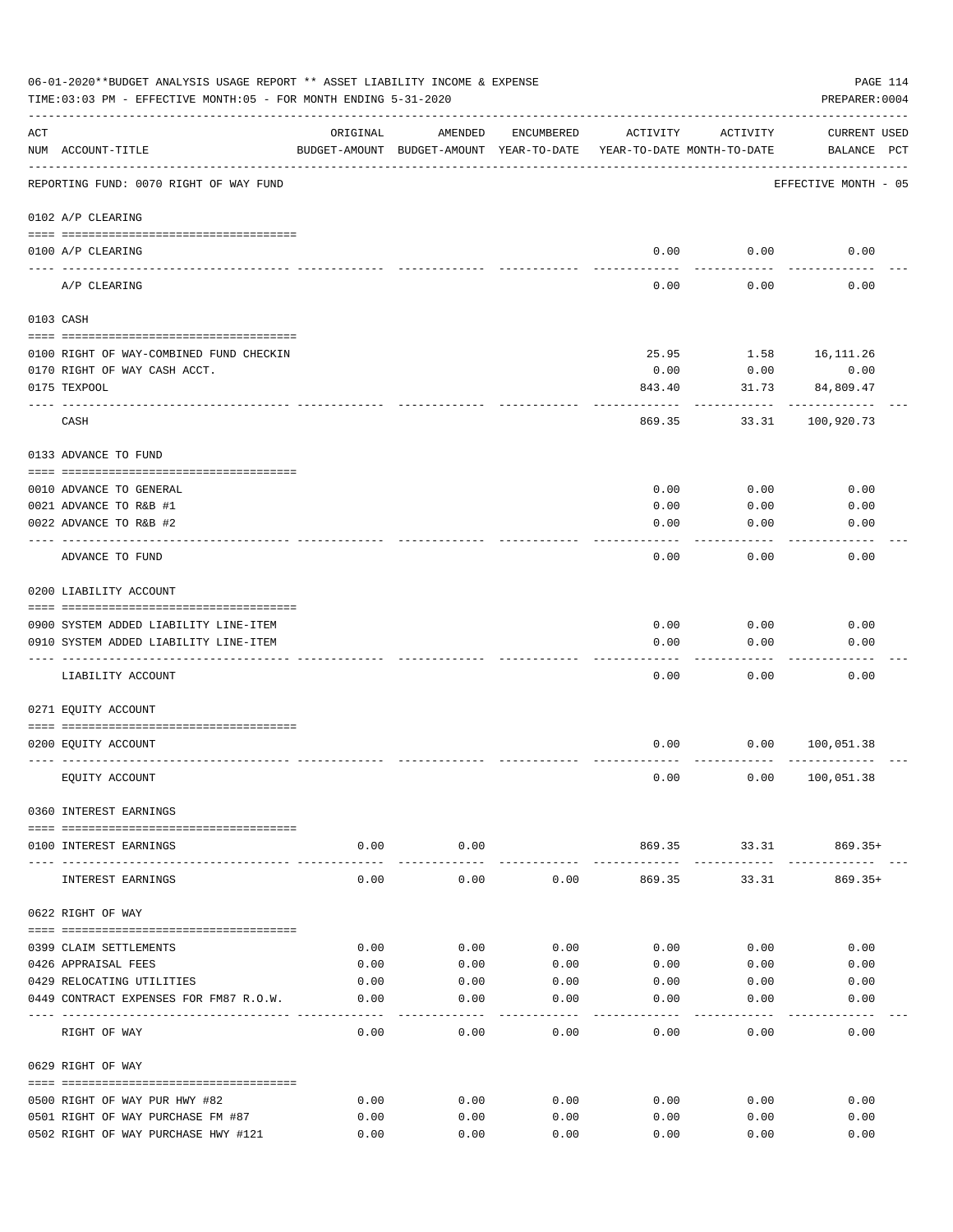| 06-01-2020**BUDGET ANALYSIS USAGE REPORT ** ASSET LIABILITY INCOME & EXPENSE             |             |         |            |             |                              | PAGE 115             |
|------------------------------------------------------------------------------------------|-------------|---------|------------|-------------|------------------------------|----------------------|
| TIME: $03:03$ PM - EFFECTIVE MONTH: $05$ - FOR MONTH ENDING $5-31-2020$                  |             |         |            |             |                              | PREPARER: 0004       |
| ACT                                                                                      | ORIGINAL    | AMENDED | ENCUMBERED | ACTIVITY    | ACTIVITY                     | CURRENT USED         |
| NUM ACCOUNT-TITLE<br>BUDGET-AMOUNT BUDGET-AMOUNT YEAR-TO-DATE YEAR-TO-DATE_MONTH-TO-DATE |             |         |            |             |                              | BALANCE PCT          |
| REPORTING FUND: 0070 RIGHT OF WAY FUND                                                   |             |         |            |             |                              | EFFECTIVE MONTH - 05 |
| 0503 RIGHT OF WAY PURCHASE HWY.78                                                        | $\sim$ 0.00 | 0.00    | 0.00       | $0.00$ 0.00 |                              | 0.00                 |
| RIGHT OF WAY                                                                             | 0.00        | 0.00    | 0.00       |             | 0.00                         | 0.00<br>0.00         |
| 0999 ACCOUNTS PAYABLE<br>=============================                                   |             |         |            |             |                              |                      |
| 0100 A/P CLEARING ACCOUNT                                                                |             |         |            |             | $0.00$ 0.00<br>------------- | 0.00                 |
| ACCOUNTS PAYABLE                                                                         |             |         |            | 0.00        | 0.00                         | 0.00                 |
| RIGHT OF WAY FUND                                                                        |             |         |            |             |                              |                      |
| INCOME TOTALS                                                                            | 0.00        | 0.00    |            |             | 869.35 33.31                 | $869.35+$            |
| <b>EXPENSE TOTALS</b>                                                                    | 0.00        | 0.00    | 0.00       | 0.00        | 0.00                         | 0.00                 |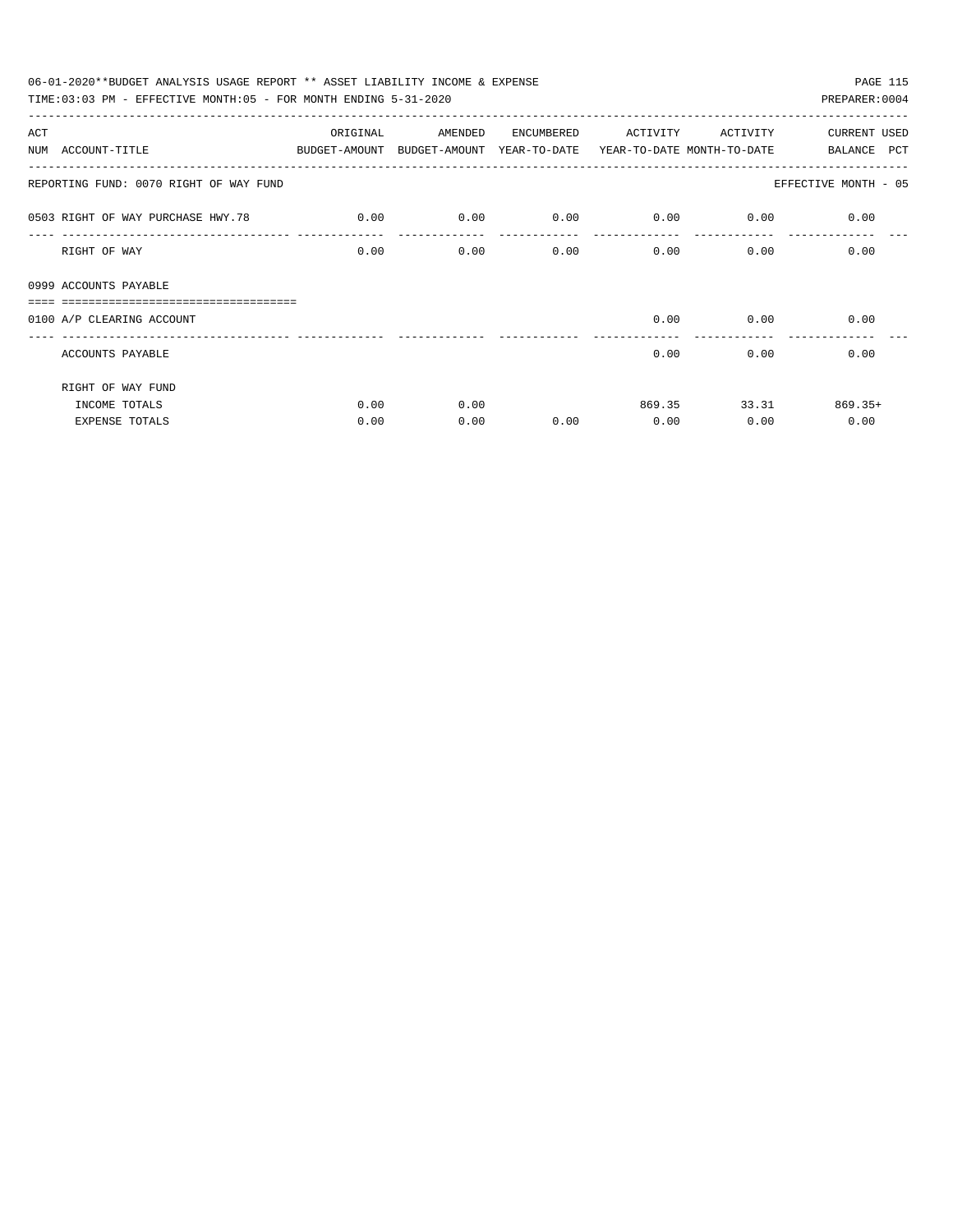|     | 06-01-2020**BUDGET ANALYSIS USAGE REPORT ** ASSET LIABILITY INCOME & EXPENSE<br>TIME: 03:03 PM - EFFECTIVE MONTH: 05 - FOR MONTH ENDING 5-31-2020 |          |                                                     |            |                                        |          | PAGE 116<br>PREPARER: 0004         |
|-----|---------------------------------------------------------------------------------------------------------------------------------------------------|----------|-----------------------------------------------------|------------|----------------------------------------|----------|------------------------------------|
| ACT | NUM ACCOUNT-TITLE                                                                                                                                 | ORIGINAL | AMENDED<br>BUDGET-AMOUNT BUDGET-AMOUNT YEAR-TO-DATE | ENCUMBERED | ACTIVITY<br>YEAR-TO-DATE MONTH-TO-DATE | ACTIVITY | <b>CURRENT USED</b><br>BALANCE PCT |
|     | REPORTING FUND: 0071 INVESTIGATOR CRIMES AGAINST WOMEN                                                                                            |          |                                                     |            |                                        |          | EFFECTIVE MONTH - 05               |
|     | 0100 PAYROLL                                                                                                                                      |          |                                                     |            |                                        |          |                                    |
|     | 0100 PAYROLL<br>---- ----                                                                                                                         |          |                                                     |            | 0.00                                   | 0.00     | 0.00                               |
|     | PAYROLL                                                                                                                                           |          |                                                     |            | 0.00                                   | 0.00     | 0.00                               |
|     | 0103 CASH                                                                                                                                         |          |                                                     |            |                                        |          |                                    |
|     | 0100 INV. CRIMES AGAINST WOMEN-COMB. FUND                                                                                                         |          |                                                     |            | 0.00                                   | 0.00     | 0.00                               |
|     | CASH                                                                                                                                              |          |                                                     |            | 0.00                                   | 0.00     | 0.00                               |
|     | 0120 RECEIVABLES                                                                                                                                  |          |                                                     |            |                                        |          |                                    |
|     | 0312 DUE FROM OTHER GOVERNMENTS                                                                                                                   |          |                                                     |            | 0.00                                   | 0.00     | 0.00                               |
|     | RECEIVABLES                                                                                                                                       |          |                                                     |            | 0.00                                   | 0.00     | 0.00                               |
|     | 0200 SYSTEM ADDED LIABILITY DEPARTMENT                                                                                                            |          |                                                     |            |                                        |          |                                    |
|     | 0910 SYSTEM ADDED LIABILITY LINE-ITEM                                                                                                             |          |                                                     |            | 0.00                                   | 0.00     | 0.00                               |
|     | SYSTEM ADDED LIABILITY DEPARTMENT                                                                                                                 |          |                                                     |            | 0.00                                   | 0.00     | 0.00                               |
|     | 0271 EQUITY ACCOUNT                                                                                                                               |          |                                                     |            |                                        |          |                                    |
|     | 0200 EQUITY ACCOUNT                                                                                                                               |          |                                                     |            | 0.00                                   | 0.00     | 0.00                               |
|     | EQUITY ACCOUNT                                                                                                                                    |          |                                                     |            | 0.00                                   | 0.00     | 0.00                               |
|     | 0330 GRANT INCOME                                                                                                                                 |          |                                                     |            |                                        |          |                                    |
|     | 0475 INVESTIGATOR CRIMES AGAINST WOMEN                                                                                                            | 0.00     | 0.00                                                |            | 0.00                                   | 0.00     | 0.00                               |
|     | GRANT INCOME                                                                                                                                      | 0.00     | 0.00                                                | 0.00       | 0.00                                   | 0.00     | 0.00                               |
|     | 0475 INVESTIGATOR CRIMES AGAINST WOMEN                                                                                                            |          |                                                     |            |                                        |          |                                    |
|     | 0108 SALARY                                                                                                                                       | 0.00     | 0.00                                                | 0.00       | 0.00                                   | 0.00     | 0.00                               |
|     | 0201 SOCIAL SECURITY TAXES                                                                                                                        | 0.00     | 0.00                                                | 0.00       | 0.00                                   | 0.00     | 0.00                               |
|     | 0202 GROUP HEALTH INSURANCE                                                                                                                       | 0.00     | 0.00                                                | 0.00       | 0.00                                   | 0.00     | 0.00                               |
|     | 0203 RETIREMENT                                                                                                                                   | 0.00     | 0.00                                                | 0.00       | 0.00                                   | 0.00     | 0.00                               |
|     | 0204 WORKERS COMPENSATION                                                                                                                         | 0.00     | 0.00                                                | 0.00       | 0.00                                   | 0.00     | 0.00                               |
|     | 0205 MEDICARE TAX                                                                                                                                 | 0.00     | 0.00                                                | 0.00       | 0.00                                   | 0.00     | 0.00                               |
|     | INVESTIGATOR CRIMES AGAINST WOMEN                                                                                                                 | 0.00     | 0.00                                                | 0.00       | 0.00                                   | 0.00     | 0.00                               |
|     | INVESTIGATOR CRIMES AGAINST WOMEN                                                                                                                 |          |                                                     |            |                                        |          |                                    |
|     | INCOME TOTALS                                                                                                                                     | 0.00     | 0.00                                                |            | 0.00                                   | 0.00     | 0.00                               |
|     | EXPENSE TOTALS                                                                                                                                    | 0.00     | 0.00                                                | 0.00       | 0.00                                   | 0.00     | 0.00                               |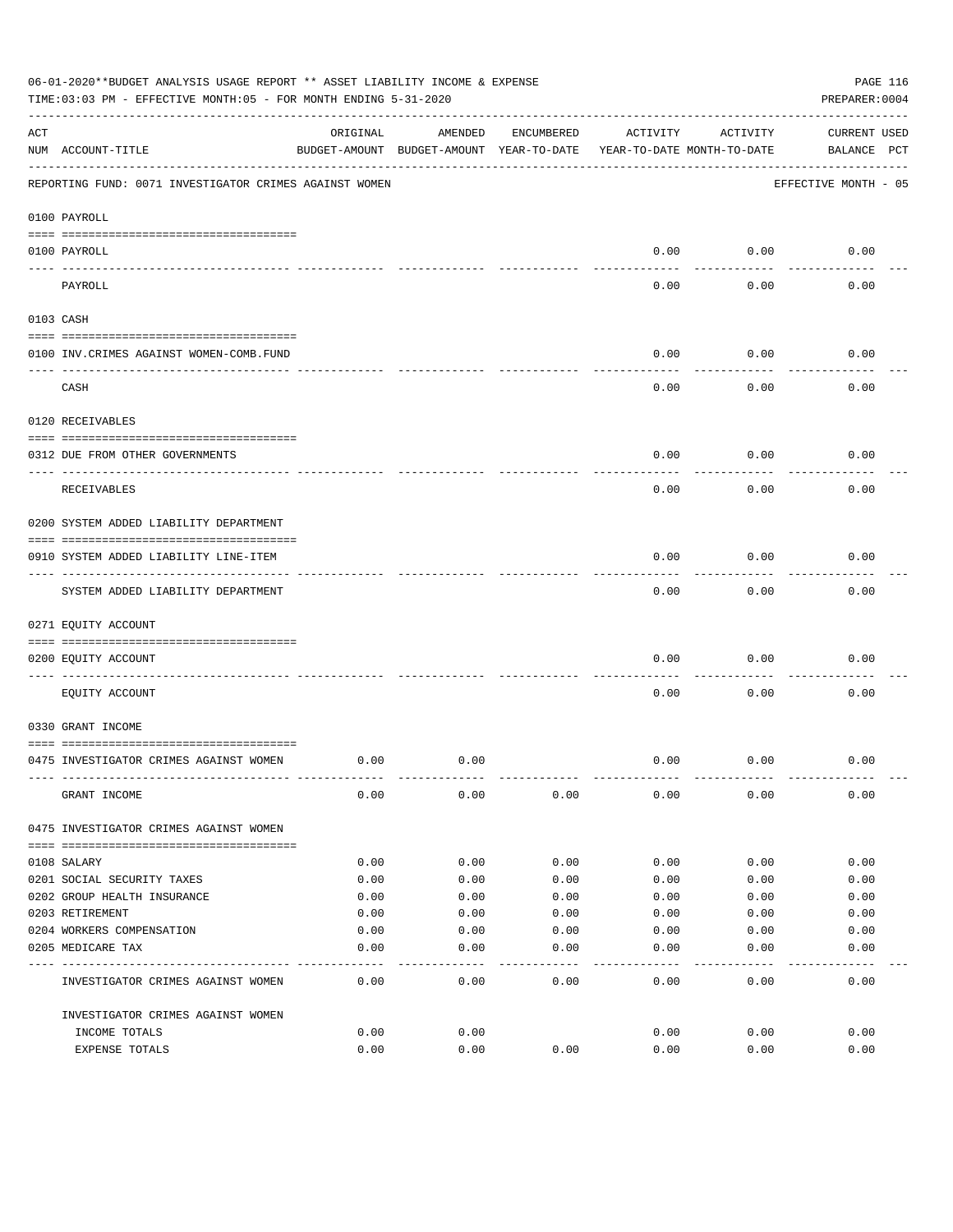|     | 06-01-2020**BUDGET ANALYSIS USAGE REPORT ** ASSET LIABILITY INCOME & EXPENSE<br>TIME: 03:03 PM - EFFECTIVE MONTH: 05 - FOR MONTH ENDING 5-31-2020 |          |                                                     |            |          |                                        | PAGE 117<br>PREPARER: 0004         |
|-----|---------------------------------------------------------------------------------------------------------------------------------------------------|----------|-----------------------------------------------------|------------|----------|----------------------------------------|------------------------------------|
| ACT | NUM ACCOUNT-TITLE                                                                                                                                 | ORIGINAL | AMENDED<br>BUDGET-AMOUNT BUDGET-AMOUNT YEAR-TO-DATE | ENCUMBERED | ACTIVITY | ACTIVITY<br>YEAR-TO-DATE MONTH-TO-DATE | <b>CURRENT USED</b><br>BALANCE PCT |
|     | REPORTING FUND: 0072 INVESTIGATOR CRIMES AGAINST CHILDRE                                                                                          |          |                                                     |            |          |                                        | EFFECTIVE MONTH - 05               |
|     | 0100 PAYROLL                                                                                                                                      |          |                                                     |            |          |                                        |                                    |
|     | 0100 PAYROLL                                                                                                                                      |          |                                                     |            | 0.00     | 0.00                                   | 0.00                               |
|     | ---- ----<br>PAYROLL                                                                                                                              |          |                                                     |            | 0.00     | 0.00                                   | 0.00                               |
|     | 0103 CASH                                                                                                                                         |          |                                                     |            |          |                                        |                                    |
|     | 0100 INV. CRIMES AGAINST CHILDREN-COMB.F                                                                                                          |          |                                                     |            | 0.00     | 0.00                                   | 0.00                               |
|     | CASH                                                                                                                                              |          |                                                     |            | 0.00     | 0.00                                   | 0.00                               |
|     | 0120 RECEIVABLES                                                                                                                                  |          |                                                     |            |          |                                        |                                    |
|     | 0312 DUE FROM OTHER GOVERNMENTS                                                                                                                   |          |                                                     |            | 0.00     | 0.00                                   | 0.00                               |
|     | RECEIVABLES                                                                                                                                       |          |                                                     |            | 0.00     | 0.00                                   | 0.00                               |
|     | 0200 SYSTEM ADDED LIABILITY DEPARTMENT                                                                                                            |          |                                                     |            |          |                                        |                                    |
|     | 0910 SYSTEM ADDEND LIABILITY LINE-ITEM                                                                                                            |          |                                                     |            | 0.00     | 0.00                                   | 0.00                               |
|     | SYSTEM ADDED LIABILITY DEPARTMENT                                                                                                                 |          |                                                     |            | 0.00     | 0.00                                   | 0.00                               |
|     | 0271 EQUITY ACCOUNT                                                                                                                               |          |                                                     |            |          |                                        |                                    |
|     | 0200 EQUITY ACCOUNT                                                                                                                               |          |                                                     |            | 0.00     | 0.00                                   | 0.00                               |
|     | EQUITY ACCOUNT                                                                                                                                    |          |                                                     |            | 0.00     | 0.00                                   | 0.00                               |
|     | 0330 GRANT INCOME                                                                                                                                 |          |                                                     |            |          |                                        |                                    |
|     | 0560 INVESTIGATOR CRIMES AGAINST CHILDR                                                                                                           | 0.00     | 0.00                                                |            | 0.00     | 0.00                                   | 0.00                               |
|     | GRANT INCOME                                                                                                                                      | 0.00     | 0.00                                                | 0.00       | 0.00     | 0.00                                   | 0.00                               |
|     | 0560 INVESTIGATOR CRIMES AGAINST CHILDR                                                                                                           |          |                                                     |            |          |                                        |                                    |
|     | 0108 SALARY                                                                                                                                       | 0.00     | 0.00                                                | 0.00       | 0.00     | 0.00                                   | 0.00                               |
|     | 0201 SOCIAL SECURITY TAXES                                                                                                                        | 0.00     | 0.00                                                | 0.00       | 0.00     | 0.00                                   | 0.00                               |
|     | 0202 GROUP HEALTH INSURANCE                                                                                                                       | 0.00     | 0.00                                                | 0.00       | 0.00     | 0.00                                   | 0.00                               |
|     | 0203 RETIREMENT                                                                                                                                   | 0.00     | 0.00                                                | 0.00       | 0.00     | 0.00                                   | 0.00                               |
|     | 0204 WORKERS COMPENSATION                                                                                                                         | 0.00     | 0.00                                                | 0.00       | 0.00     | 0.00                                   | 0.00                               |
|     | 0205 MEDICARE TAX                                                                                                                                 | 0.00     | 0.00<br>----                                        | 0.00       | 0.00     | 0.00                                   | 0.00                               |
|     | INVESTIGATOR CRIMES AGAINST CHILDR                                                                                                                | 0.00     | 0.00                                                | 0.00       | 0.00     | 0.00                                   | 0.00                               |
|     | INVESTIGATOR CRIMES AGAINST CHILDR                                                                                                                |          |                                                     |            |          |                                        |                                    |
|     | INCOME TOTALS                                                                                                                                     | 0.00     | 0.00                                                |            | 0.00     | 0.00                                   | 0.00                               |
|     | EXPENSE TOTALS                                                                                                                                    | 0.00     | 0.00                                                | 0.00       | 0.00     | 0.00                                   | 0.00                               |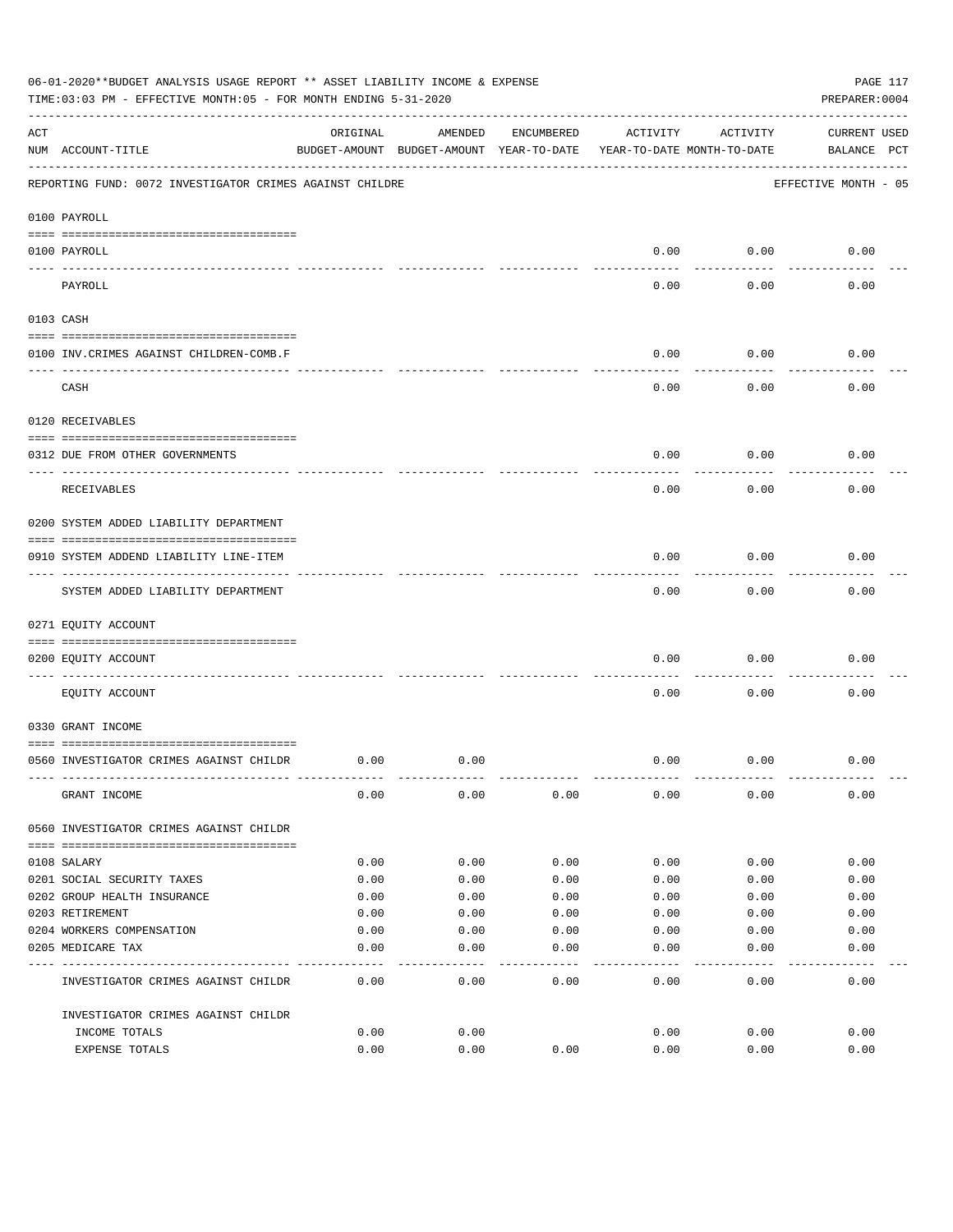|     | 06-01-2020**BUDGET ANALYSIS USAGE REPORT ** ASSET LIABILITY INCOME & EXPENSE<br>TIME: 03:03 PM - EFFECTIVE MONTH: 05 - FOR MONTH ENDING 5-31-2020 |          |                                                     |            |                                        |                            | PAGE 118<br>PREPARER: 0004         |  |
|-----|---------------------------------------------------------------------------------------------------------------------------------------------------|----------|-----------------------------------------------------|------------|----------------------------------------|----------------------------|------------------------------------|--|
| ACT | NUM ACCOUNT-TITLE                                                                                                                                 | ORIGINAL | AMENDED<br>BUDGET-AMOUNT BUDGET-AMOUNT YEAR-TO-DATE | ENCUMBERED | ACTIVITY<br>YEAR-TO-DATE MONTH-TO-DATE | ACTIVITY                   | <b>CURRENT USED</b><br>BALANCE PCT |  |
|     | REPORTING FUND: 0078 RAW WATER PIPELINE PCTS.2,3,4                                                                                                |          |                                                     |            |                                        |                            | EFFECTIVE MONTH - 05               |  |
|     | 0103 CASH                                                                                                                                         |          |                                                     |            |                                        |                            |                                    |  |
|     | 0100 RAW WATER PIPELINE-COMB.FUNDS CKIN                                                                                                           |          |                                                     |            |                                        | $149,960.69 - 10,549.69 -$ | 39.31                              |  |
|     | CASH                                                                                                                                              |          |                                                     |            | 149,960.69-                            | 10,549.69-                 | 39.31                              |  |
|     | 0200 SYSTEM ADDED LIABILITY DEPT.                                                                                                                 |          |                                                     |            |                                        |                            |                                    |  |
|     | 0910 SYSTEM ADDED LIABILITY LINE ITEM                                                                                                             |          |                                                     |            | 0.00                                   | 0.00                       | 0.00                               |  |
|     | SYSTEM ADDED LIABILITY DEPT.                                                                                                                      |          |                                                     |            | 0.00                                   | 0.00                       | 0.00                               |  |
|     | 0271 EQUITY ACCOUNT                                                                                                                               |          |                                                     |            |                                        |                            |                                    |  |
|     | 0200 EQUITY ACCOUNT                                                                                                                               |          |                                                     |            | 0.00                                   | 0.00                       | 150,000.00                         |  |
|     | ---- -----------<br>EQUITY ACCOUNT                                                                                                                |          |                                                     |            | 0.00                                   | 0.00                       | 150,000.00                         |  |
|     | 0300 CASH                                                                                                                                         |          |                                                     |            |                                        |                            |                                    |  |
|     | 0120 UNENCUMBERED FUND BALANCE                                                                                                                    | 0.00     | 0.00                                                |            | 0.00                                   | 0.00                       | 0.00                               |  |
|     | CASH                                                                                                                                              | 0.00     | 0.00                                                | 0.00       | 0.00                                   | 0.00                       | 0.00                               |  |
|     | 0319 RAW WATER PIPELINE                                                                                                                           |          |                                                     |            |                                        |                            |                                    |  |
|     | 0179 FOR MAINTENANCE OF ROADS                                                                                                                     | 0.00     | 0.00                                                | 0.00       | 0.00                                   | 0.00                       | 0.00                               |  |
|     | RAW WATER PIPELINE                                                                                                                                | 0.00     | 0.00                                                | 0.00       | 0.00                                   | 0.00                       | 0.00                               |  |
|     | 0628 ROAD & BRIDGE 2,3,4 EXPENSES                                                                                                                 |          |                                                     |            |                                        |                            |                                    |  |
|     | 0341 R & B MAT. ROCK & GRAVEL                                                                                                                     | 0.00     | 0.00                                                | 0.00       | 149,960.69                             | 10,549.69                  | 149,960.69-                        |  |
|     | ROAD & BRIDGE 2,3,4 EXPENSES                                                                                                                      | 0.00     | 0.00                                                | 0.00       | 149,960.69                             | 10,549.69                  | 149,960.69-                        |  |
|     | RAW WATER PIPELINE PCTS. 2, 3, 4                                                                                                                  |          |                                                     |            |                                        |                            |                                    |  |
|     | INCOME TOTALS                                                                                                                                     | 0.00     | 0.00                                                |            | 0.00                                   | 0.00                       | 0.00                               |  |
|     | <b>EXPENSE TOTALS</b>                                                                                                                             | 0.00     | 0.00                                                | 0.00       | 149,960.69                             | 10,549.69                  | 149,960.69-                        |  |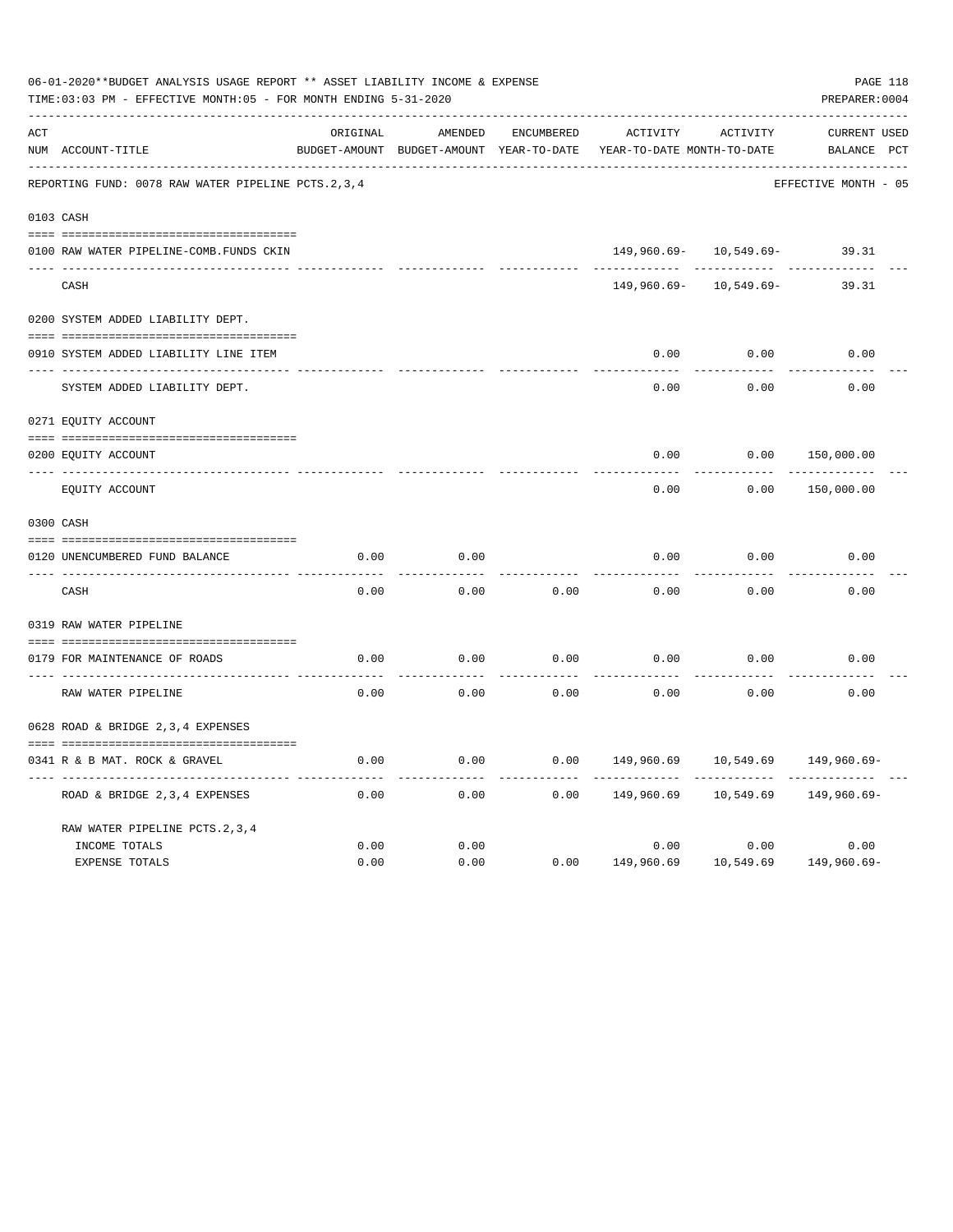|     | 06-01-2020**BUDGET ANALYSIS USAGE REPORT ** ASSET LIABILITY INCOME & EXPENSE<br>TIME: 03:03 PM - EFFECTIVE MONTH: 05 - FOR MONTH ENDING 5-31-2020 |          |                                                     |                   |                                               |          | PAGE 119<br>PREPARER: 0004            |
|-----|---------------------------------------------------------------------------------------------------------------------------------------------------|----------|-----------------------------------------------------|-------------------|-----------------------------------------------|----------|---------------------------------------|
| ACT | NUM ACCOUNT-TITLE                                                                                                                                 | ORIGINAL | AMENDED<br>BUDGET-AMOUNT BUDGET-AMOUNT YEAR-TO-DATE | <b>ENCUMBERED</b> | <b>ACTIVITY</b><br>YEAR-TO-DATE MONTH-TO-DATE | ACTIVITY | <b>CURRENT USED</b><br>PCT<br>BALANCE |
|     | REPORTING FUND: 0079 RAW WATER PIPELINE FUND PCT 2                                                                                                |          |                                                     |                   |                                               |          | EFFECTIVE MONTH - 05                  |
|     | 0103 CASH                                                                                                                                         |          |                                                     |                   |                                               |          |                                       |
|     | 0100 RAW WATER PIPELINE-COMBINED FUNDS                                                                                                            |          |                                                     |                   | $74,250.00 -$                                 | 0.00     | 750.00                                |
|     | CASH                                                                                                                                              |          |                                                     |                   | $74, 250.00 -$                                | 0.00     | 750.00                                |
|     | 0200 SYSTEM ADDED LIABILITY DEPT.                                                                                                                 |          |                                                     |                   |                                               |          |                                       |
|     | 0910 SYSTEM ADD LIABILITY LINE ITEM                                                                                                               |          |                                                     |                   | 0.00                                          | 0.00     | 0.00                                  |
|     | SYSTEM ADDED LIABILITY DEPT.                                                                                                                      |          |                                                     |                   | 0.00                                          | 0.00     | 0.00                                  |
|     | 0271 EQUITY ACCOUNT                                                                                                                               |          |                                                     |                   |                                               |          |                                       |
|     | 0200 EQUITY ACCOUNT                                                                                                                               |          |                                                     |                   | 0.00                                          | 0.00     | 75,000.00                             |
|     | EQUITY ACCOUNT                                                                                                                                    |          |                                                     |                   | 0.00                                          | 0.00     | 75,000.00                             |
|     | 0300 CASH                                                                                                                                         |          |                                                     |                   |                                               |          |                                       |
|     | 0122 UNENCUMBERED FUND BALANCE                                                                                                                    | 0.00     | 0.00                                                |                   | 0.00                                          | 0.00     | 0.00                                  |
|     | CASH                                                                                                                                              | 0.00     | 0.00                                                | 0.00              | 0.00                                          | 0.00     | 0.00                                  |
|     | 0319 RAW WATER PIPELINE                                                                                                                           |          |                                                     |                   |                                               |          |                                       |
|     | 0179 FOR MAINTENANCE OF ROADS                                                                                                                     | 0.00     | 0.00                                                |                   | 750.00                                        | 0.00     | $750.00+$                             |
|     | RAW WATER PIPELINE                                                                                                                                | 0.00     | 0.00                                                | 0.00              | 750.00                                        | 0.00     | $750.00+$                             |
|     | 0622 ROAD & BRIDGE #2 RAW WATER PIPELIN                                                                                                           |          |                                                     |                   |                                               |          |                                       |
|     | 0571 PURCHASE OF MACH/EQUIPMENT                                                                                                                   | 0.00     | 0.00                                                | 0.00              | 75,000.00                                     | 0.00     | $75,000.00-$                          |
|     | ROAD & BRIDGE #2 RAW WATER PIPELIN                                                                                                                | 0.00     | 0.00                                                | 0.00              | 75,000.00                                     | 0.00     | $75,000.00-$                          |
|     | RAW WATER PIPELINE FUND PCT 2                                                                                                                     |          |                                                     |                   |                                               |          |                                       |
|     | INCOME TOTALS                                                                                                                                     | 0.00     | 0.00                                                |                   | 750.00                                        | 0.00     | $750.00+$                             |
|     | <b>EXPENSE TOTALS</b>                                                                                                                             | 0.00     | 0.00                                                | 0.00              | 75,000.00                                     | 0.00     | $75,000.00-$                          |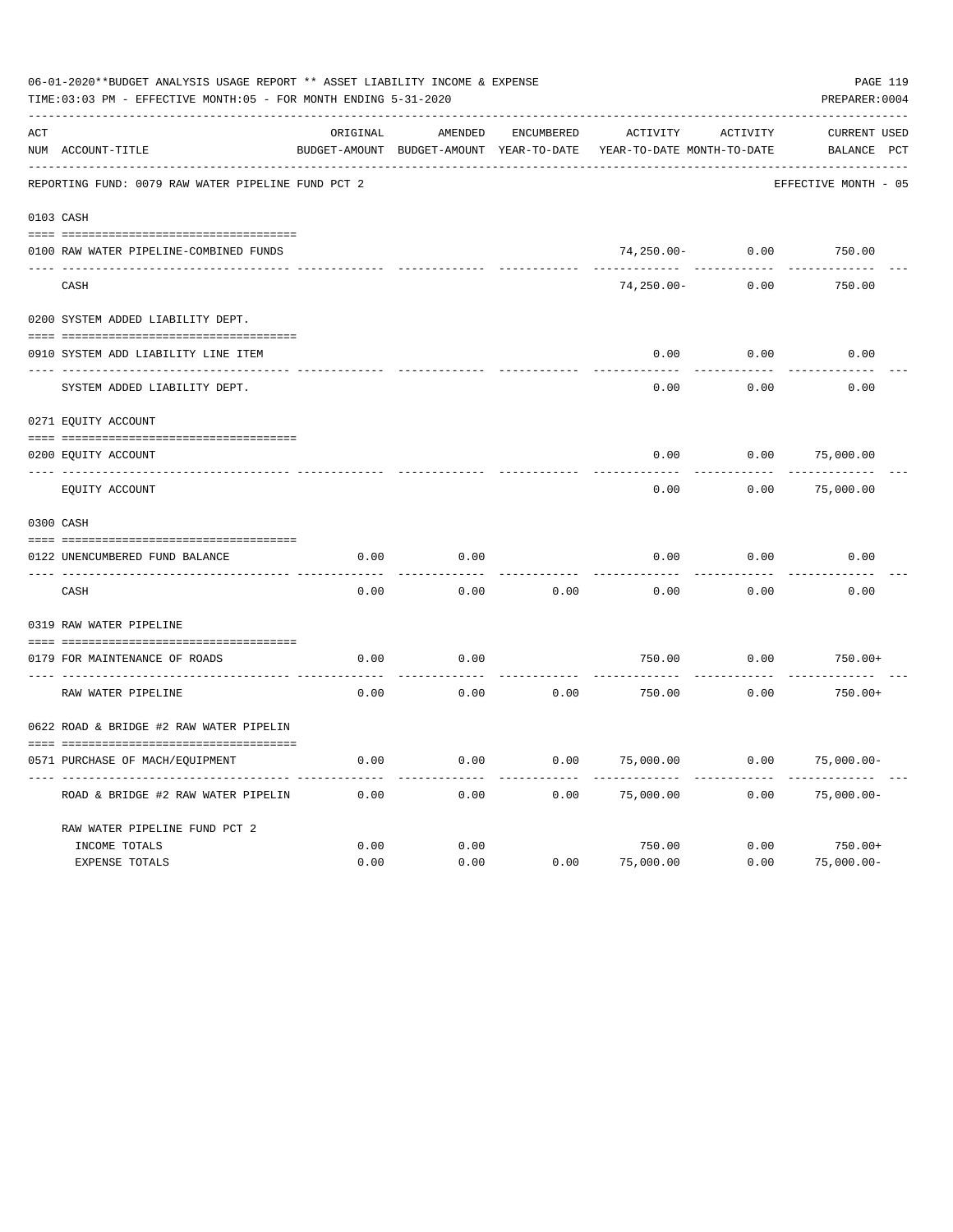|     | 06-01-2020**BUDGET ANALYSIS USAGE REPORT ** ASSET LIABILITY INCOME & EXPENSE<br>TIME: 03:03 PM - EFFECTIVE MONTH: 05 - FOR MONTH ENDING 5-31-2020 |          |                 |            |                                                                     |          | PAGE 120<br>PREPARER: 0004 |
|-----|---------------------------------------------------------------------------------------------------------------------------------------------------|----------|-----------------|------------|---------------------------------------------------------------------|----------|----------------------------|
| ACT |                                                                                                                                                   | ORIGINAL | AMENDED         | ENCUMBERED | ACTIVITY                                                            | ACTIVITY | CURRENT USED               |
|     | NUM ACCOUNT-TITLE                                                                                                                                 |          |                 |            | BUDGET-AMOUNT BUDGET-AMOUNT YEAR-TO-DATE YEAR-TO-DATE MONTH-TO-DATE |          | BALANCE PCT                |
|     | REPORTING FUND: 0080 VETERANS COURT PROGRAM                                                                                                       |          |                 |            |                                                                     |          | EFFECTIVE MONTH - 05       |
|     | 0103 CASH                                                                                                                                         |          |                 |            |                                                                     |          |                            |
|     |                                                                                                                                                   |          |                 |            | 0.00                                                                | 0.00     | 600.00                     |
|     | 0180 CASH-VETERANS COURT PROGRAM                                                                                                                  |          |                 |            |                                                                     |          |                            |
|     | CASH                                                                                                                                              |          |                 |            | 0.00                                                                | 0.00     | 600.00                     |
|     | 0200 LIABILITY ACCOUNT                                                                                                                            |          |                 |            |                                                                     |          |                            |
|     | 0910 SYSTEM ADDED LIABILITY LINE-ITEM                                                                                                             |          |                 |            | 0.00                                                                | 0.00     | 0.00                       |
|     | LIABILITY ACCOUNT                                                                                                                                 |          |                 |            | 0.00                                                                | 0.00     | 0.00                       |
|     | 0271 EQUITY ACCOUNT                                                                                                                               |          |                 |            |                                                                     |          |                            |
|     |                                                                                                                                                   |          |                 |            |                                                                     |          |                            |
|     | 0200 EQUITY ACCOUNT                                                                                                                               |          |                 |            | 0.00                                                                | 0.00     | 600.00                     |
|     | EQUITY ACCOUNT                                                                                                                                    |          |                 |            | 0.00                                                                | 0.00     | 600.00                     |
|     | 0300 CASH                                                                                                                                         |          |                 |            |                                                                     |          |                            |
|     | 0180 BEGINNING CASH BALANCE                                                                                                                       | 0.00     | 0.00            |            | 0.00                                                                | 0.00     | 0.00                       |
|     | CASH                                                                                                                                              | 0.00     | 0.00            | 0.00       | 0.00                                                                | 0.00     | 0.00                       |
|     | 0370 VETERANS COURT INCOME                                                                                                                        |          |                 |            |                                                                     |          |                            |
|     | 0130 MISCELLANEOUS                                                                                                                                | 0.00     | 0.00            |            | 0.00                                                                | 0.00     | 0.00                       |
|     | 0180 PROGRAM FEES                                                                                                                                 | 0.00     | 0.00            |            | 0.00                                                                | 0.00     | 0.00                       |
|     | ------------------------ ---<br>VETERANS COURT INCOME                                                                                             | 0.00     | -------<br>0.00 | 0.00       | 0.00                                                                | 0.00     | 0.00                       |
|     | 0570 VETERANS COURT EXPENSE                                                                                                                       |          |                 |            |                                                                     |          |                            |
|     | 0490 MISCELLANEOUS                                                                                                                                | 0.00     | 0.00            | 0.00       | 0.00                                                                | 0.00     | 0.00                       |
|     | VETERANS COURT EXPENSE                                                                                                                            | 0.00     | 0.00            | 0.00       | 0.00                                                                | 0.00     | 0.00                       |
|     | VETERANS COURT PROGRAM                                                                                                                            |          |                 |            |                                                                     |          |                            |
|     | INCOME TOTALS                                                                                                                                     | 0.00     | 0.00            |            | 0.00                                                                | 0.00     | 0.00                       |
|     | EXPENSE TOTALS                                                                                                                                    | 0.00     | 0.00            | 0.00       | 0.00                                                                | 0.00     | 0.00                       |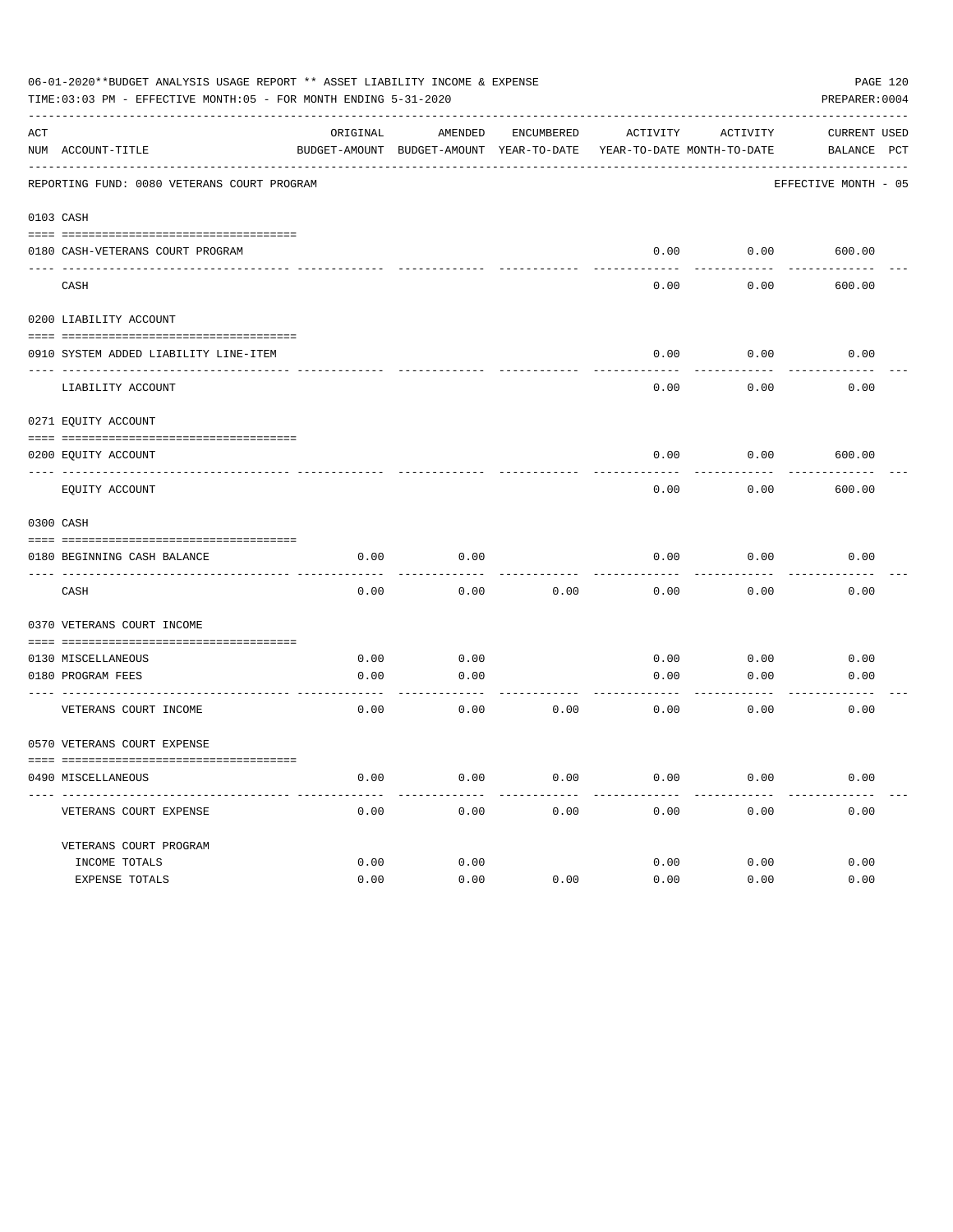|     | 06-01-2020**BUDGET ANALYSIS USAGE REPORT ** ASSET LIABILITY INCOME & EXPENSE<br>TIME: 03:03 PM - EFFECTIVE MONTH: 05 - FOR MONTH ENDING 5-31-2020 |                            |                                                     |                  |                     |                                        | PREPARER: 0004                 | PAGE 121 |
|-----|---------------------------------------------------------------------------------------------------------------------------------------------------|----------------------------|-----------------------------------------------------|------------------|---------------------|----------------------------------------|--------------------------------|----------|
| ACT | NUM ACCOUNT-TITLE                                                                                                                                 | ORIGINAL                   | AMENDED<br>BUDGET-AMOUNT BUDGET-AMOUNT YEAR-TO-DATE | ENCUMBERED       | ACTIVITY            | ACTIVITY<br>YEAR-TO-DATE MONTH-TO-DATE | CURRENT USED<br>BALANCE PCT    |          |
|     | REPORTING FUND: 0081 LAKE ROAD IMPACT FUND                                                                                                        |                            |                                                     |                  |                     |                                        | EFFECTIVE MONTH - 05           |          |
|     | 0103 CASH                                                                                                                                         |                            |                                                     |                  |                     |                                        |                                |          |
|     |                                                                                                                                                   |                            |                                                     |                  |                     |                                        |                                |          |
|     | 0100 LAKE-COMBINED FUNDS CHECKING                                                                                                                 |                            |                                                     |                  |                     |                                        | 100,000.00   0.00   104,021.21 |          |
|     | CASH                                                                                                                                              |                            |                                                     |                  | 100,000.00          | 0.00                                   | 104,021.21                     |          |
|     | 0200 SYSTEM ADDED LIABILITY DEPT.                                                                                                                 |                            |                                                     |                  |                     |                                        |                                |          |
|     |                                                                                                                                                   |                            |                                                     |                  |                     |                                        |                                |          |
|     | 0910 SYSTEM ADDED LIABILITY LINE ITEM                                                                                                             |                            |                                                     |                  | 0.00                | 0.00                                   | 0.00                           |          |
|     | SYSTEM ADDED LIABILITY DEPT.                                                                                                                      |                            |                                                     |                  | 0.00                | 0.00                                   | 0.00                           |          |
|     | 0271 EQUITY ACCOUNT                                                                                                                               |                            |                                                     |                  |                     |                                        |                                |          |
|     | 0200 EOUITY ACCOUNT                                                                                                                               |                            |                                                     |                  | 0.00                | 0.00                                   | 4,021.21                       |          |
|     | EQUITY ACCOUNT                                                                                                                                    |                            |                                                     |                  | 0.00                | 0.00                                   | 4,021.21                       |          |
|     | 0300 CASH                                                                                                                                         |                            |                                                     |                  |                     |                                        |                                |          |
|     |                                                                                                                                                   |                            |                                                     |                  |                     |                                        |                                |          |
|     | 0110 UNENCUMBERED FUND BALANCE                                                                                                                    | 0.00                       | 0.00                                                |                  | 0.00                | 0.00                                   | 0.00                           |          |
|     | CASH                                                                                                                                              | 0.00                       | 0.00                                                | 0.00             | 0.00                | 0.00                                   | 0.00                           |          |
|     | 0318 NORTH TEX MUNICIPAL WATER DIST                                                                                                               |                            |                                                     |                  |                     |                                        |                                |          |
|     |                                                                                                                                                   |                            |                                                     |                  |                     |                                        |                                |          |
|     | 0181 YEAR 1 PAYMENT                                                                                                                               | 0.00                       | 0.00                                                |                  | 0.00                | 0.00                                   | 0.00                           |          |
|     | 0182 YEAR 2 PAYMENT                                                                                                                               | 100,000.00                 | 100,000.00                                          |                  | 100,000.00          | 0.00                                   |                                | 0.00 100 |
|     | NORTH TEX MUNICIPAL WATER DIST 100,000.00                                                                                                         |                            | 100,000.00                                          | 0.00             | 100,000.00          | 0.00                                   |                                | 0.00 100 |
|     | 0590 MISCELLANEOUS                                                                                                                                |                            |                                                     |                  |                     |                                        |                                |          |
|     | 0490 MISCELLANEOUS                                                                                                                                | 100,000.00                 | 100,000.00                                          |                  |                     |                                        | 100,000.00                     | - 00     |
|     | 0576 LUCAS CHEST COMPRESSION SYSTEM                                                                                                               | 0.00                       | 0.00                                                | 0.00<br>0.00     | 0.00<br>0.00        | 0.00<br>0.00                           | 0.00                           |          |
|     | 0579 WEAPONS/TASERS                                                                                                                               | 0.00                       | 0.00                                                | 0.00             | 0.00                | 0.00                                   | 0.00                           |          |
|     | .<br>MISCELLANEOUS                                                                                                                                | ------------<br>100,000.00 | -----------<br>100,000.00                           | $------$<br>0.00 | $- - - - -$<br>0.00 | $- - - - -$<br>0.00                    | -----------<br>100,000.00      | 00       |
|     | LAKE ROAD IMPACT FUND                                                                                                                             |                            |                                                     |                  |                     |                                        |                                |          |
|     | INCOME TOTALS                                                                                                                                     | 100,000.00                 | 100,000.00                                          |                  | 100,000.00          | 0.00                                   |                                | 0.00 100 |
|     | EXPENSE TOTALS                                                                                                                                    | 100,000.00                 | 100,000.00                                          | 0.00             | 0.00                | 0.00                                   | 100,000.00 00                  |          |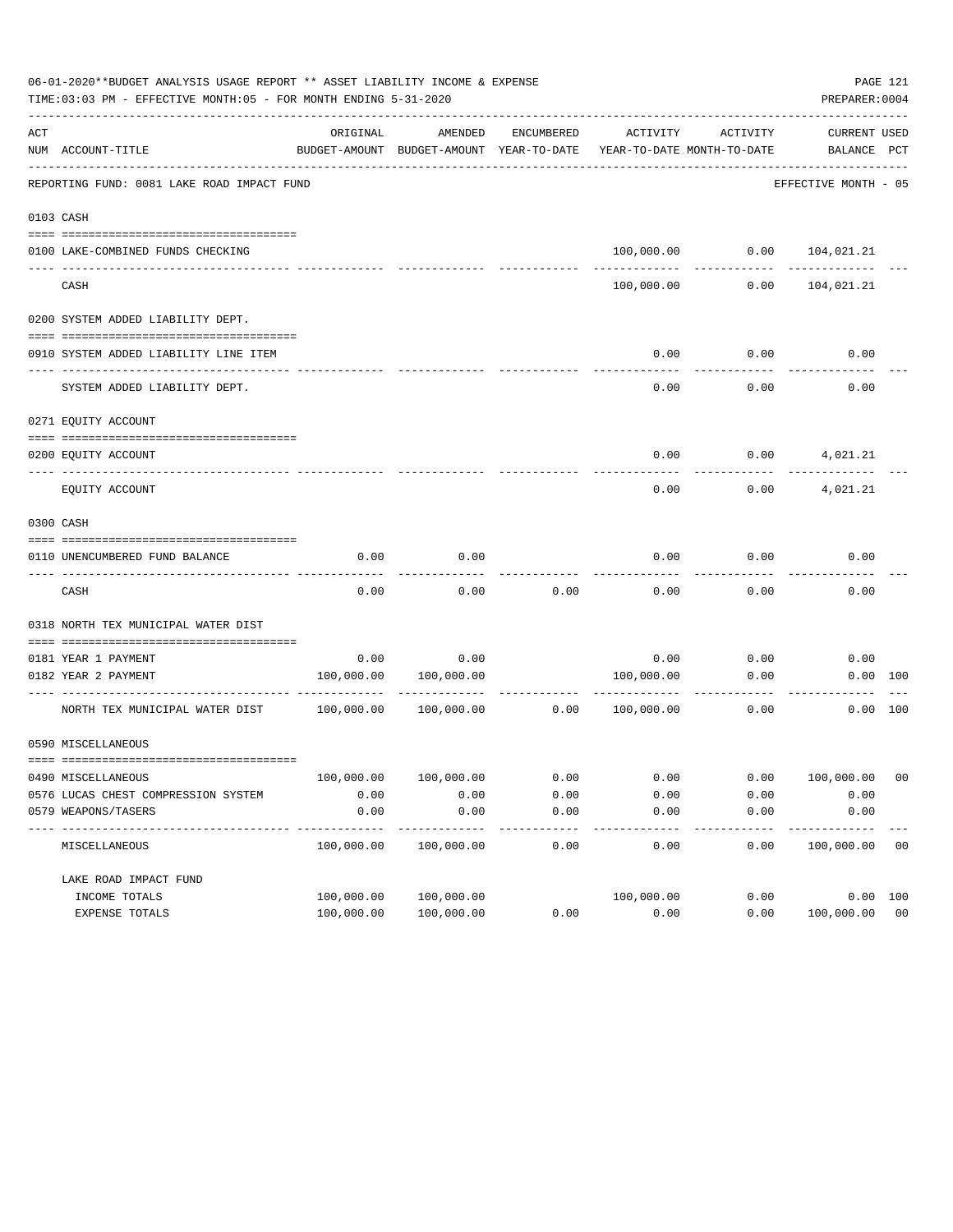|     | 06-01-2020**BUDGET ANALYSIS USAGE REPORT ** ASSET LIABILITY INCOME & EXPENSE<br>TIME:03:03 PM - EFFECTIVE MONTH:05 - FOR MONTH ENDING 5-31-2020 |                                                  |                                                     |                |                                        |                                       | PREPARER: 0004                | PAGE 122 |
|-----|-------------------------------------------------------------------------------------------------------------------------------------------------|--------------------------------------------------|-----------------------------------------------------|----------------|----------------------------------------|---------------------------------------|-------------------------------|----------|
| ACT | NUM ACCOUNT-TITLE                                                                                                                               | ORIGINAL                                         | AMENDED<br>BUDGET-AMOUNT BUDGET-AMOUNT YEAR-TO-DATE | ENCUMBERED     | ACTIVITY<br>YEAR-TO-DATE MONTH-TO-DATE | ACTIVITY                              | CURRENT USED<br>BALANCE PCT   |          |
|     | REPORTING FUND: 0082 LAKE ROAD IMPACT FUND PCT.3                                                                                                |                                                  |                                                     |                |                                        |                                       | EFFECTIVE MONTH - 05          |          |
|     | 0103 CASH                                                                                                                                       |                                                  |                                                     |                |                                        |                                       |                               |          |
|     | 0100 LAKE PCT 3-COMBINED FUNDS CKING                                                                                                            |                                                  |                                                     |                |                                        | 97,902.71-29,391.19-467,476.03        |                               |          |
|     | CASH                                                                                                                                            |                                                  |                                                     |                |                                        | 97,902.71-29,391.19-467,476.03        |                               |          |
|     | 0200 SYSTEM ADDED LIABILITY DEPT.                                                                                                               |                                                  |                                                     |                |                                        |                                       |                               |          |
|     | 0910 SYSTEM ADDED LIABILITY LINE ITEM                                                                                                           |                                                  |                                                     |                | 0.00                                   | 0.00                                  | 0.00                          |          |
|     | SYSTEM ADDED LIABILITY DEPT.                                                                                                                    |                                                  |                                                     |                | 0.00                                   | 0.00                                  | 0.00                          |          |
|     | 0271 EQUITY ACCOUNT                                                                                                                             |                                                  |                                                     |                |                                        |                                       |                               |          |
|     | 0200 EQUITY ACCOUNT                                                                                                                             |                                                  |                                                     |                | 0.00                                   |                                       | $0.00$ 565,378.74             |          |
|     | -------------------- --------<br>EQUITY ACCOUNT                                                                                                 |                                                  |                                                     |                | 0.00                                   | 0.00                                  | ---------<br>565,378.74       |          |
|     | 0300 CASH                                                                                                                                       |                                                  |                                                     |                |                                        |                                       |                               |          |
|     | 0123 UNENCUMBERED FUND BALANCE                                                                                                                  | 461,338.00                                       | 461,338.00                                          |                | 0.00                                   |                                       | 0.0000461,338.00000           |          |
|     | CASH                                                                                                                                            |                                                  | 461,338.00 461,338.00                               | 0.00           | 0.00                                   |                                       | $0.00$ $461,338.00$           | 00       |
|     | 0318 NORTH TEX MUNICIPAL WATER DIST                                                                                                             |                                                  |                                                     |                |                                        |                                       |                               |          |
|     | 0182 YEAR 1 PAYMENT<br>----------------------------------                                                                                       | 0.00                                             | 0.00                                                |                | 0.00                                   | 0.00                                  | 0.00                          |          |
|     | NORTH TEX MUNICIPAL WATER DIST                                                                                                                  | 0.00                                             | 0.00                                                | 0.00           | 0.00                                   | 0.00                                  | 0.00                          |          |
|     | 0319 RAW WATER PIPELINE                                                                                                                         |                                                  |                                                     |                |                                        |                                       |                               |          |
|     | 0182 FOR MAINTENANCE OF ROADS                                                                                                                   | 0.00                                             | 0.00                                                |                |                                        | $0.00$ $0.00$                         | 0.00                          |          |
|     | RAW WATER PIPELINE                                                                                                                              | 0.00                                             | 0.00                                                | 0.00           | 0.00                                   | 0.00                                  | 0.00                          |          |
|     | 0623 ROAD & BRIDGE #3 LAKE ROAD EXPENSE                                                                                                         |                                                  |                                                     |                |                                        |                                       |                               |          |
|     | 0341 R & B MAT. ROCK & GRAVEL                                                                                                                   |                                                  | 50,000.00 50,000.00                                 |                | $0.00$ 68,511.52                       | 0.00                                  | 18,511.52- 137                |          |
|     | 0344 R & B MAT. ASPHALT/ROAD OIL                                                                                                                | 0.00                                             | 0.00                                                | 0.00           | 0.00                                   | 0.00                                  | 0.00                          |          |
|     | 0490 MISCELLANEOUS                                                                                                                              | 411,338.00<br>------ ------------- ------------- | 411,338.00                                          | 0.00<br>------ | 0.00                                   | 0.00<br>---------                     | 411,338.00 00<br>------------ |          |
|     | ROAD & BRIDGE #3 LAKE ROAD EXPENSE                                                                                                              |                                                  | 461,338.00 461,338.00                               | 0.00           | 68,511.52                              | 0.00                                  | 392,826.48 15                 |          |
|     | 0626 ROAD & BRIDGE #3 RAW WATER PIPELIN                                                                                                         |                                                  |                                                     |                |                                        |                                       |                               |          |
|     | 0457 R & M MACHINERY GAS & OIL                                                                                                                  | 0.00                                             | 0.00                                                |                |                                        | $0.00$ $0.00$ $0.00$                  | 0.00                          |          |
|     | 0458 R & M MACHINERY PARTS                                                                                                                      | 0.00                                             | 0.00                                                |                |                                        | $0.00$ 29,391.19 29,391.19 29,391.19- |                               |          |
|     | 0460 EQUIPMENT RENTAL/LEASE                                                                                                                     | 0.00                                             | 0.00                                                | 0.00           | 0.00                                   | 0.00                                  | 0.00                          |          |
|     | 0571 PURCHASE OF MACH/EQUIPMENT                                                                                                                 | 0.00                                             | 0.00                                                | 0.00           | 0.00                                   | 0.00                                  | 0.00                          |          |
|     | ROAD & BRIDGE #3 RAW WATER PIPELIN                                                                                                              | 0.00                                             | 0.00                                                | 0.00           | 29,391.19                              | 29,391.19                             | $29,391.19-$                  |          |
|     | LAKE ROAD IMPACT FUND PCT.3<br>INCOME TOTALS                                                                                                    |                                                  | 461,338.00 461,338.00                               |                | 0.00                                   | 0.00                                  | 461,338.00                    | 00       |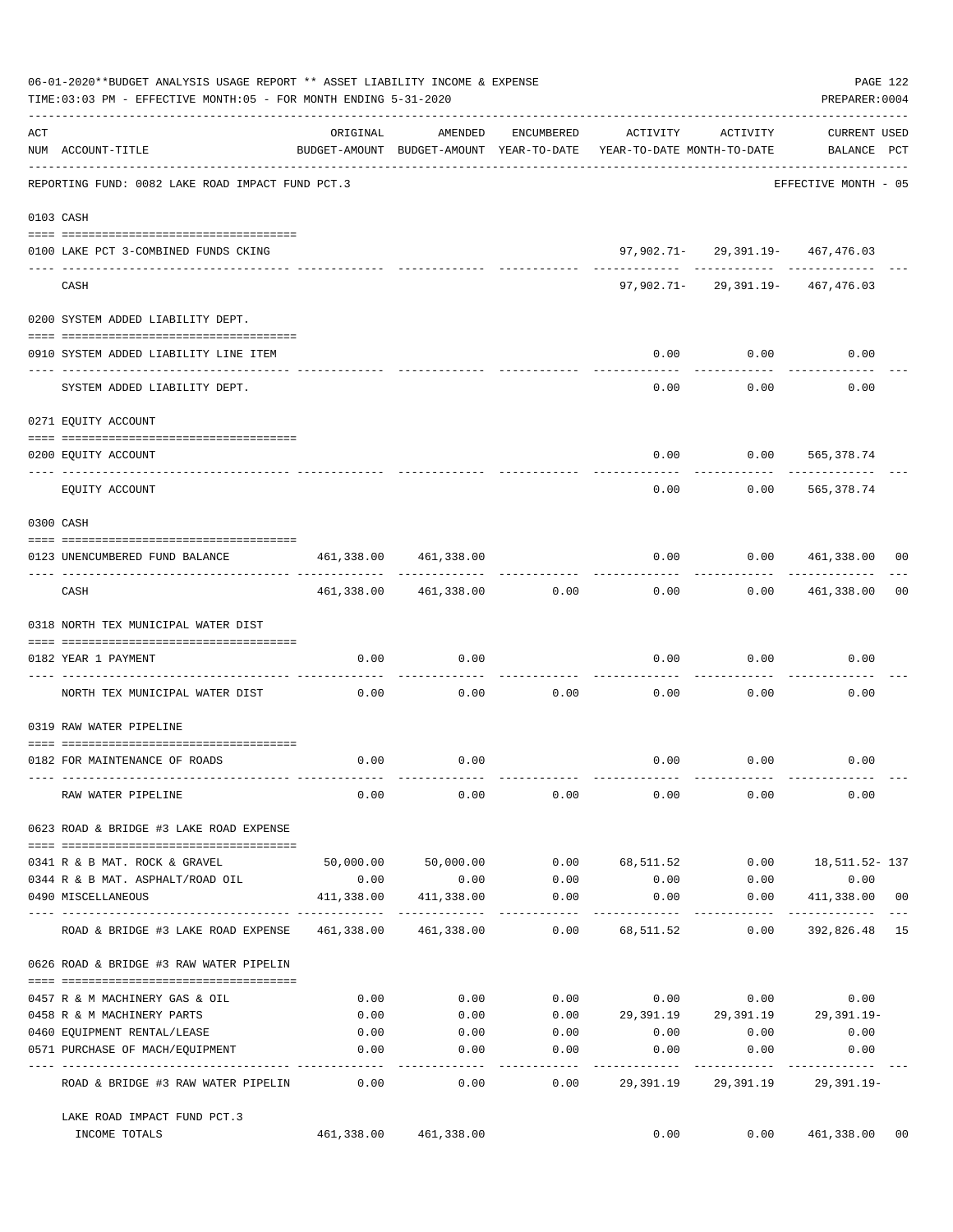| 06-01-2020**BUDGET ANALYSIS USAGE REPORT ** ASSET LIABILITY INCOME & EXPENSE<br>PAGE 123<br>TIME:03:03 PM - EFFECTIVE MONTH:05 - FOR MONTH ENDING 5-31-2020<br>PREPARER: 0004 |                           |                          |                                   |           |                                        |                                |            |  |  |
|-------------------------------------------------------------------------------------------------------------------------------------------------------------------------------|---------------------------|--------------------------|-----------------------------------|-----------|----------------------------------------|--------------------------------|------------|--|--|
| ACT<br>NUM ACCOUNT-TITLE                                                                                                                                                      | ORIGINAL<br>BUDGET-AMOUNT | AMENDED<br>BUDGET-AMOUNT | <b>ENCUMBERED</b><br>YEAR-TO-DATE | ACTIVITY  | ACTIVITY<br>YEAR-TO-DATE MONTH-TO-DATE | <b>CURRENT USED</b><br>BALANCE | <b>PCT</b> |  |  |
| REPORTING FUND: 0082 LAKE ROAD IMPACT FUND PCT.3                                                                                                                              |                           |                          |                                   |           |                                        | EFFECTIVE MONTH - 05           |            |  |  |
| <b>EXPENSE TOTALS</b>                                                                                                                                                         | 461,338.00                | 461,338.00               | 0.00                              | 97,902.71 | 29,391.19                              | 363,435.29                     | 21         |  |  |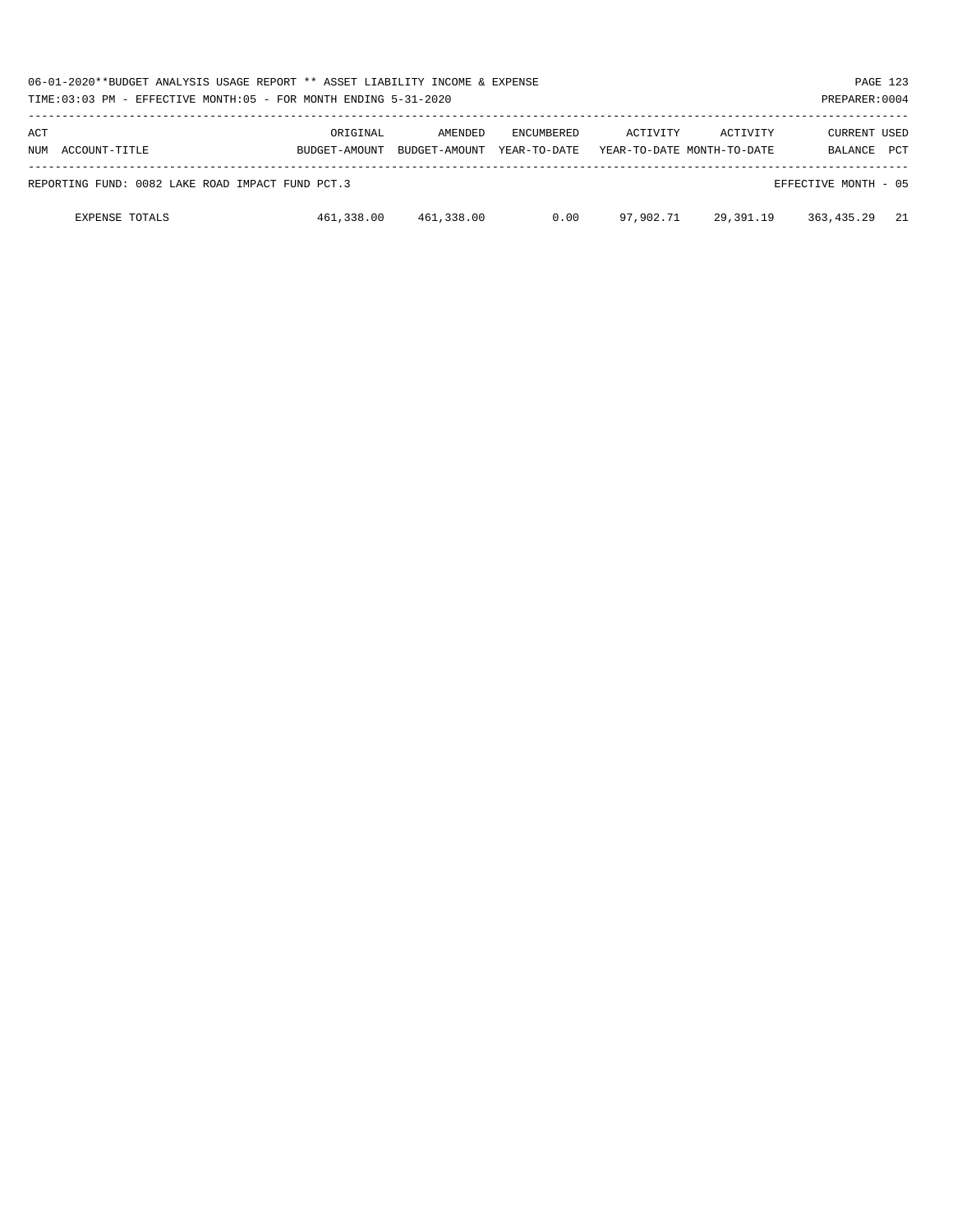|     | 06-01-2020**BUDGET ANALYSIS USAGE REPORT ** ASSET LIABILITY INCOME & EXPENSE<br>TIME: 03:03 PM - EFFECTIVE MONTH: 05 - FOR MONTH ENDING 5-31-2020 |            |                       |                     |                                                                                 |          | PAGE 124<br>PREPARER: 0004         |                |
|-----|---------------------------------------------------------------------------------------------------------------------------------------------------|------------|-----------------------|---------------------|---------------------------------------------------------------------------------|----------|------------------------------------|----------------|
| ACT | NUM ACCOUNT-TITLE                                                                                                                                 | ORIGINAL   | AMENDED               | ENCUMBERED          | ACTIVITY<br>BUDGET-AMOUNT BUDGET-AMOUNT YEAR-TO-DATE YEAR-TO-DATE MONTH-TO-DATE | ACTIVITY | <b>CURRENT USED</b><br>BALANCE PCT |                |
|     | REPORTING FUND: 0083 LAKE ROAD IMPACT FUND PCT.4                                                                                                  |            |                       |                     |                                                                                 |          | EFFECTIVE MONTH - 05               |                |
|     | 0103 CASH                                                                                                                                         |            |                       |                     |                                                                                 |          |                                    |                |
|     | 0100 LAKE PCT 4-COMBINED FUNDS CKING                                                                                                              |            |                       |                     | 23,042.92- 0.00                                                                 |          | 458,070.13                         |                |
|     | CASH                                                                                                                                              |            |                       |                     | 23,042.92-                                                                      | 0.00     | 458,070.13                         |                |
|     | 0200 SYSTEM ADDED LIABILITY DEPT.                                                                                                                 |            |                       |                     |                                                                                 |          |                                    |                |
|     | 0910 SYSTEM ADDED LIABILITY LINE ITEM                                                                                                             |            |                       |                     | 0.00                                                                            | 0.00     | 0.00                               |                |
|     | SYSTEM ADDED LIABILITY DEPT.                                                                                                                      |            |                       |                     | 0.00                                                                            | 0.00     | 0.00                               |                |
|     | 0271 EQUITY ACCOUNT                                                                                                                               |            |                       |                     |                                                                                 |          |                                    |                |
|     | 0200 EQUITY ACCOUNT                                                                                                                               |            |                       |                     | 0.00                                                                            | 0.00     | 481,113.05                         |                |
|     | EQUITY ACCOUNT                                                                                                                                    |            |                       |                     | 0.00                                                                            | 0.00     | 481,113.05                         |                |
|     | 0300 CASH                                                                                                                                         |            |                       |                     |                                                                                 |          |                                    |                |
|     | 0124 UNENCUMBERED FUND BALANCE                                                                                                                    | 336,148.00 | 336,148.00            |                     | 0.00                                                                            | 0.00     | 336,148.00                         | 00             |
|     | CASH                                                                                                                                              |            | 336,148.00 336,148.00 | 0.00                | 0.00                                                                            | 0.00     | 336,148.00                         | 00             |
|     | 0318 NORTH TEXAS MUNICIPAL WATER DIST                                                                                                             |            |                       |                     |                                                                                 |          |                                    |                |
|     | 0183 YEAR 1 PAYMENT                                                                                                                               | 0.00       | 0.00                  |                     | 0.00                                                                            | 0.00     | 0.00                               |                |
|     | NORTH TEXAS MUNICIPAL WATER DIST                                                                                                                  | 0.00       | 0.00                  | 0.00                | 0.00                                                                            | 0.00     | 0.00                               |                |
|     | 0319 RAW WATER PIPELINE                                                                                                                           |            |                       |                     |                                                                                 |          |                                    |                |
|     | 0183 FOR MAINTENANCE OF ROADS                                                                                                                     | 0.00       | 0.00                  |                     | 0.00                                                                            | 0.00     | 0.00                               |                |
|     |                                                                                                                                                   |            |                       |                     |                                                                                 |          |                                    |                |
|     | RAW WATER PIPELINE                                                                                                                                | 0.00       | 0.00                  | 0.00                | 0.00                                                                            | 0.00     | 0.00                               |                |
|     | 0624 ROAD & BRIDGE #4 LAKE ROAD EXPENSE                                                                                                           |            |                       |                     |                                                                                 |          |                                    |                |
|     | 0341 R & B MAT. ROCK & GRAVEL                                                                                                                     | 50,000.00  | 50,000.00             | 0.00                | 8,812.10                                                                        | 0.00     | 41,187.90                          | 18             |
|     | 0344 R & B MAT. ASPHALT/ROAD OIL                                                                                                                  | 20,000.00  | 20,000.00             | 0.00                | 0.00                                                                            | 0.00     | 20,000.00                          | 0 <sub>0</sub> |
|     | 0460 EQUIPMENT RENTAL/LEASE                                                                                                                       | 0.00       | 13,830.82             | 0.00                | 13,830.82                                                                       | 0.00     | 0.00                               | 100            |
|     | 0490 MISCELLANEOUS                                                                                                                                | 216,148.00 | 202, 317.18           | 0.00                | 400.00                                                                          | 0.00     | 201,917.18                         | 0 <sub>0</sub> |
|     | 0571 PURCHASE OF MACH./EQUIP.                                                                                                                     | 50,000.00  | 50,000.00             | 0.00<br>----------- | 0.00                                                                            | 0.00     | 50,000.00<br>. <u>.</u> .          | 0 <sub>0</sub> |
|     | ROAD & BRIDGE #4 LAKE ROAD EXPENSE 336,148.00 336,148.00                                                                                          |            |                       | 0.00                | 23,042.92                                                                       | 0.00     | 313,105.08                         | 07             |
|     | 0627 ROAD & BRIDGE #4 RAW WATER PIPELIN                                                                                                           |            |                       |                     |                                                                                 |          |                                    |                |
|     | 0106 SALARY PRECINCT EMPLOYEE                                                                                                                     | 0.00       | 0.00                  | 0.00                | 0.00                                                                            | 0.00     | 0.00                               |                |
|     | 0201 SOCIAL SECURITY TAXES                                                                                                                        | 0.00       | 0.00                  | 0.00                | 0.00                                                                            | 0.00     | 0.00                               |                |
|     | 0202 GROUP HEALTH INSURANCE                                                                                                                       | 0.00       | 0.00                  | 0.00                | 0.00                                                                            | 0.00     | 0.00                               |                |
|     | 0203 RETIREMENT                                                                                                                                   | 0.00       | 0.00                  | 0.00                | 0.00                                                                            | 0.00     | 0.00                               |                |
|     | 0204 WORKERS COMPENSATION                                                                                                                         | 0.00       | 0.00                  | 0.00                | 0.00                                                                            | 0.00     | 0.00                               |                |
|     | 0205 MEDICARE TAX                                                                                                                                 | 0.00       | 0.00                  | 0.00                | 0.00                                                                            | 0.00     | 0.00                               |                |
|     | 0457 R & M MACHINERY GAS & OIL                                                                                                                    | 0.00       | 0.00                  | 0.00                | 0.00                                                                            | 0.00     | 0.00                               |                |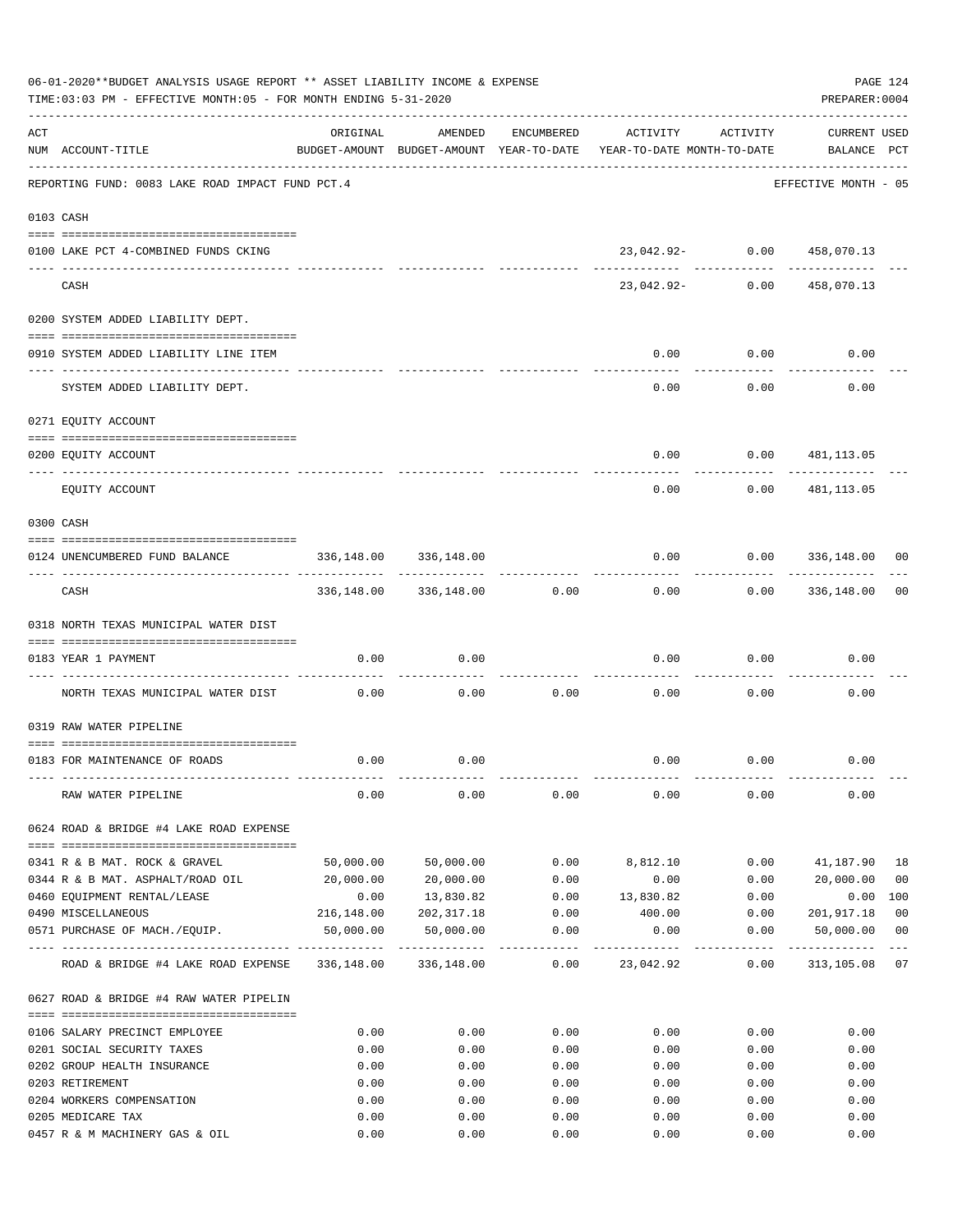| ACT |                                                  | ORIGINAL      | AMENDED       | ENCUMBERED   | ACTIVITY                   | ACTIVITY | <b>CURRENT USED</b>  |     |
|-----|--------------------------------------------------|---------------|---------------|--------------|----------------------------|----------|----------------------|-----|
| NUM | ACCOUNT-TITLE                                    | BUDGET-AMOUNT | BUDGET-AMOUNT | YEAR-TO-DATE | YEAR-TO-DATE MONTH-TO-DATE |          | BALANCE              | PCT |
|     |                                                  |               |               |              |                            |          |                      |     |
|     | REPORTING FUND: 0083 LAKE ROAD IMPACT FUND PCT.4 |               |               |              |                            |          | EFFECTIVE MONTH - 05 |     |
|     | 0458 R & M MACHINERY PARTS                       | 0.00          | 0.00          | 0.00         | 0.00                       | 0.00     | 0.00                 |     |
|     |                                                  |               |               |              |                            |          |                      |     |
|     | 0460 EQUIPMENT RENTAL/LEASE                      | 0.00          | 0.00          | 0.00         | 0.00                       | 0.00     | 0.00                 |     |
|     | 0571 PURCHASE OF MACH/EOUIPMENT                  | 0.00          | 0.00          | 0.00         | 0.00                       | 0.00     | 0.00                 |     |
|     |                                                  |               |               |              |                            |          |                      |     |
|     | ROAD & BRIDGE #4 RAW WATER PIPELIN               | 0.00          | 0.00          | 0.00         | 0.00                       | 0.00     | 0.00                 |     |
|     | LAKE ROAD IMPACT FUND PCT. 4                     |               |               |              |                            |          |                      |     |
|     |                                                  |               |               |              |                            |          |                      |     |
|     | INCOME TOTALS                                    | 336,148.00    | 336,148.00    |              | 0.00                       | 0.00     | 336,148.00           | 00  |
|     | <b>EXPENSE TOTALS</b>                            | 336,148.00    | 336,148.00    | 0.00         | 23,042.92                  | 0.00     | 313,105.08           | 07  |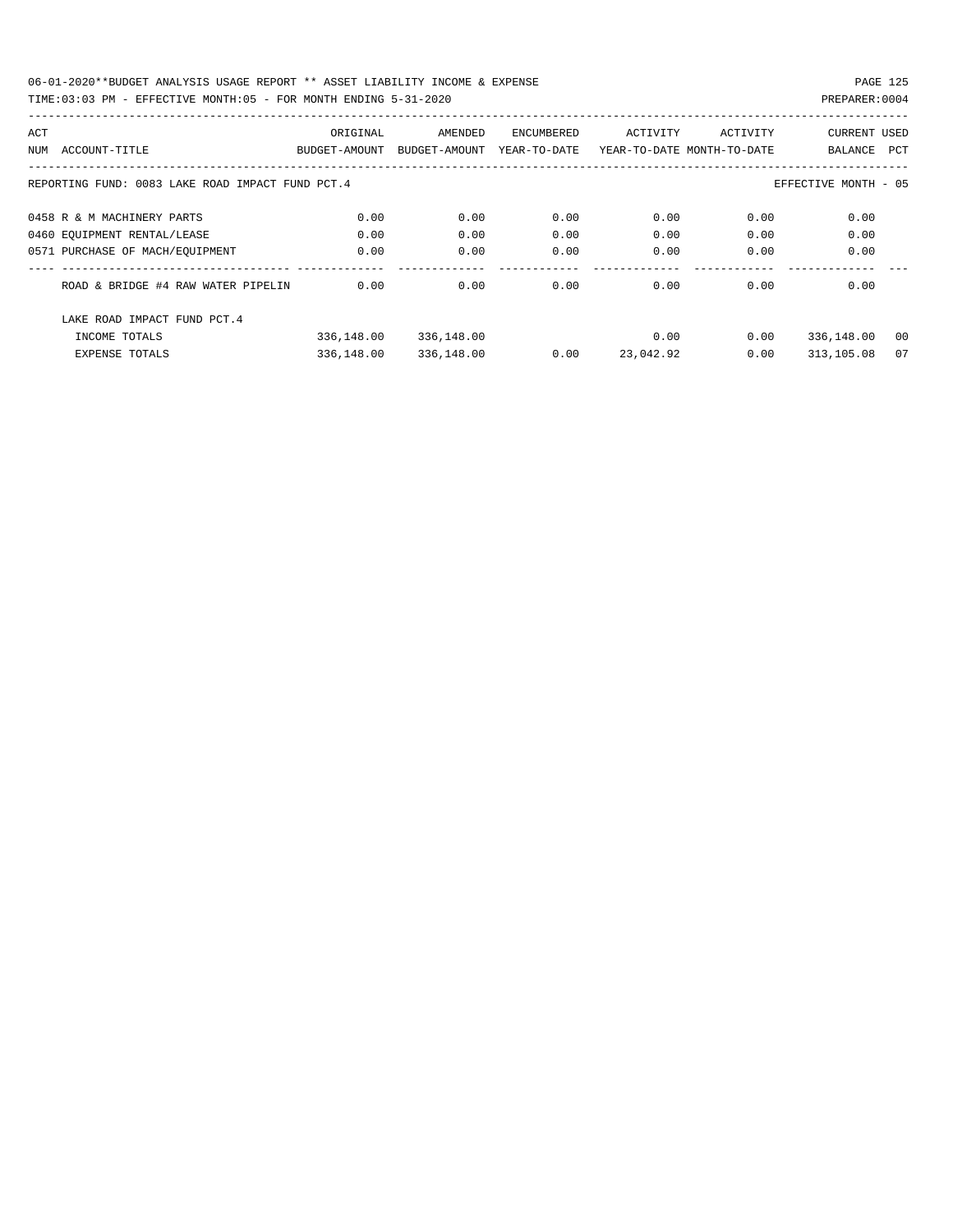|          | 06-01-2020**BUDGET ANALYSIS USAGE REPORT ** ASSET LIABILITY INCOME & EXPENSE<br>TIME:03:03 PM - EFFECTIVE MONTH:05 - FOR MONTH ENDING 5-31-2020 |                       |                                                     |            |                                        |                                     | PREPARER: 0004                     | PAGE 126                 |
|----------|-------------------------------------------------------------------------------------------------------------------------------------------------|-----------------------|-----------------------------------------------------|------------|----------------------------------------|-------------------------------------|------------------------------------|--------------------------|
| ACT      | NUM ACCOUNT-TITLE                                                                                                                               | ORIGINAL              | AMENDED<br>BUDGET-AMOUNT BUDGET-AMOUNT YEAR-TO-DATE | ENCUMBERED | ACTIVITY<br>YEAR-TO-DATE MONTH-TO-DATE | ACTIVITY                            | <b>CURRENT USED</b><br>BALANCE PCT |                          |
|          | REPORTING FUND: 0084 BOIS D'ARC LAKE RESERVOIR                                                                                                  |                       |                                                     |            |                                        |                                     | EFFECTIVE MONTH - 05               |                          |
|          | 0100 PAYROLL                                                                                                                                    |                       |                                                     |            |                                        |                                     |                                    |                          |
|          | 0100 PAYROLL                                                                                                                                    |                       |                                                     |            |                                        | $0.00$ $0.00$                       | 0.00                               |                          |
| ---- --- | PAYROLL                                                                                                                                         |                       |                                                     |            | 0.00                                   | 0.00                                | 0.00                               |                          |
|          | 0103 CASH                                                                                                                                       |                       |                                                     |            |                                        |                                     |                                    |                          |
|          | 0100 BOIS D'ARC-COMBINED FUNDS CHECKING                                                                                                         |                       |                                                     |            |                                        | $475,554.45 - 3,819.79 - 58,420.64$ |                                    |                          |
|          | CASH                                                                                                                                            |                       |                                                     |            |                                        | $475,554.45 - 3,819.79 - 58,420.64$ |                                    |                          |
|          | 0200 SYSTEM ADDED LIABILITY DEPT.                                                                                                               |                       |                                                     |            |                                        |                                     |                                    |                          |
|          | 0910 SYSTEM ADDED LIABILITY LINE ITEM                                                                                                           |                       |                                                     |            |                                        | 50,527.35- 0.00 50,527.35-          |                                    |                          |
|          | SYSTEM ADDED LIABILITY DEPT.                                                                                                                    |                       |                                                     |            | 50,527.35-                             | 0.00                                | $50, 527.35 -$                     |                          |
|          | 0271 EQUITY ACCOUNT                                                                                                                             |                       |                                                     |            |                                        |                                     |                                    |                          |
|          | 0200 EQUITY ACCOUNT                                                                                                                             |                       |                                                     |            | 0.00                                   | $0.00$ 533,975.09                   |                                    |                          |
|          | EQUITY ACCOUNT                                                                                                                                  |                       |                                                     |            | 0.00                                   |                                     | $0.00$ 533,975.09                  |                          |
|          | 0300 CASH                                                                                                                                       |                       |                                                     |            |                                        |                                     |                                    |                          |
|          | 0110 UNENCUMBERED FUND BALANCE                                                                                                                  | 0.00                  | 0.00                                                |            | 0.00                                   | 0.00                                | 0.00                               |                          |
|          | CASH                                                                                                                                            | 0.00                  | 0.00                                                | 0.00       | 0.00                                   | 0.00                                | 0.00                               |                          |
|          | 0318 NORTH TEXAS MUNICIPAL WATER DIST                                                                                                           |                       |                                                     |            |                                        |                                     |                                    |                          |
|          | 0184 PERSONNEL INCOME YEAR 1                                                                                                                    | 0.00                  | 0.00                                                |            |                                        | $0.00$ $0.00$                       | 0.00                               |                          |
|          | 0185 EMERGENCY RADIO IMP.INC.YEAR 1                                                                                                             | 0.00                  | 0.00                                                |            | 0.00                                   | 0.00                                | 0.00                               |                          |
|          | 0186 VEHICLE OR SPEC EQUIP INC YEAR 1                                                                                                           | 0.00                  | 0.00                                                |            | 0.00                                   | 0.00                                | 0.00                               |                          |
|          | 0250 DRUG SCREENING/PSYCHOLOGICAL INC Y                                                                                                         | 0.00                  | 0.00                                                |            | 0.00                                   | 0.00                                | 0.00                               |                          |
|          | 0395 UNIFORMS INCOME YEAR 1                                                                                                                     | 0.00                  | 0.00                                                |            | 0.00                                   | 0.00                                | 0.00                               |                          |
|          | 0427 TRAINING INCOME YEAR 1                                                                                                                     | 0.00<br>------------- | 0.00<br>$- - - - - - - - \end{array}$               |            | 0.00<br>$- - - - - -$                  | 0.00<br>-------                     | 0.00                               |                          |
|          | NORTH TEXAS MUNICIPAL WATER DIST                                                                                                                | 0.00                  | 0.00                                                | 0.00       | 0.00                                   | 0.00                                | 0.00                               |                          |
|          | 0319 NORTH TEXAS MUNICIPAL WATER DIST                                                                                                           |                       |                                                     |            |                                        |                                     |                                    |                          |
|          | 0184 PERSONNEL INCOME YEAR 2                                                                                                                    | 108,852.00            | 108,852.00                                          |            | 0.00                                   | 0.00                                | 108,852.00                         | 00                       |
|          | 0186 VEHICLE OR SPEC EQUIP INC YEAR 2                                                                                                           | 256,000.00            | 256,000.00                                          |            | 0.00                                   | 0.00                                | 256,000.00                         | 0 <sub>0</sub>           |
|          | 0250 DRUG SCREEN/PSYCHOLOGICAL INC YE                                                                                                           | 600.00                | 600.00                                              |            | 0.00                                   | 0.00                                | 600.00                             | 0 <sub>0</sub>           |
|          | 0395 UNIFORMS INCOME YEAR 2                                                                                                                     | 2,048.00              | 2,048.00                                            |            | 0.00                                   | 0.00                                | 2,048.00                           | 0 <sub>0</sub>           |
|          | 0427 TRAINING INCOME YEAR 2                                                                                                                     | 10,000.00             | 10,000.00                                           |            | 0.00                                   | 0.00                                | 10,000.00                          | 0 <sub>0</sub>           |
|          | 0454 R & M EQUIPMENT INCOME YEAR 2                                                                                                              | 20,000.00             | 20,000.00                                           |            | 0.00                                   | 0.00                                | 20,000.00                          | 0 <sub>0</sub>           |
|          | NORTH TEXAS MUNICIPAL WATER DIST 397,500.00 397,500.00                                                                                          |                       |                                                     | 0.00       | $- - - - -$<br>0.00                    | -------<br>0.00                     | ----------<br>397,500.00           | $---$<br>$\overline{00}$ |
|          | 0370 COUNTY FUNDING                                                                                                                             |                       |                                                     |            |                                        |                                     |                                    |                          |
|          | 0184 LOCAL FUNDING                                                                                                                              | 30,298.17             | 30,298.17                                           |            | 0.00                                   | 0.00                                | 30,298.17                          | 00                       |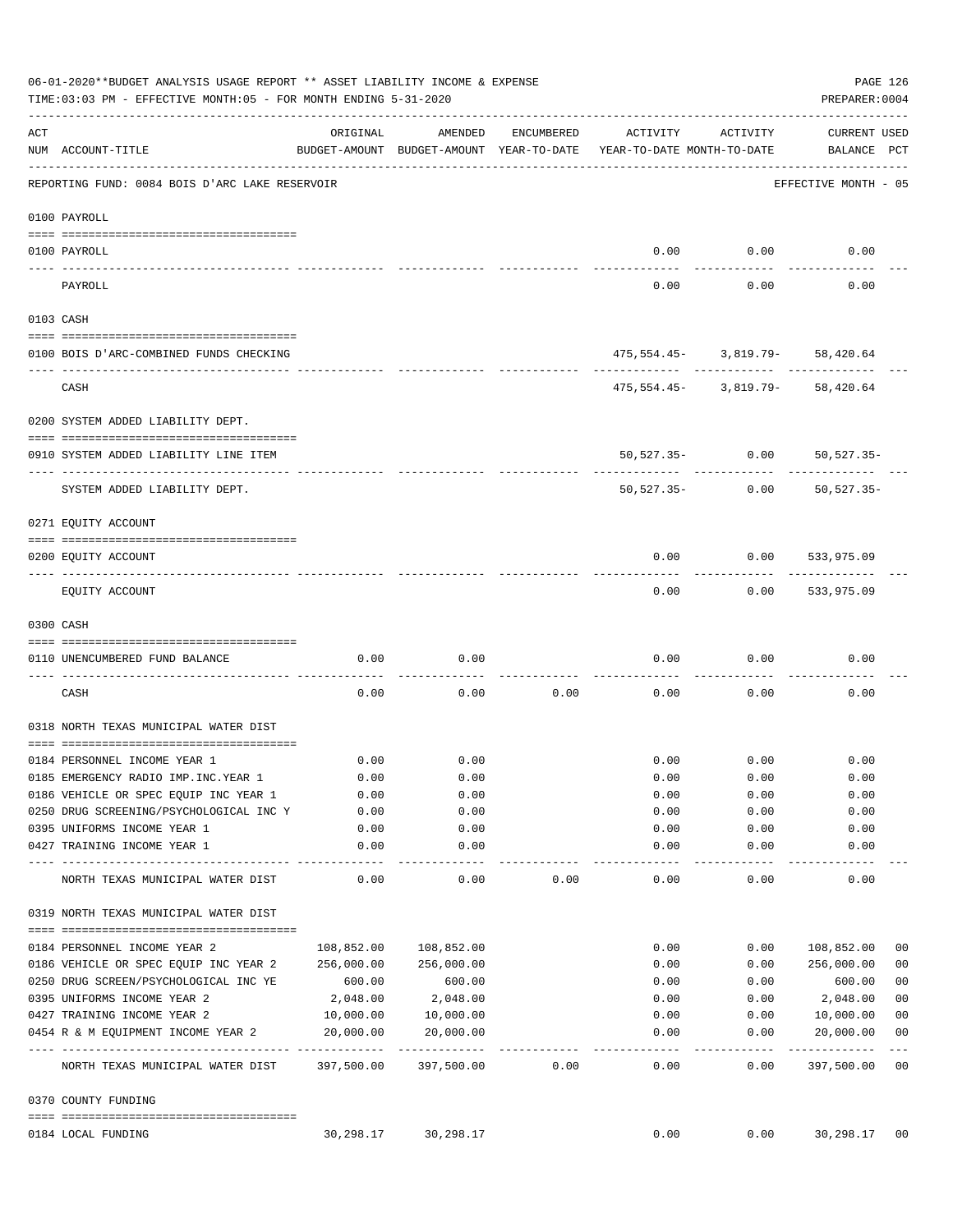| 06-01-2020**BUDGET ANALYSIS USAGE REPORT ** ASSET LIABILITY INCOME & EXPENSE |  |  |  | PAGE 127 |  |
|------------------------------------------------------------------------------|--|--|--|----------|--|
|                                                                              |  |  |  |          |  |

| ACT | NUM ACCOUNT-TITLE                              | ORIGINAL   | AMENDED<br>BUDGET-AMOUNT BUDGET-AMOUNT YEAR-TO-DATE | ENCUMBERED | ACTIVITY<br>YEAR-TO-DATE MONTH-TO-DATE | ACTIVITY | <b>CURRENT USED</b><br>BALANCE                                                 | $_{\rm PCT}$   |
|-----|------------------------------------------------|------------|-----------------------------------------------------|------------|----------------------------------------|----------|--------------------------------------------------------------------------------|----------------|
|     |                                                |            |                                                     |            |                                        |          |                                                                                |                |
|     | REPORTING FUND: 0084 BOIS D'ARC LAKE RESERVOIR |            |                                                     |            |                                        |          | EFFECTIVE MONTH - 05                                                           |                |
|     | COUNTY FUNDING                                 |            | 30,298.17 30,298.17 0.00                            |            | 0.00                                   |          | $0.00$ 30,298.17 00                                                            |                |
|     | 0560 BOIS D'ARC LAKE EXPENSES                  |            |                                                     |            |                                        |          |                                                                                |                |
|     |                                                |            |                                                     |            |                                        |          |                                                                                |                |
|     | 0104 SALARIES DEPUTIES                         | 91,592.31  | 91,592.31                                           | 0.00       |                                        |          | 53, 242.59 2, 813.02 38, 349.72                                                | 58             |
|     | 0201 SOCIAL SECURITY TAXES                     | 5,678.72   | 5,678.72                                            | 0.00       | 3,296.79                               | 174.40   | 2,381.93                                                                       | 58             |
|     | 0202 GROUP HEALTH INSURANCE                    | 23,741.76  | 23,741.76                                           | 0.00       | 11,144.20                              | 459.95   | 12,597.56                                                                      | 47             |
|     | 0203 RETIREMENT                                | 10,542.27  | 10,542.27                                           | 0.00       | 6,198.31                               | 331.64   | 4,343.96                                                                       | 59             |
|     | 0204 WORKERS' COMPENSATION                     | 2,015.03   | 2,015.03                                            | 0.00       | 699.71                                 | 0.00     | 1,315.32                                                                       | 35             |
|     | 0205 MEDICARE TAX                              | 1,328.08   | 1,328.08                                            | 0.00       | 770.93                                 | 40.78    | 557.15                                                                         | 58             |
|     | 0206 UNEMPLOYMENT EXPENSE                      | 0.00       | 0.00                                                | 0.00       | 0.00                                   | 0.00     | 0.00                                                                           |                |
|     | 0250 EMPLOYEE PHYSICALS                        | 600.00     | 600.00                                              | 0.00       | 0.00                                   | 0.00     | 600.00                                                                         | 00             |
|     | 0320 WEAPONS SUPPLIES                          | 0.00       | 0.00                                                | 0.00       | 393.60                                 | 0.00     | 393.60-                                                                        |                |
|     | 0321 PATROL SUPPLIES                           | 0.00       | 0.00                                                | 0.00       | 0.00                                   | 0.00     | 0.00                                                                           |                |
|     | 0395 UNIFORMS/OTHER                            | 2,000.00   | 2,000.00                                            | 0.00       | 0.00                                   | 0.00     | 2,000.00                                                                       | 0 <sup>0</sup> |
|     | 0421 CELL PHONE                                | 300.00     | 300.00                                              | 0.00       | 0.00                                   | 0.00     | 300.00                                                                         | 00             |
|     | 0422 R & M RADIO                               | 0.00       | 0.00                                                | 0.00       | 0.00                                   | 0.00     | 0.00                                                                           |                |
|     | 0427 TRAVEL AND TRAINING                       | 10,000.00  | 10,000.00                                           | 0.00       | 0.00                                   | 0.00     | 10,000.00                                                                      | 0 <sup>0</sup> |
|     | 0447 RADIO LICENSES                            | 0.00       | 0.00                                                | 0.00       | 485.00                                 | 0.00     | 485.00-                                                                        |                |
|     | 0452 R & M EQUIPMENT                           | 24,000.00  | 24,000.00                                           | 0.00       | 0.00                                   | 0.00     | 24,000.00                                                                      | 00             |
|     | 0453 TYLER/CAD MAINTENANCE                     | 0.00       | 0.00                                                | 0.00       | 0.00                                   | 0.00     | 0.00                                                                           |                |
|     | 0454 R & M AUTO, BOATS, ATV                    | 0.00       | 0.00                                                | 0.00       | 0.00                                   | 0.00     | 0.00                                                                           |                |
|     | 0487 AUTO & OTHER EQUIPMENT INSURANCE          | 0.00       | 0.00                                                | 0.00       | 0.00                                   | 0.00     | 0.00                                                                           |                |
|     | 0488 LAW ENFORCEMENT INSURANCE                 | 0.00       | 0.00                                                | 0.00       | 0.00                                   | 0.00     | 0.00                                                                           |                |
|     | 0573 EMERGENCY RADIO IMPROVEMENTS              | 0.00       | 0.00                                                | 99,950.00  | 299,850.00                             | 0.00     | $399,800.00 -$                                                                 |                |
|     | 0574 TECHNOLOGY                                | 0.00       | 0.00                                                | 0.00       | 0.00                                   | 0.00     | 0.00                                                                           |                |
|     | 0575 PURCHASE AUTOS, BOATS, ATV'S              | 256,000.00 | 256,000.00                                          | 0.00       | 48,945.97                              | 0.00     | 207,054.03 19                                                                  |                |
|     | 0579 WEAPONS                                   | 0.00       | 0.00                                                | 0.00       | 0.00                                   | 0.00     | 0.00                                                                           |                |
|     | BOIS D'ARC LAKE EXPENSES                       |            |                                                     |            |                                        |          | 427,798.17   427,798.17   99,950.00   425,027.10    3,819.79    97,178.93- 123 |                |
|     | BOIS D'ARC LAKE RESERVOIR                      |            |                                                     |            |                                        |          |                                                                                |                |
|     | INCOME TOTALS                                  |            | 427,798.17 427,798.17                               |            | 0.00                                   |          | $0.00$ $427,798.17$ 00                                                         |                |
|     | <b>EXPENSE TOTALS</b>                          |            |                                                     |            |                                        |          | 427,798.17  427,798.17  99,950.00  425,027.10  3,819.79  97,178.93-123         |                |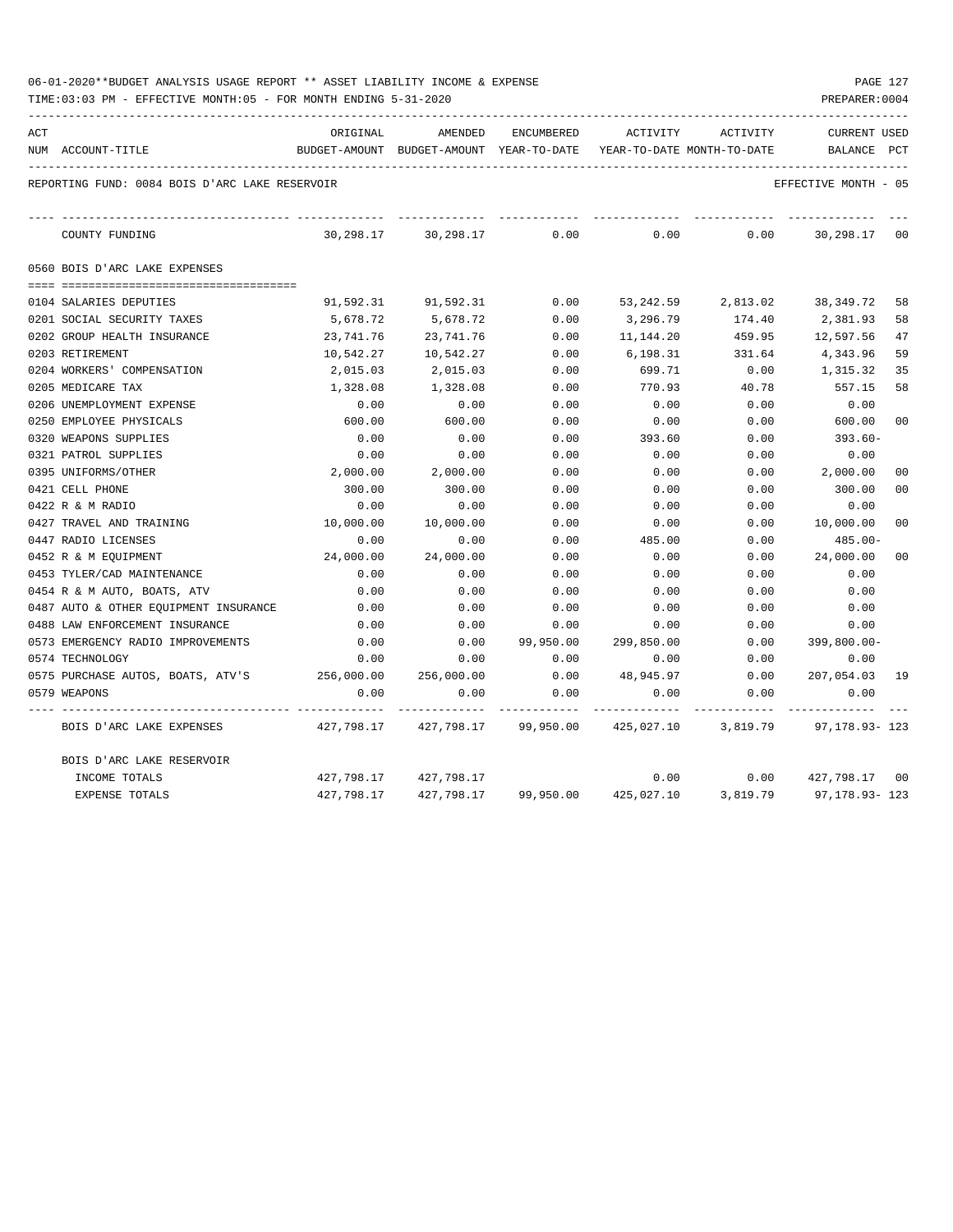|     | 06-01-2020**BUDGET ANALYSIS USAGE REPORT ** ASSET LIABILITY INCOME & EXPENSE<br>TIME: 03:03 PM - EFFECTIVE MONTH: 05 - FOR MONTH ENDING 5-31-2020 |          |          |            |                                                                                 |                                           | PREPARER: 0004                     | PAGE 128       |
|-----|---------------------------------------------------------------------------------------------------------------------------------------------------|----------|----------|------------|---------------------------------------------------------------------------------|-------------------------------------------|------------------------------------|----------------|
| ACT | NUM ACCOUNT-TITLE                                                                                                                                 | ORIGINAL | AMENDED  | ENCUMBERED | ACTIVITY<br>BUDGET-AMOUNT BUDGET-AMOUNT YEAR-TO-DATE YEAR-TO-DATE MONTH-TO-DATE | ACTIVITY                                  | <b>CURRENT USED</b><br>BALANCE PCT |                |
|     | REPORTING FUND: 0085 LAKE FANNIN                                                                                                                  |          |          |            |                                                                                 |                                           | EFFECTIVE MONTH - 05               |                |
|     | 0103 CASH                                                                                                                                         |          |          |            |                                                                                 |                                           |                                    |                |
|     | 0100 LAKE FANNIN-COMBINED FUNDS CHECKIN                                                                                                           |          |          |            |                                                                                 | 2,353.16- 31.96- 1,231.88<br>------------ |                                    |                |
|     | CASH                                                                                                                                              |          |          |            |                                                                                 | 2,353.16- 31.96- 1,231.88                 |                                    |                |
|     | 0200 SYSTEM ADDED LIABILITY DEPARTMENT                                                                                                            |          |          |            |                                                                                 |                                           |                                    |                |
|     | 0910 SYSTEM ADDED LIABILITY LINE-ITEM                                                                                                             |          |          |            |                                                                                 | 388.75- 0.00 388.75-                      |                                    |                |
|     | SYSTEM ADDED LIABILITY DEPARTMENT                                                                                                                 |          |          |            | $388.75 - 0.00$                                                                 |                                           | $388.75-$                          |                |
|     | 0271 EQUITY ACCOUNT                                                                                                                               |          |          |            |                                                                                 |                                           |                                    |                |
|     | 0200 EQUITY ACCOUNT                                                                                                                               |          |          |            | 0.00                                                                            | 0.00                                      | 3,585.04                           |                |
|     | EQUITY ACCOUNT                                                                                                                                    |          |          |            | 0.00                                                                            | 0.00                                      | 3,585.04                           |                |
|     | 0300 CASH                                                                                                                                         |          |          |            |                                                                                 |                                           |                                    |                |
|     | 0110 UNENCUMBERED FUND BALANCE                                                                                                                    | 0.00     | 0.00     |            | 0.00                                                                            | 0.00                                      | 0.00                               |                |
|     | CASH                                                                                                                                              | 0.00     | 0.00     | 0.00       | 0.00                                                                            | 0.00                                      | 0.00                               |                |
|     | 0370 MISCELLANEOUS                                                                                                                                |          |          |            |                                                                                 |                                           |                                    |                |
|     | 0150 DONATIONS                                                                                                                                    | 2,000.00 | 2,000.00 |            | 0.00                                                                            | 0.00                                      | 2,000.00                           | 00             |
|     | 0183 VOLUNTEER MEMBERSHIP FEES                                                                                                                    | 0.00     | 0.00     |            | 335.00                                                                          | 0.00                                      | 335.00+                            |                |
|     | 0184 LOCAL FUNDING                                                                                                                                | 5,000.00 | 5,000.00 |            | 0.00                                                                            | 0.00                                      | 5,000.00                           | 0 <sub>0</sub> |
|     | 0185 RENTAL FEE                                                                                                                                   | 1,000.00 | 1,000.00 |            | 812.50                                                                          | 0.00                                      | 187.50                             | 81             |
|     | 0186 DEPOSIT FEE                                                                                                                                  | 1,000.00 | 1,000.00 |            | 450.00                                                                          | 0.00                                      | 550.00                             | 45             |
|     | MISCELLANEOUS                                                                                                                                     | 9,000.00 | 9,000.00 | 0.00       | 1,597.50                                                                        | 0.00                                      | 7,402.50                           | 18             |
|     | 0520 LAKE FANNIN EXPENSES                                                                                                                         |          |          |            |                                                                                 |                                           |                                    |                |
|     | 0186 DEPOSIT REFUND                                                                                                                               | 1,000.00 | 1,000.00 | 0.00       | 450.00                                                                          | 0.00                                      | 550.00                             | 45             |
|     | 0341 R & M ROADS                                                                                                                                  | 0.00     | 0.00     | 0.00       | 0.00                                                                            | 0.00                                      | 0.00                               |                |
|     | 0342 R & M CAMPGROUNDS                                                                                                                            | 875.00   | 875.00   | 0.00       | 0.00                                                                            | 0.00                                      | 875.00                             | 0 <sub>0</sub> |
|     | 0343 R & M DAM                                                                                                                                    | 2,000.00 | 2,000.00 | 0.00       | 0.00                                                                            | 0.00                                      | 2,000.00                           | 0 <sub>0</sub> |
|     | 0440 UTILITIES ELECTRICITY                                                                                                                        | 300.00   | 300.00   | 29.41      | 224.20                                                                          | 0.00                                      | 46.39                              | 85             |
|     | 0442 UTILITIES WATER                                                                                                                              | 600.00   | 586.99   | 0.00       | 268.80                                                                          | 31.96                                     | 318.19                             | 46             |
|     | 0443 TRASH PICK-UP                                                                                                                                | 0.00     | 86.25    | 65.00      | 346.25                                                                          | 0.00                                      | 325.00- 477                        |                |
|     | 0450 R & M BUILDINGS                                                                                                                              | 2,000.00 | 2,000.00 | 0.00       | 120.90                                                                          | 0.00                                      | 1,879.10                           | 06             |
|     | 0484 GENERAL LIABILITY INSURANCE                                                                                                                  | 2,225.00 | 2,104.00 | 0.00       | 2,104.00                                                                        | 0.00                                      | 0.00 100                           |                |
|     | 0490 MISCELLANEOUS EXPENSE                                                                                                                        | 0.00     | 47.76    | 0.00       | 47.76                                                                           | 0.00                                      | 0.00 100                           |                |
|     | LAKE FANNIN EXPENSES                                                                                                                              | 9,000.00 | 9,000.00 | 94.41      | 3,561.91                                                                        | 31.96                                     | 5,343.68 41                        |                |
|     | LAKE FANNIN                                                                                                                                       |          |          |            |                                                                                 |                                           |                                    |                |
|     | INCOME TOTALS                                                                                                                                     | 9,000.00 | 9,000.00 |            | 1,597.50                                                                        | 0.00                                      | 7,402.50 18                        |                |
|     | EXPENSE TOTALS                                                                                                                                    | 9,000.00 | 9,000.00 | 94.41      | 3,561.91                                                                        | 31.96                                     | 5,343.68                           | 41             |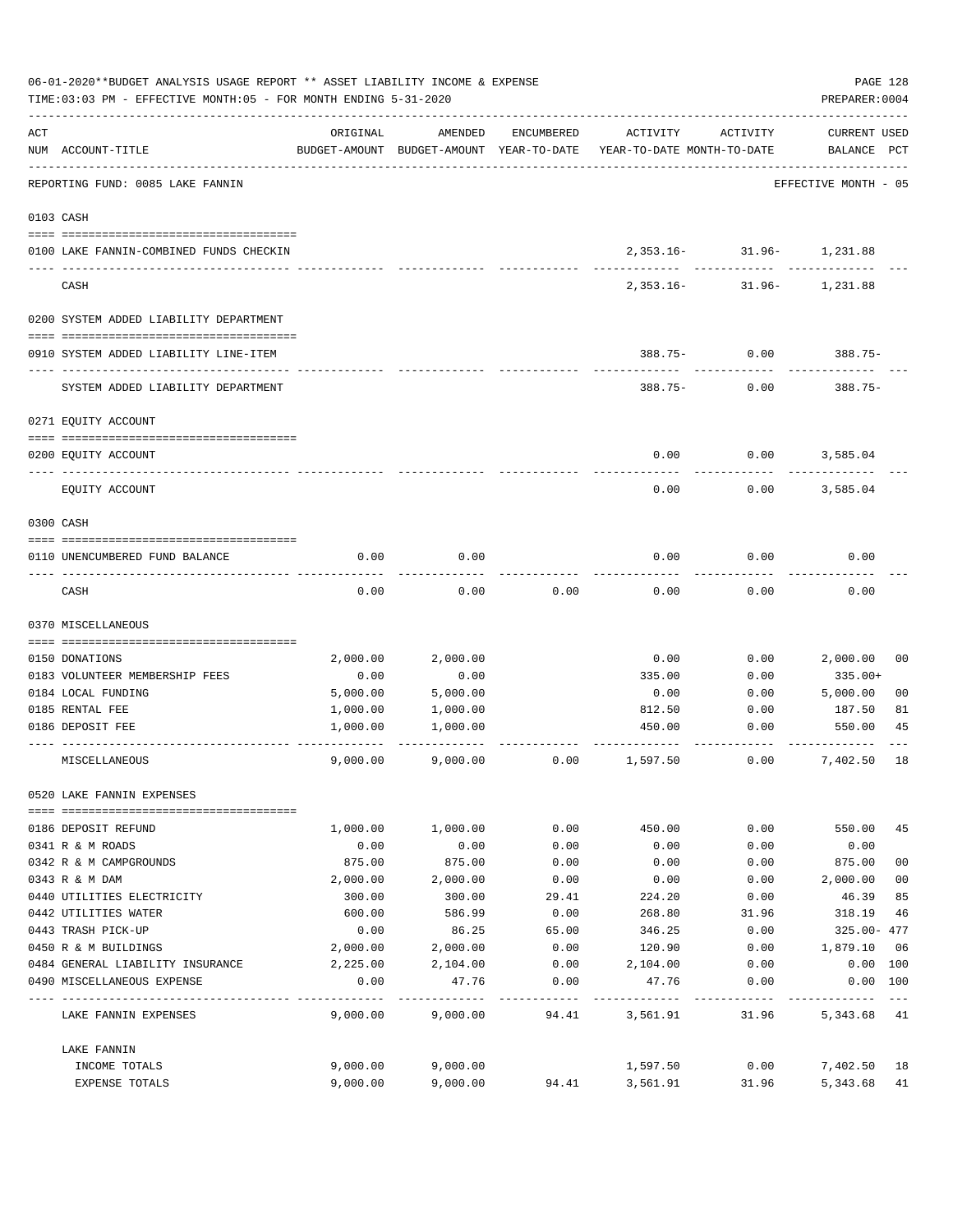|           | 06-01-2020**BUDGET ANALYSIS USAGE REPORT ** ASSET LIABILITY INCOME & EXPENSE<br>TIME:03:03 PM - EFFECTIVE MONTH:05 - FOR MONTH ENDING 5-31-2020 |              |                        |                      |                                                                                 |                             | PAGE 129<br>PREPARER: 0004  |  |
|-----------|-------------------------------------------------------------------------------------------------------------------------------------------------|--------------|------------------------|----------------------|---------------------------------------------------------------------------------|-----------------------------|-----------------------------|--|
| ACT       | NUM ACCOUNT-TITLE                                                                                                                               | ORIGINAL     | AMENDED                | ENCUMBERED           | ACTIVITY<br>BUDGET-AMOUNT BUDGET-AMOUNT YEAR-TO-DATE YEAR-TO-DATE MONTH-TO-DATE | ACTIVITY                    | CURRENT USED<br>BALANCE PCT |  |
|           | REPORTING FUND: 0086 SHERIFF'S OFFICE TECHNOLOGY                                                                                                |              |                        |                      |                                                                                 |                             | EFFECTIVE MONTH - 05        |  |
| 0103 CASH |                                                                                                                                                 |              |                        |                      |                                                                                 |                             |                             |  |
|           | 0100 TECHNOLOGY FUNDS CHECKING                                                                                                                  |              |                        |                      |                                                                                 | $2,884.60 - 0.00 2,351.32$  |                             |  |
|           | CASH                                                                                                                                            |              |                        |                      | 2,884.60-                                                                       |                             | $0.00$ 2,351.32             |  |
|           | 0200 SYSTEM ADDED LIABILITY DEPT.                                                                                                               |              |                        |                      |                                                                                 |                             |                             |  |
|           | 0910 SYSTEM ADDED LIABILITY ITEM                                                                                                                |              |                        |                      | 0.00                                                                            | 0.00                        | 0.00                        |  |
|           | SYSTEM ADDED LIABILITY DEPT.                                                                                                                    |              |                        |                      | 0.00                                                                            | 0.00                        | 0.00                        |  |
|           | 0271 EQUITY ACCOUNT                                                                                                                             |              |                        |                      |                                                                                 |                             |                             |  |
|           | 0200 EQUITY ACCOUNT                                                                                                                             |              |                        |                      | 0.00                                                                            | $0.00$ 5, 235.92            |                             |  |
|           | EOUITY ACCOUNT                                                                                                                                  |              |                        |                      | -----<br>0.00                                                                   |                             | $0.00$ 5,235.92             |  |
| 0300 CASH |                                                                                                                                                 |              |                        |                      |                                                                                 |                             |                             |  |
|           | 0110 UNENCUMBERED FUND BALANCE                                                                                                                  | 0.00         | 2,884.60               |                      | 0.00                                                                            | $0.00$ 2,884.60 00          |                             |  |
|           | CASH                                                                                                                                            | 0.00         |                        | 2,884.60 0.00        | 0.00                                                                            |                             | $0.00$ 2,884.60 00          |  |
|           | 0319 TECHNOLOGY                                                                                                                                 |              |                        |                      |                                                                                 |                             |                             |  |
|           | 0420 SECURUS SIGNING BONUS                                                                                                                      | 0.00         | 0.00                   |                      | 0.00                                                                            | $0.00$ 0.00                 |                             |  |
|           | TECHNOLOGY                                                                                                                                      | 0.00         | 0.00                   | 0.00                 | _____________________________<br>0.00                                           | 0.00                        | 0.00                        |  |
|           | 0370 MISCELLANEOUS                                                                                                                              |              |                        |                      |                                                                                 |                             |                             |  |
|           | 0130 REFUNDS & MISCELLANEOUS                                                                                                                    | 0.00         | 0.00                   |                      |                                                                                 | $0.00$ $0.00$ $0.00$ $0.00$ |                             |  |
|           | MISCELLANEOUS                                                                                                                                   | 0.00         | 0.00                   | 0.00                 | 0.00                                                                            | 0.00                        | 0.00                        |  |
|           | 0560 SHERIFF'S OFFICE TECHNOLOGY                                                                                                                |              |                        |                      |                                                                                 |                             |                             |  |
|           | 0573 EMERGENCY RADIOS                                                                                                                           | 0.00         | 2,884.60<br>---------- | 0.00<br>------------ | ------------- ------------                                                      | 2,884.60 0.00               | 0.00 100<br>. <u>.</u>      |  |
|           | SHERIFF'S OFFICE TECHNOLOGY                                                                                                                     | 0.00         | 2,884.60               | 0.00                 | 2,884.60                                                                        | 0.00                        | 0.00 100                    |  |
|           | SHERIFF'S OFFICE TECHNOLOGY                                                                                                                     |              |                        |                      |                                                                                 |                             |                             |  |
|           | INCOME TOTALS<br>EXPENSE TOTALS                                                                                                                 | 0.00<br>0.00 | 2,884.60<br>2,884.60   | 0.00                 | 0.00<br>2,884.60                                                                | 0.00<br>0.00                | 2,884.60 00<br>0.00 100     |  |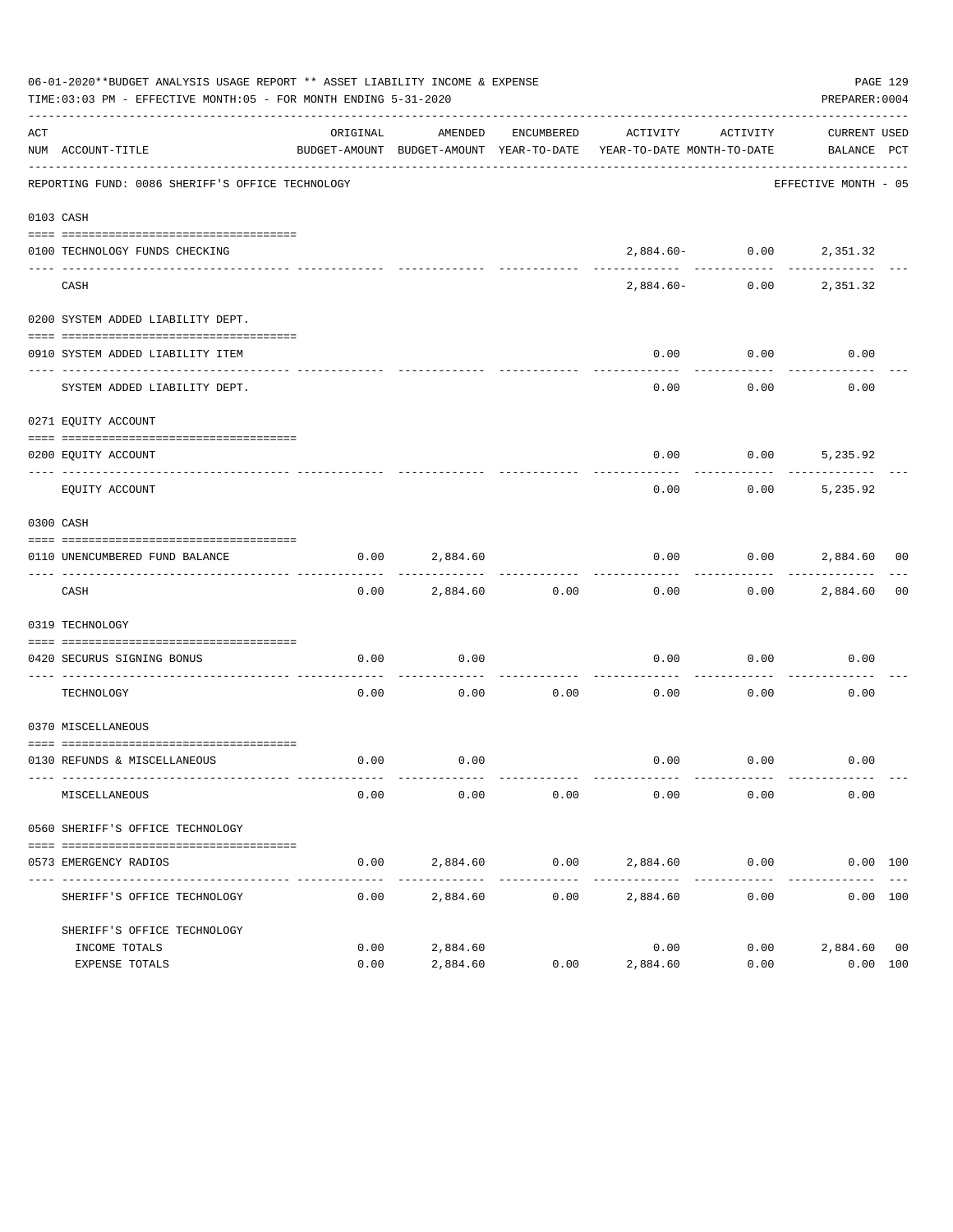|     | 06-01-2020**BUDGET ANALYSIS USAGE REPORT ** ASSET LIABILITY INCOME & EXPENSE<br>TIME: 03:03 PM - EFFECTIVE MONTH: 05 - FOR MONTH ENDING 5-31-2020 |          |                                                     |            |                                        |          | PAGE 130<br>PREPARER: 0004         |                |
|-----|---------------------------------------------------------------------------------------------------------------------------------------------------|----------|-----------------------------------------------------|------------|----------------------------------------|----------|------------------------------------|----------------|
| ACT | NUM ACCOUNT-TITLE                                                                                                                                 | ORIGINAL | AMENDED<br>BUDGET-AMOUNT BUDGET-AMOUNT YEAR-TO-DATE | ENCUMBERED | ACTIVITY<br>YEAR-TO-DATE MONTH-TO-DATE | ACTIVITY | <b>CURRENT USED</b><br>BALANCE PCT |                |
|     | REPORTING FUND: 0087 JUVENILE PROBATION                                                                                                           |          |                                                     |            |                                        |          | EFFECTIVE MONTH - 05               |                |
|     | 0103 CASH                                                                                                                                         |          |                                                     |            |                                        |          |                                    |                |
|     |                                                                                                                                                   |          |                                                     |            |                                        |          |                                    |                |
|     | 0187 CASH-JUVENILE PROBATION                                                                                                                      |          |                                                     |            |                                        |          | 1,243.40 320.00 3,579.17           |                |
|     | CASH                                                                                                                                              |          |                                                     |            | 1,243.40                               | 320.00   | 3,579.17                           |                |
|     | 0200 SYSTEM ADDED LIABILITY DEPARTMENT                                                                                                            |          |                                                     |            |                                        |          |                                    |                |
|     |                                                                                                                                                   |          |                                                     |            |                                        |          |                                    |                |
|     | 0910 SYSTEM ADDED LIABILITY LINE-ITEM                                                                                                             |          |                                                     |            | 90.00                                  | 0.00     | 90.00                              |                |
|     | SYSTEM ADDED LIABILITY DEPARTMENT                                                                                                                 |          |                                                     |            | 90.00                                  | 0.00     | 90.00                              |                |
|     | 0202 ACCOUNTS PAYABLE                                                                                                                             |          |                                                     |            |                                        |          |                                    |                |
|     |                                                                                                                                                   |          |                                                     |            |                                        |          |                                    |                |
|     | 0319 A/P RESTITUTION-JUVENILE PROBATION                                                                                                           |          |                                                     |            | 0.00                                   | 0.00     | 0.00                               |                |
|     | ACCOUNTS PAYABLE                                                                                                                                  |          |                                                     |            | 0.00                                   | 0.00     | 0.00                               |                |
|     | 0271 EQUITY                                                                                                                                       |          |                                                     |            |                                        |          |                                    |                |
|     |                                                                                                                                                   |          |                                                     |            |                                        |          |                                    |                |
|     | 0200 EQUITY ACCOUNT                                                                                                                               |          |                                                     |            | 0.00                                   | 0.00     | 2,335.77                           |                |
|     | EQUITY                                                                                                                                            |          |                                                     |            | 0.00                                   | 0.00     | 2,335.77                           |                |
|     | 0340 FEES OF OFFICE                                                                                                                               |          |                                                     |            |                                        |          |                                    |                |
|     |                                                                                                                                                   |          |                                                     |            |                                        |          |                                    |                |
|     | 0575 JUVENILE PROBATION FEES                                                                                                                      | 1,500.00 | 1,500.00                                            |            | 935.00                                 | 100.00   | 565.00                             | 62             |
|     | 0576 JUVENILE PROBATION RESTITUTION                                                                                                               | 2,000.00 | 2,000.00                                            |            | 1,681.00                               | 220.00   | 319.00                             | 84             |
|     | 0577 JUVENILE PROBATION COURT COSTS                                                                                                               | 800.00   | 800.00                                              |            | 20.00                                  | 0.00     | 780.00                             | 03             |
|     | 0578 FEES RECEIVED FOR OTHER COUNTIES                                                                                                             | 0.00     | 0.00                                                |            | 0.00                                   | 0.00     | 0.00                               |                |
|     | 0579 REIMBURSEMENT OF MEDICAL EXPENSES                                                                                                            | 0.00     | 0.00                                                |            | 70.00                                  | 0.00     | $70.00+$                           |                |
|     | FEES OF OFFICE                                                                                                                                    | 4,300.00 | 4,300.00                                            | 0.00       | 2,706.00                               | 320.00   | 1,594.00                           | 63             |
|     | 0575 JUVENILE PROBATION                                                                                                                           |          |                                                     |            |                                        |          |                                    |                |
|     |                                                                                                                                                   |          |                                                     |            |                                        |          |                                    |                |
|     | 0310 OFFICE SUPP./MISC.                                                                                                                           | 1,400.00 | 1,400.00                                            | 0.00       | 405.60                                 | 0.00     | 994.40                             | 29             |
|     | 0319 RESTITUTION                                                                                                                                  | 1,000.00 | 1,200.00                                            | 0.00       | 1,127.00                               | 0.00     | 73.00                              | 94             |
|     | 0320 COURT COSTS                                                                                                                                  | 260.00   | 260.00                                              | 0.00       | 20.00                                  | 0.00     | 240.00                             | 08             |
|     | 0321 REIMBURSEMENT OF FEES FOR OTHER CO                                                                                                           | 0.00     | 0.00                                                | 0.00       | 0.00                                   | 0.00     | 0.00                               |                |
|     | 0353 COMPUTER EXPENSE                                                                                                                             | 1,640.00 | 1,440.00                                            | 0.00       | 0.00                                   | 0.00     | 1,440.00                           | 0 <sub>0</sub> |
|     | 0416 STRUCTURAL FAMILY THERAPY                                                                                                                    | 0.00     | 0.00                                                | 0.00       | 0.00                                   | 0.00     | 0.00                               |                |
|     | 0427 TRAVEL AND TRAINING                                                                                                                          | 0.00     | 0.00                                                | 0.00       | 0.00                                   | 0.00     | 0.00                               |                |
|     | <b>JUVENILE PROBATION</b>                                                                                                                         | 4,300.00 | 4,300.00                                            | 0.00       | 1,552.60                               | 0.00     | 2,747.40                           | 36             |
|     | JUVENILE PROBATION                                                                                                                                |          |                                                     |            |                                        |          |                                    |                |
|     | INCOME TOTALS                                                                                                                                     | 4,300.00 | 4,300.00                                            |            | 2,706.00                               | 320.00   | 1,594.00                           | 63             |
|     | EXPENSE TOTALS                                                                                                                                    | 4,300.00 | 4,300.00                                            | 0.00       | 1,552.60                               | 0.00     | 2,747.40                           | 36             |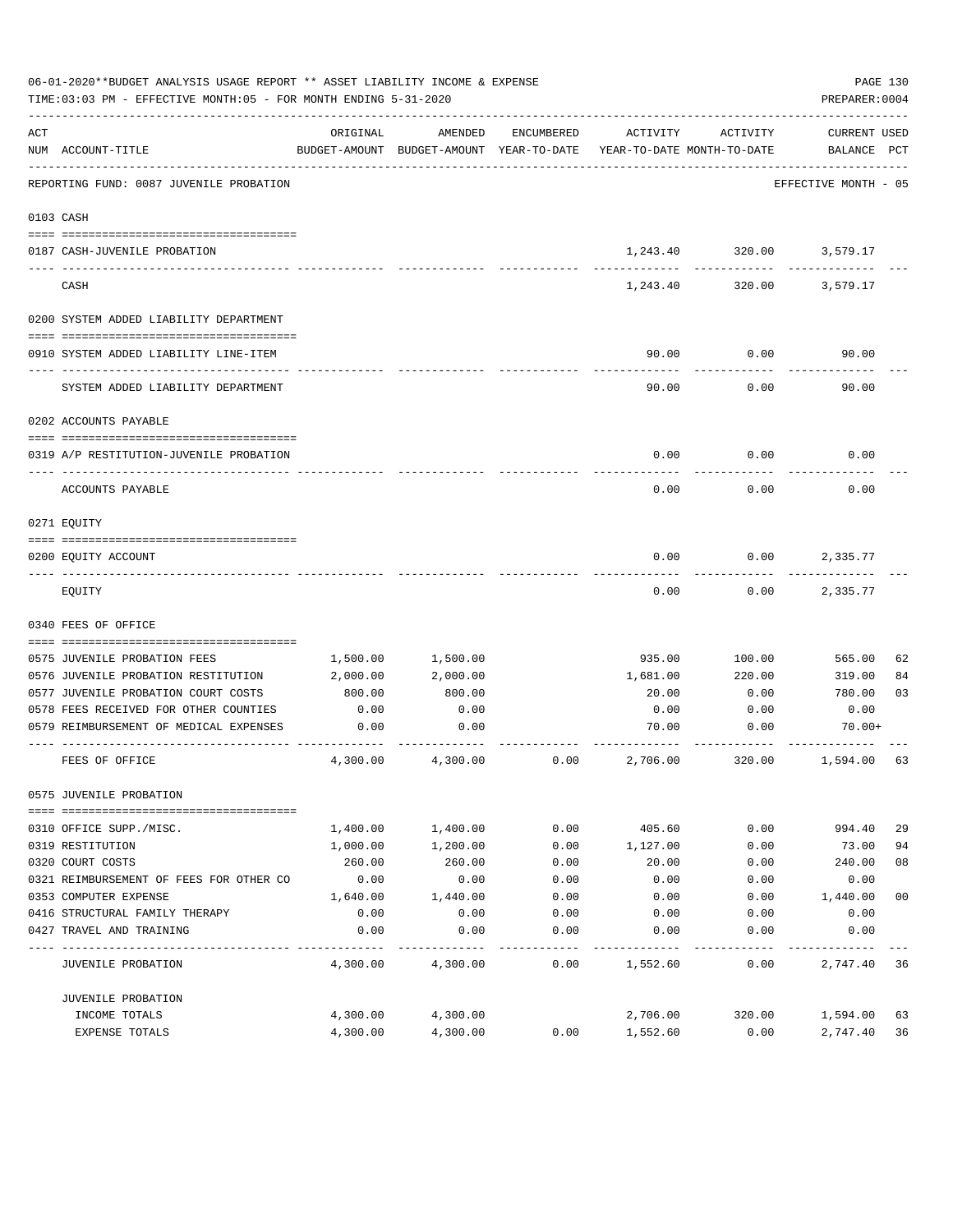| 06-01-2020**BUDGET ANALYSIS USAGE REPORT ** ASSET LIABILITY INCOME & EXPENSE<br>PAGE 131<br>TIME: 03:03 PM - EFFECTIVE MONTH: 05 - FOR MONTH ENDING 5-31-2020<br>PREPARER: 0004 |                                                                |          |                                                     |            |          |                                        |                                    |  |
|---------------------------------------------------------------------------------------------------------------------------------------------------------------------------------|----------------------------------------------------------------|----------|-----------------------------------------------------|------------|----------|----------------------------------------|------------------------------------|--|
| ACT                                                                                                                                                                             | NUM ACCOUNT-TITLE                                              | ORIGINAL | AMENDED<br>BUDGET-AMOUNT BUDGET-AMOUNT YEAR-TO-DATE | ENCUMBERED | ACTIVITY | ACTIVITY<br>YEAR-TO-DATE MONTH-TO-DATE | <b>CURRENT USED</b><br>BALANCE PCT |  |
|                                                                                                                                                                                 | REPORTING FUND: 0088 IHC NEEDS/OR OTHER RELATED HEALTHCA       |          |                                                     |            |          |                                        | EFFECTIVE MONTH - 05               |  |
|                                                                                                                                                                                 | 0103 CASH                                                      |          |                                                     |            |          |                                        |                                    |  |
|                                                                                                                                                                                 | 0100 IHC - COMBINED FUNDS CHECKING                             |          |                                                     |            | 0.00     | 0.00                                   | 0.00                               |  |
|                                                                                                                                                                                 | CASH                                                           |          |                                                     |            | 0.00     | 0.00                                   | 0.00                               |  |
|                                                                                                                                                                                 | 0271 EQUITY ACCOUNT                                            |          |                                                     |            |          |                                        |                                    |  |
|                                                                                                                                                                                 |                                                                |          |                                                     |            |          |                                        |                                    |  |
|                                                                                                                                                                                 | 0200 EQUITY ACCOUNT                                            |          |                                                     |            | 0.00     | 0.00                                   | 0.00                               |  |
|                                                                                                                                                                                 | EQUITY ACCOUNT                                                 |          |                                                     |            | 0.00     | 0.00                                   | 0.00                               |  |
|                                                                                                                                                                                 | 0367 HOSPITAL AUTHORITY - IHC                                  |          |                                                     |            |          |                                        |                                    |  |
|                                                                                                                                                                                 |                                                                |          |                                                     |            |          |                                        |                                    |  |
|                                                                                                                                                                                 | 0100 HOSPITAL QUARTERLY PAYMENT                                | 0.00     | 0.00                                                |            | 0.00     | 0.00                                   | 0.00                               |  |
|                                                                                                                                                                                 | ----------------------------------<br>HOSPITAL AUTHORITY - IHC | 0.00     | 0.00                                                | 0.00       | 0.00     | 0.00                                   | 0.00                               |  |
|                                                                                                                                                                                 | 0645 INDIGENT CARE                                             |          |                                                     |            |          |                                        |                                    |  |
|                                                                                                                                                                                 |                                                                |          |                                                     |            |          |                                        |                                    |  |
|                                                                                                                                                                                 | 0409 DIABETIC SUPPLIES                                         | 0.00     | 0.00                                                | 0.00       | 0.00     | 0.00                                   | 0.00                               |  |
|                                                                                                                                                                                 | 0410 CERT. REG. NURSE ANES.                                    | 0.00     | 0.00                                                | 0.00       | 0.00     | 0.00                                   | 0.00                               |  |
|                                                                                                                                                                                 | 0411 PHYSICIAN, NON-EMERGENCY                                  | 0.00     | 0.00                                                | 0.00       | 0.00     | 0.00                                   | 0.00                               |  |
|                                                                                                                                                                                 | 0412 PRESCRIPTIONS, DRUGS                                      | 0.00     | 0.00                                                | 0.00       | 0.00     | 0.00                                   | 0.00                               |  |
|                                                                                                                                                                                 | 0413 HOSPITAL, INPATIENT                                       | 0.00     | 0.00                                                | 0.00       | 0.00     | 0.00                                   | 0.00                               |  |
|                                                                                                                                                                                 | 0414 HOSPITAL, OUTPATIENT                                      | 0.00     | 0.00                                                | 0.00       | 0.00     | 0.00                                   | 0.00                               |  |
|                                                                                                                                                                                 | 0415 LABORATORY/X-RAY                                          | 0.00     | 0.00                                                | 0.00       | 0.00     | 0.00                                   | 0.00                               |  |
|                                                                                                                                                                                 | 0418 FED. QUALIFIED HEALTH CENTER                              | 0.00     | 0.00                                                | 0.00       | 0.00     | 0.00                                   | 0.00                               |  |
|                                                                                                                                                                                 | 0420 RURAL HEALTH CLINIC                                       | 0.00     | 0.00                                                | 0.00       | 0.00     | 0.00                                   | 0.00                               |  |
|                                                                                                                                                                                 | 0422 AMBULATORY SURGICAL CENTER                                | 0.00     | 0.00                                                | 0.00       | 0.00     | 0.00                                   | 0.00                               |  |
|                                                                                                                                                                                 | 0423 MEDICAL EQUIP. PURCHASE                                   | 0.00     | 0.00                                                | 0.00       | 0.00     | 0.00                                   | 0.00                               |  |
|                                                                                                                                                                                 | INDIGENT CARE                                                  | 0.00     | 0.00                                                | 0.00       | 0.00     | 0.00                                   | -----<br>0.00                      |  |
|                                                                                                                                                                                 | IHC NEEDS/OR OTHER RELATED HEALTHC                             |          |                                                     |            |          |                                        |                                    |  |
|                                                                                                                                                                                 | INCOME TOTALS                                                  | 0.00     | 0.00                                                |            | 0.00     | 0.00                                   | 0.00                               |  |
|                                                                                                                                                                                 | <b>EXPENSE TOTALS</b>                                          | 0.00     | 0.00                                                | 0.00       | 0.00     | 0.00                                   | 0.00                               |  |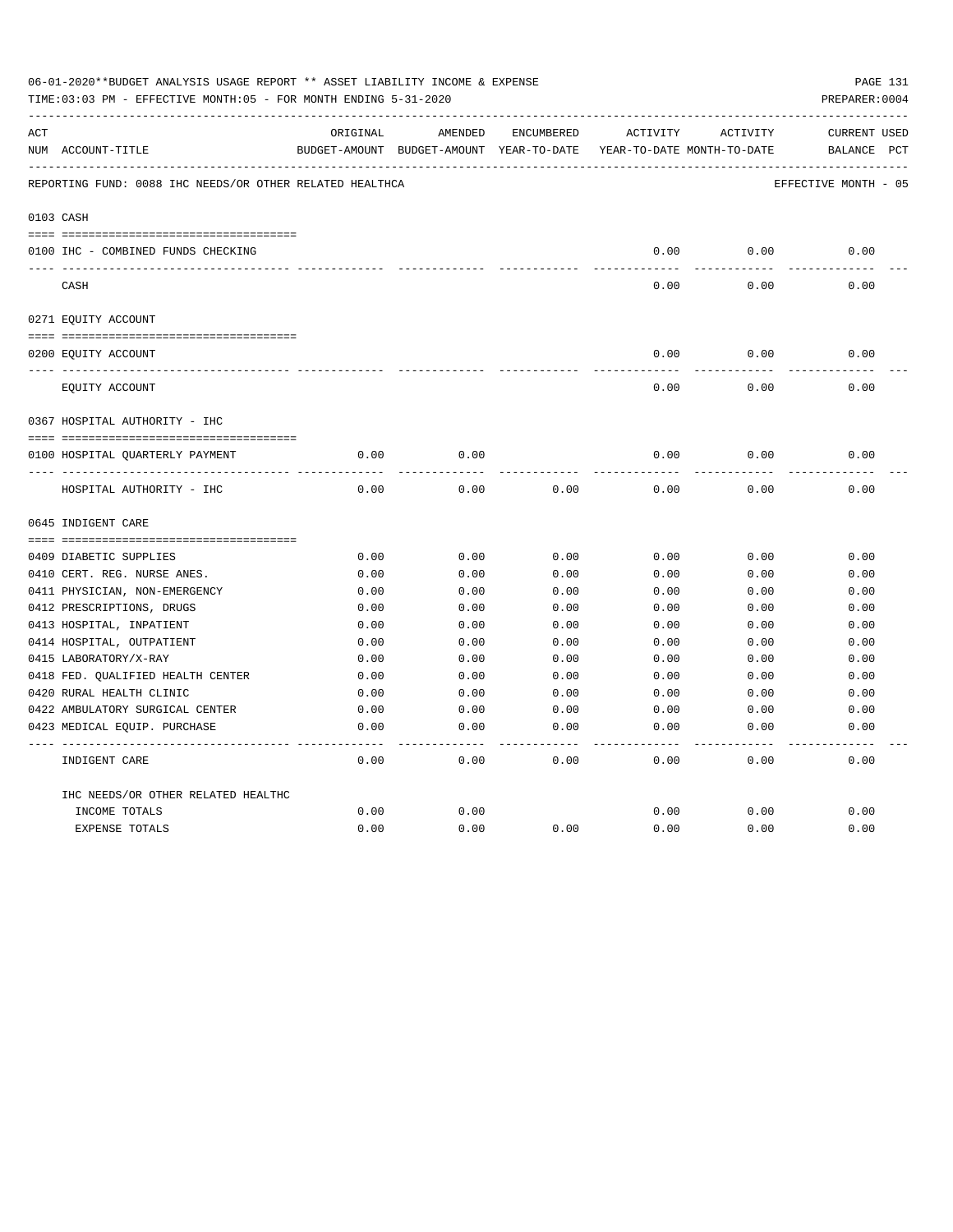|     | 06-01-2020**BUDGET ANALYSIS USAGE REPORT ** ASSET LIABILITY INCOME & EXPENSE<br>TIME: 03:03 PM - EFFECTIVE MONTH: 05 - FOR MONTH ENDING 5-31-2020 |                           |                                                     |            |                                        |                         | PREPARER: 0004                | PAGE 132 |
|-----|---------------------------------------------------------------------------------------------------------------------------------------------------|---------------------------|-----------------------------------------------------|------------|----------------------------------------|-------------------------|-------------------------------|----------|
| ACT | NUM ACCOUNT-TITLE                                                                                                                                 | ORIGINAL                  | AMENDED<br>BUDGET-AMOUNT BUDGET-AMOUNT YEAR-TO-DATE | ENCUMBERED | ACTIVITY<br>YEAR-TO-DATE MONTH-TO-DATE | ACTIVITY                | CURRENT USED<br>BALANCE PCT   |          |
|     | REPORTING FUND: 0089 TEXAS JUVENILE JUSTICE DEPT.                                                                                                 |                           |                                                     |            |                                        |                         | EFFECTIVE MONTH - 05          |          |
|     | 0100 PAYROLL                                                                                                                                      |                           |                                                     |            |                                        |                         |                               |          |
|     | 0100 PAYROLL                                                                                                                                      |                           |                                                     |            | 0.00                                   | 0.00                    | 0.00                          |          |
|     | PAYROLL                                                                                                                                           |                           |                                                     |            | 0.00                                   | 0.00                    | 0.00                          |          |
|     | 0103 CASH                                                                                                                                         |                           |                                                     |            |                                        |                         |                               |          |
|     | 0689 CASH-STRUCTURAL FAM.THER.GRANT OOG                                                                                                           |                           |                                                     |            | 0.00                                   | 0.00                    | 0.00                          |          |
|     | 0988 CASH-LOCAL FUNDS CARRIED FORWARD                                                                                                             |                           |                                                     |            | 4,168.16                               | 0.00                    | 25,906.04                     |          |
|     | 0992 CASH-INTEREST INCOME                                                                                                                         |                           |                                                     |            | 64.95                                  | 1.27                    | 13,279.57                     |          |
|     | 0993 CASH-BASIC PROBATION SUPERVISION                                                                                                             |                           |                                                     |            | 3,671.51                               | 2,643.11                | 16,362.65                     |          |
|     | 0994 CASH-COMMUNITY PROGRAMS                                                                                                                      |                           |                                                     |            | $959.86 -$                             | 1,053.87                | 6,262.74                      |          |
|     | 0995 CASH-LOCAL FUNDING FY 2020                                                                                                                   |                           |                                                     |            | 86,759.63                              | 1,115.05-               | 86,068.37                     |          |
|     | 0996 CASH-PRE/POST ADJUDICATION                                                                                                                   |                           |                                                     |            | 75.05-                                 | 83.27                   | 498.79                        |          |
|     | 0997 CASH-COMMITMENT DIVERSION                                                                                                                    |                           |                                                     |            | 120.92-                                | 131.26                  | 782.12                        |          |
|     | 0998 CASH-MENTAL HEALTH SERVICES                                                                                                                  |                           |                                                     |            | 2,380.63                               |                         | 785.64 4,129.13               |          |
|     | 0999 CASH-REGIONALS DIVERSIONS ALTERNAT                                                                                                           |                           |                                                     |            | $3,000.00 -$                           | 0.00                    | 0.00                          |          |
|     | CASH                                                                                                                                              |                           |                                                     |            |                                        |                         | 92,889.05 3,583.37 153,289.41 |          |
|     | 0220 DEFERRED REVENUE                                                                                                                             |                           |                                                     |            |                                        |                         |                               |          |
|     | 0189 DEFERRED REVENUE                                                                                                                             |                           |                                                     |            | 0.00                                   | 0.00                    | 0.00                          |          |
|     | DEFERRED REVENUE                                                                                                                                  |                           |                                                     |            | 0.00                                   | 0.00                    | 0.00                          |          |
|     | 0271 EQUITY ACCOUNT                                                                                                                               |                           |                                                     |            |                                        |                         |                               |          |
|     | 0200 EQUITY ACCOUNT                                                                                                                               |                           |                                                     |            | 0.00                                   |                         | 0.00<br>60,400.36             |          |
|     | EQUITY ACCOUNT                                                                                                                                    |                           |                                                     |            | 0.00                                   | 0.00                    | 60,400.36                     |          |
|     | 0300 CASH                                                                                                                                         |                           |                                                     |            |                                        |                         |                               |          |
|     |                                                                                                                                                   |                           |                                                     |            |                                        |                         |                               |          |
|     | 0110 UNENCUMBERED FUND BALANCE                                                                                                                    | 0.00                      | 0.00                                                |            | 0.00                                   | 0.00                    | 0.00                          |          |
|     | CASH                                                                                                                                              | 0.00                      | 0.00                                                | 0.00       | 0.00                                   | 0.00                    | 0.00                          |          |
|     | 0330 GRANTS                                                                                                                                       |                           |                                                     |            |                                        |                         |                               |          |
|     |                                                                                                                                                   |                           |                                                     |            |                                        |                         |                               |          |
|     | 0908 STRUCTURAL FAM. THER. GRANT OOG                                                                                                              | 0.00                      | 25,000.00                                           |            | 37,500.00                              | 0.00                    | 12,500.00+ 150                |          |
|     | 0915 BASIC PROBATION SUPERVISION                                                                                                                  | 129,929.00                | 129,929.00                                          |            | 86,619.00                              | 10,827.00               | 43,310.00                     | 67       |
|     | 0916 COMMUNITY PROGRAMS<br>0917 PRE/POST ADJUDICATION                                                                                             | 80,000.00<br>6,354.00     | 80,000.00<br>6,354.00                               |            | 53,333.00<br>4,236.00                  | 6,667.00<br>529.00      | 26,667.00<br>2,118.00         | 67<br>67 |
|     | 0918 COMMITMENT DIVERSION                                                                                                                         | 10,000.00                 | 10,000.00                                           |            | 6,667.00                               | 833.00                  | 3,333.00                      | 67       |
|     | 0919 MENTAL HEALTH SERVICES                                                                                                                       | 11,754.00                 | 11,754.00                                           |            | 7,836.00                               | 979.00                  | 3,918.00                      | 67       |
|     | 0920 REGIONAL DIVERSIONS ALTERNATIVES                                                                                                             | 0.00                      | 0.00                                                |            | 0.00                                   | 0.00                    | 0.00                          |          |
|     | GRANTS                                                                                                                                            | ___________<br>238,037.00 | -----------<br>263,037.00                           | 0.00       | ---------<br>196,191.00                | ----------<br>19,835.00 | ----------<br>66,846.00 75    |          |
|     | 0360 INTEREST INCOME                                                                                                                              |                           |                                                     |            |                                        |                         |                               |          |
|     | 0189 INTEREST INCOME                                                                                                                              | 0.00                      | 0.00                                                |            | 64.95                                  | 1.27                    | $64.95+$                      |          |
|     |                                                                                                                                                   |                           |                                                     |            |                                        |                         |                               |          |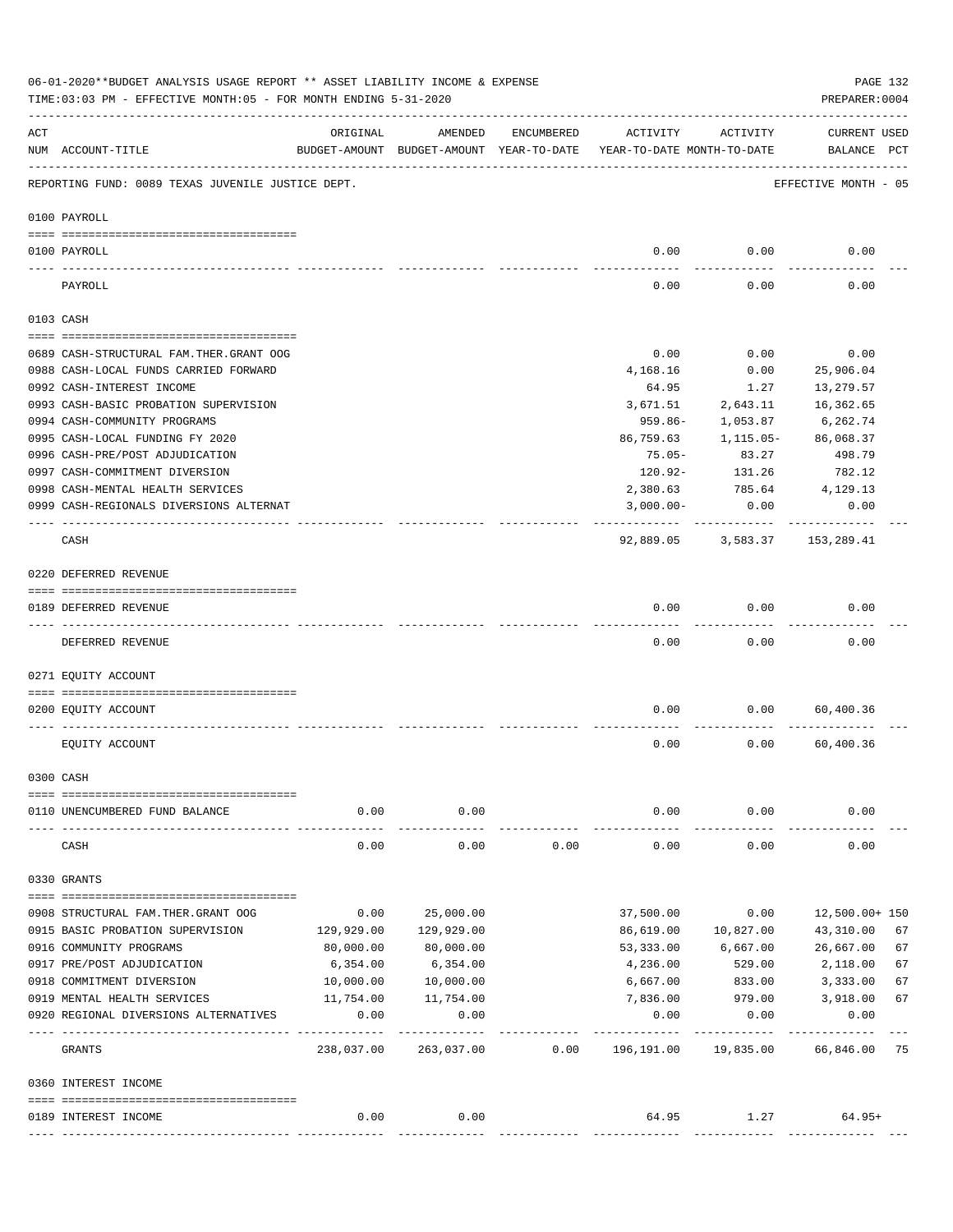TIME:03:03 PM - EFFECTIVE MONTH:05 - FOR MONTH ENDING 5-31-2020 PREPARER:0004

| ACT |                                                   | ORIGINAL                                 | AMENDED     | <b>ENCUMBERED</b> | ACTIVITY                   | ACTIVITY  | CURRENT USED                       |
|-----|---------------------------------------------------|------------------------------------------|-------------|-------------------|----------------------------|-----------|------------------------------------|
| NUM | ACCOUNT-TITLE                                     | BUDGET-AMOUNT BUDGET-AMOUNT YEAR-TO-DATE |             |                   | YEAR-TO-DATE MONTH-TO-DATE |           | BALANCE<br>PCT                     |
|     | REPORTING FUND: 0089 TEXAS JUVENILE JUSTICE DEPT. |                                          |             |                   |                            |           | EFFECTIVE MONTH - 05               |
|     | INTEREST INCOME                                   | 0.00                                     | 0.00        | 0.00              | 64.95                      | 1.27      | $64.95+$                           |
|     | 0370 MISCELLANEOUS                                |                                          |             |                   |                            |           |                                    |
|     | 0130 REFUNDS & MISCELLANEOUS                      | 0.00                                     | 0.00        |                   | 0.00                       | 0.00      | 0.00                               |
|     | 0988 LOCAL FUNDS CARRIED FORWARD                  | 0.00                                     | 15,540.00   |                   | 19,880.00                  | 0.00      | 4,340.00+ 128                      |
|     | 0995 LOCAL FUNDING                                | 184,000.00                               | 184,000.00  |                   | 184,000.00                 | 0.00      | $0.00$ 100                         |
|     | MISCELLANEOUS                                     | 184,000.00                               | 199,540.00  | 0.00              | 203,880.00                 | 0.00      | 4,340.00+ 102                      |
|     | 0581 STRUCTURAL FAMILY THERAPY OOG                |                                          |             |                   |                            |           |                                    |
|     |                                                   |                                          |             |                   |                            |           |                                    |
|     | 0416 STRUCTURAL FAMILY THERAPY                    | 0.00                                     | 25,000.00   | 0.00              | 37,500.00                  | 0.00      | 12,500.00- 150                     |
|     | STRUCTURAL FAMILY THERAPY OOG                     | 0.00                                     | 25,000.00   | 0.00              | 37,500.00                  | 0.00      | 12,500.00- 150                     |
|     | 0588 INTEREST INCOME EXPENSE                      |                                          |             |                   |                            |           |                                    |
|     | 0103 SALARY COMM.CORR.OFFICERS                    | 0.00                                     | 0.00        | 0.00              | 0.00                       | 0.00      | 0.00                               |
|     | 0201 SOCIAL SECURITY TAX                          | 0.00                                     | 0.00        | 0.00              | 0.00                       | 0.00      | 0.00                               |
|     | 0202 GROUP HEALTH INSURANCE                       | 0.00                                     | 0.00        | 0.00              | 0.00                       | 0.00      | 0.00                               |
|     | 0203 RETIREMENT                                   | 0.00                                     | 0.00        | 0.00              | 0.00                       | 0.00      | 0.00                               |
|     | 0204 WORKERS COMPENSATION                         | 0.00                                     | 0.00        | 0.00              | 0.00                       | 0.00      | 0.00                               |
|     | 0205 MEDICARE TAX                                 | 0.00                                     | 0.00        | 0.00              | 0.00                       | 0.00      | 0.00                               |
|     | 0310 OFFICE SUPPLIES                              | 0.00                                     | 0.00        | 0.00              | 0.00                       | 0.00      | 0.00                               |
|     | 0574 COMPUTER EQUIPMENT                           | 0.00                                     | 0.00        | 0.00              | 0.00                       | 0.00      | 0.00                               |
|     | INTEREST INCOME EXPENSE                           | 0.00                                     | 0.00        | 0.00              | 0.00                       | 0.00      | 0.00                               |
|     | 0589 REGIONAL DIVERSIONS ALTERNATIVES             |                                          |             |                   |                            |           |                                    |
|     | 0416 STRUCTURAL FAMILY THERAPY                    | 0.00                                     | 0.00        | 0.00              | 0.00                       | 0.00      | 0.00                               |
|     | 0453 COMPUTER SOFTWARE                            | 0.00                                     | 0.00        | 0.00              | 3,000.00                   | 0.00      | $3,000.00-$                        |
|     | 0469 UNEXPENDED FUNDS                             | 0.00                                     | 0.00        | 0.00              | 0.00                       | 0.00      | 0.00                               |
|     | REGIONAL DIVERSIONS ALTERNATIVES                  | 0.00                                     | 0.00        | 0.00              | 3,000.00                   | 0.00      | $3,000.00-$                        |
|     |                                                   |                                          |             |                   |                            |           |                                    |
|     | 0590 BASIC PROBATION SUPERVISION                  |                                          |             |                   |                            |           |                                    |
|     | 0102 SALARY APPOINTED OFFICIAL                    | 35,556.13                                | 35,556.13   | 0.00              | 24,615.72                  | 2,735.08  | 10,940.41<br>69                    |
|     | 0103 SALARY COMM.CORR.OFFICERS                    | 44,290.98                                | 44,290.98   | 0.00              | 30,663.00                  | 3,407.00  | 69<br>13,627.98                    |
|     | 0201 SOCIAL SECURITY TAX                          | 4,950.52                                 | 4,950.52    | 0.00              | 3,340.54                   | 373.73    | 1,609.98<br>67                     |
|     | 0202 GROUP HEALTH INSURANCE                       | 18,730.26                                | 18,730.26   | 0.00              | 11,867.04                  | 741.69    | 6,863.22<br>63                     |
|     | 0203 RETIREMENT                                   | 9,302.19                                 | 9,302.19    | 0.00              | 6,435.82                   | 724.16    | 2,866.37<br>69                     |
|     | 0204 WORKERS COMPENSATION                         | 1,012.14                                 | 1,012.14    | 0.00              | 344.88                     | 0.00      | 667.26<br>34                       |
|     | 0205 MEDICARE TAX                                 | 1,157.78                                 | 1,157.78    | 0.00              | 781.22                     | 87.40     | 376.56<br>67                       |
|     | 0310 OFFICE SUPPLIES                              | 1,704.00                                 | 1,704.00    | 0.00              | 117.00                     | $82.69 -$ | 1,587.00<br>07                     |
|     | 0311 POSTAGE                                      | 200.00                                   | 200.00      | 0.00              | 0.00                       | 0.00      | 200.00<br>0 <sub>0</sub>           |
|     | 0420 PHONE/INTERNET                               | 1,500.00                                 | 1,500.00    | 0.00              | 629.51                     | 132.70    | 870.49<br>42                       |
|     | 0421 CELL PHONE                                   | 400.00                                   | 400.00      | 0.00              | 259.78                     | 64.82     | 140.22<br>65                       |
|     | 0427 TRAVEL AND TRAINING                          | 10,000.00                                | 10,000.00   | 0.00              | 3,892.98                   | 0.00      | 6,107.02<br>39                     |
|     | 0435 PRINTING                                     | 600.00                                   | 600.00      | 0.00              | 0.00                       | 0.00      | 600.00<br>00                       |
|     | 0469 UNEXPENDED FUNDS                             | 0.00                                     | 0.00        | 0.00              | 0.00                       | 0.00      | 0.00                               |
|     | 0499 BANK SERVICE FEES                            | 525.00                                   | 525.00      | 0.00              | 0.00                       | 0.00      | 525.00<br>00                       |
|     |                                                   |                                          | ----------- | ------------      |                            |           | -----------<br>$\qquad \qquad - -$ |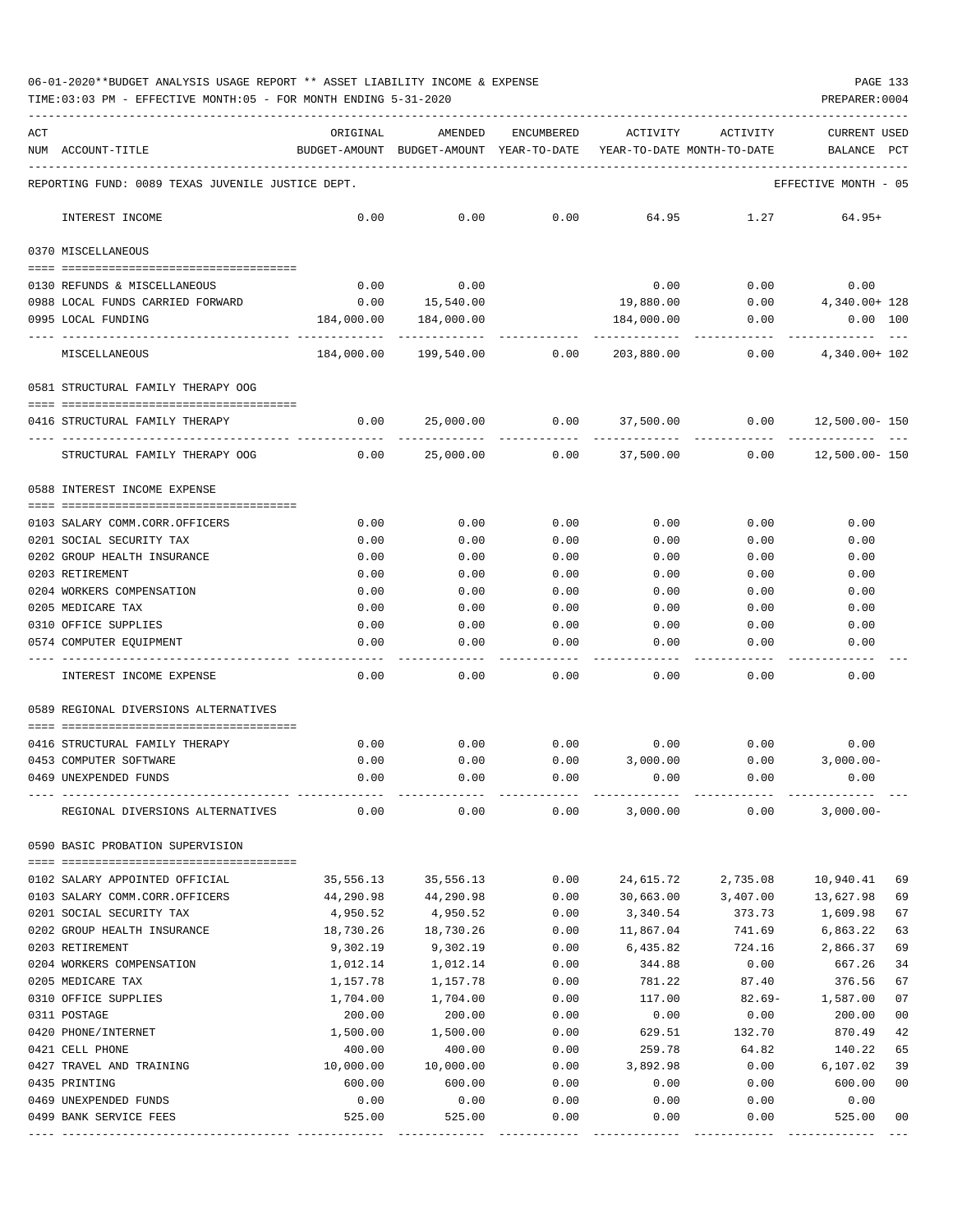TIME:03:03 PM - EFFECTIVE MONTH:05 - FOR MONTH ENDING 5-31-2020 PREPARER:0004

| ACT | NUM ACCOUNT-TITLE                                                | ORIGINAL              | AMENDED<br>BUDGET-AMOUNT BUDGET-AMOUNT YEAR-TO-DATE | ENCUMBERED          | ACTIVITY<br>YEAR-TO-DATE MONTH-TO-DATE | ACTIVITY           | <b>CURRENT USED</b><br>BALANCE | PCT      |
|-----|------------------------------------------------------------------|-----------------------|-----------------------------------------------------|---------------------|----------------------------------------|--------------------|--------------------------------|----------|
|     | REPORTING FUND: 0089 TEXAS JUVENILE JUSTICE DEPT.                |                       |                                                     |                     |                                        |                    | EFFECTIVE MONTH - 05           |          |
|     | BASIC PROBATION SUPERVISION                                      |                       | 129,929.00 129,929.00                               | 0.00                |                                        | 82,947.49 8,183.89 | 46,981.51 64                   |          |
|     | 0591 COMMUNITY PROGRAMS                                          |                       |                                                     |                     |                                        |                    |                                |          |
|     |                                                                  |                       |                                                     |                     |                                        |                    |                                |          |
|     | 0102 SALARY APPOINTED OFFICIAL                                   | 24,734.70             | 24,734.70                                           | 0.00                | 17,123.94                              | 1,902.66           | 7,610.76                       | 69       |
|     | 0103 SALARY COMM.CORR.OFFICERS                                   | 30,811.11             | 30,811.11                                           | 0.00                | 21,330.72                              | 2,370.08           | 9,480.39                       | 69       |
|     | 0201 SOCIAL SECURITY TAX<br>0202 GROUP HEALTH INSURANCE          | 3,443.84              | 3,443.84                                            | 0.00                | 2,323.61                               | 259.96<br>515.91   | 1,120.23                       | 67<br>63 |
|     | 0203 RETIREMENT                                                  | 13,111.18<br>6,471.09 | 13, 111. 18<br>6,471.09                             | 0.00<br>0.00        | 8,254.56<br>4,476.71                   | 503.72             | 4,856.62<br>1,994.38           | 69       |
|     | 0204 WORKERS COMPENSATION                                        | 622.67                | 622.67                                              | 0.00                | 239.91                                 | 0.00               | 382.76                         | 39       |
|     | 0205 MEDICARE TAX                                                | 805.41                | 805.41                                              | 0.00                | 543.41                                 | 60.80              | 262.00                         | 67       |
|     | 0469 UNEXPENDED FUNDS                                            | 0.00                  | 0.00                                                | 0.00                | 0.00                                   | 0.00               | 0.00                           |          |
|     | COMMUNITY PROGRAMS                                               | 80,000.00             | 80,000.00                                           | 0.00                | 54,292.86                              | 5,613.13           | 25,707.14                      | 68       |
|     | 0592 PRE/POST ADJUDICATION FACILITIES                            |                       |                                                     |                     |                                        |                    |                                |          |
|     |                                                                  |                       |                                                     |                     |                                        |                    |                                |          |
|     | 0102 SALARY APPOINTED OFFICIAL<br>0103 SALARY COMM.CORR.OFFICERS | 1,964.55<br>2,447.17  | 1,964.55<br>2,447.17                                | 0.00<br>0.00        | 1,360.08<br>1,694.16                   | 151.12<br>188.24   | 604.47<br>753.01               | 69<br>69 |
|     | 0201 SOCIAL SECURITY TAX                                         | 273.53                | 273.53                                              | 0.00                | 184.23                                 | 20.61              | 89.30                          | 67       |
|     | 0202 GROUP HEALTH INSURANCE                                      | 1,055.87              | 1,055.87                                            | 0.00                | 655.20                                 | 40.95              | 400.67                         | 62       |
|     | 0203 RETIREMENT                                                  | 513.97                | 513.97                                              | 0.00                | 355.20                                 | 39.98              | 158.77                         | 69       |
|     | 0204 WORKERS COMPENSATION                                        | 34.94                 | 34.94                                               | 0.00                | 19.06                                  | 0.00               | 15.88                          | 55       |
|     | 0205 MEDICARE TAX                                                | 63.97                 | 63.97                                               | 0.00                | 43.12                                  | 4.83               | 20.85                          | 67       |
|     | 0408 DETENTION                                                   | 0.00                  | 0.00                                                | 0.00                | 0.00                                   | 0.00               | 0.00                           |          |
|     | 0469 UNEXPENDED FUNDS                                            | 0.00                  | 0.00                                                | 0.00                | 0.00                                   | 0.00               | 0.00                           |          |
|     | PRE/POST ADJUDICATION FACILITIES                                 | 6,354.00              | 6,354.00                                            | 0.00                | 4,311.05                               | 445.73             | 2,042.95 68                    |          |
|     | 0593 COMMITMENT DIVERSION                                        |                       |                                                     |                     |                                        |                    |                                |          |
|     | 0102 SALARY APPOINTED OFFICIAL                                   | 3,091.84              | 3,091.84                                            | 0.00                | 2,140.56                               |                    | 237.84 951.28                  | 69       |
|     | 0103 SALARY COMM.CORR.OFFICERS                                   | 3,851.39              | 3,851.39                                            | 0.00                | 2,666.34                               | 296.26             | 1,185.05                       | 69       |
|     | 0201 SOCIAL SECURITY TAX                                         | 430.48                | 430.48                                              | 0.00                | 290.55                                 | 32.50              | 139.93                         | 67       |
|     | 0202 GROUP HEALTH INSURANCE                                      | 1,498.41              | 1,498.41                                            | 0.00                | 1,032.48                               | 64.53              | 465.93                         | 69       |
|     | 0203 RETIREMENT                                                  | 808.89                | 808.89                                              | 0.00                | 559.93                                 | 63.00              | 248.96                         | 69       |
|     | 0204 WORKERS COMPENSATION                                        | 218.31                | 218.31                                              | 0.00                | 29.99                                  | 0.00               | 188.32                         | 14       |
|     | 0205 MEDICARE TAX                                                | 100.68                | 100.68                                              | 0.00                | 68.07                                  | 7.61               | 32.61                          | 68       |
|     | 0415 RESIDENTIAL PLACEMENT                                       | 0.00                  | 0.00                                                | 0.00                | 0.00                                   | 0.00               | 0.00                           |          |
|     | 0469 UNEXPENDED FUNDS                                            | 0.00                  | 0.00                                                | 0.00<br>$- - - - -$ | 0.00                                   | 0.00               | 0.00                           |          |
|     | COMMITMENT DIVERSION                                             | 10,000.00             | 10,000.00                                           | 0.00                | 6,787.92                               | 701.74             | 3,212.08 68                    |          |
|     | 0594 MENTAL HEALTH SERVICES                                      |                       |                                                     |                     |                                        |                    |                                |          |
|     |                                                                  |                       |                                                     |                     |                                        |                    |                                |          |
|     | 0102 SALARY APPOINTED OFFICIAL<br>0103 SALARY COMM.CORR.OFFICERS | 851.49<br>1,060.67    | 851.49<br>1,060.67                                  | 0.00<br>0.00        | 589.50<br>734.40                       | 65.50<br>81.60     | 261.99<br>326.27               | 69<br>69 |
|     | 0201 SOCIAL SECURITY TAX                                         | 118.55                | 118.55                                              | 0.00                | 80.35                                  | 8.99               | 38.20                          | 68       |
|     | 0202 GROUP HEALTH INSURANCE                                      | 374.61                | 374.61                                              | 0.00                | 284.64                                 | 17.79              | 89.97                          | 76       |
|     | 0203 RETIREMENT                                                  | 222.77                | 222.77                                              | 0.00                | 154.39                                 | 17.38              | 68.38                          | 69       |
|     | 0204 WORKERS COMPENSATION                                        | 98.18                 | 98.18                                               | 0.00                | 8.26                                   | 0.00               | 89.92                          | 08       |
|     | 0205 MEDICARE TAX                                                | 27.73                 | 27.73                                               | 0.00                | 18.83                                  | 2.10               | 8.90                           | 68       |
|     | 0413 PSYCHOLOGICAL                                               | 4,500.00              | 4,500.00                                            | 0.00                | 3,225.00                               | 0.00               | 1,275.00                       | 72       |
|     | 0414 COUNSELING                                                  | 4,500.00              | 4,500.00                                            | 0.00                | 360.00                                 | 0.00               | 4,140.00                       | 08       |

0415 RESIDENTIAL PLACEMENT 0.00 0.00 0.00 0.00 0.00 0.00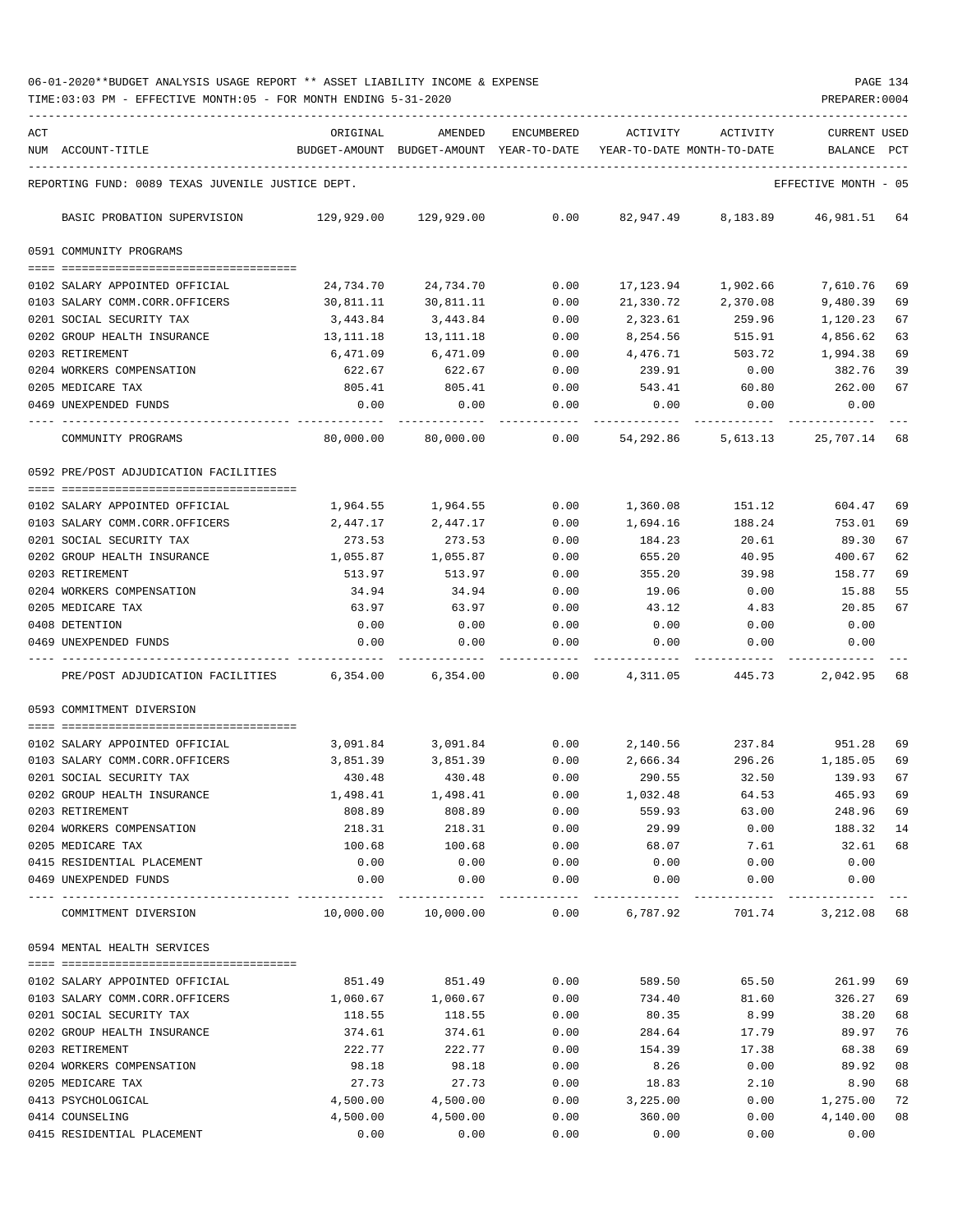| ACT |                                                   | ORIGINAL   | AMENDED                                  | ENCUMBERED | ACTIVITY                   | ACTIVITY  | <b>CURRENT USED</b>  |                |
|-----|---------------------------------------------------|------------|------------------------------------------|------------|----------------------------|-----------|----------------------|----------------|
|     | NUM ACCOUNT-TITLE                                 |            | BUDGET-AMOUNT BUDGET-AMOUNT YEAR-TO-DATE |            | YEAR-TO-DATE MONTH-TO-DATE |           | BALANCE              | PCT            |
|     | REPORTING FUND: 0089 TEXAS JUVENILE JUSTICE DEPT. |            |                                          |            |                            |           | EFFECTIVE MONTH - 05 |                |
|     | 0469 UNEXPENDED FUNDS                             | 0.00       | 0.00                                     | 0.00       | 0.00                       | 0.00      | 0.00                 |                |
|     |                                                   |            |                                          |            |                            |           |                      |                |
|     | MENTAL HEALTH SERVICES                            | 11,754.00  | 11,754.00                                | 0.00       | 5,455.37                   | 193.36    | 6,298.63 46          |                |
|     | 0994 LOCAL FUNDS CARRIED FORWARD                  |            |                                          |            |                            |           |                      |                |
|     |                                                   |            |                                          |            |                            |           |                      |                |
|     | 0415 RESIDENTIAL PLACEMENT                        | 0.00       | 15,540.00                                |            | $0.00$ 15,540.00           | 0.00      | $0.00$ 100           |                |
|     | 0488 LAW ENFORCEMENT INSURANCE                    | 0.00       | 0.00                                     | 0.00       | 694.44                     | 0.00      | $694.44-$            |                |
|     | LOCAL FUNDS CARRIED FORWARD                       | 0.00       | 15,540.00                                | 0.00       | 16,234.44                  | 0.00      | 694.44- 104          |                |
|     | 0995 LOCAL FUNDING                                |            |                                          |            |                            |           |                      |                |
|     |                                                   |            |                                          |            |                            |           |                      |                |
|     | 0102 SALARY APPOINTED OFFICIAL                    | 4,913.55   | 4,913.55                                 | 0.00       | 3,401.64                   | 377.96    | 1,511.91             | 69             |
|     | 0103 SALARY COMM.CORR.OFFICERS                    | 6,120.63   | 6,120.63                                 | 0.00       | 4,237.38                   | 470.82    | 1,883.25             | 69             |
|     | 0105 OFFICE MANAGER                               | 0.00       | 0.00                                     | 0.00       | 0.00                       | 0.00      | 0.00                 |                |
|     | 0201 SOCIAL SECURITY TAX                          | 684.12     | 684.12                                   | 0.00       | 461.44                     | 51.63     | 222.68               | 67             |
|     | 0202 GROUP HEALTH INSURANCE                       | 2,622.24   | 2,622.24                                 | 0.00       | 1,640.16                   | 102.51    | 982.08               | 63             |
|     | 0203 RETIREMENT                                   | 1,285.48   | 1,285.48                                 | 0.00       | 889.27                     | 100.06    | 396.21               | 69             |
|     | 0204 WORKERS COMPENSATION                         | 105.98     | 105.98                                   | 0.00       | 47.66                      | 0.00      | 58.32                | 45             |
|     | 0205 MEDICARE TAX                                 | 160.00     | 160.00                                   | 0.00       | 107.85                     | 12.07     | 52.15                | 67             |
|     | 0401 AUDIT EXPENSE                                | 6,000.00   | 6,000.00                                 | 0.00       | 0.00                       | 0.00      | 6,000.00             | 0 <sup>0</sup> |
|     | 0404 DETENTION OPERATING COST FY20                | 152,108.00 | 152,108.00                               | 0.00       | 85,932.37                  | 0.00      | 66,175.63            | 56             |
|     | 0405 DETENTION OPERATING COST FY19                | 0.00       | 0.00                                     | 0.00       | 0.00                       | 0.00      | 0.00                 |                |
|     | 0414 COUNSELING                                   | 0.00       | 0.00                                     | 0.00       | 0.00                       | 0.00      | 0.00                 |                |
|     | 0415 RESIDENTIAL PLACEMENT                        | 10,000.00  | 10,000.00                                | 0.00       | 0.00                       | 0.00      | 10,000.00            | 00             |
|     | 0416 STRUCTURAL FAMILY THERAPY                    | 0.00       | 0.00                                     | 0.00       | 0.00                       | 0.00      | 0.00                 |                |
|     | 0427 TRAVEL AND TRAINING                          | 0.00       | 0.00                                     | 0.00       | 0.00                       | 0.00      | 0.00                 |                |
|     | 0453 COMPUTER SOFTWARE                            | 0.00       | 0.00                                     | 0.00       | 0.00                       | 0.00      | 0.00                 |                |
|     | LOCAL FUNDING                                     | 184,000.00 | 184,000.00                               | 0.00       | 96,717.77                  | 1,115.05  | 87,282.23            | 53             |
|     | TEXAS JUVENILE JUSTICE DEPT.                      |            |                                          |            |                            |           |                      |                |
|     | INCOME TOTALS                                     | 422,037.00 | 462,577.00                               |            | 400,135.95                 |           | 19,836.27 62,441.05  | 87             |
|     | <b>EXPENSE TOTALS</b>                             | 422,037.00 | 462,577.00                               | 0.00       | 307,246.90                 | 16,252.90 | 155,330.10           | 66             |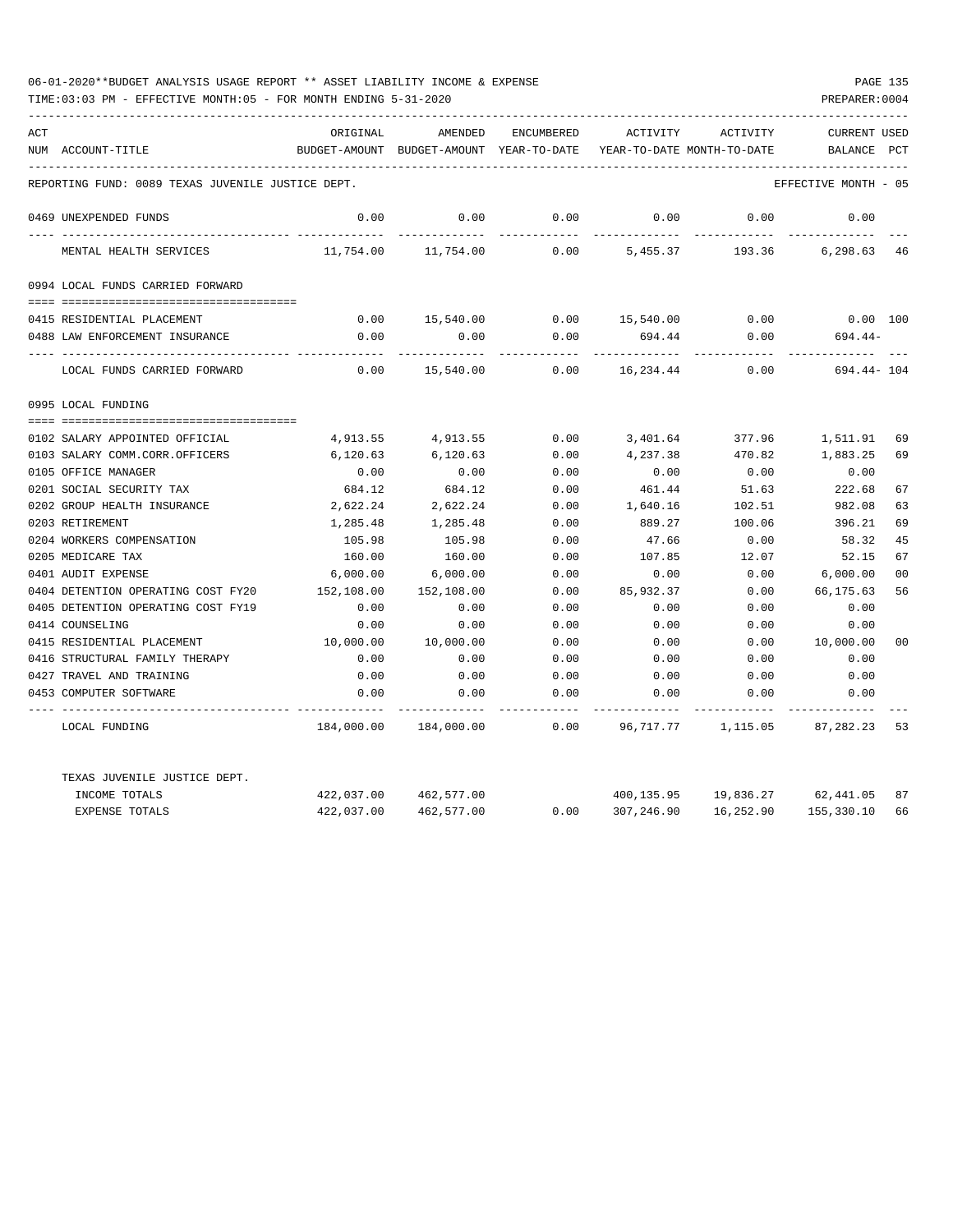|     | 06-01-2020**BUDGET ANALYSIS USAGE REPORT ** ASSET LIABILITY INCOME & EXPENSE<br>TIME: 03:03 PM - EFFECTIVE MONTH: 05 - FOR MONTH ENDING 5-31-2020 |          |                                                     |              |          |                                        | PAGE 136<br>PREPARER: 0004         |                |
|-----|---------------------------------------------------------------------------------------------------------------------------------------------------|----------|-----------------------------------------------------|--------------|----------|----------------------------------------|------------------------------------|----------------|
| ACT | NUM ACCOUNT-TITLE                                                                                                                                 | ORIGINAL | AMENDED<br>BUDGET-AMOUNT BUDGET-AMOUNT YEAR-TO-DATE | ENCUMBERED   | ACTIVITY | ACTIVITY<br>YEAR-TO-DATE MONTH-TO-DATE | <b>CURRENT USED</b><br>BALANCE PCT |                |
|     | REPORTING FUND: 0092 STATZER FUND                                                                                                                 |          |                                                     |              |          |                                        | EFFECTIVE MONTH - 05               |                |
|     | 0103 CASH                                                                                                                                         |          |                                                     |              |          |                                        |                                    |                |
|     | 0100 STATZER-COMBINED FUNDS CHECKING<br>0175 TEXPOOL                                                                                              |          |                                                     |              | 411.49   | 8.45 0.52 5,321.14<br>15.50            | 41,367.80                          |                |
|     | CASH                                                                                                                                              |          |                                                     |              | 419.94   | 16.02                                  | 46,688.94                          |                |
|     | 0200 SYSTEM ADDED LIABILITY DEPARTMENT                                                                                                            |          |                                                     |              |          |                                        |                                    |                |
|     | 0900 SYSTEM ADDED LIABILITY LINE-ITEM                                                                                                             |          |                                                     |              | 0.00     | 0.00                                   | 0.00                               |                |
|     | 0910 SYSTEM ADDED LIABILITY LINE-ITEM                                                                                                             |          |                                                     |              | 0.00     | 0.00                                   | 0.00                               |                |
|     | SYSTEM ADDED LIABILITY DEPARTMENT                                                                                                                 |          |                                                     |              | 0.00     | 0.00                                   | 0.00                               |                |
|     | 0271 EQUITY ACCOUNT                                                                                                                               |          |                                                     |              |          |                                        |                                    |                |
|     | 0200 EQUITY ACCOUNT                                                                                                                               |          |                                                     |              | 0.00     | 0.00                                   | 46,269.00                          |                |
|     | EQUITY ACCOUNT                                                                                                                                    |          |                                                     |              | 0.00     | 0.00                                   | 46,269.00                          |                |
|     | 0360 INTEREST EARNINGS                                                                                                                            |          |                                                     |              |          |                                        |                                    |                |
|     |                                                                                                                                                   |          |                                                     |              |          |                                        |                                    |                |
|     | 0100 INTEREST EARNINGS                                                                                                                            | 50.00    | 50.00                                               |              | 419.94   | 16.02                                  | 369.94+840                         |                |
|     | 0350 GOV. COMMODITY PROG. ASCS                                                                                                                    | 0.00     | 0.00                                                |              | 0.00     | 0.00                                   | 0.00                               |                |
|     | INTEREST EARNINGS                                                                                                                                 | 50.00    | 50.00                                               | 0.00         | 419.94   | 16.02                                  | $369.94 + 840$                     |                |
|     | 0370 RENT                                                                                                                                         |          |                                                     |              |          |                                        |                                    |                |
|     |                                                                                                                                                   |          |                                                     |              |          |                                        |                                    |                |
|     | 0100 RENT                                                                                                                                         | 757.85   | 757.85                                              |              | 0.00     | 0.00                                   | 757.85 00                          |                |
|     | 0130 REFUNDS & MISCELLANEOUS                                                                                                                      | 0.00     | 0.00                                                |              | 0.00     | 0.00                                   | 0.00                               |                |
|     | RENT                                                                                                                                              | 757.85   | 757.85                                              | 0.00         | 0.00     | 0.00                                   | 757.85                             | 0 <sub>0</sub> |
|     | 0700 STATZER FARM                                                                                                                                 |          |                                                     |              |          |                                        |                                    |                |
|     | 0310 OFFICE SUPPLIES                                                                                                                              | 0.00     | 0.00                                                | 0.00         | 0.00     | 0.00                                   | 0.00                               |                |
|     | 0430 BIDS AND NOTICES                                                                                                                             | 110.00   | 110.00                                              | 0.00         | 0.00     | 0.00                                   | 110.00                             | 0 <sub>0</sub> |
|     | 0484 APPRAISALS                                                                                                                                   | 0.00     | 0.00                                                | 0.00         | 0.00     | 0.00                                   | 0.00                               |                |
|     | 0490 LITERACY COUNCIL DONATION                                                                                                                    | 697.85   | 697.85                                              | 0.00<br>---- | 0.00     | 0.00                                   | 697.85                             | 00             |
|     | STATZER FARM                                                                                                                                      | 807.85   | 807.85                                              | 0.00         | 0.00     | 0.00                                   | 807.85                             | 0 <sub>0</sub> |
|     | 0999 ACCOUNTS PAYABLE                                                                                                                             |          |                                                     |              |          |                                        |                                    |                |
|     | 0100 A/P CLEARING ACCOUNT                                                                                                                         |          |                                                     |              | 0.00     | 0.00                                   | 0.00                               |                |
|     | ACCOUNTS PAYABLE                                                                                                                                  |          |                                                     |              | 0.00     | 0.00                                   | 0.00                               |                |
|     | STATZER FUND                                                                                                                                      |          |                                                     |              |          |                                        |                                    |                |
|     | INCOME TOTALS                                                                                                                                     | 807.85   | 807.85                                              |              | 419.94   | 16.02                                  | 387.91                             | 52             |
|     | EXPENSE TOTALS                                                                                                                                    | 807.85   | 807.85                                              | 0.00         | 0.00     | 0.00                                   | 807.85                             | 0 <sub>0</sub> |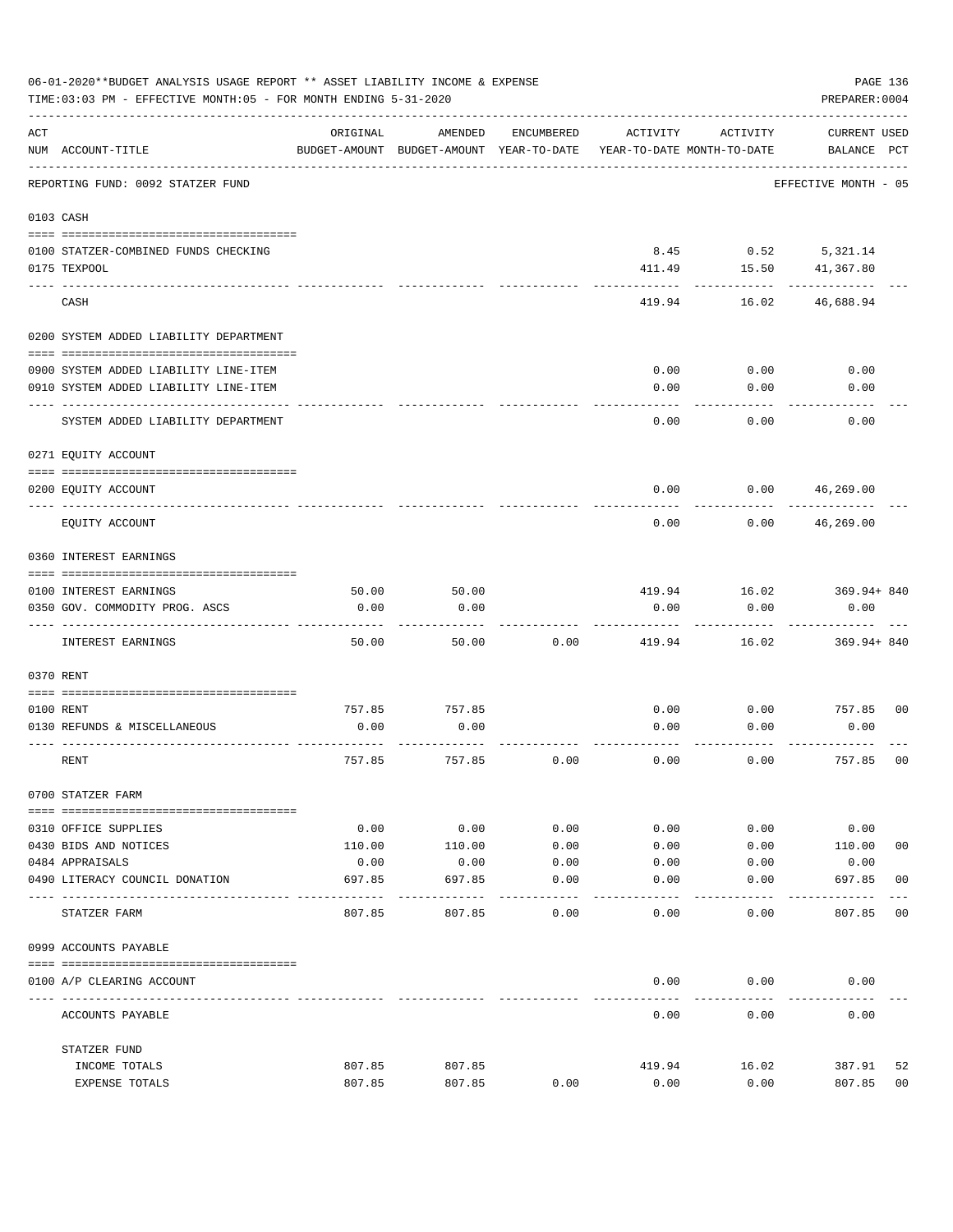|     | 06-01-2020**BUDGET ANALYSIS USAGE REPORT ** ASSET LIABILITY INCOME & EXPENSE<br>TIME: 03:03 PM - EFFECTIVE MONTH: 05 - FOR MONTH ENDING 5-31-2020 |                                                                                 |          |               |                   |                   | PREPARER: 0004              | PAGE 137 |
|-----|---------------------------------------------------------------------------------------------------------------------------------------------------|---------------------------------------------------------------------------------|----------|---------------|-------------------|-------------------|-----------------------------|----------|
| ACT | NUM ACCOUNT-TITLE                                                                                                                                 | ORIGINAL<br>BUDGET-AMOUNT BUDGET-AMOUNT YEAR-TO-DATE YEAR-TO-DATE MONTH-TO-DATE | AMENDED  | ENCUMBERED    | ACTIVITY          | ACTIVITY          | CURRENT USED<br>BALANCE PCT |          |
|     | REPORTING FUND: 0093 TX. COMM. DEVELOPMENT PGM                                                                                                    |                                                                                 |          |               |                   |                   | EFFECTIVE MONTH - 05        |          |
|     | 0103 CASH                                                                                                                                         |                                                                                 |          |               |                   |                   |                             |          |
|     | 0909 CASH- #7219149 HICKORY CREEK                                                                                                                 |                                                                                 |          |               | 0.00              |                   | $0.00$ 100.00               |          |
|     | CASH                                                                                                                                              |                                                                                 |          |               | - - - - -<br>0.00 | ---------<br>0.00 | 100.00                      |          |
|     | 0120 RECEIVABLES                                                                                                                                  |                                                                                 |          |               |                   |                   |                             |          |
|     | 0312 DUE FROM OTHER GOVERNMENT                                                                                                                    |                                                                                 |          |               | 0.00              | 0.00              | 0.00                        |          |
|     | RECEIVABLES                                                                                                                                       |                                                                                 |          |               | 0.00              | ---------<br>0.00 | 0.00                        |          |
|     | 0200 LIABILITY ACCOUNT                                                                                                                            |                                                                                 |          |               |                   |                   |                             |          |
|     | 0910 SYSTEM ADDED LIABILITY                                                                                                                       |                                                                                 |          |               | 0.00              | 0.00              | 0.00                        |          |
|     | LIABILITY ACCOUNT                                                                                                                                 |                                                                                 |          |               | 0.00              | 0.00              | 0.00                        |          |
|     | 0271 EQUITY ACCOUNT                                                                                                                               |                                                                                 |          |               |                   |                   |                             |          |
|     | 0200 EQUITY ACCOUNT<br>-------------------------------                                                                                            |                                                                                 |          |               | 0.00              | 0.00<br>--------- | 100.00<br>----------        |          |
|     | EQUITY ACCOUNT                                                                                                                                    |                                                                                 |          |               | 0.00              | 0.00              | 100.00                      |          |
|     | 0330 GRANT INCOME                                                                                                                                 |                                                                                 |          |               |                   |                   |                             |          |
|     | 0909 GRANT #7219149 HICKORY CREEK                                                                                                                 | 0.00                                                                            | 8,100.00 |               |                   | 8,100.00 8,100.00 | 0.00 100                    |          |
|     | GRANT INCOME                                                                                                                                      | 0.00                                                                            |          | 8,100.00 0.00 | 8,100.00          | 8,100.00          | 0.00 100                    |          |
|     | 0370 REFUNDS & MISCELLANEOUS                                                                                                                      |                                                                                 |          |               |                   |                   |                             |          |
|     | 0130 REFUNDS & MISCELLANEOUS                                                                                                                      | 0.00                                                                            | 0.00     |               |                   | $0.00$ $0.00$     | 0.00                        |          |
|     |                                                                                                                                                   |                                                                                 |          |               |                   |                   |                             |          |
|     | REFUNDS & MISCELLANEOUS                                                                                                                           | 0.00                                                                            | 0.00     | 0.00          | 0.00              | 0.00              | 0.00                        |          |
|     | 0909 GRANT #7219149 HICKORY CREEK                                                                                                                 |                                                                                 |          |               |                   |                   |                             |          |
|     | 0414 GRANT ADMINISTRATION                                                                                                                         | 0.00                                                                            | 8,100.00 | 0.00          | 8,100.00          | 8,100.00          | 0.00 100                    |          |
|     | 0415 CONSTRUCTION EXPENSE                                                                                                                         | 0.00                                                                            | 0.00     | 0.00          | 0.00              | 0.00              | 0.00                        |          |
|     | 0416 ENGINEERING                                                                                                                                  | 0.00                                                                            | 0.00     | 0.00          | 0.00              | 0.00<br>--------  | 0.00                        |          |
|     | GRANT #7219149 HICKORY CREEK                                                                                                                      | 0.00                                                                            | 8,100.00 | 0.00          | 8,100.00          | 8,100.00          | 0.00 100                    |          |
|     | TX. COMM. DEVELOPMENT PGM                                                                                                                         |                                                                                 |          |               |                   |                   |                             |          |
|     | INCOME TOTALS                                                                                                                                     | 0.00                                                                            | 8,100.00 |               | 8,100.00          | 8,100.00          | 0.00 100                    |          |
|     | EXPENSE TOTALS                                                                                                                                    | 0.00                                                                            | 8,100.00 | 0.00          | 8,100.00          | 8,100.00          | 0.00 100                    |          |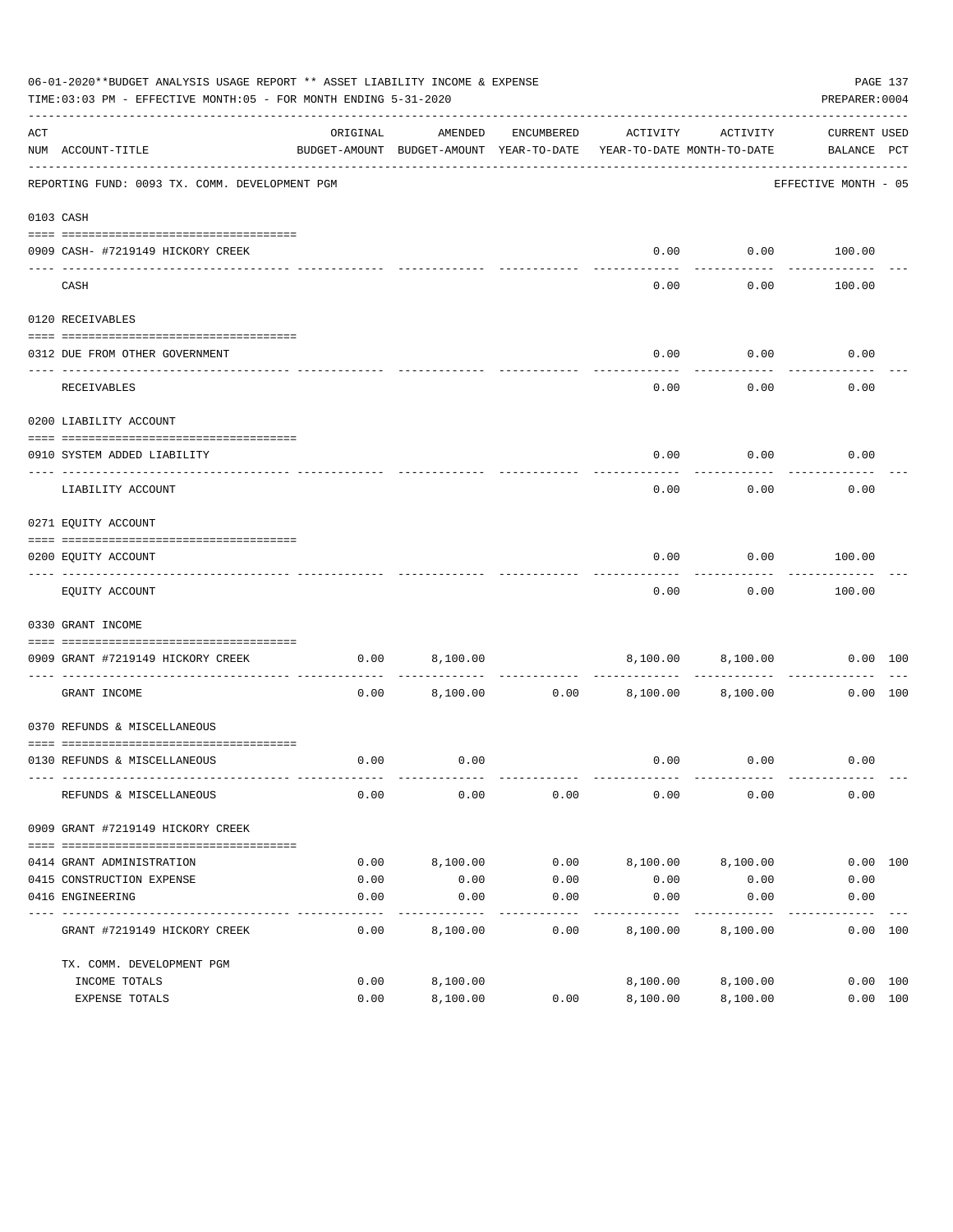|     | 06-01-2020**BUDGET ANALYSIS USAGE REPORT ** ASSET LIABILITY INCOME & EXPENSE<br>TIME: 03:03 PM - EFFECTIVE MONTH: 05 - FOR MONTH ENDING 5-31-2020 |              |              |            |                                                                                 |                            |                                    |  |  |
|-----|---------------------------------------------------------------------------------------------------------------------------------------------------|--------------|--------------|------------|---------------------------------------------------------------------------------|----------------------------|------------------------------------|--|--|
| ACT | NUM ACCOUNT-TITLE                                                                                                                                 | ORIGINAL     | AMENDED      | ENCUMBERED | ACTIVITY<br>BUDGET-AMOUNT BUDGET-AMOUNT YEAR-TO-DATE YEAR-TO-DATE MONTH-TO-DATE | ACTIVITY                   | <b>CURRENT USED</b><br>BALANCE PCT |  |  |
|     | REPORTING FUND: 0095 PAYROLL                                                                                                                      |              |              |            |                                                                                 |                            | EFFECTIVE MONTH - 05               |  |  |
|     | 0100 PAYROLL CLEARING ACCOUNT                                                                                                                     |              |              |            |                                                                                 |                            |                                    |  |  |
|     | 0100 PAYROLL CASH                                                                                                                                 |              |              |            | ---------                                                                       | $0.96 - 0.00$<br>--------- | 19.68                              |  |  |
|     | PAYROLL CLEARING ACCOUNT                                                                                                                          |              |              |            | $0.96 -$                                                                        | 0.00                       | 19.68                              |  |  |
|     | 0200 SYSTEM ADDED LIABILITY DEPARTMENT                                                                                                            |              |              |            |                                                                                 |                            |                                    |  |  |
|     | 0910 SYSTEM ADDED LIABILITY LINE-ITEM                                                                                                             |              |              |            | 0.00                                                                            | 0.00                       | 0.00                               |  |  |
|     | SYSTEM ADDED LIABILITY DEPARTMENT                                                                                                                 |              |              |            | 0.00                                                                            | 0.00                       | 0.00                               |  |  |
|     | 0271 EQUITY ACCOUNT                                                                                                                               |              |              |            |                                                                                 |                            |                                    |  |  |
|     |                                                                                                                                                   |              |              |            |                                                                                 | 0.00                       |                                    |  |  |
|     | 0200 DEPOSITS                                                                                                                                     |              |              |            | 0.00                                                                            |                            | 20.64                              |  |  |
|     | EQUITY ACCOUNT                                                                                                                                    |              |              |            | 0.00                                                                            | 0.00                       | 20.64                              |  |  |
|     | 0360 INTEREST EARNINGS                                                                                                                            |              |              |            |                                                                                 |                            |                                    |  |  |
|     |                                                                                                                                                   |              |              |            |                                                                                 |                            |                                    |  |  |
|     | 0100 INTEREST EARNINGS                                                                                                                            | 0.00         | 0.00         |            | 0.00                                                                            | 0.00                       | 0.00                               |  |  |
|     | INTEREST EARNINGS                                                                                                                                 | 0.00         | 0.00         | 0.00       | 0.00                                                                            | 0.00                       | 0.00                               |  |  |
|     | 0370 MISCELLANEOUS                                                                                                                                |              |              |            |                                                                                 |                            |                                    |  |  |
|     |                                                                                                                                                   |              |              |            |                                                                                 |                            |                                    |  |  |
|     | 0125 AFLAC FSA CLEARING<br>0130 REFUNDS & MISCELLANEOUS                                                                                           | 0.00<br>0.00 | 0.00<br>0.00 |            | 0.00<br>$0.96 -$                                                                | 0.00<br>0.00               | 0.00<br>0.96                       |  |  |
|     |                                                                                                                                                   |              |              |            |                                                                                 |                            |                                    |  |  |
|     | MISCELLANEOUS                                                                                                                                     | 0.00         | 0.00         | 0.00       | $0.96 -$                                                                        | 0.00                       | 0.96                               |  |  |
|     | PAYROLL                                                                                                                                           |              |              |            |                                                                                 |                            |                                    |  |  |
|     | INCOME TOTALS                                                                                                                                     | 0.00         | 0.00         |            | $0.96 -$                                                                        | 0.00                       | 0.96                               |  |  |
|     | <b>EXPENSE TOTALS</b>                                                                                                                             | 0.00         | 0.00         | 0.00       | 0.00                                                                            | 0.00                       | 0.00                               |  |  |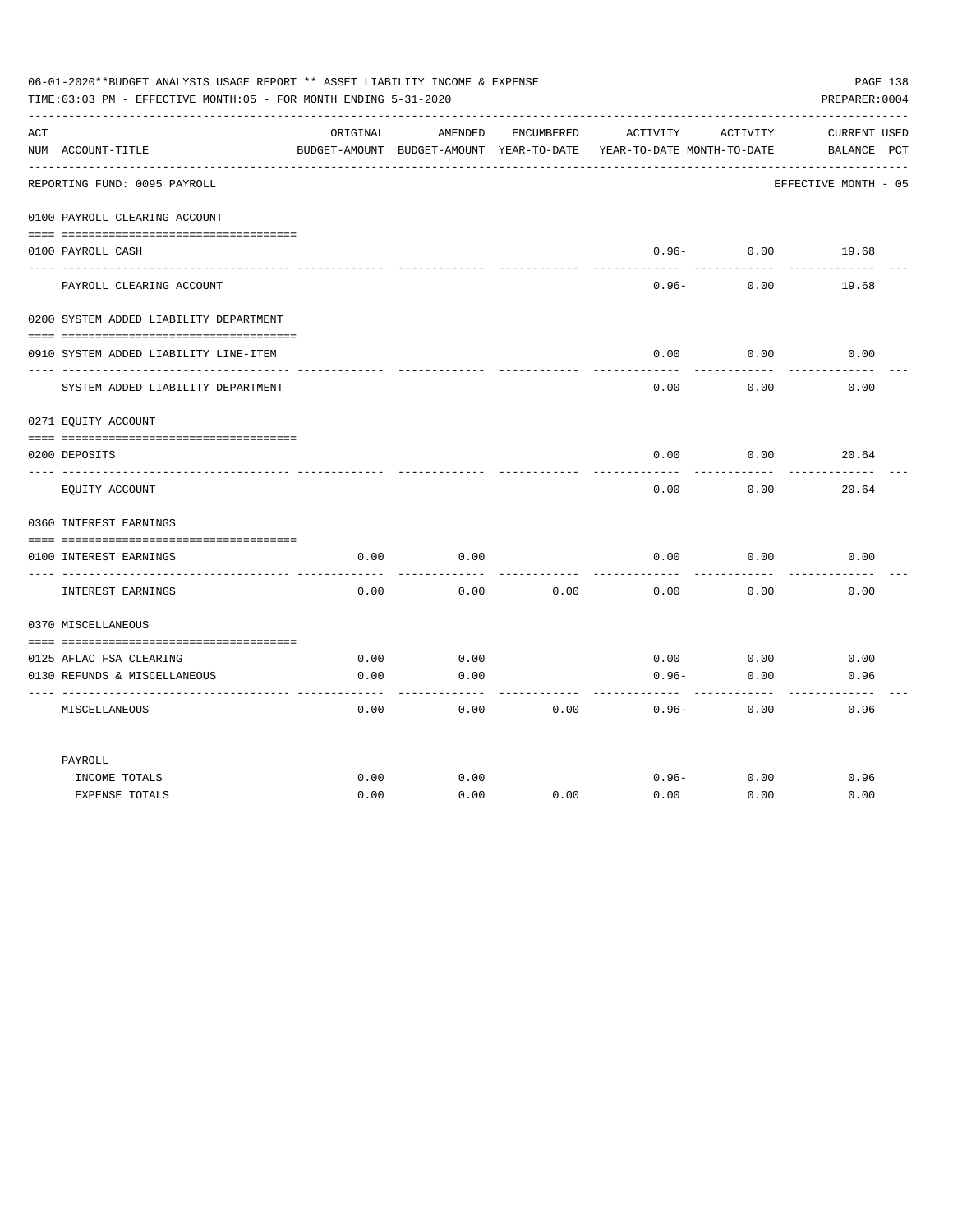|     | 06-01-2020**BUDGET ANALYSIS USAGE REPORT ** ASSET LIABILITY INCOME & EXPENSE<br>TIME: 03:03 PM - EFFECTIVE MONTH: 05 - FOR MONTH ENDING 5-31-2020 |          |                                                                     |            |          |          |                                                |  |  |
|-----|---------------------------------------------------------------------------------------------------------------------------------------------------|----------|---------------------------------------------------------------------|------------|----------|----------|------------------------------------------------|--|--|
| ACT |                                                                                                                                                   | ORIGINAL | AMENDED                                                             | ENCUMBERED | ACTIVITY | ACTIVITY | <b>CURRENT USED</b>                            |  |  |
|     | NUM ACCOUNT-TITLE                                                                                                                                 |          | BUDGET-AMOUNT BUDGET-AMOUNT YEAR-TO-DATE YEAR-TO-DATE MONTH-TO-DATE |            |          |          | BALANCE PCT                                    |  |  |
|     | REPORTING FUND: 0098 CAPITAL ASSETS                                                                                                               |          |                                                                     |            |          |          | ----------------------<br>EFFECTIVE MONTH - 05 |  |  |
|     | 0160 CAPITAL ASSETS                                                                                                                               |          |                                                                     |            |          |          |                                                |  |  |
|     |                                                                                                                                                   |          |                                                                     |            |          |          |                                                |  |  |
|     | 0100 LAND                                                                                                                                         |          |                                                                     |            | 0.00     | 0.00     | 341,561.30                                     |  |  |
|     | 0200 BUILDINGS                                                                                                                                    |          |                                                                     |            | 0.00     | 0.00     | 4,737,000.00                                   |  |  |
|     | 0201 ACCUM.DEPRECIATION-BUILDINGS                                                                                                                 |          |                                                                     |            | 0.00     | 0.00     | $3,494,444.40-$                                |  |  |
|     | 0210 AUTOMOBILES AND TRUCKS                                                                                                                       |          |                                                                     |            | 0.00     | 0.00     | 2,289,535.41                                   |  |  |
|     | 0211 ACCUM.DEPR.AUTOS AND TRUCKS                                                                                                                  |          |                                                                     |            | 0.00     | 0.00     | $1,392,369.10-$                                |  |  |
|     | 0215 COMPUTER EQUIPMENT                                                                                                                           |          |                                                                     |            | 0.00     | 0.00     | 753,474.11                                     |  |  |
|     | 0216 ACCUM.DEPR.-COMPUTER EQUIPMENT                                                                                                               |          |                                                                     |            | 0.00     | 0.00     | 657,090.62-                                    |  |  |
|     | 0220 OFFICE EQUIPMENT                                                                                                                             |          |                                                                     |            | 0.00     | 0.00     | 164,640.04                                     |  |  |
|     | 0221 ACCUM. DEPR.-OFFICE EQUIPMENT                                                                                                                |          |                                                                     |            | 0.00     | 0.00     | $100, 426.88 -$                                |  |  |
|     | 0225 RADIO EQUIPMENT                                                                                                                              |          |                                                                     |            | 0.00     | 0.00     | 213, 359.45                                    |  |  |
|     | 0226 ACCUM.DEPR.-RADIO EQUIPMENT                                                                                                                  |          |                                                                     |            | 0.00     | 0.00     | 208,278.09-                                    |  |  |
|     | 0227 SECURITY EQUIPMENT                                                                                                                           |          |                                                                     |            | 0.00     | 0.00     | 111,850.36                                     |  |  |
|     | 0228 ACCUM.DEP. - SECURITY EQUIPMENT                                                                                                              |          |                                                                     |            | 0.00     | 0.00     | $20,036.23-$                                   |  |  |
|     | 0230 ROADS                                                                                                                                        |          |                                                                     |            | 0.00     | 0.00     | 17,841,000.74                                  |  |  |
|     | 0231 ACCUM. DEPRECIATION-ROADS                                                                                                                    |          |                                                                     |            | 0.00     | 0.00     | 14, 422, 516.81-                               |  |  |
|     | 0235 BRIDGES                                                                                                                                      |          |                                                                     |            | 0.00     |          | 0.00 10,580,176.85                             |  |  |
|     | 0236 ACCUM. DEPRECIATION-BRIDGES                                                                                                                  |          |                                                                     |            | 0.00     | 0.00     | 3,673,811.72-                                  |  |  |
|     | 0300 ROAD EQUIPMENT                                                                                                                               |          |                                                                     |            | 0.00     | 0.00     | 3,707,840.28                                   |  |  |
|     | 0301 ACCUM.DEPRECIATION-ROAD EQUIPMENT                                                                                                            |          |                                                                     |            | 0.00     | 0.00     | 2,812,298.86-                                  |  |  |
|     | 0400 CONSTRUCTION IN PROGRESS                                                                                                                     |          |                                                                     |            | 0.00     | 0.00     | 1,149,461.29                                   |  |  |
|     |                                                                                                                                                   |          |                                                                     |            |          |          |                                                |  |  |
|     | CAPITAL ASSETS                                                                                                                                    |          |                                                                     |            | 0.00     |          | $0.00 \quad 15,108,627.12$                     |  |  |
|     | 0271 EQUITY ACCOUNT                                                                                                                               |          |                                                                     |            |          |          |                                                |  |  |
|     |                                                                                                                                                   |          |                                                                     |            |          |          |                                                |  |  |
|     | 0200 EQUITY ACCOUNT                                                                                                                               |          |                                                                     |            | 0.00     |          | $0.00 \quad 15,108,627.12 -$<br>----------     |  |  |
|     | EQUITY ACCOUNT                                                                                                                                    |          |                                                                     |            | 0.00     |          | $0.00 \quad 15,108,627.12 -$                   |  |  |
|     | CAPITAL ASSETS                                                                                                                                    |          |                                                                     |            |          |          |                                                |  |  |
|     | INCOME TOTALS                                                                                                                                     | 0.00     | 0.00                                                                |            | 0.00     | 0.00     | 0.00                                           |  |  |
|     | <b>EXPENSE TOTALS</b>                                                                                                                             | 0.00     | 0.00                                                                | 0.00       | 0.00     | 0.00     | 0.00                                           |  |  |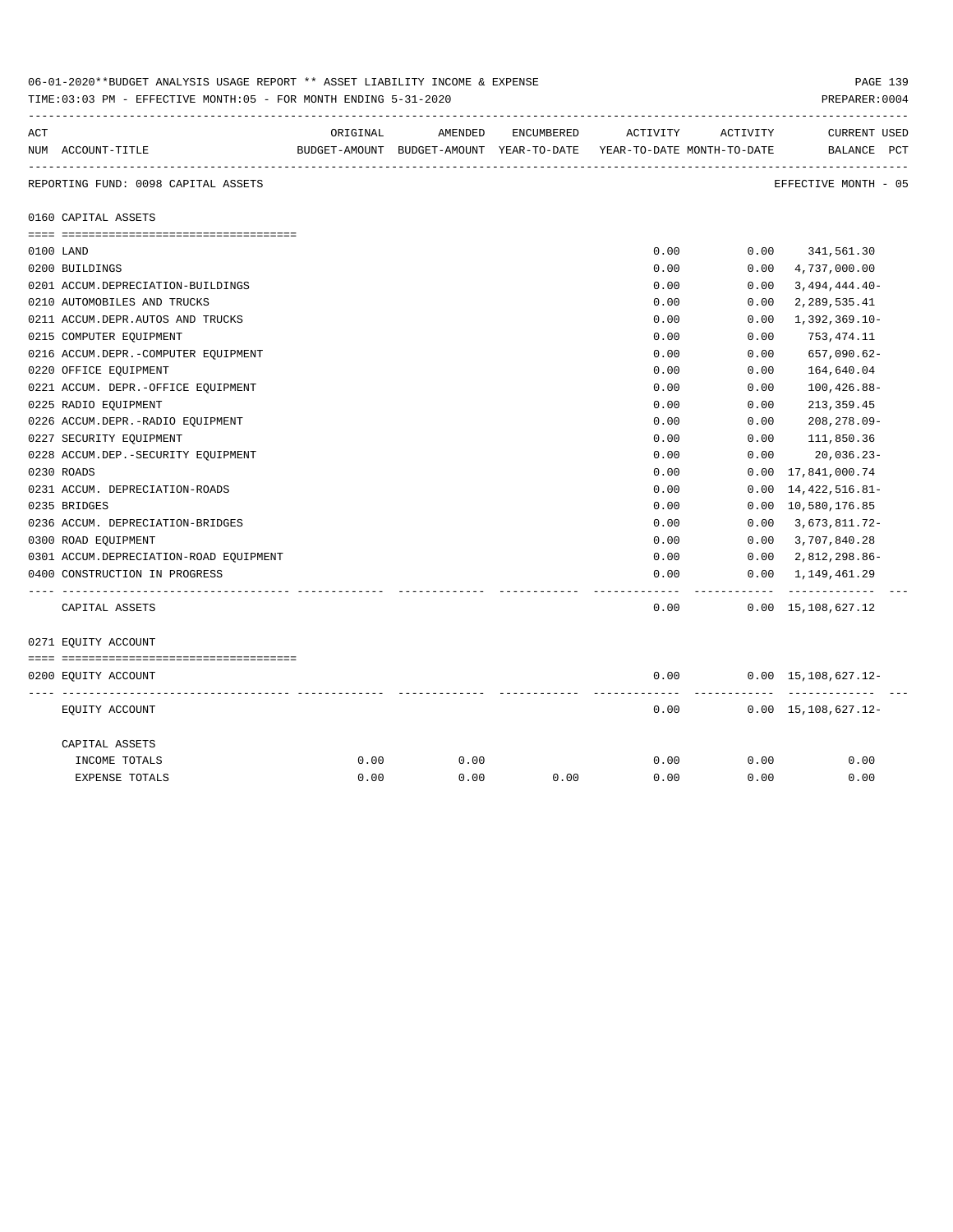| ACT |                                        | ORIGINAL | AMENDED                                  | ENCUMBERED | ACTIVITY                   | ACTIVITY          | <b>CURRENT USED</b>          |  |
|-----|----------------------------------------|----------|------------------------------------------|------------|----------------------------|-------------------|------------------------------|--|
|     | NUM ACCOUNT-TITLE                      |          | BUDGET-AMOUNT BUDGET-AMOUNT YEAR-TO-DATE |            | YEAR-TO-DATE MONTH-TO-DATE |                   | BALANCE PCT                  |  |
|     | REPORTING FUND: 0099 GOVERNMENTAL DEBT |          |                                          |            |                            |                   | EFFECTIVE MONTH - 05         |  |
|     | 0170 DEFERRED PENSION OUTFLOW          |          |                                          |            |                            |                   |                              |  |
|     | 0200 DEFERRED PENSION OUTFLOW          |          |                                          |            | 0.00                       |                   | $0.00 \quad 1,424,804.00$    |  |
|     |                                        |          |                                          |            |                            | .                 |                              |  |
|     | DEFERRED PENSION OUTFLOW               |          |                                          |            | 0.00                       |                   | $0.00 \quad 1,424,804.00$    |  |
|     | 0200 GOVERNMENTAL DEBT                 |          |                                          |            |                            |                   |                              |  |
|     |                                        |          |                                          |            |                            |                   |                              |  |
|     | 0240 ACCRUED INTEREST                  |          |                                          |            | 0.00                       | 0.00              | 61,179.00                    |  |
|     | 0250 GENERAL OBLIGATION BOND           |          |                                          |            | 0.00                       | 0.00              | 5,930,000.00                 |  |
|     | 0251 GOB-CURRENT PORTION               |          |                                          |            | 0.00                       | 0.00              | 160,000.00                   |  |
|     | 0255 BOND DISCOUNT CURRENT             |          |                                          |            | 0.00                       | 0.00              | 2,699.60-                    |  |
|     | 0256 BOND DISCOUNT                     |          |                                          |            | 0.00                       | 0.00              | 60,741.09-                   |  |
|     | 0257 BOND PREMIUM CURRENT              |          |                                          |            | 0.00                       | 0.00              | 10,976.99                    |  |
|     | 0258 BOND PREMIUM                      |          |                                          |            | 0.00                       | 0.00              | 246,982.37                   |  |
|     | 0275 NOTES PAYABLE                     |          |                                          |            | 0.00                       | 0.00              | 0.00                         |  |
|     | 0277 NOTE #16240648-SHERIFF            |          |                                          |            | 0.00                       | 0.00              | 0.00                         |  |
|     | 0278 NOTE #16308936-SHERIFF            |          |                                          |            | 0.00                       | 0.00              | 0.00                         |  |
|     | 0279 NOTE #16291000-R&B#3              |          |                                          |            | 0.00                       | 0.00              | 0.00                         |  |
|     | 0280 NOTE #16295968-R&B#3              |          |                                          |            | 0.00                       | 0.00              | 0.00                         |  |
|     | 0281 ODYSSEY #16235752-GENERAL         |          |                                          |            | 0.00                       | 0.00              | 0.00                         |  |
|     | 0310 CAPITAL LEASE-CURRENT PORTION     |          |                                          |            | 0.00                       | 0.00              | 0.00                         |  |
|     | 0350 ACCRUED COMPENSATION              |          |                                          |            | 0.00                       | 0.00              | 199,433.20                   |  |
|     | 0400 NET PENSION LIABILITY             |          |                                          |            | 0.00                       | 0.00              | 897,879.00                   |  |
|     | 0450 DEFERRED PENSION IN FLOW          |          |                                          |            | 0.00                       | 0.00<br>$- - - -$ | 1,225,677.00<br>------------ |  |
|     | GOVERNMENTAL DEBT                      |          |                                          |            | 0.00                       | 0.00              | 8,668,686.87                 |  |
|     | 0271 EOUITY                            |          |                                          |            |                            |                   |                              |  |
|     | 0200 EQUITY ACCOUNT                    |          |                                          |            | 0.00                       |                   | $0.00$ 7, 243, 882.87-       |  |
|     | EQUITY                                 |          |                                          |            | 0.00                       | 0.00              | ----------<br>7,243,882.87-  |  |
|     | GOVERNMENTAL DEBT                      |          |                                          |            |                            |                   |                              |  |
|     | INCOME TOTALS                          | 0.00     | 0.00                                     |            | 0.00                       | 0.00              | 0.00                         |  |
|     | <b>EXPENSE TOTALS</b>                  | 0.00     | 0.00                                     | 0.00       | 0.00                       | 0.00              | 0.00                         |  |